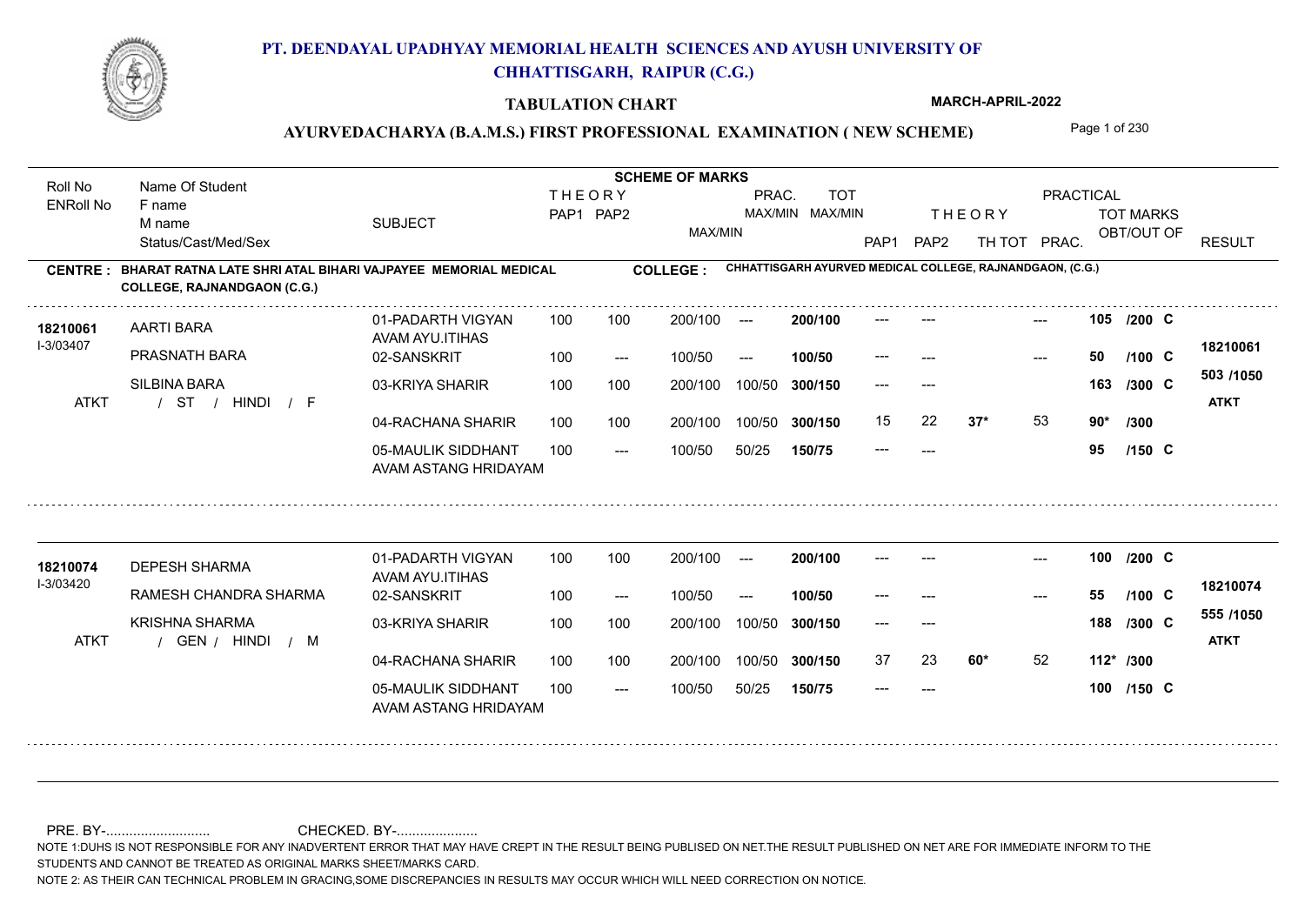

#### **TABULATION CHART**

**MARCH-APRIL-2022**

### AYURVEDACHARYA (B.A.M.S.) FIRST PROFESSIONAL EXAMINATION (NEW SCHEME) Page 2 of 230

**Name Of Student Contract of Student Act of Student SCHEME OF MARKS** Roll No Name Of Student **THEORY** PRAC. TOT PRACTICAL ENRoll No F name SUBJECT TOT MARKS PAP1 PAP2 MAX/MIN MAX/MIN THE ORY TOT MARKS M name MAX/MIN OBT/OUT OF RESULT Status/Cast/Med/Sex PAP1 PAP2 TH TOT PRAC. **CHHATTISGARH AYURVED MEDICAL COLLEGE, RAJNANDGAON, (C.G.) CENTRE : COLLEGE : BHARAT RATNA LATE SHRI ATAL BIHARI VAJPAYEE MEMORIAL MEDICAL COLLEGE, RAJNANDGAON (C.G.)** --- **102** --- --- **C /200** 01-PADARTH VIGYAN 100 200/100 ---**200/100** FARHAN HAKIM KHAN **18210078** AVAM AYU.ITIHAS I-3/03424 **18210078** HAKIMULLA KHAN 02-SANSKRIT --- **52 C /100**  $- - 52$  $100/50$ 100/50 --- **100/50** --- **566 /1050** HASINA KHAN 03-KRIYA SHARIR 100 100 100 100 200/100 100/50 300/150 **300/150** 100/50 --- --- **170 C /300** / / / ATKT GEN HINDI M **PASS** 04-RACHANA SHARIR 100 100 200/100 100/50 --- --- 164 /300 C **164 /300** 200/100 100/50 **300/150** 05-MAULIK SIDDHANT 51 **51** 27 **78** 51 **/150**  $- -$  100/50 100/50 50/25 **150/75** AVAM ASTANG HRIDAYAM 01-PADARTH VIGYAN 100 200/100 ------ **100** --- --- **C /200 200/100** KUSUM MARAVI **18210086** AVAM AYU.ITIHAS I-3/03432 **18210086** DUGULAL MARAVI 02-SANSKRIT **100/50** --- **50 C** --- **/100** 100 --- 100/50 --- --- **527 /1050** SATYABHAMA MARAVI 03-KRIYA SHARIR 200/100 100/50 **300/150** 100/50 200/100 --- --- **171 /300 C** / / / ATKT ST HINDI F **ATKT** 04-RACHANA SHARIR 100 100 200/100 100/50 37 30 **67\*** 54 **67\*** 54 **121\* /300** 100/50 **300/150** 05-MAULIK SIDDHANT 100 --- **85 C /150**  $- -$  100/50 100/50 50/25 **150/75** --- AVAM ASTANG HRIDAYAM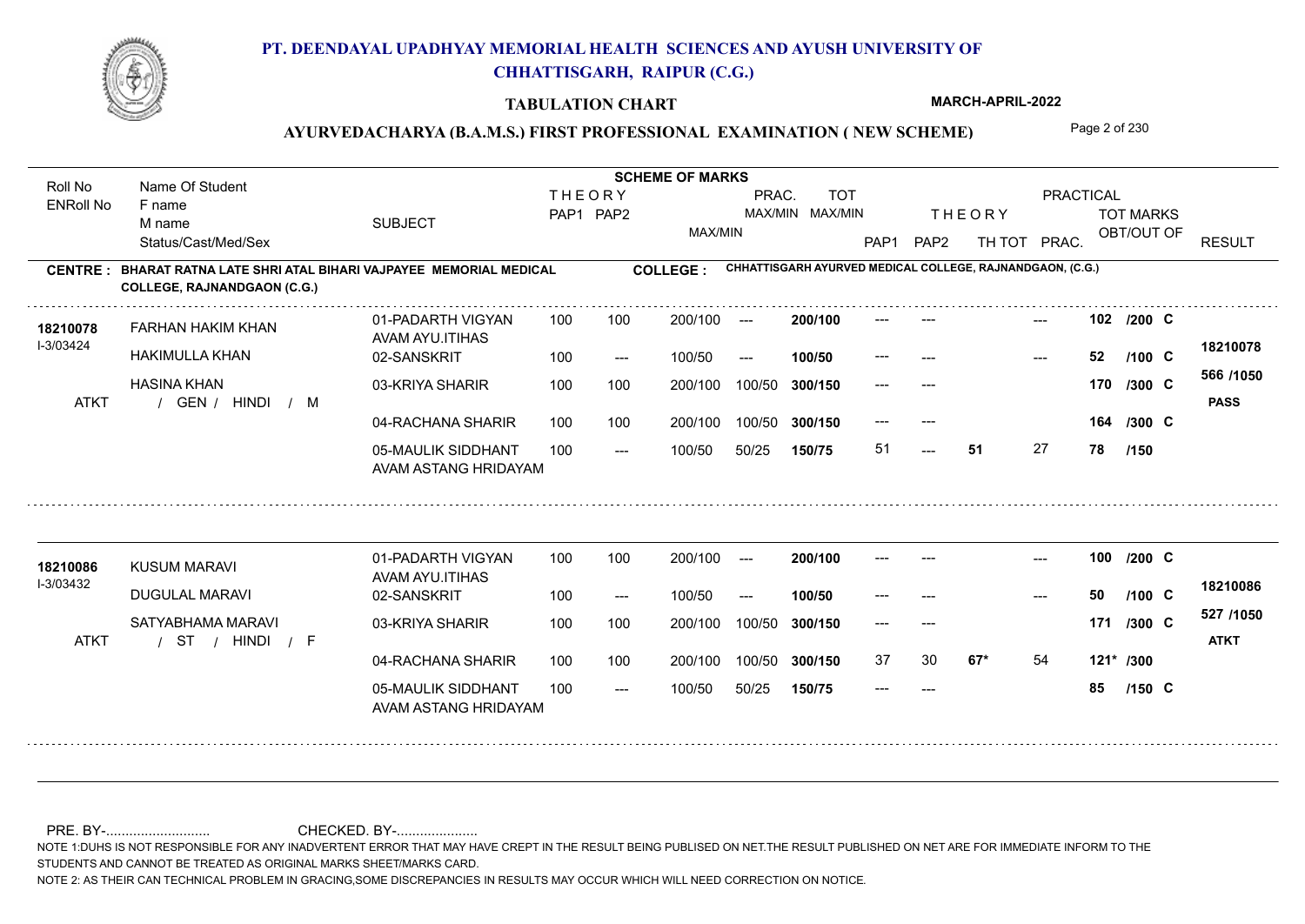

#### **TABULATION CHART**

**MARCH-APRIL-2022**

### AYURVEDACHARYA (B.A.M.S.) FIRST PROFESSIONAL EXAMINATION (NEW SCHEME) Page 3 of 230

**Name Of Student Contract of Student Act of Student SCHEME OF MARKS** Roll No Name Of Student **THEORY** PRAC. TOT PRACTICAL ENRoll No F name SUBJECT TOT MARKS PAP1 PAP2 MAX/MIN MAX/MIN THE ORY TOT MARKS M name MAX/MIN OBT/OUT OF RESULT Status/Cast/Med/Sex PAP1 PAP2 TH TOT PRAC. **CHHATTISGARH AYURVED MEDICAL COLLEGE, RAJNANDGAON, (C.G.) CENTRE : COLLEGE : BHARAT RATNA LATE SHRI ATAL BIHARI VAJPAYEE MEMORIAL MEDICAL COLLEGE, RAJNANDGAON (C.G.)** --- **109** --- --- **C /200** 01-PADARTH VIGYAN 100 200/100 ---**200/100 18210106** SACHIN TOPPO AVAM AYU.ITIHAS I-3/03452 **18210106** SUSHIL KUMAR TOPPO 02-SANSKRIT --- **55 C /100**  $100/50$ 100/50 --- **100/50** --- --- **544 /1050** RAJANI TOPPO 03-KRIYA SHARIR 100 100 100 100 200/100 100/50 300/150 **300/150** 100/50 --- --- **160 C /300** / / / ATKT ST HINDI M **ATKT** 04-RACHANA SHARIR 100 100 52 28 **80\*** 57 **80\*** 57 **137\* /300** 100 100 200/100 100/50 300/150 100/50 **300/150** 05-MAULIK SIDDHANT --- **83 C /150**  $- -$  100/50 100/50 50/25 **150/75** --- AVAM ASTANG HRIDAYAM 01-PADARTH VIGYAN 100 200/100 ------ **101** --- --- **C /200 200/100** RATNAPRIYA CHANDRAVANSHI **20210355** AVAM AYU.ITIHAS K-3/01976 **20210355** HIRAMN LAL CHANDRAVANSHI 02-SANSKRIT --- **54 C** --- **/100** 100 --- 100/50 --- **100/50** --- **549 /1050** PRAMILA CHANDRAVANSHI 03-KRIYA SHARIR 200/100 100/50 **300/150** 100/50 200/100 **77\*** 59 33 44 **136\* /300** / / / ATKT ST HINDI F **ATKT** 04-RACHANA SHARIR 100 100 200/100 100/50 **171** --- --- **C /300** 100/50 **300/150** 05-MAULIK SIDDHANT 100  $- -$  100/50 --- **87 C /150** 100/50 50/25 **150/75** --- AVAM ASTANG HRIDAYAM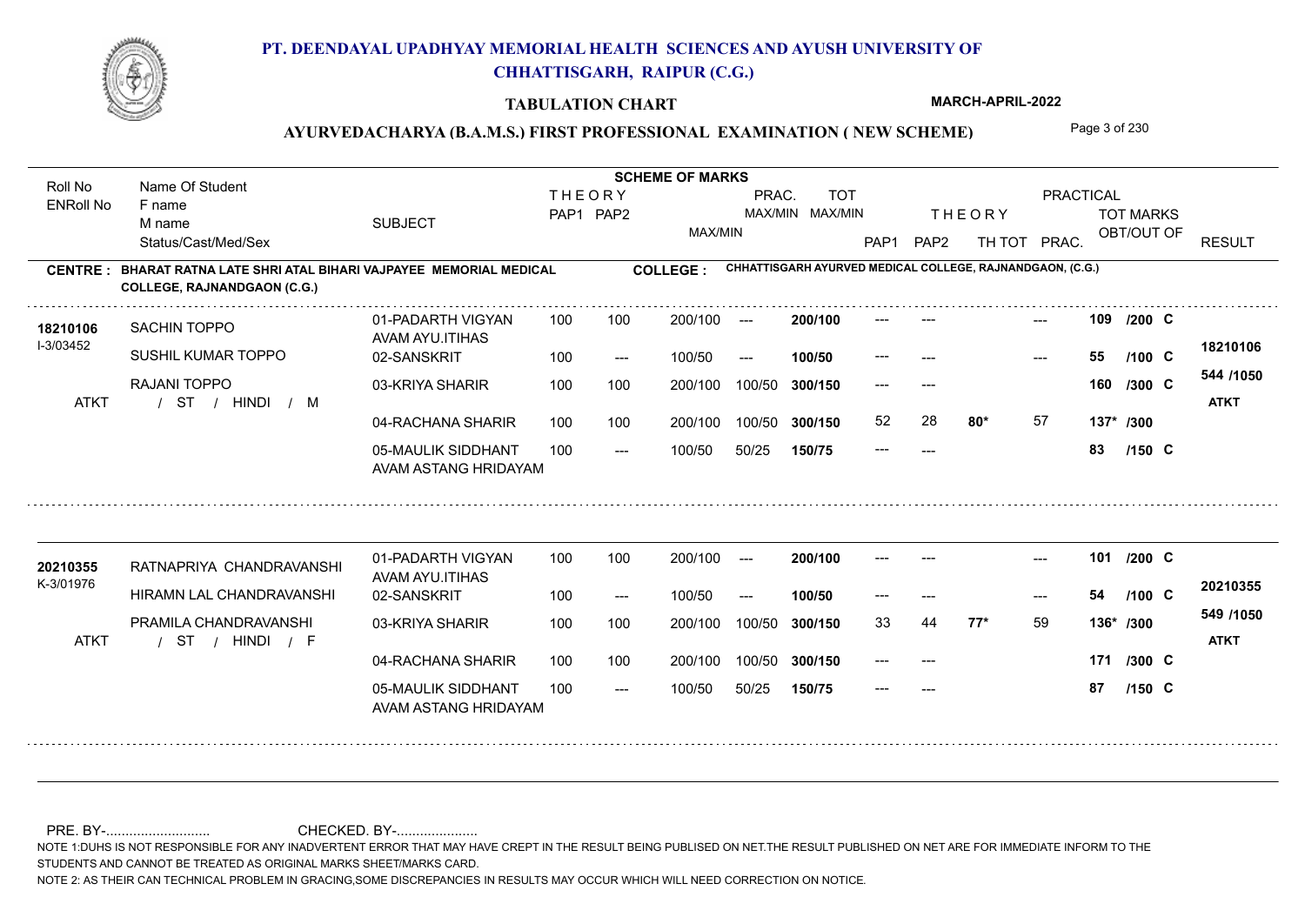

#### **TABULATION CHART**

**MARCH-APRIL-2022**

### **AYURVEDACHARYA (B.A.M.S.) FIRST PROFESSIONAL EXAMINATION ( NEW SCHEME)** Page 4 of 230

**Name Of Student Contract of Student Act of Student SCHEME OF MARKS** Roll No Name Of Student **THEORY** PRAC. TOT **PRACTICAL** ENRoll No F name SUBJECT TOT MARKS PAP1 PAP2 MAX/MIN MAX/MIN THE ORY TOT MARKS M name MAX/MIN OBT/OUT OF RESULT Status/Cast/Med/Sex PAP1 PAP2 TH TOT PRAC. **CHHATTISGARH AYURVED MEDICAL COLLEGE, RAJNANDGAON, (C.G.) CENTRE : COLLEGE : BHARAT RATNA LATE SHRI ATAL BIHARI VAJPAYEE MEMORIAL MEDICAL COLLEGE, RAJNANDGAON (C.G.)** 21210210 AAKRITI VERMA 01-PADARTH VIGYAN 100 100 200/100 --- **200/100** 51 55 **106** ---**200/100 106 106** --- 01-PADARTH VIGYAN 100 200/100 ---**/200** AAKRITI VERMA AVAM AYU.ITIHAS L-3/01739 **21210210** RAM KUMAR VERMA 02-SANSKRIT **100/50** 51 **51 51**  $-51$  $- - 51$ 100 --- 100/50 --- **/100 614 /1050** ANNAPURNA VERMA 03-KRIYA SHARIR 100 100 100 100 200/100 100/50 300/150 **300/150** 100/50 **111** 71 59 52 **182 /300** REG / OBC / HINDI / F HINDI F **PASS** 04-RACHANA SHARIR 100 100 50 58 **108** 74 **182 /300** 100 100 200/100 100/50 300/150 100/50 **300/150** 05-MAULIK SIDDHANT 54 **54** 39 **93** 54  $- -$  100/50 100/50 50/25 **150/75 /150** AVAM ASTANG HRIDAYAM 21210211 AANYA DAMLE 01-PADARTH VIGYAN 100 100 200/100 --- **200/100** 50 35 85\* ----01-PADARTH VIGYAN 100 200/100 ---**200/100 85\* 85\* /200**  $-2$  85\* AANYA DAMLE AVAM AYU.ITIHAS L-3/01740 **21210211** LALIT DAMLE 02-SANSKRIT **100/50** 54 **54 54** --- --- **/100** 100 --- 100/50 --- **512 /1050** NEERA DAMLE 03-KRIYA SHARIR 200/100 100/50 **300/150** 100/50 200/100 50 46 **161 96\*** 65 **/300** / / / REG SC HINDI F **ATKT** 04-RACHANA SHARIR 100 100 200/100 100/50 26 33 **59\*** 68 **59\*** 68 **127\* /300** 200/100 100/50 **300/150** 05-MAULIK SIDDHANT 100  $- -$  100/50 50 **50** 35 **85**  $- - 50$ 100/50 50/25 **150/75 /150** AVAM ASTANG HRIDAYAM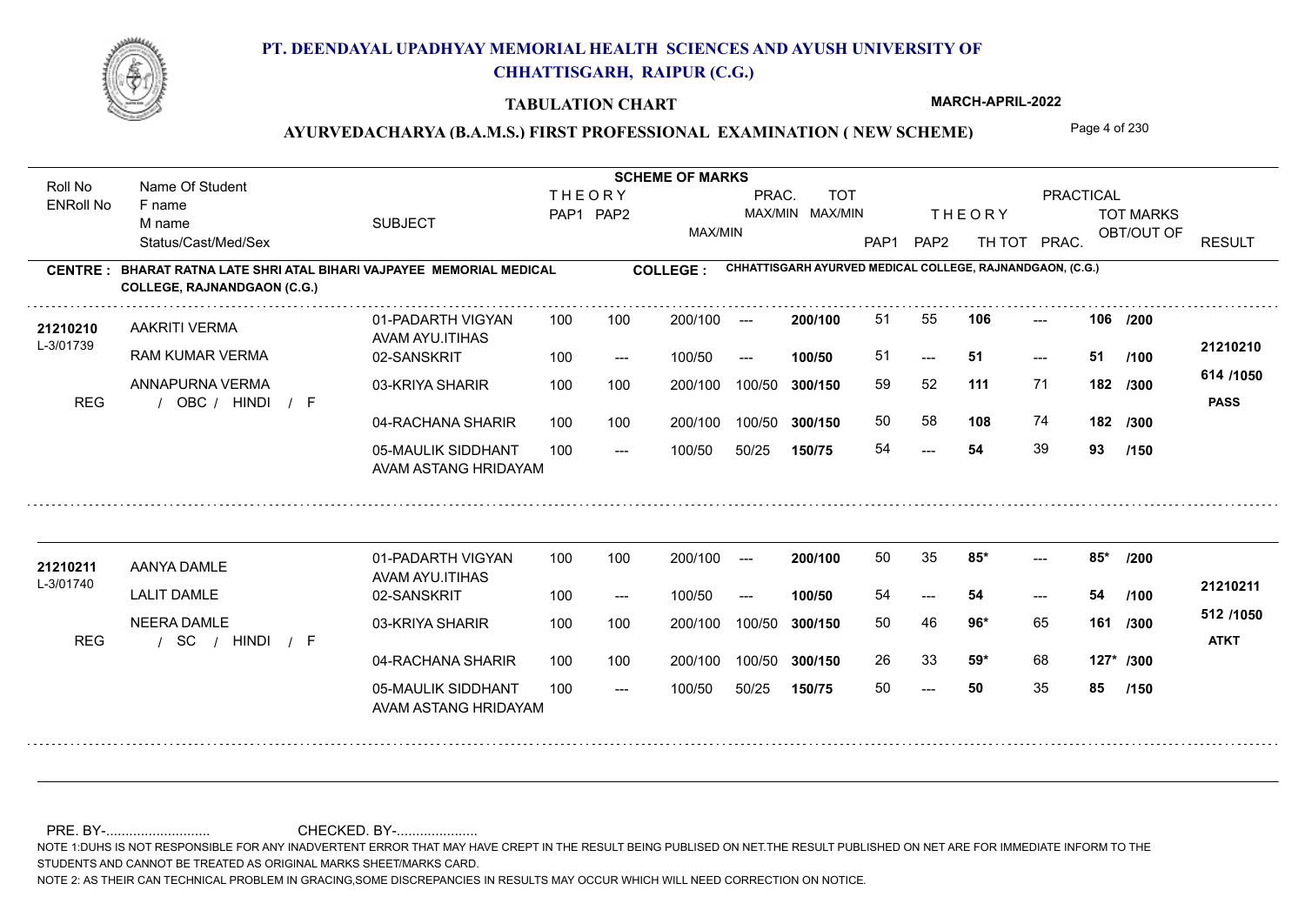

### **TABULATION CHART**

**MARCH-APRIL-2022**

# AYURVEDACHARYA (B.A.M.S.) FIRST PROFESSIONAL EXAMINATION (NEW SCHEME) Page 5 of 230

| Roll No               | Name Of Student                                                                                    |                                            |                                                                      |       | <b>SCHEME OF MARKS</b> |        |         |                  |                           |                                                           |       |             |                          |
|-----------------------|----------------------------------------------------------------------------------------------------|--------------------------------------------|----------------------------------------------------------------------|-------|------------------------|--------|---------|------------------|---------------------------|-----------------------------------------------------------|-------|-------------|--------------------------|
| <b>ENRoll No</b>      | F name<br>M name                                                                                   | <b>SUBJECT</b>                             | <b>THEORY</b><br>PRAC.<br><b>TOT</b><br>PAP1 PAP2<br>MAX/MIN MAX/MIN |       |                        |        |         |                  | <b>THEORY</b>             | PRACTICAL<br><b>TOT MARKS</b>                             |       |             |                          |
|                       | Status/Cast/Med/Sex                                                                                |                                            |                                                                      |       | MAX/MIN                |        |         | PAP <sub>1</sub> | PAP <sub>2</sub>          | TH TOT                                                    | PRAC. | OBT/OUT OF  | <b>RESULT</b>            |
| <b>CENTRE:</b>        | BHARAT RATNA LATE SHRI ATAL BIHARI VAJPAYEE MEMORIAL MEDICAL<br><b>COLLEGE, RAJNANDGAON (C.G.)</b> |                                            |                                                                      |       | <b>COLLEGE:</b>        |        |         |                  |                           | CHHATTISGARH AYURVED MEDICAL COLLEGE, RAJNANDGAON, (C.G.) |       |             |                          |
| 21210213<br>L-3/01742 | AMISHA BHAGAT                                                                                      | 01-PADARTH VIGYAN<br>AVAM AYU.ITIHAS       | 100                                                                  | 100   | 200/100                | $---$  | 200/100 | 52               | 56                        | 108                                                       | ---   | 108<br>/200 | 21210213                 |
|                       | <b>BUDHRAM BHAGAT</b>                                                                              | 02-SANSKRIT                                | 100                                                                  | $---$ | 100/50                 | $---$  | 100/50  | 59               | $\qquad \qquad -\qquad -$ | 59                                                        | ---   | 59<br>1100  |                          |
| <b>REG</b>            | <b>RAJ KUMARI BHAGAT</b><br>/ F<br>ST / HINDI                                                      | 03-KRIYA SHARIR                            | 100                                                                  | 100   | 200/100                | 100/50 | 300/150 | 56               | 64                        | 120                                                       | 66    | 186<br>/300 | 630 /1050<br><b>PASS</b> |
|                       |                                                                                                    | 04-RACHANA SHARIR                          | 100                                                                  | 100   | 200/100                | 100/50 | 300/150 | 50               | 57                        | 107                                                       | 70    | 177 /300    |                          |
|                       |                                                                                                    | 05-MAULIK SIDDHANT<br>AVAM ASTANG HRIDAYAM | 100                                                                  | $---$ | 100/50                 | 50/25  | 150/75  | 60               | $\qquad \qquad -\qquad$   | 60                                                        | 40    | 100 /150    |                          |
|                       |                                                                                                    | 01-PADARTH VIGYAN                          | 100                                                                  | 100   | 200/100                | $---$  | 200/100 | 56               | 51                        | 107                                                       | $---$ | 107<br>1200 |                          |
| 21210214<br>L-3/01743 | <b>ANJALI JAHIRE</b>                                                                               | AVAM AYU.ITIHAS                            |                                                                      |       |                        |        |         |                  |                           |                                                           |       |             | 21210214                 |
|                       | NEHRULAL JAHIRE                                                                                    | 02-SANSKRIT                                | 100                                                                  | $---$ | 100/50                 | $---$  | 100/50  | 52               | $---$                     | 52                                                        | $---$ | 52<br>/100  |                          |
| <b>REG</b>            | PARMESHWARI JAHIRE<br><b>SC</b><br>/ HINDI<br>/ F                                                  | 03-KRIYA SHARIR                            | 100                                                                  | 100   | 200/100                | 100/50 | 300/150 | 70               | 59                        | 129                                                       | 66    | 195 /300    | 607 /1050<br><b>PASS</b> |
|                       |                                                                                                    | 04-RACHANA SHARIR                          | 100                                                                  | 100   | 200/100                | 100/50 | 300/150 | 52               | 51                        | 103                                                       | 61    | 164<br>/300 |                          |
|                       |                                                                                                    | 05-MAULIK SIDDHANT<br>AVAM ASTANG HRIDAYAM | 100                                                                  | $---$ | 100/50                 | 50/25  | 150/75  | 54               | $---$                     | 54                                                        | 35    | 89<br>/150  |                          |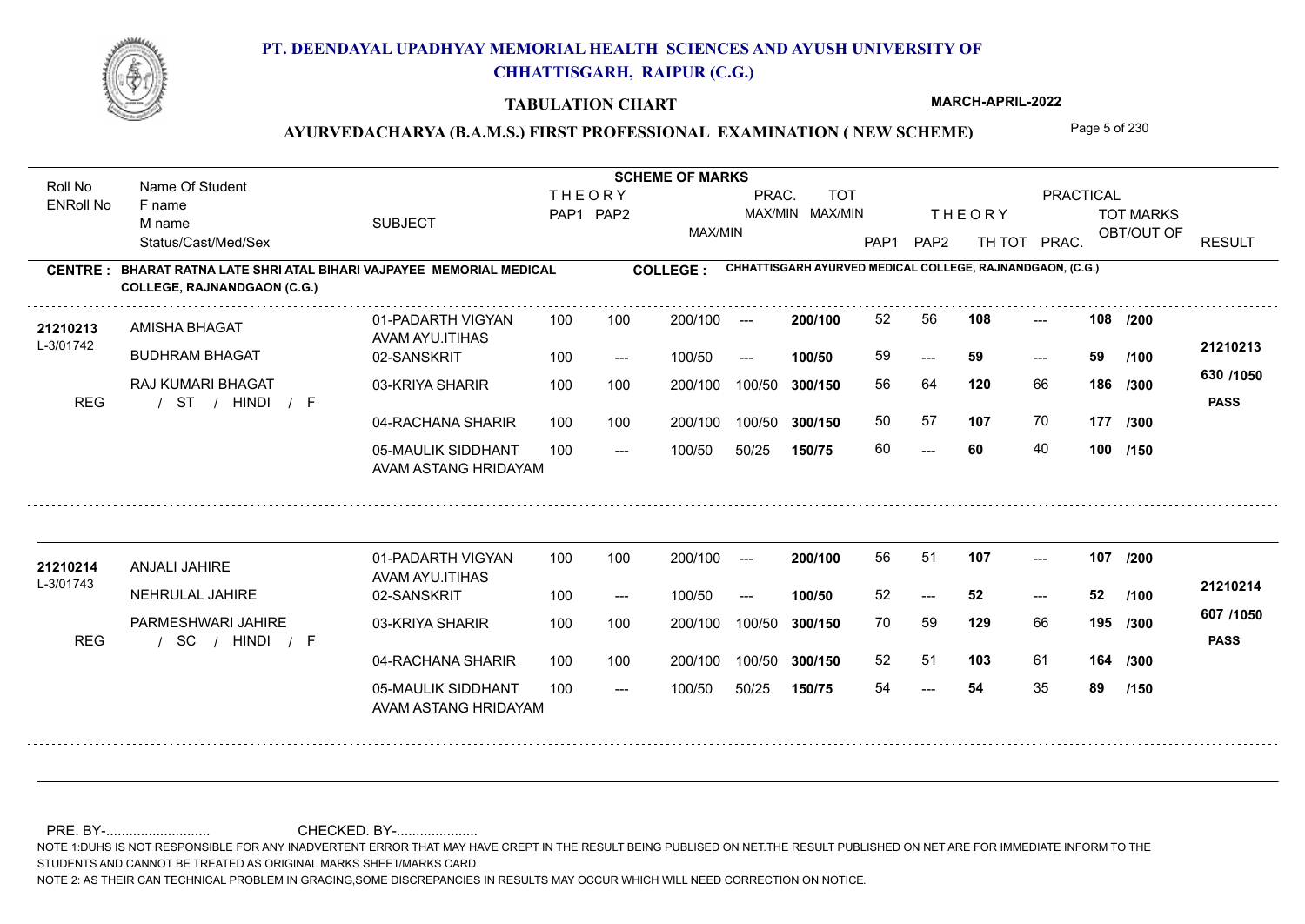

### **TABULATION CHART**

**MARCH-APRIL-2022**

# AYURVEDACHARYA (B.A.M.S.) FIRST PROFESSIONAL EXAMINATION (NEW SCHEME) Page 6 of 230

| Roll No               | Name Of Student                                                                                    |                                            |                                                                      |                     | <b>SCHEME OF MARKS</b> |        |         |                  |                  |                                                           |       |             |                          |
|-----------------------|----------------------------------------------------------------------------------------------------|--------------------------------------------|----------------------------------------------------------------------|---------------------|------------------------|--------|---------|------------------|------------------|-----------------------------------------------------------|-------|-------------|--------------------------|
| <b>ENRoll No</b>      | F name<br>M name                                                                                   | <b>SUBJECT</b>                             | <b>TOT</b><br><b>THEORY</b><br>PRAC.<br>MAX/MIN MAX/MIN<br>PAP1 PAP2 |                     |                        |        |         |                  | <b>THEORY</b>    | <b>PRACTICAL</b><br><b>TOT MARKS</b>                      |       |             |                          |
|                       | Status/Cast/Med/Sex                                                                                |                                            |                                                                      |                     | MAX/MIN                |        |         | PAP <sub>1</sub> | PAP <sub>2</sub> | TH TOT                                                    | PRAC. | OBT/OUT OF  | <b>RESULT</b>            |
| <b>CENTRE:</b>        | BHARAT RATNA LATE SHRI ATAL BIHARI VAJPAYEE MEMORIAL MEDICAL<br><b>COLLEGE, RAJNANDGAON (C.G.)</b> |                                            |                                                                      |                     | <b>COLLEGE:</b>        |        |         |                  |                  | CHHATTISGARH AYURVED MEDICAL COLLEGE, RAJNANDGAON, (C.G.) |       |             |                          |
| 21210215              | <b>ANJALI SHARAF</b>                                                                               | 01-PADARTH VIGYAN<br>AVAM AYU.ITIHAS       | 100                                                                  | 100                 | 200/100                | $---$  | 200/100 | 67               | 69               | 136                                                       | $---$ | 136 /200    |                          |
| L-3/01744             | PRAMOD KUMAR SHARAF                                                                                | 02-SANSKRIT                                | 100                                                                  | $---$               | 100/50                 | $---$  | 100/50  | 69               | $---$            | 69                                                        | $---$ | 69<br>/100  | 21210215                 |
| <b>REG</b>            | PARWATI SHARAF<br>GEN / HINDI / F                                                                  | 03-KRIYA SHARIR                            | 100                                                                  | 100                 | 200/100                | 100/50 | 300/150 | 74               | 77               | 151                                                       | 80    | 231<br>/300 | 752 /1050<br><b>PASS</b> |
|                       |                                                                                                    | 04-RACHANA SHARIR                          | 100                                                                  | 100                 | 200/100                | 100/50 | 300/150 | 65               | 69               | 134                                                       | 81    | 215 /300    |                          |
|                       |                                                                                                    | 05-MAULIK SIDDHANT<br>AVAM ASTANG HRIDAYAM | 100                                                                  | $\qquad \qquad - -$ | 100/50                 | 50/25  | 150/75  | 59               | $---$            | 59                                                        | 42    | 101 /150    |                          |
|                       |                                                                                                    |                                            |                                                                      |                     |                        |        |         | 51               | 56               | 107                                                       |       | 107         |                          |
| 21210216<br>L-3/01745 | ANURAG SINGH                                                                                       | 01-PADARTH VIGYAN<br>AVAM AYU.ITIHAS       | 100                                                                  | 100                 | 200/100                | $---$  | 200/100 |                  |                  |                                                           | $---$ | 1200        |                          |
|                       | SHIV KUMAR SINGH                                                                                   | 02-SANSKRIT                                | 100                                                                  | $---$               | 100/50                 | $---$  | 100/50  | 53               | $---$            | 53                                                        | $---$ | 53<br>/100  | 21210216                 |
| <b>REG</b>            | <b>SUMITRA SINGH</b><br>/ HINDI<br>- ST<br>$/$ M                                                   | 03-KRIYA SHARIR                            | 100                                                                  | 100                 | 200/100                | 100/50 | 300/150 | 50               | 58               | 108                                                       | 61    | 169<br>/300 | 555 /1050<br><b>ATKT</b> |
|                       |                                                                                                    | 04-RACHANA SHARIR                          | 100                                                                  | 100                 | 200/100                | 100/50 | 300/150 | 39               | 40               | 79*                                                       | 57    | 136* /300   |                          |
|                       |                                                                                                    | 05-MAULIK SIDDHANT                         | 100                                                                  | $---$               | 100/50                 | 50/25  | 150/75  | 51               | ---              | 51                                                        | 39    | 90<br>/150  |                          |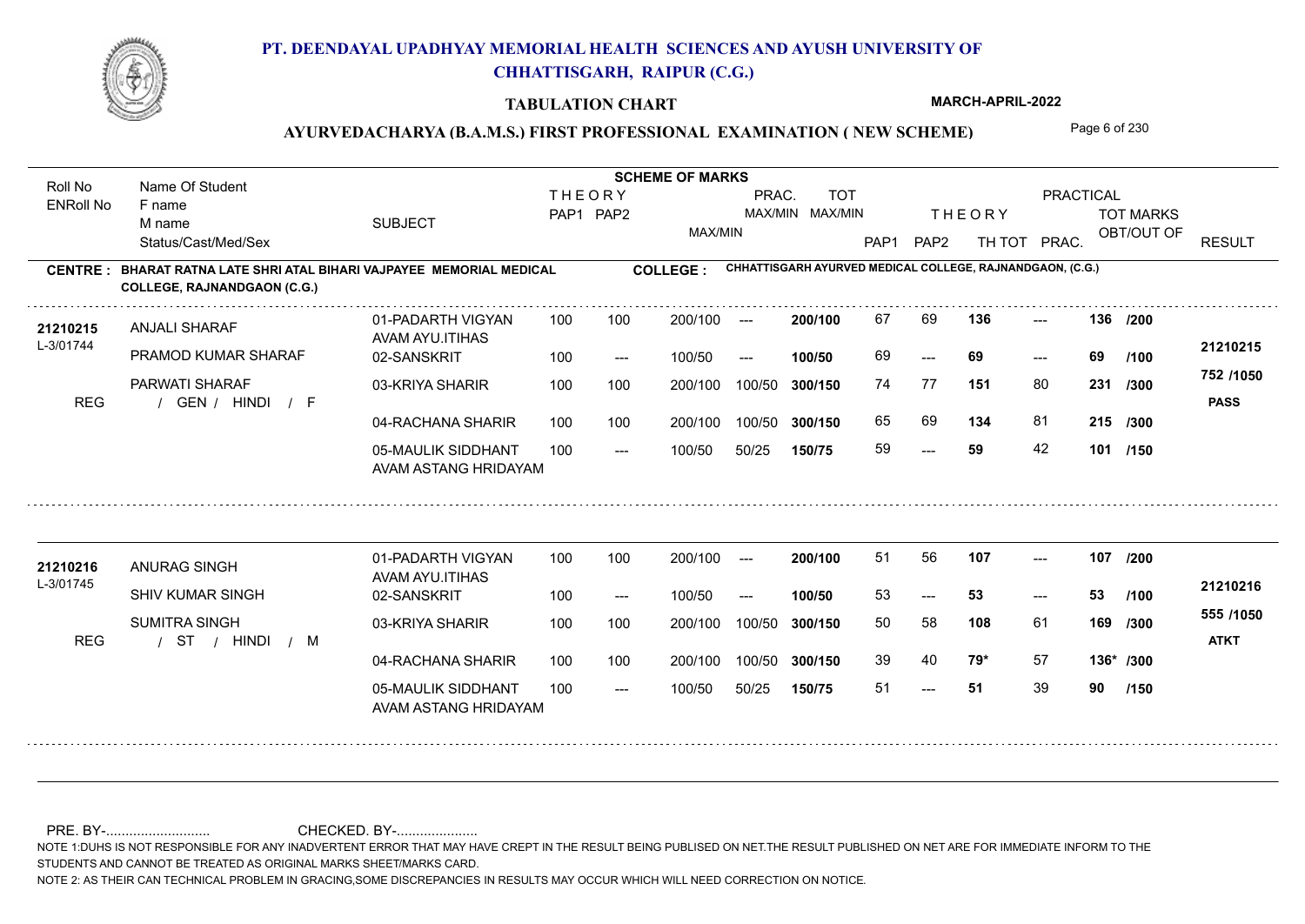

### **TABULATION CHART**

**MARCH-APRIL-2022**

# AYURVEDACHARYA (B.A.M.S.) FIRST PROFESSIONAL EXAMINATION (NEW SCHEME) Page 7 of 230

| Roll No               | Name Of Student                                                                                    |                                            |                                                                      |       | <b>SCHEME OF MARKS</b> |        |         |      |                                     |                                                           |       |             |                          |
|-----------------------|----------------------------------------------------------------------------------------------------|--------------------------------------------|----------------------------------------------------------------------|-------|------------------------|--------|---------|------|-------------------------------------|-----------------------------------------------------------|-------|-------------|--------------------------|
| <b>ENRoll No</b>      | F name<br>M name                                                                                   | <b>SUBJECT</b>                             | <b>THEORY</b><br>PRAC.<br><b>TOT</b><br>PAP1 PAP2<br>MAX/MIN MAX/MIN |       |                        |        |         |      | <b>THEORY</b>                       | PRACTICAL<br><b>TOT MARKS</b>                             |       |             |                          |
|                       | Status/Cast/Med/Sex                                                                                |                                            |                                                                      |       | MAX/MIN                |        |         | PAP1 | PAP <sub>2</sub>                    | TH TOT                                                    | PRAC. | OBT/OUT OF  | <b>RESULT</b>            |
| <b>CENTRE:</b>        | BHARAT RATNA LATE SHRI ATAL BIHARI VAJPAYEE MEMORIAL MEDICAL<br><b>COLLEGE, RAJNANDGAON (C.G.)</b> |                                            |                                                                      |       | <b>COLLEGE:</b>        |        |         |      |                                     | CHHATTISGARH AYURVED MEDICAL COLLEGE, RAJNANDGAON, (C.G.) |       |             |                          |
| 21210217<br>L-3/01746 | ARADHANA SINGH THAKUR                                                                              | 01-PADARTH VIGYAN<br>AVAM AYU.ITIHAS       | 100                                                                  | 100   | 200/100                | $---$  | 200/100 | 73   | 68                                  | 141                                                       | ---   | 141<br>/200 |                          |
|                       | SUBHASH SINGH THAKUR                                                                               | 02-SANSKRIT                                | 100                                                                  | $---$ | 100/50                 | $---$  | 100/50  | 59   | $\hspace{0.05cm}---\hspace{0.05cm}$ | 59                                                        | ---   | 59<br>1100  | 21210217                 |
| <b>REG</b>            | <b>MANISHA SINGH THAKUR</b><br>GEN / HINDI<br>/ F                                                  | 03-KRIYA SHARIR                            | 100                                                                  | 100   | 200/100                | 100/50 | 300/150 | 63   | 72                                  | 135                                                       | 72    | 207<br>/300 | 711 /1050<br><b>PASS</b> |
|                       |                                                                                                    | 04-RACHANA SHARIR                          | 100                                                                  | 100   | 200/100                | 100/50 | 300/150 | 62   | 67                                  | 129                                                       | 76    | 205 /300    |                          |
|                       |                                                                                                    | 05-MAULIK SIDDHANT<br>AVAM ASTANG HRIDAYAM | 100                                                                  | $---$ | 100/50                 | 50/25  | 150/75  | 56   | $\qquad \qquad -\qquad$             | 56                                                        | 43    | 99<br>/150  |                          |
|                       |                                                                                                    | 01-PADARTH VIGYAN                          | 100                                                                  | 100   | 200/100                | $---$  | 200/100 | 67   | 59                                  | 126                                                       | $---$ | 126 /200    |                          |
| 21210218<br>L-3/01747 | AYUSHI AGRAHARI                                                                                    | AVAM AYU.ITIHAS                            |                                                                      |       |                        |        |         |      |                                     |                                                           |       |             | 21210218                 |
|                       | SHIVANAND AGRAHARI                                                                                 | 02-SANSKRIT                                | 100                                                                  | $---$ | 100/50                 | $---$  | 100/50  | 64   | $---$                               | 64                                                        | $---$ | 64<br>/100  |                          |
| <b>REG</b>            | SANDHYA AGRAHARI<br>GEN / HINDI<br>/ F                                                             | 03-KRIYA SHARIR                            | 100                                                                  | 100   | 200/100                | 100/50 | 300/150 | 56   | 57                                  | 113                                                       | 72    | 185<br>/300 | 652 /1050<br><b>PASS</b> |
|                       |                                                                                                    | 04-RACHANA SHARIR                          | 100                                                                  | 100   | 200/100                | 100/50 | 300/150 | 51   | 61                                  | 112                                                       | 70    | 182<br>/300 |                          |
|                       |                                                                                                    | 05-MAULIK SIDDHANT<br>AVAM ASTANG HRIDAYAM | 100                                                                  | $---$ | 100/50                 | 50/25  | 150/75  | 56   | $\qquad \qquad -\qquad$             | 56                                                        | 39    | 95<br>/150  |                          |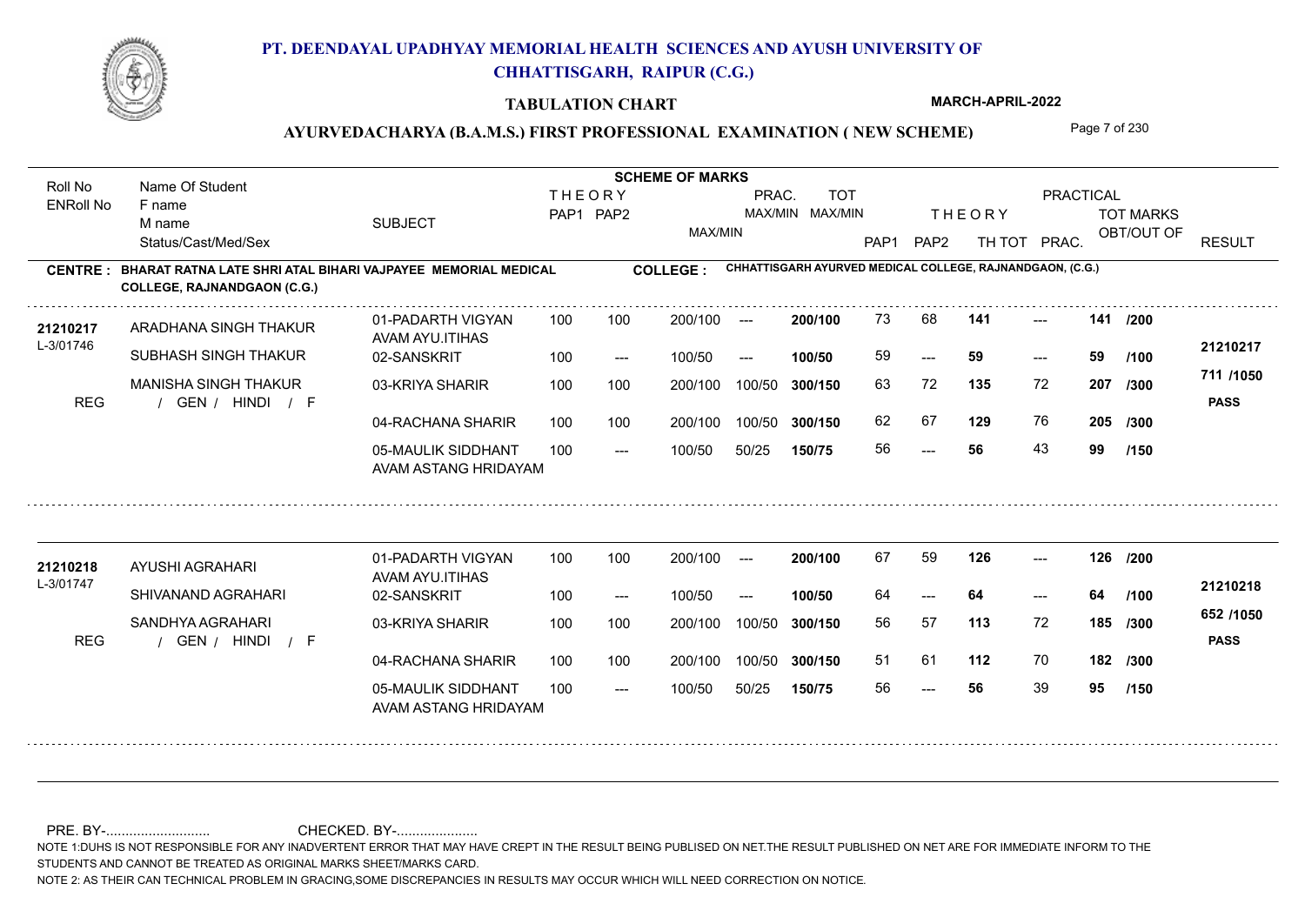

#### **TABULATION CHART**

**MARCH-APRIL-2022**

### AYURVEDACHARYA (B.A.M.S.) FIRST PROFESSIONAL EXAMINATION (NEW SCHEME) Page 8 of 230

**Name Of Student Contract of Student Act of Student SCHEME OF MARKS** Roll No Name Of Student **THEORY** PRAC. TOT **PRACTICAL** ENRoll No F name SUBJECT TOT MARKS PAP1 PAP2 MAX/MIN MAX/MIN THE ORY TOT MARKS M name MAX/MIN OBT/OUT OF RESULT Status/Cast/Med/Sex PAP1 PAP2 TH TOT PRAC. **CHHATTISGARH AYURVED MEDICAL COLLEGE, RAJNANDGAON, (C.G.) CENTRE : COLLEGE : BHARAT RATNA LATE SHRI ATAL BIHARI VAJPAYEE MEMORIAL MEDICAL COLLEGE, RAJNANDGAON (C.G.) <sup>21210219</sup>** <sup>50</sup> <sup>61</sup> **200/100** --- **111 111 /200** 01-PADARTH VIGYAN 100 200/100 ---BHAWNA KASHYAP AVAM AYU.ITIHAS L-3/01748 **21210219** TRIPURARI RAM KASHYAP 02-SANSKRIT **100/50** 50 **50 50**  $- - 50$  $- - 50$ 100 --- 100/50 --- **/100 573 /1050** NEEL KUMARI KASHYAP 03-KRIYA SHARIR 100 100 100 100 200/100 100/50 300/150 **300/150** 100/50 51 50 **169 101** 68 **/300** / / / REG ST HINDI F **ATKT** 04-RACHANA SHARIR 100 100 37 50 **87\*** 67 **87\*** 67 **154 /300** 100 100 200/100 100/50 300/150 100/50 **300/150** 05-MAULIK SIDDHANT 52 **52** 37 **89**  $-52$  $- -$  100/50 100/50 50/25 **150/75 /150** AVAM ASTANG HRIDAYAM **<sup>21210220</sup>** <sup>67</sup> <sup>59</sup> 01-PADARTH VIGYAN 100 200/100 ---**200/100** --- **126 126 /200** BHOLA RAM PATEL AVAM AYU.ITIHAS L-3/01749 **21210220** ASHWANI KUMAR PATEL 02-SANSKRIT **100/50** 61 **61 61** --- --- **/100** 100 --- 100/50 --- **703 /1050** YOGITA PATEL 03-KRIYA SHARIR 200/100 100/50 **300/150** 100/50 200/100 **141** 74 75 66 **215 /300** REG / OBC / HINDI / M HINDI M **PASS** 04-RACHANA SHARIR 100 100 200/100 100/50 58 61 **119** 75 **194 /300** 100/50 **300/150** 05-MAULIK SIDDHANT 100  $- -$  100/50 65 **65** 42 **107 /150** --- 100/50 50/25 **150/75** AVAM ASTANG HRIDAYAM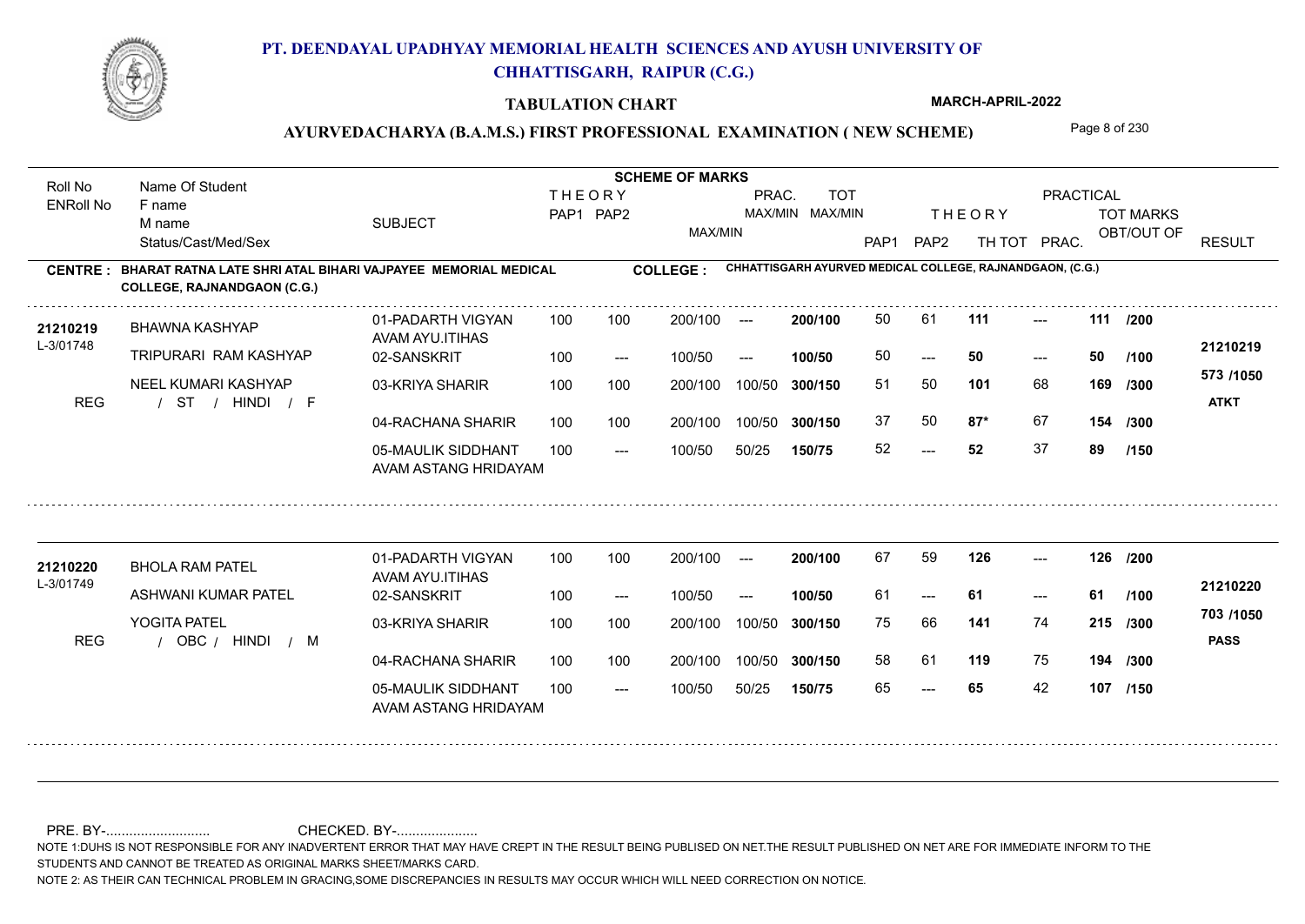

### **TABULATION CHART**

**MARCH-APRIL-2022**

# AYURVEDACHARYA (B.A.M.S.) FIRST PROFESSIONAL EXAMINATION (NEW SCHEME) Page 9 of 230

| Roll No               | Name Of Student                                                                                    |                                            |                                                                      |       |                 |        |         |      |                         |                                                           |       |               |                          |
|-----------------------|----------------------------------------------------------------------------------------------------|--------------------------------------------|----------------------------------------------------------------------|-------|-----------------|--------|---------|------|-------------------------|-----------------------------------------------------------|-------|---------------|--------------------------|
| <b>ENRoll No</b>      | F name<br>M name                                                                                   | <b>SUBJECT</b>                             | <b>TOT</b><br><b>THEORY</b><br>PRAC.<br>PAP1 PAP2<br>MAX/MIN MAX/MIN |       |                 |        |         |      | <b>THEORY</b>           | PRACTICAL<br><b>TOT MARKS</b>                             |       |               |                          |
|                       | Status/Cast/Med/Sex                                                                                |                                            |                                                                      |       | MAX/MIN         |        |         | PAP1 | PAP <sub>2</sub>        | TH TOT                                                    | PRAC. | OBT/OUT OF    | <b>RESULT</b>            |
| <b>CENTRE:</b>        | BHARAT RATNA LATE SHRI ATAL BIHARI VAJPAYEE MEMORIAL MEDICAL<br><b>COLLEGE, RAJNANDGAON (C.G.)</b> |                                            |                                                                      |       | <b>COLLEGE:</b> |        |         |      |                         | CHHATTISGARH AYURVED MEDICAL COLLEGE, RAJNANDGAON, (C.G.) |       |               |                          |
| 21210221<br>L-3/01750 | <b>BHUPESH KHARE</b>                                                                               | 01-PADARTH VIGYAN<br>AVAM AYU.ITIHAS       | 100                                                                  | 100   | 200/100         | $---$  | 200/100 | 68   | 64                      | 132                                                       | $---$ | 132 /200      |                          |
|                       | <b>KAMAL KUMAR</b>                                                                                 | 02-SANSKRIT                                | 100                                                                  | $---$ | 100/50          | $---$  | 100/50  | 54   | ---                     | 54                                                        | $---$ | 54<br>1100    | 21210221                 |
| <b>REG</b>            | <b>GODAWARI KHARE</b><br><b>SC</b><br><b>HINDI</b><br>/ M<br>$\sqrt{ }$                            | 03-KRIYA SHARIR                            | 100                                                                  | 100   | 200/100         | 100/50 | 300/150 | 72   | 73                      | 145                                                       | 64    | 209<br>/300   | 657 /1050<br><b>PASS</b> |
|                       |                                                                                                    | 04-RACHANA SHARIR                          | 100                                                                  | 100   | 200/100         | 100/50 | 300/150 | 51   | 58                      | 109                                                       | 55    | 164 /300      |                          |
|                       |                                                                                                    | 05-MAULIK SIDDHANT<br>AVAM ASTANG HRIDAYAM | 100                                                                  | $---$ | 100/50          | 50/25  | 150/75  | 62   | $\qquad \qquad -\qquad$ | 62                                                        | 36    | 98<br>/150    |                          |
|                       |                                                                                                    | 01-PADARTH VIGYAN                          | 100                                                                  | 100   | 200/100         | $---$  | 200/100 | 50   | 60                      | 110                                                       | $---$ | 110 /200      |                          |
| 21210222              | <b>BHUPESH SINGH SAHU</b>                                                                          | AVAM AYU.ITIHAS                            |                                                                      |       |                 |        |         |      |                         |                                                           |       |               |                          |
| L-3/01751             | <b>BHARAT BHUSHAN SAHU</b>                                                                         | 02-SANSKRIT                                | 100                                                                  | $---$ | 100/50          | $---$  | 100/50  | A    | ---                     | A                                                         | $---$ | A<br>/100     | 21210222                 |
| <b>REG</b>            | NIRMALA SAHU<br>OBC / HINDI<br>/ M                                                                 | 03-KRIYA SHARIR                            | 100                                                                  | 100   | 200/100         | 100/50 | 300/150 | 60   | 51                      | 111                                                       | A     | 111* /300     | 302 /1050<br><b>ATKT</b> |
|                       |                                                                                                    | 04-RACHANA SHARIR                          | 100                                                                  | 100   | 200/100         | 100/50 | 300/150 | 31   | 50                      | $81*$                                                     | Α     | $81*$<br>/300 |                          |
|                       |                                                                                                    | 05-MAULIK SIDDHANT<br>AVAM ASTANG HRIDAYAM | 100                                                                  | $---$ | 100/50          | 50/25  | 150/75  | A    | $---$                   | A                                                         | Α     | Α<br>/150     |                          |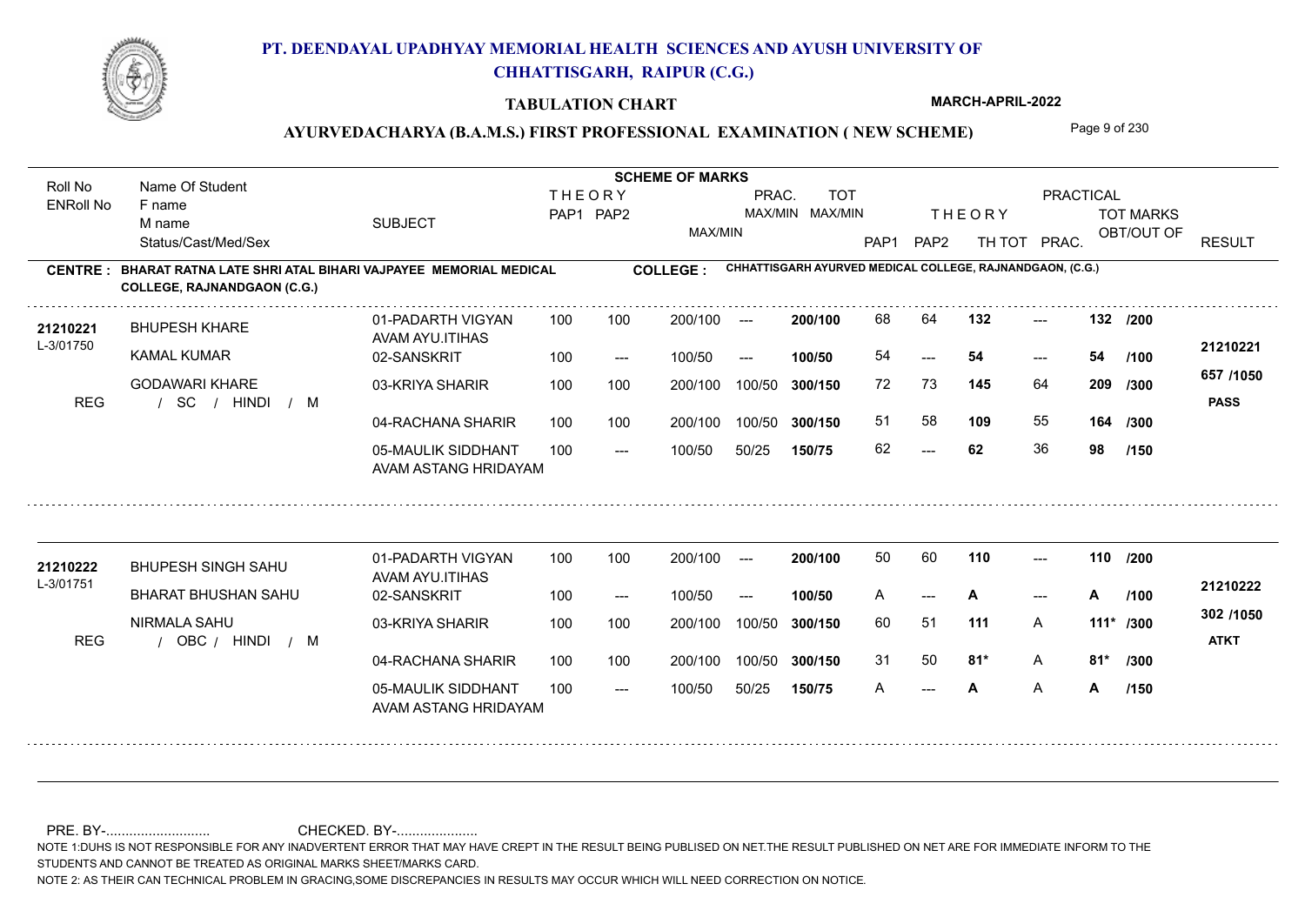

#### **TABULATION CHART**

**MARCH-APRIL-2022**

### AYURVEDACHARYA (B.A.M.S.) FIRST PROFESSIONAL EXAMINATION (NEW SCHEME) Page 10 of 230

**Name Of Student Contract of Student Act of Student SCHEME OF MARKS** Roll No Name Of Student **THEORY** PRAC. TOT PRACTICAL ENRoll No F name SUBJECT TOT MARKS PAP1 PAP2 MAX/MIN MAX/MIN THE ORY TOT MARKS M name MAX/MIN OBT/OUT OF RESULT Status/Cast/Med/Sex PAP1 PAP2 TH TOT PRAC. **CHHATTISGARH AYURVED MEDICAL COLLEGE, RAJNANDGAON, (C.G.) CENTRE : COLLEGE : BHARAT RATNA LATE SHRI ATAL BIHARI VAJPAYEE MEMORIAL MEDICAL COLLEGE, RAJNANDGAON (C.G.)** 21210223 BRIJMOHAN SIDAR 01-PADARTH VIGYAN 100 100 200/100 --- **200/100** 60 62 **122** ---**200/100** --- **122 122 /200** 01-PADARTH VIGYAN 100 200/100 ---BRIJMOHAN SIDAR AVAM AYU.ITIHAS L-3/01752 **21210223** MANHARAN LAL SIDAR 02-SANSKRIT **100/50** 65 **65 65** ---  $- - 65$ 100 --- 100/50 --- **/100 586 /1050** LALITA SIDAR 03-KRIYA SHARIR 100 100 200/100 100/50 300/150 **300/150** 100/50 **113** 68 65 48 **181 /300** / / / REG ST HINDI M **ATKT** 04-RACHANA SHARIR 100 100 33 **66\*** 59 **66\*** 59 **125\* /300** 100 100 200/100 100/50 300/150 100/50 **300/150** 05-MAULIK SIDDHANT 55 **55** 38 **93** ---  $- -$  100/50 100/50 50/25 **150/75 /150** AVAM ASTANG HRIDAYAM **<sup>21210224</sup>** <sup>56</sup> <sup>50</sup> 01-PADARTH VIGYAN 100 200/100 ---**200/100** --- **106 106 /200** CHAMELI ADIL AVAM AYU.ITIHAS L-3/01753 **21210224** KHILAVAN RAM 02-SANSKRIT **100/50** 67 **67 67** --- --- **/100** 100 --- 100/50 --- **582 /1050** LEELA BAI 03-KRIYA SHARIR 200/100 100/50 **300/150** 100/50 200/100 **105** 65 60 45 **170 /300** / / / REG SC HINDI F **ATKT** 04-RACHANA SHARIR 100 100 200/100 100/50 37 38 **75\*** 63 **75\*** 63 **138\* /300** 100/50 **300/150** 05-MAULIK SIDDHANT 100  $- -$  100/50 62 **62** 39 **101 /150** --- 100/50 50/25 **150/75** AVAM ASTANG HRIDAYAM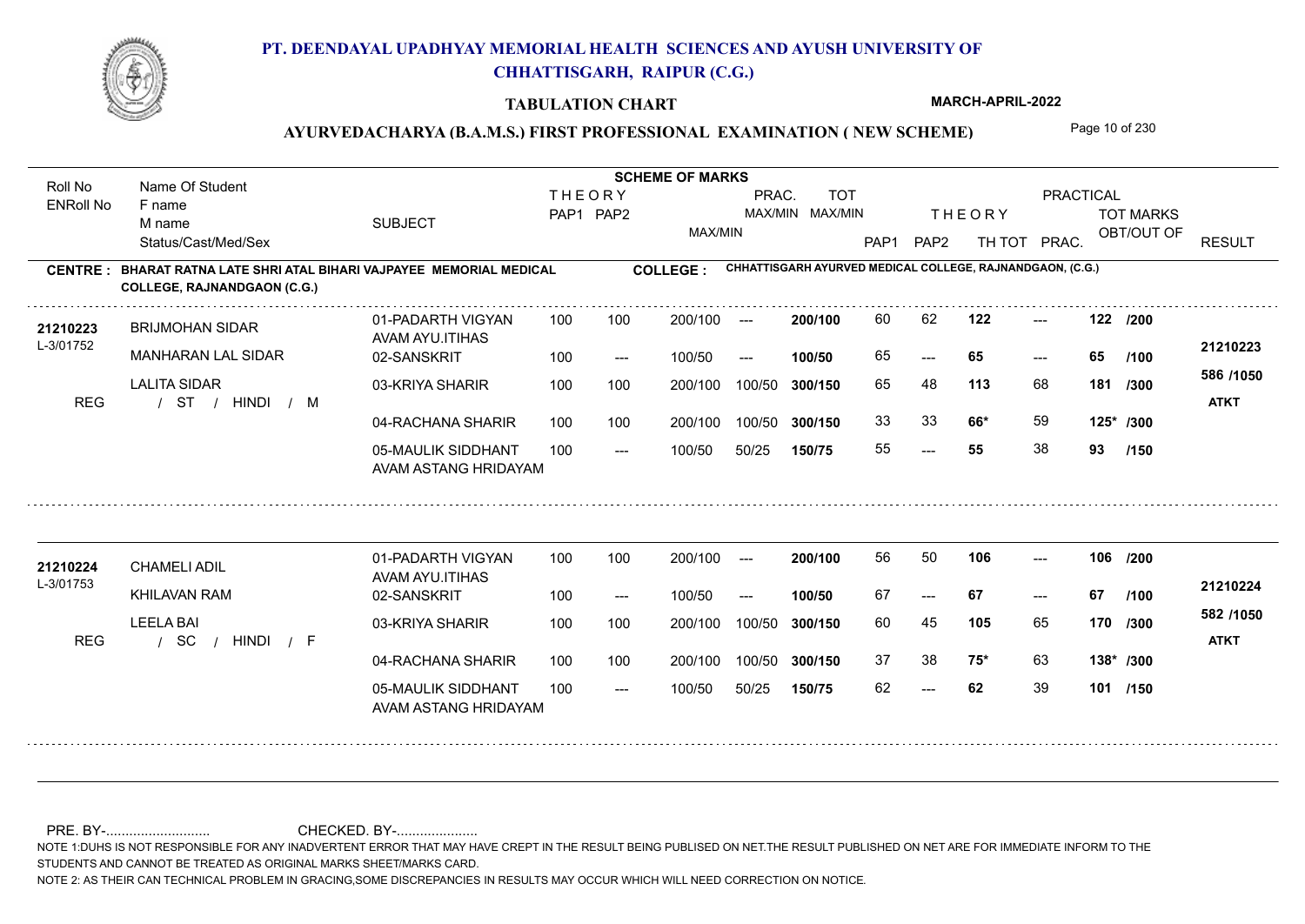

### **TABULATION CHART**

**MARCH-APRIL-2022**

# AYURVEDACHARYA (B.A.M.S.) FIRST PROFESSIONAL EXAMINATION (NEW SCHEME) Page 11 of 230

| Roll No               | Name Of Student                                                                                    |                                            |     |           | PRACTICAL       |                      |                 |                  |                  |                                                           |       |             |                                |                          |
|-----------------------|----------------------------------------------------------------------------------------------------|--------------------------------------------|-----|-----------|-----------------|----------------------|-----------------|------------------|------------------|-----------------------------------------------------------|-------|-------------|--------------------------------|--------------------------|
| <b>ENRoll No</b>      | F name                                                                                             |                                            |     | PRAC.     | <b>TOT</b>      |                      |                 |                  |                  |                                                           |       |             |                                |                          |
|                       | M name<br>Status/Cast/Med/Sex                                                                      | <b>SUBJECT</b>                             |     | PAP1 PAP2 | MAX/MIN         |                      | MAX/MIN MAX/MIN | PAP <sub>1</sub> | PAP <sub>2</sub> | <b>THEORY</b><br>TH TOT PRAC.                             |       |             | <b>TOT MARKS</b><br>OBT/OUT OF | <b>RESULT</b>            |
| <b>CENTRE:</b>        | BHARAT RATNA LATE SHRI ATAL BIHARI VAJPAYEE MEMORIAL MEDICAL<br><b>COLLEGE, RAJNANDGAON (C.G.)</b> |                                            |     |           | <b>COLLEGE:</b> |                      |                 |                  |                  | CHHATTISGARH AYURVED MEDICAL COLLEGE, RAJNANDGAON, (C.G.) |       |             |                                |                          |
| 21210225<br>L-3/01754 | <b>CHANDRAKANT BARA</b>                                                                            | 01-PADARTH VIGYAN<br>AVAM AYU.ITIHAS       | 100 | 100       | 200/100         | $---$                | 200/100         | 34               | 52               | 86*                                                       |       | 86*         | /200                           | 21210225                 |
|                       | RAM PRASAD BARA                                                                                    | 02-SANSKRIT                                | 100 | $---$     | 100/50          | $\hspace{0.05cm}---$ | 100/50          | 29               | $---$            | $29*$                                                     | $---$ | $29*$       | /100                           |                          |
| <b>REG</b>            | DILKUMARI BARA<br>/ HINDI<br>ST<br>$/$ M                                                           | 03-KRIYA SHARIR                            | 100 | 100       | 200/100         | 100/50               | 300/150         | 30               | 36               | 66*                                                       | 59    | 125* /300   |                                | 435 /1050<br><b>ATKT</b> |
|                       |                                                                                                    | 04-RACHANA SHARIR                          | 100 | 100       | 200/100         | 100/50               | 300/150         | 22               | 33               | $55*$                                                     | 55    | $110*$ /300 |                                |                          |
|                       |                                                                                                    | 05-MAULIK SIDDHANT<br>AVAM ASTANG HRIDAYAM | 100 | $---$     | 100/50          | 50/25                | 150/75          | 51               | $---$            | 51                                                        | 34    | 85          | /150                           |                          |
|                       | CHITRALEKHA SAHU                                                                                   | 01-PADARTH VIGYAN                          | 100 | 100       | 200/100         | $\sim$ $\sim$        | 200/100         | 52               | 57               | 109                                                       | $---$ | 109 /200    |                                |                          |
| 21210226<br>L-3/01755 |                                                                                                    | AVAM AYU.ITIHAS                            |     |           |                 |                      |                 |                  |                  |                                                           |       |             |                                | 21210226                 |
|                       | PURUSHOTTAM LAL SAHU                                                                               | 02-SANSKRIT                                | 100 | $---$     | 100/50          | $---$                | 100/50          | 61               | $---$            | -61                                                       | $---$ | 61          | /100                           | 599 /1050                |
| <b>REG</b>            | <b>PURNIMA</b><br>HINDI / F<br>OBC /                                                               | 03-KRIYA SHARIR                            | 100 | 100       | 200/100         | 100/50               | 300/150         | 50               | 54               | 104                                                       | 73    | 177         | /300                           | <b>ATKT</b>              |
|                       |                                                                                                    | 04-RACHANA SHARIR                          | 100 | 100       | 200/100         | 100/50               | 300/150         | 50               | 38               | $88*$                                                     | 59    | 147* /300   |                                |                          |
|                       |                                                                                                    | 05-MAULIK SIDDHANT<br>AVAM ASTANG HRIDAYAM | 100 | $---$     | 100/50          | 50/25                | 150/75          | 66               |                  | 66                                                        | 39    | 105 /150    |                                |                          |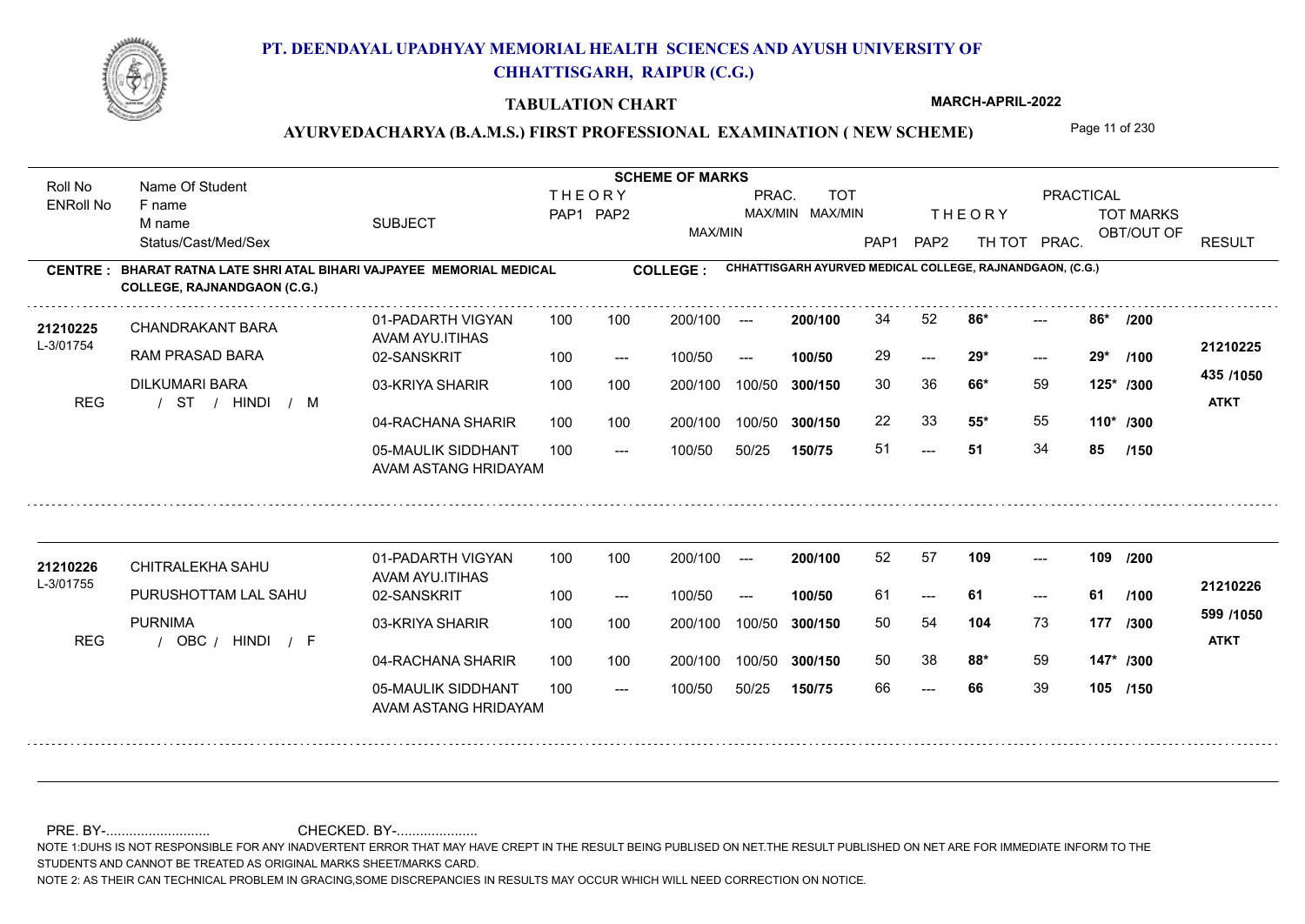

#### **TABULATION CHART**

**MARCH-APRIL-2022**

### AYURVEDACHARYA (B.A.M.S.) FIRST PROFESSIONAL EXAMINATION (NEW SCHEME) Page 12 of 230

**Name Of Student Contract of Student Act of Student SCHEME OF MARKS** Roll No Name Of Student **THEORY** PRAC. TOT PRACTICAL ENRoll No F name SUBJECT TOT MARKS PAP1 PAP2 MAX/MIN MAX/MIN THE ORY TOT MARKS M name MAX/MIN OBT/OUT OF RESULT Status/Cast/Med/Sex PAP1 PAP2 TH TOT PRAC. **CHHATTISGARH AYURVED MEDICAL COLLEGE, RAJNANDGAON, (C.G.) CENTRE : COLLEGE : BHARAT RATNA LATE SHRI ATAL BIHARI VAJPAYEE MEMORIAL MEDICAL COLLEGE, RAJNANDGAON (C.G.) <sup>21210227</sup>** <sup>56</sup> <sup>56</sup> **200/100** --- **112 112 /200** 01-PADARTH VIGYAN 100 200/100 ---DEEPANJALI SHRIVAS AVAM AYU.ITIHAS L-3/01756 **21210227** SURESH KUMAR SHRIVAS 02-SANSKRIT **100/50** 65 **65 65** ---  $- - 65$ 100 --- 100/50 --- **/100 652 /1050** SAROJNI DEVI SHRIVAS 03-KRIYA SHARIR 100 100 200/100 100/50 300/150 **300/150** 100/50 55 66 **190 121** 69 **/300** REG / OBC / HINDI / F HINDI F **PASS** 04-RACHANA SHARIR 100 100 51 57 **108** 72 **108** 72 **180 /300** 100 100 200/100 100/50 300/150 100/50 **300/150** 05-MAULIK SIDDHANT 65 **65** 40 **105 /150** ---  $- -$  100/50 100/50 50/25 **150/75** AVAM ASTANG HRIDAYAM **<sup>21210228</sup>** <sup>55</sup> <sup>62</sup> 01-PADARTH VIGYAN 100 200/100 ---**200/100** --- **117 117 /200** DEEPSHIKHA AVAM AYU.ITIHAS L-3/01757 **21210228** SAMRIT PRASAD SONWANI 02-SANSKRIT **100/50** 54 **54 54** --- --- **/100** 100 --- 100/50 --- **642 /1050** SARITA SONWANI 03-KRIYA SHARIR 200/100 100/50 **300/150** 100/50 200/100 **119** 74 59 60 **193 /300** / / / REG SC HINDI F **PASS** 04-RACHANA SHARIR 100 100 200/100 100/50 56 54 **110** 70 **180 /300** 200/100 100/50 **300/150** 05-MAULIK SIDDHANT 100  $- -$  100/50 58 **58** 40 **98** --- 100/50 50/25 **150/75 /150** AVAM ASTANG HRIDAYAM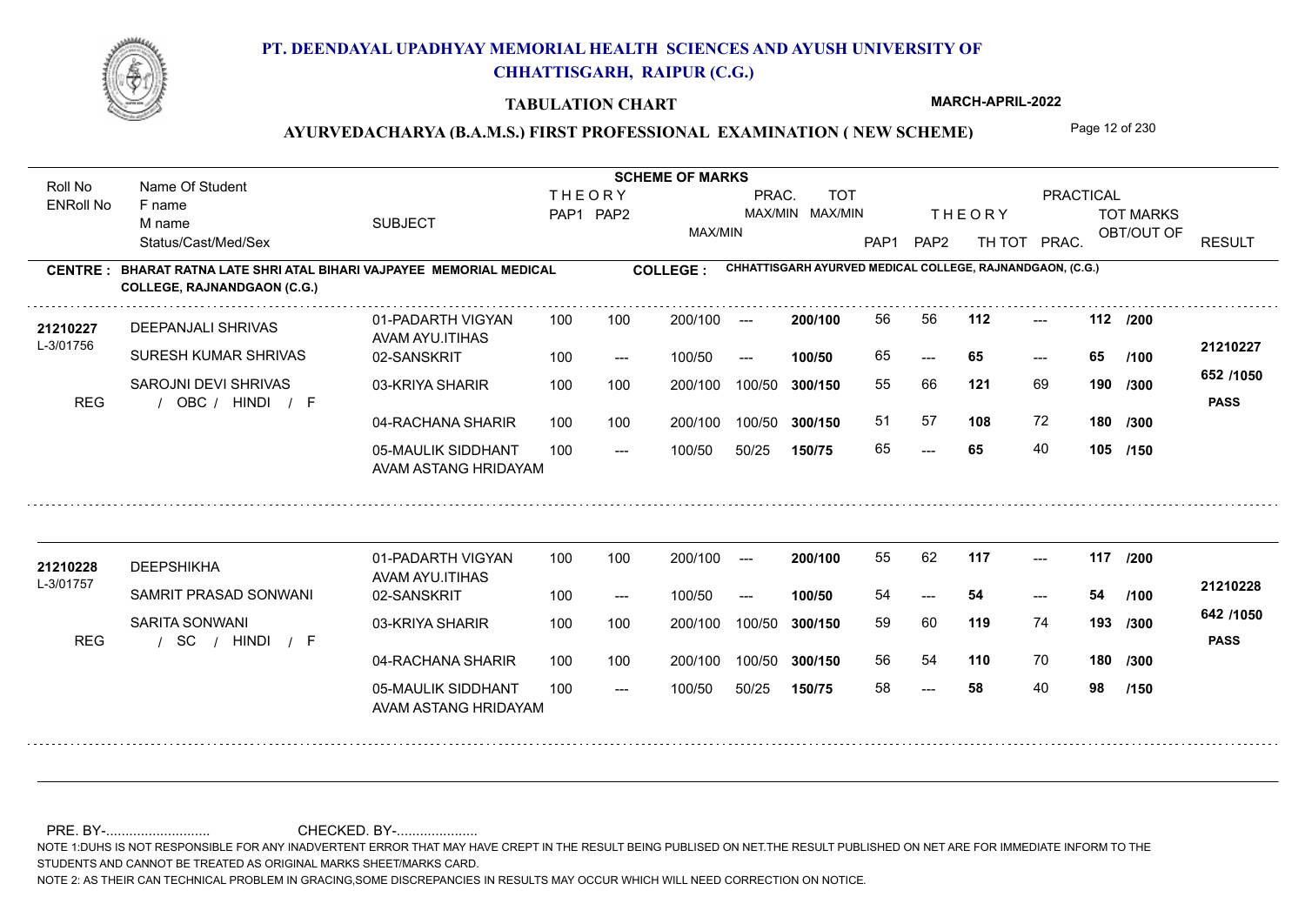

### **TABULATION CHART**

**MARCH-APRIL-2022**

# AYURVEDACHARYA (B.A.M.S.) FIRST PROFESSIONAL EXAMINATION (NEW SCHEME) Page 13 of 230

| Roll No               | Name Of Student                                                                                    |                                            | <b>SCHEME OF MARKS</b> |                            |                 |                      |                               |                  |                  |                                                           |                     |                  |                          |
|-----------------------|----------------------------------------------------------------------------------------------------|--------------------------------------------|------------------------|----------------------------|-----------------|----------------------|-------------------------------|------------------|------------------|-----------------------------------------------------------|---------------------|------------------|--------------------------|
| <b>ENRoll No</b>      | F name<br>M name                                                                                   | <b>SUBJECT</b>                             |                        | <b>THEORY</b><br>PAP1 PAP2 |                 | PRAC.                | <b>TOT</b><br>MAX/MIN MAX/MIN |                  |                  | <b>THEORY</b>                                             | <b>PRACTICAL</b>    | <b>TOT MARKS</b> |                          |
|                       | Status/Cast/Med/Sex                                                                                |                                            |                        |                            | MAX/MIN         |                      |                               | PAP <sub>1</sub> | PAP <sub>2</sub> | TH TOT                                                    | PRAC.               | OBT/OUT OF       | <b>RESULT</b>            |
| <b>CENTRE:</b>        | BHARAT RATNA LATE SHRI ATAL BIHARI VAJPAYEE MEMORIAL MEDICAL<br><b>COLLEGE, RAJNANDGAON (C.G.)</b> |                                            |                        |                            | <b>COLLEGE:</b> |                      |                               |                  |                  | CHHATTISGARH AYURVED MEDICAL COLLEGE, RAJNANDGAON, (C.G.) |                     |                  |                          |
| 21210229<br>L-3/01758 | <b>DHANESHWAR</b>                                                                                  | 01-PADARTH VIGYAN<br>AVAM AYU.ITIHAS       | 100                    | 100                        | 200/100         | $---$                | 200/100                       | 53               | 65               | 118                                                       | $---$               | 118 /200         |                          |
|                       | <b>SOBHIT</b>                                                                                      | 02-SANSKRIT                                | 100                    | $---$                      | 100/50          | $---$                | 100/50                        | 51               | $---$            | 51                                                        | $\qquad \qquad - -$ | 51<br>/100       | 21210229                 |
| <b>REG</b>            | <b>BISHANI BAI</b><br>OBC / HINDI<br>$/$ M                                                         | 03-KRIYA SHARIR                            | 100                    | 100                        | 200/100         | 100/50               | 300/150                       | 50               | 53               | 103                                                       | 73                  | 176<br>/300      | 642 /1050<br><b>PASS</b> |
|                       |                                                                                                    | 04-RACHANA SHARIR                          | 100                    | 100                        | 200/100         | 100/50               | 300/150                       | 64               | 60               | 124                                                       | 73                  | 197 /300         |                          |
|                       |                                                                                                    | 05-MAULIK SIDDHANT<br>AVAM ASTANG HRIDAYAM | 100                    | $---$                      | 100/50          | 50/25                | 150/75                        | 58               | ---              | 58                                                        | 42                  | 100 /150         |                          |
|                       |                                                                                                    | 01-PADARTH VIGYAN                          | 100                    | 100                        | 200/100         | $\sim$ $\sim$        | 200/100                       | 18               | 27               | $45*$                                                     | $---$               | 45*<br>/200      |                          |
| 21210230              | DHEERAJ KUMAR DHRUW                                                                                | AVAM AYU.ITIHAS                            |                        |                            |                 |                      |                               |                  |                  |                                                           |                     |                  |                          |
| L-3/01759             | MOHIT RAM DHRUW                                                                                    | 02-SANSKRIT                                | 100                    | $---$                      | 100/50          | $\hspace{0.05cm}---$ | 100/50                        | 15               | ---              | $15*$                                                     | $---$               | $15*$<br>1100    | 21210230                 |
| <b>REG</b>            | <b>SAVITA DHRUW</b><br>$/$ ST $/$ HINDI $/$ M                                                      | 03-KRIYA SHARIR                            | 100                    | 100                        | 200/100         | 100/50               | 300/150                       | 25               | 23               | 48*                                                       | 58                  | 106* /300        | 302 /1050<br><b>ATKT</b> |
|                       |                                                                                                    | 04-RACHANA SHARIR                          | 100                    | 100                        | 200/100         | 100/50               | 300/150                       | 10 <sup>°</sup>  | 21               | $31*$                                                     | 54                  | $85*$<br>/300    |                          |
|                       |                                                                                                    | 05-MAULIK SIDDHANT<br>AVAM ASTANG HRIDAYAM | 100                    | $---$                      | 100/50          | 50/25                | 150/75                        | 23               | $---$            | $23*$                                                     | 28                  | $51*$<br>/150    |                          |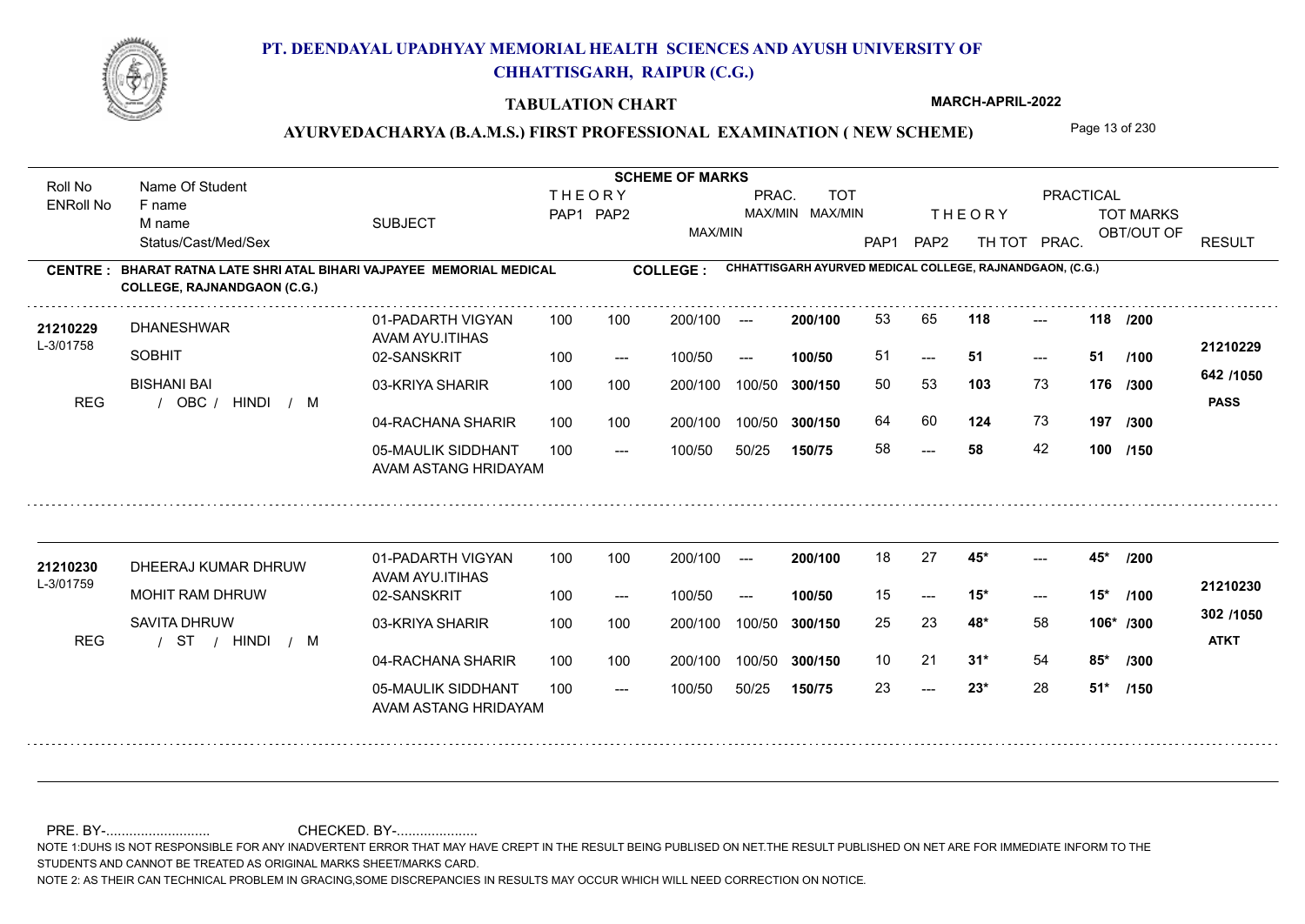

#### **TABULATION CHART**

**MARCH-APRIL-2022**

### AYURVEDACHARYA (B.A.M.S.) FIRST PROFESSIONAL EXAMINATION (NEW SCHEME) Page 14 of 230

**Name Of Student Contract of Student Act of Student SCHEME OF MARKS** Roll No Name Of Student **THEORY** PRAC. TOT PRACTICAL ENRoll No F name SUBJECT TOT MARKS PAP1 PAP2 MAX/MIN MAX/MIN THE ORY TOT MARKS M name MAX/MIN OBT/OUT OF RESULT Status/Cast/Med/Sex PAP1 PAP2 TH TOT PRAC. **CHHATTISGARH AYURVED MEDICAL COLLEGE, RAJNANDGAON, (C.G.) CENTRE : COLLEGE : BHARAT RATNA LATE SHRI ATAL BIHARI VAJPAYEE MEMORIAL MEDICAL COLLEGE, RAJNANDGAON (C.G.)** 21**210231** DIDINESHWARI PATEL 01-PADARTH VIGYAN 100 100 200/100 --- **200/100** 69 60 **129** ---**200/100 129 129** --- 01-PADARTH VIGYAN 100 200/100 ---**/200** DIDINESHWARI PATEL AVAM AYU.ITIHAS L-3/01760 **21210231** BHUPENDRA PATEL 02-SANSKRIT **100/50** 59 **59 59** ---  $- - 59$ 100 --- 100/50 --- **/100 681 /1050** CHANDRAKALA 03-KRIYA SHARIR
100 100 100 100 200/100 100/50 300/150 **300/150** 100/50 **136** 70 60 76 **206 /300** REG / OBC / HINDI / F HINDI F **PASS** 04-RACHANA SHARIR 100 100 56 53 **109** 76 **109** 76 **185 /300** 100 100 200/100 100/50 300/150 100/50 **300/150** 05-MAULIK SIDDHANT 59 **59** 43 **102 /150** ---  $- -$  100/50 100/50 50/25 **150/75** AVAM ASTANG HRIDAYAM **<sup>21210232</sup>** <sup>32</sup> <sup>50</sup> 01-PADARTH VIGYAN 100 200/100 ---**200/100 82\* 82\* /200**  $-2$  82\* DIWAKAR PRASAD AVAM AYU.ITIHAS L-3/01761 **21210232** DEV PRASAD MIRI 02-SANSKRIT **100/50** 50 **50 50** --- --- **/100** 100 --- 100/50 --- **502 /1050** CHANDRIKA MIRI 03-KRIYA SHARIR
100 100 200/100 100/50 **300/150** 100/50 200/100 50 54 **169 104** 65 **/300** / / / REG SC HINDI M **ATKT** 04-RACHANA SHARIR 100 100 200/100 100/50 35 51 **86\*** 53 **86\*** 53 **139\* /300** 200/100 100/50 **300/150** 05-MAULIK SIDDHANT 100  $- -$  100/50 36 **36\*** 26 **62\***  $- - 36*$ 100/50 50/25 **150/75 /150** AVAM ASTANG HRIDAYAM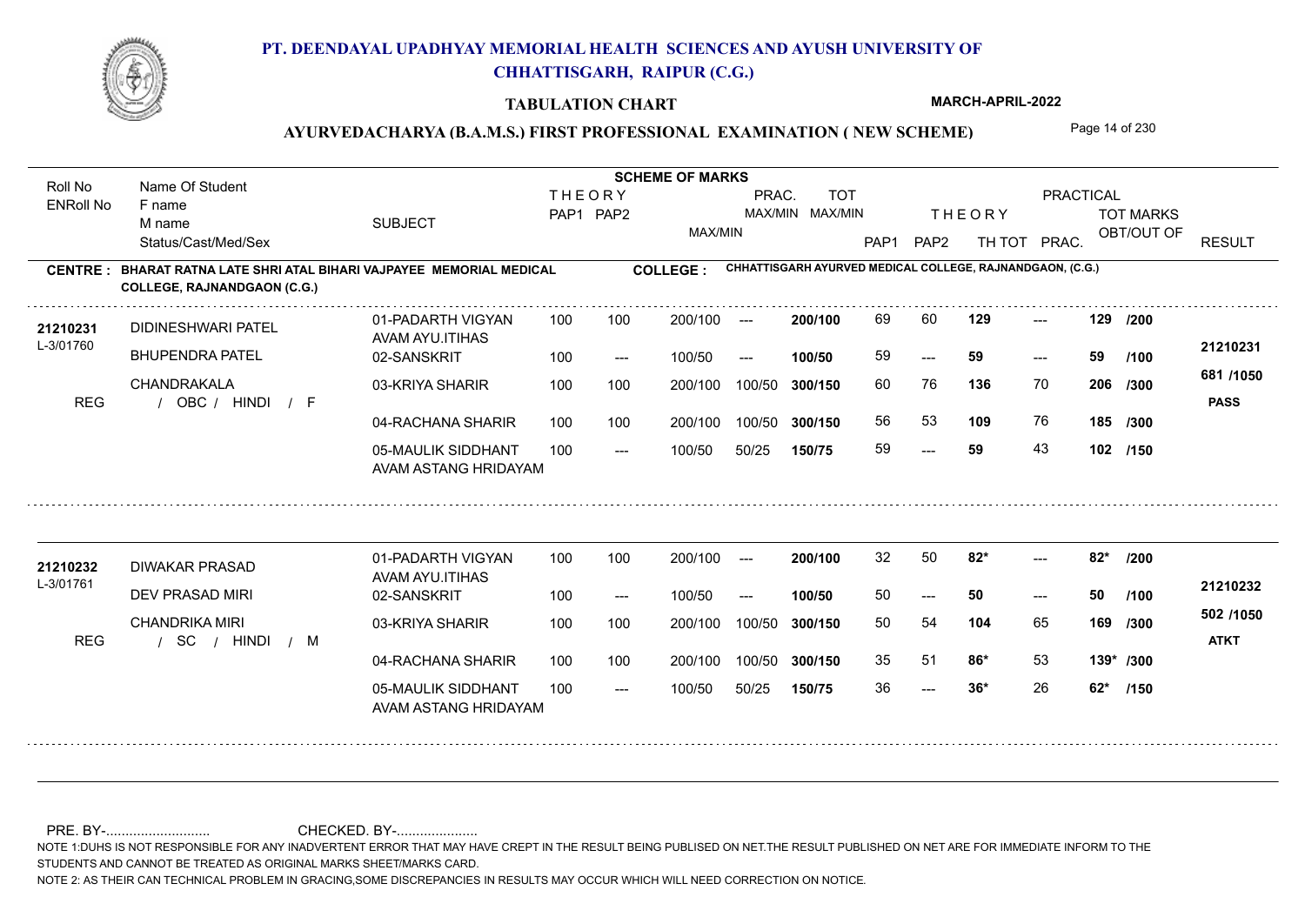

#### **TABULATION CHART**

**MARCH-APRIL-2022**

### AYURVEDACHARYA (B.A.M.S.) FIRST PROFESSIONAL EXAMINATION (NEW SCHEME) Page 15 of 230

**Name Of Student Contract of Student Act of Student SCHEME OF MARKS** Roll No Name Of Student **THEORY** PRAC. TOT PRACTICAL ENRoll No F name SUBJECT TOT MARKS PAP1 PAP2 MAX/MIN MAX/MIN THE ORY TOT MARKS M name MAX/MIN OBT/OUT OF RESULT Status/Cast/Med/Sex PAP1 PAP2 TH TOT PRAC. **CHHATTISGARH AYURVED MEDICAL COLLEGE, RAJNANDGAON, (C.G.) CENTRE : COLLEGE : BHARAT RATNA LATE SHRI ATAL BIHARI VAJPAYEE MEMORIAL MEDICAL COLLEGE, RAJNANDGAON (C.G.) <sup>21210233</sup>** <sup>68</sup> <sup>57</sup> **200/100** --- **125 125 /200** 01-PADARTH VIGYAN 100 200/100 ---HARSHIKA NEGI AVAM AYU.ITIHAS L-3/01762 **21210233** RAMPRASAD NEGI 02-SANSKRIT 60 **60 60** ---  $- - 60$  $100/50$ 100/50 --- **100/50 /100 623 /1050** ANITA NEGI 03-KRIYA SHARIR
100 100 100 100 200/100 100/50 300/150 **300/150** 100/50 **117** 67 51 66 **184 /300** / / / REG ST HINDI F **ATKT** 04-RACHANA SHARIR 100 100 50 39 **89\*** 70 **89\*** 70 **159 /300** 100 100 200/100 100/50 300/150 100/50 **300/150** 05-MAULIK SIDDHANT 57 **57** 38 **95** ---  $- -$  100/50 100/50 50/25 **150/75 /150** AVAM ASTANG HRIDAYAM **<sup>21210234</sup>** <sup>58</sup> <sup>65</sup> 01-PADARTH VIGYAN 100 200/100 ---**200/100** --- **123 123 /200** KANTI KANWAR AVAM AYU.ITIHAS L-3/01763 **21210234** LAGAN SINGH 02-SANSKRIT **100/50** 50 **50 50** --- --- **/100** 100 --- 100/50 --- **510 /1050** SUMITRA BAI 03-KRIYA SHARIR
100 100 200/100 100/50 **300/150** 100/50 200/100 **80\*** 57 30 50 **137\* /300** / / / REG ST HINDI F **ATKT** 04-RACHANA SHARIR 100 100 200/100 100/50 28 25 **53\*** 55 **53\*** 55 **108\* /300** 200/100 100/50 **300/150** 05-MAULIK SIDDHANT 100  $- -$  100/50 56 **56** 36 **92** --- 100/50 50/25 **150/75 /150** AVAM ASTANG HRIDAYAM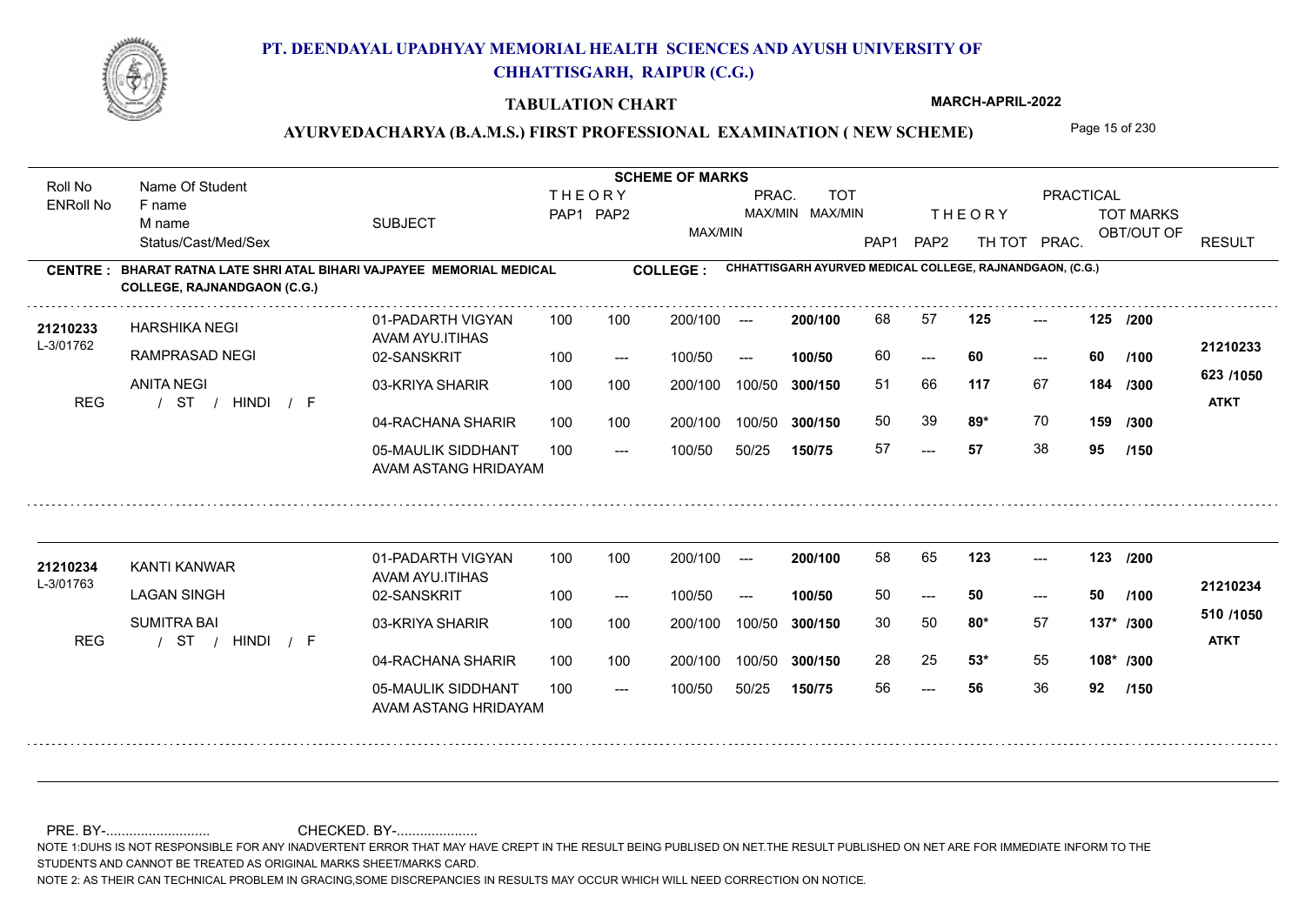

#### **TABULATION CHART**

**MARCH-APRIL-2022**

### AYURVEDACHARYA (B.A.M.S.) FIRST PROFESSIONAL EXAMINATION (NEW SCHEME) Page 16 of 230

**Name Of Student Contract of Student Act of Student SCHEME OF MARKS** Roll No Name Of Student **THEORY** PRAC. TOT PRACTICAL ENRoll No F name SUBJECT TOT MARKS PAP1 PAP2 MAX/MIN MAX/MIN THE ORY TOT MARKS M name MAX/MIN OBT/OUT OF RESULT Status/Cast/Med/Sex PAP1 PAP2 TH TOT PRAC. **CHHATTISGARH AYURVED MEDICAL COLLEGE, RAJNANDGAON, (C.G.) CENTRE : COLLEGE : BHARAT RATNA LATE SHRI ATAL BIHARI VAJPAYEE MEMORIAL MEDICAL COLLEGE, RAJNANDGAON (C.G.) <sup>21210235</sup>** <sup>65</sup> <sup>64</sup> **200/100 129 129** --- 01-PADARTH VIGYAN 100 200/100 ---**/200** KHIJJU AVAM AYU.ITIHAS L-3/01764 **21210235** LAKHANLAL 02-SANSKRIT **100/50** 64 **64 64** ---  $- - 64$ 100 --- 100/50 --- **/100 703 /1050** DEVJANI 03-KRIYA SHARIR 100 100 200/100 100/50 300/150 **300/150** 100/50 **139** 75 70 69 **214 /300** REG / OBC / HINDI / M HINDI M **PASS** 04-RACHANA SHARIR 100 100 60 64 **124** 74 **198 /300** 100 100 200/100 100/50 300/150 100/50 **300/150** 05-MAULIK SIDDHANT 55 **55** 43 **98** ---  $- -$  100/50 100/50 50/25 **150/75 /150** AVAM ASTANG HRIDAYAM **<sup>21210236</sup>** <sup>57</sup> <sup>63</sup> 01-PADARTH VIGYAN 100 200/100 ---**200/100 120 120 /200** --- KHUSHI DEWANGAN AVAM AYU.ITIHAS L-3/01765 **21210236** CHANDRAKANT DEWANGAN 02-SANSKRIT **100/50** 71 **71 71** --- --- **/100** 100 --- 100/50 --- **688 /1050** PURNIMA DEWANGAN 03-KRIYA SHARIR
100 100 200/100 100/50 **300/150** 100/50 200/100 63 64 **203 127** 76 **203** /300 REG / OBC / HINDI / F HINDI F **PASS** 04-RACHANA SHARIR 100 100 200/100 100/50 51 64 **115** 81 **196 /300** 200/100 100/50 **300/150** 05-MAULIK SIDDHANT 100  $- -$  100/50 61 **61** 37 **98** --- 100/50 50/25 **150/75 /150** AVAM ASTANG HRIDAYAM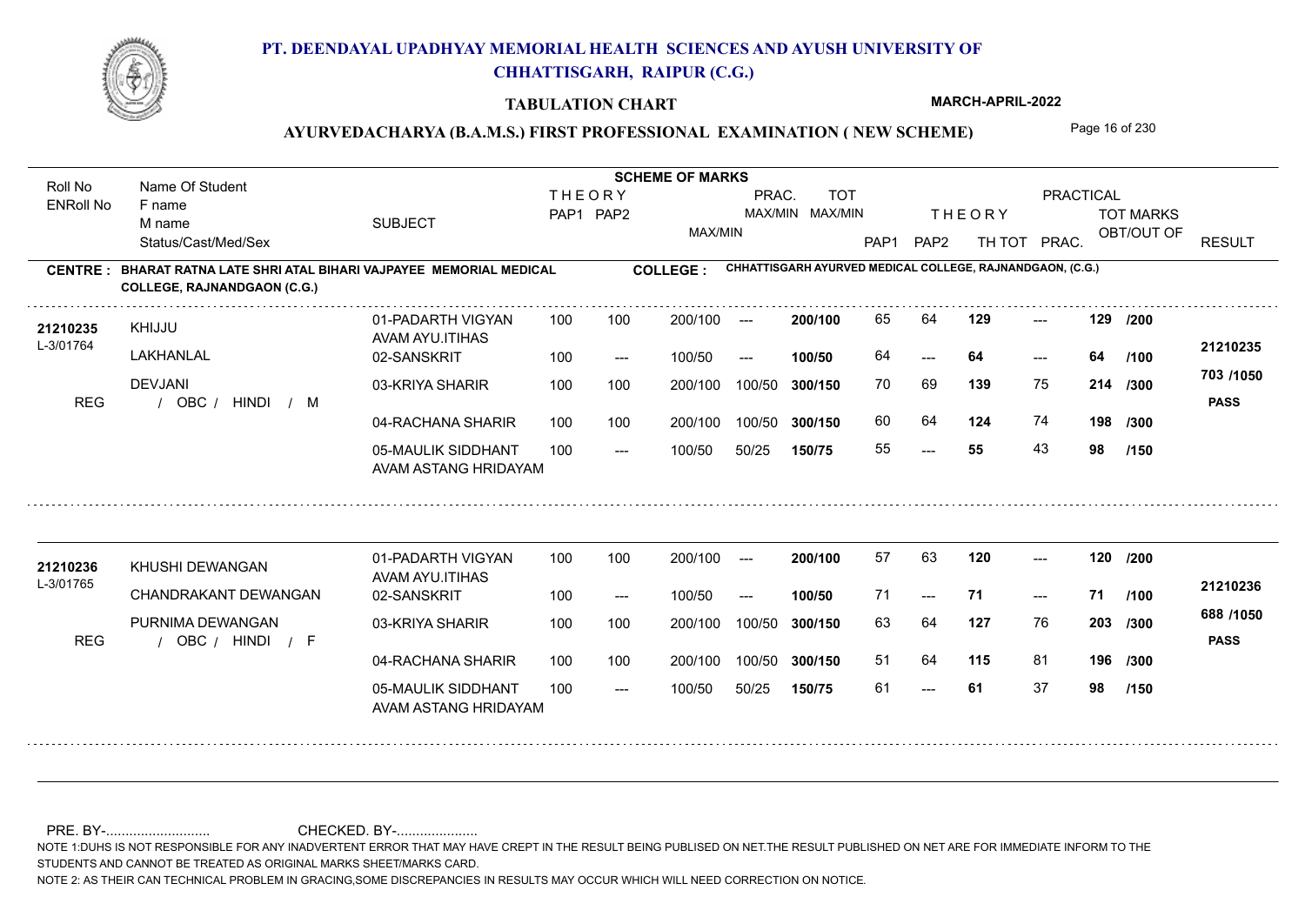

#### **TABULATION CHART**

**MARCH-APRIL-2022**

### AYURVEDACHARYA (B.A.M.S.) FIRST PROFESSIONAL EXAMINATION (NEW SCHEME) Page 17 of 230

**Name Of Student Contract of Student Act of Student SCHEME OF MARKS** Roll No Name Of Student **THEORY** PRAC. TOT PRACTICAL ENRoll No F name SUBJECT TOT MARKS PAP1 PAP2 MAX/MIN MAX/MIN THE ORY TOT MARKS M name MAX/MIN OBT/OUT OF RESULT Status/Cast/Med/Sex PAP1 PAP2 TH TOT PRAC. **CHHATTISGARH AYURVED MEDICAL COLLEGE, RAJNANDGAON, (C.G.) CENTRE : COLLEGE : BHARAT RATNA LATE SHRI ATAL BIHARI VAJPAYEE MEMORIAL MEDICAL COLLEGE, RAJNANDGAON (C.G.)** 21210237 KUMARI VARTIKA KUNJE 01-PADARTH VIGYAN 100 100 200/100 --- 200/100 50 37 87\* ---**200/100 87\* 87\* /200**  $-2$  87\* 01-PADARTH VIGYAN 100 200/100 ---KUMARI VARTIKA KUNJE AVAM AYU.ITIHAS L-3/01766 **21210237** AJAY KUMAR KUNJE 02-SANSKRIT **100/50** 59 **59 59** ---  $- - 59$ 100 --- 100/50 --- **/100 526 /1050** UMESHWARI KUNJE 03-KRIYA SHARIR 100 100 200/100 100/50 300/150 **300/150** 100/50 **85\*** 70 42 43 **155 /300** / / / REG ST HINDI F **ATKT** 04-RACHANA SHARIR 100 100 27 50 **77\*** 64 **77\*** 64 **141\* /300** 100 100 200/100 100/50 300/150 100/50 **300/150** 05-MAULIK SIDDHANT 50 **50** 34 **84**  $- - 50$  $- -$  100/50 100/50 50/25 **150/75 /150** AVAM ASTANG HRIDAYAM 21210238 KUMESHWARI 01-PADARTH VIGYAN 100 100 200/100 --- 200/100 69 68 137 ---01-PADARTH VIGYAN 100 200/100 ---**200/100** --- **137 137 /200** KUMESHWARI AVAM AYU.ITIHAS L-3/01767 **21210238** NARESH KUMAR 02-SANSKRIT **100/50** 54 **54 54** --- --- **/100** 100 --- 100/50 --- **723 /1050** RAMESHRIN 03-KRIYA SHARIR
100 100 200/100 100/50 **300/150** 100/50 200/100 69 78 **223 147** 76 **223** /300 REG / OBC / HINDI / F HINDI F **PASS** 04-RACHANA SHARIR 100 100 200/100 100/50 57 67 124 75 **124** 75 **199 /300** 200/100 100/50 **300/150** 05-MAULIK SIDDHANT 100  $- -$  100/50 70 **70** 40 **110 /150** --- 100/50 50/25 **150/75** AVAM ASTANG HRIDAYAM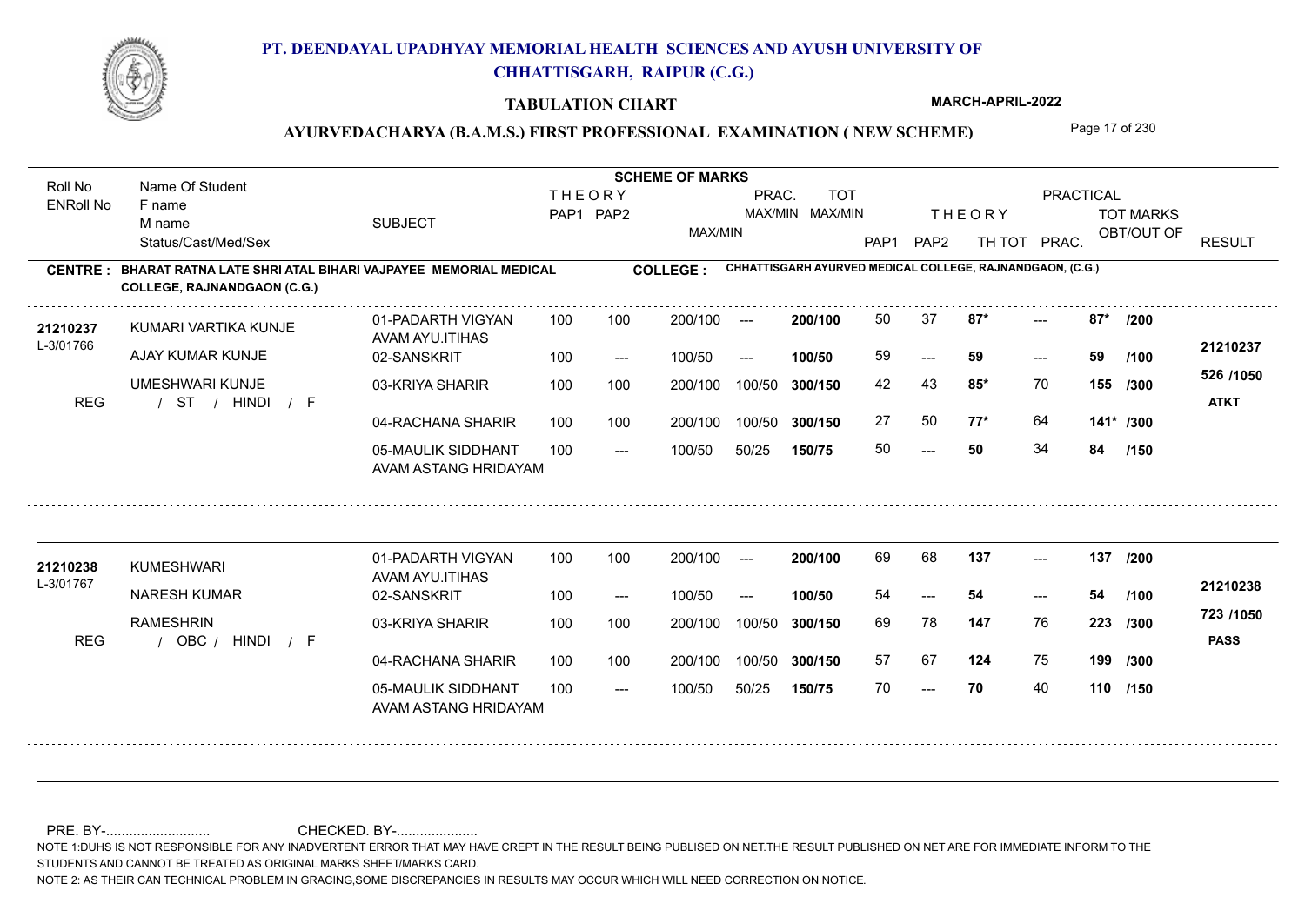

#### **TABULATION CHART**

**MARCH-APRIL-2022**

### AYURVEDACHARYA (B.A.M.S.) FIRST PROFESSIONAL EXAMINATION (NEW SCHEME) Page 18 of 230

**Name Of Student Contract of Student Act of Student SCHEME OF MARKS** Roll No Name Of Student **THEORY** PRAC. TOT PRACTICAL ENRoll No F name SUBJECT TOT MARKS PAP1 PAP2 MAX/MIN MAX/MIN THE ORY TOT MARKS M name MAX/MIN OBT/OUT OF RESULT Status/Cast/Med/Sex PAP1 PAP2 TH TOT PRAC. **CHHATTISGARH AYURVED MEDICAL COLLEGE, RAJNANDGAON, (C.G.) CENTRE : COLLEGE : BHARAT RATNA LATE SHRI ATAL BIHARI VAJPAYEE MEMORIAL MEDICAL COLLEGE, RAJNANDGAON (C.G.) <sup>21210239</sup>** <sup>61</sup> <sup>56</sup> **200/100** --- **117 117 /200** 01-PADARTH VIGYAN 100 200/100 ---LEKHRAJ SAHU AVAM AYU.ITIHAS L-3/01768 **21210239** HEMANT KUMAR SAHU 02-SANSKRIT **100/50** 60 **60 60** ---  $- - 60$ 100 --- 100/50 --- **/100 633 /1050** PRIYANKA SAHU 03-KRIYA SHARIR 100 100 200/100 100/50 300/150 **300/150** 100/50 65 61 **203 126** 77 **/300** REG / OBC / HINDI / M HINDI M **ATKT** 04-RACHANA SHARIR 100 100 50 42 **92**\* 66 **92\*** 66 **158 /300** 100 100 200/100 100/50 300/150 100/50 **300/150** 05-MAULIK SIDDHANT 54 **54** 41 **95** 54  $- -$  100/50 100/50 50/25 **150/75 /150** AVAM ASTANG HRIDAYAM **<sup>21210240</sup>** <sup>60</sup> <sup>65</sup> 01-PADARTH VIGYAN 100 200/100 ---**200/100** --- **125 125 /200** MONIKA JANGADE AVAM AYU.ITIHAS L-3/01769 **21210240** HOMLAL JANGADE 02-SANSKRIT **100/50** 59 **59 59** --- --- **/100** 100 --- 100/50 --- **635 /1050** LATA BAI 03-KRIYA SHARIR
100 100 200/100 100/50 **300/150** 100/50 200/100 58 67 **197 125** 72 **/300** / / / REG SC HINDI F **PASS** 04-RACHANA SHARIR 100 100 200/100 100/50 51 51 **102** 65 **167 /300** 200/100 100/50 **300/150** 05-MAULIK SIDDHANT 100  $- -$  100/50 58 **58** 29 **87** --- 100/50 50/25 **150/75 /150** AVAM ASTANG HRIDAYAM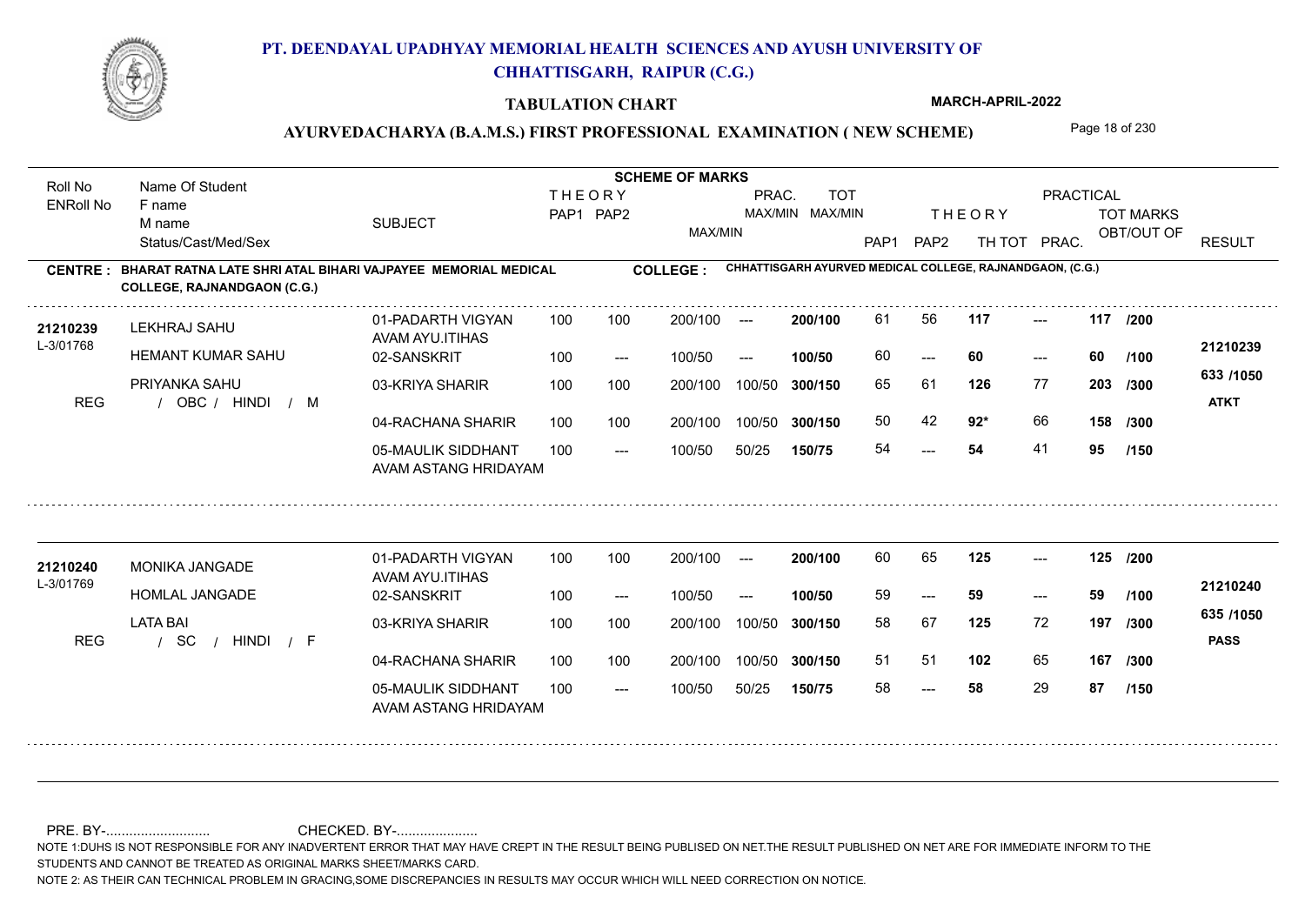

#### **TABULATION CHART**

**MARCH-APRIL-2022**

### AYURVEDACHARYA (B.A.M.S.) FIRST PROFESSIONAL EXAMINATION (NEW SCHEME) Page 19 of 230

**Name Of Student Contract of Student Act of Student SCHEME OF MARKS** Roll No Name Of Student **THEORY** PRAC. TOT PRACTICAL ENRoll No F name SUBJECT TOT MARKS PAP1 PAP2 MAX/MIN MAX/MIN THE ORY TOT MARKS M name MAX/MIN OBT/OUT OF RESULT Status/Cast/Med/Sex PAP1 PAP2 TH TOT PRAC. **CHHATTISGARH AYURVED MEDICAL COLLEGE, RAJNANDGAON, (C.G.) CENTRE : COLLEGE : BHARAT RATNA LATE SHRI ATAL BIHARI VAJPAYEE MEMORIAL MEDICAL COLLEGE, RAJNANDGAON (C.G.) <sup>21210241</sup>** <sup>52</sup> <sup>50</sup> **200/100** --- **102 102 /200** 01-PADARTH VIGYAN 100 200/100 ---MONISHA KANWAR AVAM AYU.ITIHAS L-3/01770 **21210241** BAHADUR SINGH KANWAR 02-SANSKRIT **100/50** 52 **52 52**  $-52$  $- - 52$ 100 --- 100/50 --- **/100 530 /1050** HARESH KANWAR 03-KRIYA SHARIR 100 100 200/100 100/50 300/150 **300/150** 100/50 **97\*** 67 46 51 **164 /300** / / / REG ST HINDI F **ATKT** 04-RACHANA SHARIR 100 100 34 31 **65\*** 63 **65\*** 63 **128\* /300** 100 100 200/100 100/50 300/150 100/50 **300/150** 05-MAULIK SIDDHANT 51 **51** 33 **84** ---  $- -$  100/50 100/50 50/25 **150/75 /150** AVAM ASTANG HRIDAYAM **<sup>21210242</sup>** <sup>55</sup> <sup>58</sup> 01-PADARTH VIGYAN 100 200/100 ---**200/100** --- **113 113 /200** NAZIYA PARVEEN AVAM AYU.ITIHAS L-3/01771 **21210242** MOHAMMED SAGIR PASHA 02-SANSKRIT **100/50** 62 **62 62** --- --- **/100** 100 --- 100/50 --- **630 /1050** NASIMA BEGUM 03-KRIYA SHARIR
100 100 200/100 100/50 **300/150** 100/50 200/100 **120** 72 61 59 **192 /300** REG / GEN / HINDI / F HINDI F **PASS** 04-RACHANA SHARIR 100 100 200/100 100/50 37 64 **101** 68 **101** 68 **169 /300** 200/100 100/50 **300/150** 05-MAULIK SIDDHANT 100  $- -$  100/50 55 **55** 39 **94** --- 100/50 50/25 **150/75 /150** AVAM ASTANG HRIDAYAM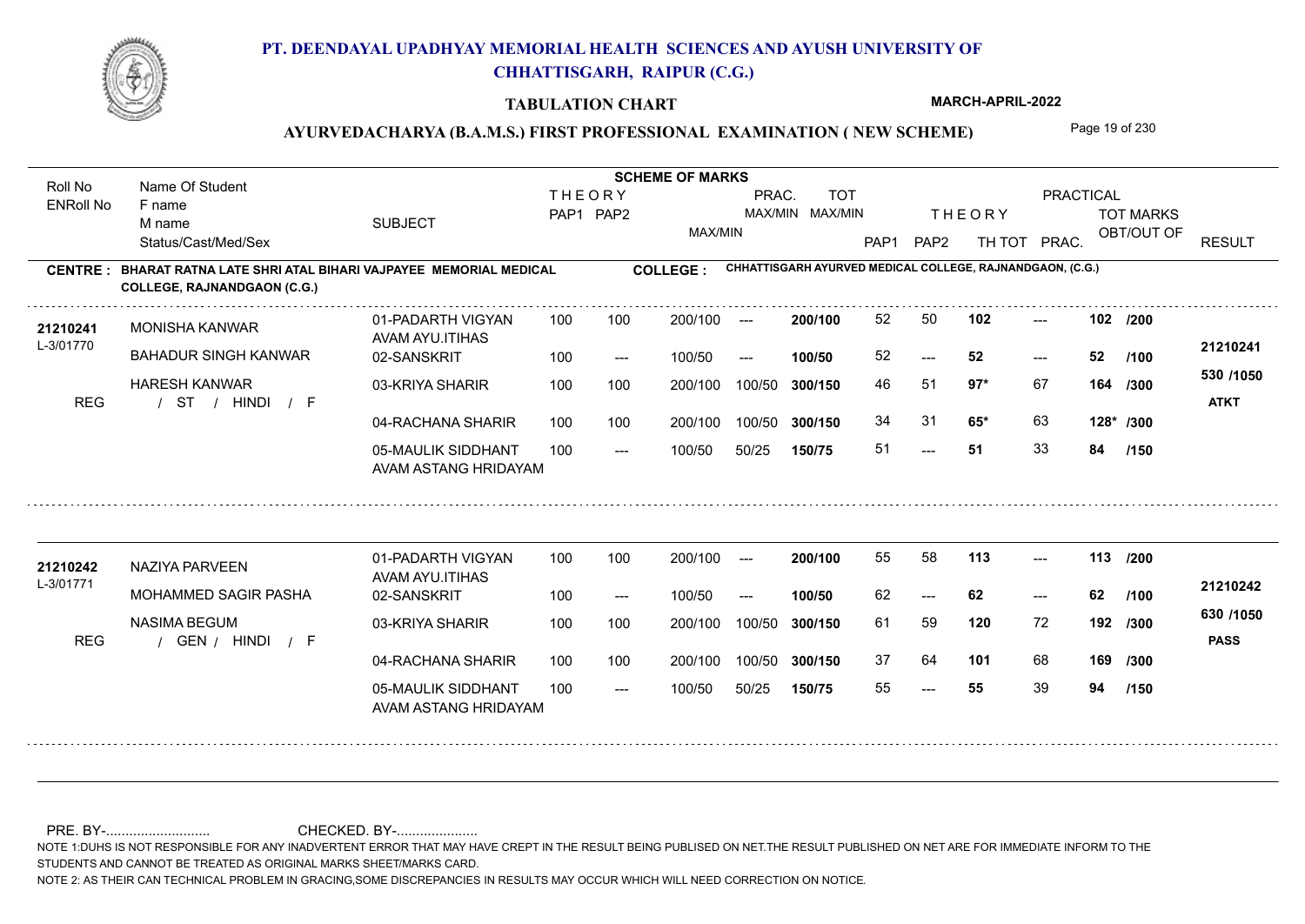

#### **TABULATION CHART**

**MARCH-APRIL-2022**

### AYURVEDACHARYA (B.A.M.S.) FIRST PROFESSIONAL EXAMINATION (NEW SCHEME) Page 20 of 230

**Name Of Student Contract of Student Act of Student SCHEME OF MARKS** Roll No Name Of Student **THEORY** PRAC. TOT PRACTICAL ENRoll No F name SUBJECT TOT MARKS PAP1 PAP2 MAX/MIN MAX/MIN THE ORY TOT MARKS M name MAX/MIN OBT/OUT OF RESULT Status/Cast/Med/Sex PAP1 PAP2 TH TOT PRAC. **CHHATTISGARH AYURVED MEDICAL COLLEGE, RAJNANDGAON, (C.G.) CENTRE : COLLEGE : BHARAT RATNA LATE SHRI ATAL BIHARI VAJPAYEE MEMORIAL MEDICAL COLLEGE, RAJNANDGAON (C.G.) <sup>21210243</sup>** <sup>53</sup> <sup>61</sup> **200/100** --- **114 114 /200** 01-PADARTH VIGYAN 100 200/100 ---NAVODIT KUMAR TARAM AVAM AYU.ITIHAS L-3/01772 **21210243** L R TARAM 02-SANSKRIT **100/50** 62 **62 62** ---  $- - 62$ 100 --- 100/50 --- **/100 609 /1050** OM TARAM 03-KRIYA SHARIR 100 100 200/100 100/50 300/150 **300/150** 100/50 **112** 69 50 62 **181 /300** / / / REG ST HINDI M **PASS** 04-RACHANA SHARIR 100 100 47 50 **97**\* 64 **97\*** 64 **161 /300** 100 100 200/100 100/50 300/150 100/50 **300/150** 05-MAULIK SIDDHANT 50 **50** 41 **91**  $- - 50$  $- -$  100/50 100/50 50/25 **150/75 DC 03 /150** AVAM ASTANG HRIDAYAM **<sup>21210244</sup>** <sup>56</sup> <sup>58</sup> 01-PADARTH VIGYAN 100 200/100 ---**200/100** --- **114 114 /200** PRAMOD KUMAR YADAV AVAM AYU.ITIHAS L-3/01773 **21210244** BHARAT CHOUDHARY 02-SANSKRIT **100/50** 61 **61 61** --- --- **/100** 100 --- 100/50 --- **632 /1050** LEELAWATI DEVI 03-KRIYA SHARIR
100 100 200/100 100/50 **300/150** 100/50 200/100 **122** 73 51 71 **195 /300** REG / OBC / HINDI / M **PASS** 04-RACHANA SHARIR 100 100 200/100 100/50 38 59 **97**\* 68 **97\*** 68 **165 /300** 200/100 100/50 **300/150** 05-MAULIK SIDDHANT 100  $- -$  100/50 57 **57** 40 **97** --- 100/50 50/25 **150/75 DC 03 /150** AVAM ASTANG HRIDAYAM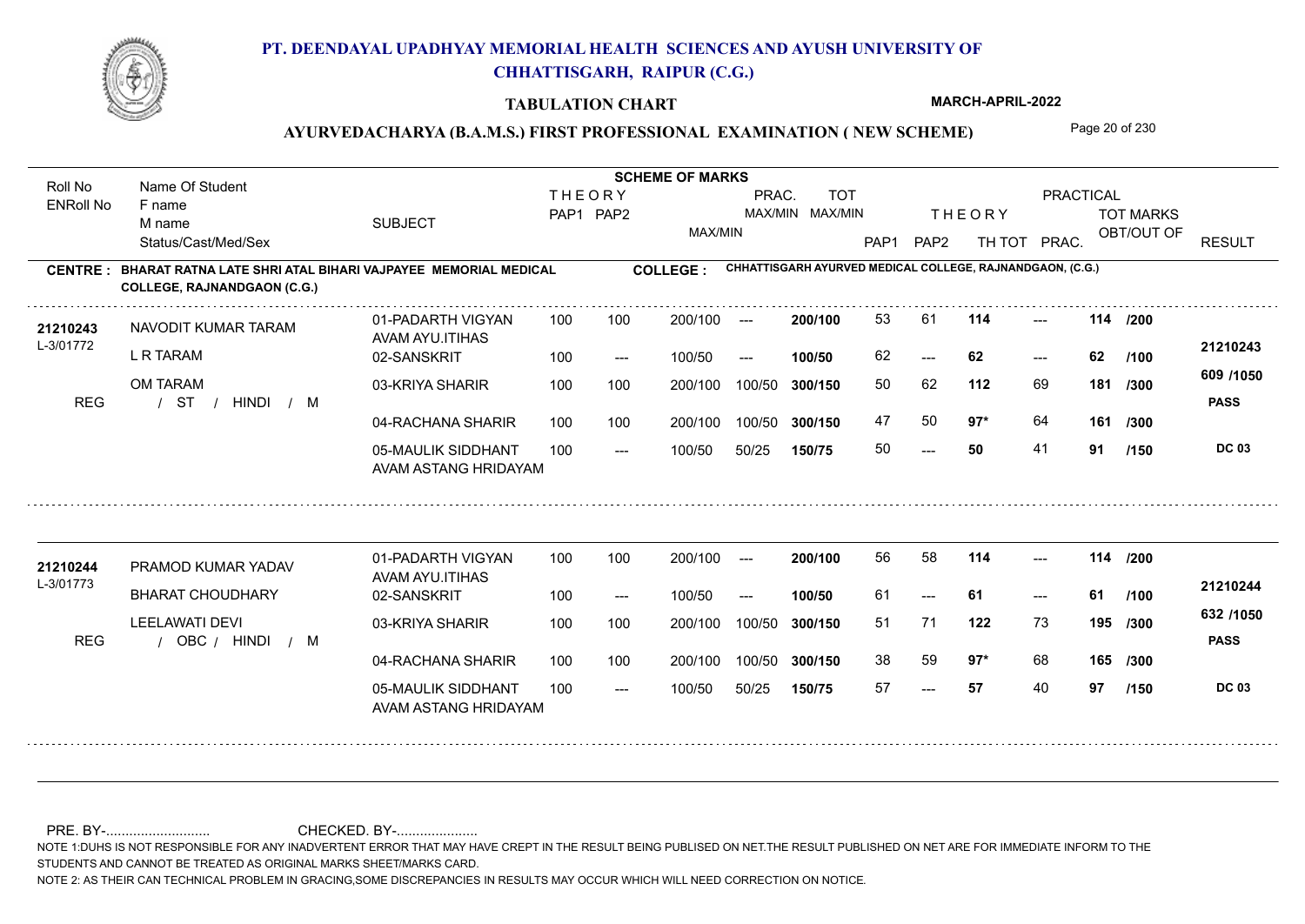

#### **TABULATION CHART**

**MARCH-APRIL-2022**

### AYURVEDACHARYA (B.A.M.S.) FIRST PROFESSIONAL EXAMINATION (NEW SCHEME) Page 21 of 230

**Name Of Student Contract of Student Act of Student SCHEME OF MARKS** Roll No Name Of Student **THEORY** PRAC. TOT PRACTICAL ENRoll No F name SUBJECT TOT MARKS PAP1 PAP2 MAX/MIN MAX/MIN THE ORY TOT MARKS M name MAX/MIN OBT/OUT OF RESULT Status/Cast/Med/Sex PAP1 PAP2 TH TOT PRAC. **CHHATTISGARH AYURVED MEDICAL COLLEGE, RAJNANDGAON, (C.G.) CENTRE : COLLEGE : BHARAT RATNA LATE SHRI ATAL BIHARI VAJPAYEE MEMORIAL MEDICAL COLLEGE, RAJNANDGAON (C.G.)** 21210245 PRATIK SINGH 01-PADARTH VIGYAN 100 100 200/100 --- **200/100 64 61 125 ---**-**200/100** --- **125 125 /200** 01-PADARTH VIGYAN 100 200/100 ---PRATIK SINGH AVAM AYU.ITIHAS L-3/01774 **21210245** CHANDRA SHEKHAR SINGH 02-SANSKRIT **100/50** 62 **62 62** ---  $- - 62$ 100 --- 100/50 --- **/100 738 /1050** SURYA BALA SINGH 03-KRIYA SHARIR 100 100 200/100 100/50 300/150 **300/150** 100/50 **148** 76 70 78 **224 /300** REG / GEN / HINDI / M HINDI M **PASS** 04-RACHANA SHARIR 100 100 69 64 **133** 82 **215 /300** 100 100 200/100 100/50 300/150 100/50 **300/150** 05-MAULIK SIDDHANT 70 **70** 42 **112 /150**  $- - 70$  $- -$  100/50 100/50 50/25 **150/75** AVAM ASTANG HRIDAYAM **<sup>21210247</sup>** <sup>57</sup> <sup>61</sup> 01-PADARTH VIGYAN 100 200/100 ---**200/100** --- **118 118 /200** RAHUL AVAM AYU.ITIHAS L-3/01776 **21210247** MITHLESH 02-SANSKRIT **100/50** 67 **67 67** --- --- **/100** 100 --- 100/50 --- **644 /1050** SONI BAI 03-KRIYA SHARIR
100 100 200/100 100/50 **300/150** 100/50 200/100 50 73 **198 123** 75 **/300** / / / REG SC HINDI M **ATKT** 04-RACHANA SHARIR 100 100 200/100 100/50 41 50 **91**\* 67 **91\*** 67 **158 /300** 100/50 **300/150** 05-MAULIK SIDDHANT 100  $- -$  100/50 62 **62** 41 **103 /150** --- 100/50 50/25 **150/75** AVAM ASTANG HRIDAYAM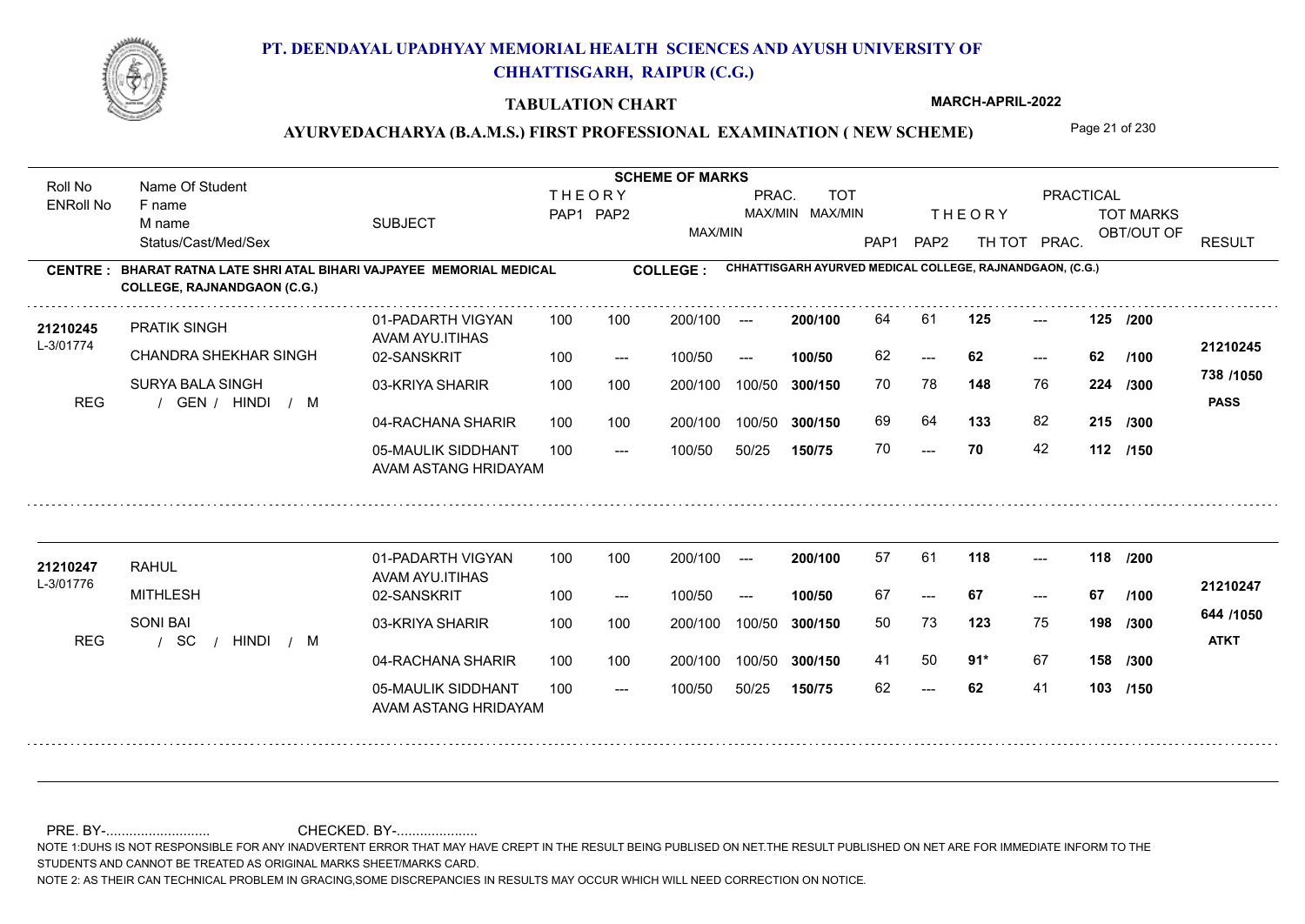

#### **TABULATION CHART**

**MARCH-APRIL-2022**

### AYURVEDACHARYA (B.A.M.S.) FIRST PROFESSIONAL EXAMINATION (NEW SCHEME) Page 22 of 230

**Name Of Student Contract of Student Act of Student SCHEME OF MARKS** Roll No Name Of Student **THEORY** PRAC. TOT PRACTICAL ENRoll No F name SUBJECT TOT MARKS PAP1 PAP2 MAX/MIN MAX/MIN THE ORY TOT MARKS M name MAX/MIN OBT/OUT OF RESULT Status/Cast/Med/Sex PAP1 PAP2 TH TOT PRAC. **CHHATTISGARH AYURVED MEDICAL COLLEGE, RAJNANDGAON, (C.G.) CENTRE : COLLEGE : BHARAT RATNA LATE SHRI ATAL BIHARI VAJPAYEE MEMORIAL MEDICAL COLLEGE, RAJNANDGAON (C.G.)** 21210248 RAMESH KUMAR BARMATE 01-PADARTH VIGYAN 100 100 200/100 --- 200/100 64 55 **119** ---**200/100 119 119** --- 01-PADARTH VIGYAN 100 200/100 ---**/200** RAMESH KUMAR BARMATE AVAM AYU.ITIHAS L-3/01777 **21210248** DHANNU RAM BARMATE 02-SANSKRIT **100/50** 66 **66 66** --- --- 100 --- 100/50 --- **/100 646 /1050** LAXMIN BAI BARMATE 03-KRIYA SHARIR 100 100 100 100 200/100 100/50 300/150 **300/150** 100/50 **121** 74 57 64 **195 /300** / / / REG SC HINDI M **PASS** 04-RACHANA SHARIR 100 100 54 51 **105** 58 **105** 58 **163 /300** 100 100 200/100 100/50 300/150 100/50 **300/150** 05-MAULIK SIDDHANT 62 **62** 41 **103 /150**  $- - 62$  $- -$  100/50 100/50 50/25 **150/75** AVAM ASTANG HRIDAYAM **<sup>21210249</sup>** <sup>63</sup> <sup>62</sup> 01-PADARTH VIGYAN 100 200/100 ---**200/100** --- **125 125 /200** RANU GOYAL AVAM AYU.ITIHAS L-3/01778 **21210249** MANISH GOYAL 02-SANSKRIT **100/50** 65 **65 65** --- --- **/100** 100 --- 100/50 --- **696 /1050** SANGITA GOYAL 03-KRIYA SHARIR
100 100 200/100 100/50 **300/150** 100/50 200/100 68 67 **208 135** 73 **/300** REG / GEN / HINDI / F HINDI F **PASS** 04-RACHANA SHARIR 100 100 200/100 100/50 61 69 130 72 **130** 72 **202 /300** 200/100 100/50 **300/150** 05-MAULIK SIDDHANT 100  $- -$  100/50 59 **59** 37 **96** --- 100/50 50/25 **150/75 /150** AVAM ASTANG HRIDAYAM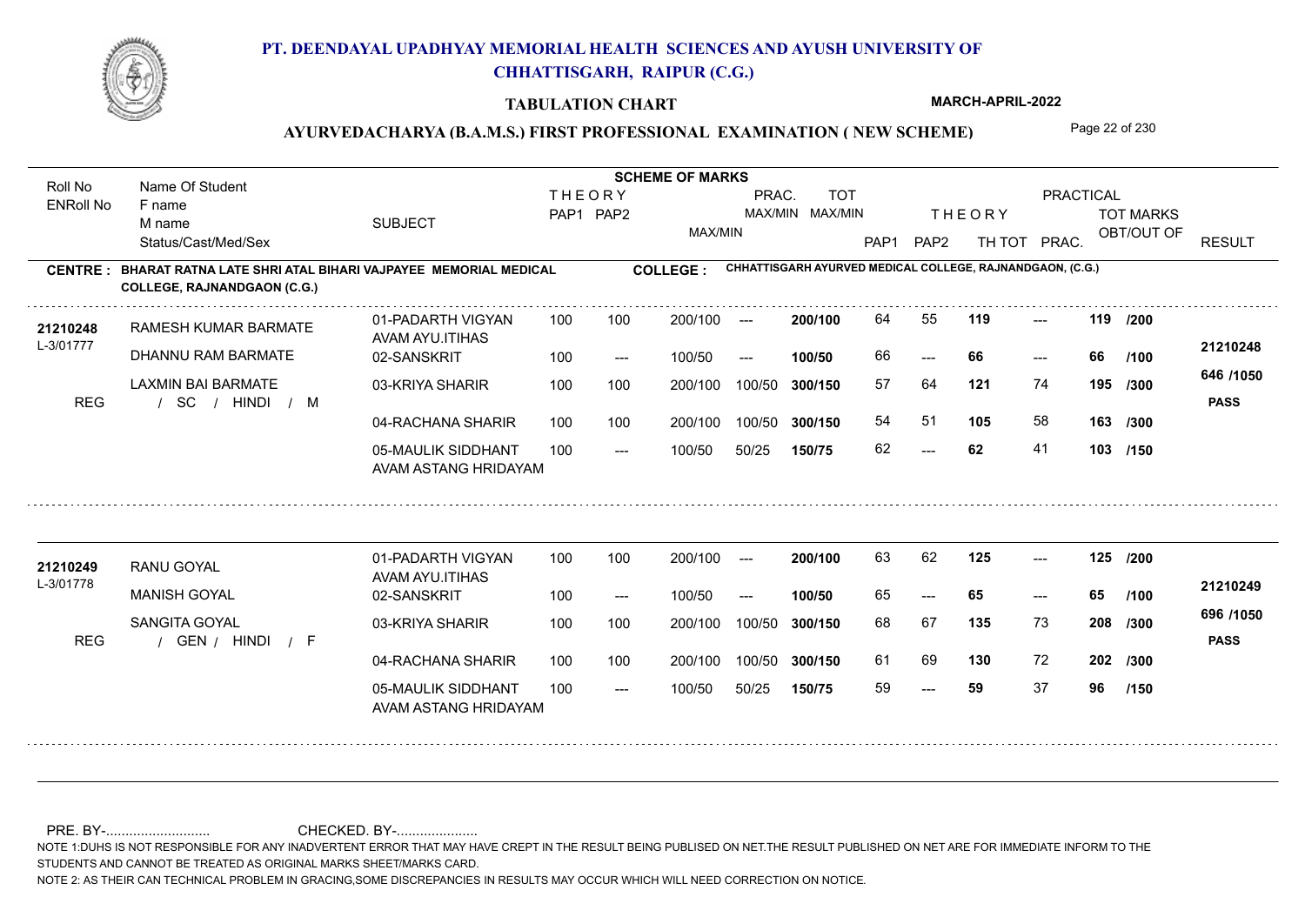

#### **TABULATION CHART**

**MARCH-APRIL-2022**

### AYURVEDACHARYA (B.A.M.S.) FIRST PROFESSIONAL EXAMINATION (NEW SCHEME) Page 23 of 230

**Name Of Student Contract of Student Act of Student SCHEME OF MARKS** Roll No Name Of Student **THEORY** PRAC. TOT PRACTICAL ENRoll No F name SUBJECT TOT MARKS PAP1 PAP2 MAX/MIN MAX/MIN THE ORY TOT MARKS M name MAX/MIN OBT/OUT OF RESULT Status/Cast/Med/Sex PAP1 PAP2 TH TOT PRAC. **CHHATTISGARH AYURVED MEDICAL COLLEGE, RAJNANDGAON, (C.G.) CENTRE : COLLEGE : BHARAT RATNA LATE SHRI ATAL BIHARI VAJPAYEE MEMORIAL MEDICAL COLLEGE, RAJNANDGAON (C.G.)** 21**210250** RISHITA SHUKLA 01-PADARTH VIGYAN 100 100 200/100 --- **200/100 62 61 123** ---**200/100 123 123 /200** --- 123 01-PADARTH VIGYAN 100 200/100 ---RISHITA SHUKLA AVAM AYU.ITIHAS L-3/01779 **21210250** SANTOSH KUMAR SHUKLA 02-SANSKRIT **100/50** 59 **59 59** ---  $- - 59$ 100 --- 100/50 --- **/100 655 /1050** KRISHNA SHUKLA 03-KRIYA SHARIR 100 100 100 100 200/100 100/50 300/150 **300/150** 100/50 70 57 **200 127** 73 **200** /300 **127** REG / GEN / HINDI / F HINDI F **PASS** 04-RACHANA SHARIR 100 100 62 55 **117** 64 **117** 64 **181 /300** 100 100 200/100 100/50 300/150 100/50 **300/150** 05-MAULIK SIDDHANT 57 **57** 35 **92** ---  $- -$  100/50 100/50 50/25 **150/75 /150** AVAM ASTANG HRIDAYAM **<sup>21210251</sup>** <sup>61</sup> <sup>50</sup> 01-PADARTH VIGYAN 100 200/100 ---**200/100** --- **111 111 /200** RUPESH KUMAR OGARE AVAM AYU.ITIHAS L-3/01780 **21210251** GANDARAM OGARE 02-SANSKRIT **100/50** 24 **24\* 24\***  $-24*$  $-24*$ **/100** 100 --- 100/50 --- **565 /1050** BARATKUNWAR OGARE 03-KRIYA SHARIR
100 100 200/100 100/50 **300/150** 100/50 200/100 **101** 66 50 51 **167 /300** / / / REG SC HINDI M **ATKT** 04-RACHANA SHARIR 100 100 200/100 100/50 54 57 **111** 58 **169 /300** 100/50 **300/150** 05-MAULIK SIDDHANT 100  $- -$  100/50 55 **55** 39 **94** --- 100/50 50/25 **150/75 /150** AVAM ASTANG HRIDAYAM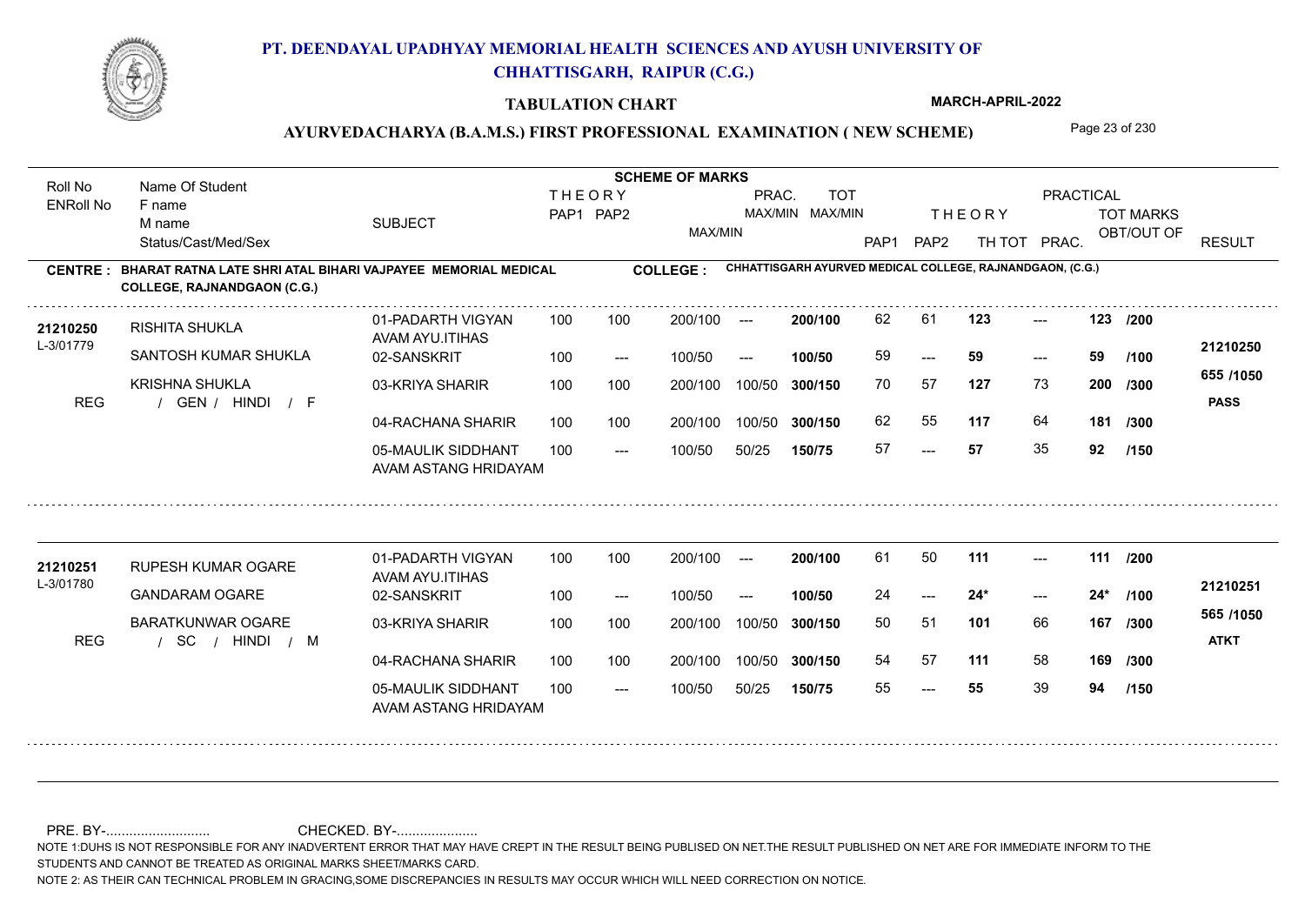

#### **TABULATION CHART**

**MARCH-APRIL-2022**

### AYURVEDACHARYA (B.A.M.S.) FIRST PROFESSIONAL EXAMINATION (NEW SCHEME) Page 24 of 230

**Name Of Student Contract of Student Act of Student SCHEME OF MARKS** Roll No Name Of Student **THEORY** PRAC. TOT PRACTICAL ENRoll No F name SUBJECT TOT MARKS PAP1 PAP2 MAX/MIN MAX/MIN THE ORY TOT MARKS M name MAX/MIN OBT/OUT OF RESULT Status/Cast/Med/Sex PAP1 PAP2 TH TOT PRAC. **CHHATTISGARH AYURVED MEDICAL COLLEGE, RAJNANDGAON, (C.G.) CENTRE : COLLEGE : BHARAT RATNA LATE SHRI ATAL BIHARI VAJPAYEE MEMORIAL MEDICAL COLLEGE, RAJNANDGAON (C.G.) <sup>21210252</sup>** <sup>64</sup> <sup>51</sup> **200/100** --- **115 115 /200** 01-PADARTH VIGYAN 100 200/100 ---RUPESH PATEL AVAM AYU.ITIHAS L-3/01781 **21210252** NAND LAL PATEL 02-SANSKRIT **100/50** 62 **62 62** ---  $- - 62$ 100 --- 100/50 --- **/100 618 /1050** YAMINI PATEL 03-KRIYA SHARIR 100 100 100 100 200/100 100/50 300/150 **300/150** 100/50 **103** 72 52 51 **175 /300** REG / OBC / HINDI / M HINDI M **PASS** 04-RACHANA SHARIR 100 100 56 59 **115** 56 **115** 56 **171 /300** 100 100 200/100 100/50 300/150 100/50 **300/150** 05-MAULIK SIDDHANT 58 **58** 37 **95** ---  $- -$  100/50 100/50 50/25 **150/75 /150** AVAM ASTANG HRIDAYAM 21210253 SABINA 01-PADARTH VIGYAN 100 100 200/100 --- **200/100** 50 28 **78\*** ---01-PADARTH VIGYAN 100 200/100 ---**200/100 78\* 78\* /200**  $-28$ \* SABINA AVAM AYU.ITIHAS L-3/01782 **21210253** BALSAI 02-SANSKRIT **100/50** 63 **63 63** --- --- **/100** 100 --- 100/50 --- **482 /1050** RAJANI 03-KRIYA SHARIR
100 100 200/100 100/50 **300/150** 100/50 200/100 50 50 **159 100** 59 **/300** / / / REG ST HINDI F **ATKT** 04-RACHANA SHARIR 100 100 200/100 100/50 19 15 **34\*** 60 **34\*** 60 **94\* /300** 200/100 100/50 **300/150** 05-MAULIK SIDDHANT 100  $- -$  100/50 53 **53** 35 **88** --- 53 100/50 50/25 **150/75 /150** AVAM ASTANG HRIDAYAM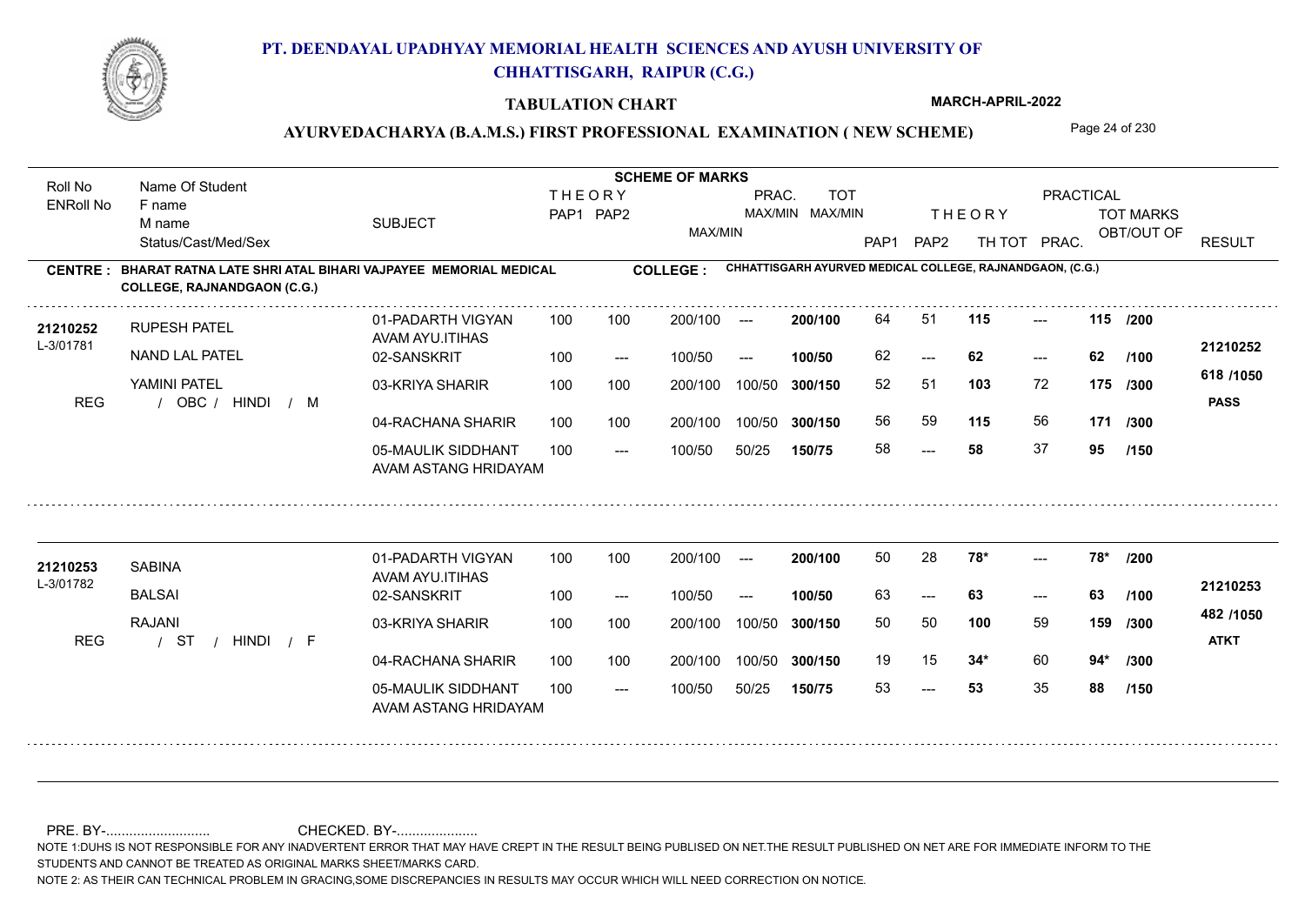

#### **TABULATION CHART**

**MARCH-APRIL-2022**

### AYURVEDACHARYA (B.A.M.S.) FIRST PROFESSIONAL EXAMINATION (NEW SCHEME) Page 25 of 230

**Name Of Student Contract of Student Act of Student SCHEME OF MARKS** Roll No Name Of Student **THEORY** PRAC. TOT PRACTICAL ENRoll No F name SUBJECT TOT MARKS PAP1 PAP2 MAX/MIN MAX/MIN THE ORY TOT MARKS M name MAX/MIN OBT/OUT OF RESULT Status/Cast/Med/Sex PAP1 PAP2 TH TOT PRAC. **CHHATTISGARH AYURVED MEDICAL COLLEGE, RAJNANDGAON, (C.G.) CENTRE : COLLEGE : BHARAT RATNA LATE SHRI ATAL BIHARI VAJPAYEE MEMORIAL MEDICAL COLLEGE, RAJNANDGAON (C.G.) <sup>21210254</sup>** <sup>62</sup> <sup>54</sup> **200/100** --- **116 116 /200** 01-PADARTH VIGYAN 100 200/100 ---SAKSHI SINGH AVAM AYU.ITIHAS L-3/01783 **21210254** RAGHUPAL SINGH 02-SANSKRIT **100/50** 58 **58 58** ---  $- - 58$ 100 --- 100/50 --- **/100 622 /1050** RANJANA SINGH 03-KRIYA SHARIR 100 100 100 100 200/100 100/50 300/150 **300/150** 100/50 **129** 72 71 58 **201 /300** / / / REG ST HINDI F **ATKT** 04-RACHANA SHARIR 100 100 39 42 **81\*** 68 **81\*** 68 **149\* /300** 100 100 200/100 100/50 300/150 100/50 **300/150** 05-MAULIK SIDDHANT 60 **60** 38 **98** ---  $- -$  100/50 100/50 50/25 **150/75 /150** AVAM ASTANG HRIDAYAM **<sup>21210255</sup>** <sup>58</sup> <sup>62</sup> 01-PADARTH VIGYAN 100 200/100 ---**200/100 120 120 /200** --- SANSKRITI DIWAN AVAM AYU.ITIHAS L-3/01784 **21210255** SURYA KUMAR DIWAN 02-SANSKRIT **100/50** 56 **56 56** --- --- **/100** 100 --- 100/50 --- **645 /1050** ARTI DIWAN 03-KRIYA SHARIR 200/100 100/50 **300/150** 100/50 200/100 58 65 **200 123** 77 **/300** REG / GEN / HINDI / F **PASS** 04-RACHANA SHARIR 100 100 200/100 100/50 38 60 **98\*** 75 **98\*** 75 **173 /300** 200/100 100/50 **300/150** 05-MAULIK SIDDHANT 100  $- -$  100/50 56 **56** 40 **96** --- 100/50 50/25 **150/75 DC 02 /150** AVAM ASTANG HRIDAYAM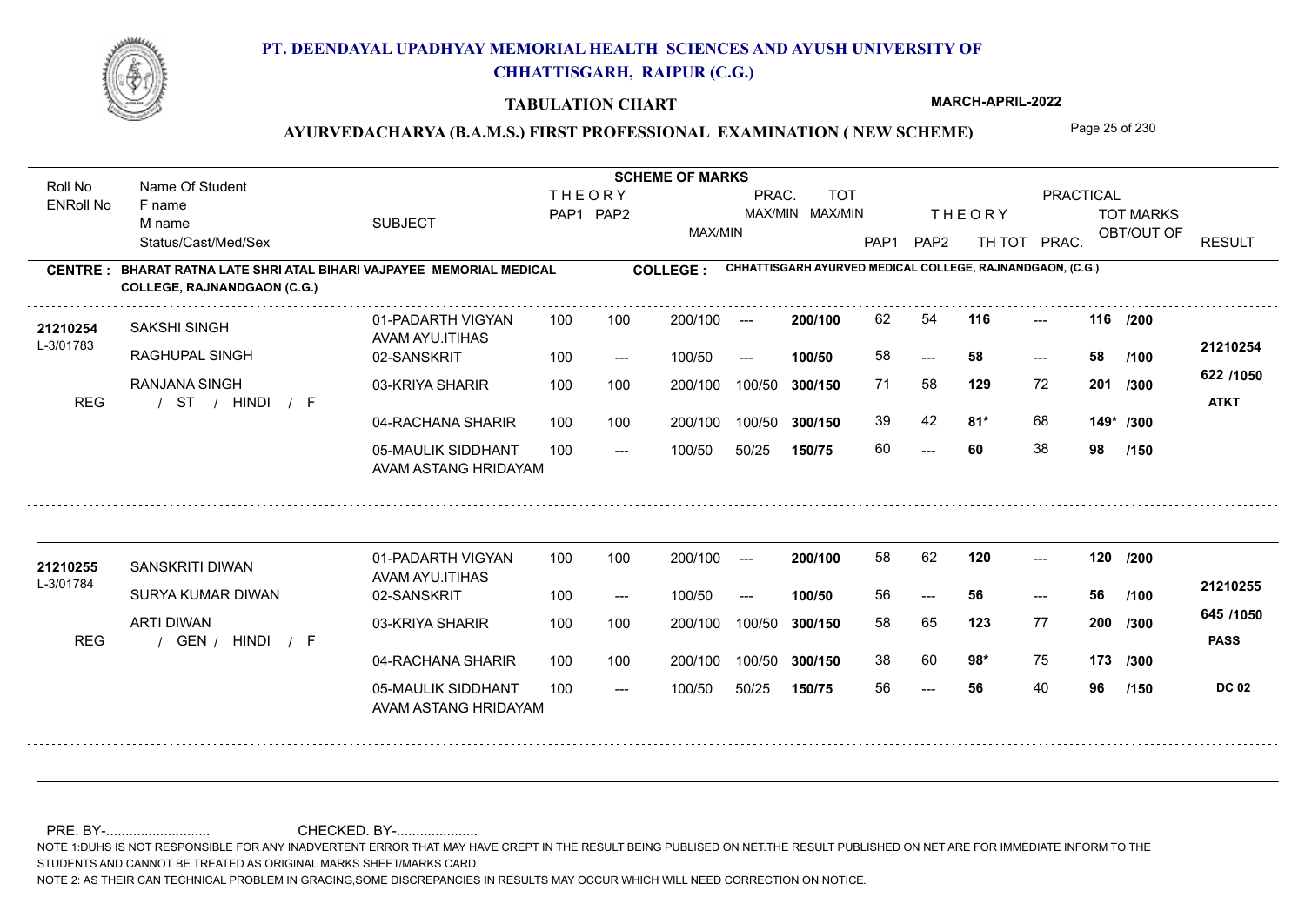

#### **TABULATION CHART**

**MARCH-APRIL-2022**

### AYURVEDACHARYA (B.A.M.S.) FIRST PROFESSIONAL EXAMINATION (NEW SCHEME) Page 26 of 230

**Name Of Student Contract of Student Act of Student SCHEME OF MARKS** Roll No Name Of Student **THEORY** PRAC. TOT PRACTICAL ENRoll No F name SUBJECT TOT MARKS PAP1 PAP2 MAX/MIN MAX/MIN THE ORY TOT MARKS M name MAX/MIN OBT/OUT OF RESULT Status/Cast/Med/Sex PAP1 PAP2 TH TOT PRAC. **CHHATTISGARH AYURVED MEDICAL COLLEGE, RAJNANDGAON, (C.G.) CENTRE : COLLEGE : BHARAT RATNA LATE SHRI ATAL BIHARI VAJPAYEE MEMORIAL MEDICAL COLLEGE, RAJNANDGAON (C.G.) <sup>21210256</sup>** <sup>58</sup> <sup>50</sup> **200/100 108 108** --- 01-PADARTH VIGYAN 100 200/100 ---**/200** SOUMYA HARMUKH AVAM AYU.ITIHAS L-3/01785 **21210256** RAJESH KUMAR HARMUKH 02-SANSKRIT **100/50** 58 **58 58** ---  $- - 58$ 100 --- 100/50 --- **/100 600 /1050** NISHA HARMUKH 03-KRIYA SHARIR 100 100 100 100 200/100 100/50 300/150 **300/150** 100/50 50 52 **169 102** 67 **/300** REG / OBC / HINDI / F HINDI F **PASS** 04-RACHANA SHARIR 100 100 52 54 **106** 64 **170 /300** 100 100 200/100 100/50 300/150 100/50 **300/150** 05-MAULIK SIDDHANT 60 **60** 35 **95** ---  $- -$  100/50 100/50 50/25 **150/75 /150** AVAM ASTANG HRIDAYAM 21**210257** SEEMA 01-PADARTH VIGYAN 100 100 200/100 --- **200/100** 60 60 **120** ---01-PADARTH VIGYAN 100 200/100 ---**200/100 120 120 /200** --- SEEMA AVAM AYU.ITIHAS L-3/01786 **21210257** ANIL 02-SANSKRIT **100/50** 54 **54 54** --- --- **/100** 100 --- 100/50 --- **700 /1050** TARUN BAI 03-KRIYA SHARIR 200/100 100/50 **300/150** 100/50 200/100 **147** 72 71 76 **219 /300** REG / OBC / HINDI / F HINDI F **PASS** 04-RACHANA SHARIR 100 100 200/100 100/50 58 60 **118** 78 **196 /300** 200/100 100/50 **300/150** 05-MAULIK SIDDHANT 100 69 **69** 42 **111 /150** ---  $- -$  100/50 100/50 50/25 **150/75** AVAM ASTANG HRIDAYAM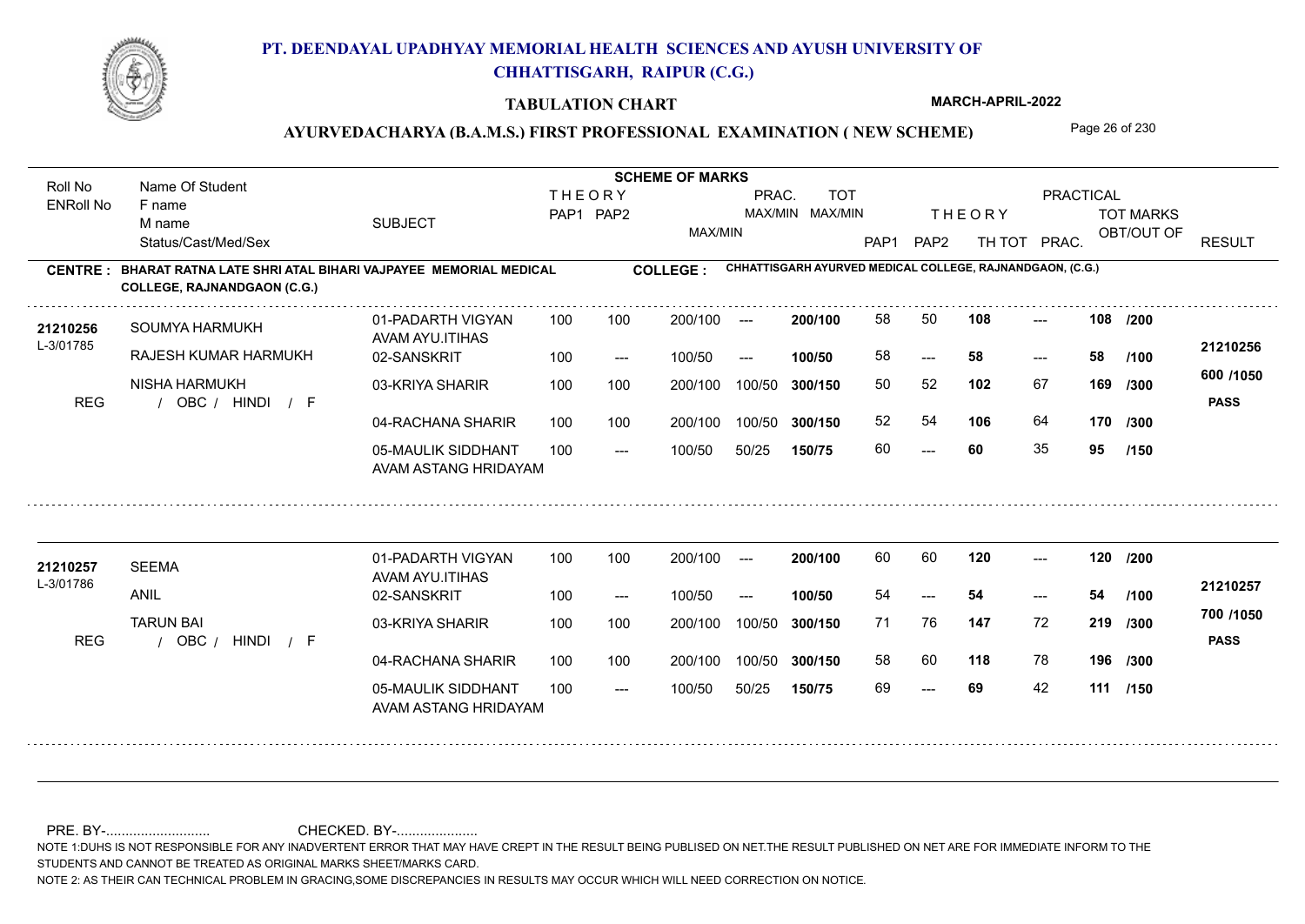

#### **TABULATION CHART**

**MARCH-APRIL-2022**

### AYURVEDACHARYA (B.A.M.S.) FIRST PROFESSIONAL EXAMINATION (NEW SCHEME) Page 27 of 230

**Name Of Student Contract of Student Act of Student SCHEME OF MARKS** Roll No Name Of Student **THEORY** PRAC. TOT PRACTICAL ENRoll No F name SUBJECT TOT MARKS PAP1 PAP2 MAX/MIN MAX/MIN THE ORY TOT MARKS M name MAX/MIN OBT/OUT OF RESULT Status/Cast/Med/Sex PAP1 PAP2 TH TOT PRAC. **CHHATTISGARH AYURVED MEDICAL COLLEGE, RAJNANDGAON, (C.G.) CENTRE : COLLEGE : BHARAT RATNA LATE SHRI ATAL BIHARI VAJPAYEE MEMORIAL MEDICAL COLLEGE, RAJNANDGAON (C.G.) <sup>21210258</sup>** <sup>54</sup> <sup>50</sup> **200/100 104 104** 01-PADARTH VIGYAN 100 200/100 ------ **/200** SETU JANGDE AVAM AYU.ITIHAS L-3/01787 **21210258** SANJAY JANGDE 02-SANSKRIT **100/50** 58 **58 58** ---  $- - 58$ 100 --- 100/50 --- **/100 578 /1050** SARVESHWARI JANGDE 03-KRIYA SHARIR 100 100 100 100 200/100 100/50 300/150 **300/150** 100/50 **100** 73 43 57 **173 /300** / / / REG SC HINDI F **ATKT** 04-RACHANA SHARIR 100 100 36 41 **77\*** 72 **149\* /300** 100 100 200/100 100/50 300/150 100/50 **300/150** 05-MAULIK SIDDHANT 62 **62** 32 **94**  $- - 62$  $- -$  100/50 100/50 50/25 **150/75 /150** AVAM ASTANG HRIDAYAM **<sup>21210259</sup>** <sup>65</sup> <sup>58</sup> 01-PADARTH VIGYAN 100 200/100 ---**200/100** --- **123 123 /200** SHIVANGI CHANDRAKAR AVAM AYU.ITIHAS L-3/01788 **21210259** DOMAR CHANDRAKAR 02-SANSKRIT **100/50** 64 **64 64** --- --- **/100** 100 --- 100/50 --- **676 /1050** RANI CHANDRAKAR 03-KRIYA SHARIR 200/100 100/50 **300/150** 100/50 200/100 59 64 **199 123** 76 **/300** REG / OBC / HINDI / F HINDI F **PASS** 04-RACHANA SHARIR 100 100 200/100 100/50 57 63 **120** 70 **190 /300** 200/100 100/50 **300/150** 05-MAULIK SIDDHANT 100  $- -$  100/50 63 **63** 37 **100** --- 63 100/50 50/25 **150/75 /150** AVAM ASTANG HRIDAYAM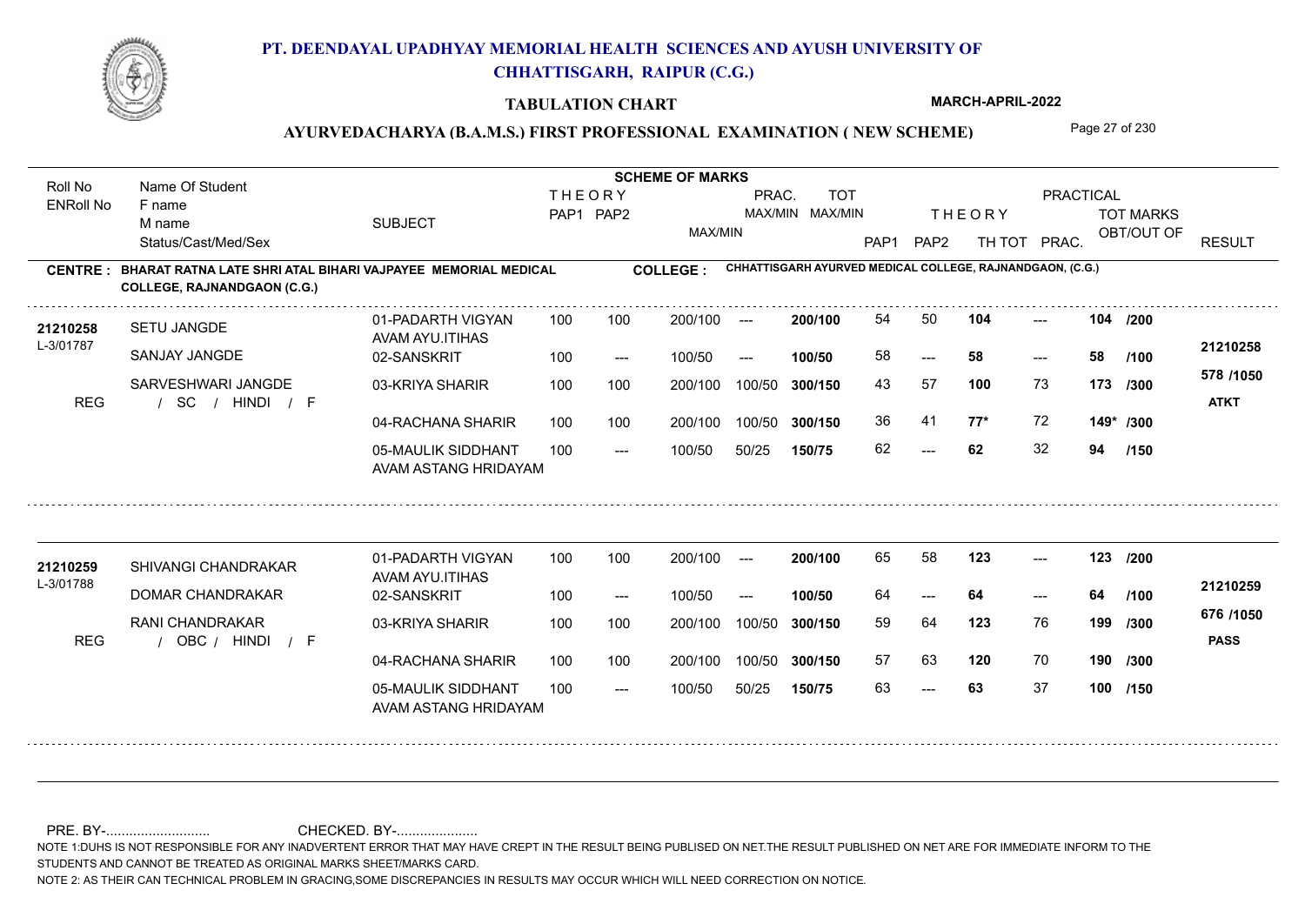

#### **TABULATION CHART**

**MARCH-APRIL-2022**

### AYURVEDACHARYA (B.A.M.S.) FIRST PROFESSIONAL EXAMINATION (NEW SCHEME) Page 28 of 230

**Name Of Student Contract of Student Act of Student SCHEME OF MARKS** Roll No Name Of Student **THEORY** PRAC. TOT PRACTICAL ENRoll No F name SUBJECT TOT MARKS PAP1 PAP2 MAX/MIN MAX/MIN THE ORY TOT MARKS M name MAX/MIN OBT/OUT OF RESULT Status/Cast/Med/Sex PAP1 PAP2 TH TOT PRAC. **CHHATTISGARH AYURVED MEDICAL COLLEGE, RAJNANDGAON, (C.G.) CENTRE : COLLEGE : BHARAT RATNA LATE SHRI ATAL BIHARI VAJPAYEE MEMORIAL MEDICAL COLLEGE, RAJNANDGAON (C.G.) <sup>21210260</sup>** <sup>61</sup> <sup>60</sup> **200/100** --- **121 121 /200** 01-PADARTH VIGYAN 100 200/100 ---SHREYA CHANDRAKER AVAM AYU.ITIHAS L-3/01789 **21210260** MEGHRAJ CHANDRAKER 02-SANSKRIT **100/50** 55 **55 55** ---  $- - 55$ 100 --- 100/50 --- **/100 631 /1050** SUREKHA CHANDRAKER 03-KRIYA SHARIR 100 100 100 100 200/100 100/50 300/150 **300/150** 100/50 **104** 69 50 54 **173 /300** REG / OBC / HINDI / F HINDI F **PASS** 04-RACHANA SHARIR 100 100 61 59 **120** 67 **120** 67 **187 /300** 100 100 200/100 100/50 300/150 100/50 **300/150** 05-MAULIK SIDDHANT 55 **55** 40 **95** ---  $- -$  100/50 100/50 50/25 **150/75 /150** AVAM ASTANG HRIDAYAM **<sup>21210261</sup>** <sup>64</sup> <sup>58</sup> 01-PADARTH VIGYAN 100 200/100 ---**200/100** --- **122 122 /200** SUSHMA BAGHEL AVAM AYU.ITIHAS L-3/01790 **21210261** DHANIRAM BAGHEL 02-SANSKRIT **100/50** 51 **51 51** ---  $- - 51$ **/100** 100 --- 100/50 --- **608 /1050** CHHAGAN BAI BAGHEL 03-KRIYA SHARIR 200/100 100/50 **300/150** 100/50 200/100 50 55 **169 105** 64 **/300** / / / REG ST HINDI F **PASS** 04-RACHANA SHARIR 100 100 200/100 100/50 50 51 **101** 65 **166 /300** 200/100 100/50 **300/150** 05-MAULIK SIDDHANT 100  $- -$  100/50 61 **61** 39 **100** --- 100/50 50/25 **150/75 /150** AVAM ASTANG HRIDAYAM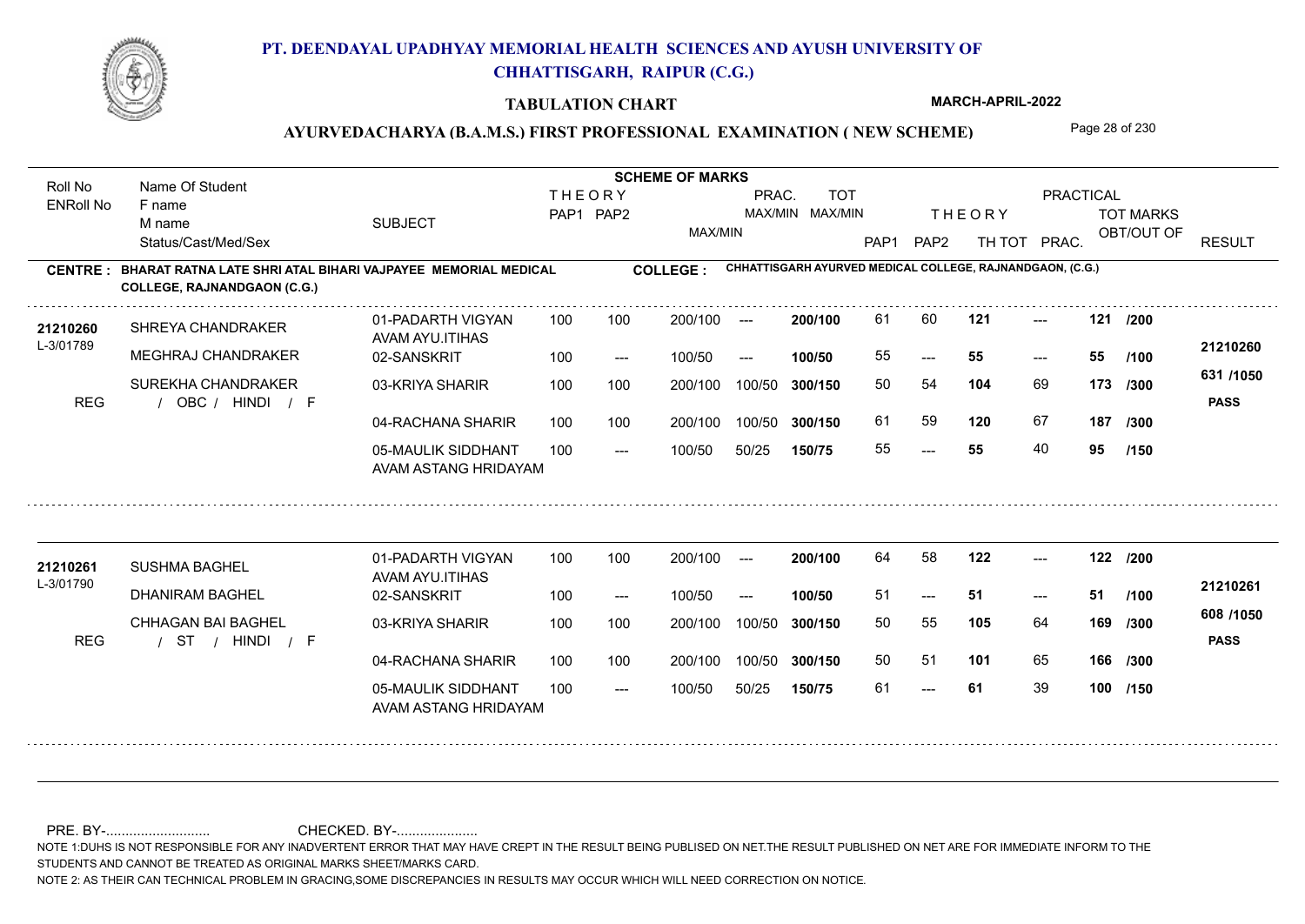

#### **TABULATION CHART**

**MARCH-APRIL-2022**

### AYURVEDACHARYA (B.A.M.S.) FIRST PROFESSIONAL EXAMINATION (NEW SCHEME) Page 29 of 230

**Name Of Student Contract of Student Act of Student SCHEME OF MARKS** Roll No Name Of Student **THEORY** PRAC. TOT PRACTICAL ENRoll No F name SUBJECT TOT MARKS PAP1 PAP2 MAX/MIN MAX/MIN THE ORY TOT MARKS M name MAX/MIN OBT/OUT OF RESULT Status/Cast/Med/Sex PAP1 PAP2 TH TOT PRAC. **CHHATTISGARH AYURVED MEDICAL COLLEGE, RAJNANDGAON, (C.G.) CENTRE : COLLEGE : BHARAT RATNA LATE SHRI ATAL BIHARI VAJPAYEE MEMORIAL MEDICAL COLLEGE, RAJNANDGAON (C.G.)** 21**210262** TANNUPRIYA SAHU 01-PADARTH VIGYAN 100 100 200/100 --- **200/100** 60 51 **111** ---**200/100** --- **111 111 /200** 01-PADARTH VIGYAN 100 200/100 ---TANNUPRIYA SAHU AVAM AYU.ITIHAS L-3/01791 **21210262** SOHANLAL SAHU 02-SANSKRIT **100/50** 57 **57 57** ---  $- - 57$ 100 --- 100/50 --- **/100 612 /1050** SANTOSHI SAHU 03-KRIYA SHARIR 100 100 200/100 100/50 300/150 **300/150** 100/50 44 54 **168 98\*** 70 **/300** REG / OBC / HINDI / F **PASS** 04-RACHANA SHARIR 100 100 50 54 **104** 70 **104** 70 **174 /300** 100 100 200/100 100/50 300/150 100/50 **300/150** 05-MAULIK SIDDHANT 62 **62** 40 **102**  $- - 62$  $- -$  100/50 100/50 50/25 **150/75 DC 02 /150** AVAM ASTANG HRIDAYAM 21**210263** TAVEENA 01-PADARTH VIGYAN 100 100 200/100 --- **200/100** 60 51 **111** ---01-PADARTH VIGYAN 100 200/100 ---**200/100** --- **111 111 /200** TAVEENA AVAM AYU.ITIHAS L-3/01792 **21210263** SONAU RAM 02-SANSKRIT **100/50** 60 **60 60** --- --- **/100** 100 --- 100/50 --- **625 /1050 SAVITRI** 03-KRIYA SHARIR 200/100 100/50 **300/150** 100/50 200/100 **112** 70 50 62 **182 /300** / / / REG ST HINDI F **PASS** 04-RACHANA SHARIR 100 100 200/100 100/50 52 60 **112** 66 **178 /300** 200/100 100/50 **300/150** 05-MAULIK SIDDHANT 100  $- -$  100/50 58 **58** 36 **94** --- 100/50 50/25 **150/75 /150** AVAM ASTANG HRIDAYAM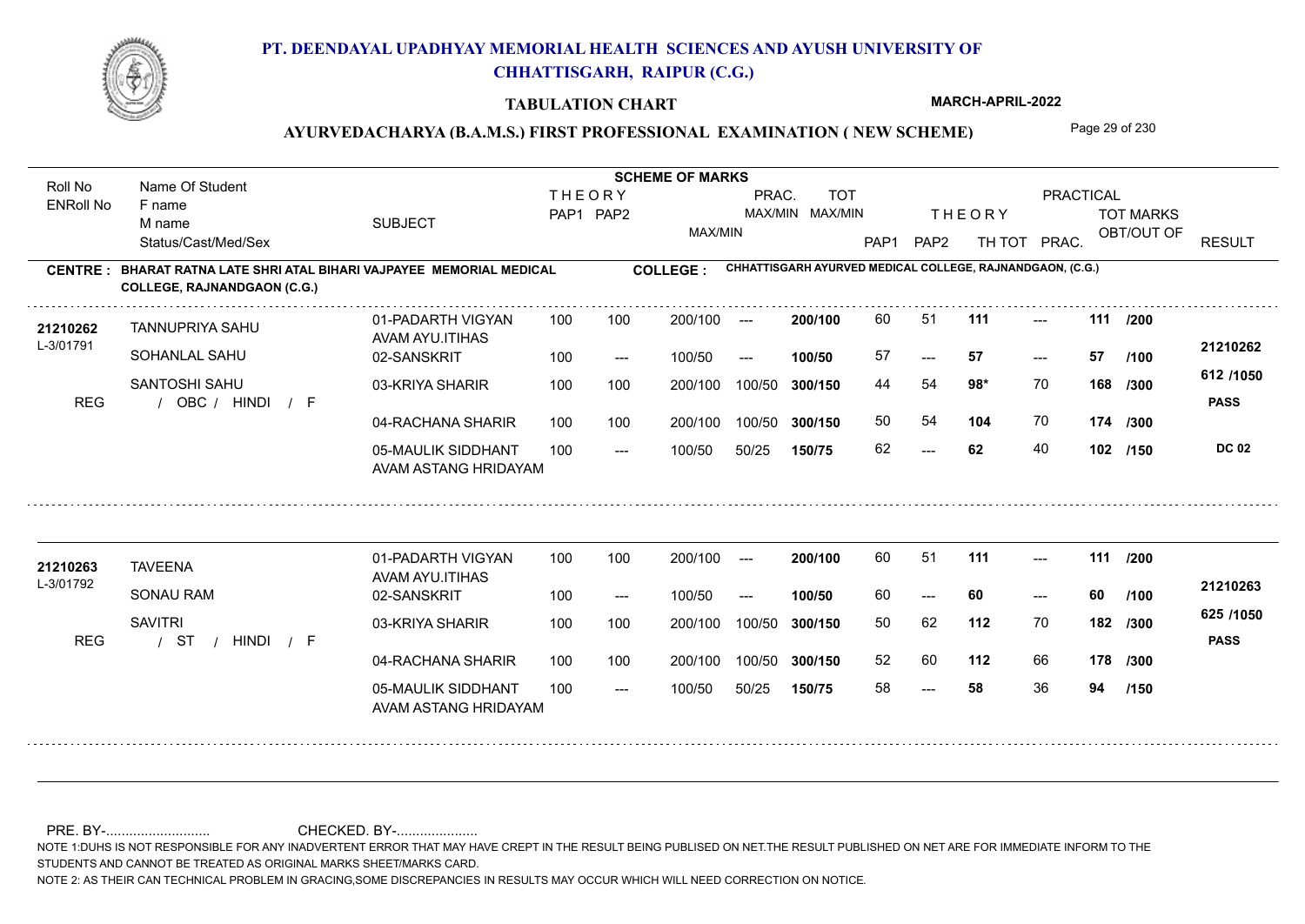

#### **TABULATION CHART**

**MARCH-APRIL-2022**

### AYURVEDACHARYA (B.A.M.S.) FIRST PROFESSIONAL EXAMINATION (NEW SCHEME) Page 30 of 230

**Name Of Student Contract of Student Act of Student SCHEME OF MARKS** Roll No Name Of Student **THEORY** PRAC. TOT PRACTICAL ENRoll No F name SUBJECT TOT MARKS PAP1 PAP2 MAX/MIN MAX/MIN THE ORY TOT MARKS M name MAX/MIN OBT/OUT OF RESULT Status/Cast/Med/Sex PAP1 PAP2 TH TOT PRAC. **CHHATTISGARH AYURVED MEDICAL COLLEGE, RAJNANDGAON, (C.G.) CENTRE : COLLEGE : BHARAT RATNA LATE SHRI ATAL BIHARI VAJPAYEE MEMORIAL MEDICAL COLLEGE, RAJNANDGAON (C.G.)** 21**210264** TRIVENI VERMA 01-PADARTH VIGYAN 100 100 200/100 --- **200/100 62 60 122 ---**-**200/100** --- **122 122 /200** 01-PADARTH VIGYAN 100 200/100 ---TRIVENI VERMA AVAM AYU.ITIHAS L-3/01793 **21210264** GOPAL PRASAD VERMA 02-SANSKRIT **100/50** 57 **57 57** ---  $- - 57$ 100 --- 100/50 --- **/100 732 /1050** UTTRA DEVI VERMA 03-KRIYA SHARIR 100 100 100 100 200/100 100/50 300/150 **300/150** 100/50 82 85 **167** 73 **240** /**300** <sup>102</sup> 1100 **167** 73 **/300** REG / OBC / HINDI / F HINDI F **PASS** 04-RACHANA SHARIR 100 100 63 66 **129** 80 **129** 80 **209 /300** 100 100 200/100 100/50 300/150 100/50 **300/150** 05-MAULIK SIDDHANT 62 **62** 42 **104 /150**  $- - 62$  $- -$  100/50 100/50 50/25 **150/75** AVAM ASTANG HRIDAYAM 21**210265** UMESH KUMAR SAHU 01-PADARTH VIGYAN 100 100 200/100 --- **200/100** 59 50 **109** ---01-PADARTH VIGYAN 100 200/100 ---**200/100 109 109 /200** --- UMESH KUMAR SAHU AVAM AYU.ITIHAS L-3/01794 **21210265** ISHWAR SAHU 02-SANSKRIT **100/50** 54 **54 54** --- --- **/100** 100 --- 100/50 --- **618 /1050** PARBHA BAI 03-KRIYA SHARIR 200/100 100/50 **300/150** 100/50 200/100 54 67 **188 121** 67 **/300** REG / OBC / HINDI / M HINDI M **PASS** 04-RACHANA SHARIR 100 100 200/100 100/50 50 51 **101** 67 **168 /300** 200/100 100/50 **300/150** 05-MAULIK SIDDHANT 100  $- -$  100/50 62 **62** 37 **99** --- 100/50 50/25 **150/75 /150** AVAM ASTANG HRIDAYAM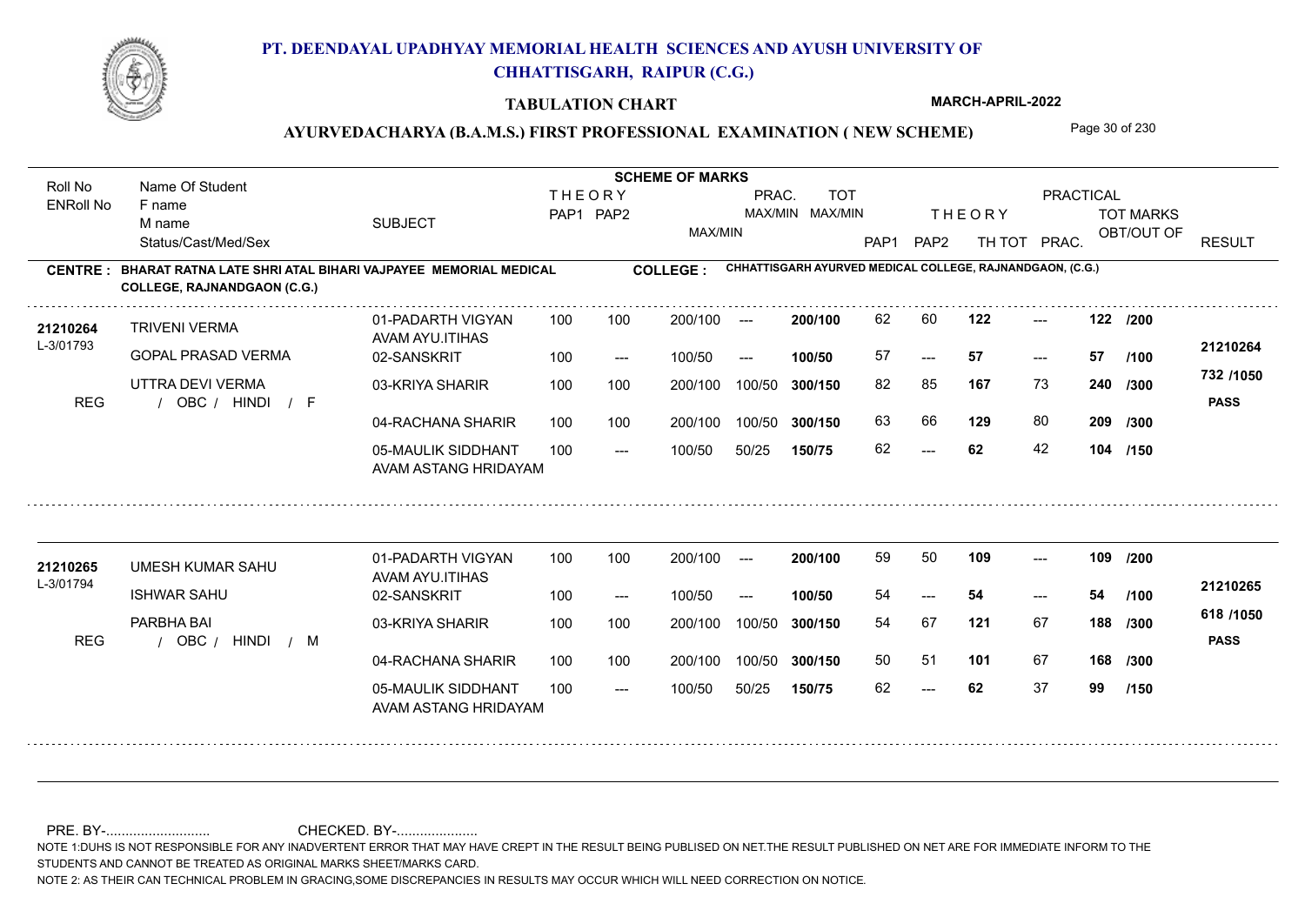

### **TABULATION CHART**

**MARCH-APRIL-2022**

# AYURVEDACHARYA (B.A.M.S.) FIRST PROFESSIONAL EXAMINATION (NEW SCHEME) Page 31 of 230

| Roll No               | Name Of Student                                                                                    |                                            | <b>SCHEME OF MARKS</b>     |       |                 |        |                               |                  |                  |                                                           |                                     |                  |                          |
|-----------------------|----------------------------------------------------------------------------------------------------|--------------------------------------------|----------------------------|-------|-----------------|--------|-------------------------------|------------------|------------------|-----------------------------------------------------------|-------------------------------------|------------------|--------------------------|
| <b>ENRoll No</b>      | F name<br>M name                                                                                   | <b>SUBJECT</b>                             | <b>THEORY</b><br>PAP1 PAP2 |       |                 | PRAC.  | <b>TOT</b><br>MAX/MIN MAX/MIN |                  |                  | <b>THEORY</b>                                             | PRACTICAL                           | <b>TOT MARKS</b> |                          |
|                       | Status/Cast/Med/Sex                                                                                |                                            |                            |       | MAX/MIN         |        |                               | PAP <sub>1</sub> | PAP <sub>2</sub> | TH TOT PRAC.                                              |                                     | OBT/OUT OF       | <b>RESULT</b>            |
| <b>CENTRE</b>         | BHARAT RATNA LATE SHRI ATAL BIHARI VAJPAYEE MEMORIAL MEDICAL<br><b>COLLEGE, RAJNANDGAON (C.G.)</b> |                                            |                            |       | <b>COLLEGE:</b> |        |                               |                  |                  | CHHATTISGARH AYURVED MEDICAL COLLEGE, RAJNANDGAON, (C.G.) |                                     |                  |                          |
| 21210266<br>L-3/01795 | <b>UPASNA SHARMA</b>                                                                               | 01-PADARTH VIGYAN<br>AVAM AYU.ITIHAS       | 100                        | 100   | 200/100         | $---$  | 200/100                       | 58               | 58               | 116                                                       | $---$                               | 116 /200         |                          |
|                       | CHHOTELAL SHARMA                                                                                   | 02-SANSKRIT                                | 100                        | $---$ | 100/50          | $---$  | 100/50                        | 57               | $---$            | 57                                                        | $\hspace{0.05cm}---\hspace{0.05cm}$ | 57<br>/100       | 21210266                 |
| <b>REG</b>            | PUSHPA SHARMA<br>/ GEN / HINDI / F                                                                 | 03-KRIYA SHARIR                            | 100                        | 100   | 200/100         | 100/50 | 300/150                       | 68               | 62               | 130                                                       | 75                                  | 205<br>/300      | 640 /1050<br><b>ATKT</b> |
|                       |                                                                                                    | 04-RACHANA SHARIR                          | 100                        | 100   | 200/100         | 100/50 | 300/150                       | 37               | 51               | 88*                                                       | 70                                  | 158 /300         |                          |
|                       |                                                                                                    | 05-MAULIK SIDDHANT<br>AVAM ASTANG HRIDAYAM | 100                        | $---$ | 100/50          | 50/25  | 150/75                        | 67               | $---$            | 67                                                        | 37                                  | 104 /150         |                          |
|                       |                                                                                                    | 01-PADARTH VIGYAN                          | 100                        | 100   | 200/100         | $---$  | 200/100                       | 57               | 50               | 107                                                       | $---$                               | 107<br>/200      |                          |
| 21210267<br>L-3/01796 | YASHVARADHAN SAHU                                                                                  | AVAM AYU.ITIHAS                            |                            |       |                 |        |                               |                  |                  |                                                           |                                     |                  | 21210267                 |
|                       | SHIV KUMAR SAHU                                                                                    | 02-SANSKRIT                                | 100                        | $---$ | 100/50          | $---$  | 100/50                        | 51               | $---$            | 51                                                        | $---$                               | 51<br>/100       |                          |
| <b>REG</b>            | <b>RUKHMANI SAHU</b><br>OBC / HINDI / M                                                            | 03-KRIYA SHARIR                            | 100                        | 100   | 200/100         | 100/50 | 300/150                       | 50               | 37               | $87*$                                                     | 62                                  | 149* /300        | 533 /1050<br><b>ATKT</b> |
|                       |                                                                                                    | 04-RACHANA SHARIR                          | 100                        | 100   | 200/100         | 100/50 | 300/150                       | 31               | 50               | $81*$                                                     | 58                                  | 139* /300        |                          |
|                       |                                                                                                    | 05-MAULIK SIDDHANT<br>AVAM ASTANG HRIDAYAM | 100                        | $---$ | 100/50          | 50/25  | 150/75                        | 53               | $---$            | 53                                                        | 34                                  | 87<br>/150       |                          |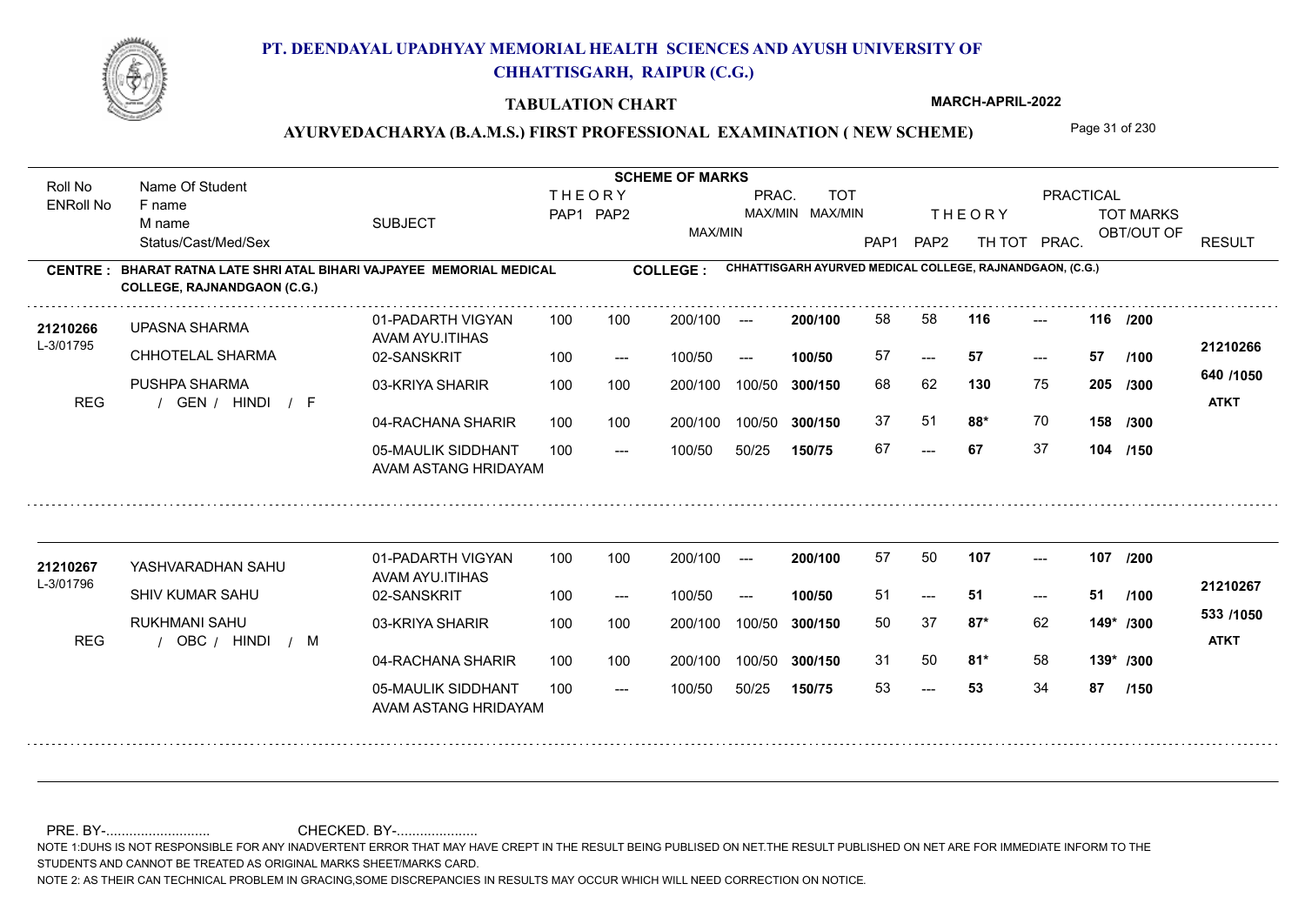

#### **TABULATION CHART**

**MARCH-APRIL-2022**

### AYURVEDACHARYA (B.A.M.S.) FIRST PROFESSIONAL EXAMINATION (NEW SCHEME) Page 32 of 230

**Name Of Student Contract of Student Act of Student SCHEME OF MARKS** Roll No Name Of Student **THEORY** PRAC. TOT PRACTICAL ENRoll No F name SUBJECT TOT MARKS PAP1 PAP2 MAX/MIN MAX/MIN THE ORY TOT MARKS M name MAX/MIN OBT/OUT OF RESULT Status/Cast/Med/Sex PAP1 PAP2 TH TOT PRAC. **CHHATTISGARH AYURVED MEDICAL COLLEGE, RAJNANDGAON, (C.G.) CENTRE : COLLEGE : BHARAT RATNA LATE SHRI ATAL BIHARI VAJPAYEE MEMORIAL MEDICAL COLLEGE, RAJNANDGAON (C.G.)** 21210268 YUKTI SINGH RATHORE 01-PADARTH VIGYAN 100 100 200/100 --- **200/100** 66 51 **117** ---**200/100** --- **117 117 /200** 01-PADARTH VIGYAN 100 200/100 ---YUKTI SINGH RATHORE AVAM AYU.ITIHAS L-3/01797 **21210268** ASHWANI KUMAR RATHORE 02-SANSKRIT **100/50** 61 **61 61**  $-$  61 100 --- 100/50 --- --- **/100 625 /1050** TIRTHI RATHORE 03-KRIYA SHARIR 100 100 200/100 100/50 **300/150** 60 52 **11 112** 75 60 52 **187 /300** REG / OBC / HINDI / F HINDI F **ATKT** 50 41 04-RACHANA SHARIR 100 100 **91\*** 72 **163 /300** 100 100 200/100 100/50 300/150 100/50 **300/150** 05-MAULIK SIDDHANT 61 **61** 36 **97** --- 61 **/150**  $- -$  100/50 100/50 50/25 **150/75** AVAM ASTANG HRIDAYAM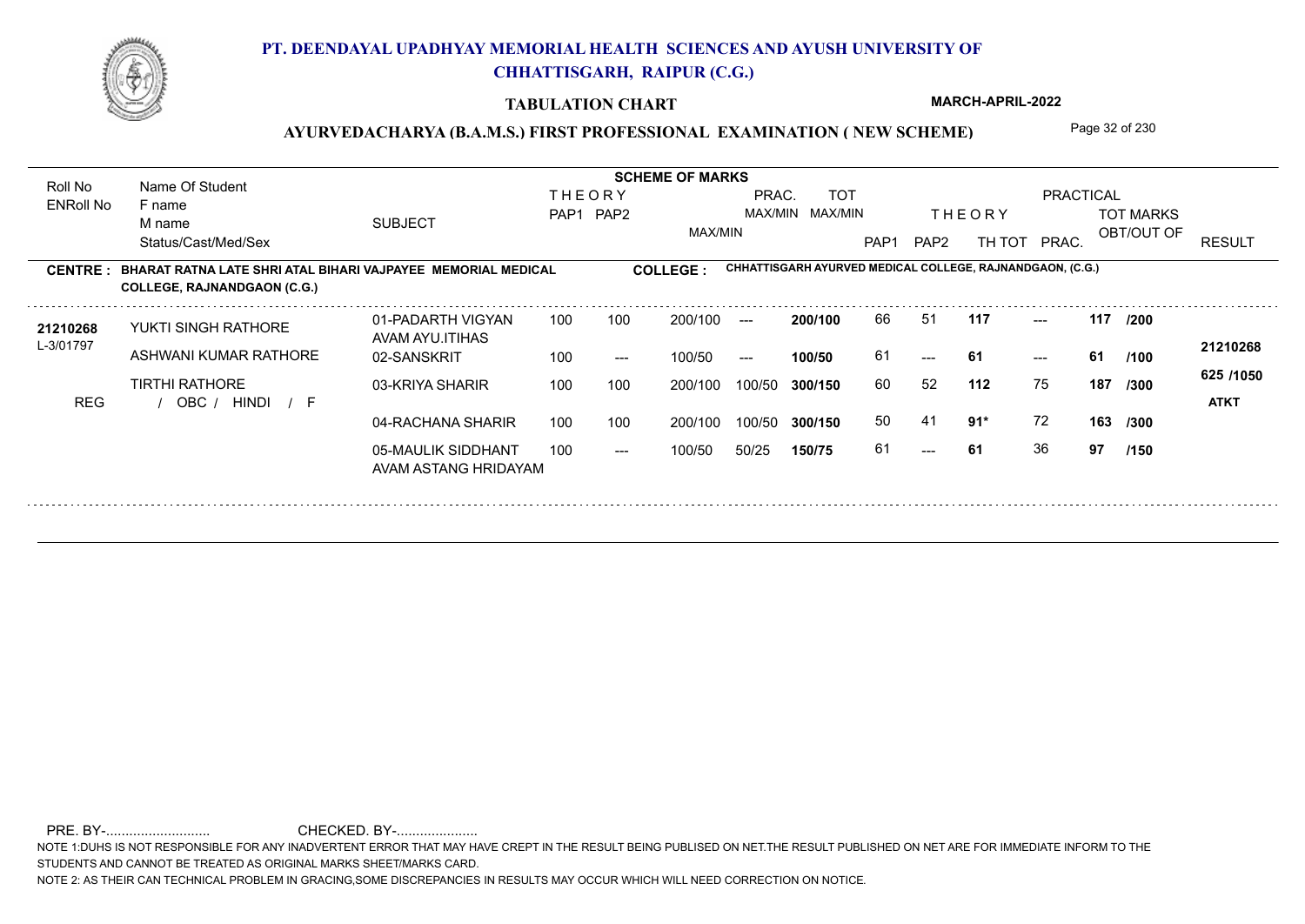

#### **TABULATION CHART**

**MARCH-APRIL-2022**

### AYURVEDACHARYA (B.A.M.S.) FIRST PROFESSIONAL EXAMINATION (NEW SCHEME) Page 33 of 230

**Name Of Student Contract of Student Act of Student SCHEME OF MARKS** Roll No Name Of Student **THEORY** PRAC. TOT PRACTICAL ENRoll No F name SUBJECT TOT MARKS PAP1 PAP2 MAX/MIN MAX/MIN THE ORY TOT MARKS M name MAX/MIN OBT/OUT OF RESULT Status/Cast/Med/Sex PAP1 PAP2 TH TOT PRAC. **MAHAVEER COLLEGE OF AYURVEDIC SCIENCE, RAJNANDGAON (C.G.) CENTRE : COLLEGE : BHARAT RATNA LATE SHRI ATAL BIHARI VAJPAYEE MEMORIAL MEDICAL COLLEGE, RAJNANDGAON (C.G.) 200/100** A **A A** --- **A A**  $\rightarrow$  **A**  $/200$ 01-PADARTH VIGYAN 100 200/100 --- $\mathsf{A}$ **/200** 18210009 DUSHYANT MARKAM AVAM AYU.ITIHAS I-3/03255 **18210009** JAGBANDHU MARKAM 02-SANSKRIT --- **--- 50 C /100**  $- - 50$ 100 --- 100/50 --- **100/50** --- **50 /1050** 03-KRIYA SHARIR DAYAWATI MARKAM 100 100 200/100 100/50 300/150 **300/150** 100/50 A **A A A A /300 A** A **/300** / / / ATKT ST HINDI M **ATKT** 04-RACHANA SHARIR 100 100 200/100 100/50 A A **A A** A **A** A **A /300** 200/100 100/50 **300/150** 05-MAULIK SIDDHANT A **A** A **A**  $- -$  100/50 100/50 50/25 **150/75** --- **A /150** AVAM ASTANG HRIDAYAM 01-PADARTH VIGYAN 100 200/100 ------ **100** --- --- **C /200 200/100 18210052** SOHAN LAL AVAM AYU.ITIHAS I-3/03298 **18210052** CHOWA RAM 02-SANSKRIT **100/50** 51 **51 51** --- 51 --- **/100** 100 --- 100/50 --- **441 /1050** PRAMILA BAI 03-KRIYA SHARIR 200/100 100/50 **300/150** 100/50 200/100 12 25 **95\* 37\*** 58 **/300** / / ATKT OBC HINDI M **ATKT** / 04-RACHANA SHARIR 100 100 200/100 100/50 28 35 **63\*** 53 **63\*** 53 **116\* /300** 200/100 100/50 **300/150** 05-MAULIK SIDDHANT 100 51 **51** 28 **79** --- 51  $- -$  100/50 100/50 50/25 **150/75 /150** AVAM ASTANG HRIDAYAM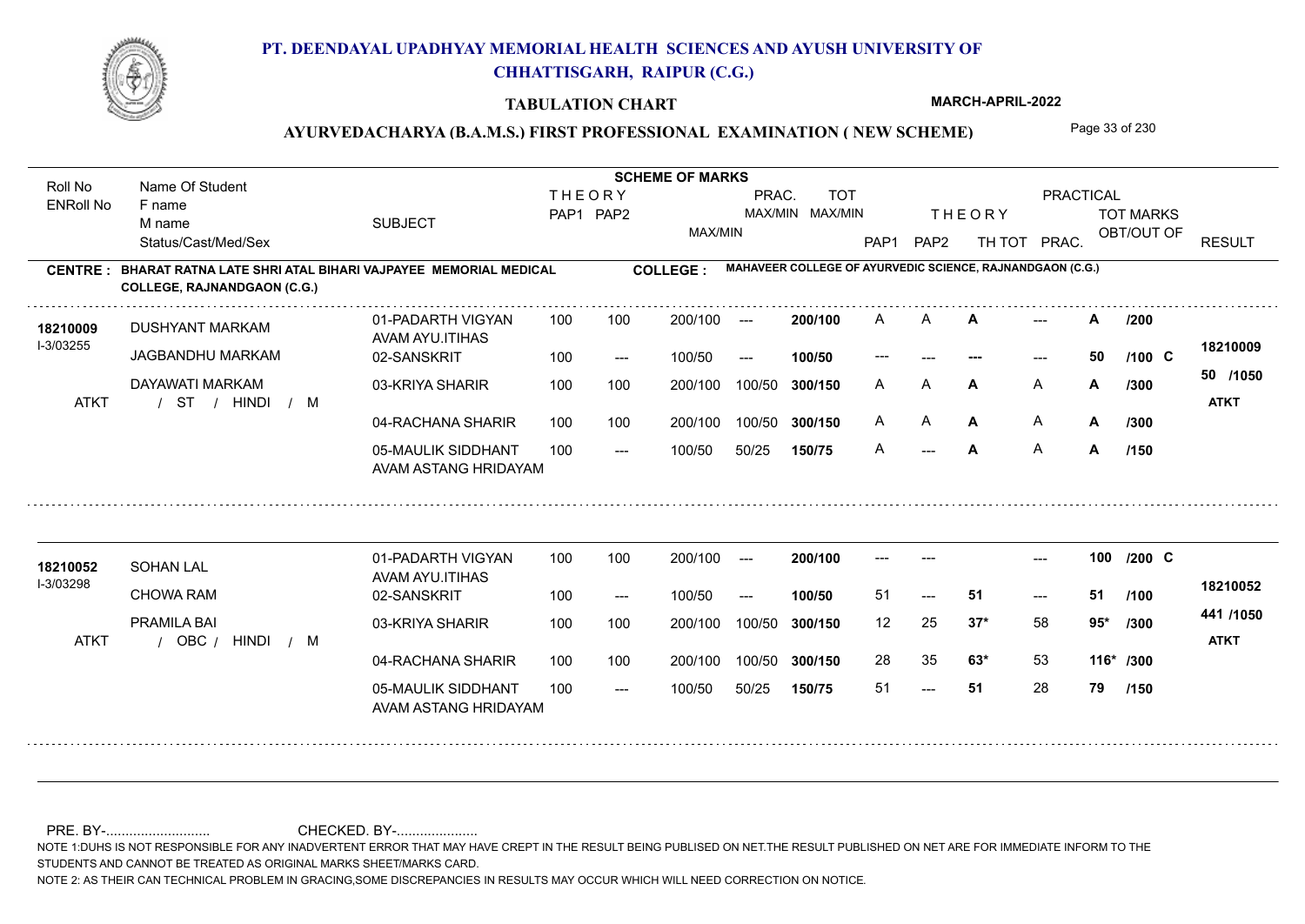

#### **TABULATION CHART**

**MARCH-APRIL-2022**

### AYURVEDACHARYA (B.A.M.S.) FIRST PROFESSIONAL EXAMINATION (NEW SCHEME) Page 34 of 230

**Name Of Student Contract of Student Act of Student SCHEME OF MARKS** Roll No Name Of Student **THEORY** PRAC. TOT PRACTICAL ENRoll No F name SUBJECT TOT MARKS PAP1 PAP2 MAX/MIN MAX/MIN THE ORY TOT MARKS M name MAX/MIN OBT/OUT OF RESULT Status/Cast/Med/Sex PAP1 PAP2 TH TOT PRAC. **MAHAVEER COLLEGE OF AYURVEDIC SCIENCE, RAJNANDGAON (C.G.) CENTRE : COLLEGE : BHARAT RATNA LATE SHRI ATAL BIHARI VAJPAYEE MEMORIAL MEDICAL COLLEGE, RAJNANDGAON (C.G.)** --- **100** --- --- **C /200** 01-PADARTH VIGYAN 100 200/100 ---**200/100** 18210054 SUMANJEET SINGH AVAM AYU.ITIHAS I-3/03300 **18210054** MAHIPAL SINGH 02-SANSKRIT --- **50 C /100**  $100/50$ 100/50 --- **100/50** ---  $- - 50$ **386 /1050** SANTOSHI RAJ 03-KRIYA SHARIR 100 100 100 100 200/100 100/50 300/150 **300/150** 100/50 --- --- **156 C /300** / / / ATKT ST HINDI M **ATKT** 04-RACHANA SHARIR 100 100 200/100 100/50 A A **A A** A **A** A **A /300** 200/100 100/50 **300/150** 05-MAULIK SIDDHANT --- **80 C /150**  $- -$  100/50 100/50 50/25 **150/75** --- AVAM ASTANG HRIDAYAM **<sup>20210369</sup>** <sup>58</sup> <sup>57</sup> 01-PADARTH VIGYAN 100 200/100 ---**200/100** --- **115 115 /200** ADARSH GUPTA AVAM AYU.ITIHAS K-3/02138 **20210369** BASANT GUPTA 02-SANSKRIT **100/50** --- **52 C /100** --- 100 --- 100/50 --- --- **579 /1050** ANAMIKA GUPTA 03-KRIYA SHARIR 200/100 100/50 **300/150** 100/50 200/100 --- --- **172 C /300** / / / ATKT GEN HINDI M **PASS** 04-RACHANA SHARIR 100 100 200/100 100/50 **157** --- --- **C /300** 100/50 **300/150** 05-MAULIK SIDDHANT 100 --- **83 C /150**  $- -$  100/50 100/50 50/25 **150/75** --- AVAM ASTANG HRIDAYAM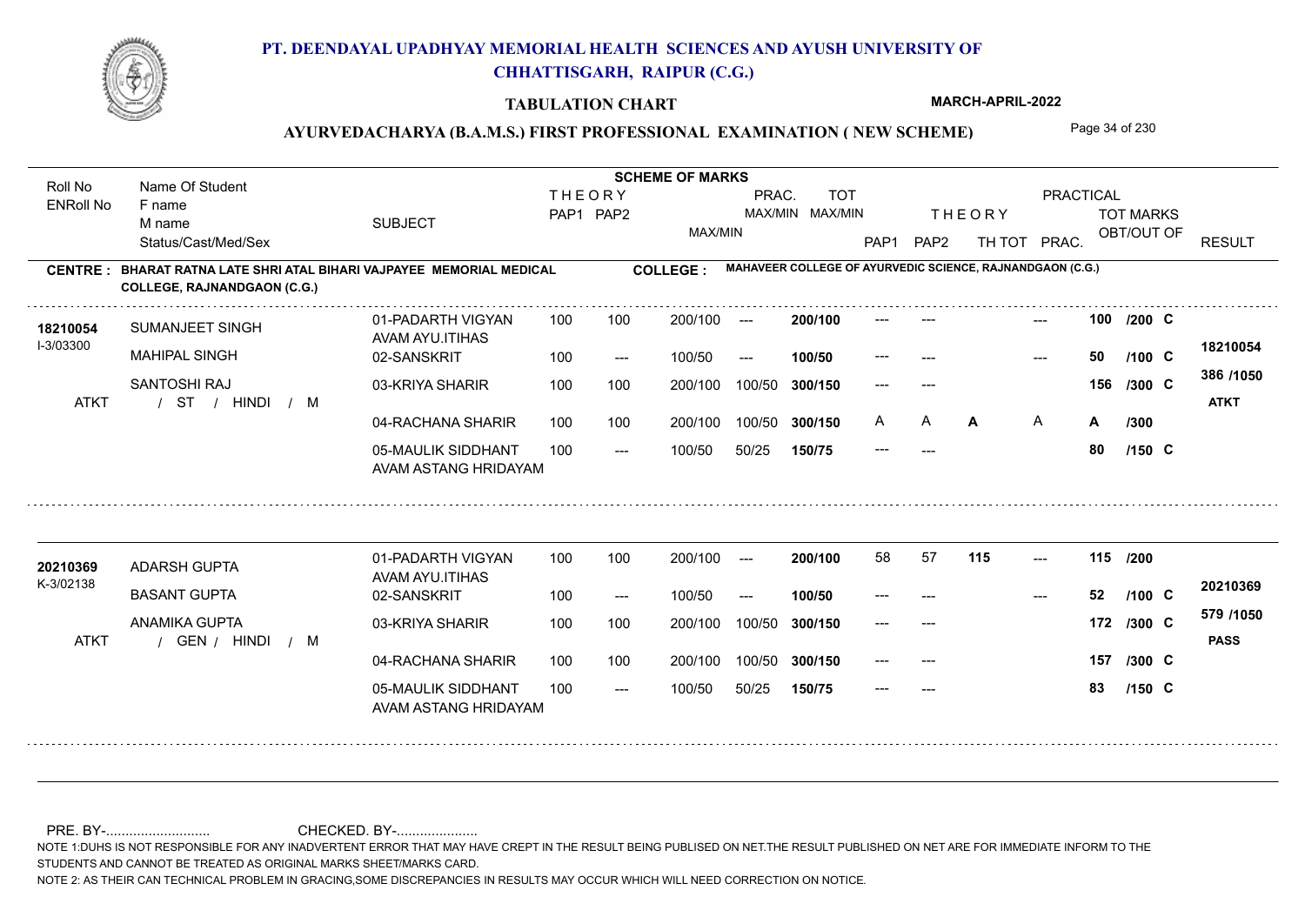

#### **TABULATION CHART**

**MARCH-APRIL-2022**

### AYURVEDACHARYA (B.A.M.S.) FIRST PROFESSIONAL EXAMINATION (NEW SCHEME) Page 35 of 230

**Name Of Student Contract of Student Act of Student SCHEME OF MARKS** Roll No Name Of Student **THEORY** PRAC. TOT PRACTICAL ENRoll No F name SUBJECT TOT MARKS PAP1 PAP2 MAX/MIN MAX/MIN THE ORY TOT MARKS M name MAX/MIN OBT/OUT OF RESULT Status/Cast/Med/Sex PAP1 PAP2 TH TOT PRAC. **MAHAVEER COLLEGE OF AYURVEDIC SCIENCE, RAJNANDGAON (C.G.) CENTRE : COLLEGE : BHARAT RATNA LATE SHRI ATAL BIHARI VAJPAYEE MEMORIAL MEDICAL COLLEGE, RAJNANDGAON (C.G.)** NANDESHWAR PUNAM MANOHAR **<sup>20210397</sup>** <sup>65</sup> <sup>64</sup> **200/100 129 129 /200** 129 01-PADARTH VIGYAN 100 200/100 ---AVAM AYU.ITIHAS 02-SANSKRIT K-3/02166 NANDESHWAR MANOHAR LAXMAN **20210397** --- **50 C /100** 100 --- 100/50 --- **100/50** ---  $- - 50$ **601 /1050** 03-KRIYA SHARIR NANDESHWAR SUMAN MANOHAR 100 100 200/100 100/50 300/150 **300/150** 100/50 --- --- **176 C /300** / / / ATKT SC HINDI F **PASS** 04-RACHANA SHARIR 100 100 200/100 100/50 --- --- 162 /300 C **162 /300** 200/100 100/50 **300/150** 05-MAULIK SIDDHANT --- **84 C /150**  $- -$  100/50 100/50 50/25 **150/75** --- AVAM ASTANG HRIDAYAM 01-PADARTH VIGYAN 100 200/100 ---**200/100 <sup>21210369</sup> /200** --- ADITI KESHRI AVAM AYU.ITIHAS W.P. **21210369** BALRAM KUMAR GUPTA 02-SANSKRIT **100/50 /100** 100 --- 100/50 --- --- --- (C)9062/2021 **/1050** SVITA KESHRI 03-KRIYA SHARIR 200/100 100/50 **300/150** 100/50 200/100 **/300** / / / REG GEN HINDI F **WH** 04-RACHANA SHARIR 100 100 100/50 200/100 100/50 **300/150 /300** 05-MAULIK SIDDHANT 100  $- -$  100/50 100/50 50/25 **150/75** --- **/150** AVAM ASTANG HRIDAYAM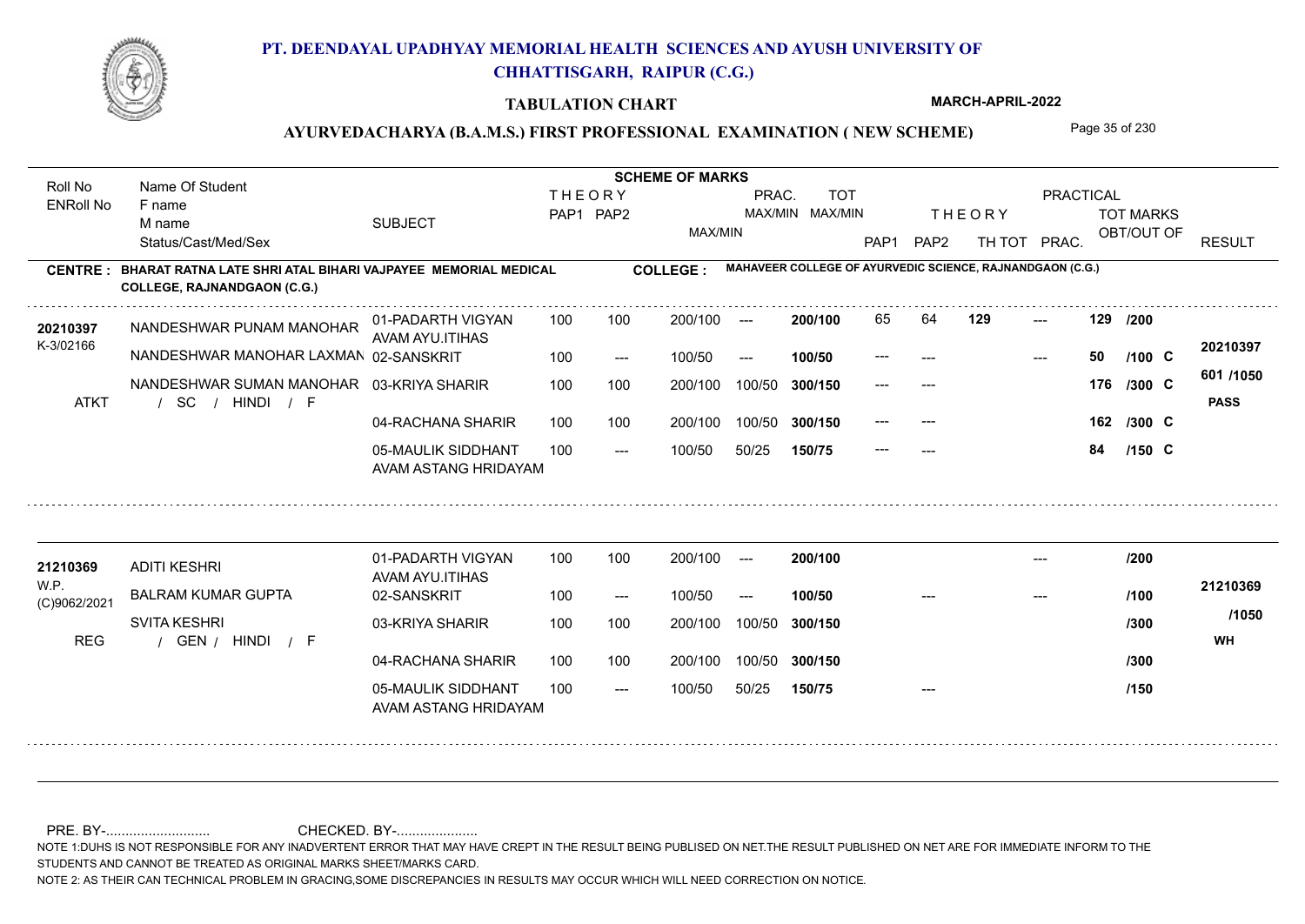

#### **TABULATION CHART**

**MARCH-APRIL-2022**

### AYURVEDACHARYA (B.A.M.S.) FIRST PROFESSIONAL EXAMINATION (NEW SCHEME) Page 36 of 230

**Name Of Student Contract of Student Act of Student SCHEME OF MARKS** Roll No Name Of Student **THEORY** PRAC. TOT PRACTICAL ENRoll No F name SUBJECT TOT MARKS PAP1 PAP2 MAX/MIN MAX/MIN THE ORY TOT MARKS M name MAX/MIN OBT/OUT OF RESULT Status/Cast/Med/Sex PAP1 PAP2 TH TOT PRAC. **MAHAVEER COLLEGE OF AYURVEDIC SCIENCE, RAJNANDGAON (C.G.) CENTRE : COLLEGE : BHARAT RATNA LATE SHRI ATAL BIHARI VAJPAYEE MEMORIAL MEDICAL COLLEGE, RAJNANDGAON (C.G.) <sup>21210370</sup> /200** 01-PADARTH VIGYAN 100 200/100 ---**200/100** --- AISHWARYA BANGAR AVAM AYU.ITIHAS W.P. **21210370** SHIVKANT BANGAR 02-SANSKRIT  $100/50$ 100/50 --- **100/50** --- --- **/100** (C)9062/2021 **/1050** SUSHAMA BANGAR 03-KRIYA SHARIR 100 100 200/100 100/50 300/150 **300/150** 100/50 **/300** / / / REG GEN HINDI F **WH** 04-RACHANA SHARIR 100 100 200/100 100/50 200/100 100/50 **300/150 /300** 05-MAULIK SIDDHANT  $- -$  100/50 100/50 50/25 **150/75** --- **/150** AVAM ASTANG HRIDAYAM 01-PADARTH VIGYAN 100 200/100 ---**<sup>21210371</sup> /200 200/100** --- ANSHIKA AGRAWAL AVAM AYU.ITIHAS W.P. **21210371** MANISH AGRAWAL 02-SANSKRIT **100/50 /100** 100 --- 100/50 --- --- --- (C)9062/2021 **/1050** REKHA AGRAWAL 03-KRIYA SHARIR 200/100 100/50 **300/150** 100/50 200/100 **/300** / / / REG GEN HINDI F **WH** 04-RACHANA SHARIR 100 100 100/50 200/100 100/50 **300/150 /300** 05-MAULIK SIDDHANT 100  $- -$  100/50 100/50 50/25 **150/75** --- **/150** AVAM ASTANG HRIDAYAM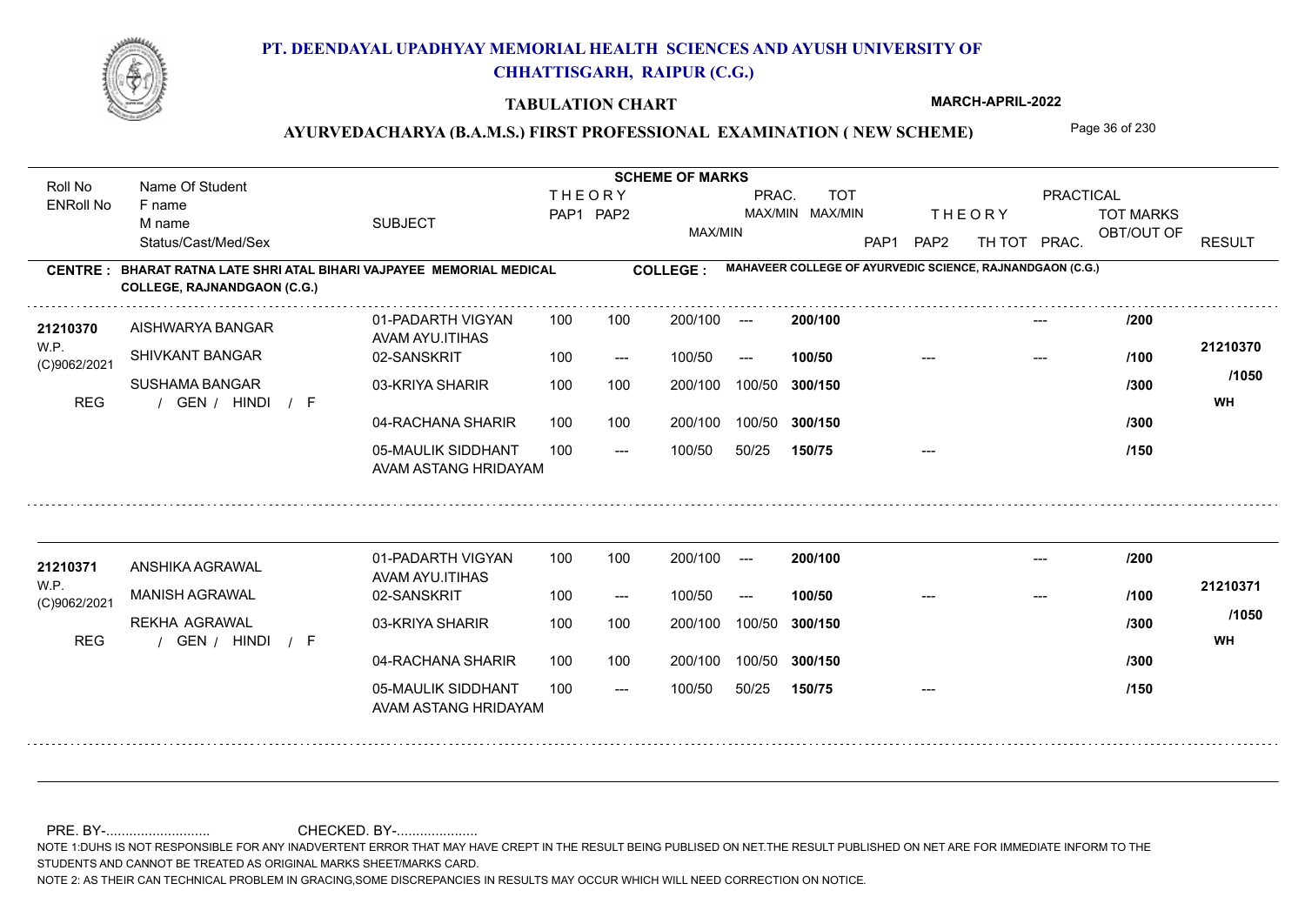

#### **TABULATION CHART**

**MARCH-APRIL-2022**

### AYURVEDACHARYA (B.A.M.S.) FIRST PROFESSIONAL EXAMINATION (NEW SCHEME) Page 37 of 230

**Name Of Student Contract of Student Act of Student SCHEME OF MARKS** Roll No Name Of Student **THEORY** PRAC. TOT PRACTICAL ENRoll No F name SUBJECT TOT MARKS PAP1 PAP2 MAX/MIN MAX/MIN THE ORY TOT MARKS M name MAX/MIN OBT/OUT OF RESULT Status/Cast/Med/Sex PAP1 PAP2 TH TOT PRAC. **MAHAVEER COLLEGE OF AYURVEDIC SCIENCE, RAJNANDGAON (C.G.) CENTRE : COLLEGE : BHARAT RATNA LATE SHRI ATAL BIHARI VAJPAYEE MEMORIAL MEDICAL COLLEGE, RAJNANDGAON (C.G.) <sup>21210372</sup> /200** 01-PADARTH VIGYAN 100 200/100 ---**200/100** --- ANSHIKA RATHORE AVAM AYU.ITIHAS W.P. **21210372** NARENDRA KUMAR RATHORE 02-SANSKRIT  $100/50$ 100/50 --- **100/50** --- --- **/100** (C)9062/2021 **/1050** VIJAY LATA RATHORE 03-KRIYA SHARIR 100 100 200/100 100/50 300/150 **300/150** 100/50 **/300** / / / REG GEN HINDI F **WH** 04-RACHANA SHARIR 100 100 200/100 100/50 200/100 100/50 **300/150 /300** 05-MAULIK SIDDHANT  $- -$  100/50 100/50 50/25 **150/75** --- **/150** AVAM ASTANG HRIDAYAM 01-PADARTH VIGYAN 100 200/100 ---**<sup>21210373</sup> /200 200/100** --- BALRAM RUPALI RAMESH AVAM AYU.ITIHAS W.P. **21210373** RAMESH BALRAM 02-SANSKRIT **100/50 /100** 100 --- 100/50 --- --- --- (C)9062/2021 **/1050** GEETA BALRAM 03-KRIYA SHARIR 200/100 100/50 **300/150** 100/50 200/100 **/300** / / / REG GEN HINDI F **WH** 04-RACHANA SHARIR 100 100 200/100 100/50 100/50 **300/150 /300** 05-MAULIK SIDDHANT 100  $- -$  100/50 100/50 50/25 **150/75** --- **/150** AVAM ASTANG HRIDAYAM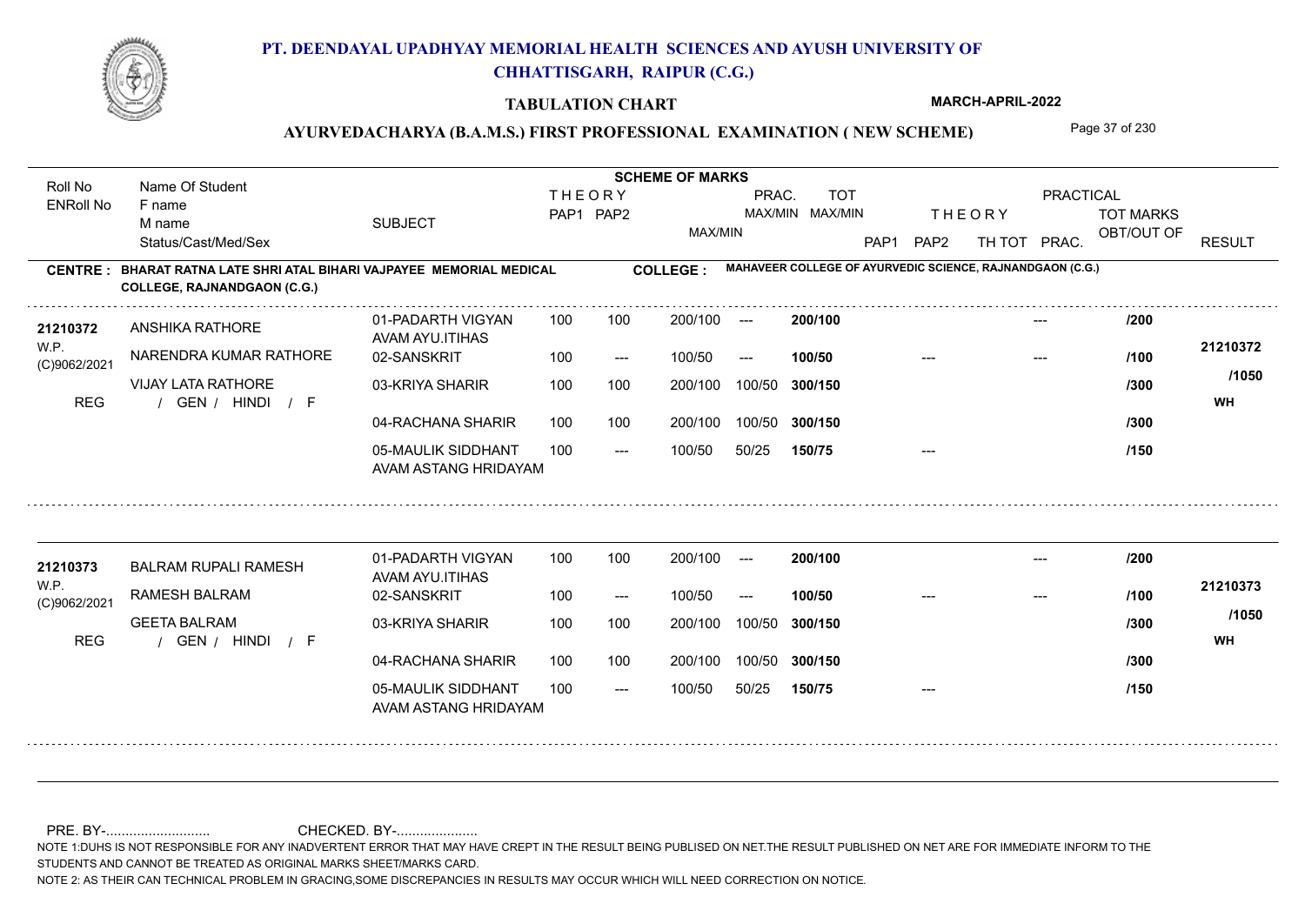

#### **TABULATION CHART**

**MARCH-APRIL-2022**

## AYURVEDACHARYA (B.A.M.S.) FIRST PROFESSIONAL EXAMINATION (NEW SCHEME) Page 38 of 230

**Name Of Student Contract of Student Act of Student SCHEME OF MARKS** Roll No Name Of Student **THEORY** PRAC. TOT PRACTICAL ENRoll No F name SUBJECT TOT MARKS PAP1 PAP2 MAX/MIN MAX/MIN THE ORY TOT MARKS M name MAX/MIN OBT/OUT OF RESULT Status/Cast/Med/Sex PAP1 PAP2 TH TOT PRAC. **MAHAVEER COLLEGE OF AYURVEDIC SCIENCE, RAJNANDGAON (C.G.) CENTRE : COLLEGE : BHARAT RATNA LATE SHRI ATAL BIHARI VAJPAYEE MEMORIAL MEDICAL COLLEGE, RAJNANDGAON (C.G.) <sup>21210374</sup> /200** 01-PADARTH VIGYAN 100 200/100 ---**200/100** --- BALRAM SHUBHANGI RAMESH AVAM AYU.ITIHAS W.P. **21210374** RAMESH BALRAM 02-SANSKRIT  $100/50$ 100/50 --- **100/50** --- --- **/100** (C)9062/2021 **/1050** GEETA BALRAM 03-KRIYA SHARIR 100 100 200/100 100/50 300/150 **300/150** 100/50 **/300** / / / REG GEN HINDI F **WH** 04-RACHANA SHARIR 100 100 200/100 100/50 200/100 100/50 **300/150 /300** 05-MAULIK SIDDHANT  $- -$  100/50 100/50 50/25 **150/75** --- **/150** AVAM ASTANG HRIDAYAM 01-PADARTH VIGYAN 100 200/100 ---**<sup>21210375</sup> /200 200/100** --- BHATE SAKSHI SUDHIR AVAM AYU.ITIHAS W.P. **21210375** SUDHIR BHATE 02-SANSKRIT **100/50 /100** 100 --- 100/50 --- --- --- (C)9062/2021 **/1050** RASIKA BHATE 03-KRIYA SHARIR 200/100 100/50 **300/150** 100/50 200/100 **/300** / / / REG GEN HINDI F **WH** 04-RACHANA SHARIR 100 100 200/100 100/50 100/50 **300/150 /300** 05-MAULIK SIDDHANT 100  $- -$  100/50 100/50 50/25 **150/75** --- **/150** AVAM ASTANG HRIDAYAM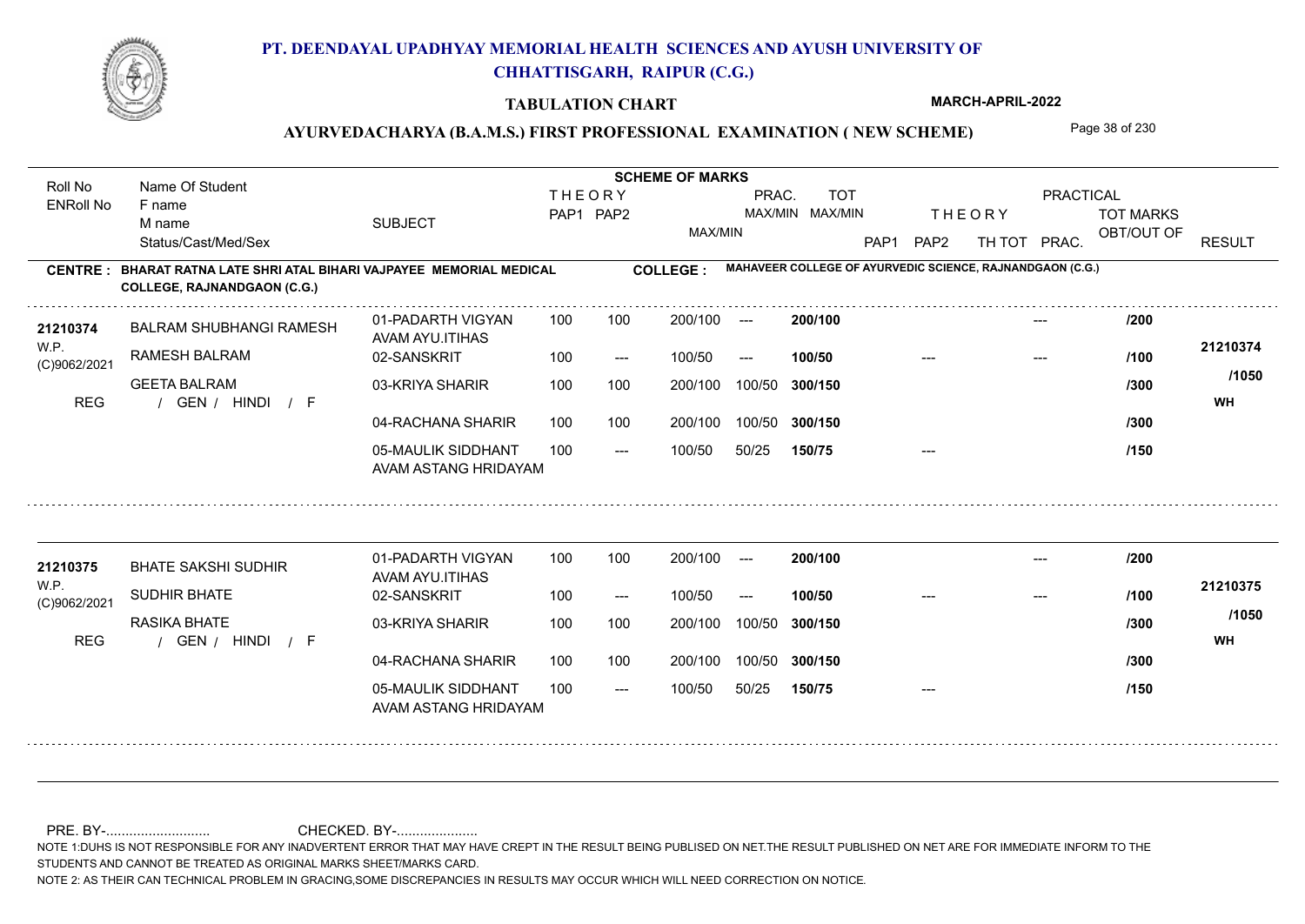

#### **TABULATION CHART**

**MARCH-APRIL-2022**

## AYURVEDACHARYA (B.A.M.S.) FIRST PROFESSIONAL EXAMINATION (NEW SCHEME) Page 39 of 230

**Name Of Student Contract of Student Act of Student SCHEME OF MARKS** Roll No Name Of Student **THEORY** PRAC. TOT PRACTICAL ENRoll No F name SUBJECT TOT MARKS PAP1 PAP2 MAX/MIN MAX/MIN THE ORY TOT MARKS M name MAX/MIN OBT/OUT OF RESULT Status/Cast/Med/Sex PAP1 PAP2 TH TOT PRAC. **MAHAVEER COLLEGE OF AYURVEDIC SCIENCE, RAJNANDGAON (C.G.) CENTRE : COLLEGE : BHARAT RATNA LATE SHRI ATAL BIHARI VAJPAYEE MEMORIAL MEDICAL COLLEGE, RAJNANDGAON (C.G.) <sup>21210376</sup> /200** 01-PADARTH VIGYAN 100 200/100 ---**200/100** --- BIRKURWAR PRIYANKA VINOD AVAM AYU.ITIHAS W.P. **21210376** VINOD BIRKURWAR 02-SANSKRIT  $100/50$ 100/50 --- **100/50** --- --- **/100** (C)9062/2021 **/1050** PRITEE BIRKURWAR 03-KRIYA SHARIR 100 100 200/100 100/50 300/150 **300/150** 100/50 **/300** / / / REG GEN HINDI F **WH** 04-RACHANA SHARIR 100 100 200/100 100/50 200/100 100/50 **300/150 /300** 05-MAULIK SIDDHANT  $- -$  100/50 100/50 50/25 **150/75** --- **/150** AVAM ASTANG HRIDAYAM 01-PADARTH VIGYAN 100 200/100 ---**200/100 <sup>21210377</sup> /200** --- BISEN SHRADDHA RUMLAL AVAM AYU.ITIHAS W.P. **21210377** RUMLAL BISEN 02-SANSKRIT **100/50 /100** 100 --- 100/50 --- --- --- (C)9062/2021 **/1050** KUMARIKA BISEN 03-KRIYA SHARIR 200/100 100/50 **300/150** 100/50 200/100 **/300** / / / REG GEN HINDI F **WH** 04-RACHANA SHARIR 100 100 200/100 100/50 100/50 **300/150 /300** 05-MAULIK SIDDHANT 100  $- -$  100/50 100/50 50/25 **150/75** --- **/150** AVAM ASTANG HRIDAYAM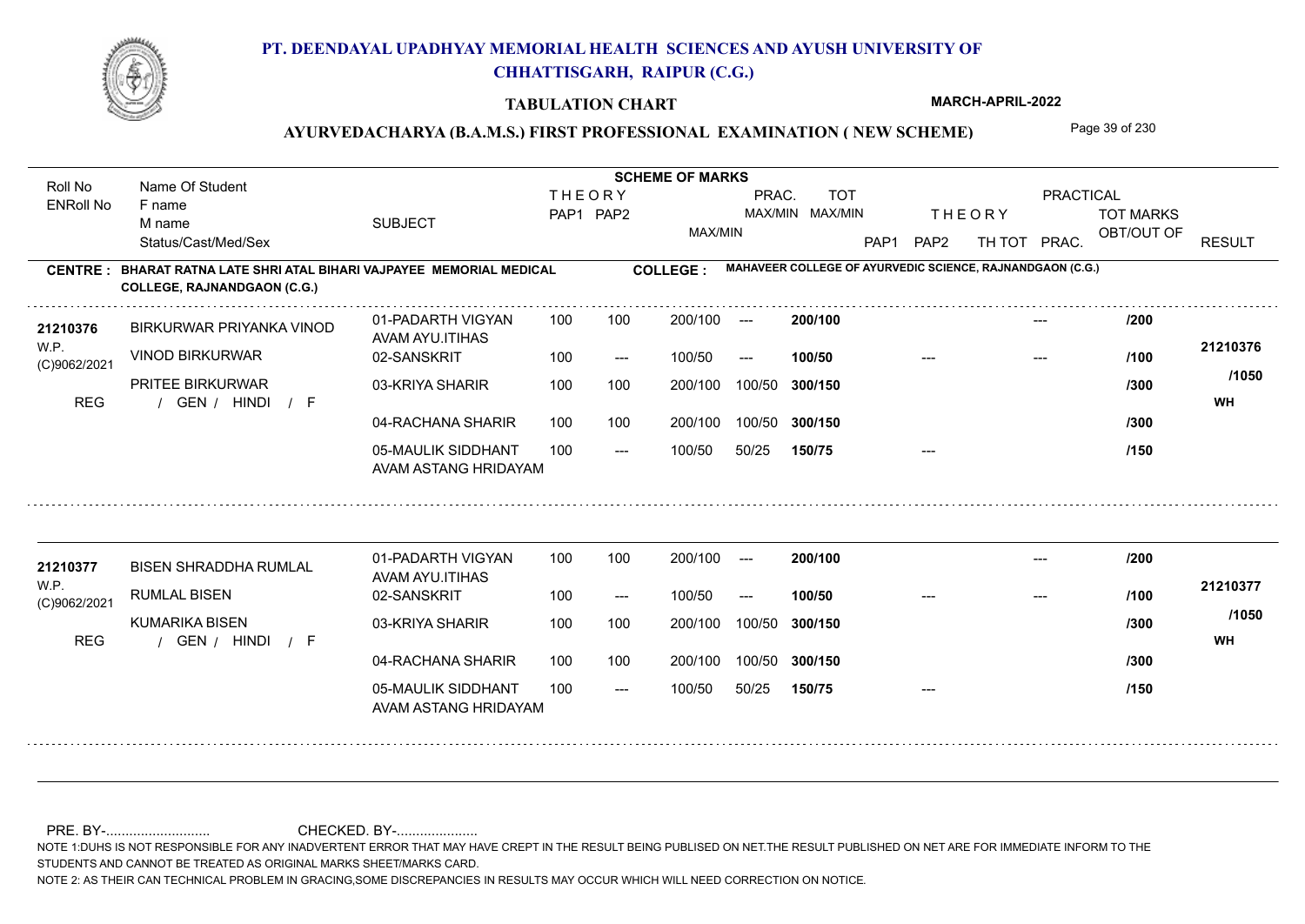

#### **TABULATION CHART**

**MARCH-APRIL-2022**

## AYURVEDACHARYA (B.A.M.S.) FIRST PROFESSIONAL EXAMINATION (NEW SCHEME) Page 40 of 230

**Name Of Student Contract of Student Act of Student SCHEME OF MARKS** Roll No Name Of Student **THEORY** PRAC. TOT PRACTICAL ENRoll No F name SUBJECT TOT MARKS PAP1 PAP2 MAX/MIN MAX/MIN THE ORY TOT MARKS M name MAX/MIN OBT/OUT OF RESULT Status/Cast/Med/Sex PAP1 PAP2 TH TOT PRAC. **MAHAVEER COLLEGE OF AYURVEDIC SCIENCE, RAJNANDGAON (C.G.) CENTRE : COLLEGE : BHARAT RATNA LATE SHRI ATAL BIHARI VAJPAYEE MEMORIAL MEDICAL COLLEGE, RAJNANDGAON (C.G.) <sup>21210378</sup> /200** 01-PADARTH VIGYAN 100 200/100 ---**200/100** --- BOBATE RAJAK MADHUKAR AVAM AYU.ITIHAS W.P. **21210378** MADHUKAR BOBATE 02-SANSKRIT  $100/50$ 100/50 --- **100/50** --- --- **/100** (C)9062/2021 **/1050** ALKA BOBATE 03-KRIYA SHARIR 100 100 100 100 200/100 100/50 300/150 **300/150** 100/50 **/300** REG the second of the second of the second of the second of the second of the second of the second of the second of the second of the second of the second of the second of the second of the second of the second of the seco 04-RACHANA SHARIR 100 100 200/100 100/50 200/100 100/50 **300/150 /300** 05-MAULIK SIDDHANT  $- -$  100/50 100/50 50/25 **150/75** --- **/150** AVAM ASTANG HRIDAYAM 01-PADARTH VIGYAN 100 200/100 ---**<sup>21210379</sup> /200 200/100** --- BORBALE JANHAVI VILAS AVAM AYU.ITIHAS W.P. **21210379** VILAS BORBALE 02-SANSKRIT **100/50 /100** 100 --- 100/50 --- --- --- (C)9062/2021 **/1050** SUJATA BORBALE 03-KRIYA SHARIR 200/100 100/50 **300/150** 100/50 200/100 **/300** / / / REG GEN HINDI F **WH** 04-RACHANA SHARIR 100 100 200/100 100/50 100/50 **300/150 /300** 05-MAULIK SIDDHANT 100  $- -$  100/50 100/50 50/25 **150/75** --- **/150** AVAM ASTANG HRIDAYAM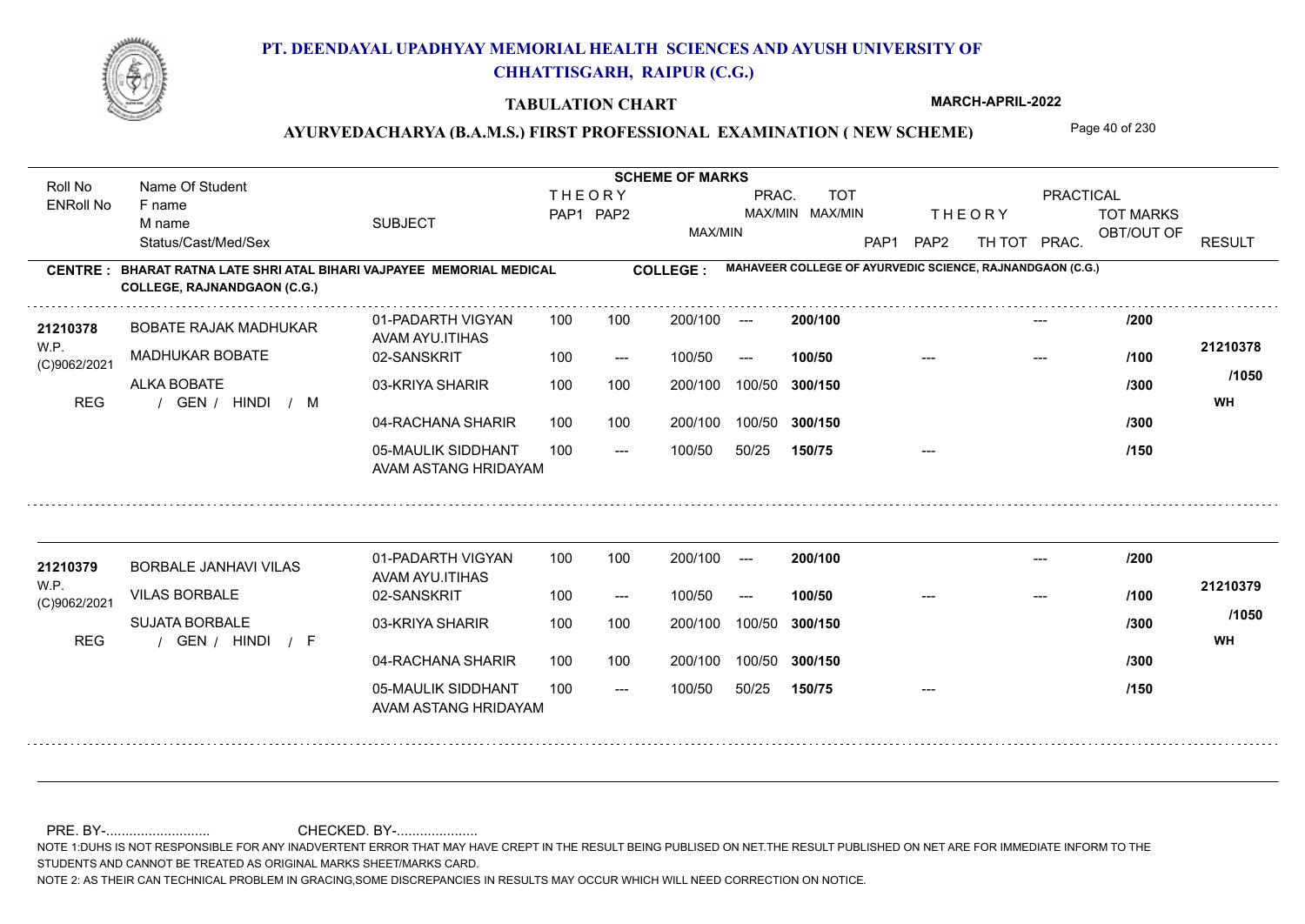

Roll No Name Of Student

F name M name

ENRoll No

Status/Cast/Med/Sex

**COLLEGE, RAJNANDGAON (C.G.)**

# **PT. DEENDAYAL UPADHYAY MEMORIAL HEALTH SCIENCES AND AYUSH UNIVERSITY OF CHHATTISGARH, RAIPUR (C.G.)**

#### **TABULATION CHART**

**MARCH-APRIL-2022**

## AYURVEDACHARYA (B.A.M.S.) FIRST PROFESSIONAL EXAMINATION (NEW SCHEME) Page 41 of 230

SUBJECT TOT MARKS OBT/OUT OF PRACTICAL THE ORY TOT MARKS PAP1 PAP2 TH TOT PRAC. **CENTRE : COLLEGE : BHARAT RATNA LATE SHRI ATAL BIHARI VAJPAYEE MEMORIAL MEDICAL THEORY** PAP1 PAP2 MAX/MIN PRAC. MAX/MIN MAX/MIN TOT RESULT **Name Of Student Contract of Student Act of Student SCHEME OF MARKS MAHAVEER COLLEGE OF AYURVEDIC SCIENCE, RAJNANDGAON (C.G.)** --- 100 100 200/100 --- 200/100 **200/100**

| 21210380<br>W.P.<br>(C)9062/2021<br><b>REG</b> | CHAUDHARI VARAD BALKRUSHNA<br><b>BALKRUSHNA CHAUDHARI</b> | 01-PADARTH VIGYAN<br>AVAM AYU.ITIHAS<br>02-SANSKRIT                                | 100<br>100        | 100<br>$---$        | 200/100<br>100/50            | $---$<br>$---$            | 200/100<br>100/50            |       | ---<br>--- | /200<br>/100         | 21210380           |
|------------------------------------------------|-----------------------------------------------------------|------------------------------------------------------------------------------------|-------------------|---------------------|------------------------------|---------------------------|------------------------------|-------|------------|----------------------|--------------------|
|                                                | <b>SMITA CHAUDHARI</b><br>GEN / HINDI<br>$/$ M            | 03-KRIYA SHARIR<br>04-RACHANA SHARIR<br>05-MAULIK SIDDHANT<br>AVAM ASTANG HRIDAYAM | 100<br>100<br>100 | 100<br>100<br>$---$ | 200/100<br>200/100<br>100/50 | 100/50<br>100/50<br>50/25 | 300/150<br>300/150<br>150/75 | $---$ |            | /300<br>/300<br>/150 | /1050<br><b>WH</b> |
| 21210381<br>WP.<br>(C)9062/2021                | DHABALE ABOLI VILAS<br><b>VILAS DHABALE</b>               | 01-PADARTH VIGYAN<br>AVAM AYU.ITIHAS<br>02-SANSKRIT                                | 100<br>100        | 100<br>$---$        | 200/100<br>100/50            | $\frac{1}{2}$<br>$---$    | 200/100<br>100/50            |       |            | /200<br>/100         | 21210381<br>/1050  |
| <b>REG</b>                                     | PRAMILA DHABALE<br>GEN / HINDI<br>$\sqrt{F}$              | 03-KRIYA SHARIR<br>04-RACHANA SHARIR<br>05-MAULIK SIDDHANT<br>AVAM ASTANG HRIDAYAM | 100<br>100<br>100 | 100<br>100<br>$---$ | 200/100<br>200/100<br>100/50 | 100/50<br>100/50<br>50/25 | 300/150<br>300/150<br>150/75 |       |            | /300<br>/300<br>/150 | <b>WH</b>          |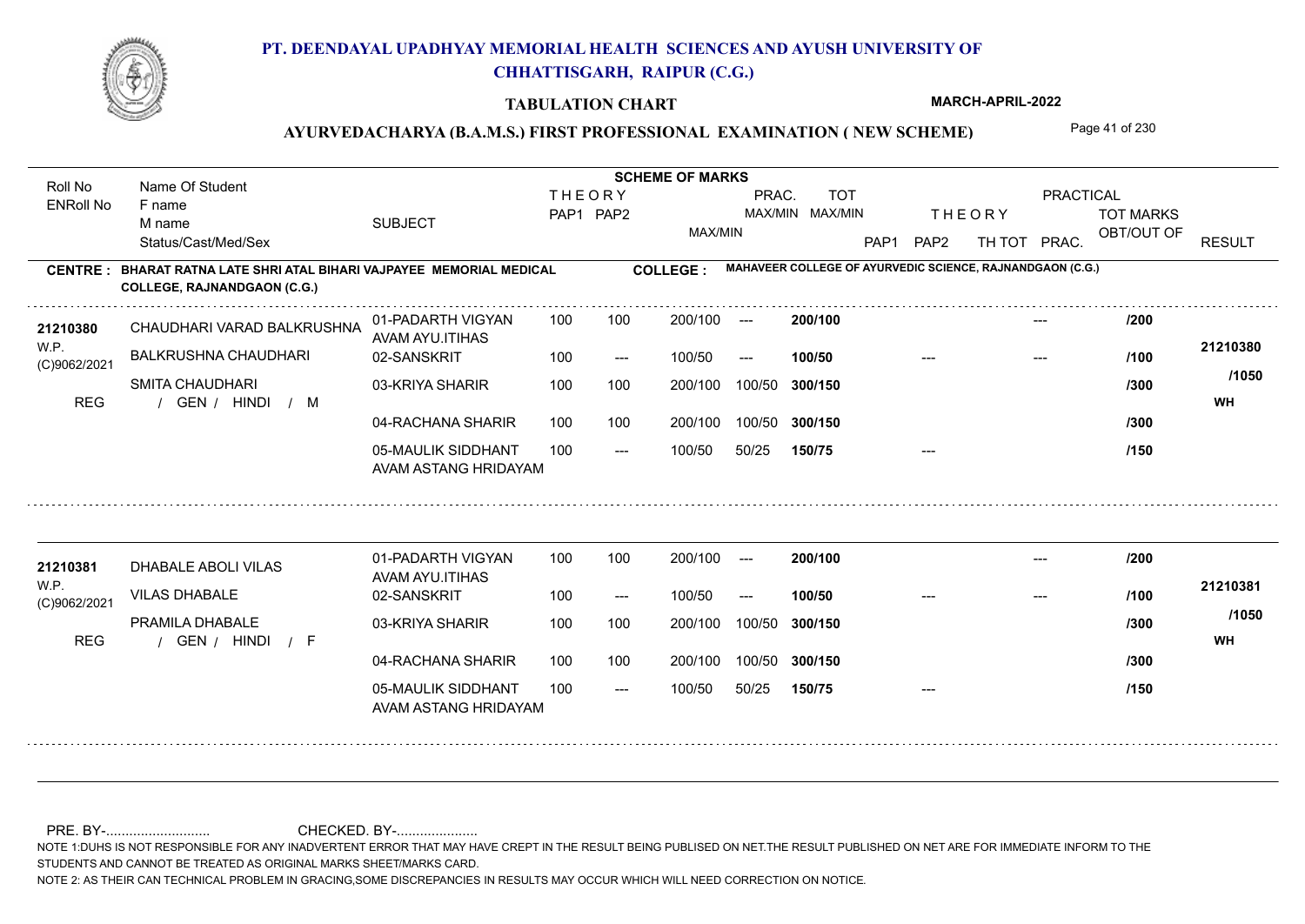

#### **TABULATION CHART**

**MARCH-APRIL-2022**

## AYURVEDACHARYA (B.A.M.S.) FIRST PROFESSIONAL EXAMINATION (NEW SCHEME) Page 42 of 230

**Name Of Student Contract of Student Act of Student SCHEME OF MARKS** Roll No Name Of Student **THEORY** PRAC. TOT PRACTICAL ENRoll No F name SUBJECT TOT MARKS PAP1 PAP2 MAX/MIN MAX/MIN THE ORY TOT MARKS M name MAX/MIN OBT/OUT OF RESULT Status/Cast/Med/Sex PAP1 PAP2 TH TOT PRAC. **MAHAVEER COLLEGE OF AYURVEDIC SCIENCE, RAJNANDGAON (C.G.) CENTRE : COLLEGE : BHARAT RATNA LATE SHRI ATAL BIHARI VAJPAYEE MEMORIAL MEDICAL COLLEGE, RAJNANDGAON (C.G.) <sup>21210382</sup> /200** 01-PADARTH VIGYAN 100 200/100 ---**200/100** --- DHENGARE SHREYA BHARAT AVAM AYU.ITIHAS W.P. **21210382** BHARAT DHENGARE 02-SANSKRIT  $100/50$ 100/50 --- **100/50** --- --- **/100** (C)9062/2021 **/1050** SANGITA DHENGARE 03-KRIYA SHARIR 100 100 100 100 200/100 100/50 300/150 **300/150** 100/50 **/300** / / / REG GEN HINDI F **WH** 04-RACHANA SHARIR 100 100 200/100 100/50 200/100 100/50 **300/150 /300** 05-MAULIK SIDDHANT  $- -$  100/50 100/50 50/25 **150/75** --- **/150** AVAM ASTANG HRIDAYAM 01-PADARTH VIGYAN 100 200/100 ---**<sup>21210383</sup> /200 200/100** --- DIVYANI SADELE AVAM AYU.ITIHAS W.P. **21210383** LAXMAN 02-SANSKRIT **100/50 /100** 100 --- 100/50 --- --- --- (C)9062/2021 **/1050** OMTI 03-KRIYA SHARIR 200/100 100/50 **300/150** 100/50 200/100 **/300** / / / REG GEN HINDI F **WH** 04-RACHANA SHARIR 100 100 200/100 100/50 100/50 **300/150 /300** 05-MAULIK SIDDHANT 100  $- -$  100/50 100/50 50/25 **150/75** --- **/150** AVAM ASTANG HRIDAYAM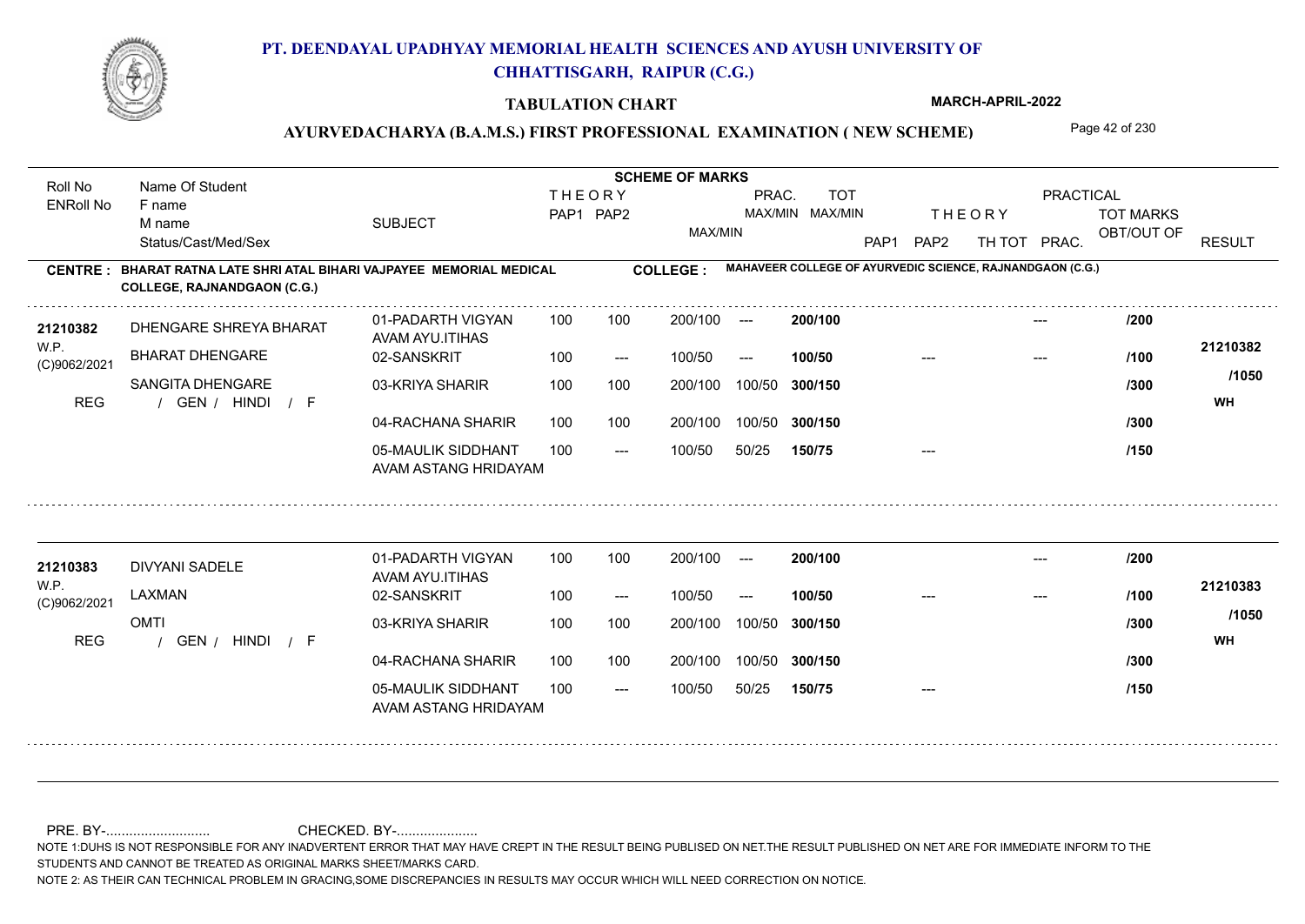

#### **TABULATION CHART**

**MARCH-APRIL-2022**

## AYURVEDACHARYA (B.A.M.S.) FIRST PROFESSIONAL EXAMINATION (NEW SCHEME) Page 43 of 230

**Name Of Student Contract of Student Act of Student SCHEME OF MARKS** Roll No Name Of Student **THEORY** PRAC. TOT PRACTICAL ENRoll No F name SUBJECT TOT MARKS PAP1 PAP2 MAX/MIN MAX/MIN THE ORY TOT MARKS M name MAX/MIN OBT/OUT OF RESULT Status/Cast/Med/Sex PAP1 PAP2 TH TOT PRAC. **MAHAVEER COLLEGE OF AYURVEDIC SCIENCE, RAJNANDGAON (C.G.) CENTRE : COLLEGE : BHARAT RATNA LATE SHRI ATAL BIHARI VAJPAYEE MEMORIAL MEDICAL COLLEGE, RAJNANDGAON (C.G.)** ANUSHREE BANDU GIRADKAR **<sup>21210384</sup> /200** 01-PADARTH VIGYAN 100 200/100 ---**200/100** --- AVAM AYU.ITIHAS W.P. **21210384** BANDU GIRADKAR 02-SANSKRIT  $100/50$ 100/50 --- **100/50** --- --- **/100** (C)9062/2021 **/1050** RANJANA GIRADKAR 03-KRIYA SHARIR 100 100 100 100 200/100 100/50 300/150 **300/150** 100/50 **/300** / / / REG GEN HINDI F **WH** 04-RACHANA SHARIR 100 100 200/100 100/50 200/100 100/50 **300/150 /300** 05-MAULIK SIDDHANT  $- -$  100/50 100/50 50/25 **150/75** --- **/150** AVAM ASTANG HRIDAYAM 01-PADARTH VIGYAN 100 200/100 ---**<sup>21210385</sup> /200 200/100** --- GOURI PATEL AVAM AYU.ITIHAS W.P. **21210385** HEMSAGAR PATEL 02-SANSKRIT **100/50 /100** 100 --- 100/50 --- --- --- (C)9062/2021 **/1050** LALITA PATEL 03-KRIYA SHARIR 200/100 100/50 **300/150** 100/50 200/100 **/300** / / / REG OBC HINDI F **WH** 04-RACHANA SHARIR 100 100 200/100 100/50 100/50 **300/150 /300** 05-MAULIK SIDDHANT 100  $- -$  100/50 100/50 50/25 **150/75** --- **/150** AVAM ASTANG HRIDAYAM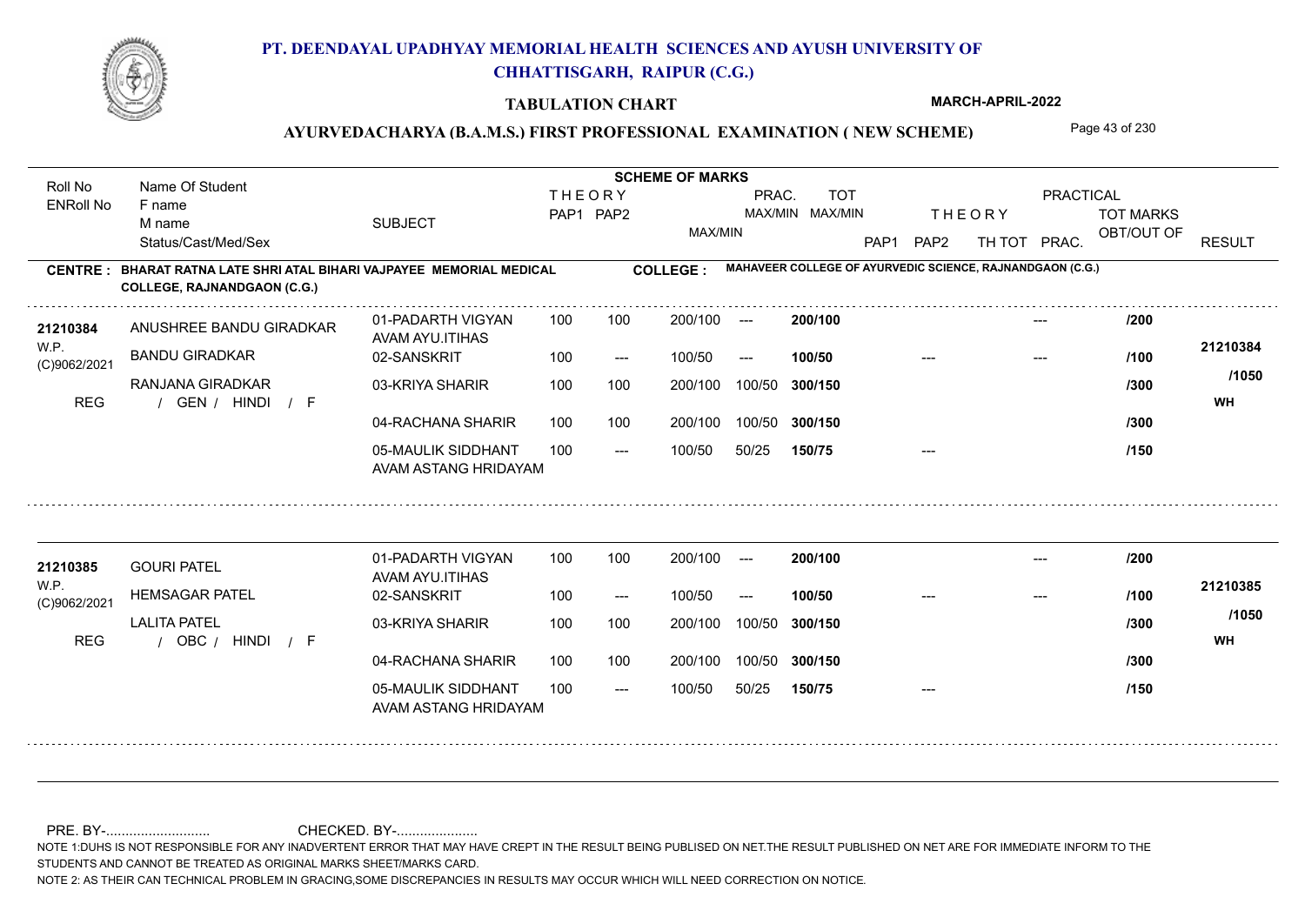

#### **TABULATION CHART**

**MARCH-APRIL-2022**

## AYURVEDACHARYA (B.A.M.S.) FIRST PROFESSIONAL EXAMINATION (NEW SCHEME) Page 44 of 230

**Name Of Student Contract of Student Act of Student SCHEME OF MARKS** Roll No Name Of Student **THEORY** PRAC. TOT PRACTICAL ENRoll No F name SUBJECT TOT MARKS PAP1 PAP2 MAX/MIN MAX/MIN THE ORY TOT MARKS M name MAX/MIN OBT/OUT OF RESULT Status/Cast/Med/Sex PAP1 PAP2 TH TOT PRAC. **MAHAVEER COLLEGE OF AYURVEDIC SCIENCE, RAJNANDGAON (C.G.) CENTRE : COLLEGE : BHARAT RATNA LATE SHRI ATAL BIHARI VAJPAYEE MEMORIAL MEDICAL COLLEGE, RAJNANDGAON (C.G.) <sup>21210386</sup> /200** 01-PADARTH VIGYAN 100 200/100 ---**200/100** --- GURUPANCH NUTAN MOHAN AVAM AYU.ITIHAS W.P. **21210386** MOHAN GURUPANCH 02-SANSKRIT  $100/50$ 100/50 --- **100/50** --- --- **/100** (C)9062/2021 **/1050** SHAIL GURUPANCH 03-KRIYA SHARIR 100 100 100 100 200/100 100/50 300/150 **300/150** 100/50 **/300** / / / REG GEN HINDI F **WH** 04-RACHANA SHARIR 100 100 200/100 100/50 200/100 100/50 **300/150 /300** 05-MAULIK SIDDHANT  $- -$  100/50 100/50 50/25 **150/75** --- **/150** AVAM ASTANG HRIDAYAM 01-PADARTH VIGYAN 100 200/100 ---**<sup>21210387</sup> /200 200/100** --- SURAJ HEMNANI AVAM AYU.ITIHAS W.P. **21210387** MURLIDHAR HEMNANI 02-SANSKRIT **100/50 /100** 100 --- 100/50 --- --- --- (C)9062/2021 **/1050** BHAVNA HEMNANI 03-KRIYA SHARIR 200/100 100/50 **300/150** 100/50 200/100 **/300** REG the second of the second of the second of the second of the second of the second of the second of the second of the second of the second of the second of the second of the second of the second of the second of the seco 04-RACHANA SHARIR 100 100 200/100 100/50 100/50 **300/150 /300** 05-MAULIK SIDDHANT 100  $- -$  100/50 100/50 50/25 **150/75** --- **/150** AVAM ASTANG HRIDAYAM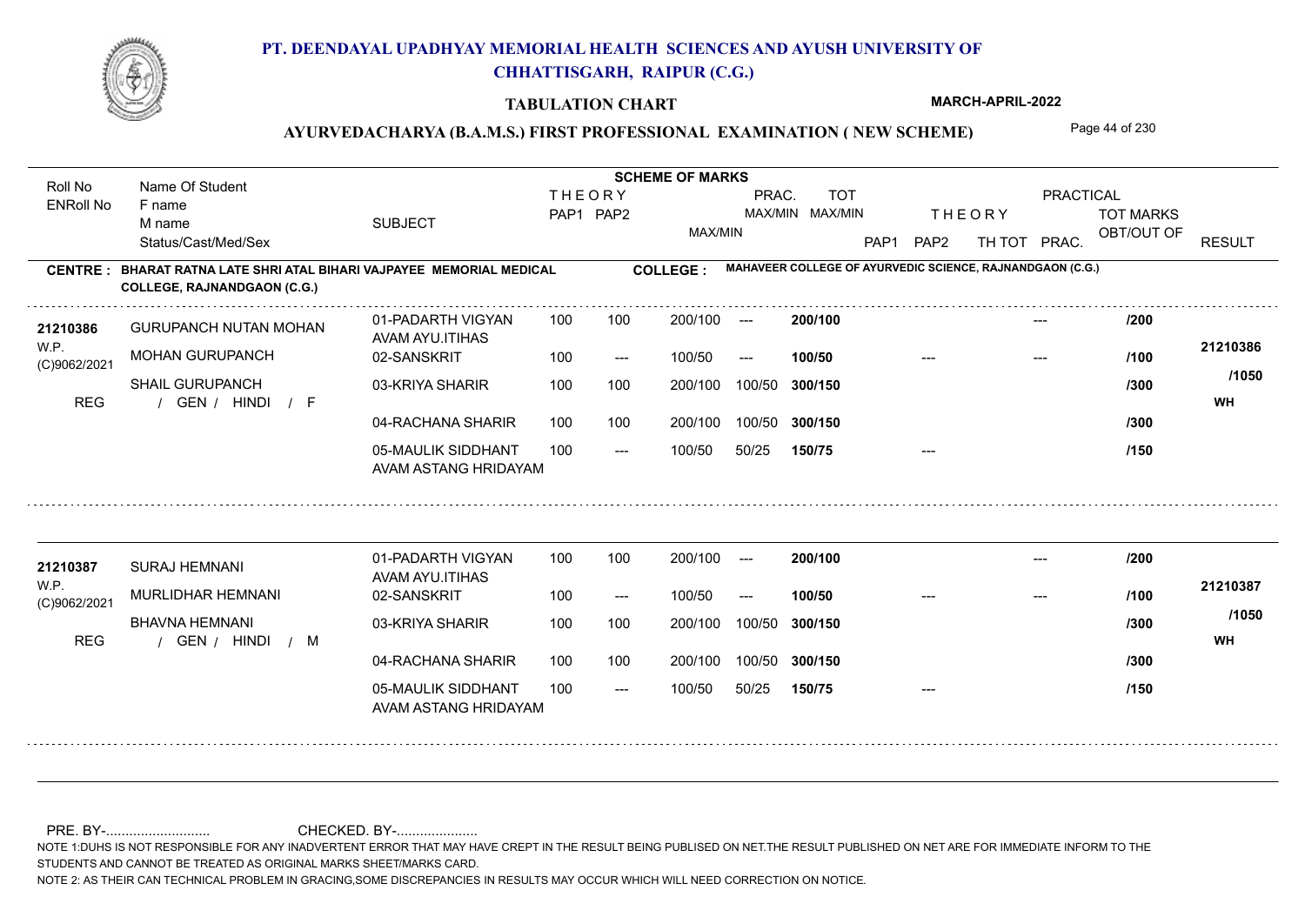

#### **TABULATION CHART**

**MARCH-APRIL-2022**

## AYURVEDACHARYA (B.A.M.S.) FIRST PROFESSIONAL EXAMINATION (NEW SCHEME) Page 45 of 230

**Name Of Student Contract of Student Act of Student SCHEME OF MARKS** Roll No Name Of Student **THEORY** PRAC. TOT PRACTICAL ENRoll No F name SUBJECT TOT MARKS PAP1 PAP2 MAX/MIN MAX/MIN THE ORY TOT MARKS M name MAX/MIN OBT/OUT OF RESULT Status/Cast/Med/Sex PAP1 PAP2 TH TOT PRAC. **MAHAVEER COLLEGE OF AYURVEDIC SCIENCE, RAJNANDGAON (C.G.) CENTRE : COLLEGE : BHARAT RATNA LATE SHRI ATAL BIHARI VAJPAYEE MEMORIAL MEDICAL COLLEGE, RAJNANDGAON (C.G.) <sup>21210388</sup> /200** 01-PADARTH VIGYAN 100 200/100 ---**200/100** --- HORE SHRUTI BHASHKARRAO AVAM AYU.ITIHAS W.P. **21210388** BHASHKAR HORE 02-SANSKRIT  $100/50$ 100/50 --- **100/50** --- --- **/100** (C)9062/2021 **/1050** SUMATI HORE 03-KRIYA SHARIR 100 100 100 100 200/100 100/50 300/150 **300/150** 100/50 **/300** / / / REG GEN HINDI F **WH** 04-RACHANA SHARIR 100 100 200/100 100/50 200/100 100/50 **300/150 /300** 05-MAULIK SIDDHANT  $- -$  100/50 100/50 50/25 **150/75** --- **/150** AVAM ASTANG HRIDAYAM 01-PADARTH VIGYAN 100 200/100 ---**<sup>21210389</sup> /200 200/100** --- HUKARE RITUJA JAWAHAR AVAM AYU.ITIHAS W.P. **21210389** JAWAHAR HUKARE 02-SANSKRIT **100/50 /100** 100 --- 100/50 --- --- --- (C)9062/2021 **/1050** NEETA HUKARE 03-KRIYA SHARIR 200/100 100/50 **300/150** 100/50 200/100 **/300** / / / REG GEN HINDI F **WH** 04-RACHANA SHARIR 100 100 200/100 100/50 100/50 **300/150 /300** 05-MAULIK SIDDHANT 100  $- -$  100/50 100/50 50/25 **150/75** --- **/150** AVAM ASTANG HRIDAYAM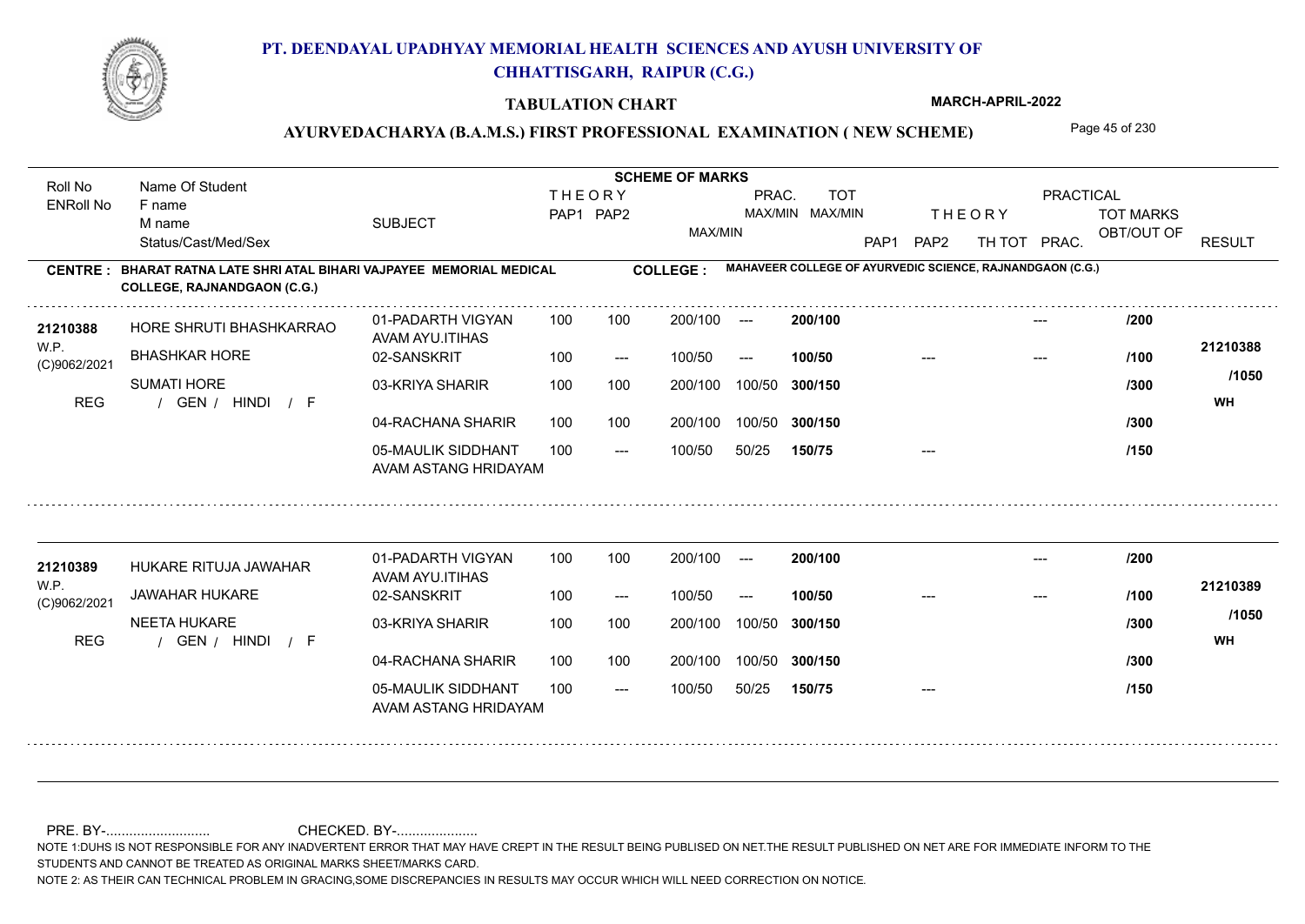

#### **TABULATION CHART**

**MARCH-APRIL-2022**

## AYURVEDACHARYA (B.A.M.S.) FIRST PROFESSIONAL EXAMINATION (NEW SCHEME) Page 46 of 230

**Name Of Student Contract of Student Act of Student SCHEME OF MARKS** Roll No Name Of Student **THEORY** PRAC. TOT PRACTICAL ENRoll No F name SUBJECT TOT MARKS PAP1 PAP2 MAX/MIN MAX/MIN THE ORY TOT MARKS M name MAX/MIN OBT/OUT OF RESULT Status/Cast/Med/Sex PAP1 PAP2 TH TOT PRAC. **MAHAVEER COLLEGE OF AYURVEDIC SCIENCE, RAJNANDGAON (C.G.) CENTRE : COLLEGE : BHARAT RATNA LATE SHRI ATAL BIHARI VAJPAYEE MEMORIAL MEDICAL COLLEGE, RAJNANDGAON (C.G.) <sup>21210390</sup> /200** 01-PADARTH VIGYAN 100 200/100 ---**200/100** --- JAISWAL SAMRUDDHI VIVEK AVAM AYU.ITIHAS W.P. **21210390** VIVEK JAISWAL 02-SANSKRIT  $100/50$ 100/50 --- **100/50** --- --- **/100** (C)9062/2021 **/1050** SUVARNA JAISWAL 03-KRIYA SHARIR 100 100 100 100 200/100 100/50 300/150 **300/150** 100/50 **/300** / / / REG GEN HINDI F **WH** 04-RACHANA SHARIR 100 100 200/100 100/50 200/100 100/50 **300/150 /300** 05-MAULIK SIDDHANT  $- -$  100/50 100/50 50/25 **150/75** --- **/150** AVAM ASTANG HRIDAYAM 01-PADARTH VIGYAN 100 200/100 ---**<sup>21210391</sup> /200 200/100** --- KAMLESH CHOUDHARY AVAM AYU.ITIHAS W.P. **21210391** RAJKUMAR CHOUDHARY 02-SANSKRIT **100/50 /100** 100 --- 100/50 --- --- --- (C)9062/2021 **/1050** JANKI CHOUDHARY 03-KRIYA SHARIR 200/100 100/50 **300/150** 100/50 200/100 **/300** / / / REG OBC HINDI M **WH** 04-RACHANA SHARIR 100 100 200/100 100/50 100/50 **300/150 /300** 05-MAULIK SIDDHANT 100  $- -$  100/50 100/50 50/25 **150/75** --- **/150** AVAM ASTANG HRIDAYAM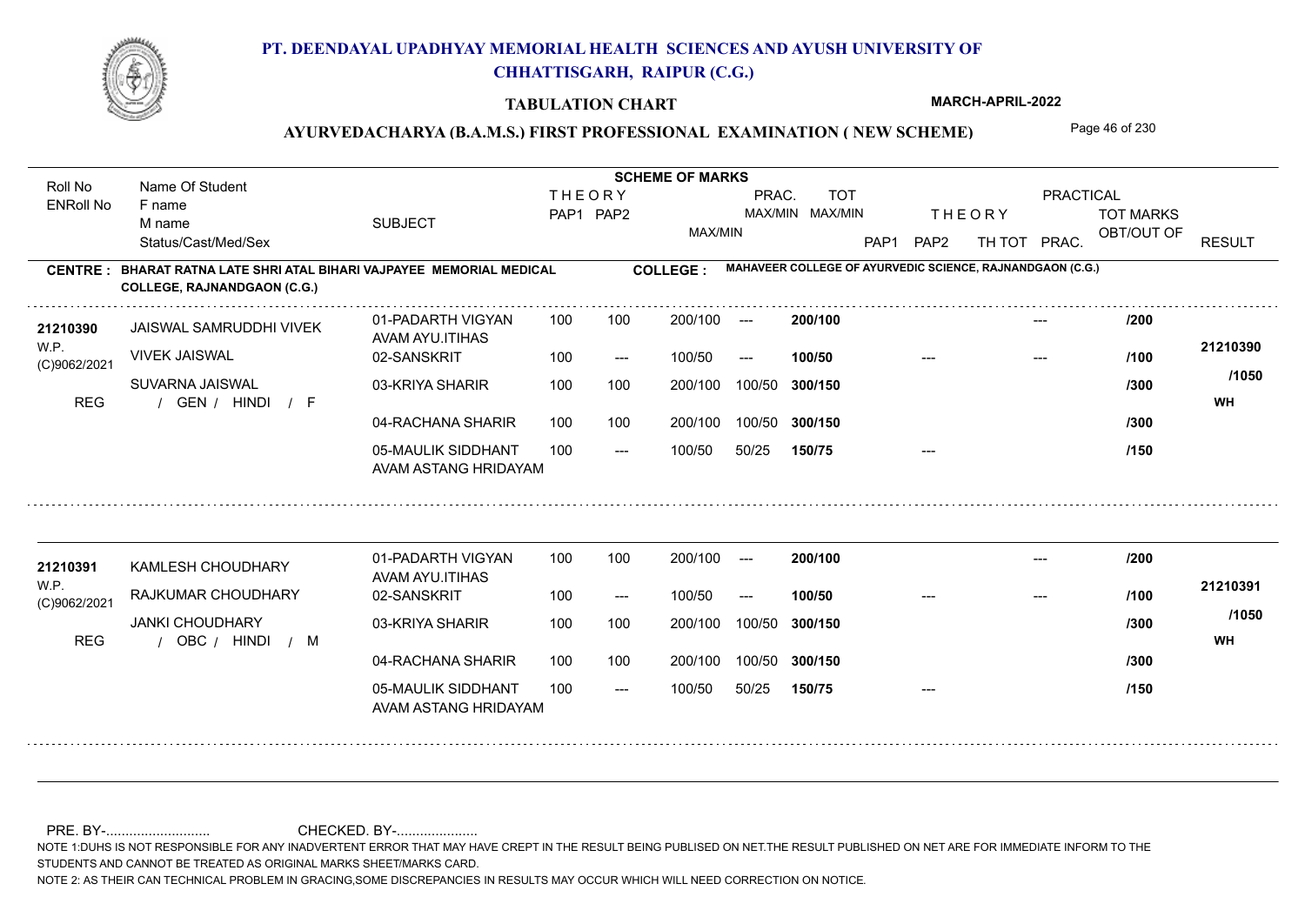

#### **TABULATION CHART**

**MARCH-APRIL-2022**

## AYURVEDACHARYA (B.A.M.S.) FIRST PROFESSIONAL EXAMINATION (NEW SCHEME) Page 47 of 230

**Name Of Student Contract of Student Act of Student SCHEME OF MARKS** Roll No Name Of Student **THEORY** PRAC. TOT PRACTICAL ENRoll No F name SUBJECT TOT MARKS PAP1 PAP2 MAX/MIN MAX/MIN THE ORY TOT MARKS M name MAX/MIN OBT/OUT OF RESULT Status/Cast/Med/Sex PAP1 PAP2 TH TOT PRAC. **MAHAVEER COLLEGE OF AYURVEDIC SCIENCE, RAJNANDGAON (C.G.) CENTRE : COLLEGE : BHARAT RATNA LATE SHRI ATAL BIHARI VAJPAYEE MEMORIAL MEDICAL COLLEGE, RAJNANDGAON (C.G.) <sup>21210392</sup> /200** 01-PADARTH VIGYAN 100 200/100 ---**200/100** --- KATRE CHETNA GHANSHYAM AVAM AYU.ITIHAS W.P. **21210392** GHANSHYAM ADO RAV KATRE 02-SANSKRIT  $100/50$ 100/50 --- **100/50** --- --- **/100** (C)9062/2021 **/1050** MEERA KATRE 03-KRIYA SHARIR 100 100 100 100 200/100 100/50 300/150 **300/150** 100/50 **/300** / / / REG GEN HINDI F **WH** 04-RACHANA SHARIR 100 100 200/100 100/50 200/100 100/50 **300/150 /300** 05-MAULIK SIDDHANT  $- -$  100/50 100/50 50/25 **150/75** --- **/150** AVAM ASTANG HRIDAYAM 01-PADARTH VIGYAN 100 200/100 ---**<sup>21210393</sup> /200 200/100** --- KRUPALI BORKAR AVAM AYU.ITIHAS W.P. **21210393** ASHOK BORKAR 02-SANSKRIT **100/50 /100** 100 --- 100/50 --- --- --- (C)9062/2021 **/1050** MANGALA BORKAR 03-KRIYA SHARIR 200/100 100/50 **300/150** 100/50 200/100 **/300** / / / REG GEN HINDI F **WH** 04-RACHANA SHARIR 100 100 200/100 100/50 100/50 **300/150 /300** 05-MAULIK SIDDHANT 100  $- -$  100/50 100/50 50/25 **150/75** --- **/150** AVAM ASTANG HRIDAYAM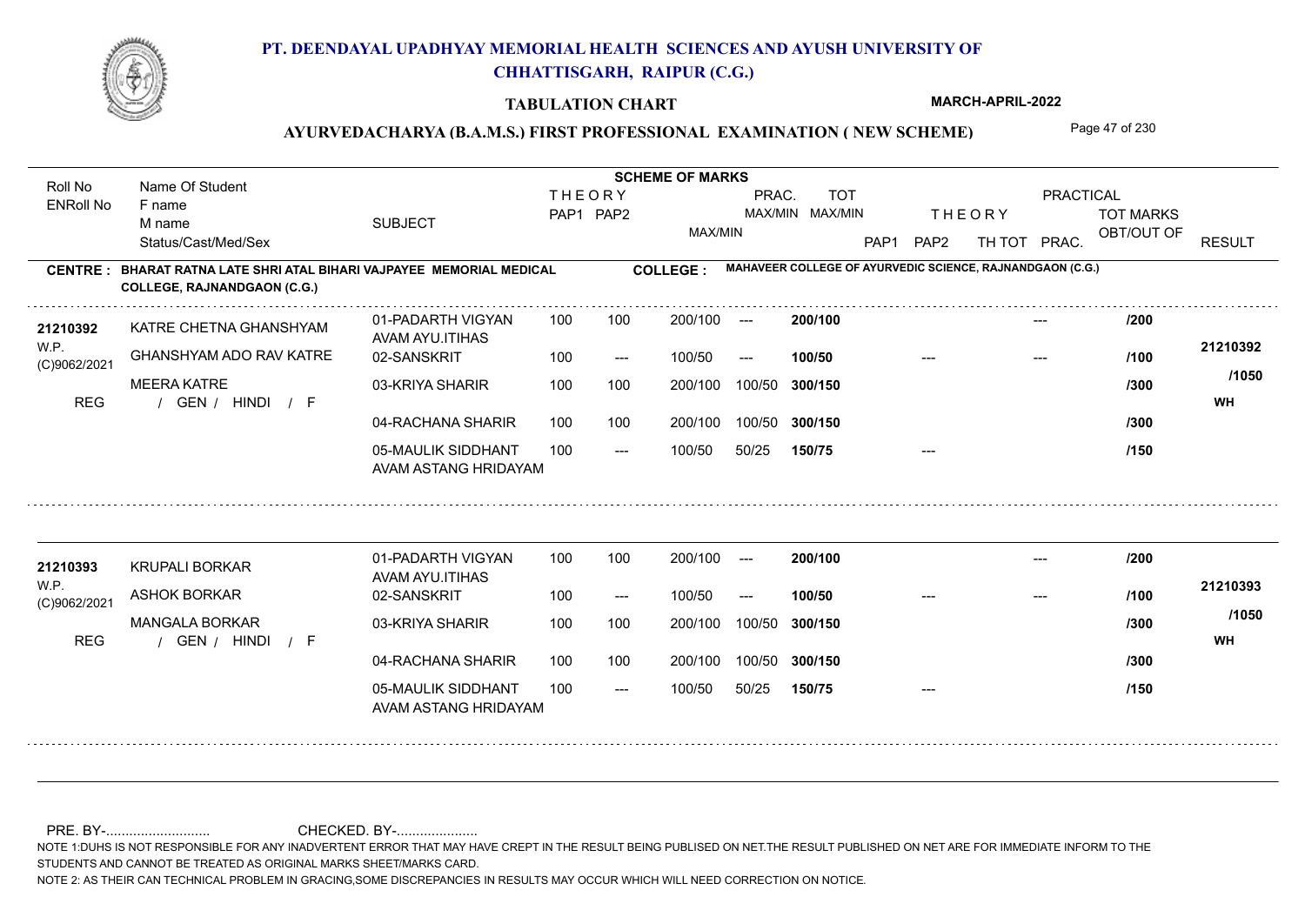

#### **TABULATION CHART**

**MARCH-APRIL-2022**

## AYURVEDACHARYA (B.A.M.S.) FIRST PROFESSIONAL EXAMINATION (NEW SCHEME) Page 48 of 230

**Name Of Student Contract of Student Act of Student SCHEME OF MARKS** Roll No Name Of Student **THEORY** PRAC. TOT PRACTICAL ENRoll No F name SUBJECT TOT MARKS PAP1 PAP2 MAX/MIN MAX/MIN THE ORY TOT MARKS M name MAX/MIN OBT/OUT OF RESULT Status/Cast/Med/Sex PAP1 PAP2 TH TOT PRAC. **MAHAVEER COLLEGE OF AYURVEDIC SCIENCE, RAJNANDGAON (C.G.) CENTRE : COLLEGE : BHARAT RATNA LATE SHRI ATAL BIHARI VAJPAYEE MEMORIAL MEDICAL COLLEGE, RAJNANDGAON (C.G.)** KSHIRSAGAR TINKESH GIRDHARI **<sup>21210394</sup> /200** 01-PADARTH VIGYAN 100 200/100 ---**200/100** --- AVAM AYU.ITIHAS W.P. **21210394** GIRDHARI KSHIRSAGAR 02-SANSKRIT  $100/50$ 100/50 --- **100/50** --- --- **/100** (C)9062/2021 **/1050** SUNITA KSHIRSAGAR 03-KRIYA SHARIR 100 100 100 100 200/100 100/50 300/150 **300/150** 100/50 **/300** REG the second of the second of the second of the second of the second of the second of the second of the second of the second of the second of the second of the second of the second of the second of the second of the seco 04-RACHANA SHARIR 100 100 200/100 100/50 200/100 100/50 **300/150 /300** 05-MAULIK SIDDHANT  $- -$  100/50 100/50 50/25 **150/75** --- **/150** AVAM ASTANG HRIDAYAM 01-PADARTH VIGYAN 100 200/100 ---**<sup>21210395</sup> /200 200/100** --- LEKH PRAKASH SAHU AVAM AYU.ITIHAS W.P. **21210395** CHEMAN LAL SAHU 02-SANSKRIT **100/50 /100** 100 --- 100/50 --- --- --- (C)9062/2021 **/1050** MALTI SAHU 03-KRIYA SHARIR 200/100 100/50 **300/150** 100/50 200/100 **/300** / / / REG OBC HINDI M **WH** 04-RACHANA SHARIR 100 100 100/50 200/100 100/50 **300/150 /300** 05-MAULIK SIDDHANT 100  $- -$  100/50 100/50 50/25 **150/75** --- **/150** AVAM ASTANG HRIDAYAM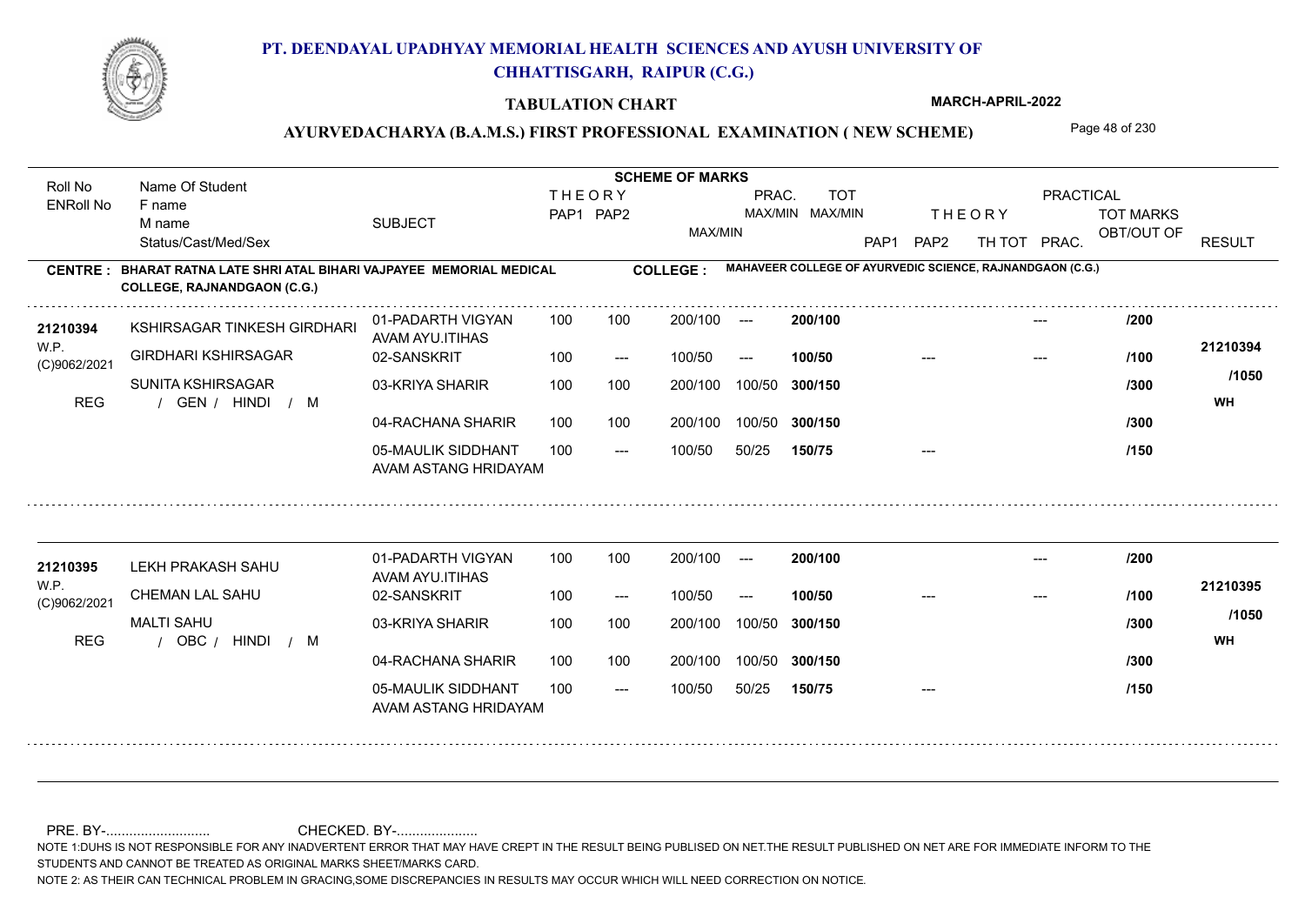

#### **TABULATION CHART**

**MARCH-APRIL-2022**

## AYURVEDACHARYA (B.A.M.S.) FIRST PROFESSIONAL EXAMINATION (NEW SCHEME) Page 49 of 230

**Name Of Student Contract of Student Act of Student SCHEME OF MARKS** Roll No Name Of Student **THEORY** PRAC. TOT PRACTICAL ENRoll No F name SUBJECT TOT MARKS PAP1 PAP2 MAX/MIN MAX/MIN THE ORY TOT MARKS M name MAX/MIN OBT/OUT OF RESULT Status/Cast/Med/Sex PAP1 PAP2 TH TOT PRAC. **MAHAVEER COLLEGE OF AYURVEDIC SCIENCE, RAJNANDGAON (C.G.) CENTRE : COLLEGE : BHARAT RATNA LATE SHRI ATAL BIHARI VAJPAYEE MEMORIAL MEDICAL COLLEGE, RAJNANDGAON (C.G.)** 21210396 MA BISWAS SUMIT 01-PADARTH VIGYAN 100 100 200/100 --- **200/100** /200 01-PADARTH VIGYAN 100 200/100 ---**200/100** --- MA BISWAS SUMIT AVAM AYU.ITIHAS W.P. **21210396 ALOKE** 02-SANSKRIT  $100/50$ 100/50 --- **100/50** --- --- **/100** (C)9062/2021 **/1050** LIPIKA 03-KRIYA SHARIR 100 100 100 100 200/100 100/50 300/150 **300/150** 100/50 **/300** REG the second of the second of the second of the second of the second of the second of the second of the second of the second of the second of the second of the second of the second of the second of the second of the seco / GEN / HINDI / M 04-RACHANA SHARIR 100 100 200/100 100/50 **/300** 200/100 100/50 **300/150** 05-MAULIK SIDDHANT  $- -$  100/50 100/50 50/25 **150/75** --- **/150** AVAM ASTANG HRIDAYAM 01-PADARTH VIGYAN 100 200/100 ---MAHALLE RUKHMINI GOVINDRAO **<sup>21210397</sup> /200 200/100** --- AVAM AYU.ITIHAS W.P. **21210397** GOVINDRAO MAHALLE 02-SANSKRIT **100/50 /100** 100 --- 100/50 --- --- --- (C)9062/2021 **/1050** SUJATA MAHALLE 03-KRIYA SHARIR 200/100 100/50 **300/150** 100/50 200/100 **/300** / / / REG GEN HINDI F **WH** 04-RACHANA SHARIR 100 100 200/100 100/50 100/50 **300/150 /300** 05-MAULIK SIDDHANT 100  $- -$  100/50 100/50 50/25 **150/75** --- **/150** AVAM ASTANG HRIDAYAM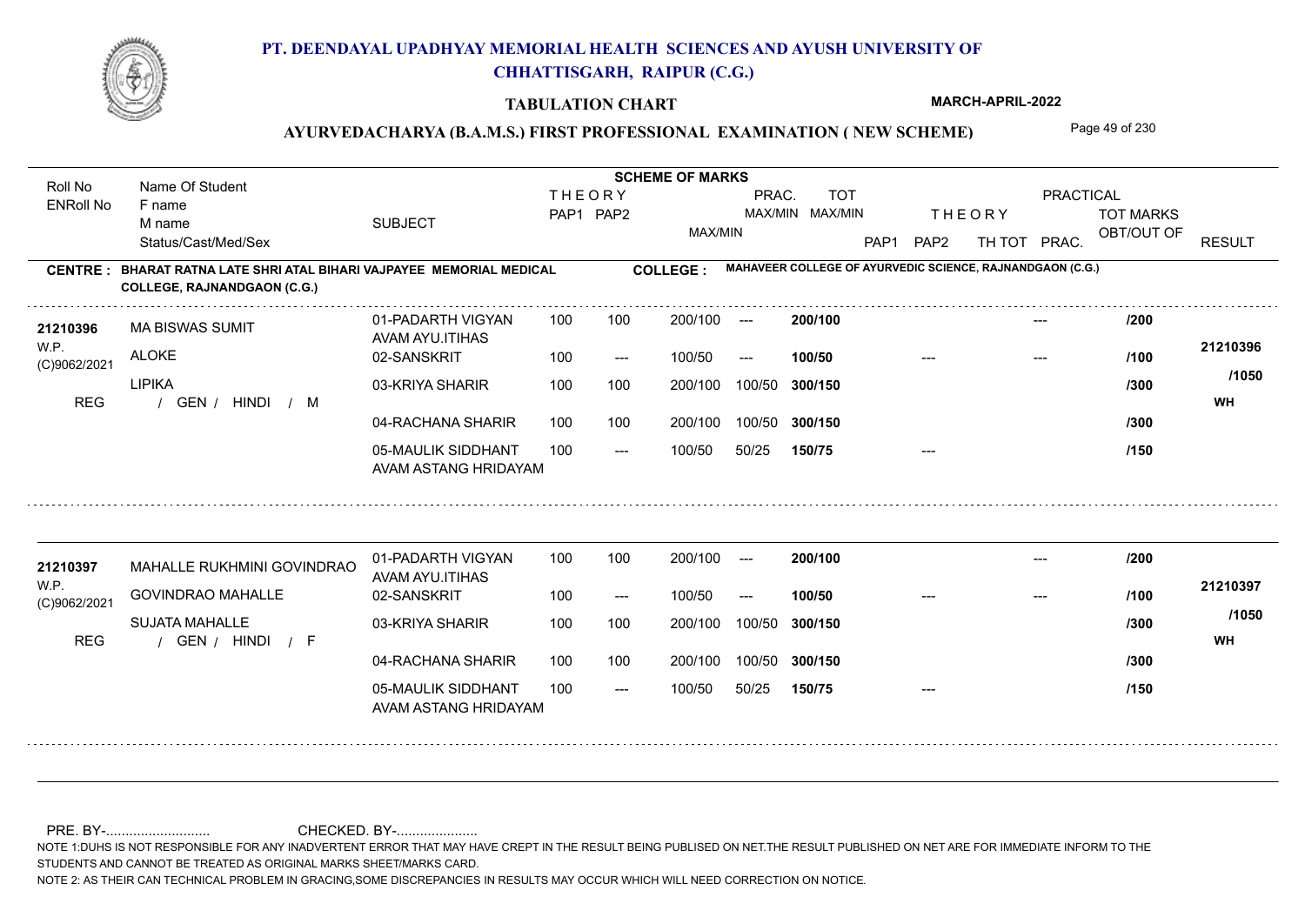

#### **TABULATION CHART**

**MARCH-APRIL-2022**

## AYURVEDACHARYA (B.A.M.S.) FIRST PROFESSIONAL EXAMINATION (NEW SCHEME) Page 50 of 230

**Name Of Student Contract of Student Act of Student SCHEME OF MARKS** Roll No Name Of Student **THEORY** PRAC. TOT PRACTICAL ENRoll No F name SUBJECT TOT MARKS PAP1 PAP2 MAX/MIN MAX/MIN THE ORY TOT MARKS M name MAX/MIN OBT/OUT OF RESULT Status/Cast/Med/Sex PAP1 PAP2 TH TOT PRAC. **MAHAVEER COLLEGE OF AYURVEDIC SCIENCE, RAJNANDGAON (C.G.) CENTRE : COLLEGE : BHARAT RATNA LATE SHRI ATAL BIHARI VAJPAYEE MEMORIAL MEDICAL COLLEGE, RAJNANDGAON (C.G.)** MANAPURE KHEMENDRA YUORAJ **<sup>21210398</sup> /200** 01-PADARTH VIGYAN 100 200/100 ---**200/100** --- AVAM AYU.ITIHAS W.P. **21210398** YUORAJ MANAPURE 02-SANSKRIT  $100/50$ 100/50 --- **100/50** --- --- **/100** (C)9062/2021 **/1050** RANJANA MANAPURE 03-KRIYA SHARIR 100 100 100 100 200/100 100/50 300/150 **300/150** 100/50 **/300** REG the second of the second of the second of the second of the second of the second of the second of the second of the second of the second of the second of the second of the second of the second of the second of the seco 04-RACHANA SHARIR 100 100 200/100 100/50 200/100 100/50 **300/150 /300** 05-MAULIK SIDDHANT  $- -$  100/50 100/50 50/25 **150/75** --- **/150** AVAM ASTANG HRIDAYAM 01-PADARTH VIGYAN 100 200/100 ---MASKE GUNWANTI DNYANESHWAR **<sup>21210399</sup> /200 200/100** --- AVAM AYU.ITIHAS W.P. **21210399** DNYANESHWAR MASKE 02-SANSKRIT **100/50** 100 --- 100/50 --- --- --- **/100** (C)9062/2021 **/1050** JAYSHREE MASKE 03-KRIYA SHARIR 200/100 100/50 **300/150** 100/50 200/100 **/300** / / / REG GEN HINDI F **WH** 04-RACHANA SHARIR 100 100 100/50 200/100 100/50 **300/150 /300** 05-MAULIK SIDDHANT 100  $- -$  100/50 100/50 50/25 **150/75** --- **/150** AVAM ASTANG HRIDAYAM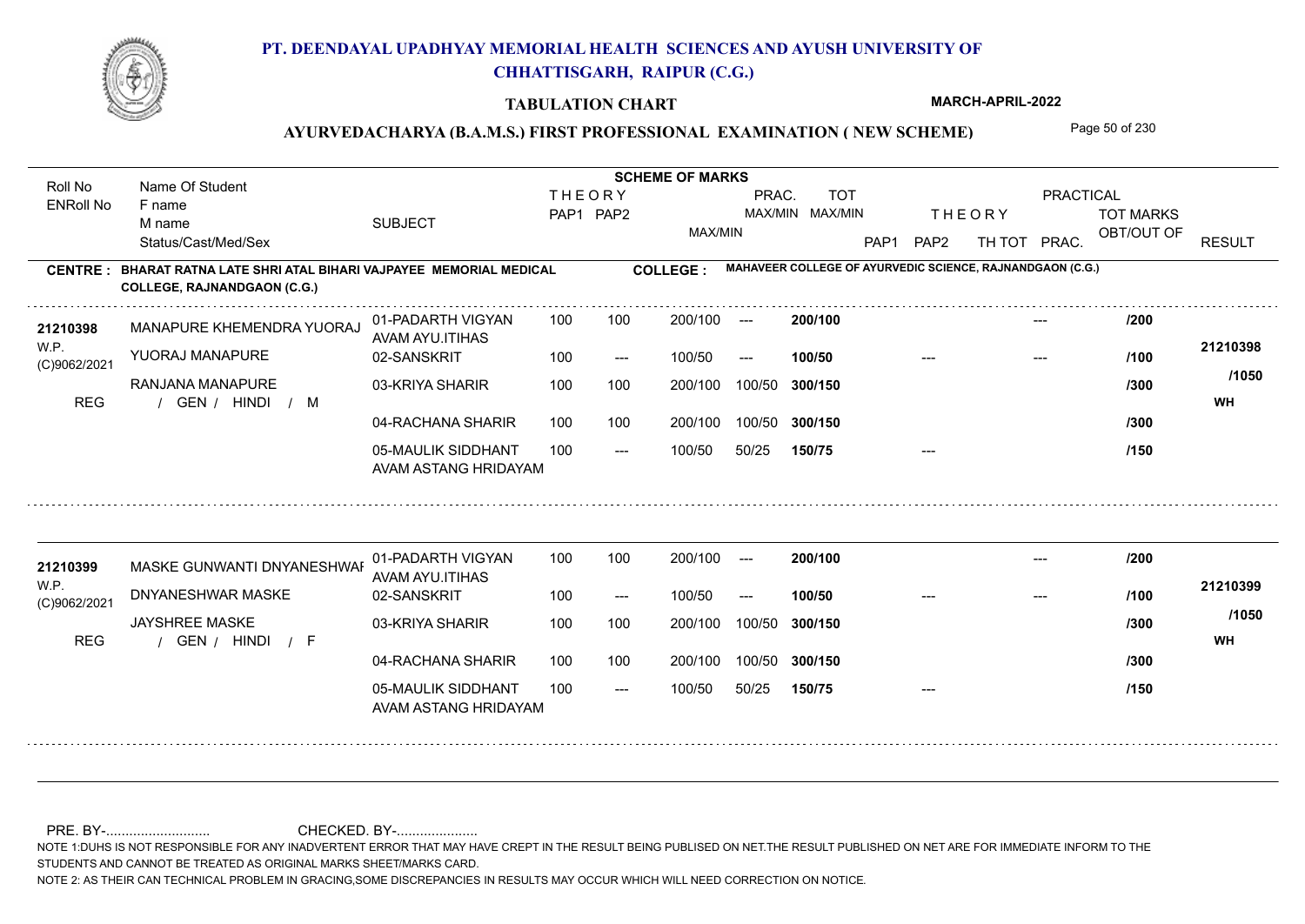

#### **TABULATION CHART**

**MARCH-APRIL-2022**

### AYURVEDACHARYA (B.A.M.S.) FIRST PROFESSIONAL EXAMINATION (NEW SCHEME) Page 51 of 230

**Name Of Student Contract of Student Act of Student SCHEME OF MARKS** Roll No Name Of Student **THEORY** PRAC. TOT PRACTICAL ENRoll No F name SUBJECT TOT MARKS PAP1 PAP2 MAX/MIN MAX/MIN THE ORY TOT MARKS M name MAX/MIN OBT/OUT OF RESULT Status/Cast/Med/Sex PAP1 PAP2 TH TOT PRAC. **MAHAVEER COLLEGE OF AYURVEDIC SCIENCE, RAJNANDGAON (C.G.) CENTRE : COLLEGE : BHARAT RATNA LATE SHRI ATAL BIHARI VAJPAYEE MEMORIAL MEDICAL COLLEGE, RAJNANDGAON (C.G.) <sup>21210400</sup> /200** 01-PADARTH VIGYAN 100 200/100 ---**200/100** --- MAULI JAIN AVAM AYU.ITIHAS W.P. **21210400** N SANJAY 02-SANSKRIT  $100/50$ 100/50 --- **100/50** --- --- **/100** (C)9062/2021 **/1050** KAVITA JAIN 03-KRIYA SHARIR 100 100 200/100 100/50 300/150 **300/150** 100/50 **/300** REG the second of the second of the second of the second of the second of the second of the second of the second of the second of the second of the second of the second of the second of the second of the second of the seco / GEN / HINDI / F 04-RACHANA SHARIR 100 100 200/100 100/50 200/100 100/50 **300/150 /300** 05-MAULIK SIDDHANT  $- -$  100/50 100/50 50/25 **150/75** --- **/150** AVAM ASTANG HRIDAYAM 01-PADARTH VIGYAN 100 200/100 ---**<sup>21210401</sup> /200 200/100** --- MAYANK BIST AVAM AYU.ITIHAS W.P. **21210401** NARENDRA BIST 02-SANSKRIT **100/50 /100** 100 --- 100/50 --- --- --- (C)9062/2021 **/1050** MAMTA BIST 03-KRIYA SHARIR 200/100 100/50 **300/150** 100/50 200/100 **/300** REG the second of the second of the second of the second of the second of the second of the second of the second of the second of the second of the second of the second of the second of the second of the second of the seco 04-RACHANA SHARIR 100 100 200/100 100/50 100/50 **300/150 /300** 05-MAULIK SIDDHANT 100  $- -$  100/50 100/50 50/25 **150/75** --- **/150** AVAM ASTANG HRIDAYAM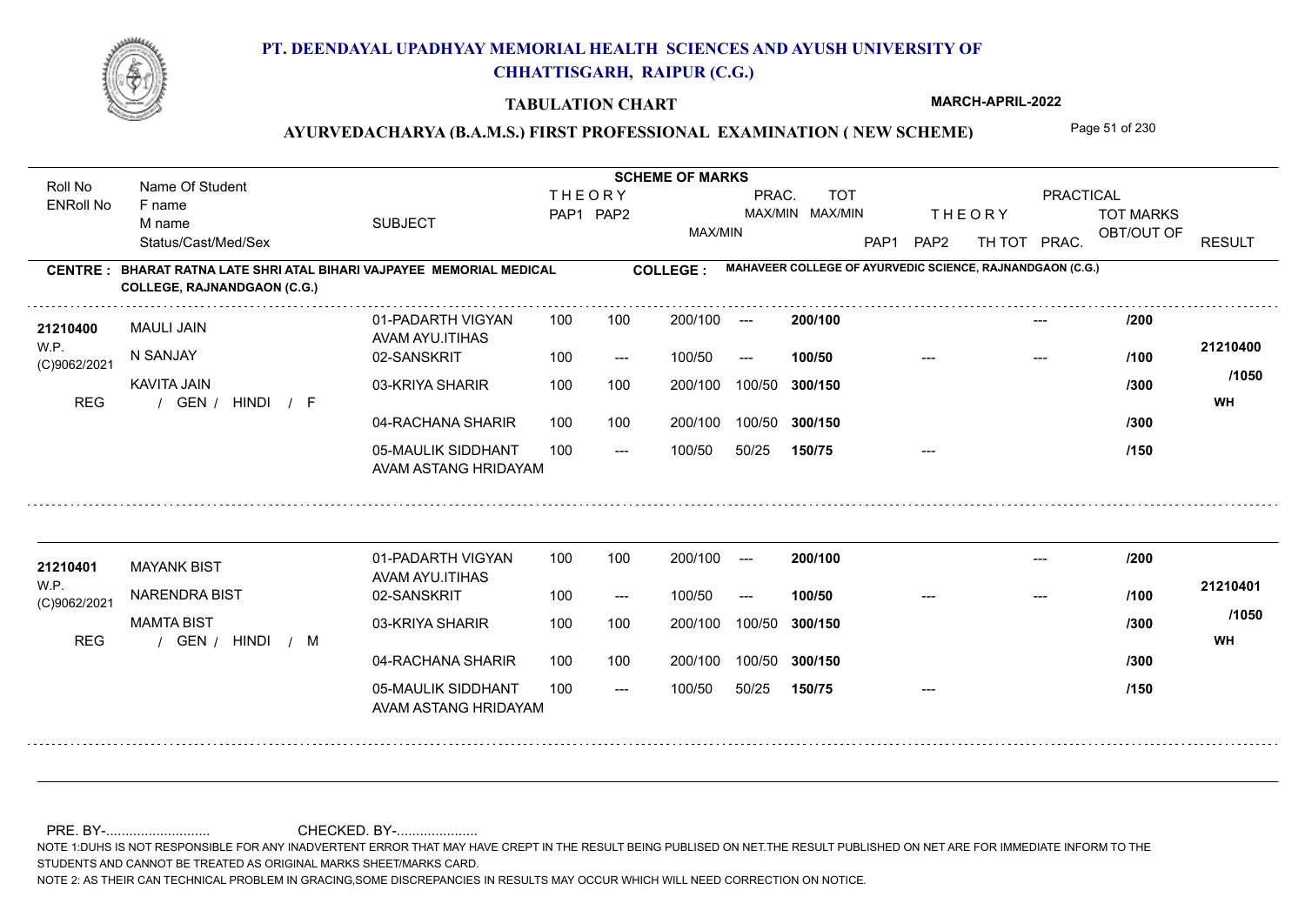

#### **TABULATION CHART**

**MARCH-APRIL-2022**

## AYURVEDACHARYA (B.A.M.S.) FIRST PROFESSIONAL EXAMINATION (NEW SCHEME) Page 52 of 230

**Name Of Student Contract of Student Act of Student SCHEME OF MARKS** Roll No Name Of Student **THEORY** PRAC. TOT PRACTICAL ENRoll No F name SUBJECT TOT MARKS PAP1 PAP2 MAX/MIN MAX/MIN THE ORY TOT MARKS M name MAX/MIN OBT/OUT OF RESULT Status/Cast/Med/Sex PAP1 PAP2 TH TOT PRAC. **MAHAVEER COLLEGE OF AYURVEDIC SCIENCE, RAJNANDGAON (C.G.) CENTRE : COLLEGE : BHARAT RATNA LATE SHRI ATAL BIHARI VAJPAYEE MEMORIAL MEDICAL COLLEGE, RAJNANDGAON (C.G.) <sup>21210402</sup> /200** 01-PADARTH VIGYAN 100 200/100 ---**200/100** --- MOHANKAR SHRUTI AJAY AVAM AYU.ITIHAS W.P. **21210402** AJAY MOHANKAR 02-SANSKRIT  $100/50$ 100/50 --- **100/50** --- --- **/100** (C)9062/2021 **/1050** RAJNEE MOHANKAR 03-KRIYA SHARIR 100 100 100 100 200/100 100/50 300/150 **300/150** 100/50 **/300** / / / REG GEN HINDI F **WH** 04-RACHANA SHARIR 100 100 200/100 100/50 200/100 100/50 **300/150 /300** 05-MAULIK SIDDHANT  $- -$  100/50 100/50 50/25 **150/75** --- **/150** AVAM ASTANG HRIDAYAM 01-PADARTH VIGYAN 100 200/100 ---**<sup>21210403</sup> /200 200/100** --- MORE AKASH SANJAYSINGH AVAM AYU.ITIHAS W.P. **21210403** SANJAYSINGH MORE 02-SANSKRIT **100/50 /100** 100 --- 100/50 --- --- --- (C)9062/2021 **/1050** GEETA MORE 03-KRIYA SHARIR 200/100 100/50 **300/150** 100/50 200/100 **/300** REG the second of the second of the second of the second of the second of the second of the second of the second of the second of the second of the second of the second of the second of the second of the second of the seco 04-RACHANA SHARIR 100 100 100/50 200/100 100/50 **300/150 /300** 05-MAULIK SIDDHANT 100  $- -$  100/50 100/50 50/25 **150/75** --- **/150** AVAM ASTANG HRIDAYAM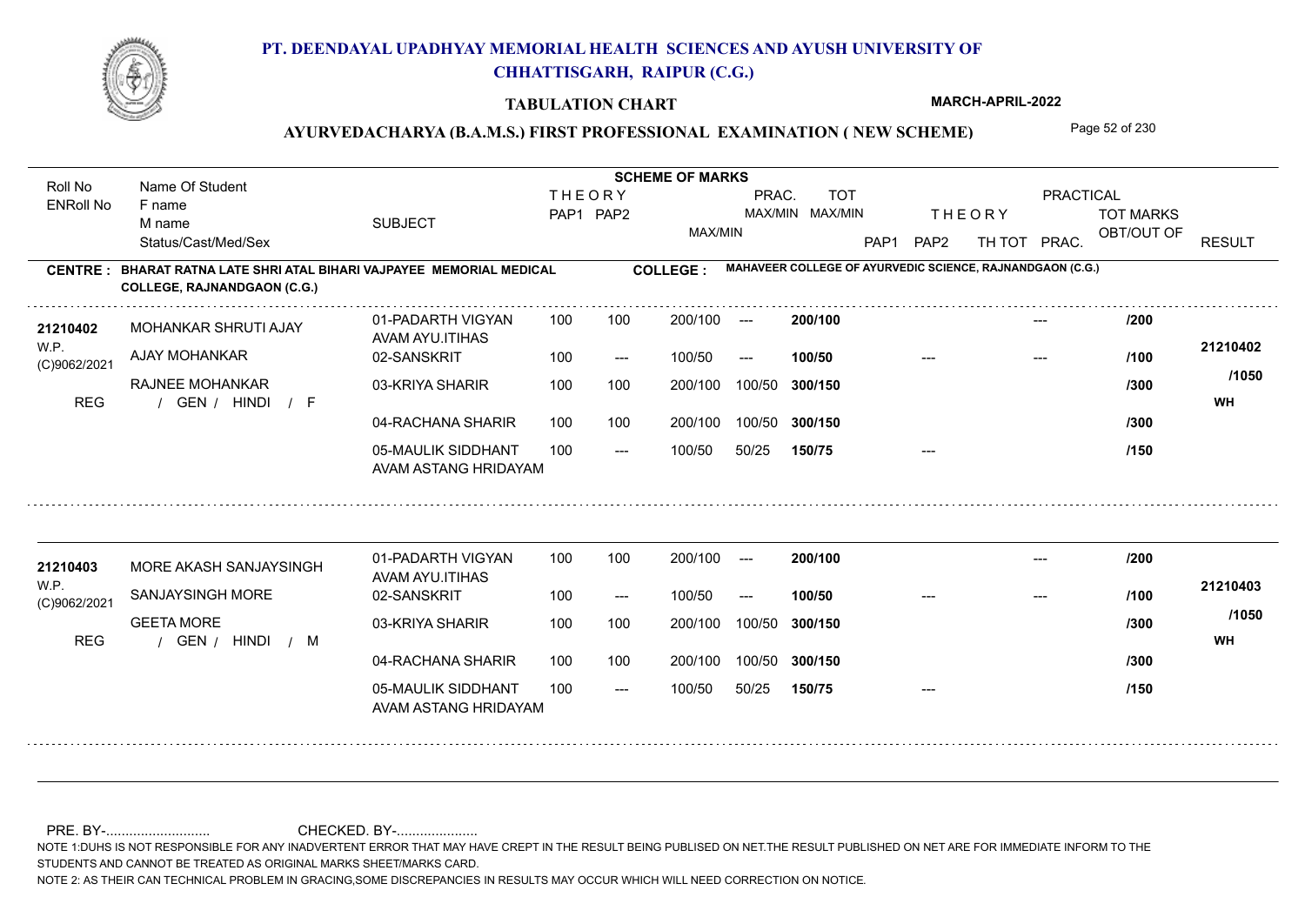

#### **TABULATION CHART**

**MARCH-APRIL-2022**

## AYURVEDACHARYA (B.A.M.S.) FIRST PROFESSIONAL EXAMINATION (NEW SCHEME) Page 53 of 230

**Name Of Student Contract of Student Act of Student SCHEME OF MARKS** Roll No Name Of Student **THEORY** PRAC. TOT PRACTICAL ENRoll No F name SUBJECT TOT MARKS PAP1 PAP2 MAX/MIN MAX/MIN THE ORY TOT MARKS M name MAX/MIN OBT/OUT OF RESULT Status/Cast/Med/Sex PAP1 PAP2 TH TOT PRAC. **MAHAVEER COLLEGE OF AYURVEDIC SCIENCE, RAJNANDGAON (C.G.) CENTRE : COLLEGE : BHARAT RATNA LATE SHRI ATAL BIHARI VAJPAYEE MEMORIAL MEDICAL COLLEGE, RAJNANDGAON (C.G.)** 21210404 MOREY SAMIKSHA SUBHASHRAO 01-PADARTH VIGYAN 100 100 200/100 --- **200/100 /200**<br>21210404 MOREY SAMIKSHA SUBHASHRAO 100 100 200/100 --- /200 01-PADARTH VIGYAN 100 200/100 ---**200/100** --- MOREY SAMIKSHA SUBHASHRAO AVAM AYU.ITIHAS W.P. **21210404** SUBHASHRAO MOREY 02-SANSKRIT  $100/50$ 100/50 --- **100/50** --- --- **/100** (C)9062/2021 **/1050** SUNITA MOREY 03-KRIYA SHARIR 100 100 100 100 200/100 100/50 300/150 **300/150** 100/50 **/300** / / / REG GEN HINDI F **WH** 04-RACHANA SHARIR 100 100 200/100 100/50 200/100 100/50 **300/150 /300** 05-MAULIK SIDDHANT  $- -$  100/50 100/50 50/25 **150/75** --- **/150** AVAM ASTANG HRIDAYAM 01-PADARTH VIGYAN 100 200/100 ---**<sup>21210405</sup> /200 200/100** --- PANCHABUDHE LOBHIKA DADA AVAM AYU.ITIHAS W.P. **21210405** DADA PANCHABUDHE 02-SANSKRIT **100/50 /100** 100 --- 100/50 --- --- --- (C)9062/2021 **/1050** JAYASHRI PANCHABUDHE 03-KRIYA SHARIR 200/100 100/50 **300/150** 100/50 200/100 **/300** / / / REG GEN HINDI F **WH** 04-RACHANA SHARIR 100 100 100/50 200/100 100/50 **300/150 /300** 05-MAULIK SIDDHANT 100  $- -$  100/50 100/50 50/25 **150/75** --- **/150** AVAM ASTANG HRIDAYAM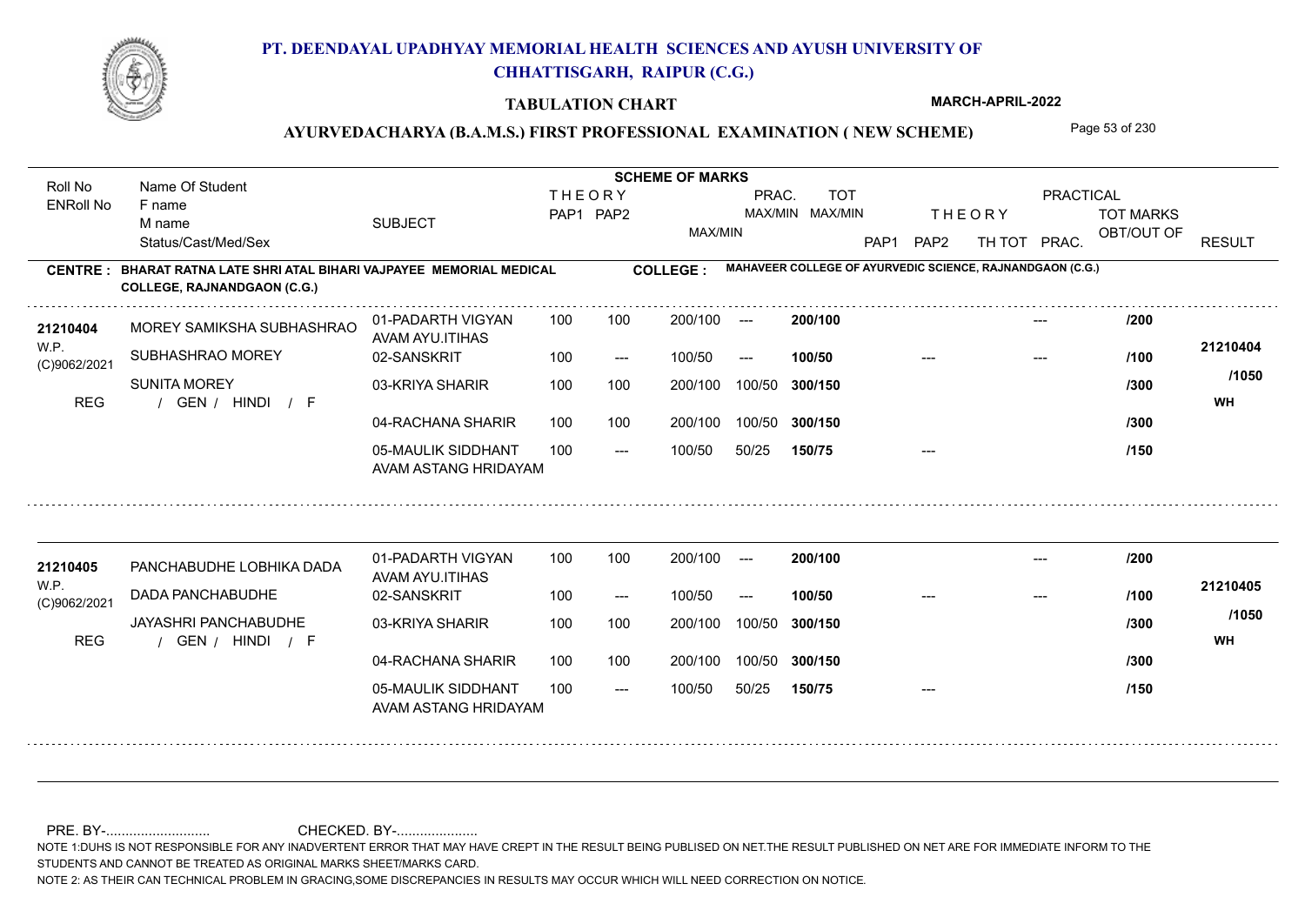

#### **TABULATION CHART**

**MARCH-APRIL-2022**

## AYURVEDACHARYA (B.A.M.S.) FIRST PROFESSIONAL EXAMINATION (NEW SCHEME) Page 54 of 230

**Name Of Student Contract of Student Act of Student SCHEME OF MARKS** Roll No Name Of Student **THEORY** PRAC. TOT PRACTICAL ENRoll No F name SUBJECT TOT MARKS PAP1 PAP2 MAX/MIN MAX/MIN THE ORY TOT MARKS M name MAX/MIN OBT/OUT OF RESULT Status/Cast/Med/Sex PAP1 PAP2 TH TOT PRAC. **MAHAVEER COLLEGE OF AYURVEDIC SCIENCE, RAJNANDGAON (C.G.) CENTRE : COLLEGE : BHARAT RATNA LATE SHRI ATAL BIHARI VAJPAYEE MEMORIAL MEDICAL COLLEGE, RAJNANDGAON (C.G.)** PARSHURAMKAR MANALI MULCHAND **<sup>21210406</sup> /200** 01-PADARTH VIGYAN 100 200/100 ---**200/100** --- AVAM AYU.ITIHAS W.P. **21210406** MULCHAND PARSHURAMKAR 02-SANSKRIT  $100/50$ 100/50 --- **100/50** --- --- **/100** (C)9062/2021 **/1050** KUNDA PARSHURAMKAR 03-KRIYA SHARIR 100 100 100 100 200/100 100/50 300/150 **300/150** 100/50 **/300** / / / REG GEN HINDI F **WH** 04-RACHANA SHARIR 100 100 200/100 100/50 200/100 100/50 **300/150 /300** 05-MAULIK SIDDHANT  $- -$  100/50 100/50 50/25 **150/75** --- **/150** AVAM ASTANG HRIDAYAM 01-PADARTH VIGYAN 100 200/100 ---**<sup>21210408</sup> /200 200/100** --- PATLE KRUTIKA KHUSHAL AVAM AYU.ITIHAS W.P. **21210408** KHUSHAL PATLE 02-SANSKRIT **100/50 /100** 100 --- 100/50 --- --- --- (C)9062/2021 **/1050 ANITA PATLE** 03-KRIYA SHARIR 200/100 100/50 **300/150** 100/50 200/100 **/300** / / / REG GEN HINDI F **WH** 04-RACHANA SHARIR 100 100 100/50 200/100 100/50 **300/150 /300** 05-MAULIK SIDDHANT 100  $- -$  100/50 100/50 50/25 **150/75** --- **/150** AVAM ASTANG HRIDAYAM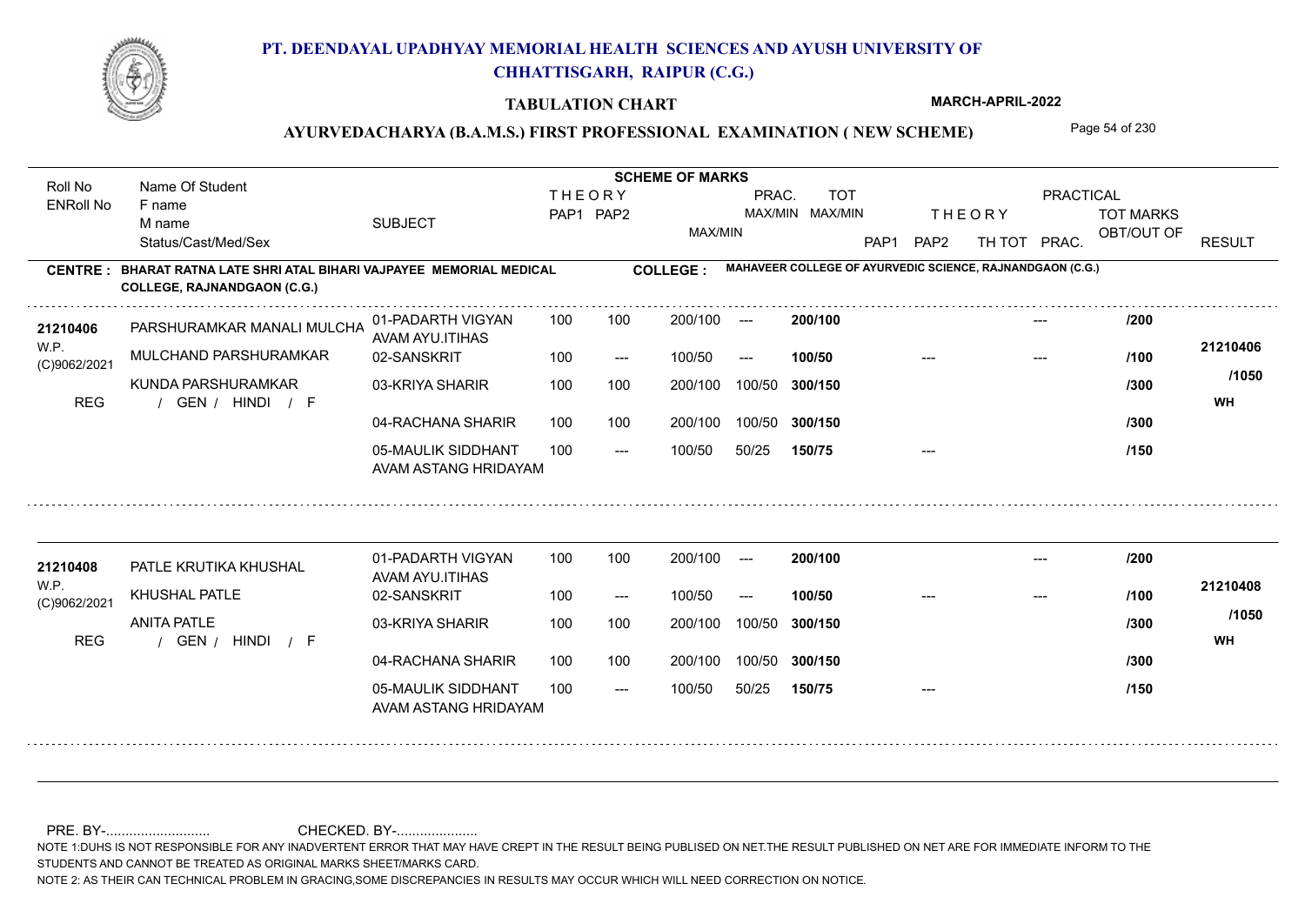

#### **TABULATION CHART**

**MARCH-APRIL-2022**

## AYURVEDACHARYA (B.A.M.S.) FIRST PROFESSIONAL EXAMINATION (NEW SCHEME) Page 55 of 230

**Name Of Student Contract of Student Act of Student SCHEME OF MARKS** Roll No Name Of Student **THEORY** PRAC. TOT PRACTICAL ENRoll No F name SUBJECT TOT MARKS PAP1 PAP2 MAX/MIN MAX/MIN THE ORY TOT MARKS M name MAX/MIN OBT/OUT OF RESULT Status/Cast/Med/Sex PAP1 PAP2 TH TOT PRAC. **MAHAVEER COLLEGE OF AYURVEDIC SCIENCE, RAJNANDGAON (C.G.) CENTRE : COLLEGE : BHARAT RATNA LATE SHRI ATAL BIHARI VAJPAYEE MEMORIAL MEDICAL COLLEGE, RAJNANDGAON (C.G.) <sup>21210409</sup> /200** 01-PADARTH VIGYAN 100 200/100 ---**200/100** --- PRAGYA JANBANDHU AVAM AYU.ITIHAS W.P. **21210409** PURUSHOTTAM JANBANDHU 02-SANSKRIT  $100/50$ 100/50 --- **100/50** --- --- **/100** (C)9062/2021 **/1050** REKHA JANBANDHU 03-KRIYA SHARIR 100 100 200/100 100/50 300/150 **300/150** 100/50 **/300** / / / REG GEN HINDI F **WH** 04-RACHANA SHARIR 100 100 200/100 100/50 200/100 100/50 **300/150 /300** 05-MAULIK SIDDHANT  $- -$  100/50 100/50 50/25 **150/75** --- **/150** AVAM ASTANG HRIDAYAM 01-PADARTH VIGYAN 100 200/100 ---**<sup>21210411</sup> /200 200/100** --- RACHANA DEWANGAN AVAM AYU.ITIHAS W.P. **21210411** KAMAL KUMAR DEWANGAN 02-SANSKRIT **100/50 /100** 100 --- 100/50 --- --- --- (C)9062/2021 **/1050** ISHWARI DEWANGAN 03-KRIYA SHARIR 200/100 100/50 **300/150** 100/50 200/100 **/300** / / / REG OBC HINDI F **WH** 04-RACHANA SHARIR 100 100 200/100 100/50 100/50 **300/150 /300** 05-MAULIK SIDDHANT 100  $- -$  100/50 100/50 50/25 **150/75** --- **/150** AVAM ASTANG HRIDAYAM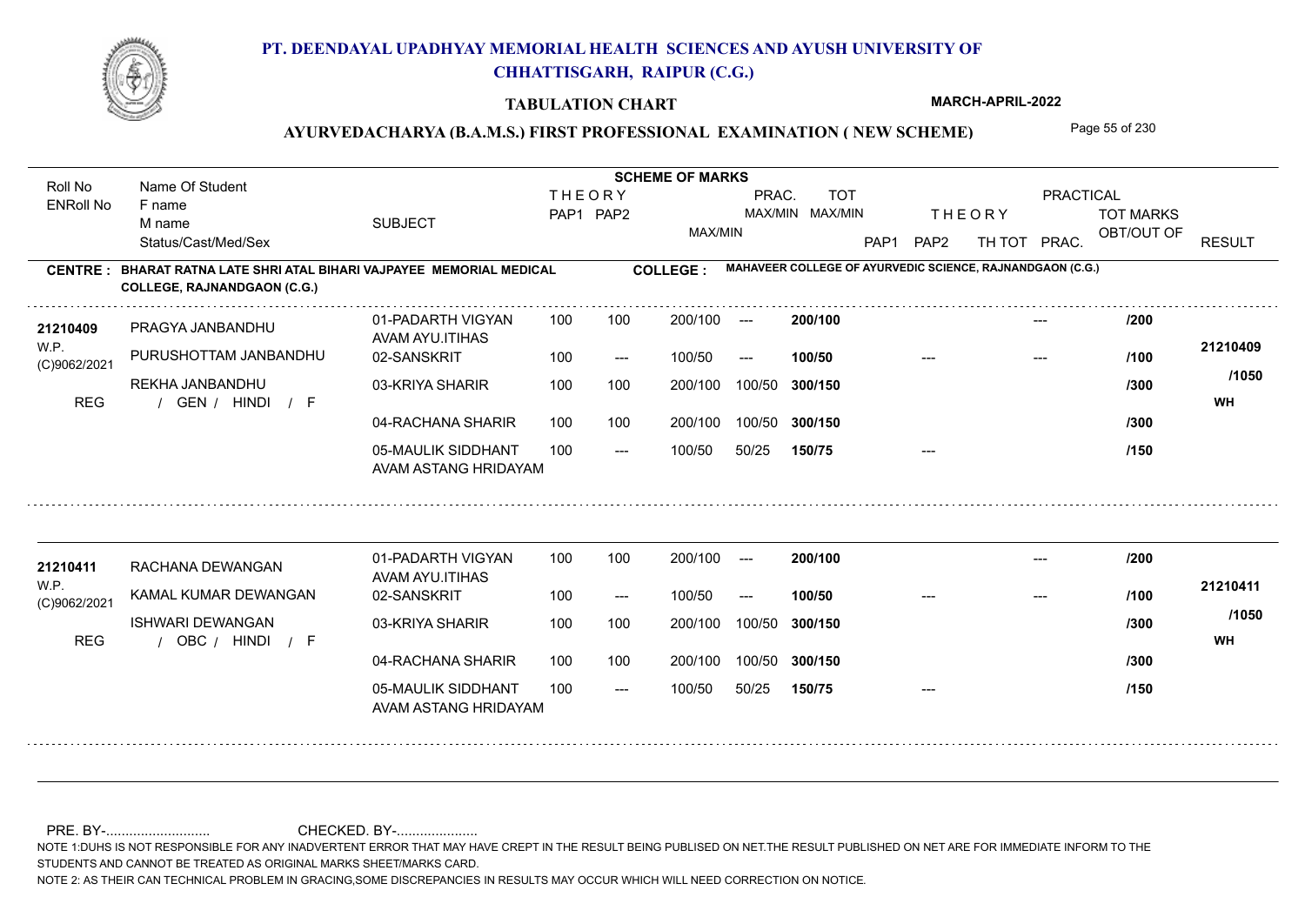

#### **TABULATION CHART**

**MARCH-APRIL-2022**

## AYURVEDACHARYA (B.A.M.S.) FIRST PROFESSIONAL EXAMINATION (NEW SCHEME) Page 56 of 230

**Name Of Student Contract of Student Act of Student SCHEME OF MARKS** Roll No Name Of Student **THEORY** PRAC. TOT PRACTICAL ENRoll No F name SUBJECT TOT MARKS PAP1 PAP2 MAX/MIN MAX/MIN THE ORY TOT MARKS M name MAX/MIN OBT/OUT OF RESULT Status/Cast/Med/Sex PAP1 PAP2 TH TOT PRAC. **MAHAVEER COLLEGE OF AYURVEDIC SCIENCE, RAJNANDGAON (C.G.) CENTRE : COLLEGE : BHARAT RATNA LATE SHRI ATAL BIHARI VAJPAYEE MEMORIAL MEDICAL COLLEGE, RAJNANDGAON (C.G.) <sup>21210412</sup> /200** 01-PADARTH VIGYAN 100 200/100 ---**200/100** --- RAHANGDALE SHAILY RAJESH AVAM AYU.ITIHAS W.P. **21210412** RAJESH RAHANGDALE 02-SANSKRIT  $100/50$ 100/50 --- **100/50** --- --- **/100** (C)9062/2021 **/1050** CHHAYA RAHANGDAI F 03-KRIYA SHARIR 100 100 200/100 100/50 300/150 **300/150** 100/50 **/300** / / / REG GEN HINDI F **WH** 04-RACHANA SHARIR 100 100 200/100 100/50 200/100 100/50 **300/150 /300** 05-MAULIK SIDDHANT  $- -$  100/50 100/50 50/25 **150/75** --- **/150** AVAM ASTANG HRIDAYAM 01-PADARTH VIGYAN 100 200/100 ---**<sup>21210413</sup> /200 200/100** --- RAVIKANT SARAF AVAM AYU.ITIHAS W.P. **21210413** GANESH PRASAD SARAF 02-SANSKRIT **100/50 /100** 100 --- 100/50 --- --- --- (C)9062/2021 **/1050** PREETI SARAF 03-KRIYA SHARIR 200/100 100/50 **300/150** 100/50 200/100 **/300** REG the second of the second of the second of the second of the second of the second of the second of the second of the second of the second of the second of the second of the second of the second of the second of the seco 04-RACHANA SHARIR 100 100 100/50 200/100 100/50 **300/150 /300** 05-MAULIK SIDDHANT 100  $- -$  100/50 100/50 50/25 **150/75** --- **/150** AVAM ASTANG HRIDAYAM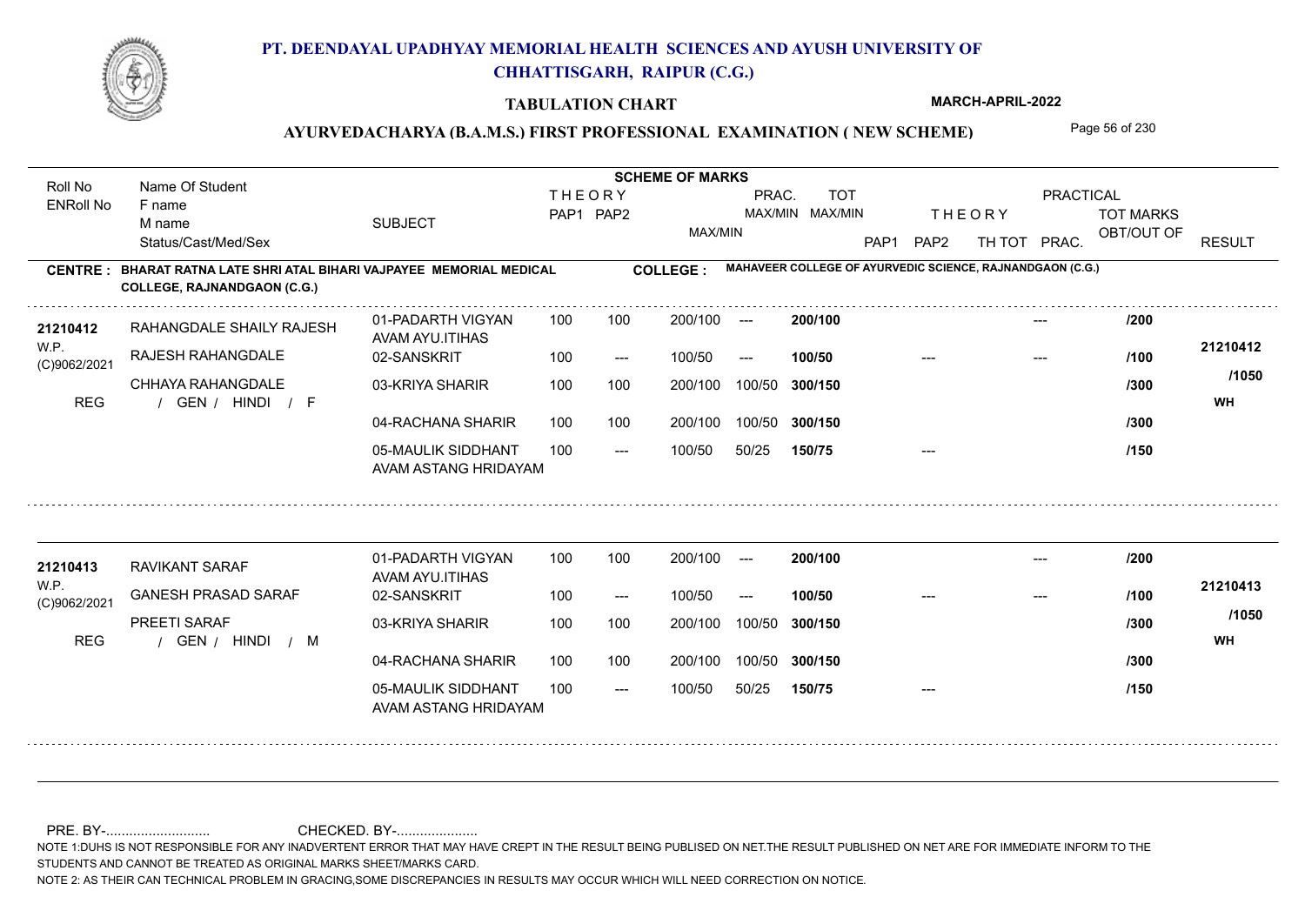

#### **TABULATION CHART**

**MARCH-APRIL-2022**

### AYURVEDACHARYA (B.A.M.S.) FIRST PROFESSIONAL EXAMINATION (NEW SCHEME) Page 57 of 230

**Name Of Student Contract of Student Act of Student SCHEME OF MARKS** Roll No Name Of Student **THEORY** PRAC. TOT PRACTICAL ENRoll No F name SUBJECT TOT MARKS PAP1 PAP2 MAX/MIN MAX/MIN THE ORY TOT MARKS M name MAX/MIN OBT/OUT OF RESULT Status/Cast/Med/Sex PAP1 PAP2 TH TOT PRAC. **MAHAVEER COLLEGE OF AYURVEDIC SCIENCE, RAJNANDGAON (C.G.) CENTRE : COLLEGE : BHARAT RATNA LATE SHRI ATAL BIHARI VAJPAYEE MEMORIAL MEDICAL COLLEGE, RAJNANDGAON (C.G.) <sup>21210414</sup> /200** 01-PADARTH VIGYAN 100 200/100 ---**200/100** --- RICHA PANDEY AVAM AYU.ITIHAS W.P. **21210414** VINOD PANDEY 02-SANSKRIT  $100/50$ 100/50 --- **100/50** --- --- **/100** (C)9062/2021 **/1050** NEELIMA PANDEY 03-KRIYA SHARIR 100 100 200/100 100/50 300/150 **300/150** 100/50 **/300** / / / REG GEN HINDI F **WH** 04-RACHANA SHARIR 100 100 200/100 100/50 200/100 100/50 **300/150 /300** 05-MAULIK SIDDHANT  $- -$  100/50 100/50 50/25 **150/75** --- **/150** AVAM ASTANG HRIDAYAM 01-PADARTH VIGYAN 100 200/100 ---**<sup>21210415</sup> /200 200/100** --- SAMIKSHA SAHU AVAM AYU.ITIHAS W.P. **21210415** RAMESH KUMAR SAHU` 02-SANSKRIT **100/50 /100** 100 --- 100/50 --- --- --- (C)9062/2021 **/1050** RASHMI SAHU 03-KRIYA SHARIR 200/100 100/50 **300/150** 100/50 200/100 **/300** / / / REG GEN HINDI F **WH** 04-RACHANA SHARIR 100 100 200/100 100/50 100/50 **300/150 /300** 05-MAULIK SIDDHANT 100  $- -$  100/50 100/50 50/25 **150/75** --- **/150** AVAM ASTANG HRIDAYAM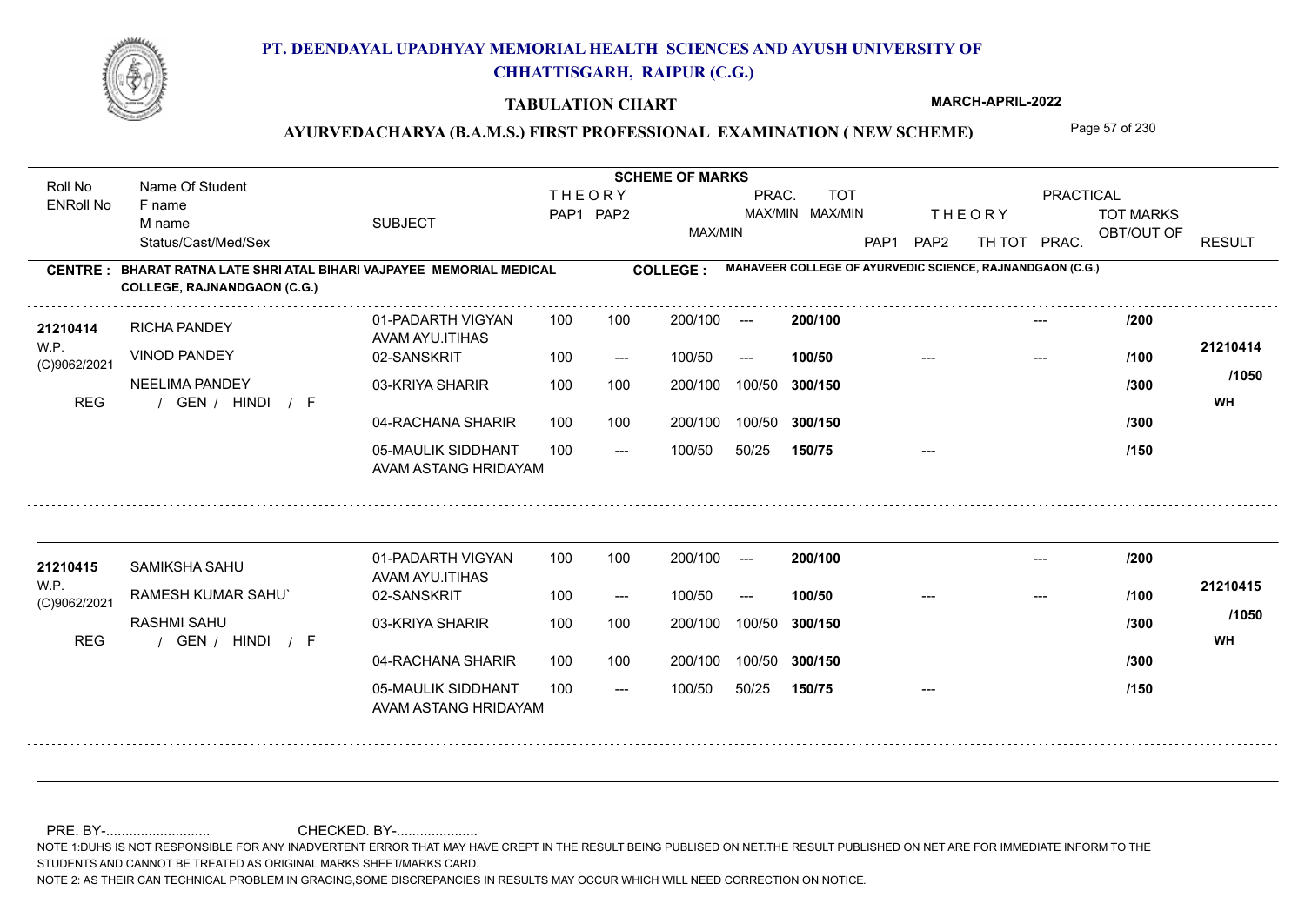

#### **TABULATION CHART**

**MARCH-APRIL-2022**

## AYURVEDACHARYA (B.A.M.S.) FIRST PROFESSIONAL EXAMINATION (NEW SCHEME) Page 58 of 230

**Name Of Student Contract of Student Act of Student SCHEME OF MARKS** Roll No Name Of Student **THEORY** PRAC. TOT PRACTICAL ENRoll No F name SUBJECT TOT MARKS PAP1 PAP2 MAX/MIN MAX/MIN THE ORY TOT MARKS M name MAX/MIN OBT/OUT OF RESULT Status/Cast/Med/Sex PAP1 PAP2 TH TOT PRAC. **MAHAVEER COLLEGE OF AYURVEDIC SCIENCE, RAJNANDGAON (C.G.) CENTRE : COLLEGE : BHARAT RATNA LATE SHRI ATAL BIHARI VAJPAYEE MEMORIAL MEDICAL COLLEGE, RAJNANDGAON (C.G.) <sup>21210416</sup> /200** 01-PADARTH VIGYAN 100 200/100 ---**200/100** --- SHAH SHAREKH PASHU AVAM AYU.ITIHAS W.P. **21210416** SHAH PASHU 02-SANSKRIT  $100/50$ 100/50 --- **100/50** --- --- **/100** (C)9062/2021 **/1050 SHAHINBI** 03-KRIYA SHARIR 100 100 200/100 100/50 300/150 **300/150** 100/50 **/300** REG the second of the second of the second of the second of the second of the second of the second of the second of the second of the second of the second of the second of the second of the second of the second of the seco 04-RACHANA SHARIR 100 100 200/100 100/50 200/100 100/50 **300/150 /300** 05-MAULIK SIDDHANT  $- -$  100/50 100/50 50/25 **150/75** --- **/150** AVAM ASTANG HRIDAYAM 01-PADARTH VIGYAN 100 200/100 ---**<sup>21210417</sup> /200 200/100** --- SHETE RUTUJA SOMESHWAR AVAM AYU.ITIHAS W.P. **21210417** SOMESHWAR SHETE 02-SANSKRIT **100/50 /100** 100 --- 100/50 --- --- --- (C)9062/2021 **/1050** JAYA SHETE 03-KRIYA SHARIR 200/100 100/50 **300/150** 100/50 200/100 **/300** / / / REG GEN HINDI F **WH** 04-RACHANA SHARIR 100 100 200/100 100/50 100/50 **300/150 /300** 05-MAULIK SIDDHANT 100  $- -$  100/50 100/50 50/25 **150/75** --- **/150** AVAM ASTANG HRIDAYAM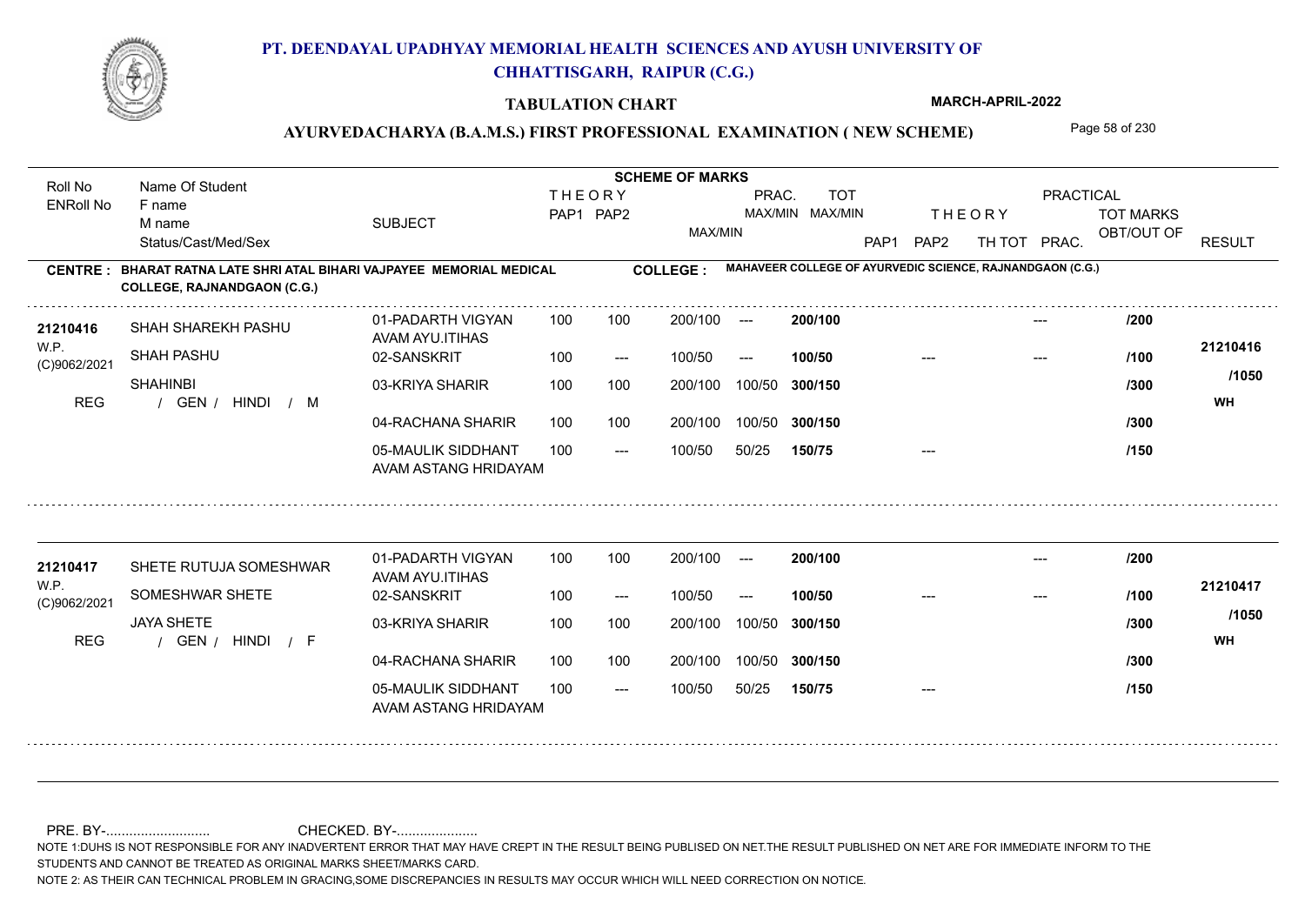

#### **TABULATION CHART**

**MARCH-APRIL-2022**

## AYURVEDACHARYA (B.A.M.S.) FIRST PROFESSIONAL EXAMINATION (NEW SCHEME) Page 59 of 230

**Name Of Student Contract of Student Act of Student SCHEME OF MARKS** Roll No Name Of Student **THEORY** PRAC. TOT PRACTICAL ENRoll No F name SUBJECT TOT MARKS PAP1 PAP2 MAX/MIN MAX/MIN THE ORY TOT MARKS M name MAX/MIN OBT/OUT OF RESULT Status/Cast/Med/Sex PAP1 PAP2 TH TOT PRAC. **MAHAVEER COLLEGE OF AYURVEDIC SCIENCE, RAJNANDGAON (C.G.) CENTRE : COLLEGE : BHARAT RATNA LATE SHRI ATAL BIHARI VAJPAYEE MEMORIAL MEDICAL COLLEGE, RAJNANDGAON (C.G.) <sup>21210418</sup> /200** 01-PADARTH VIGYAN 100 200/100 ---**200/100** --- SHIFA A NASIR PATHAN AVAM AYU.ITIHAS W.P. **21210418** NASIR PATHAN 02-SANSKRIT  $100/50$ 100/50 --- **100/50** --- --- **/100** (C)9062/2021 **/1050** TABASSUM NASIR PATHAN 03-KRIYA SHARIR 100 100 200/100 100/50 300/150 **300/150** 100/50 **/300** / / / REG GEN HINDI F **WH** 04-RACHANA SHARIR 100 100 200/100 100/50 200/100 100/50 **300/150 /300** 05-MAULIK SIDDHANT  $- -$  100/50 100/50 50/25 **150/75** --- **/150** AVAM ASTANG HRIDAYAM 01-PADARTH VIGYAN 100 200/100 ---**<sup>21210419</sup> /200 200/100** --- TAGDE HARSH CHANDAN AVAM AYU.ITIHAS W.P. **21210419** CHANDAN TAGDE 02-SANSKRIT **100/50 /100** 100 --- 100/50 --- --- --- (C)9062/2021 **/1050** GEETA TAGDE 03-KRIYA SHARIR
100 100 200/100 100/50 **300/150** 100/50 200/100 **/300** REG the second of the second of the second of the second of the second of the second of the second of the second of the second of the second of the second of the second of the second of the second of the second of the seco 04-RACHANA SHARIR 100 100 100/50 200/100 100/50 **300/150 /300** 05-MAULIK SIDDHANT 100  $- -$  100/50 100/50 50/25 **150/75** --- **/150** AVAM ASTANG HRIDAYAM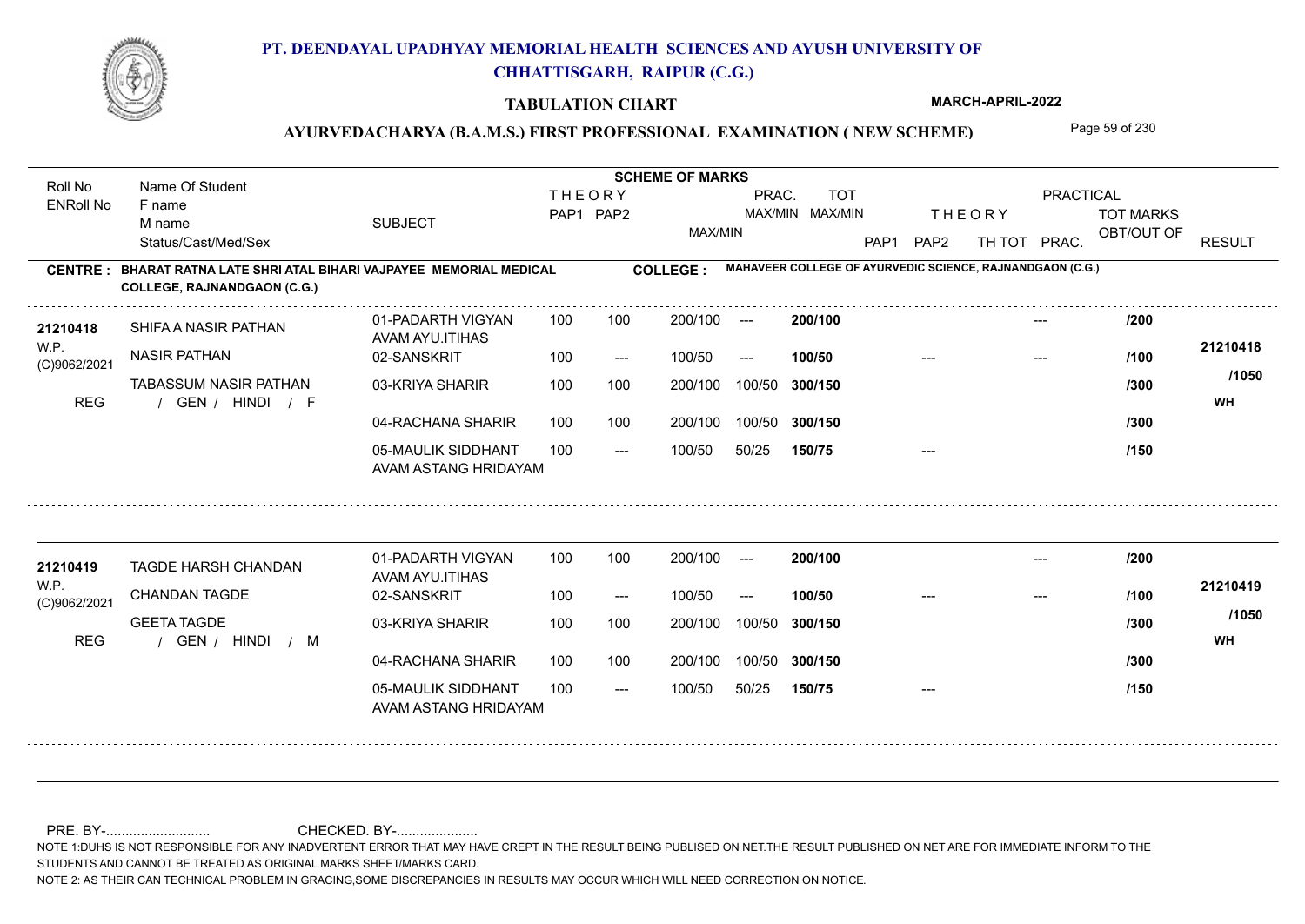

#### **TABULATION CHART**

**MARCH-APRIL-2022**

## AYURVEDACHARYA (B.A.M.S.) FIRST PROFESSIONAL EXAMINATION (NEW SCHEME) Page 60 of 230

**Name Of Student Contract of Student SCHEME OF MARKS**<br>
THE OR Y Roll No Name Of Student **THEORY** PRAC. TOT PRACTICAL ENRoll No F name SUBJECT TOT MARKS PAP1 PAP2 MAX/MIN MAX/MIN THE ORY TOT MARKS M name MAX/MIN OBT/OUT OF RESULT Status/Cast/Med/Sex PAP1 PAP2 TH TOT PRAC. **MAHAVEER COLLEGE OF AYURVEDIC SCIENCE, RAJNANDGAON (C.G.) CENTRE : COLLEGE : BHARAT RATNA LATE SHRI ATAL BIHARI VAJPAYEE MEMORIAL MEDICAL COLLEGE, RAJNANDGAON (C.G.)** TAHMINA FARHEEN SHAKEEL AHMAD **<sup>21210420</sup> /200** 01-PADARTH VIGYAN 100 200/100 ---**200/100** --- AVAM AYU.ITIHAS W.P. **21210420** SHAKEEL AHMAD 02-SANSKRIT  $100/50$ 100/50 --- **100/50** --- --- **/100** (C)9062/2021 **/1050** ANJUM AARA 03-KRIYA SHARIR 100 100 200/100 100/50 300/150 **300/150** 100/50 **/300** / / / REG GEN HINDI F **WH** 04-RACHANA SHARIR 100 100 200/100 100/50 **/300** 200/100 100/50 **300/150** 05-MAULIK SIDDHANT  $- -$  100/50 100/50 50/25 **150/75** --- **/150** AVAM ASTANG HRIDAYAM 01-PADARTH VIGYAN 100 200/100 ---**200/100 <sup>21210421</sup> /200** --- TAISKAR APEKSHA RAJENDRA AVAM AYU.ITIHAS W.P. **21210421** RAJENDRA TAISKAR 02-SANSKRIT **100/50 /100** 100 --- 100/50 --- --- --- (C)9062/2021 **/1050** VARSHA TAISKAR 03-KRIYA SHARIR
100 100 200/100 100/50 **300/150** 100/50 200/100 **/300** / / / REG GEN HINDI F **WH** 04-RACHANA SHARIR 100 100 100/50 200/100 100/50 **300/150 /300** 05-MAULIK SIDDHANT 100  $- -$  100/50 100/50 50/25 **150/75** --- **/150** AVAM ASTANG HRIDAYAM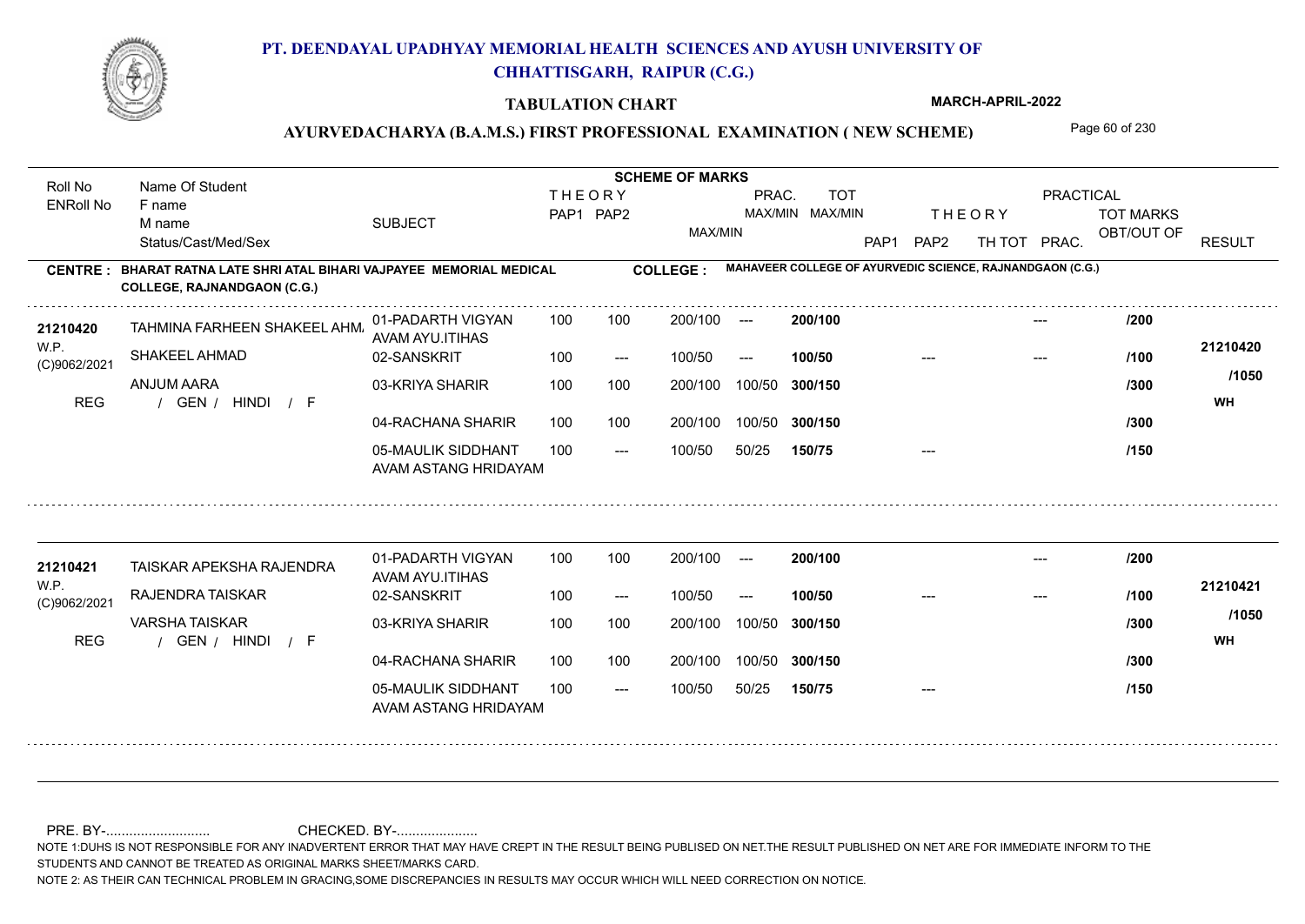

#### **TABULATION CHART**

**MARCH-APRIL-2022**

## AYURVEDACHARYA (B.A.M.S.) FIRST PROFESSIONAL EXAMINATION (NEW SCHEME) Page 61 of 230

**Name Of Student Contract of Student SCHEME OF MARKS**<br>
THE OR Y Roll No Name Of Student **THEORY** PRAC. TOT PRACTICAL ENRoll No F name SUBJECT TOT MARKS PAP1 PAP2 MAX/MIN MAX/MIN THE ORY TOT MARKS M name MAX/MIN OBT/OUT OF RESULT Status/Cast/Med/Sex PAP1 PAP2 TH TOT PRAC. **MAHAVEER COLLEGE OF AYURVEDIC SCIENCE, RAJNANDGAON (C.G.) CENTRE : COLLEGE : BHARAT RATNA LATE SHRI ATAL BIHARI VAJPAYEE MEMORIAL MEDICAL COLLEGE, RAJNANDGAON (C.G.) <sup>21210422</sup> /200** 01-PADARTH VIGYAN 100 200/100 ---**200/100** --- TITIRMARE SAKSHI VINAYAK AVAM AYU.ITIHAS W.P. **21210422** VINAYAK TITIRMARE 02-SANSKRIT  $100/50$ 100/50 --- **100/50** --- --- **/100** (C)9062/2021 **/1050** RIMA TITIRMARE 03-KRIYA SHARIR 100 100 200/100 100/50 300/150 **300/150** 100/50 **/300** / / / REG GEN HINDI F **WH** 04-RACHANA SHARIR 100 100 200/100 100/50 200/100 100/50 **300/150 /300** 05-MAULIK SIDDHANT  $- -$  100/50 100/50 50/25 **150/75** --- **/150** AVAM ASTANG HRIDAYAM 01-PADARTH VIGYAN 100 200/100 ---**<sup>21210423</sup> /200 200/100** --- VIDANTIKA GUPTA AVAM AYU.ITIHAS W.P. **21210423** DINESH GUPTA 02-SANSKRIT **100/50 /100** 100 --- 100/50 --- --- --- (C)9062/2021 **/1050** DURGESH NANDANI GUPTA 03-KRIYA SHARIR
100 100 200/100 100/50 **300/150** 100/50 200/100 **/300** / / / REG GEN HINDI F **WH** 04-RACHANA SHARIR 100 100 100/50 200/100 100/50 **300/150 /300** 05-MAULIK SIDDHANT 100  $- -$  100/50 100/50 50/25 **150/75** --- **/150** AVAM ASTANG HRIDAYAM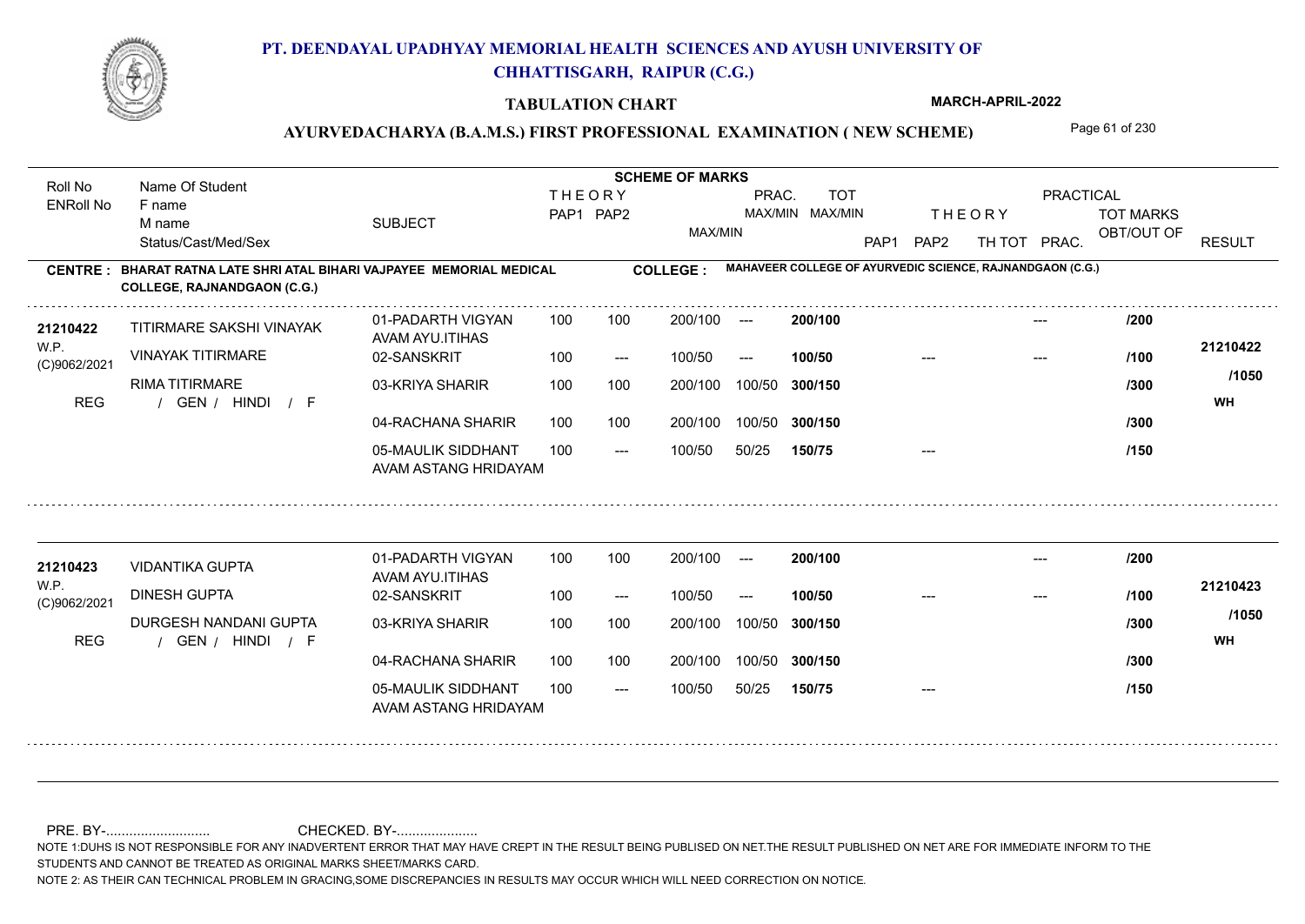

#### **TABULATION CHART**

**MARCH-APRIL-2022**

## AYURVEDACHARYA (B.A.M.S.) FIRST PROFESSIONAL EXAMINATION (NEW SCHEME) Page 62 of 230

**Name Of Student Contract of Student SCHEME OF MARKS**<br>
THE OR Y Roll No Name Of Student **THEORY** PRAC. TOT PRACTICAL ENRoll No F name SUBJECT TOT MARKS PAP1 PAP2 MAX/MIN MAX/MIN THE ORY TOT MARKS M name MAX/MIN OBT/OUT OF RESULT Status/Cast/Med/Sex PAP1 PAP2 TH TOT PRAC. **MAHAVEER COLLEGE OF AYURVEDIC SCIENCE, RAJNANDGAON (C.G.) CENTRE : COLLEGE : BHARAT RATNA LATE SHRI ATAL BIHARI VAJPAYEE MEMORIAL MEDICAL COLLEGE, RAJNANDGAON (C.G.) <sup>21210424</sup> /200** 01-PADARTH VIGYAN 100 200/100 ---**200/100** --- YASHA PRADHAN AVAM AYU.ITIHAS W.P. **21210424** DHANIRAM PRADHAN 02-SANSKRIT  $100/50$ 100/50 --- **100/50** --- --- **/100** (C)9062/2021 **/1050** MANISHA PRADHAN 03-KRIYA SHARIR 100 100 200/100 100/50 300/150 **300/150** 100/50 **/300** / / / REG OBC HINDI F **WH** 04-RACHANA SHARIR 100 100 200/100 100/50 200/100 100/50 **300/150 /300** 05-MAULIK SIDDHANT  $- -$  100/50 100/50 50/25 **150/75** --- **/150** AVAM ASTANG HRIDAYAM 01-PADARTH VIGYAN 100 200/100 ---**<sup>21210425</sup> /200 200/100** --- YOGITA KOSARIYA AVAM AYU.ITIHAS W.P. **21210425** SHAMDAS KOSARIYA 02-SANSKRIT **100/50 /100** 100 --- 100/50 --- --- --- (C)9062/2021 **/1050** RAHANS BAI 03-KRIYA SHARIR
100 100 200/100 100/50 **300/150** 100/50 200/100 **/300** REG / SC / HINDI / F **WH** 04-RACHANA SHARIR 100 100 200/100 100/50 100/50 **300/150 /300** 05-MAULIK SIDDHANT 100  $- -$  100/50 100/50 50/25 **150/75** --- **/150** AVAM ASTANG HRIDAYAM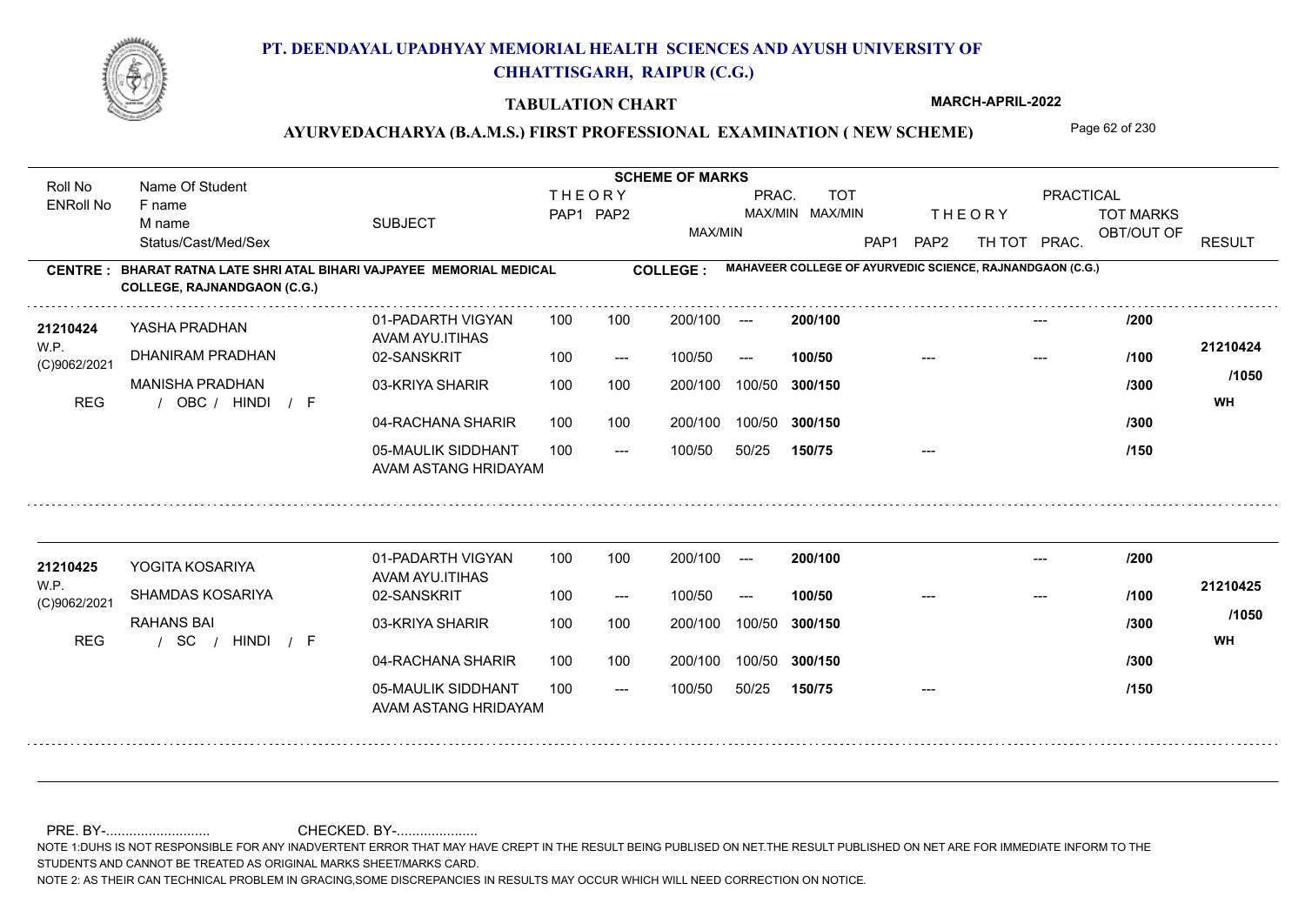

#### **TABULATION CHART**

**MARCH-APRIL-2022**

## AYURVEDACHARYA (B.A.M.S.) FIRST PROFESSIONAL EXAMINATION (NEW SCHEME) Page 63 of 230

**Name Of Student Contract of Student SCHEME OF MARKS**<br>
THE OR Y Roll No Name Of Student **THEORY** PRAC. TOT PRACTICAL ENRoll No F name SUBJECT TOT MARKS PAP1 PAP2 MAX/MIN MAX/MIN THE ORY TOT MARKS M name MAX/MIN OBT/OUT OF RESULT Status/Cast/Med/Sex PAP1 PAP2 TH TOT PRAC. **MAHAVEER COLLEGE OF AYURVEDIC SCIENCE, RAJNANDGAON (C.G.) CENTRE : COLLEGE : BHARAT RATNA LATE SHRI ATAL BIHARI VAJPAYEE MEMORIAL MEDICAL COLLEGE, RAJNANDGAON (C.G.) <sup>21210426</sup> /200** 01-PADARTH VIGYAN 100 200/100 ---**200/100** --- ZADE HIMANSHU RAJENDRA AVAM AYU.ITIHAS W.P. **21210426** RAJENDRA ZADE 02-SANSKRIT  $100/50$ 100/50 --- **100/50** --- --- **/100** (C)9062/2021 **/1050** SUNITA ZADE 03-KRIYA SHARIR 100 100 200/100 100/50 300/150 **300/150** 100/50 **/300** REG the second of the second of the second of the second of the second of the second of the second of the second of the second of the second of the second of the second of the second of the second of the second of the seco 04-RACHANA SHARIR 100 100 200/100 100/50 200/100 100/50 **300/150 /300** 05-MAULIK SIDDHANT  $- -$  100/50 100/50 50/25 **150/75** --- **/150** AVAM ASTANG HRIDAYAM 01-PADARTH VIGYAN 100 200/100 ---**<sup>21210427</sup> /200 200/100** --- ZANZAD SANKET SHIVCHARAN AVAM AYU.ITIHAS W.P. **21210427** SHIVCHARAN ZANZAD 02-SANSKRIT **100/50 /100** 100 --- 100/50 --- --- --- (C)9062/2021 **/1050** SANDHYA ZANZAD 03-KRIYA SHARIR
100 100 200/100 100/50 **300/150** 100/50 200/100 **/300** REG the second of the second of the second of the second of the second of the second of the second of the second of the second of the second of the second of the second of the second of the second of the second of the seco 04-RACHANA SHARIR 100 100 200/100 100/50 100/50 **300/150 /300** 05-MAULIK SIDDHANT 100  $- -$  100/50 100/50 50/25 **150/75** --- **/150** AVAM ASTANG HRIDAYAM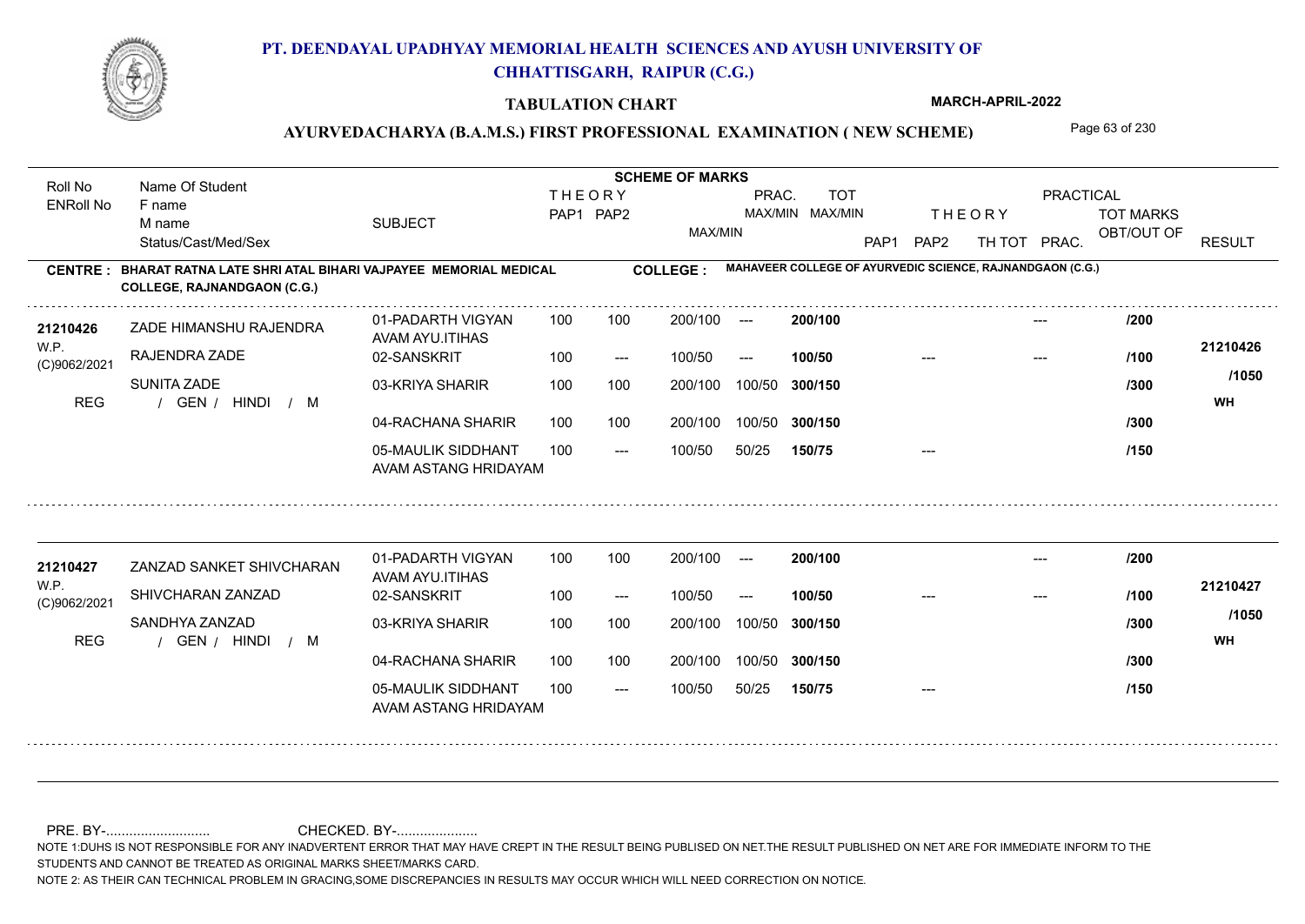

### **TABULATION CHART**

**MARCH-APRIL-2022**

## AYURVEDACHARYA (B.A.M.S.) FIRST PROFESSIONAL EXAMINATION (NEW SCHEME) Page 64 of 230

**Name Of Student Contract of Student SCHEME OF MARKS**<br>
THE OR Y Roll No Name Of Student **THEORY** PRAC. TOT PRACTICAL ENRoll No F name SUBJECT TOT MARKS PAP1 PAP2 MAX/MIN MAX/MIN THE ORY TOT MARKS M name MAX/MIN OBT/OUT OF RESULT Status/Cast/Med/Sex PAP1 PAP2 TH TOT PRAC. **MAHAVEER COLLEGE OF AYURVEDIC SCIENCE, RAJNANDGAON (C.G.) CENTRE : COLLEGE : BHARAT RATNA LATE SHRI ATAL BIHARI VAJPAYEE MEMORIAL MEDICAL COLLEGE, RAJNANDGAON (C.G.)** ZOHA ANSARI MUKHTAR ANSARI **<sup>21210428</sup> /200** 01-PADARTH VIGYAN 100 200/100 ---**200/100** --- AVAM AYU.ITIHAS W.P. **21210428** MUKHTAR ANSARI 02-SANSKRIT 100 --- 100/50 --- **100/50** --- --- **/100** (C)9062/2021 **/1050** YASMEEN BANO 03-KRIYA SHARIR **300/150** 100/50 200/100 100 100 **/300** / / / REG OBC HINDI F **WH** 04-RACHANA SHARIR 100 100 200/100 100/50 **/300** 200/100 100/50 **300/150** 05-MAULIK SIDDHANT  $- -$  100/50 100/50 50/25 **150/75** --- **/150** AVAM ASTANG HRIDAYAM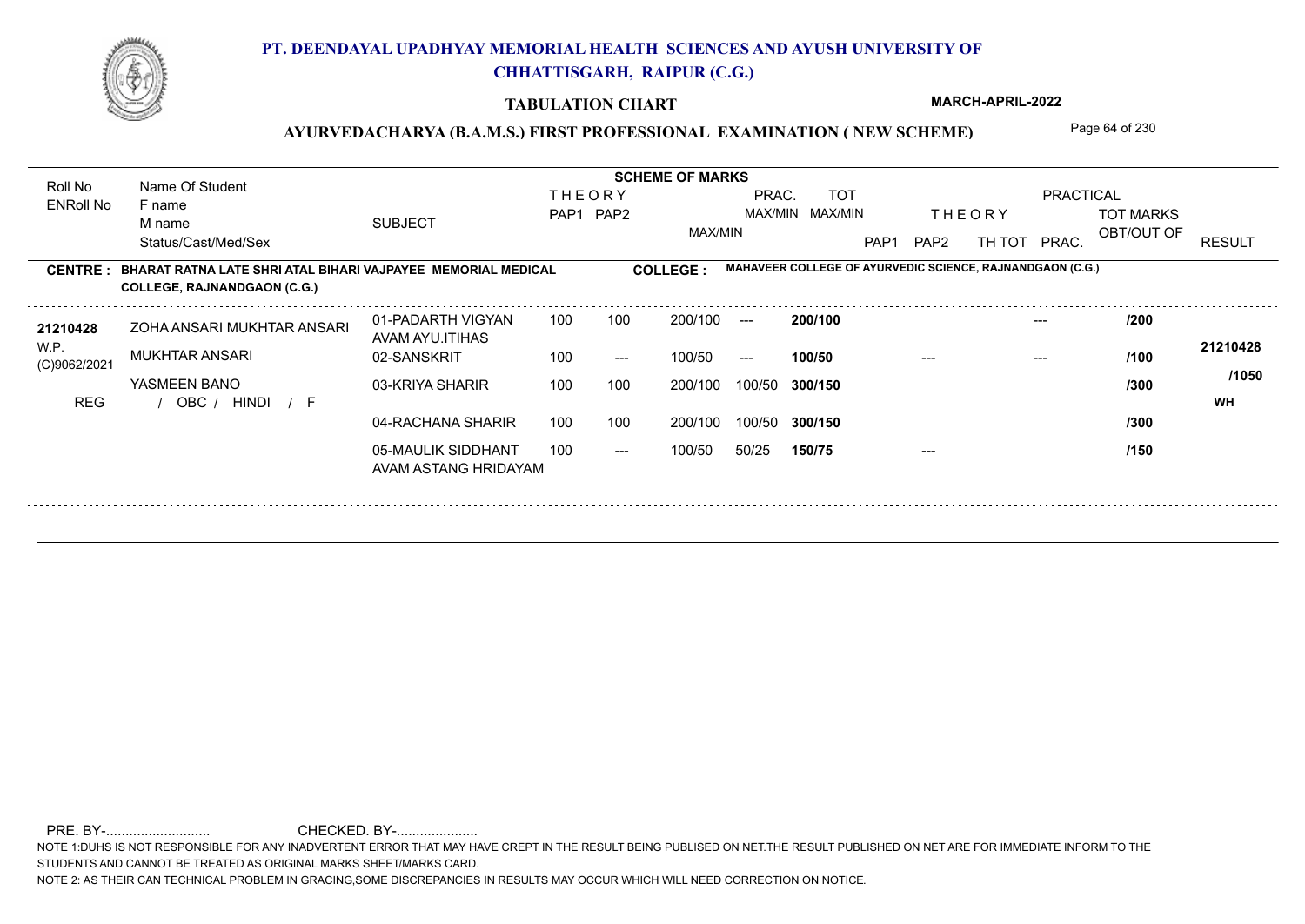

#### **TABULATION CHART**

**MARCH-APRIL-2022**

## AYURVEDACHARYA (B.A.M.S.) FIRST PROFESSIONAL EXAMINATION (NEW SCHEME) Page 65 of 230

Status/Cast/Med/Sex SUBJECT TOT MARKS OBT/OUT OF PRACTICAL THE ORY TOT MARKS PAP1 PAP2 TH TOT PRAC. Roll No Name Of Student ENRoll No **CENTRE : C.M. MEDICAL COLLEGE ; KACHANDUR, DURG (C.G.) COLLEGE : THEORY** PAP1 PAP2 MAX/MIN PRAC. MAX/MIN MAX/MIN TOT RESULT **Name Of Student Contract of Student SCHEME OF MARKS**<br>
THE OR Y **BHARTI AYURVED MEDICAL COLLEGE & HOSPITAL PULGAON CHOWK DURG (C.G.)** F name M name 01-PADARTH VIGYAN AVAM AYU.ITIHAS 05-MAULIK SIDDHANT AVAM ASTANG HRIDAYAM 04-RACHANA SHARIR 100 100 03-KRIYA SHARIR / / / ATKT OBC --- --- --- **110** --- --- **C /200** 02-SANSKRIT  $100/50$ 100 100 200/100 100/50 300/150 100/50 50/25 **150/75 300/150** 100/50 100 200/100 ---100/50 --- **100/50** 100/50 **300/150 200/100** 100 100 200/100 100/50 300/150  $- - 50$  $- -$  100/50 I-3/03310 ABHISHEK NARAYAN SAHU **18210124** MOTILAL SAHU PURNIMA SAHU **55\*** 52 **107\* /300 554 /1050** HINDI M **ATKT 18210124** --- **50 C /100** --- --- **202 C /300** 32 23 **55\*** 52 --- **85 C /150** 01-PADARTH VIGYAN AVAM AYU.ITIHAS 05-MAULIK SIDDHANT 100 AVAM ASTANG HRIDAYAM 04-RACHANA SHARIR 100 100 03-KRIYA SHARIR / / / ATKT ST --- --- --- **110** --- --- **C /200** 02-SANSKRIT 100 --- 100/50 --- 200/100 100/50 **300/150** 100/50 50/25 **150/75 300/150** 100/50 200/100 100 200/100 ---**200/100 100/50** --- 200/100 100/50 200/100 100/50  $- -$  100/50 I-3/03337 JYOTI KIRAN KUJUR **18210151** JAMES KUJUR PHULJENCIA **29\*** 52 **/300 17\*** 51 **68\* /300 387 /1050** HINDI F **ATKT 18210151** --- **50 C** 27 2 29\* 52 81\* /300 4 13 **17**\* 51 --- **78 C /100 /150**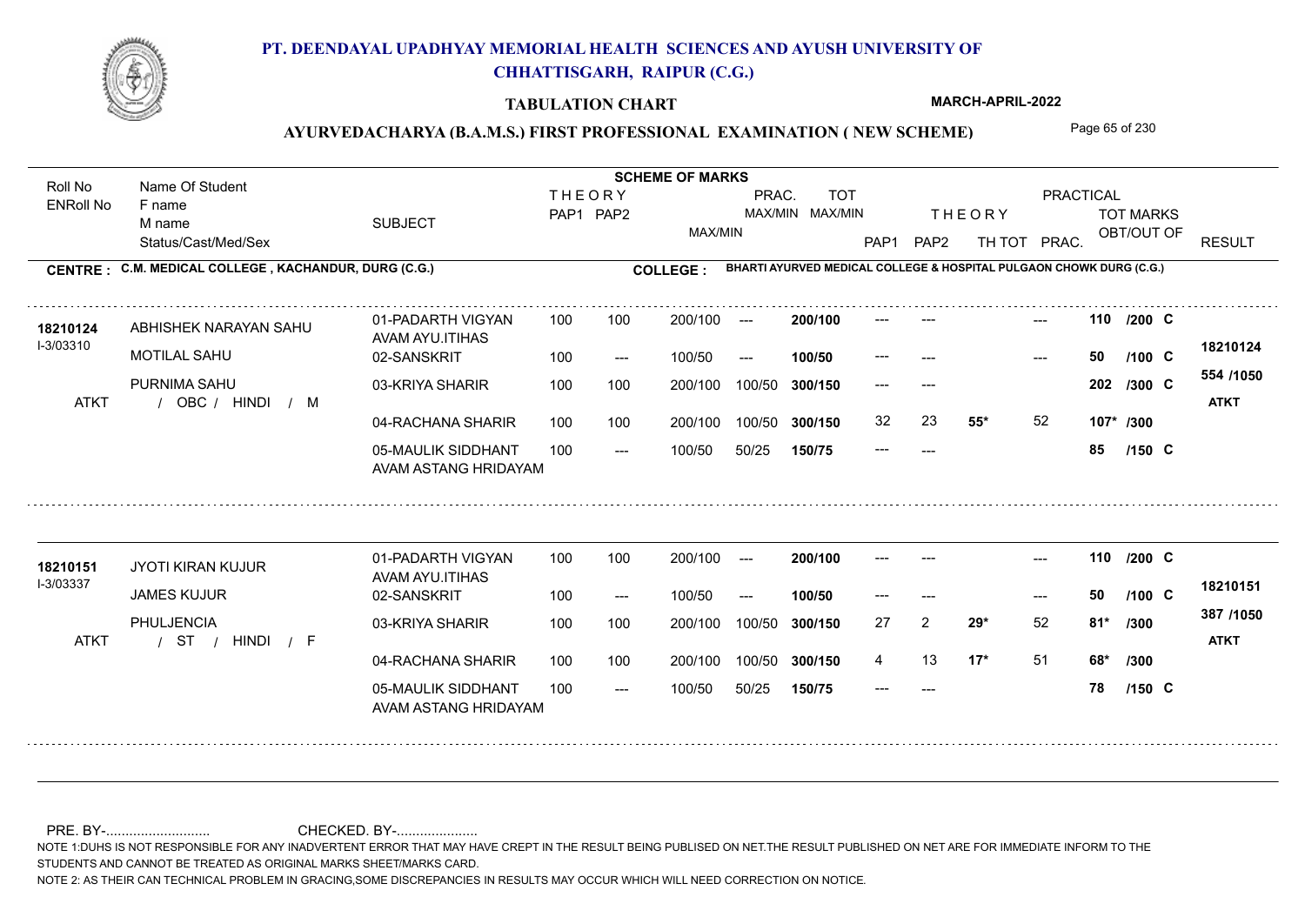

#### **TABULATION CHART**

**MARCH-APRIL-2022**

## AYURVEDACHARYA (B.A.M.S.) FIRST PROFESSIONAL EXAMINATION (NEW SCHEME) Page 66 of 230

Status/Cast/Med/Sex SUBJECT TOT MARKS OBT/OUT OF PRACTICAL THE ORY TOT MARKS PAP1 PAP2 TH TOT PRAC. Roll No Name Of Student ENRoll No **CENTRE : C.M. MEDICAL COLLEGE ; KACHANDUR, DURG (C.G.) COLLEGE : THEORY** PAP1 PAP2 MAX/MIN PRAC. MAX/MIN MAX/MIN TOT RESULT **Name Of Student Contract of Student SCHEME OF MARKS**<br>
THE OR Y **BHARTI AYURVED MEDICAL COLLEGE & HOSPITAL PULGAON CHOWK DURG (C.G.)** F name M name 01-PADARTH VIGYAN AVAM AYU.ITIHAS 05-MAULIK SIDDHANT AVAM ASTANG HRIDAYAM 04-RACHANA SHARIR 100 100 03-KRIYA SHARIR / / / ATKT GEN --- --- --- **102** --- --- **C /200** 02-SANSKRIT  $100/50$ 100 100 200/100 100/50 300/150 100/50 50/25 **150/75 300/150** 100/50 100 200/100 ---100/50 --- **100/50** 100/50 **300/150 200/100** 100 100 200/100 100/50 300/150  $- - 50$  $- -$  100/50 I-3/03346 **18210160 MOHAMMAD YASIN 18210160** MOHAMMAD YASIN WAHAB MOHAMMAD AMINA KHATUN **52\*** 54 **106\* /300 514 /1050** HINDI M **ATKT 18210160** --- **50 C /100** --- --- **164 C /300** 26 **52<sup>\*</sup> 54** --- **92 C /150** 01-PADARTH VIGYAN AVAM AYU.ITIHAS 05-MAULIK SIDDHANT 100 AVAM ASTANG HRIDAYAM 04-RACHANA SHARIR 100 100 03-KRIYA SHARIR / / / ATKT GEN --- --- --- **104** --- --- **C /200** 02-SANSKRIT 100 --- 100/50 --- 200/100 100/50 **300/150** 100/50 50/25 **150/75 300/150** 100/50 200/100 100 200/100 ---**200/100 100/50** --- 200/100 100/50 200/100 100/50  $- -$  100/50 I-3/03368 REEMA GAIN **18210182** MILAN CHAND GAIN SANDHYA GAIN **82\*** 52 **134\* /300 547 /1050** HINDI F **ATKT 18210182** --- **50 C** --- --- **166 C /300** 41 41 **82\*** 52 --- **93 C /100 /150**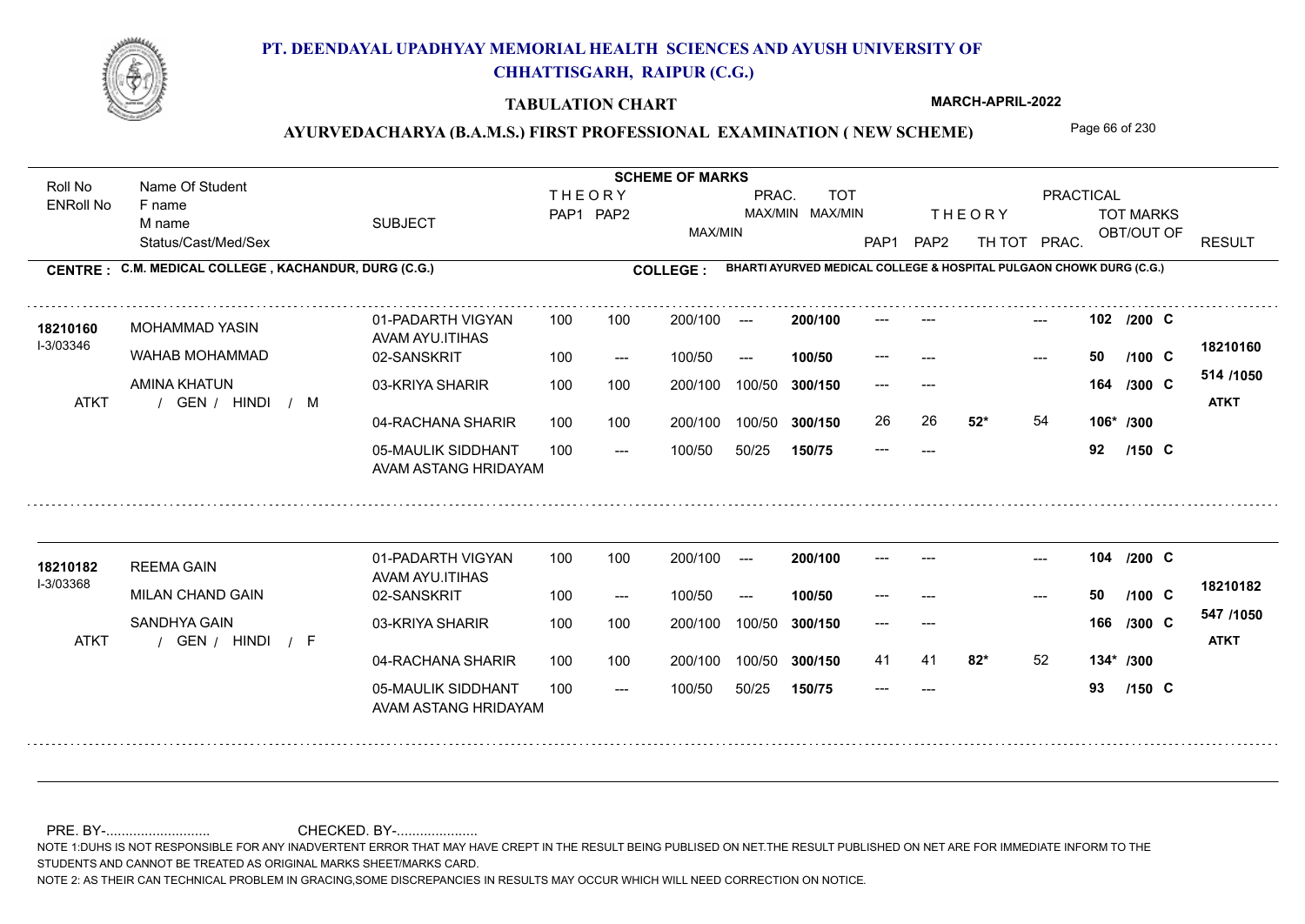

#### **TABULATION CHART**

**MARCH-APRIL-2022**

## AYURVEDACHARYA (B.A.M.S.) FIRST PROFESSIONAL EXAMINATION (NEW SCHEME) Page 67 of 230

Status/Cast/Med/Sex SUBJECT TOT MARKS OBT/OUT OF PRACTICAL THE ORY TOT MARKS PAP1 PAP2 TH TOT PRAC. Roll No Name Of Student ENRoll No **CENTRE : C.M. MEDICAL COLLEGE ; KACHANDUR, DURG (C.G.) COLLEGE : THEORY** PAP1 PAP2 MAX/MIN PRAC. MAX/MIN MAX/MIN TOT RESULT **Name Of Student Contract of Student SCHEME OF MARKS**<br>
THE OR Y **BHARTI AYURVED MEDICAL COLLEGE & HOSPITAL PULGAON CHOWK DURG (C.G.)** F name M name 01-PADARTH VIGYAN AVAM AYU.ITIHAS 05-MAULIK SIDDHANT AVAM ASTANG HRIDAYAM 04-RACHANA SHARIR 100 100 03-KRIYA SHARIR BHAGAWATI NETAM / / / ATKT ST --- --- --- **104** --- --- **C /200** 02-SANSKRIT  $100/50$ 100 100 200/100 100/50 300/150 100/50 50/25 **150/75 300/150** 100/50 100 200/100 ---100/50 --- **100/50** 100/50 **300/150 200/100** 100 100 200/100 100/50 300/150  $- - 50$  $- -$  100/50 I-3/03369 RENUKA NETAM **18210183** RAMNARAYAN NETAM **51\*** 52 30 21 **103\* /300 27\*** 52 **79\* /300 433 /1050** HINDI F **ATKT 18210183** --- **50 C /100** 9 18 **27\*** 52 --- **97 C /150** 01-PADARTH VIGYAN AVAM AYU.ITIHAS 05-MAULIK SIDDHANT 100 AVAM ASTANG HRIDAYAM 04-RACHANA SHARIR 100 100 03-KRIYA SHARIR / / / ATKT ST --- --- --- **109** --- --- **C /200** 02-SANSKRIT 100 --- 100/50 --- 200/100 100/50 **300/150** 100/50 50/25 **150/75 300/150** 100/50 200/100 100 200/100 ---**200/100 100/50** --- 200/100 100/50 200/100 100/50  $- -$  100/50 J-3/01352 LAKSHMI **19210139** TAKESHWAR SINGH GEETANJALI **64\*** 54 **118\* /300 543 /1050** HINDI F **ATKT 19210139** --- **50 C** --- --- **176 C /300** 36 28 **64\*** 54 --- **90 C /100 /150**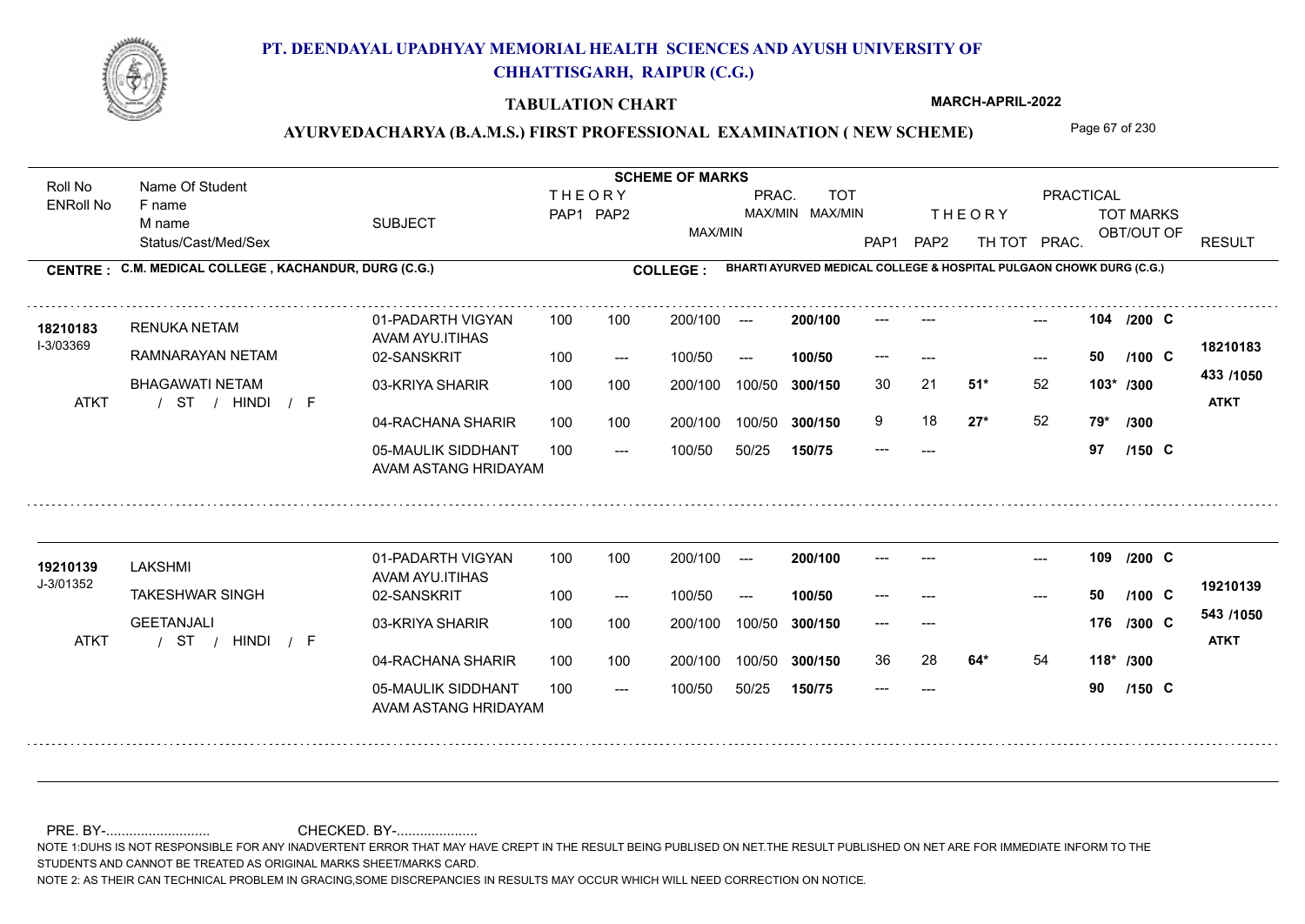

#### **TABULATION CHART**

**MARCH-APRIL-2022**

## AYURVEDACHARYA (B.A.M.S.) FIRST PROFESSIONAL EXAMINATION (NEW SCHEME) Page 68 of 230

Status/Cast/Med/Sex SUBJECT TOT MARKS OBT/OUT OF PRACTICAL THE ORY TOT MARKS PAP1 PAP2 TH TOT PRAC. Roll No Name Of Student ENRoll No **CENTRE : C.M. MEDICAL COLLEGE ; KACHANDUR, DURG (C.G.) COLLEGE : THEORY** PAP1 PAP2 MAX/MIN PRAC. MAX/MIN MAX/MIN TOT RESULT **Name Of Student Contract of Student SCHEME OF MARKS**<br>
THE OR Y **BHARTI AYURVED MEDICAL COLLEGE & HOSPITAL PULGAON CHOWK DURG (C.G.)** F name M name 01-PADARTH VIGYAN AVAM AYU.ITIHAS 05-MAULIK SIDDHANT AVAM ASTANG HRIDAYAM 04-RACHANA SHARIR 100 100 03-KRIYA SHARIR 100 100 / / / ATKT OBC --- --- --- **103 103 /200** 02-SANSKRIT 100 --- 100/50 --- 200/100 100/50 **300/150** 100/50 50/25 **150/75 300/150** 100/50 100 200/100 ---**200/100 100/50** 100 100 200/100 100/50 300/150  $- - 50$ 200/100 100/50  $- -$  100/50 J-3/01815 ADITYA KAUSHIK RAJESH KAUSHIK SARLA KAUSHIK **171 /300 577 /1050** HINDI M **PASS 19210190 <sup>19210190</sup>** <sup>53</sup> <sup>50</sup> --- **50 C /100** --- --- **165 C /300** --- --- 171 /300 C --- **88 C /150** 01-PADARTH VIGYAN AVAM AYU.ITIHAS 05-MAULIK SIDDHANT 100 AVAM ASTANG HRIDAYAM 04-RACHANA SHARIR 100 100 03-KRIYA SHARIR / / / ATKT GEN  $- - 36*$ --- --- **101** --- --- **C /200** 02-SANSKRIT 100 --- 100/50 --- 200/100 100/50 **300/150** 100/50 50/25 **150/75 300/150** 100/50 200/100 100 200/100 ---**200/100 100/50** --- 200/100 100/50 200/100 100/50  $- -$  100/50 J-3/01818 ANKIT TIWARI **19210193** GANESH PRASADS TIWARI MAMTA TIWARI **42\*** 55 **97\* /300 464 /1050** HINDI M **ATKT 19210193** 50 **50 50** --- --- **153 C /300** 13 29 **42**\* 55 36 **36\*** 27 **63\* /100 /150**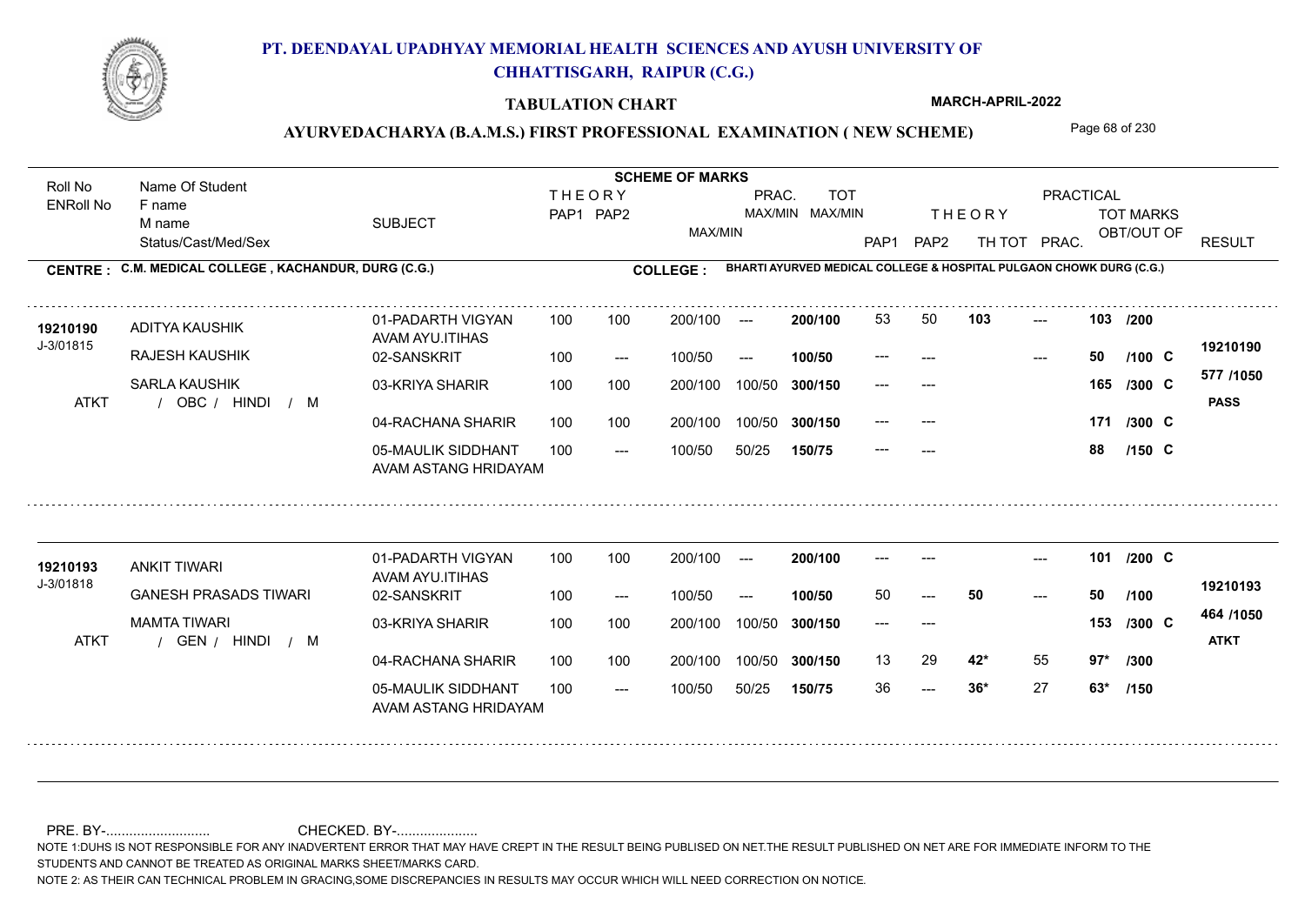

#### **TABULATION CHART**

**MARCH-APRIL-2022**

## AYURVEDACHARYA (B.A.M.S.) FIRST PROFESSIONAL EXAMINATION (NEW SCHEME) Page 69 of 230

Status/Cast/Med/Sex SUBJECT TOT MARKS OBT/OUT OF PRACTICAL THE ORY TOT MARKS PAP1 PAP2 TH TOT PRAC. Roll No Name Of Student ENRoll No **CENTRE : C.M. MEDICAL COLLEGE ; KACHANDUR, DURG (C.G.) COLLEGE : THEORY** PAP1 PAP2 MAX/MIN PRAC. MAX/MIN MAX/MIN TOT RESULT **Name Of Student Contract of Student SCHEME OF MARKS**<br>
THE OR Y **BHARTI AYURVED MEDICAL COLLEGE & HOSPITAL PULGAON CHOWK DURG (C.G.)** F name M name 01-PADARTH VIGYAN AVAM AYU.ITIHAS 05-MAULIK SIDDHANT AVAM ASTANG HRIDAYAM 04-RACHANA SHARIR 100 100 03-KRIYA SHARIR 100 100 / / / ATKT OBC --- --- --- **112** --- --- **C /200** 02-SANSKRIT  $100/50$ 200/100 100/50 **300/150** 100/50 50/25 **150/75 300/150** 100/50 100 200/100 ---100/50 --- **100/50 200/100** 100 100 200/100 100/50 300/150 54 200/100 100/50  $- -$  100/50 K-3/01839 AMITESH KUMAR YADU **20210218** SANTOSH KUMAR YADU MEETA YADU **166 /300 608 /1050** HINDI M **PASS 20210218** 54 **54 54** --- --- **195 C /300** --- --- 166 /300 C --- **81 C /100 /150** 01-PADARTH VIGYAN AVAM AYU.ITIHAS 05-MAULIK SIDDHANT 100 AVAM ASTANG HRIDAYAM 04-RACHANA SHARIR 100 100 03-KRIYA SHARIR / / / ATKT SC --- --- --- **103** --- --- **C /200** 02-SANSKRIT 100 --- 100/50 --- 200/100 100/50 **300/150** 100/50 50/25 **150/75 300/150** 100/50 200/100 100 200/100 ---**200/100 100/50** --- 200/100 100/50 200/100 100/50  $- -$  100/50 K-3/01844 APOORVA CHELAK **20210223** JITENDRA CHELAK BHUNESHWARI CHELAK **94\*** 60 **154 /300 570 /1050** HINDI F **ATKT 20210223** 54 **54 54** --- --- **171 C /300** 51 43 **94**\* 60 --- **88 C /100 /150**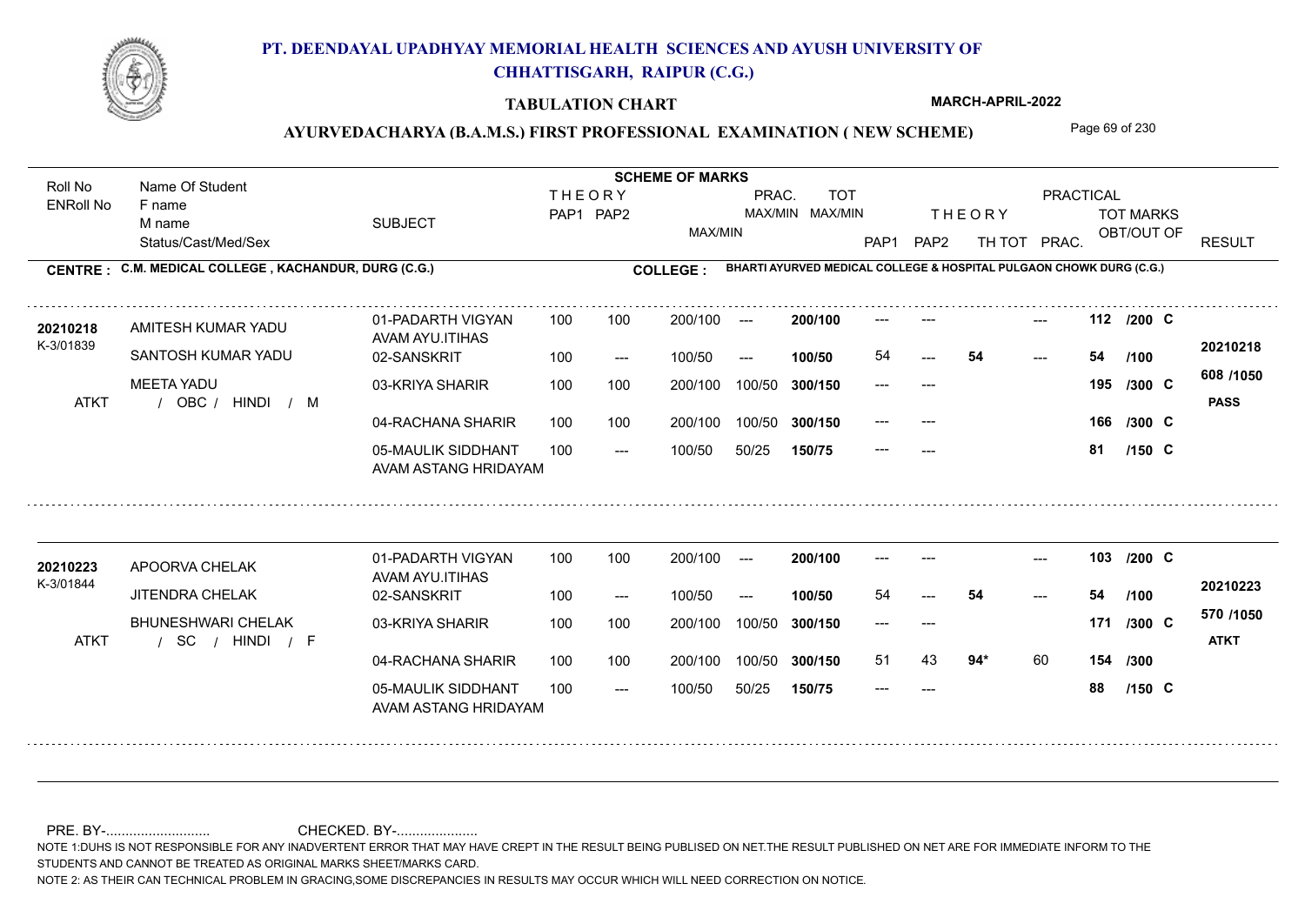

#### **TABULATION CHART**

**MARCH-APRIL-2022**

## AYURVEDACHARYA (B.A.M.S.) FIRST PROFESSIONAL EXAMINATION (NEW SCHEME) Page 70 of 230

Status/Cast/Med/Sex SUBJECT TOT MARKS OBT/OUT OF PRACTICAL THE ORY TOT MARKS PAP1 PAP2 TH TOT PRAC. Roll No Name Of Student ENRoll No **CENTRE : C.M. MEDICAL COLLEGE ; KACHANDUR, DURG (C.G.) COLLEGE : THEORY** PAP1 PAP2 MAX/MIN PRAC. MAX/MIN MAX/MIN TOT RESULT **Name Of Student Contract of Student SCHEME OF MARKS**<br>
THE OR Y **BHARTI AYURVED MEDICAL COLLEGE & HOSPITAL PULGAON CHOWK DURG (C.G.)** F name M name 01-PADARTH VIGYAN AVAM AYU.ITIHAS 05-MAULIK SIDDHANT AVAM ASTANG HRIDAYAM 04-RACHANA SHARIR 100 100 03-KRIYA SHARIR 100 100 / / / ATKT GEN --- ---  $81*$ 02-SANSKRIT 100 --- 100/50 --- 100 100 200/100 100/50 300/150 100/50 50/25 **150/75 300/150** 100/50 100 200/100 ---100/50 **300/150 200/100 100/50** 100 100 200/100 100/50 300/150  $- - 50$  $- -$  100/50 K-3/01851 CHANCHAL ANDANI MANOJ ANDANI BHARTI ANDANI **81\* 81\* /200 71\*** 60 **131\* /300 520 /1050** HINDI F **ATKT 20210230 <sup>20210230</sup>** <sup>55</sup> <sup>26</sup> --- **50 C /100** --- --- **175 C /300** 34 37 **71**\* 60 --- **83 C /150** 01-PADARTH VIGYAN AVAM AYU.ITIHAS 05-MAULIK SIDDHANT 100 AVAM ASTANG HRIDAYAM 04-RACHANA SHARIR 100 100 03-KRIYA SHARIR
100 100 / / / ATKT OBC --- --- --- **119** --- --- **C /200** 02-SANSKRIT 100 --- 100/50 --- 200/100 100/50 **300/150** 100/50 50/25 **150/75 300/150** 100/50 200/100 100 200/100 ---**200/100 100/50** --- 200/100 100/50 200/100 100/50  $- -$  100/50 k-3/01864 ISHWAR PRASAD SAHU **20210243** SUNDAR LAL SAHU HEMA BAI SAHU **89\*** 54 **143\* /300 566 /1050** HINDI M **ATKT 20210243** 57 **57 57** --- --- **164 C /300** 51 38 **89\*** 54 --- **83 C /100 /150**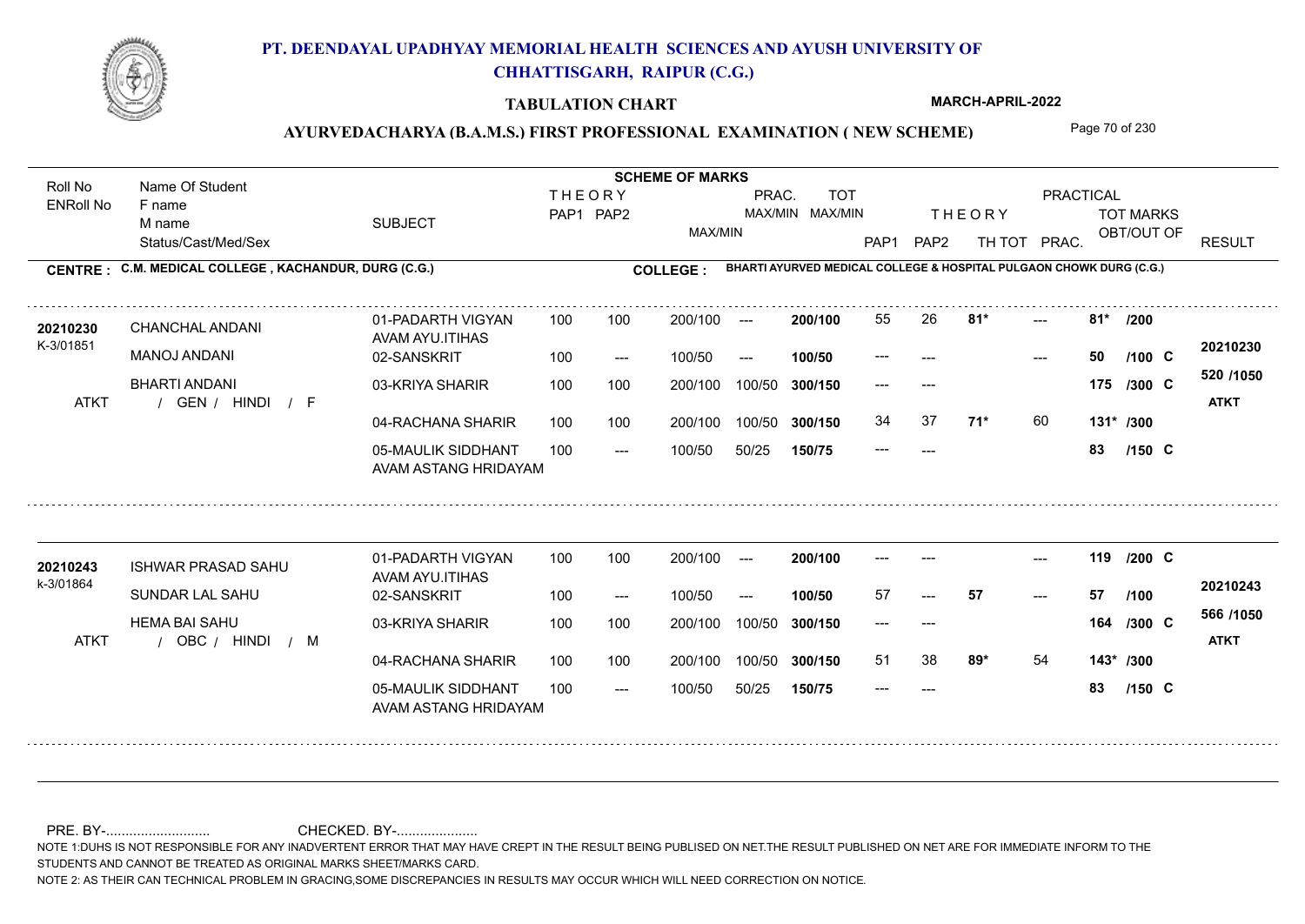

#### **TABULATION CHART**

**MARCH-APRIL-2022**

### AYURVEDACHARYA (B.A.M.S.) FIRST PROFESSIONAL EXAMINATION (NEW SCHEME) Page 71 of 230

Status/Cast/Med/Sex SUBJECT TOT MARKS OBT/OUT OF PRACTICAL THE ORY TOT MARKS PAP1 PAP2 TH TOT PRAC. Roll No Name Of Student ENRoll No **CENTRE : C.M. MEDICAL COLLEGE ; KACHANDUR, DURG (C.G.) COLLEGE : THEORY** PAP1 PAP2 MAX/MIN PRAC. MAX/MIN MAX/MIN TOT RESULT **Name Of Student Contract of Student SCHEME OF MARKS**<br>
THE OR Y **BHARTI AYURVED MEDICAL COLLEGE & HOSPITAL PULGAON CHOWK DURG (C.G.)** F name M name 01-PADARTH VIGYAN AVAM AYU.ITIHAS 05-MAULIK SIDDHANT AVAM ASTANG HRIDAYAM 04-RACHANA SHARIR 100 100 03-KRIYA SHARIR 100 100 / / / ATKT GEN --- --- --- **104** --- --- **C /200** 02-SANSKRIT  $100/50$ 100 100 200/100 100/50 300/150 100/50 50/25 **150/75 300/150** 100/50 100 200/100 ---100/50 --- **100/50** 100/50 **300/150 200/100** 100 100 200/100 100/50 300/150  $-$  53  $- -$  100/50 K-3/01867 JANVI JITENDRA PANDEY RANJU PANDEY **82\*** 65 **147\* /300 580 /1050** HINDI F **ATKT 20210246 20210246** --- **53 C /100** --- --- **196 C /300** 40 42 **82**\* 65 --- **80 C /150** 01-PADARTH VIGYAN AVAM AYU.ITIHAS 05-MAULIK SIDDHANT 100 AVAM ASTANG HRIDAYAM 04-RACHANA SHARIR 100 100 03-KRIYA SHARIR
100 100 / / / ATKT OBC ---  $-51$ --- **110 110 /200** 02-SANSKRIT 100 --- 100/50 --- 200/100 100/50 **300/150** 100/50 50/25 **150/75 300/150** 100/50 200/100 100 200/100 ---**200/100 100/50** --- 200/100 100/50 200/100 100/50  $- -$  100/50 K-3/01877 LOMAS KUMAR SAHU SIKU RAM MAI TI SAHU **96\*** 53 52 44 **149\* /300 82\*** 55 **137\* /300 525 /1050** HINDI M **ATKT 20210256** 20210256 LOMAS KUMAR SAHU 01-PADARTH VIGYAN 100 100 200/100 --- **200/100** 58 52 **110** ---51 **51 51** 40 42 **82\*** 55 --- **78 C /100 /150**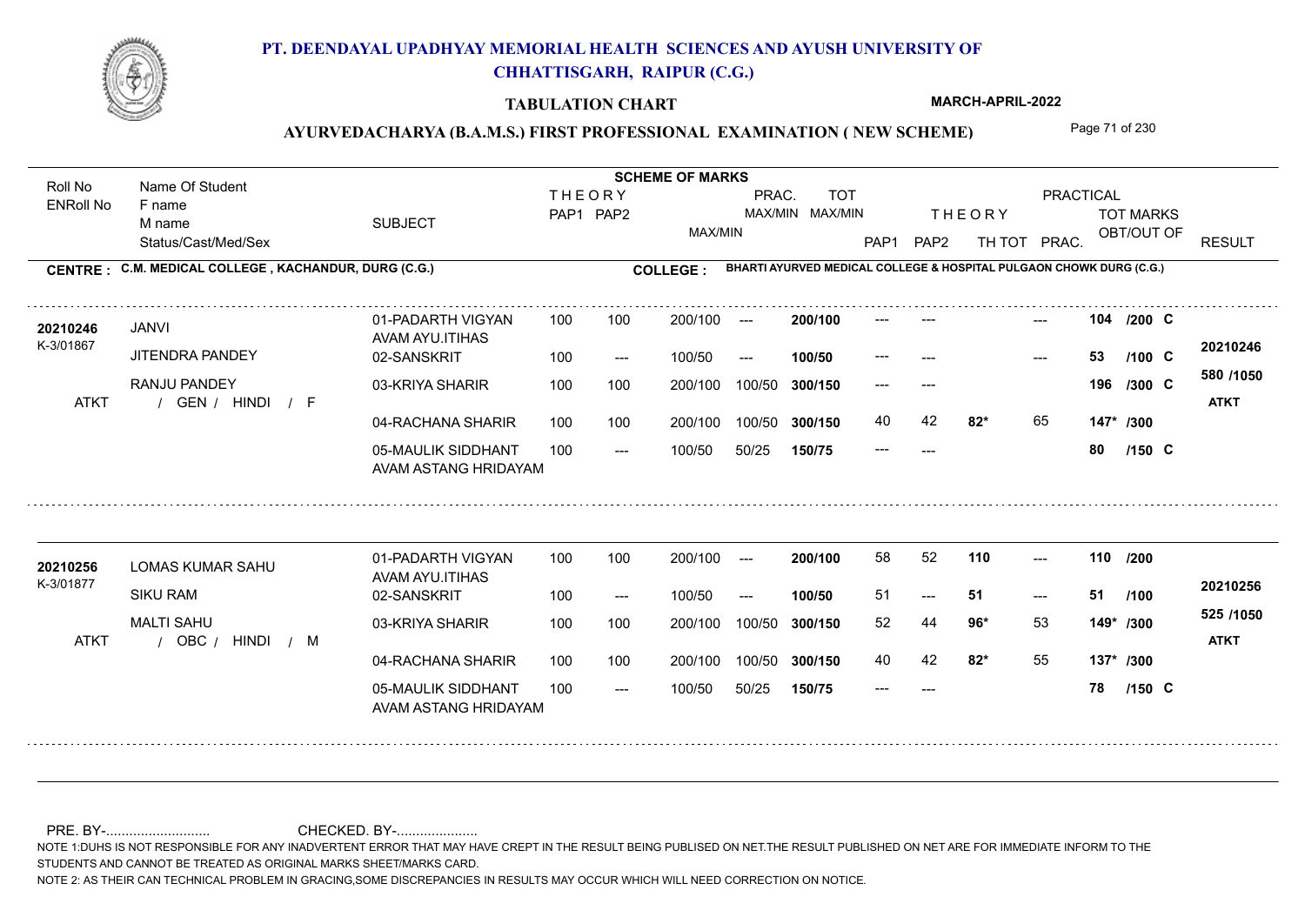

#### **TABULATION CHART**

**MARCH-APRIL-2022**

## AYURVEDACHARYA (B.A.M.S.) FIRST PROFESSIONAL EXAMINATION (NEW SCHEME) Page 72 of 230

Status/Cast/Med/Sex SUBJECT TOT MARKS OBT/OUT OF PRACTICAL THE ORY TOT MARKS PAP1 PAP2 TH TOT PRAC. Roll No Name Of Student ENRoll No **CENTRE : C.M. MEDICAL COLLEGE ; KACHANDUR, DURG (C.G.) COLLEGE : THEORY** PAP1 PAP2 MAX/MIN PRAC. MAX/MIN MAX/MIN TOT RESULT **Name Of Student Contract of Student SCHEME OF MARKS**<br>
THE OR Y **BHARTI AYURVED MEDICAL COLLEGE & HOSPITAL PULGAON CHOWK DURG (C.G.)** F name M name 01-PADARTH VIGYAN AVAM AYU.ITIHAS 05-MAULIK SIDDHANT AVAM ASTANG HRIDAYAM 04-RACHANA SHARIR 100 100 03-KRIYA SHARIR MAMATA MARKAM / / / ATKT SC 58 --- --- **100 100 /200** 02-SANSKRIT 100 --- 100/50 --- 200/100 100/50 **300/150** 100/50 50/25 **150/75 300/150** 100/50 100 200/100 ---**200/100 100/50** 100 100 200/100 100/50 300/150  $- - 51$ 200/100 100/50  $- -$  100/50 K-3/01879 MANSHI MARKAM MANOJ MARKAM **66\*** 54 **120\* /300 511 /1050** HINDI F **ATKT 20210258 <sup>20210258</sup>** <sup>50</sup> <sup>50</sup> --- **51 C /100** --- --- **156 C /300** 30 36 **66\*** 54 58 **58** 26 **84 /150** 01-PADARTH VIGYAN AVAM AYU.ITIHAS 05-MAULIK SIDDHANT 100 AVAM ASTANG HRIDAYAM 04-RACHANA SHARIR 100 100 03-KRIYA SHARIR
100 100 / / / ATKT GEN --- --- --- **100** --- --- **C /200** 02-SANSKRIT 100 --- 100/50 --- 200/100 100/50 **300/150** 100/50 50/25 **150/75 300/150** 100/50 200/100 100 200/100 ---**200/100 100/50** --- 200/100 100/50 200/100 100/50  $- -$  100/50 K-3/01880 MANSI SINGH **20210259** SANJAY SINGH JAISHREE SINGH **71\*** 58 36 35 **129\* /300 57\*** 55 **112\* /300 483 /1050** HINDI F **ATKT 20210259** --- **54 C** 25 32 **57\*** 55 --- **88 C /100 /150**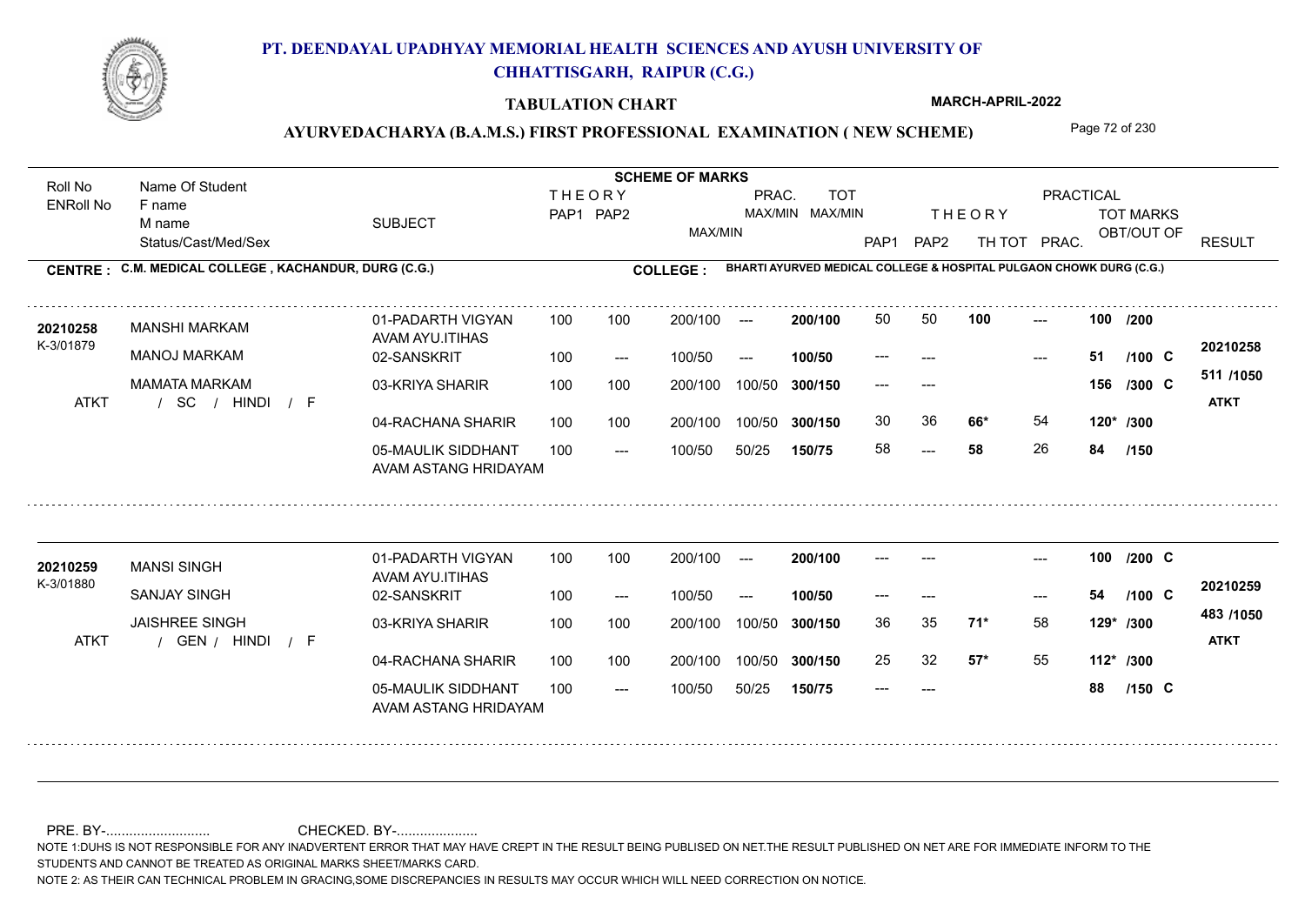

### **TABULATION CHART**

**MARCH-APRIL-2022**

### AYURVEDACHARYA (B.A.M.S.) FIRST PROFESSIONAL EXAMINATION (NEW SCHEME) Page 73 of 230

Status/Cast/Med/Sex SUBJECT TOT MARKS OBT/OUT OF PRACTICAL THE ORY TOT MARKS PAP1 PAP2 TH TOT PRAC. Roll No Name Of Student ENRoll No **CENTRE : C.M. MEDICAL COLLEGE ; KACHANDUR, DURG (C.G.) <b>COLLEGE : THEORY** PAP1 PAP2 MAX/MIN PRAC. MAX/MIN MAX/MIN TOT RESULT **Name Of Student Contract of Student Act of Student SCHEME OF MARKS BHARTI AYURVED MEDICAL COLLEGE & HOSPITAL PULGAON CHOWK DURG (C.G.)** F name M name 01-PADARTH VIGYAN AVAM AYU.ITIHAS 05-MAULIK SIDDHANT AVAM ASTANG HRIDAYAM 04-RACHANA SHARIR 100 100 03-KRIYA SHARIR 100 100 / / / ATKT OBC ---  $- - 37*$  $-2$  87\* 02-SANSKRIT 100 --- 100/50 --- 100 100 200/100 100/50 300/150 100/50 50/25 **150/75 300/150** 100/50 100 200/100 ---100/50 **300/150 200/100 100/50** 100 100 200/100 100/50 300/150  $- - 37*$  $- -$  100/50 K-3/01884 NEHA CHANDRAVANSHI LALIT CHANDRAVANSHI LAXMI CHANDRAVANSHI **87\* 87\* /200 96\*** 65 50 46 **161 /300 73\*** 70 **143\* /300 506 /1050** HINDI F **ATKT 20210263** 20210263 NEHA CHANDRAVANSHI 01-PADARTH VIGYAN 100 100 200/100 --- 200/100 51 36 87\* ---37 **37\* 37\*** 40 33 **73\*** 70 51 **51** 27 **78 /100 /150** 01-PADARTH VIGYAN AVAM AYU.ITIHAS 05-MAULIK SIDDHANT 100 AVAM ASTANG HRIDAYAM 04-RACHANA SHARIR 100 100 03-KRIYA SHARIR / / ATKT OBC --- --- --- **107 107 /200** 02-SANSKRIT / 100 --- 100/50 --- 200/100 100/50 **300/150** 100/50 50/25 **150/75 300/150** 100/50 200/100 100 200/100 ---**200/100 100/50** --- 200/100 100/50 200/100 100/50  $- -$  100/50 K-3/01890 POSHAN LAL RAM KHILAWAN SOHAGI BAI **92\*** 54 41 51 **146\* /300 78\*** 52 **130\* /300 512 /1050** HINDI M **ATKT 20210269 <sup>20210269</sup>** <sup>51</sup> <sup>56</sup> --- **50 C /100** 32 46 **78\*** 52 --- **79 C /150**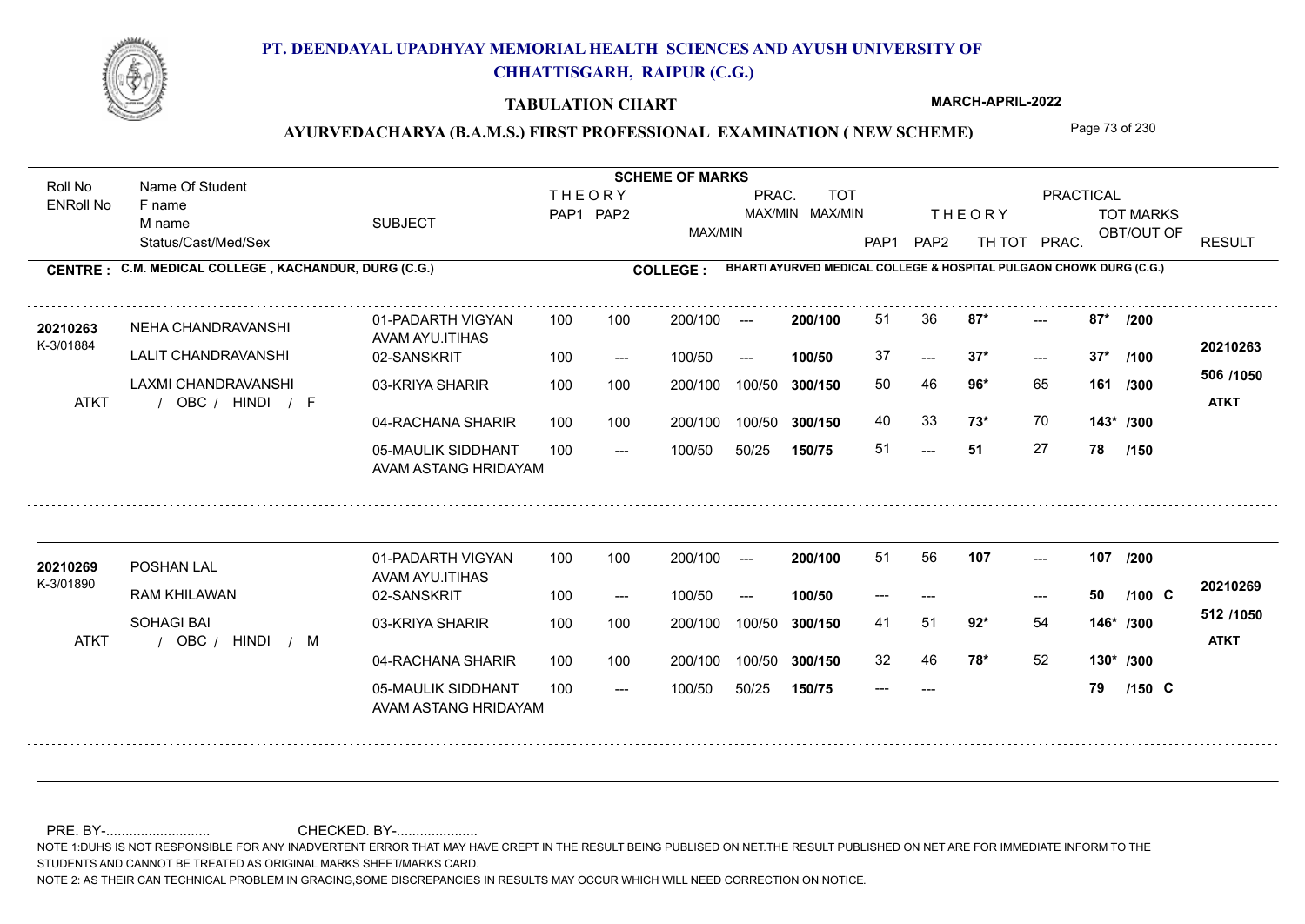

### **TABULATION CHART**

**MARCH-APRIL-2022**

### AYURVEDACHARYA (B.A.M.S.) FIRST PROFESSIONAL EXAMINATION (NEW SCHEME) Page 74 of 230

Status/Cast/Med/Sex SUBJECT TOT MARKS OBT/OUT OF PRACTICAL THE ORY TOT MARKS PAP1 PAP2 TH TOT PRAC. Roll No Name Of Student ENRoll No **CENTRE : C.M. MEDICAL COLLEGE ; KACHANDUR, DURG (C.G.) <b>COLLEGE : THEORY** PAP1 PAP2 MAX/MIN PRAC. MAX/MIN MAX/MIN TOT RESULT **Name Of Student Contract of Student Act of Student SCHEME OF MARKS BHARTI AYURVED MEDICAL COLLEGE & HOSPITAL PULGAON CHOWK DURG (C.G.)** F name M name 01-PADARTH VIGYAN AVAM AYU.ITIHAS 05-MAULIK SIDDHANT AVAM ASTANG HRIDAYAM 04-RACHANA SHARIR 100 100 03-KRIYA SHARIR 100 100 / / / ATKT SC --- --- --- **104** --- --- **C /200** 02-SANSKRIT  $100/50$ 100 100 200/100 100/50 300/150 100/50 50/25 **150/75 300/150** 100/50 100 200/100 ---100/50 --- **100/50** 100/50 **300/150 200/100** 100 100 200/100 100/50 300/150  $- - 56$  $- -$  100/50 K-3/01896 REENA TONDON **20210275** DOMAR SINGH TONDON RATNA BAI TONDON **74\*** 65 **139\* /300 552 /1050** HINDI F **ATKT 20210275** --- **56 C /100** --- --- **162 C /300** 38 36 **74\*** 65 --- **91 C /150** 01-PADARTH VIGYAN AVAM AYU.ITIHAS 05-MAULIK SIDDHANT 100 AVAM ASTANG HRIDAYAM 04-RACHANA SHARIR 100 100 03-KRIYA SHARIR / / / ATKT OBC --- --- --- **109** --- --- **C /200** 02-SANSKRIT 100 --- 100/50 --- 200/100 100/50 **300/150** 100/50 50/25 **150/75 300/150** 100/50 200/100 100 200/100 ---**200/100 100/50** --- 200/100 100/50 200/100 100/50  $- -$  100/50 K-3/01909 SHUBHAM RAJ RAJWADE **20210288** DALGAR RAM RAJWADE ANITA RAJWADE --- --- 166 /300 C **580 /1050** HINDI M **PASS 20210288** 55 **55 55** --- --- **164 C /300** --- **86 C /100 /150**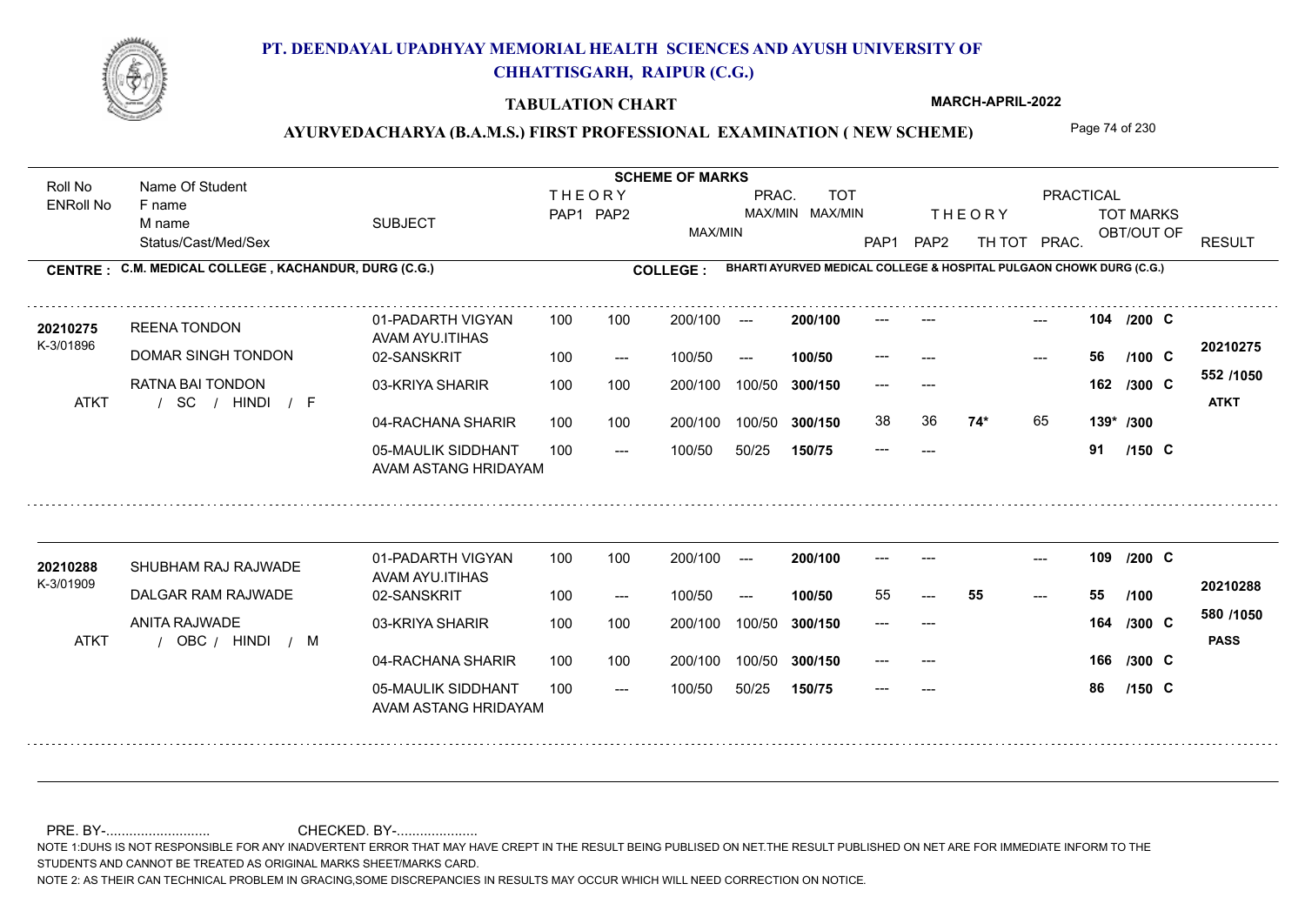

### **TABULATION CHART**

**MARCH-APRIL-2022**

### AYURVEDACHARYA (B.A.M.S.) FIRST PROFESSIONAL EXAMINATION (NEW SCHEME) Page 75 of 230

Status/Cast/Med/Sex SUBJECT TOT MARKS OBT/OUT OF PRACTICAL THE ORY TOT MARKS PAP1 PAP2 TH TOT PRAC. Roll No Name Of Student ENRoll No **CENTRE : C.M. MEDICAL COLLEGE ; KACHANDUR, DURG (C.G.) <b>COLLEGE : THEORY** PAP1 PAP2 MAX/MIN PRAC. MAX/MIN MAX/MIN TOT RESULT **Name Of Student Contract of Student Act of Student SCHEME OF MARKS BHARTI AYURVED MEDICAL COLLEGE & HOSPITAL PULGAON CHOWK DURG (C.G.)** F name M name 01-PADARTH VIGYAN AVAM AYU.ITIHAS 05-MAULIK SIDDHANT AVAM ASTANG HRIDAYAM 04-RACHANA SHARIR 100 100 03-KRIYA SHARIR 100 100 REG / GEN / ENGLIS / F  $-2.39*$ --- --- **100 100 /200** 02-SANSKRIT 100 --- 100/50 --- 100 100 200/100 100/50 300/150 100/50 50/25 **150/75 300/150** 100/50 100 200/100 ---100/50 **300/150 200/100 100/50** 100 100 200/100 100/50 300/150  $- - 52$  $- -$  100/50 L-3/01798 **AKSHITA PILLAI** MURLIDHARAN PILLAI SHEELA PILLAI **85\*** 60 35 50 **145\* /300 109** 70 **179 /300 550 /1050** ENGLISH F **ATKT 21210269 <sup>21210269</sup>** <sup>50</sup> <sup>50</sup> 52 **52 52** 50 59 **109** 70 39 **39\*** 35 **74\* /100 /150** 01-PADARTH VIGYAN AVAM AYU.ITIHAS 05-MAULIK SIDDHANT 100 AVAM ASTANG HRIDAYAM 04-RACHANA SHARIR 100 100 03-KRIYA SHARIR REG / OBC / ENGLIS / F --- --- --- **121 121 /200** 02-SANSKRIT 100 --- 100/50 --- 200/100 100/50 **300/150** 100/50 50/25 **150/75 300/150** 100/50 200/100 100 200/100 ---**200/100 100/50** --- 200/100 100/50 200/100 100/50  $- -$  100/50 L-3/01799 ANITA SAHU UTTAM KUMAR PHERHIN BAI SAHU **142** 81 **/300 116** 72 **188 /300 691 /1050** ENGLISH F **PASS 21210270 <sup>21210270</sup>** <sup>66</sup> <sup>55</sup> 67 **67 67** 74 68 **223** 56 60 57 **57** 35 **92 /100 /150**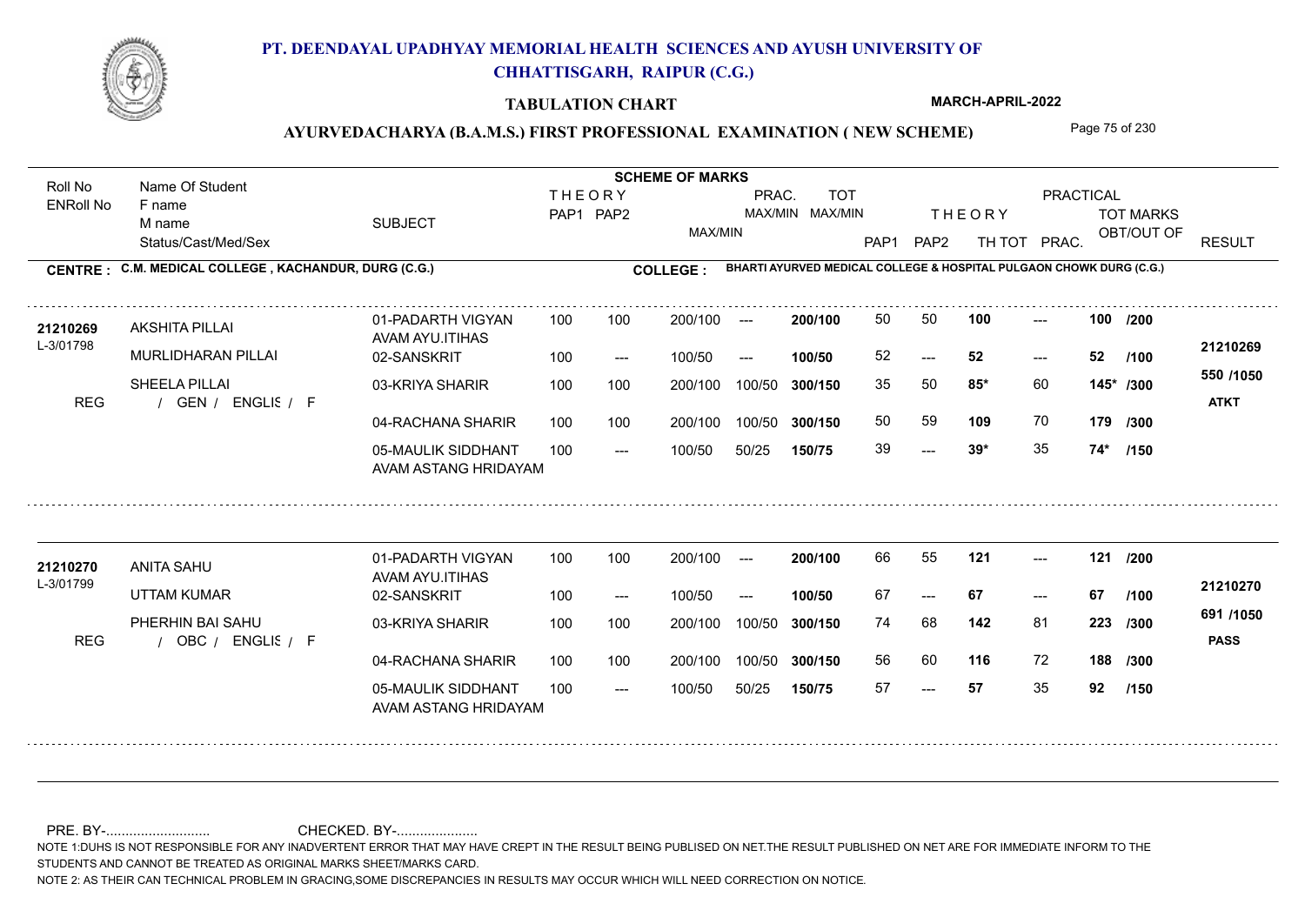

### **TABULATION CHART**

**MARCH-APRIL-2022**

# AYURVEDACHARYA (B.A.M.S.) FIRST PROFESSIONAL EXAMINATION (NEW SCHEME) Page 76 of 230

Status/Cast/Med/Sex SUBJECT TOT MARKS OBT/OUT OF PRACTICAL THE ORY TOT MARKS PAP1 PAP2 TH TOT PRAC. Roll No Name Of Student ENRoll No **CENTRE : C.M. MEDICAL COLLEGE ; KACHANDUR, DURG (C.G.) <b>COLLEGE : THEORY** PAP1 PAP2 MAX/MIN PRAC. MAX/MIN MAX/MIN TOT RESULT **Name Of Student Contract of Student Act of Student SCHEME OF MARKS BHARTI AYURVED MEDICAL COLLEGE & HOSPITAL PULGAON CHOWK DURG (C.G.)** F name M name 01-PADARTH VIGYAN AVAM AYU.ITIHAS 05-MAULIK SIDDHANT AVAM ASTANG HRIDAYAM 04-RACHANA SHARIR 100 100 03-KRIYA SHARIR 100 100 REG / GEN / ENGLIS / M --- --- --- **115 115 /200** 02-SANSKRIT 100 --- 100/50 --- 100 100 200/100 100/50 300/150 100/50 50/25 **150/75 300/150** 100/50 100 200/100 ---100/50 **300/150 200/100 100/50** 100 100 200/100 100/50 300/150  $- - 55$  $- -$  100/50 L-3/01800 ANJAL ROY **BIPLOB ROY** SHUSMITA ROY **133** 80 66 67 **213 /300 117** 65 **182 658 /1050** ENGLISH M **PASS 21210271 <sup>21210271</sup>** <sup>58</sup> <sup>57</sup> 55 **55 55** 54 63 **117** 65 55 **55** 38 **93 /100 /300 /150** 01-PADARTH VIGYAN AVAM AYU.ITIHAS 05-MAULIK SIDDHANT 100 AVAM ASTANG HRIDAYAM 04-RACHANA SHARIR 100 100 03-KRIYA SHARIR REG / OBC / HINDI / F --- --- --- **131 131 /200** 02-SANSKRIT 100 --- 100/50 --- 200/100 100/50 **300/150** 100/50 50/25 **150/75 300/150** 100/50 200/100 100 200/100 ---**200/100 100/50** --- 200/100 100/50 200/100 100/50  $- -$  100/50 L-3/01801 ANKITA YADAV MANOJ KUMAR YADAV VAISHALI YADAV **115** 72 **/300 110** 65 **175 /300 641 /1050** HINDI F **PASS 21210272** 21210272 ANKITA YADAV 01-PADARTH VIGYAN 100 100 200/100 --- **200/100** 65 66 **131** ---59 **59 59** 59 56 **187** 55 55 57 **57** 32 **89 /100 /150**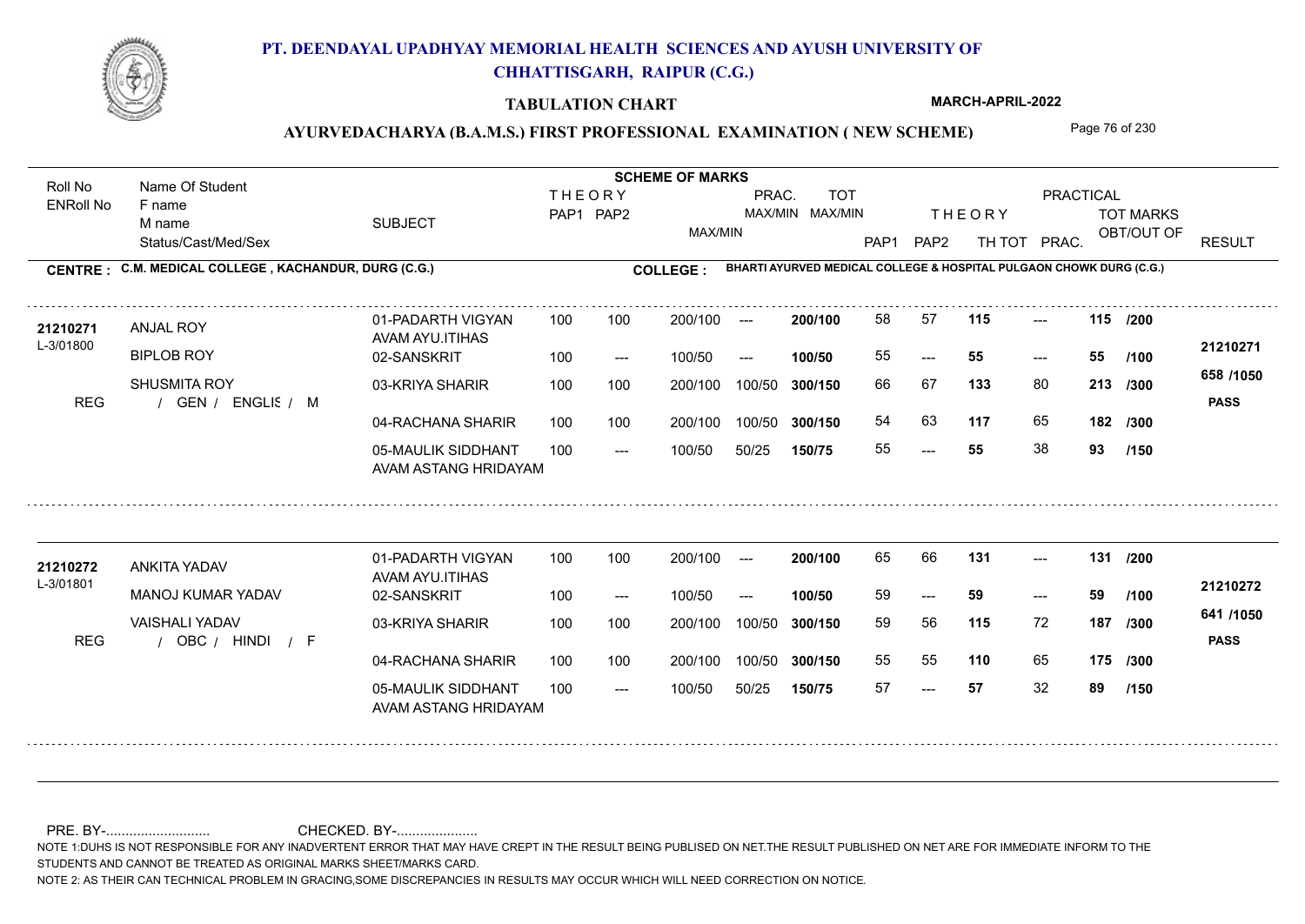

### **TABULATION CHART**

**MARCH-APRIL-2022**

### AYURVEDACHARYA (B.A.M.S.) FIRST PROFESSIONAL EXAMINATION (NEW SCHEME) Page 77 of 230

Status/Cast/Med/Sex SUBJECT TOT MARKS OBT/OUT OF PRACTICAL THE ORY TOT MARKS PAP1 PAP2 TH TOT PRAC. Roll No Name Of Student ENRoll No **CENTRE : C.M. MEDICAL COLLEGE ; KACHANDUR, DURG (C.G.) <b>COLLEGE : THEORY** PAP1 PAP2 MAX/MIN PRAC. MAX/MIN MAX/MIN TOT RESULT **Name Of Student Contract of Student Act of Student SCHEME OF MARKS BHARTI AYURVED MEDICAL COLLEGE & HOSPITAL PULGAON CHOWK DURG (C.G.)** F name M name 01-PADARTH VIGYAN AVAM AYU.ITIHAS 05-MAULIK SIDDHANT AVAM ASTANG HRIDAYAM 04-RACHANA SHARIR 100 100 03-KRIYA SHARIR 100 100 REG / OBC / ENGLIS / F --- --- --- **117 117 /200** 02-SANSKRIT 100 --- 100/50 --- 100 100 200/100 100/50 300/150 100/50 50/25 **150/75 300/150** 100/50 100 200/100 ---100/50 **300/150 200/100 100/50** 100 100 200/100 100/50 300/150  $- - 52$  $- -$  100/50 L-3/01802 ARTI YADAV LAL BAHADUR YADAV SONAWATI YADAV **112** 75 57 55 **187 /300 106** 70 **176 622 /1050** ENGLISH F **PASS 21210273 <sup>21210273</sup>** <sup>60</sup> <sup>57</sup> 52 **52 52** 51 55 **106** 70 57 **57** 33 **90 /100 /300 /150** 01-PADARTH VIGYAN AVAM AYU.ITIHAS 05-MAULIK SIDDHANT 100 AVAM ASTANG HRIDAYAM 04-RACHANA SHARIR 100 100 03-KRIYA SHARIR REG / OBC / HINDI / M --- --- --- **113 113 /200** 02-SANSKRIT 100 --- 100/50 --- 200/100 100/50 **300/150** 100/50 50/25 **150/75 300/150** 100/50 200/100 100 200/100 ---**200/100 100/50** --- 200/100 100/50 200/100 100/50  $- -$  100/50 L-3/01803 ASHUTOSH KUMAR SAHU BANWARI LAL SAHU SHIVKUMARI SAHU **100** 65 54 46 **165 /300 105** 65 **170 /300 599 /1050** HINDI M **PASS 21210274** 21**210274** ASHUTOSH KUMAR SAHU 01-PADARTH VIGYAN 100 100 200/100 --- **200/100** 63 50 **113** ---62 **62 62** 51 54 61 **61** 28 **89 /100 /150**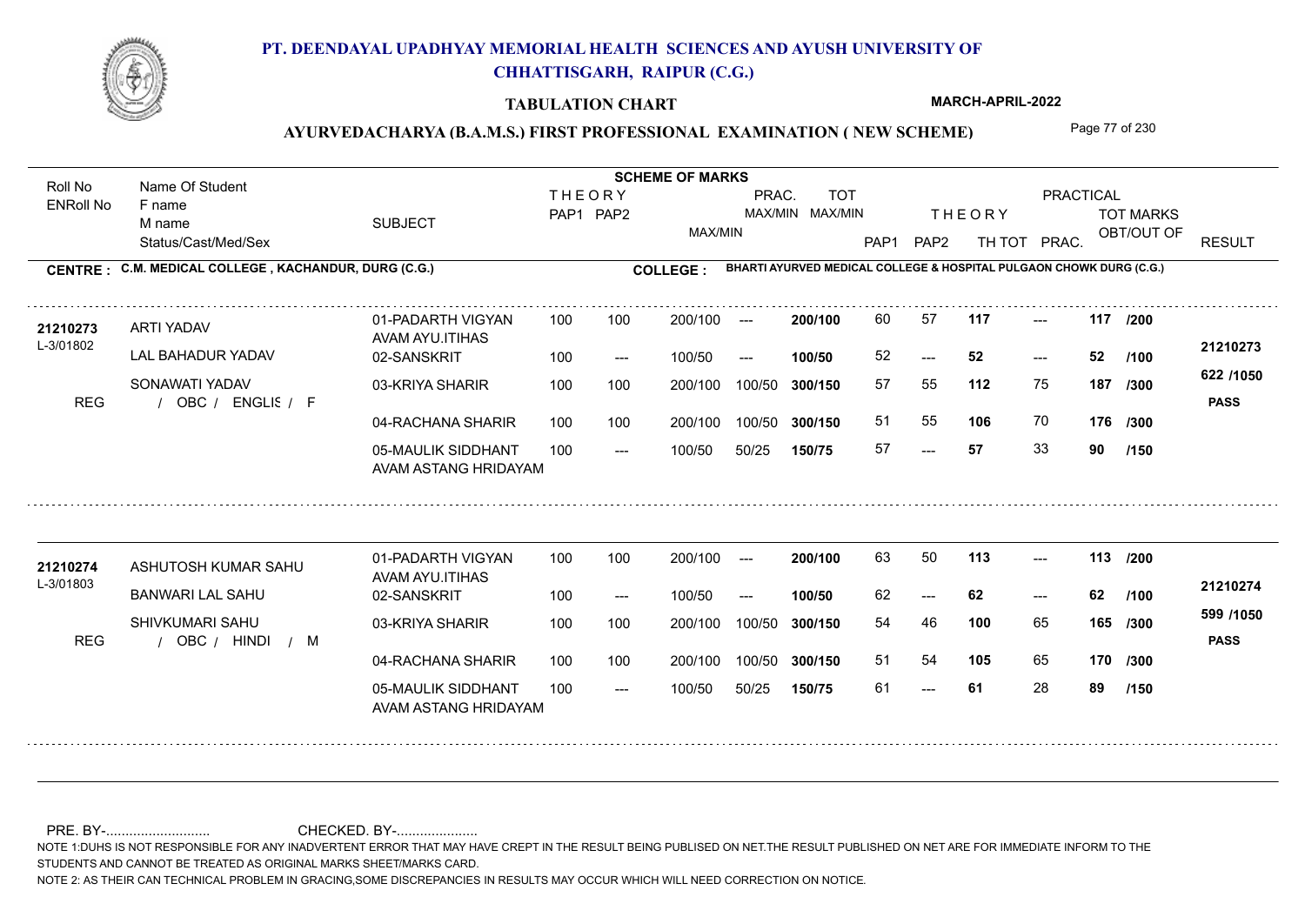

### **TABULATION CHART**

**MARCH-APRIL-2022**

### AYURVEDACHARYA (B.A.M.S.) FIRST PROFESSIONAL EXAMINATION (NEW SCHEME) Page 78 of 230

Status/Cast/Med/Sex SUBJECT TOT MARKS OBT/OUT OF PRACTICAL THE ORY TOT MARKS PAP1 PAP2 TH TOT PRAC. Roll No Name Of Student ENRoll No **CENTRE : C.M. MEDICAL COLLEGE ; KACHANDUR, DURG (C.G.) <b>COLLEGE : THEORY** PAP1 PAP2 MAX/MIN PRAC. MAX/MIN MAX/MIN TOT RESULT **Name Of Student Contract of Student Act of Student SCHEME OF MARKS BHARTI AYURVED MEDICAL COLLEGE & HOSPITAL PULGAON CHOWK DURG (C.G.)** F name M name 01-PADARTH VIGYAN AVAM AYU.ITIHAS 05-MAULIK SIDDHANT AVAM ASTANG HRIDAYAM 04-RACHANA SHARIR 100 100 03-KRIYA SHARIR 100 100 REG / OBC / ENGLIS / M --- --- --- **125 125 /200** 02-SANSKRIT 100 --- 100/50 --- 100 100 200/100 100/50 300/150 100/50 50/25 **150/75 300/150** 100/50 100 200/100 ---100/50 **300/150 200/100 100/50** 100 100 200/100 100/50 300/150  $- - 55$  $- -$  100/50 L-3/01804 ASHUTOSH NAIK UGRASEN NAIK USHA RANI NAIK **91\*** 68 **/300 94\*** 60 **154 586 /1050** ENGLISH M **ATKT 21210275** 21**210275** ASHUTOSH NAIK 01-PADARTH VIGYAN 100 100 200/100 --- **200/100** 65 60 **125** ---55 **55 55** 43 48 **159** 44 50 **94**\* 60 53 **53** 40 **93 /100 /300 /150** 01-PADARTH VIGYAN AVAM AYU.ITIHAS 05-MAULIK SIDDHANT 100 AVAM ASTANG HRIDAYAM 04-RACHANA SHARIR 100 100 03-KRIYA SHARIR REG / GEN / ENGLIS / F 64 --- --- **139 139 /200** 02-SANSKRIT 100 --- 100/50 --- 200/100 100/50 **300/150** 100/50 50/25 **150/75 300/150** 100/50 200/100 100 200/100 ---**200/100 100/50** --- 200/100 100/50 200/100 100/50  $- -$  100/50 L-3/01805 CHANDRAMA SINGH RAJPUT ANANT PRAKASH RATHOUR SAVITA RATHOUR **141** 78 65 76 **219 /300 135** 80 **215 /300 748 /1050** ENGLISH F **PASS 21210276** 21210276 CHANDRAMA SINGH RAJPUT 01-PADARTH VIGYAN 100 100 200/100 --- **200/100 73 66 139** ---71 **71 71** 74 61 135 80 64 **64** 40 **104 /150 /100**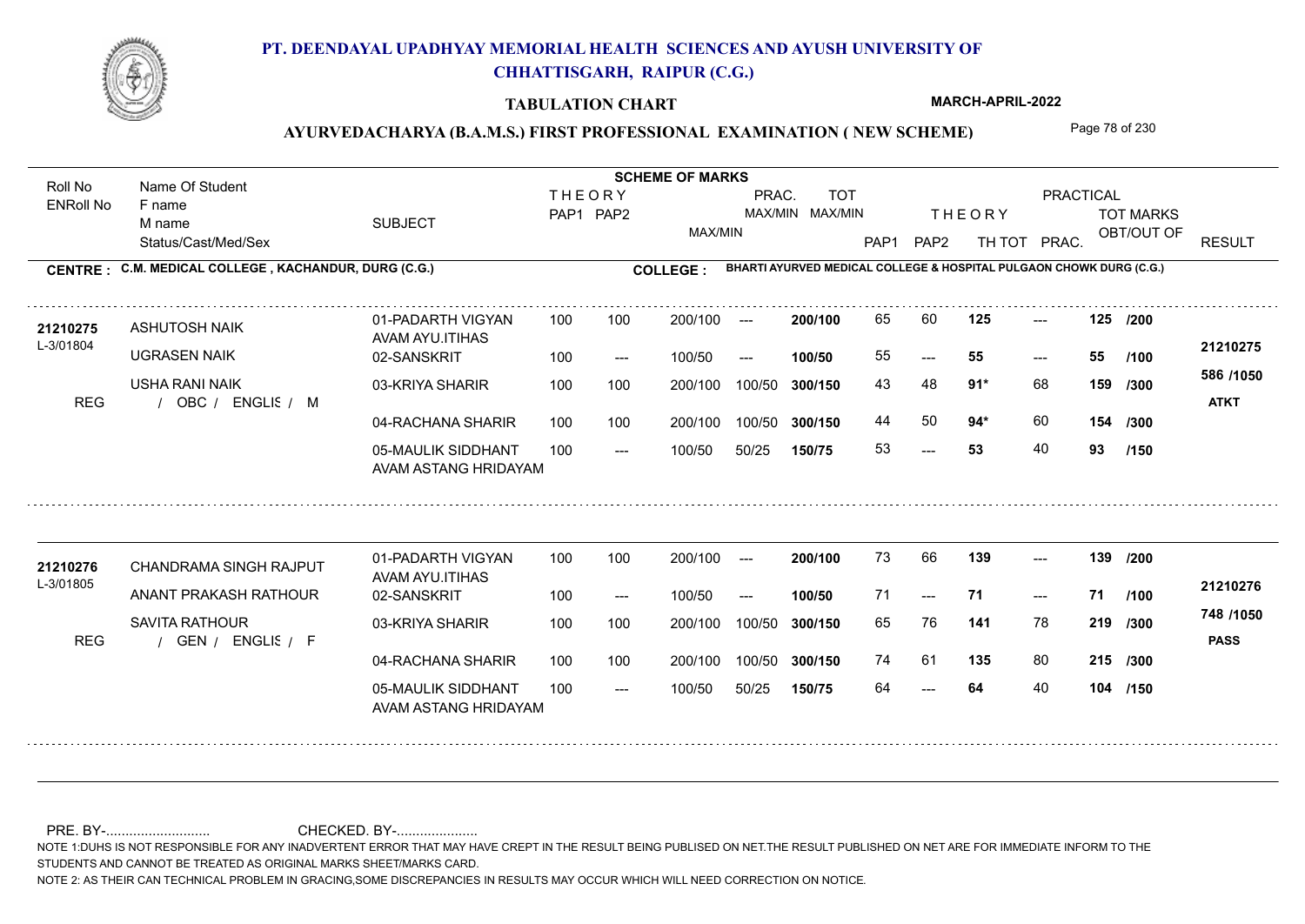

### **TABULATION CHART**

**MARCH-APRIL-2022**

### AYURVEDACHARYA (B.A.M.S.) FIRST PROFESSIONAL EXAMINATION (NEW SCHEME) Page 79 of 230

Status/Cast/Med/Sex SUBJECT TOT MARKS OBT/OUT OF PRACTICAL THE ORY TOT MARKS PAP1 PAP2 TH TOT PRAC. Roll No Name Of Student ENRoll No **CENTRE : C.M. MEDICAL COLLEGE ; KACHANDUR, DURG (C.G.) <b>COLLEGE : THEORY** PAP1 PAP2 MAX/MIN PRAC. MAX/MIN MAX/MIN TOT RESULT **Name Of Student Contract of Student Act of Student SCHEME OF MARKS BHARTI AYURVED MEDICAL COLLEGE & HOSPITAL PULGAON CHOWK DURG (C.G.)** F name M name 01-PADARTH VIGYAN AVAM AYU.ITIHAS 05-MAULIK SIDDHANT AVAM ASTANG HRIDAYAM 04-RACHANA SHARIR 100 100 03-KRIYA SHARIR 100 100 REG / OBC / ENGLIS / F --- --- --- **129 129 /200** 02-SANSKRIT 100 --- 100/50 --- 100 100 200/100 100/50 300/150 100/50 50/25 **150/75 300/150** 100/50 100 200/100 ---100/50 **300/150 200/100 100/50** 100 100 200/100 100/50 300/150  $- - 62$  $- -$  100/50 L-3/01806 DEVIKA SAHU NEELKANTH SAHU DINESHWARI **125** 72 61 64 **197 /300 111** 70 **181 656 /1050** ENGLISH F **PASS 21210277 <sup>21210277</sup>** <sup>63</sup> <sup>66</sup> 62 **62 62** 50 61 59 **59** 28 **87 /100 /300 /150** 01-PADARTH VIGYAN AVAM AYU.ITIHAS 05-MAULIK SIDDHANT 100 AVAM ASTANG HRIDAYAM 04-RACHANA SHARIR 100 100 03-KRIYA SHARIR REG / GEN / ENGLIS / M --- --- --- **104 104 /200** 02-SANSKRIT 100 --- 100/50 --- 200/100 100/50 **300/150** 100/50 50/25 **150/75 300/150** 100/50 200/100 100 200/100 ---**200/100 100/50** --- 200/100 100/50 200/100 100/50  $- -$  100/50 L-3/01807 DIGESHWARI KUMAR SAHU KHOMLAL SAHU PUNNI BAI SAHU **127** 72 **/300 101** 60 **161 /300 612 /1050** ENGLISH M **PASS 21210278 <sup>21210278</sup>** <sup>52</sup> <sup>52</sup> 61 **61 61** 65 62 **199** 50 51 59 **59** 28 **87 /100 /150**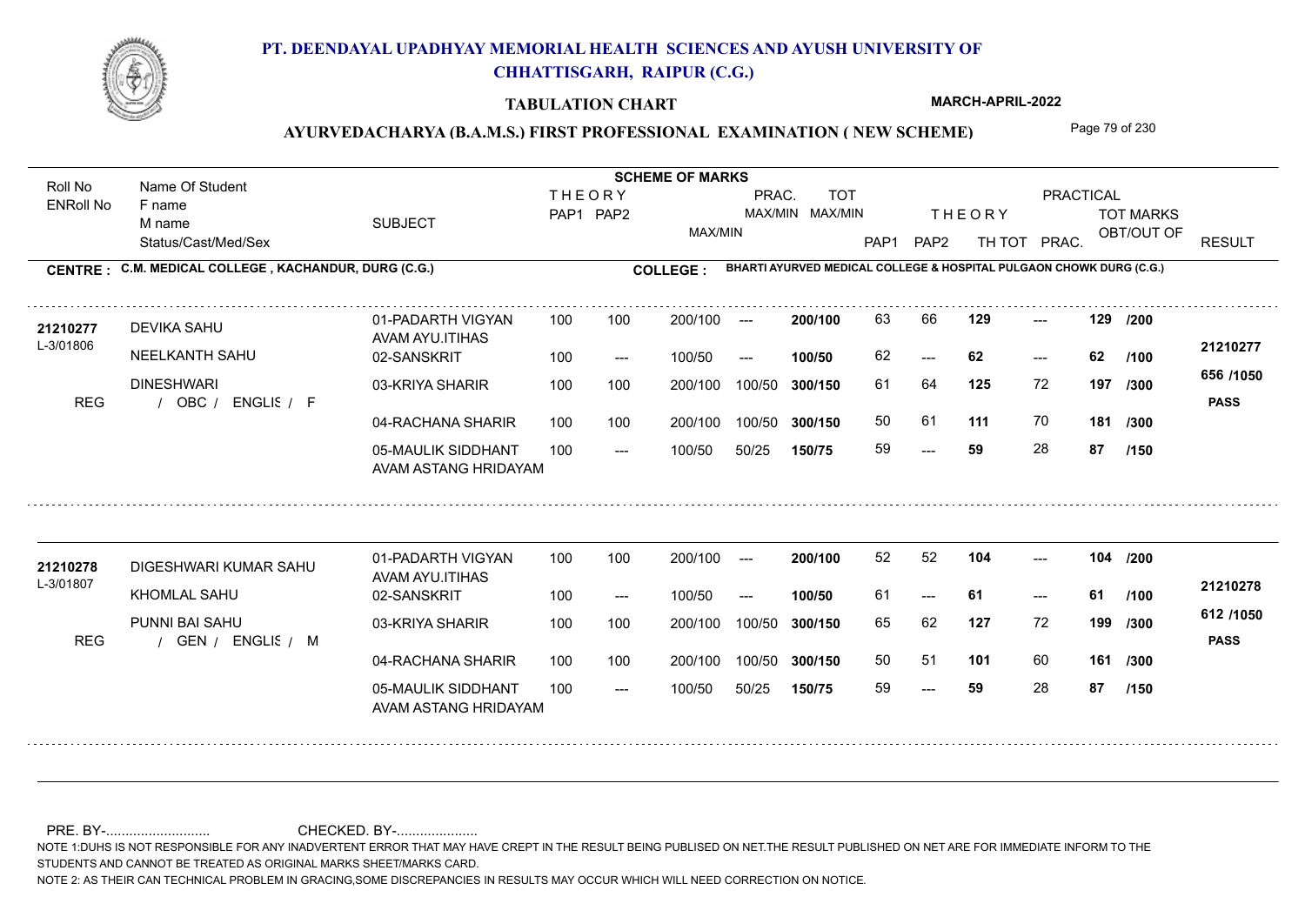

### **TABULATION CHART**

**MARCH-APRIL-2022**

### AYURVEDACHARYA (B.A.M.S.) FIRST PROFESSIONAL EXAMINATION (NEW SCHEME) Page 80 of 230

Status/Cast/Med/Sex SUBJECT TOT MARKS OBT/OUT OF PRACTICAL THE ORY TOT MARKS PAP1 PAP2 TH TOT PRAC. Roll No Name Of Student ENRoll No **CENTRE : C.M. MEDICAL COLLEGE ; KACHANDUR, DURG (C.G.) <b>COLLEGE : THEORY** PAP1 PAP2 MAX/MIN PRAC. MAX/MIN MAX/MIN TOT RESULT **Name Of Student Contract of Student Act of Student SCHEME OF MARKS BHARTI AYURVED MEDICAL COLLEGE & HOSPITAL PULGAON CHOWK DURG (C.G.)** F name M name 01-PADARTH VIGYAN AVAM AYU.ITIHAS 05-MAULIK SIDDHANT AVAM ASTANG HRIDAYAM 04-RACHANA SHARIR 100 100 03-KRIYA SHARIR 100 100 REG / OBC / ENGLIS / F --- --- --- **118 118 /200** 02-SANSKRIT 100 --- 100/50 --- 100 100 200/100 100/50 300/150 100/50 50/25 **150/75 300/150** 100/50 100 200/100 ---100/50 **300/150 200/100 100/50** 100 100 200/100 100/50 300/150  $- - 56$  $- -$  100/50 L-3/01808 ESHA SAHU GANESH PRASAD SAHU SAVITRI SAHU **104** 75 51 53 **179 /300 109** 75 **184 625 /1050** ENGLISH F **PASS 21210279** 21**210279** ESHA SAHU 01-PADARTH VIGYAN 100 100 200/100 --- **200/100** 60 58 118 ---56 **56 56** 53 56 **109** 75 58 **58** 30 **88 /100 /300 /150** 01-PADARTH VIGYAN AVAM AYU.ITIHAS 05-MAULIK SIDDHANT 100 AVAM ASTANG HRIDAYAM 04-RACHANA SHARIR 100 100 03-KRIYA SHARIR
100 100 REG / OBC / ENGLIS / F --- --- --- **123 123 /200** 02-SANSKRIT 100 --- 100/50 --- 200/100 100/50 **300/150** 100/50 50/25 **150/75 300/150** 100/50 200/100 100 200/100 ---**200/100 100/50** --- 200/100 100/50 200/100 100/50  $- -$  100/50 L-3/01809 HONEY DEWANGAN NARESH DEWANGAN LAXMI DEWANGAN **127** 60 **187** /300 **<sup>coo</sup>** /1000 **127** 72 **199 /300 660 /1050** ENGLISH F **PASS 21210280 <sup>21210280</sup>** <sup>62</sup> <sup>61</sup> 60 **60 60** 67 60 **187** 54 73 **127** 72 61 **61** 30 **91 /100 /150**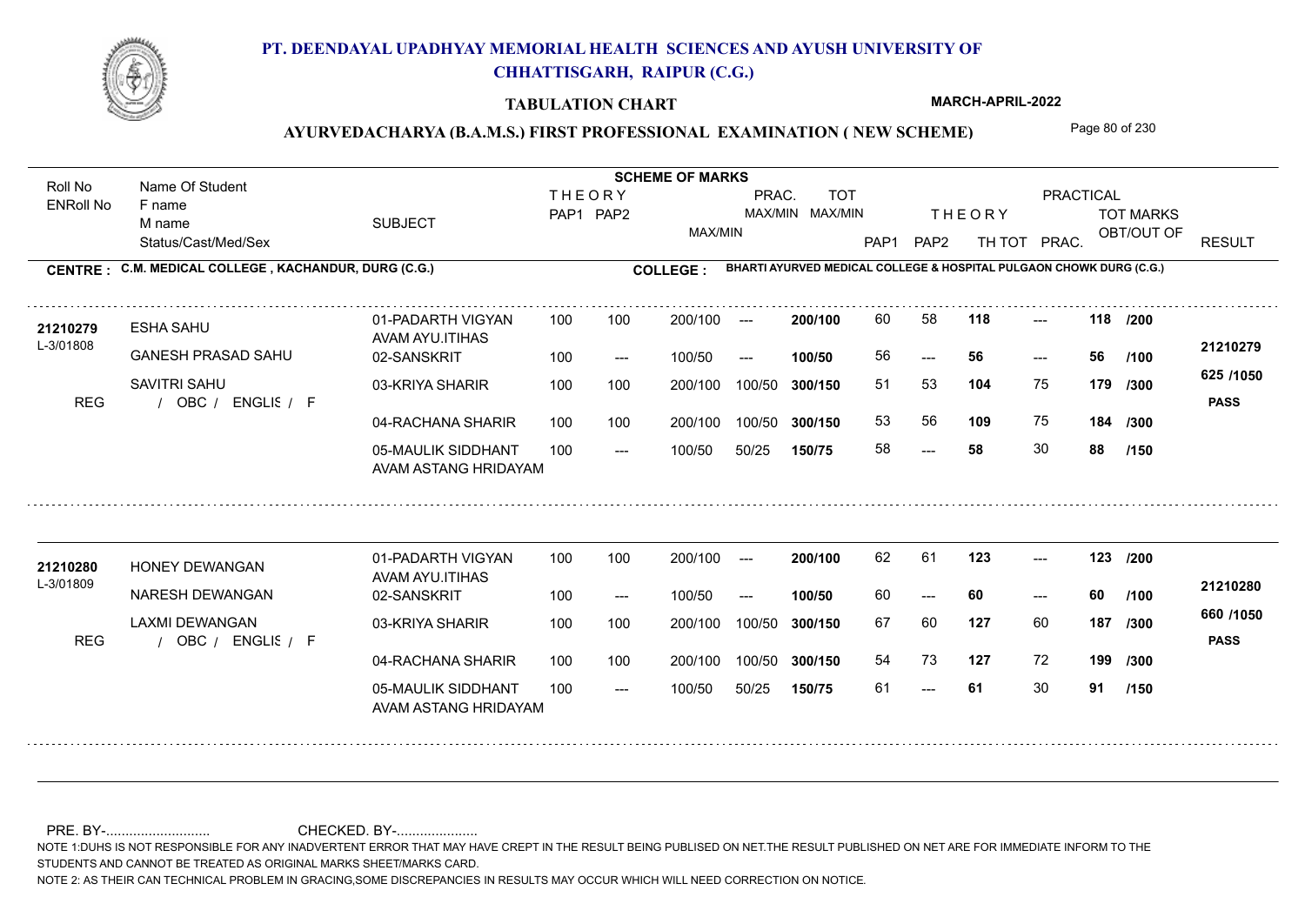

### **TABULATION CHART**

**MARCH-APRIL-2022**

### AYURVEDACHARYA (B.A.M.S.) FIRST PROFESSIONAL EXAMINATION (NEW SCHEME) Page 81 of 230

Status/Cast/Med/Sex SUBJECT TOT MARKS OBT/OUT OF PRACTICAL THE ORY TOT MARKS PAP1 PAP2 TH TOT PRAC. Roll No Name Of Student ENRoll No **CENTRE : C.M. MEDICAL COLLEGE ; KACHANDUR, DURG (C.G.) <b>COLLEGE : THEORY** PAP1 PAP2 MAX/MIN PRAC. MAX/MIN MAX/MIN TOT RESULT **Name Of Student Contract of Student Act of Student SCHEME OF MARKS BHARTI AYURVED MEDICAL COLLEGE & HOSPITAL PULGAON CHOWK DURG (C.G.)** F name M name 01-PADARTH VIGYAN AVAM AYU.ITIHAS 05-MAULIK SIDDHANT AVAM ASTANG HRIDAYAM 04-RACHANA SHARIR 100 100 03-KRIYA SHARIR 100 100 REG / OBC / HINDI / F ---  $- - 50$ --- **120 120 /200** 02-SANSKRIT 100 --- 100/50 --- 100 100 200/100 100/50 300/150 100/50 50/25 **150/75 300/150** 100/50 100 200/100 ---100/50 **300/150 200/100 100/50** 100 100 200/100 100/50 300/150  $- - 50$  $- -$  100/50 L-3/01810 KETIKA SINHA MAHENDRA SINHA REKHA SINHA **124** 75 **/300 118** 64 **182 640 /1050** HINDI F **PASS 21210281 <sup>21210281</sup>** <sup>59</sup> <sup>61</sup> 50 **50 50** 59 65 **199** 62 56 51 **51** 38 **89 /100 /300 /150** 01-PADARTH VIGYAN AVAM AYU.ITIHAS 05-MAULIK SIDDHANT 100 AVAM ASTANG HRIDAYAM 04-RACHANA SHARIR 100 100 03-KRIYA SHARIR
100 100 REG / OBC / HINDI / F  $-2$  33\* ---  $-2$  84\* 02-SANSKRIT 100 --- 100/50 --- 200/100 100/50 **300/150** 100/50 50/25 **150/75 300/150** 100/50 200/100 100 200/100 ---**200/100 100/50** --- 200/100 100/50 200/100 100/50  $- -$  100/50 L-3/01811 KHOJSHREE SEN VEDRAM SEN LEELA SEN **84\* 84\* /200 56\*** 77 31 25 **133\* /300 77\*** 65 **142\* /300 480 /1050** HINDI F **ATKT 21210282 <sup>21210282</sup>** <sup>50</sup> <sup>34</sup> 50 **50 50** 41 36 **77\*** 65 33 **33\*** 38 **71\* /100 /150**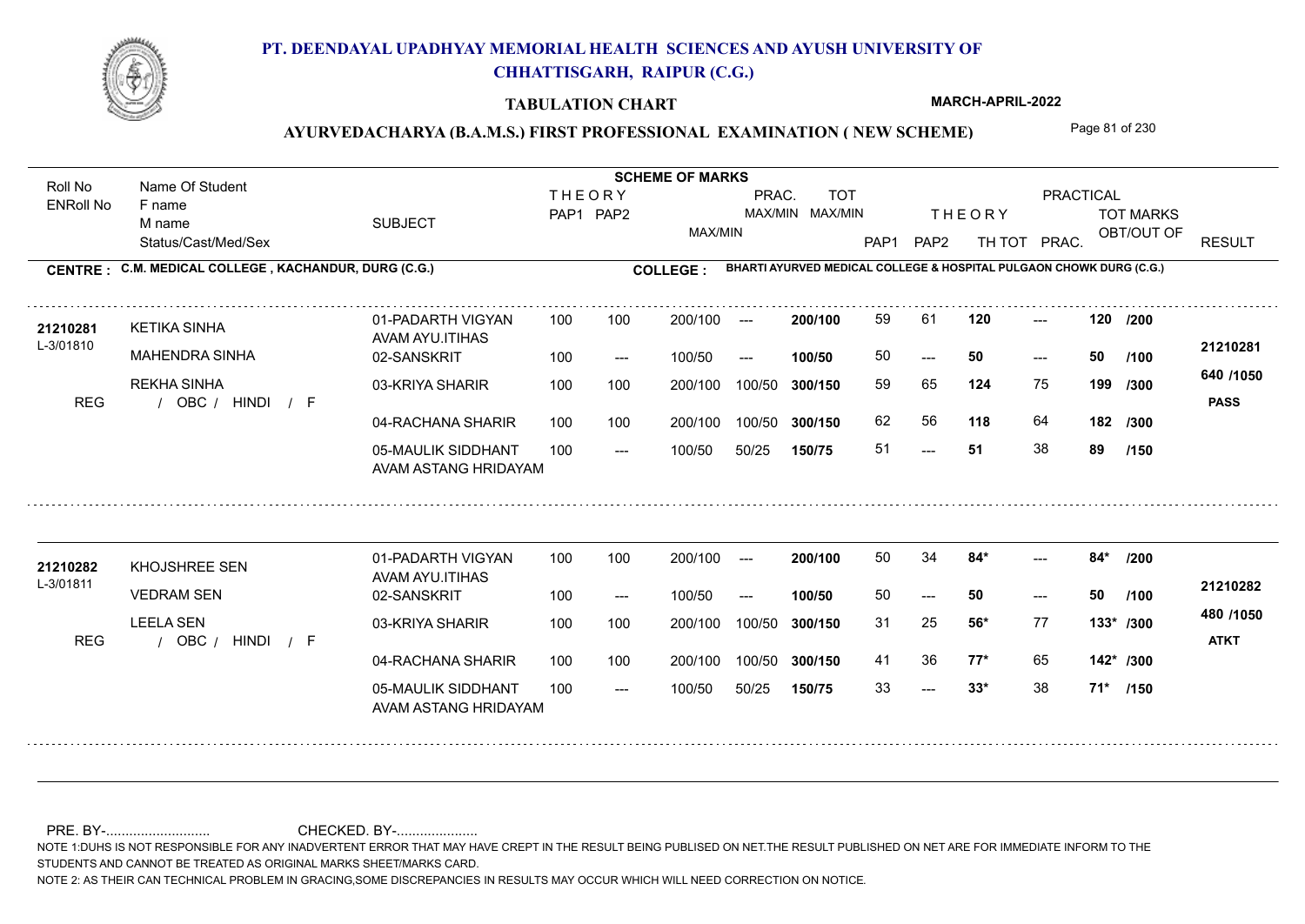

### **TABULATION CHART**

**MARCH-APRIL-2022**

### AYURVEDACHARYA (B.A.M.S.) FIRST PROFESSIONAL EXAMINATION (NEW SCHEME) Page 82 of 230

Status/Cast/Med/Sex SUBJECT TOT MARKS OBT/OUT OF PRACTICAL THE ORY TOT MARKS PAP1 PAP2 TH TOT PRAC. Roll No Name Of Student ENRoll No **CENTRE : C.M. MEDICAL COLLEGE ; KACHANDUR, DURG (C.G.) <b>COLLEGE : THEORY** PAP1 PAP2 MAX/MIN PRAC. MAX/MIN MAX/MIN TOT RESULT **Name Of Student Contract of Student Act of Student SCHEME OF MARKS BHARTI AYURVED MEDICAL COLLEGE & HOSPITAL PULGAON CHOWK DURG (C.G.)** F name M name 01-PADARTH VIGYAN AVAM AYU.ITIHAS 05-MAULIK SIDDHANT AVAM ASTANG HRIDAYAM 04-RACHANA SHARIR 100 100 03-KRIYA SHARIR 100 100 REG / OBC / HINDI / F ---  $- - 61$ --- **119 119 /200** 02-SANSKRIT 100 --- 100/50 --- 100 100 200/100 100/50 300/150 100/50 50/25 **150/75 300/150** 100/50 100 200/100 ---100/50 **300/150 200/100 100/50** 100 100 200/100 100/50 300/150  $- - 61$  $- -$  100/50 L-3/01812 KUSUMLATA CHANDRA MUNESH KUMAR CHANDRA DHANESHWARI CHANDRA **120** 78 **/300 123** 60 **183 658 /1050** HINDI F **PASS 21210283 <sup>21210283</sup>** <sup>67</sup> <sup>52</sup> 61 **61 61** 58 62 **198** 64 59 **123** 60 58 **58** 39 **97 /100 /300 /150** 01-PADARTH VIGYAN AVAM AYU.ITIHAS 05-MAULIK SIDDHANT 100 AVAM ASTANG HRIDAYAM 04-RACHANA SHARIR 100 100 03-KRIYA SHARIR RASHIDA BEGAM REG / GEN / ENGLIS / F --- 53 --- --- **107 107 /200** 02-SANSKRIT 100 --- 100/50 --- 200/100 100/50 **300/150** 100/50 50/25 **150/75 300/150** 100/50 200/100 100 200/100 ---**200/100 100/50** --- 100 200/100 100/50 200/100 100/50  $- -$  100/50 L-3/01813 LAIBA KHATUN MD.ZAHID **98\*** 62 **/300 85\*** 55 **140\* /300 538 /1050** ENGLISH F **ATKT 21210284 <sup>21210284</sup>** <sup>54</sup> <sup>53</sup> 50 **50 50** 50 48 **160** 35 50 **85\*** 55 53 **53** 28 **81 /100 /150**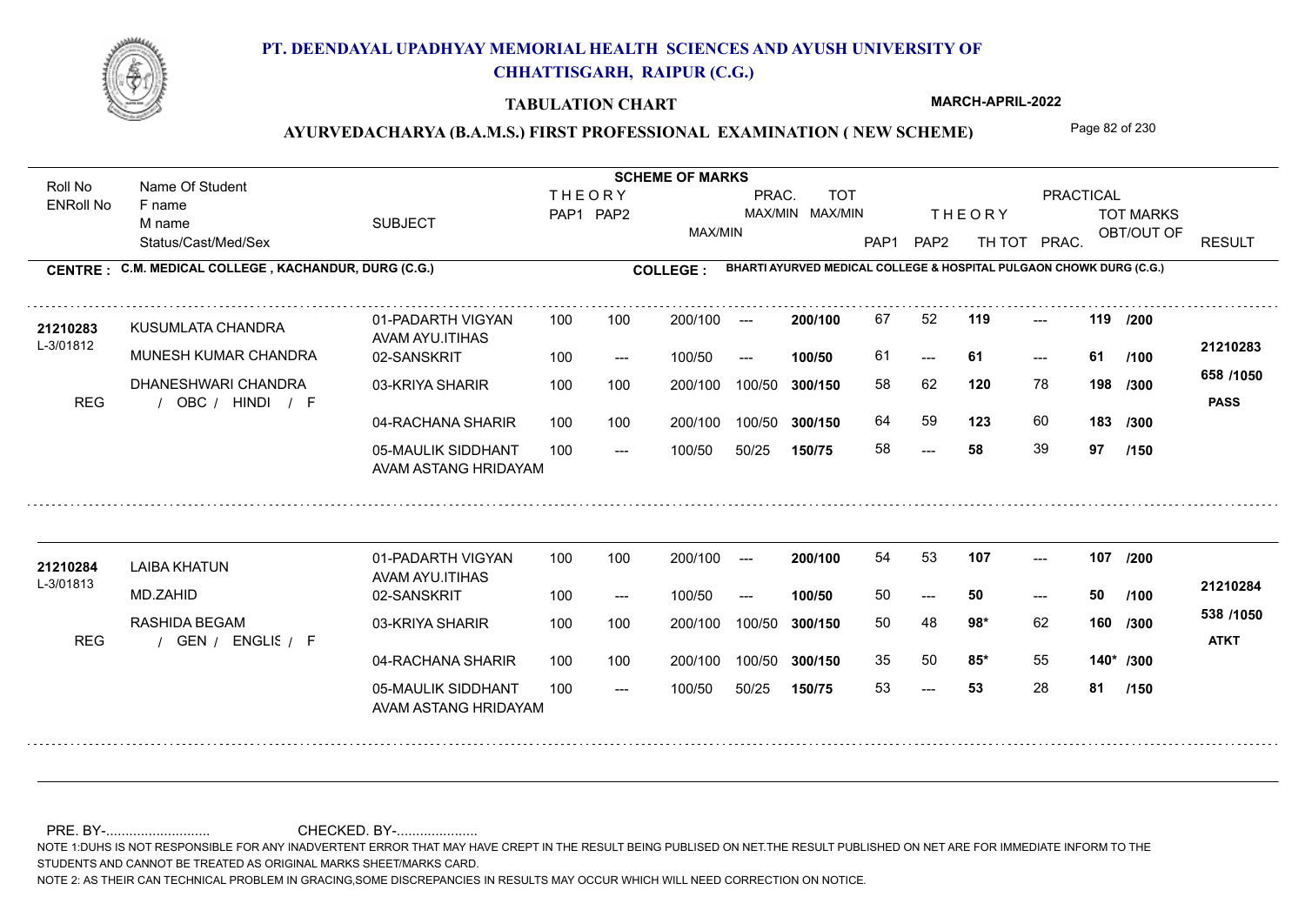

### **TABULATION CHART**

**MARCH-APRIL-2022**

### AYURVEDACHARYA (B.A.M.S.) FIRST PROFESSIONAL EXAMINATION (NEW SCHEME) Page 83 of 230

Status/Cast/Med/Sex SUBJECT TOT MARKS OBT/OUT OF PRACTICAL THE ORY TOT MARKS PAP1 PAP2 TH TOT PRAC. Roll No Name Of Student ENRoll No **CENTRE : C.M. MEDICAL COLLEGE ; KACHANDUR, DURG (C.G.) <b>COLLEGE : THEORY** PAP1 PAP2 MAX/MIN PRAC. MAX/MIN MAX/MIN TOT RESULT **Name Of Student Contract of Student Act of Student SCHEME OF MARKS BHARTI AYURVED MEDICAL COLLEGE & HOSPITAL PULGAON CHOWK DURG (C.G.)** F name M name 01-PADARTH VIGYAN AVAM AYU.ITIHAS 05-MAULIK SIDDHANT AVAM ASTANG HRIDAYAM 04-RACHANA SHARIR 100 100 03-KRIYA SHARIR 100 100 REG / GEN / ENGLIS / F --- --- --- **122 122 /200** 02-SANSKRIT 100 --- 100/50 --- 100 100 200/100 100/50 300/150 100/50 50/25 **150/75 300/150** 100/50 100 200/100 ---100/50 **300/150 200/100 100/50** 100 100 200/100 100/50 300/150  $- - 62$  $- -$  100/50 L-3/01815 MUSKAN TAYAL SURESH TAYAL ANJU TAYAL **103** 65 **/300 102** 60 **162 609 /1050** ENGLISH F **PASS 21210286 <sup>21210286</sup>** <sup>62</sup> <sup>60</sup> 62 **62 62** 46 57 **168** 50 52 59 **59** 36 **95 /100 /300 /150** 01-PADARTH VIGYAN AVAM AYU.ITIHAS 05-MAULIK SIDDHANT 100 AVAM ASTANG HRIDAYAM 04-RACHANA SHARIR 100 100 03-KRIYA SHARIR
100 100 REG / GEN / HINDI / F --- 51 --- --- **134 134 /200** 02-SANSKRIT 100 --- 100/50 --- 200/100 100/50 **300/150** 100/50 50/25 **150/75 300/150** 100/50 200/100 100 200/100 ---**200/100 100/50** --- 200/100 100/50 200/100 100/50  $- -$  100/50 L-3/01816 POONAM RAJPUT RAJENDRA KUMAR RAJPUT NEETA RAJPUT **120** 65 59 61 **185 /300 100** 65 **165 /300 639 /1050** HINDI F **PASS 21210287** 21210287 POONAM RAJPUT 01-PADARTH VIGYAN 100 100 200/100 --- 200/100 66 68 **134** ---69 **69 69** 45 55 **100** 65 51 **51** 35 **86 /100 /150**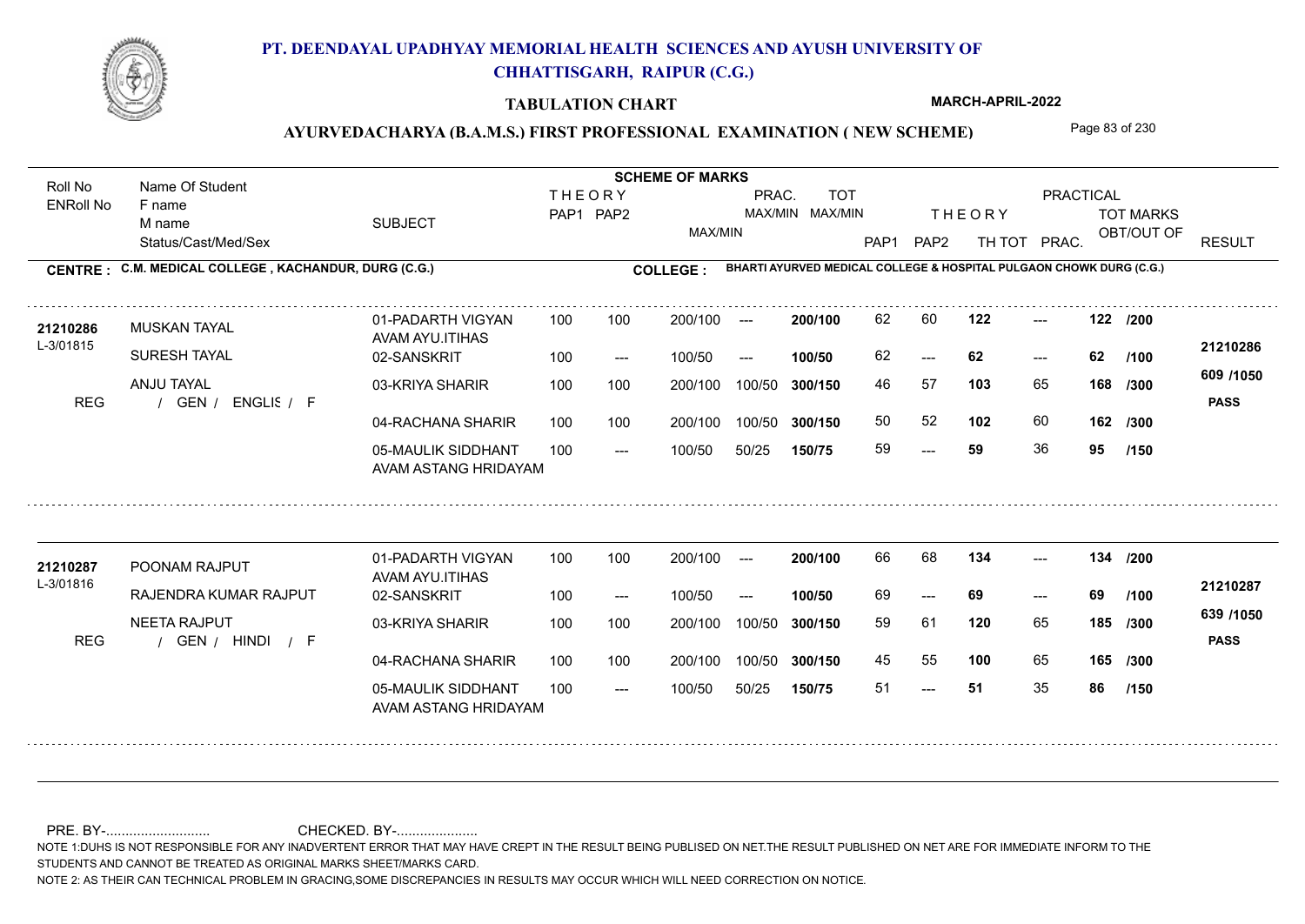

### **TABULATION CHART**

**MARCH-APRIL-2022**

# AYURVEDACHARYA (B.A.M.S.) FIRST PROFESSIONAL EXAMINATION (NEW SCHEME) Page 84 of 230

Status/Cast/Med/Sex SUBJECT TOT MARKS OBT/OUT OF PRACTICAL THE ORY TOT MARKS PAP1 PAP2 TH TOT PRAC. Roll No Name Of Student ENRoll No **CENTRE : C.M. MEDICAL COLLEGE ; KACHANDUR, DURG (C.G.) <b>COLLEGE : THEORY** PAP1 PAP2 MAX/MIN PRAC. MAX/MIN MAX/MIN TOT RESULT **Name Of Student Contract of Student Act of Student SCHEME OF MARKS BHARTI AYURVED MEDICAL COLLEGE & HOSPITAL PULGAON CHOWK DURG (C.G.)** F name M name 01-PADARTH VIGYAN AVAM AYU.ITIHAS 05-MAULIK SIDDHANT AVAM ASTANG HRIDAYAM 04-RACHANA SHARIR 100 100 03-KRIYA SHARIR 100 100 REG / OBC / ENGLIS / F  $-52$ --- --- **112 112 /200** 02-SANSKRIT 100 --- 100/50 --- 100 100 200/100 100/50 300/150 100/50 50/25 **150/75 300/150** 100/50 100 200/100 ---100/50 **300/150 200/100 100/50** 100 100 200/100 100/50 300/150  $- - 56$  $- -$  100/50 L-3/01817 PRITI DAURA SUBHASH DAURA SANDHYA DAURA **94\*** 70 43 51 **164 /300 105** 70 **175 /300 587 /1050** ENGLISH F **ATKT 21210288 <sup>21210288</sup>** <sup>54</sup> <sup>58</sup> 56 **56 56** 51 54 **105** 70 52 **52** 28 **80 /100 /150** 01-PADARTH VIGYAN AVAM AYU.ITIHAS 05-MAULIK SIDDHANT 100 AVAM ASTANG HRIDAYAM 04-RACHANA SHARIR 100 100 03-KRIYA SHARIR
100 100 REG / GEN / ENGLIS / F --- 61 --- --- **128 128 /200** 02-SANSKRIT 100 --- 100/50 --- 200/100 100/50 **300/150** 100/50 50/25 **150/75 300/150** 100/50 200/100 100 200/100 ---**200/100 100/50**  $-53$ 200/100 100/50 200/100 100/50  $- -$  100/50 L-3/01818 SAGORIKA BARMAN BABLU BARMAN PINKI BARMAN **145** 81 74 71 **226 /300 111** 72 **183 /300 689 /1050** ENGLISH F **PASS 21210289 <sup>21210289</sup>** <sup>64</sup> <sup>64</sup> 53 **53 53** 56 55 61 **61** 38 **99 /100 /150**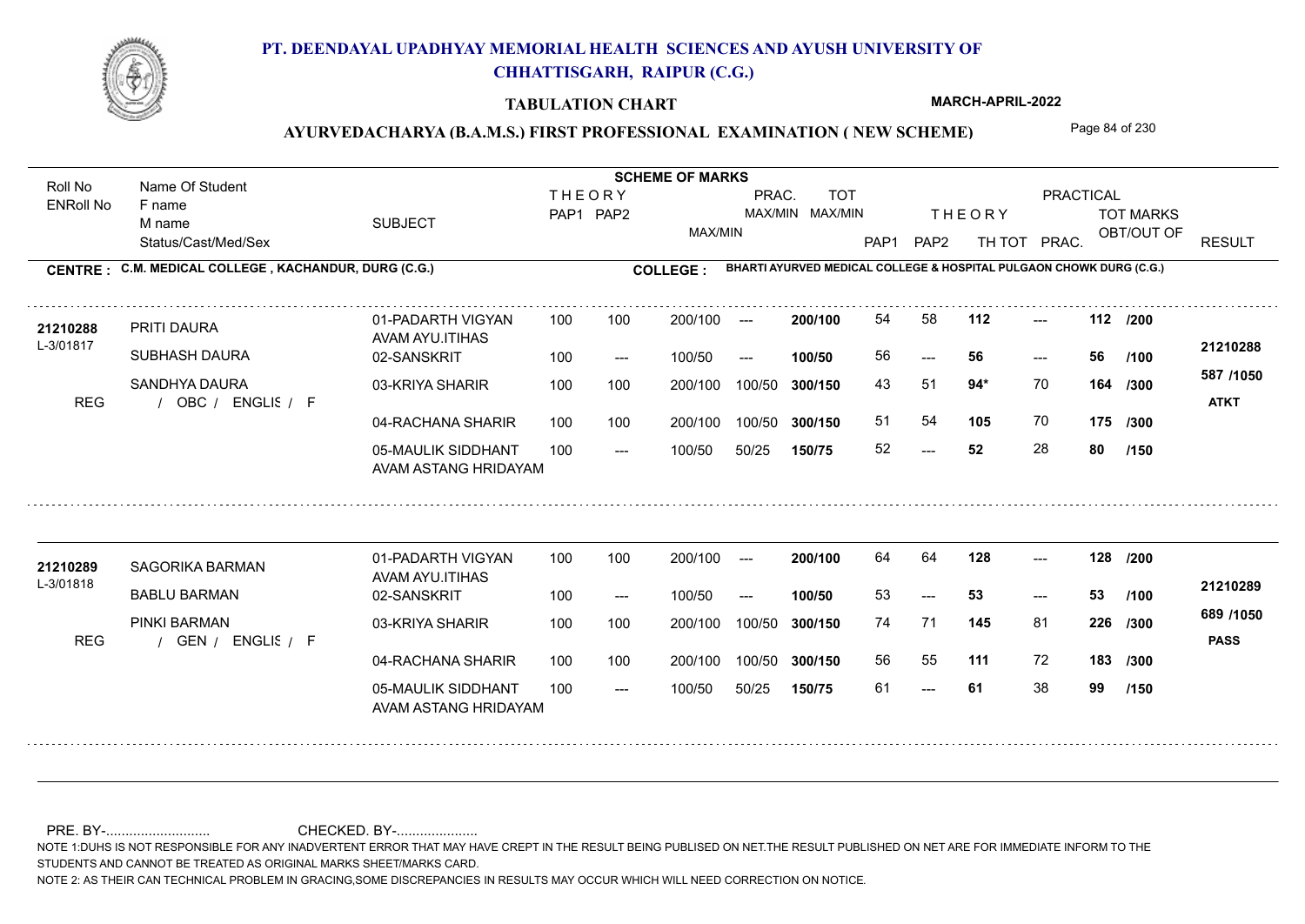

### **TABULATION CHART**

**MARCH-APRIL-2022**

### AYURVEDACHARYA (B.A.M.S.) FIRST PROFESSIONAL EXAMINATION (NEW SCHEME) Page 85 of 230

Status/Cast/Med/Sex SUBJECT TOT MARKS OBT/OUT OF PRACTICAL THE ORY TOT MARKS PAP1 PAP2 TH TOT PRAC. Roll No Name Of Student ENRoll No **CENTRE : C.M. MEDICAL COLLEGE ; KACHANDUR, DURG (C.G.) <b>COLLEGE : THEORY** PAP1 PAP2 MAX/MIN PRAC. MAX/MIN MAX/MIN TOT RESULT **Name Of Student Contract of Student Act of Student SCHEME OF MARKS BHARTI AYURVED MEDICAL COLLEGE & HOSPITAL PULGAON CHOWK DURG (C.G.)** F name M name 01-PADARTH VIGYAN AVAM AYU.ITIHAS 05-MAULIK SIDDHANT AVAM ASTANG HRIDAYAM 04-RACHANA SHARIR 100 100 03-KRIYA SHARIR 100 100 REG / GEN / HINDI / F ---  $- - 63$ --- 02-SANSKRIT 100 --- 100/50 --- 100 100 200/100 100/50 300/150 100/50 50/25 **150/75 300/150** 100/50 100 200/100 ---100/50 **300/150 200/100 100/50** 100 100 200/100 100/50 300/150  $-$  63  $- -$  100/50 L-3/01819 SNEHA DWIVEDI SUBODH KUMAR DWIVEDI SANGITA DWIVEDI **129 129 /200 137** 72 **/300 118** 60 **178 669 /1050** HINDI F **PASS 21210290 <sup>21210290</sup>** <sup>66</sup> <sup>63</sup> 63 **63 63** 75 62 **209** 59 59 60 **60** 30 **90 /100 /300 /150** 01-PADARTH VIGYAN AVAM AYU.ITIHAS 05-MAULIK SIDDHANT 100 AVAM ASTANG HRIDAYAM 04-RACHANA SHARIR 100 100 03-KRIYA SHARIR
100 100 REG / GEN / ENGLIS / F --- --- --- **104 104 /200** 02-SANSKRIT 100 --- 100/50 --- 200/100 100/50 **300/150** 100/50 50/25 **150/75 300/150** 100/50 200/100 100 200/100 ---**200/100 100/50** --- 200/100 100/50 200/100 100/50  $- -$  100/50 L-3/01820 UNNATII MANISH KUMAR SHWETA SHREE **81\*** 70 **/300 100** 70 **170 /300 568 /1050** ENGLISH F **ATKT 21210291 <sup>21210291</sup>** <sup>53</sup> <sup>51</sup> 54 **54 54** 37 44 **151** 50 50 **100** 70 54 **54** 35 **89 /100 /150**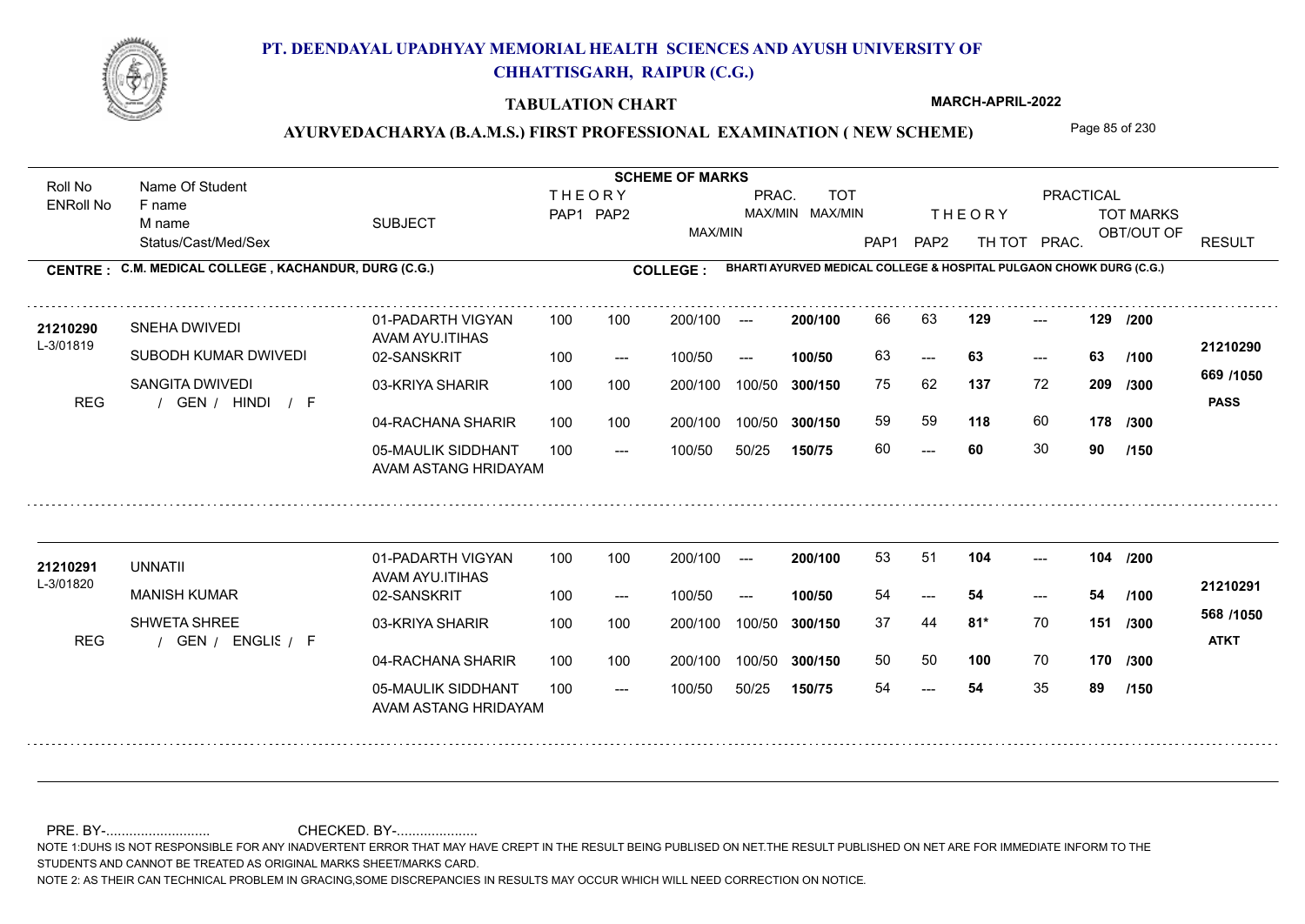

### **TABULATION CHART**

**MARCH-APRIL-2022**

### AYURVEDACHARYA (B.A.M.S.) FIRST PROFESSIONAL EXAMINATION (NEW SCHEME) Page 86 of 230

Status/Cast/Med/Sex SUBJECT TOT MARKS OBT/OUT OF PRACTICAL THE ORY TOT MARKS PAP1 PAP2 TH TOT PRAC. Roll No Name Of Student ENRoll No **CENTRE : C.M. MEDICAL COLLEGE ; KACHANDUR, DURG (C.G.) <b>COLLEGE : THEORY** PAP1 PAP2 MAX/MIN PRAC. MAX/MIN MAX/MIN TOT RESULT **Name Of Student Contract of Student Act of Student SCHEME OF MARKS BHARTI AYURVED MEDICAL COLLEGE & HOSPITAL PULGAON CHOWK DURG (C.G.)** F name M name 01-PADARTH VIGYAN AVAM AYU.ITIHAS 05-MAULIK SIDDHANT AVAM ASTANG HRIDAYAM 04-RACHANA SHARIR 100 100 03-KRIYA SHARIR 100 100 REG / GEN / HINDI / M --- --- --- **121 121 /200** 02-SANSKRIT 100 --- 100/50 --- 100 100 200/100 100/50 300/150 100/50 50/25 **150/75 300/150** 100/50 100 200/100 ---100/50 **300/150 200/100 100/50** 100 100 200/100 100/50 300/150  $- - 60$  $- -$  100/50 L-3/01821 UTPAL SINGH JEETENDRA SINGH MANJU SINGH **110** 60 **170** /300 **<sup>cool</sup>1000 102** 55 **157 595 /1050** HINDI M **PASS 21210292** 21**210292** UTPAL SINGH 01-PADARTH VIGYAN 100 100 200/100 --- **200/100** 62 59 **121** ---60 **60 60** 60 50 **170** 52 50 **102** 55 59 **59** 28 **87 /100 /300 /150** 01-PADARTH VIGYAN AVAM AYU.ITIHAS 05-MAULIK SIDDHANT 100 AVAM ASTANG HRIDAYAM 04-RACHANA SHARIR 100 100 03-KRIYA SHARIR
100 100 REG / OBC / HINDI / F --- --- --- **132 132 /200** 02-SANSKRIT 100 --- 100/50 --- 200/100 100/50 **300/150** 100/50 50/25 **150/75 300/150** 100/50 200/100 100 200/100 ---**200/100 100/50** --- 200/100 100/50 200/100 100/50  $- -$  100/50 L-3/01822 VENU PRABHA SAHU SHEETAL SAHU KAVITA SAHU **127** 67 52 75 **194 /300 118** 70 **188 /300 677 /1050** HINDI F **PASS 21210293** 21210293 VENU PRABHA SAHU 01-PADARTH VIGYAN 100 100 200/100 --- **200/100** 65 67 **132** ---66 **66 66** 53 65 65 **65** 32 **97 /100 /150**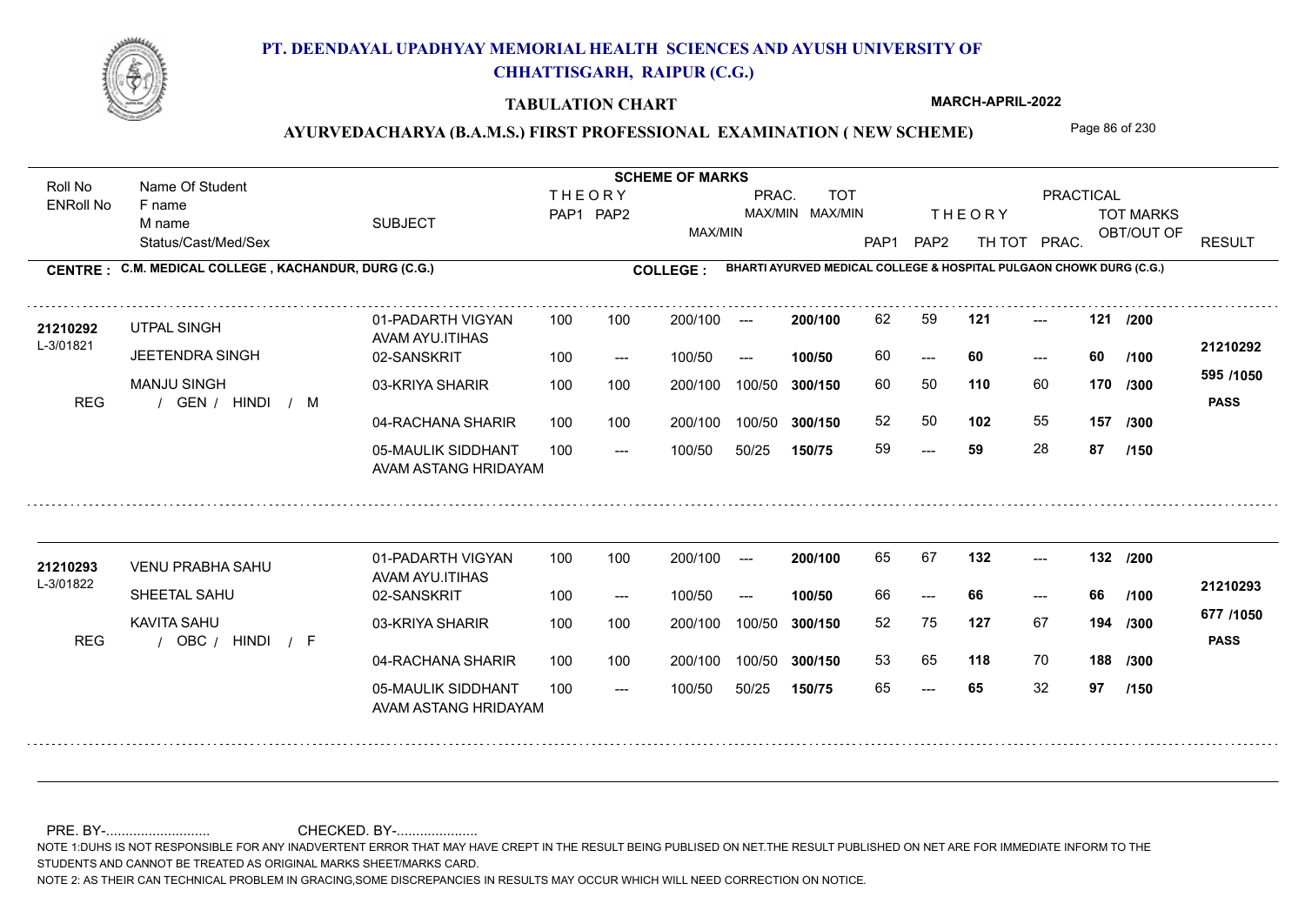

### **TABULATION CHART**

**MARCH-APRIL-2022**

### AYURVEDACHARYA (B.A.M.S.) FIRST PROFESSIONAL EXAMINATION (NEW SCHEME) Page 87 of 230

Status/Cast/Med/Sex SUBJECT TOT MARKS OBT/OUT OF PRACTICAL THE ORY TOT MARKS PAP1 PAP2 TH TOT PRAC. Roll No Name Of Student ENRoll No **CENTRE : C.M. MEDICAL COLLEGE ; KACHANDUR, DURG (C.G.) <b>COLLEGE : THEORY** PAP1 PAP2 MAX/MIN PRAC. MAX/MIN MAX/MIN TOT RESULT **Name Of Student Contract of Student Act of Student SCHEME OF MARKS BHARTI AYURVED MEDICAL COLLEGE & HOSPITAL PULGAON CHOWK DURG (C.G.)** F name M name 01-PADARTH VIGYAN AVAM AYU.ITIHAS 05-MAULIK SIDDHANT AVAM ASTANG HRIDAYAM 04-RACHANA SHARIR 100 100 03-KRIYA SHARIR 100 100 REG / OBC / HINDI / M ---  $- - 63$ --- **121 121 /200** 02-SANSKRIT  $100/50$ 100 100 200/100 100/50 300/150 100/50 50/25 **150/75 300/150** 100/50 100 200/100 ---100/50 --- **100/50** 100/50 **300/150 200/100** 100 100 200/100 100/50 300/150  $-$  63  $- -$  100/50 L-3/01823 VIKAS SINHA PARATH RAM SINHA **TULESHWARI SINHA** 132 72 204 /300 **104** 60 **164 641 /1050** HINDI M **PASS 21210294** 21**210294** VIKAS SINHA 01-PADARTH VIGYAN 100 100 200/100 --- **200/100** 61 60 **121** ---63 **63 63** 70 62 **204** 54 50 **104** 60 59 **59** 30 **89 /100 /300 /150** 01-PADARTH VIGYAN AVAM AYU.ITIHAS 05-MAULIK SIDDHANT 100 AVAM ASTANG HRIDAYAM 04-RACHANA SHARIR 100 100 03-KRIYA SHARIR
100 100 / / / REG SC --- --- --- **122 122 /200** 02-SANSKRIT 100 --- 100/50 --- 200/100 100/50 **300/150** 100/50 50/25 **150/75 300/150** 100/50 200/100 100 200/100 ---**200/100 100/50** --- 200/100 100/50 200/100 100/50  $- -$  100/50 L-3/01824 VIKAS SINGH MAKHAN SINGH KRISHNA DEVI **106** 57 53 53 **163 /300 76\*** 55 **131\* /300 568 /1050** HINDI M **ATKT 21210295** 21**210295** VIKAS SINGH 01-PADARTH VIGYAN 100 100 200/100 --- **200/100 61 61 122** ---62 **62 62** 39 37 **76\*** 55 60 **60** 30 **90 /100 /150**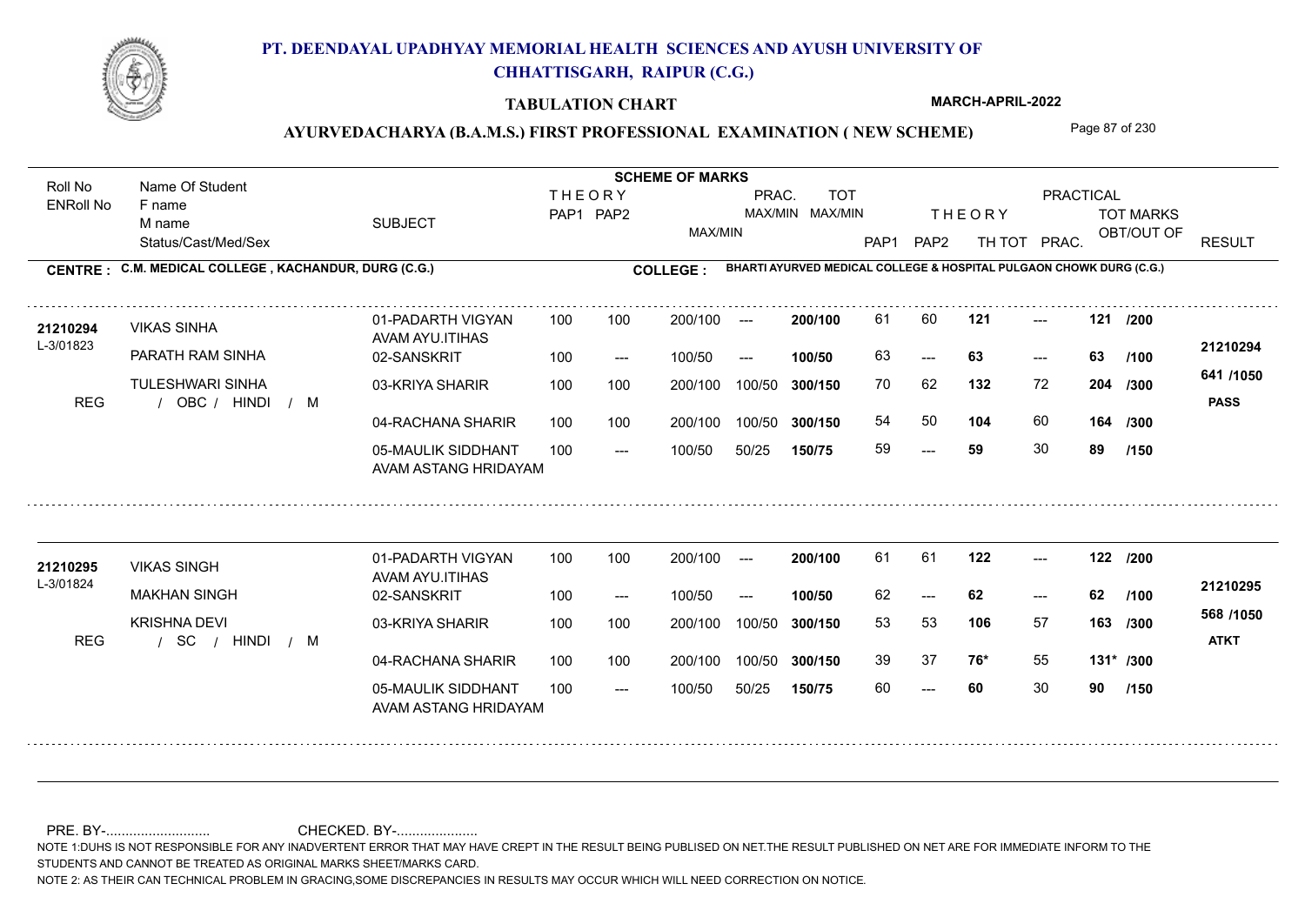

### **TABULATION CHART**

**MARCH-APRIL-2022**

### AYURVEDACHARYA (B.A.M.S.) FIRST PROFESSIONAL EXAMINATION (NEW SCHEME) Page 88 of 230

Status/Cast/Med/Sex SUBJECT TOT MARKS OBT/OUT OF PRACTICAL THE ORY TOT MARKS PAP1 PAP2 TH TOT PRAC. Roll No Name Of Student ENRoll No **CENTRE : C.M. MEDICAL COLLEGE ; KACHANDUR, DURG (C.G.) <b>COLLEGE : THEORY** PAP1 PAP2 MAX/MIN PRAC. MAX/MIN MAX/MIN TOT RESULT **Name Of Student Contract of Student Act of Student SCHEME OF MARKS BHARTI AYURVED MEDICAL COLLEGE & HOSPITAL PULGAON CHOWK DURG (C.G.)** F name M name 01-PADARTH VIGYAN AVAM AYU.ITIHAS 05-MAULIK SIDDHANT AVAM ASTANG HRIDAYAM 04-RACHANA SHARIR 100 100 03-KRIYA SHARIR 100 100 REG / OBC / HINDI / M --- --- --- 02-SANSKRIT 100 --- 100/50 --- 100 100 200/100 100/50 300/150 100/50 50/25 **150/75 300/150** 100/50 100 200/100 ---100/50 **300/150 200/100 100/50** 100 100 200/100 100/50 300/150  $- - 55$  $- -$  100/50 L-3/01825 VIMAL KUMAR BALLURAM SAHU RAMDULARI **129 129 /200 129** 78 **/300 124** 60 **184 668 /1050** HINDI M **PASS 21210296** 21210296 VIMAL KUMAR 01-PADARTH VIGYAN 100 100 200/100 --- **200/100 63 66 129** ---55 **55 55** 66 63 **207** 61 63 **124** 60 58 **58** 35 **93 /100 /300 /150** 01-PADARTH VIGYAN AVAM AYU.ITIHAS 05-MAULIK SIDDHANT 100 AVAM ASTANG HRIDAYAM 04-RACHANA SHARIR 100 100 03-KRIYA SHARIR
100 100 REG / OBC / HINDI / F --- --- --- **137 137 /200** 02-SANSKRIT 100 --- 100/50 --- 200/100 100/50 **300/150** 100/50 50/25 **150/75 300/150** 100/50 200/100 100 200/100 ---**200/100 100/50** --- 200/100 100/50 200/100 100/50  $- -$  100/50 L-3/01826 VINODINI CHOUDHARY NAVRATAN CHOUDHARY RADHIKA CHOUDHARY **121** 74 61 60 **195 /300 104** 72 **176 /300 682 /1050** HINDI F **PASS 21210297** 21210297 VINODINI CHOUDHARY 01-PADARTH VIGYAN 100 100 200/100 --- 200/100 68 69 137 ---64 **64 64** 52 52 72 **72** 38 **110 /150 /100**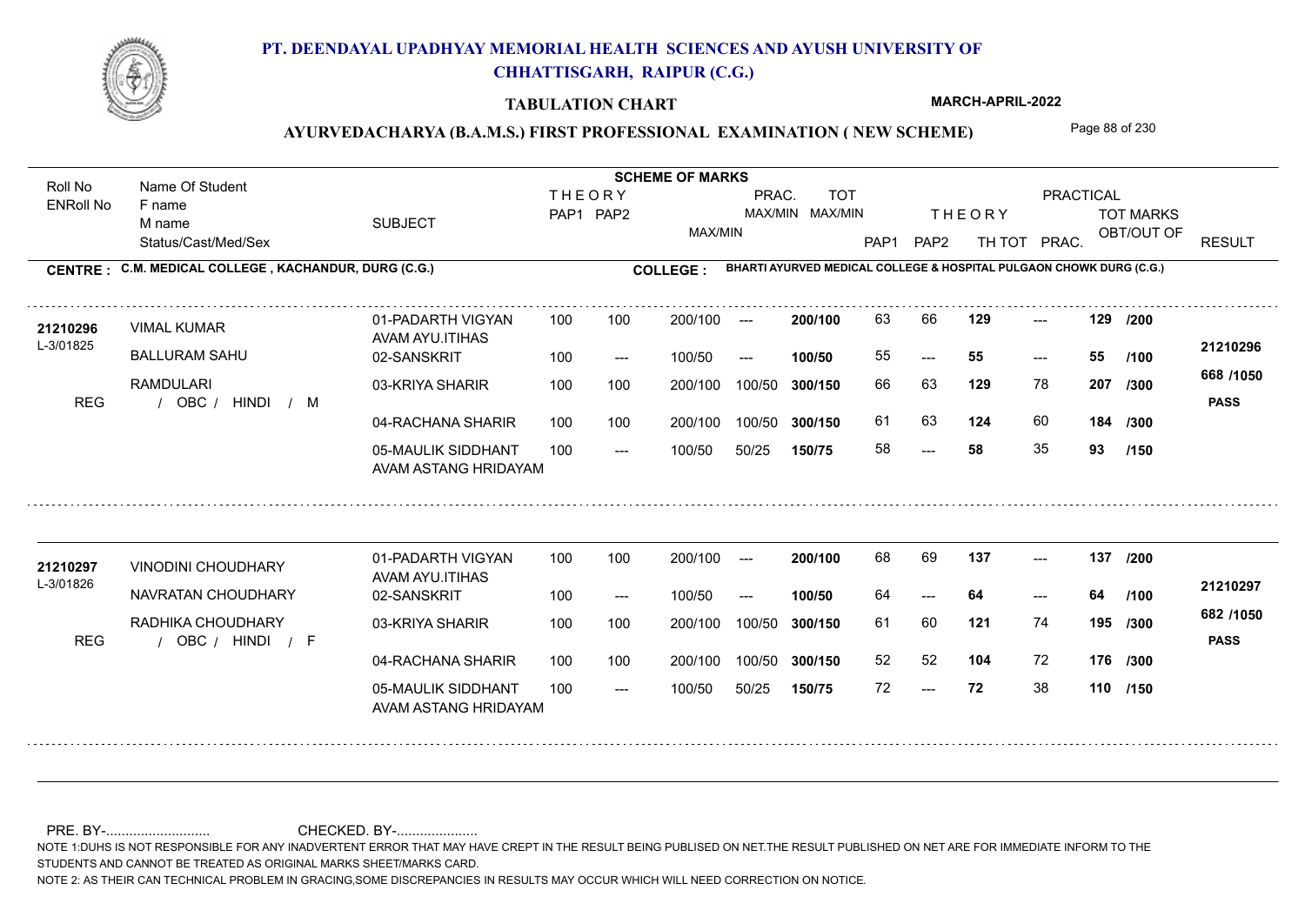

### **TABULATION CHART**

**MARCH-APRIL-2022**

### AYURVEDACHARYA (B.A.M.S.) FIRST PROFESSIONAL EXAMINATION (NEW SCHEME) Page 89 of 230

Status/Cast/Med/Sex SUBJECT TOT MARKS OBT/OUT OF PRACTICAL THE ORY TOT MARKS PAP1 PAP2 TH TOT PRAC. Roll No Name Of Student ENRoll No **CENTRE : C.M. MEDICAL COLLEGE ; KACHANDUR, DURG (C.G.) <b>COLLEGE : THEORY** PAP1 PAP2 MAX/MIN PRAC. MAX/MIN MAX/MIN TOT RESULT **Name Of Student Contract of Student Act of Student SCHEME OF MARKS BHARTI AYURVED MEDICAL COLLEGE & HOSPITAL PULGAON CHOWK DURG (C.G.)** F name M name 01-PADARTH VIGYAN AVAM AYU.ITIHAS 05-MAULIK SIDDHANT AVAM ASTANG HRIDAYAM 04-RACHANA SHARIR 100 100 03-KRIYA SHARIR 100 100 REG / OBC / HINDI / M --- --- --- **101 101 /200** 02-SANSKRIT 100 --- 100/50 --- 100 100 200/100 100/50 300/150 100/50 50/25 **150/75 300/150** 100/50 100 200/100 ---100/50 **300/150 200/100 100/50** 100 100 200/100 100/50 300/150  $- - 58$  $- -$  100/50 L-3/01827 YOGESH KUMAR SHRIWAS ASHOK KUMAR SHRIWAS RAJKUMARI SHRIWAS **100** 60 **/300 89\*** 65 **154 558 /1050** HINDI M **ATKT 21210298** 21**210298** YOGESH KUMAR SHRIWAS 01-PADARTH VIGYAN 100 100 200/100 --- **200/100** 51 50 **101** ---58 **58 58** 50 50 **160** 51 38 **89\*** 65 57 **57** 28 **85 /100 /300 /150** 01-PADARTH VIGYAN AVAM AYU.ITIHAS 05-MAULIK SIDDHANT 100 AVAM ASTANG HRIDAYAM 04-RACHANA SHARIR 100 100 03-KRIYA SHARIR
100 100 REG / OBC / HINDI / F --- --- --- **116 116 /200** 02-SANSKRIT 100 --- 100/50 --- 200/100 100/50 **300/150** 100/50 50/25 **150/75 300/150** 100/50 200/100 100 200/100 ---**200/100 100/50** --- 200/100 100/50 200/100 100/50  $- -$  100/50 L-3/01828 AKANKSHA CHANDRAVANSHI ASHOK CHANDRAVANSHI PRATIMA CHANDRVANSHI **124** 60 59 65 **184 /300 110** 68 **178 /300 622 /1050** HINDI F **PASS 21210299 <sup>21210299</sup>** <sup>64</sup> <sup>52</sup> 51 **51 51** 53 57 57 **57** 36 **93 /100 /150**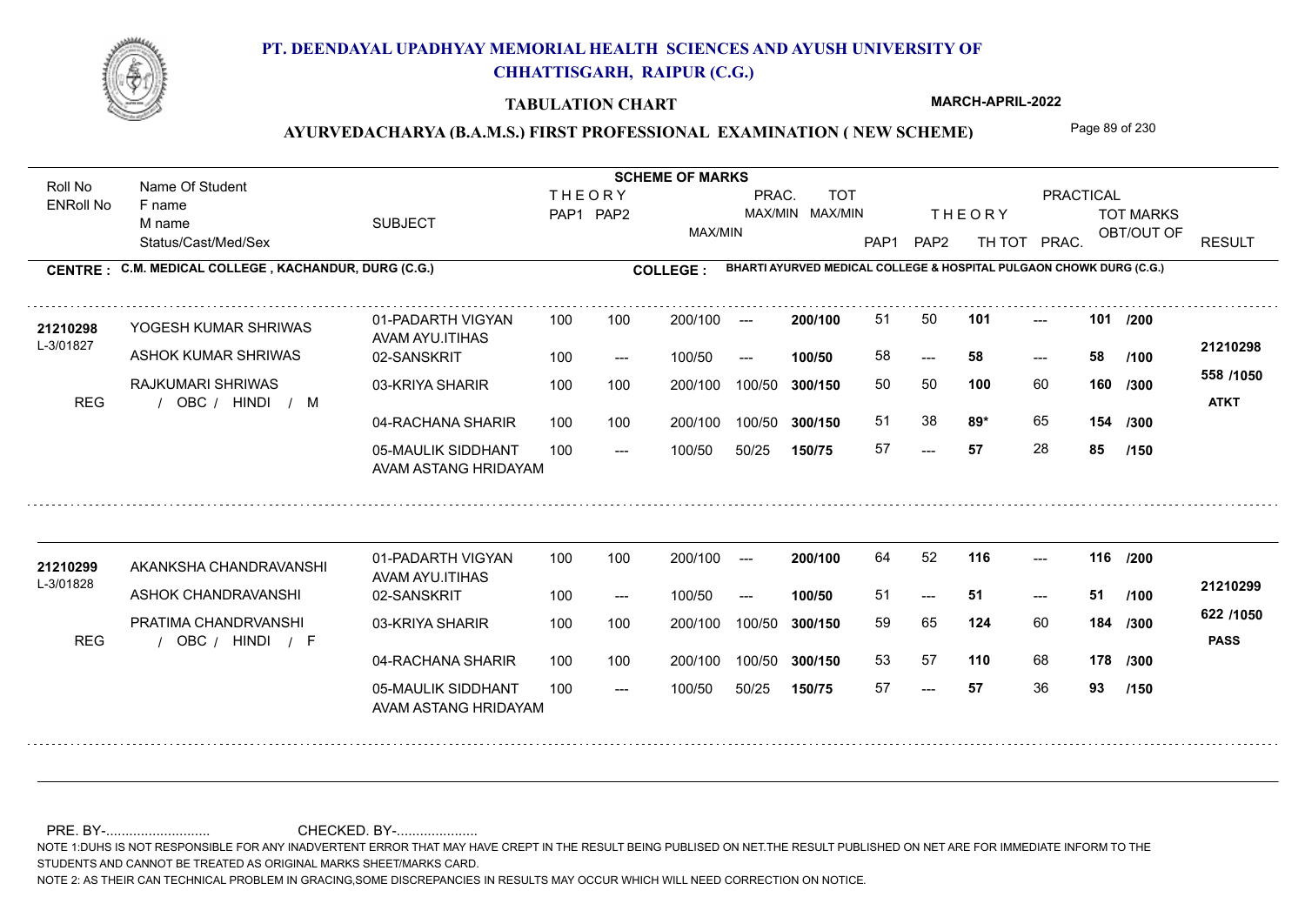

### **TABULATION CHART**

**MARCH-APRIL-2022**

### AYURVEDACHARYA (B.A.M.S.) FIRST PROFESSIONAL EXAMINATION (NEW SCHEME) Page 90 of 230

Status/Cast/Med/Sex SUBJECT TOT MARKS OBT/OUT OF PRACTICAL THE ORY TOT MARKS PAP1 PAP2 TH TOT PRAC. Roll No Name Of Student ENRoll No **CENTRE : C.M. MEDICAL COLLEGE ; KACHANDUR, DURG (C.G.) <b>COLLEGE : THEORY** PAP1 PAP2 MAX/MIN PRAC. MAX/MIN MAX/MIN TOT RESULT **Name Of Student Contract of Student Act of Student SCHEME OF MARKS BHARTI AYURVED MEDICAL COLLEGE & HOSPITAL PULGAON CHOWK DURG (C.G.)** F name M name 01-PADARTH VIGYAN AVAM AYU.ITIHAS 05-MAULIK SIDDHANT AVAM ASTANG HRIDAYAM 04-RACHANA SHARIR 100 100 03-KRIYA SHARIR 100 100 REG / GEN / ENGLIS / F --- --- --- **122 122 /200** 02-SANSKRIT 100 --- 100/50 --- 100 100 200/100 100/50 300/150 100/50 50/25 **150/75 300/150** 100/50 100 200/100 ---100/50 **300/150 200/100 100/50** 100 100 200/100 100/50 300/150  $- - 60$  $- -$  100/50 L-3/01829 ALISHA SIDDIQUI MD ISRAIL SIDDIQI M AFSHAN SIDDIQUI **105** 74 54 51 **179 /300 93\*** 60 **153 /300 610 /1050** ENGLISH F **ATKT 21210300 <sup>21210300</sup>** <sup>62</sup> <sup>60</sup> 60 **60 60** 33 60 **93**\* 60 56 **56** 40 **96 /100 /150** 01-PADARTH VIGYAN AVAM AYU.ITIHAS 05-MAULIK SIDDHANT 100 AVAM ASTANG HRIDAYAM 04-RACHANA SHARIR 100 100 03-KRIYA SHARIR
100 100 REG / GEN / ENGLIS / F --- 61 --- --- **126 126 /200** 02-SANSKRIT 100 --- 100/50 --- 200/100 100/50 **300/150** 100/50 50/25 **150/75 300/150** 100/50 200/100 100 200/100 ---**200/100 100/50** --- 200/100 100/50 200/100 100/50  $- -$  100/50 L-3/01830 ANISHA RAJPUT MANOJ KUMAR RAJPUT PREETI BALA RAJPUT **130** 65 58 72 **195 /300 109** 70 **179 /300 651 /1050** ENGLISH F **PASS 21210301 <sup>21210301</sup>** <sup>66</sup> <sup>60</sup> 50 **50 50** 50 59 **109** 70 61 **61** 40 **101 /150 /100**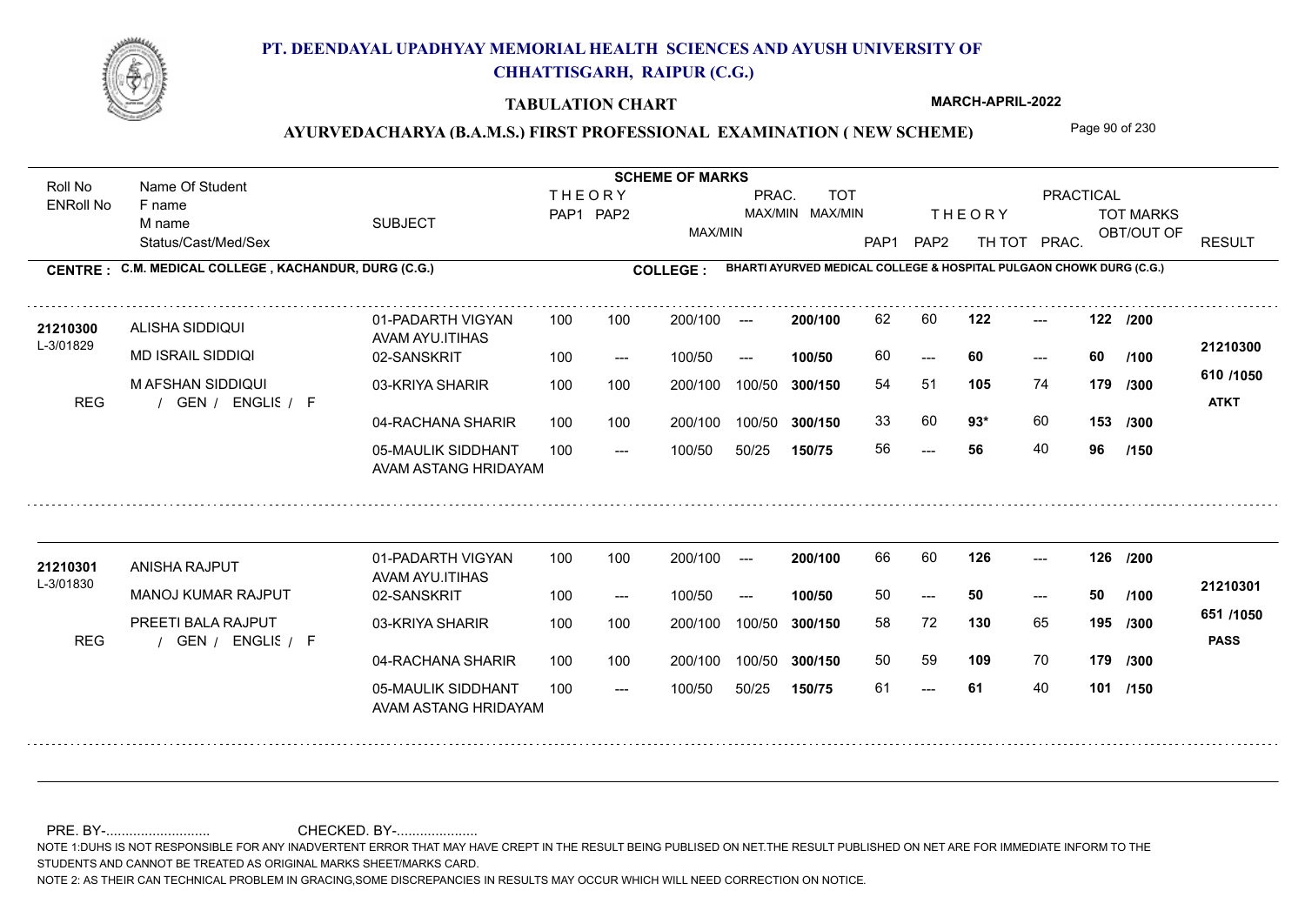

### **TABULATION CHART**

**MARCH-APRIL-2022**

### AYURVEDACHARYA (B.A.M.S.) FIRST PROFESSIONAL EXAMINATION (NEW SCHEME) Page 91 of 230

Status/Cast/Med/Sex SUBJECT TOT MARKS OBT/OUT OF PRACTICAL THE ORY TOT MARKS PAP1 PAP2 TH TOT PRAC. Roll No Name Of Student ENRoll No **CENTRE : C.M. MEDICAL COLLEGE ; KACHANDUR, DURG (C.G.) <b>COLLEGE : THEORY** PAP1 PAP2 MAX/MIN PRAC. MAX/MIN MAX/MIN TOT RESULT **Name Of Student Contract of Student Act of Student SCHEME OF MARKS BHARTI AYURVED MEDICAL COLLEGE & HOSPITAL PULGAON CHOWK DURG (C.G.)** F name M name 01-PADARTH VIGYAN AVAM AYU.ITIHAS 05-MAULIK SIDDHANT AVAM ASTANG HRIDAYAM 04-RACHANA SHARIR 100 100 03-KRIYA SHARIR 100 100 REG / OBC / HINDI / F ---  $- - 37*$ --- 02-SANSKRIT 100 --- 100/50 --- 100 100 200/100 100/50 300/150 100/50 50/25 **150/75 300/150** 100/50 100 200/100 ---100/50 **300/150 200/100 100/50** 100 100 200/100 100/50 300/150  $- - 37*$  $- -$  100/50 L-3/01831 ANKITA MAITRY SANTOSH KUMAR MAITRY SHARDA MAITRY **109 109 99\*** 70 **/300 95\*** 68 **163 565 /1050** HINDI F **ATKT 21210302** 21210302 ANKITA MAITRY 01-PADARTH VIGYAN 100 100 200/100 --- **200/100 58 51 109** ---37 **37\* 37\*** 52 47 **169** 37 58 **95**\* 68 57 **57** 30 **87 /200 /100 /300 /150** 01-PADARTH VIGYAN AVAM AYU.ITIHAS 05-MAULIK SIDDHANT 100 AVAM ASTANG HRIDAYAM 04-RACHANA SHARIR 100 100 03-KRIYA SHARIR
100 100 REG / OBC / HINDI / F --- --- --- **126 126 /200** 02-SANSKRIT 100 --- 100/50 --- 200/100 100/50 **300/150** 100/50 50/25 **150/75 300/150** 100/50 200/100 100 200/100 ---**200/100 100/50** --- 200/100 100/50 200/100 100/50  $- -$  100/50 L-3/01832 ANUSKA GUPTA DILEEP KUMAR GUPTA ASHA GUPTA **114** 72 **/300 92\*** 68 **160 /300 634 /1050** HINDI F **ATKT 21210303** 21210303 ANUSKA GUPTA 01-PADARTH VIGYAN 100 100 200/100 --- **200/100 63 63 126 ---**-66 **66 66** 52 62 **186** 35 57 **92**\* 68 60 **60** 36 **96 /100 /150**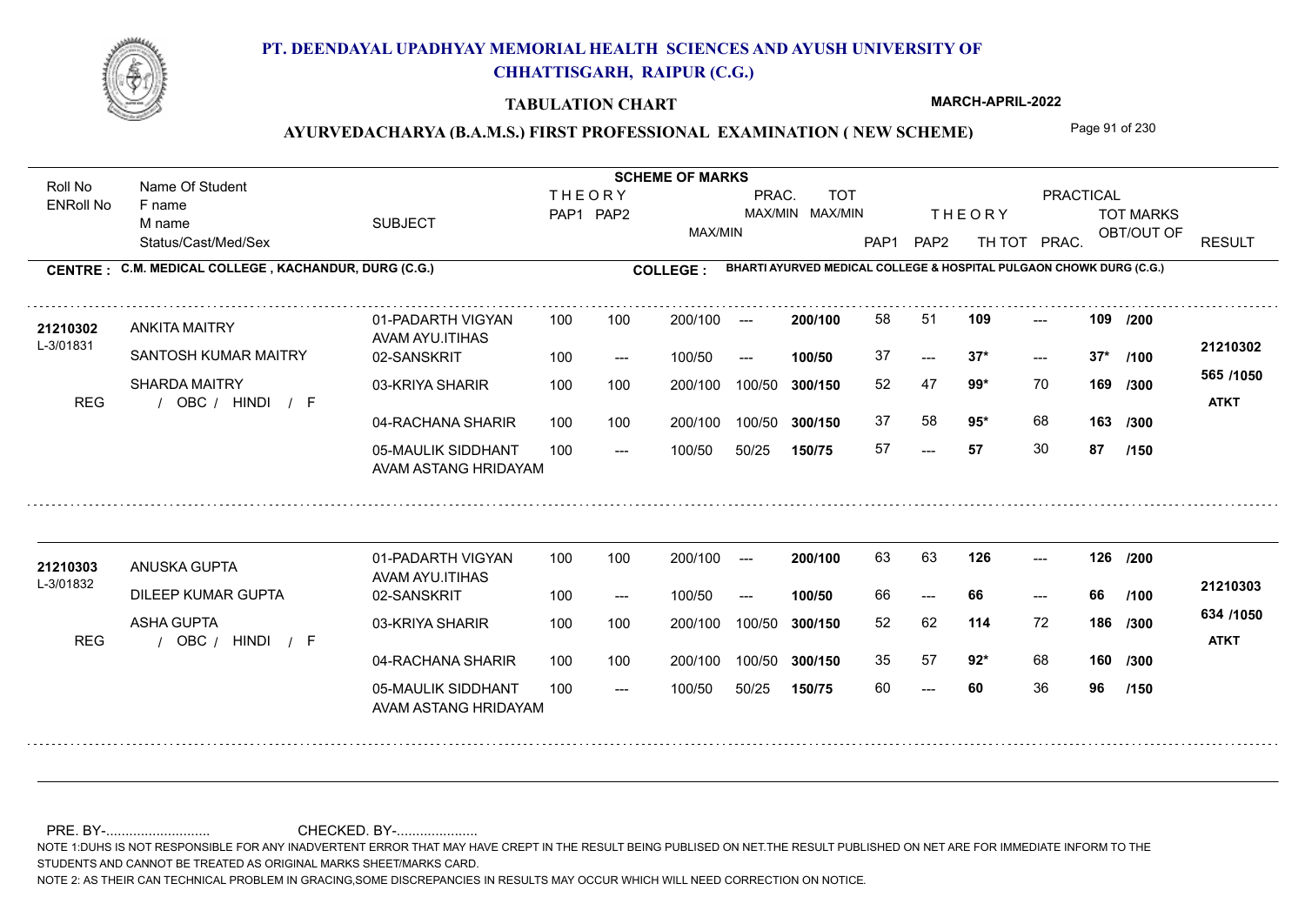

### **TABULATION CHART**

**MARCH-APRIL-2022**

### AYURVEDACHARYA (B.A.M.S.) FIRST PROFESSIONAL EXAMINATION (NEW SCHEME) Page 92 of 230

Status/Cast/Med/Sex SUBJECT TOT MARKS OBT/OUT OF PRACTICAL THE ORY TOT MARKS PAP1 PAP2 TH TOT PRAC. Roll No Name Of Student ENRoll No **CENTRE : C.M. MEDICAL COLLEGE ; KACHANDUR, DURG (C.G.) <b>COLLEGE : THEORY** PAP1 PAP2 MAX/MIN PRAC. MAX/MIN MAX/MIN TOT RESULT **Name Of Student Contract of Student Act of Student SCHEME OF MARKS BHARTI AYURVED MEDICAL COLLEGE & HOSPITAL PULGAON CHOWK DURG (C.G.)** F name M name 01-PADARTH VIGYAN AVAM AYU.ITIHAS 05-MAULIK SIDDHANT AVAM ASTANG HRIDAYAM 04-RACHANA SHARIR 100 100 03-KRIYA SHARIR 100 100 REG / OBC / HINDI / M  $-20*$  $-27*$  $-2$  35\* 02-SANSKRIT 100 --- 100/50 --- 100 100 200/100 100/50 300/150 100/50 50/25 **150/75 300/150** 100/50 100 200/100 ---100/50 **300/150 200/100 100/50** 100 100 200/100 100/50 300/150  $-27*$  $- -$  100/50 L-3/01833 ASHUTOSH BHAI PATEL RAMANUJ PRASAD PATEL SUSHMA PATEL **35\* 35\* /200 28\*** 53 **/300 31\*** 54 **85\* /300 276 /1050** HINDI M **ATKT 21210304 <sup>21210304</sup>** <sup>25</sup> <sup>10</sup> 27 **27\* 27\*** 4 24 **81\*** 5 26 **31\*** 54 20 **20\*** 28 **48\* /100 /150** 01-PADARTH VIGYAN AVAM AYU.ITIHAS 05-MAULIK SIDDHANT 100 AVAM ASTANG HRIDAYAM 04-RACHANA SHARIR 100 100 03-KRIYA SHARIR
100 100 / / / REG SC --- --- --- **106 106 /200** 02-SANSKRIT 100 --- 100/50 --- 200/100 100/50 **300/150** 100/50 50/25 **150/75 300/150** 100/50 200/100 100 200/100 ---**200/100 100/50** --- 200/100 100/50 200/100 100/50  $- -$  100/50 L-3/01834 AYUSH KUMAR TARUNAKAR B.K.TARUNAKAR SHANTI TARUNAKAR **101** 55 54 47 **156 /300 88\*** 54 **142\* /300 545 /1050** ENGLISH M **ATKT 21210305** 21210305 AYUSH KUMAR TARUNAKAR 01-PADARTH VIGYAN 100 100 200/100 --- **200/100 50 56 106 ---**-58 **58 58** 33 55 **88\*** 54 55 **55** 28 **83 /100 /150**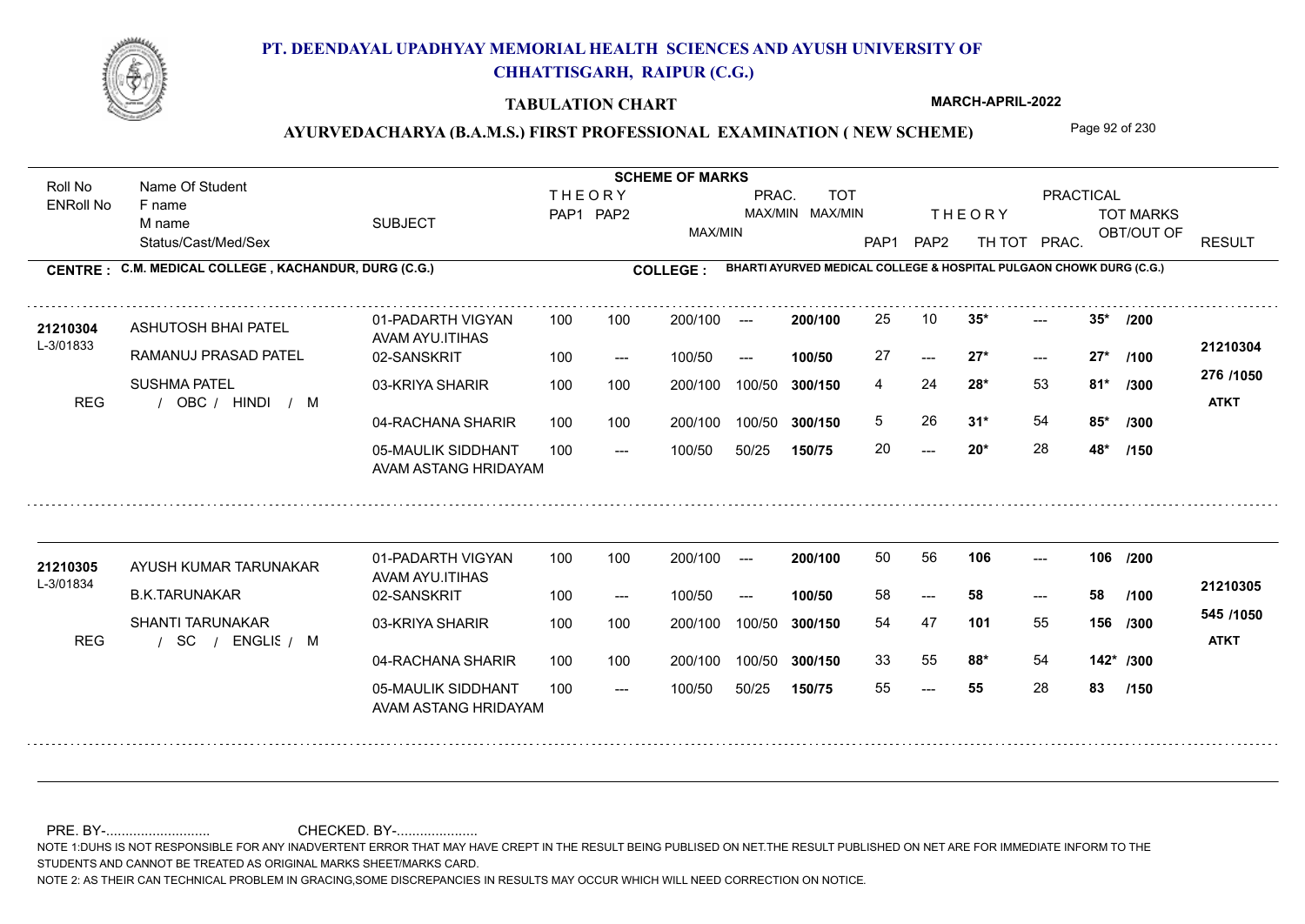

### **TABULATION CHART**

**MARCH-APRIL-2022**

### AYURVEDACHARYA (B.A.M.S.) FIRST PROFESSIONAL EXAMINATION (NEW SCHEME) Page 93 of 230

Status/Cast/Med/Sex SUBJECT TOT MARKS OBT/OUT OF PRACTICAL THE ORY TOT MARKS PAP1 PAP2 TH TOT PRAC. Roll No Name Of Student ENRoll No **CENTRE : C.M. MEDICAL COLLEGE ; KACHANDUR, DURG (C.G.) <b>COLLEGE : THEORY** PAP1 PAP2 MAX/MIN PRAC. MAX/MIN MAX/MIN TOT RESULT **Name Of Student Contract of Student Act of Student SCHEME OF MARKS BHARTI AYURVED MEDICAL COLLEGE & HOSPITAL PULGAON CHOWK DURG (C.G.)** F name M name 01-PADARTH VIGYAN AVAM AYU.ITIHAS 05-MAULIK SIDDHANT AVAM ASTANG HRIDAYAM 04-RACHANA SHARIR 100 100 03-KRIYA SHARIR 100 100 REG / OBC / HINDI / F  $- - 62$ --- --- **127 127 /200** 02-SANSKRIT 100 --- 100/50 --- 100 100 200/100 100/50 300/150 100/50 50/25 **150/75 300/150** 100/50 100 200/100 ---100/50 **300/150 200/100 100/50** 100 100 200/100 100/50 300/150  $- - 60$  $- -$  100/50 L-3/01835 BHARTI KHUNTIA HAREKRISHNA KHUNTIA BEENA KHUNTIA **152** 83 73 79 **235 /300 142** 80 **222 /300 748 /1050** HINDI F **PASS 21210306 <sup>21210306</sup>** <sup>66</sup> <sup>61</sup> 60 **60 60** 65 77 **142** 80 62 **62** 42 **104 /150 /100** 01-PADARTH VIGYAN AVAM AYU.ITIHAS 05-MAULIK SIDDHANT 100 AVAM ASTANG HRIDAYAM 04-RACHANA SHARIR 100 100 03-KRIYA SHARIR
100 100 REG / OBC / HINDI / M  $- - 34*$ --- 51  $- - 64*$ 02-SANSKRIT 100 --- 100/50 --- 200/100 100/50 **300/150** 100/50 50/25 **150/75 300/150** 100/50 200/100 100 200/100 ---**200/100 100/50** --- 200/100 100/50 200/100 100/50  $- -$  100/50 L-3/01836 BHAVESH PATEL TARUN KUMAR PATEL ANITA PATEL **64\* 64\* /200 82\*** 55 37 45 **137\* /300 58\*** 52 **110\* /300 425 /1050** HINDI M **ATKT 21210307 <sup>21210307</sup>** <sup>33</sup> <sup>31</sup> 51 **51 51** 23 35 **58\*** 52 34 **34\*** 29 **63\* /100 /150**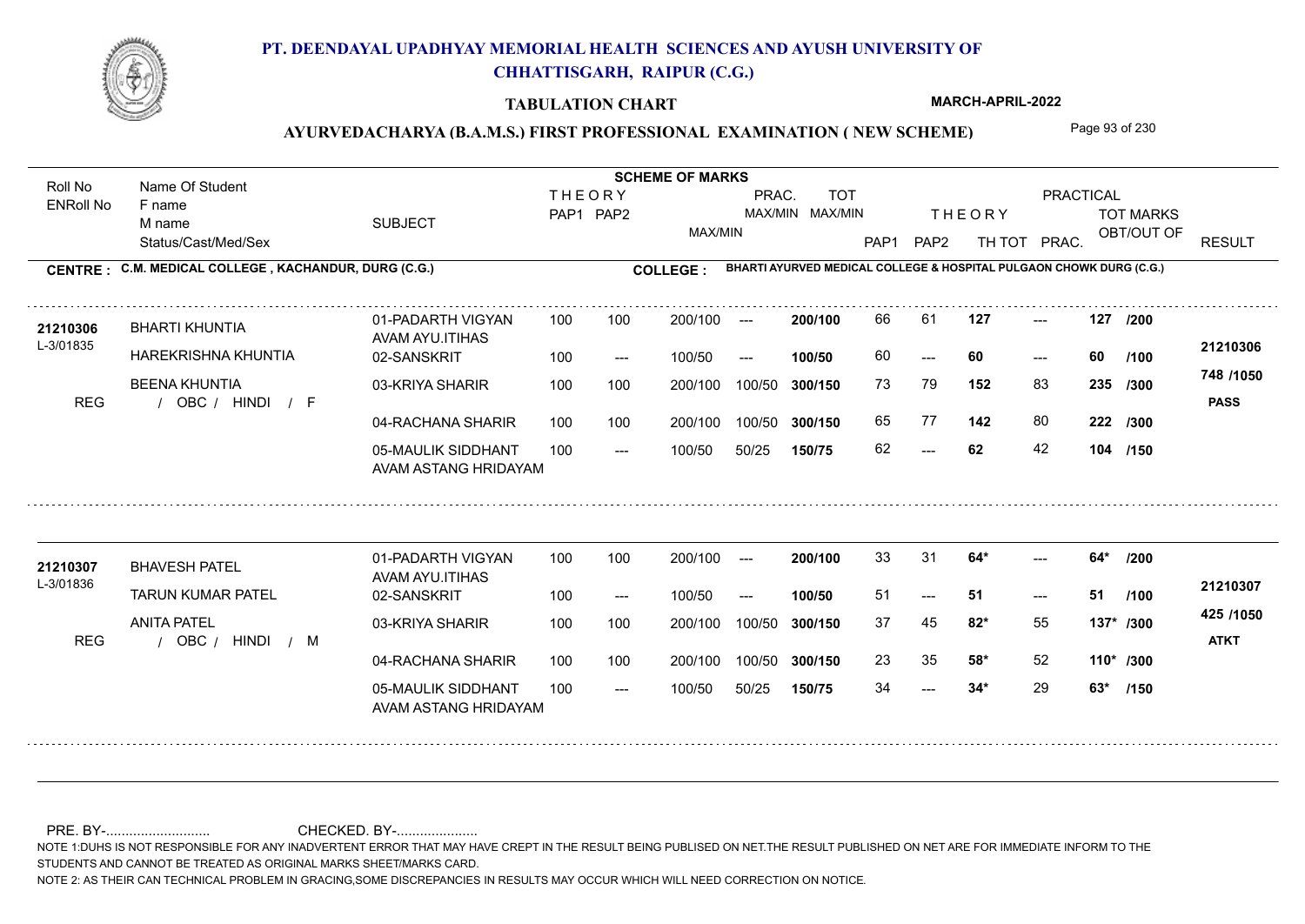

### **TABULATION CHART**

**MARCH-APRIL-2022**

### AYURVEDACHARYA (B.A.M.S.) FIRST PROFESSIONAL EXAMINATION (NEW SCHEME) Page 94 of 230

Status/Cast/Med/Sex SUBJECT TOT MARKS OBT/OUT OF PRACTICAL THE ORY TOT MARKS PAP1 PAP2 TH TOT PRAC. Roll No Name Of Student ENRoll No **CENTRE : C.M. MEDICAL COLLEGE ; KACHANDUR, DURG (C.G.) <b>COLLEGE : THEORY** PAP1 PAP2 MAX/MIN PRAC. MAX/MIN MAX/MIN TOT RESULT **Name Of Student Contract of Student Act of Student SCHEME OF MARKS BHARTI AYURVED MEDICAL COLLEGE & HOSPITAL PULGAON CHOWK DURG (C.G.)** F name M name 01-PADARTH VIGYAN AVAM AYU.ITIHAS 05-MAULIK SIDDHANT AVAM ASTANG HRIDAYAM 04-RACHANA SHARIR 100 100 03-KRIYA SHARIR REG / GEN / ENGLIS / F  $- - 62$  $- - 63$ --- **129 129 /200** 02-SANSKRIT  $100/50$ 100 100 200/100 100/50 300/150 100/50 50/25 **150/75 300/150** 100/50 100 200/100 ---100/50 --- **100/50** 100/50 **300/150 200/100** 100 100 200/100 100/50 300/150  $-$  63  $- -$  100/50 L-3/01837 BHAWNA PAL SHANKAR KUMAR PAL RIMA PAL **131** 83 57 74 **214 /300 115** 80 **195 /300 705 /1050** ENGLISH F **PASS 21210308 <sup>21210308</sup>** <sup>70</sup> <sup>59</sup> 63 **63 63** 50 65 **115** 80 62 **62** 42 **104 /150 /100** 01-PADARTH VIGYAN AVAM AYU.ITIHAS 05-MAULIK SIDDHANT 100 AVAM ASTANG HRIDAYAM 04-RACHANA SHARIR 100 100 03-KRIYA SHARIR
100 100 REG / OBC / ENGLIS / M --- ---  $- - 63*$ 02-SANSKRIT 100 --- 100/50 --- 200/100 100/50 **300/150** 100/50 50/25 **150/75 300/150** 100/50 200/100 100 200/100 ---**200/100 100/50**  $- - 51$ 200/100 100/50 200/100 100/50  $- -$  100/50 L-3/01838 BHUPENDRA KUMAR **21210309** KOMAL PRASAD TAR DEVI **63\* 63\* /200 75\*** 53 36 39 **128\* /300 51\*** 54 **105\* /300 424 /1050** ENGLISH M **ATKT 21210309** 41 22 **63\*** ---51 **51 51** 31 20 **51\*** 54 50 **50** 27 **77 /100 /150**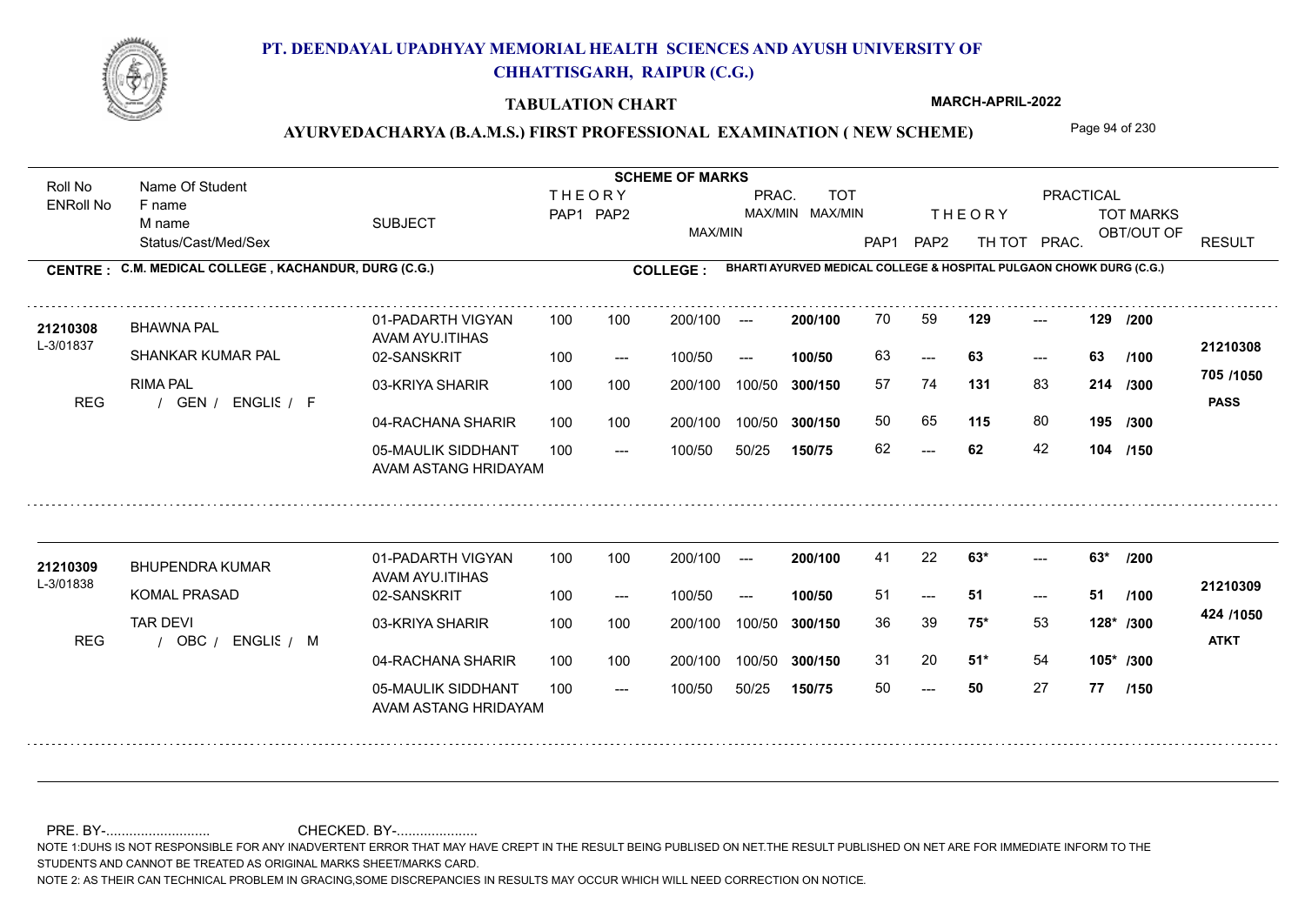

### **TABULATION CHART**

**MARCH-APRIL-2022**

### AYURVEDACHARYA (B.A.M.S.) FIRST PROFESSIONAL EXAMINATION (NEW SCHEME) Page 95 of 230

Status/Cast/Med/Sex SUBJECT TOT MARKS OBT/OUT OF PRACTICAL THE ORY TOT MARKS PAP1 PAP2 TH TOT PRAC. Roll No Name Of Student ENRoll No **CENTRE : C.M. MEDICAL COLLEGE ; KACHANDUR, DURG (C.G.) <b>COLLEGE : THEORY** PAP1 PAP2 MAX/MIN PRAC. MAX/MIN MAX/MIN TOT RESULT **Name Of Student Contract of Student SCHEME OF MARKS**<br>
THE OR Y **BHARTI AYURVED MEDICAL COLLEGE & HOSPITAL PULGAON CHOWK DURG (C.G.)** F name M name 01-PADARTH VIGYAN AVAM AYU.ITIHAS 05-MAULIK SIDDHANT AVAM ASTANG HRIDAYAM 04-RACHANA SHARIR 100 100 03-KRIYA SHARIR REG / GEN / HINDI / F  $- - 63$ --- --- **129 129 /200** 02-SANSKRIT 100 --- 100/50 --- 100 100 200/100 100/50 300/150 100/50 50/25 **150/75 300/150** 100/50 100 200/100 ---100/50 **300/150 200/100 100/50** 100 100 200/100 100/50 300/150  $- - 58$  $- -$  100/50 L-3/01839 DIPTY UPADHYAY CHANDRASHEKHAR UP ADHYAY SITA UPADHYAY **145** 75 **/300 112** 62 **174 676 /1050** HINDI F **PASS 21210310 21210310** DIPTY UPADHYAY 01-PADARTH VIGYAN 100 100 200/100 --- **200/100** 66 63 **129** ---58 **58 58** 69 76 **220** 51 61 63 **63** 32 **95 /100 /300 /150** 01-PADARTH VIGYAN AVAM AYU.ITIHAS 05-MAULIK SIDDHANT 100 AVAM ASTANG HRIDAYAM 04-RACHANA SHARIR 100 100 03-KRIYA SHARIR REG / OBC / HINDI / F --- 63 --- --- **132 132 /200** 02-SANSKRIT 100 --- 100/50 --- 200/100 100/50 **300/150** 100/50 50/25 **150/75 300/150** 100/50 200/100 100 200/100 ---**200/100 100/50**  $- - 51$ 200/100 100/50 200/100 100/50  $- -$  100/50 L-3/01840 DIVYA PATEL LOCHAN PATEL RAMDULARI PATEL **126** 73 **/300 108** 55 **163 /300 638 /1050** HINDI F **PASS 21210311 <sup>21210311</sup>** <sup>65</sup> <sup>67</sup> 51 **51 51** 51 75 **199** 51 57 **108** 55 63 **63** 30 **93 /100 /150**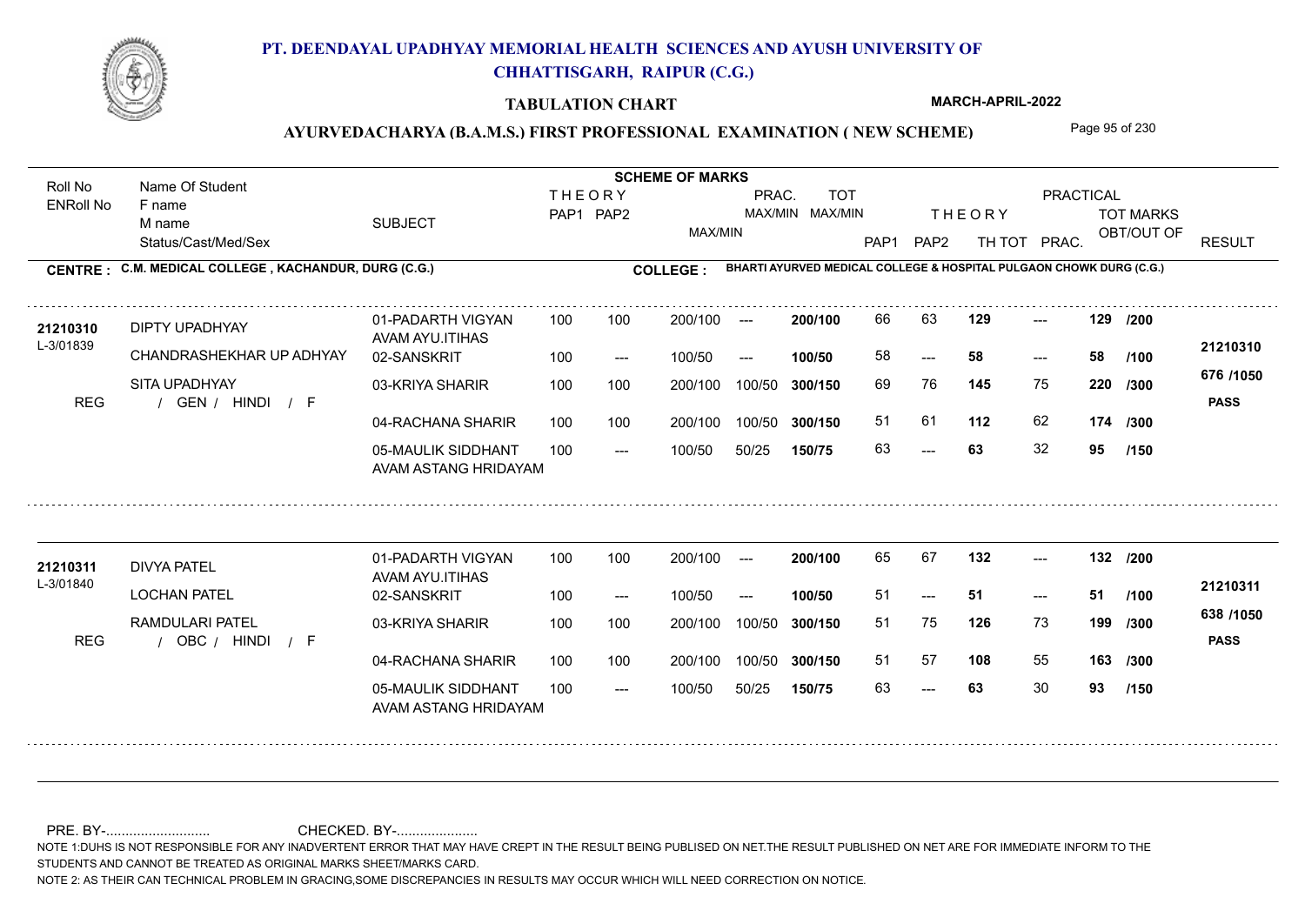

### **TABULATION CHART**

**MARCH-APRIL-2022**

### AYURVEDACHARYA (B.A.M.S.) FIRST PROFESSIONAL EXAMINATION (NEW SCHEME) Page 96 of 230

Status/Cast/Med/Sex SUBJECT TOT MARKS OBT/OUT OF PRACTICAL THE ORY TOT MARKS PAP1 PAP2 TH TOT PRAC. Roll No Name Of Student ENRoll No **CENTRE : C.M. MEDICAL COLLEGE ; KACHANDUR, DURG (C.G.) <b>COLLEGE : THEORY** PAP1 PAP2 MAX/MIN PRAC. MAX/MIN MAX/MIN TOT RESULT **Name Of Student Contract of Student SCHEME OF MARKS**<br>
THE OR Y **BHARTI AYURVED MEDICAL COLLEGE & HOSPITAL PULGAON CHOWK DURG (C.G.)** F name M name 01-PADARTH VIGYAN AVAM AYU.ITIHAS 05-MAULIK SIDDHANT AVAM ASTANG HRIDAYAM 04-RACHANA SHARIR 100 100 03-KRIYA SHARIR REG / OBC / HINDI / M 54 ---  $-2$  85\* 02-SANSKRIT 100 --- 100/50 --- 100 100 200/100 100/50 300/150 100/50 50/25 **150/75 300/150** 100/50 100 200/100 ---100/50 **300/150 200/100 100/50** 100 100 200/100 100/50 300/150  $- - 58$  $- -$  100/50 L-3/01841 DULECHAND VERMA ASHOK VERMA SUMITRA VERMA **85\* 85\* /200 87\*** 64 44 43 **151 /300 72\*** 58 **130\* /300 507 /1050** HINDI M **ATKT 21210312 <sup>21210312</sup>** <sup>53</sup> <sup>32</sup> 58 **58 58** 37 35 **72\*** 58 54 **54** 29 **83 /100 /150** 01-PADARTH VIGYAN AVAM AYU.ITIHAS 05-MAULIK SIDDHANT 100 AVAM ASTANG HRIDAYAM 04-RACHANA SHARIR 100 100 03-KRIYA SHARIR REG / OBC / HINDI / F --- --- --- 02-SANSKRIT 100 --- 100/50 --- 200/100 100/50 **300/150** 100/50 50/25 **150/75 300/150** 100/50 200/100 100 200/100 ---**200/100 100/50** --- 200/100 100/50 200/100 100/50  $- -$  100/50 L-3/01842 EKTA VERMA UMASHANKAR VERMA RENU VERMA **120 120 /200 94\*** 68 50 44 **162 /300 88\*** 62 **150 /300 580 /1050** HINDI F **ATKT 21210313 <sup>21210313</sup>** <sup>65</sup> <sup>55</sup> 55 **55 55** 38 50 **88\*** 62 60 **60** 33 **93 /100 /150**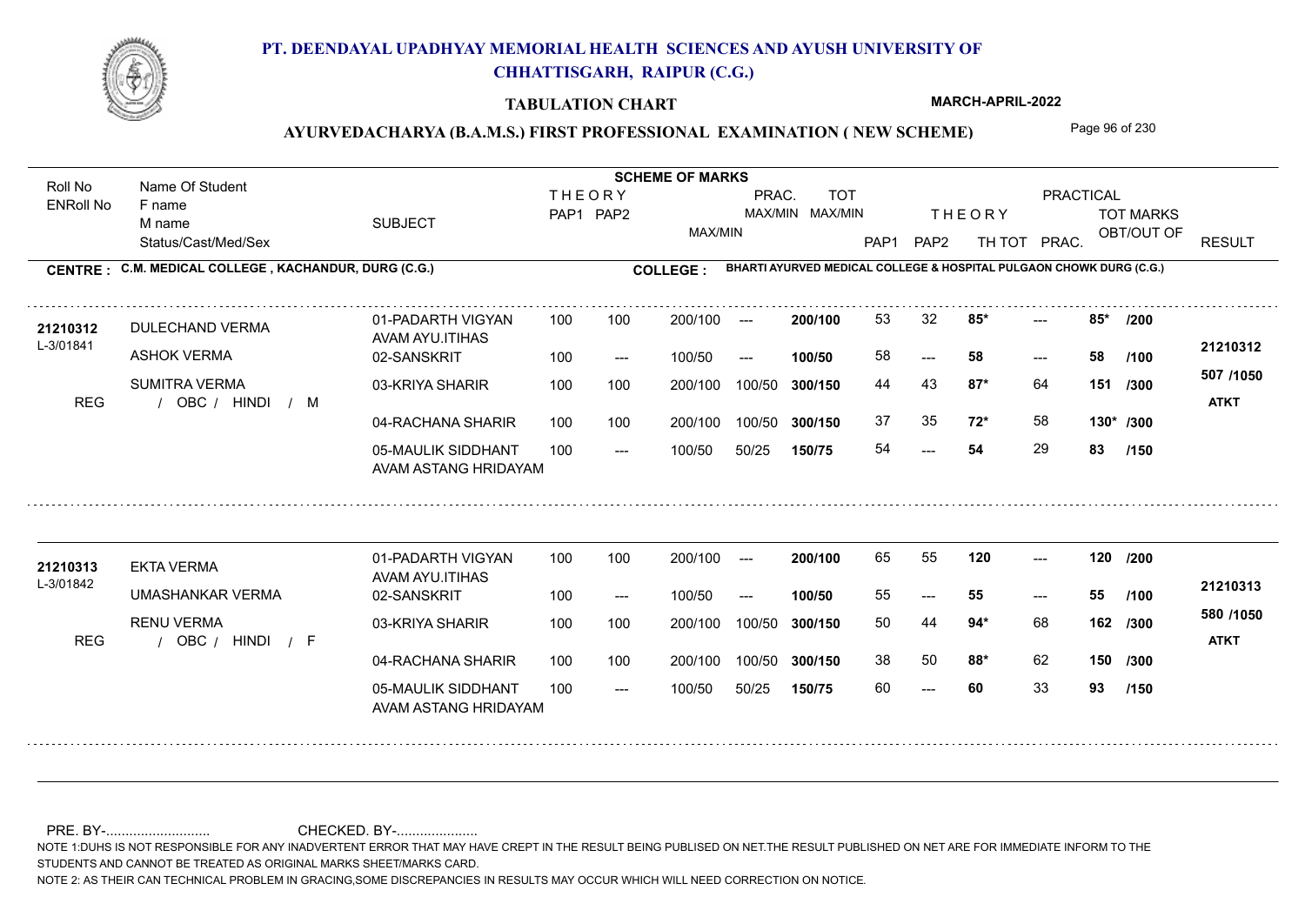

### **TABULATION CHART**

**MARCH-APRIL-2022**

### AYURVEDACHARYA (B.A.M.S.) FIRST PROFESSIONAL EXAMINATION (NEW SCHEME) Page 97 of 230

Status/Cast/Med/Sex SUBJECT TOT MARKS OBT/OUT OF PRACTICAL THE ORY TOT MARKS PAP1 PAP2 TH TOT PRAC. Roll No Name Of Student ENRoll No **CENTRE : C.M. MEDICAL COLLEGE ; KACHANDUR, DURG (C.G.) <b>COLLEGE : THEORY** PAP1 PAP2 MAX/MIN PRAC. MAX/MIN MAX/MIN TOT RESULT **Name Of Student Contract of Student SCHEME OF MARKS**<br>
THE OR Y **BHARTI AYURVED MEDICAL COLLEGE & HOSPITAL PULGAON CHOWK DURG (C.G.)** F name M name 01-PADARTH VIGYAN AVAM AYU.ITIHAS 05-MAULIK SIDDHANT AVAM ASTANG HRIDAYAM 04-RACHANA SHARIR 100 100 03-KRIYA SHARIR REG / OBC / ENGLIS / F  $- - 62$ --- --- **124 124 /200** 02-SANSKRIT 100 --- 100/50 --- 100 100 200/100 100/50 300/150 100/50 50/25 **150/75 300/150** 100/50 100 200/100 ---100/50 **300/150 200/100 100/50** 100 100 200/100 100/50 300/150  $- - 64$  $- -$  100/50 L-3/01843 FALGUNI JANGHEL MAHESH JANGHEL MONIKA JANGHEL **112** 75 51 61 **187 /300 114** 65 **179 /300 655 /1050** ENGLISH F **PASS 21210314 <sup>21210314</sup>** <sup>65</sup> <sup>59</sup> 64 **64 64** 53 61 62 **62** 39 **101 /150 /100** 01-PADARTH VIGYAN AVAM AYU.ITIHAS 05-MAULIK SIDDHANT 100 AVAM ASTANG HRIDAYAM 04-RACHANA SHARIR 100 100 03-KRIYA SHARIR REG / OBC / HINDI / M --- --- --- **126 126 /200** 02-SANSKRIT / 100 --- 100/50 --- 200/100 100/50 **300/150** 100/50 50/25 **150/75 300/150** 100/50 200/100 100 200/100 ---**200/100 100/50** --- 200/100 100/50 200/100 100/50  $- -$  100/50 L-3/01844 GAJPATI SHARAN LAL **BAHARTIN 116** 63 53 63 **179 /300 122** 55 **177 /300 631 /1050** HINDI M **PASS 21210315 <sup>21210315</sup>** <sup>62</sup> <sup>64</sup> 65 **65 65** 62 60 122 55 55 **55** 29 **84 /100 /150**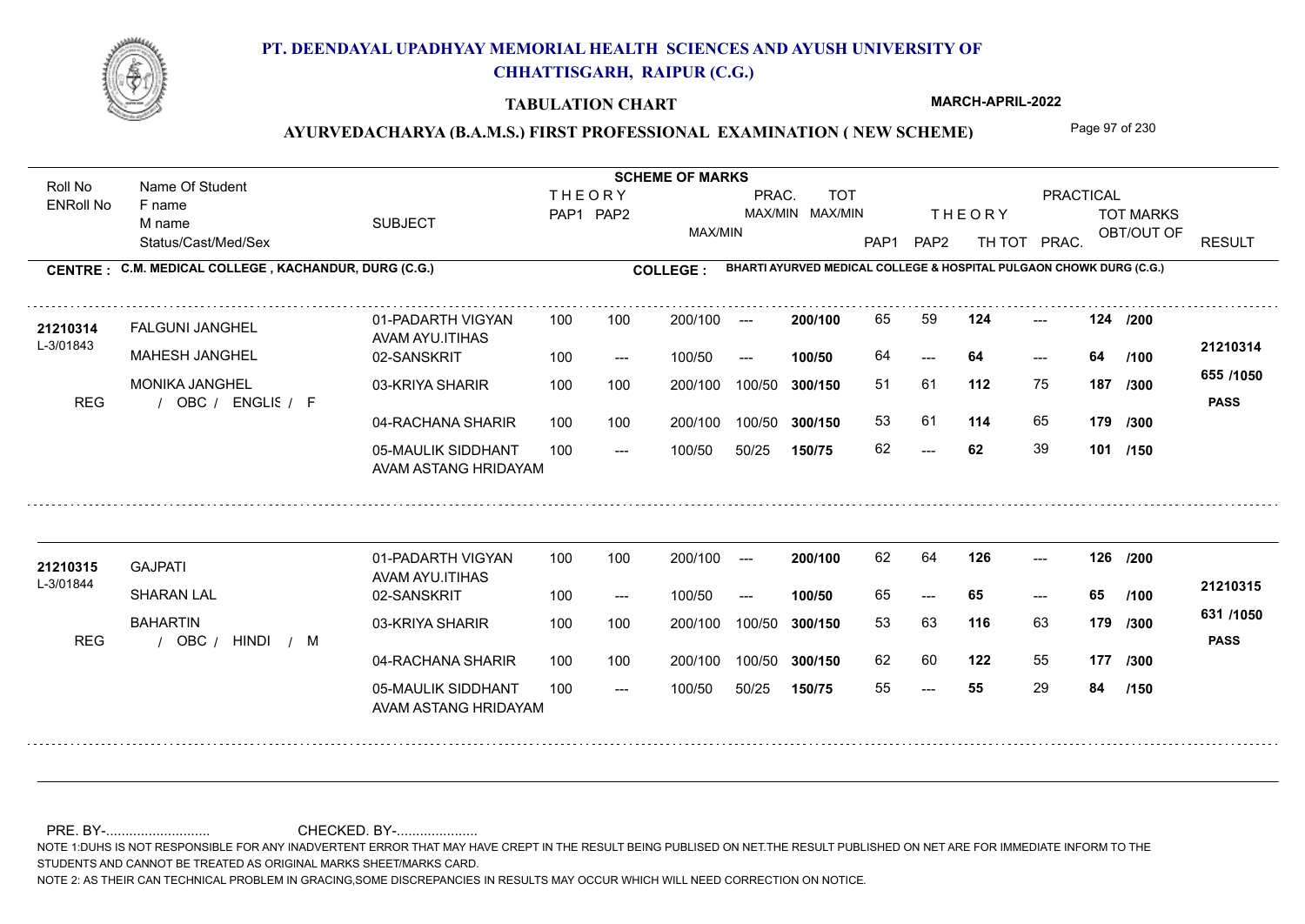

### **TABULATION CHART**

**MARCH-APRIL-2022**

### AYURVEDACHARYA (B.A.M.S.) FIRST PROFESSIONAL EXAMINATION (NEW SCHEME) Page 98 of 230

Status/Cast/Med/Sex SUBJECT TOT MARKS OBT/OUT OF PRACTICAL THE ORY TOT MARKS PAP1 PAP2 TH TOT PRAC. Roll No Name Of Student ENRoll No **CENTRE : C.M. MEDICAL COLLEGE ; KACHANDUR, DURG (C.G.) <b>COLLEGE : THEORY** PAP1 PAP2 MAX/MIN PRAC. MAX/MIN MAX/MIN TOT RESULT **Name Of Student Contract of Student SCHEME OF MARKS**<br>
THE OR Y **BHARTI AYURVED MEDICAL COLLEGE & HOSPITAL PULGAON CHOWK DURG (C.G.)** F name M name 01-PADARTH VIGYAN AVAM AYU.ITIHAS 05-MAULIK SIDDHANT AVAM ASTANG HRIDAYAM 04-RACHANA SHARIR 100 100 03-KRIYA SHARIR REG / GEN / ENGLIS / F --- --- --- **137 137 /200** 02-SANSKRIT 100 --- 100/50 --- 100 100 200/100 100/50 300/150 100/50 50/25 **150/75 300/150** 100/50 100 200/100 ---100/50 **300/150 200/100 100/50** 100 100 200/100 100/50 300/150 ---  $- -$  100/50 L-3/01845 GARIMA THAKUR SATYA NARAYAN THAKUR USHA THAKUR **140** 76 71 69 **216 /300 124** 68 **192 /300 715 /1050** ENGLISH F **PASS 21210316** 21210316 GARIMA THAKUR 01-PADARTH VIGYAN 100 100 200/100 --- 200/100 67 70 **137** ---69 **69 69** 60 64 **124** 68 61 **61** 40 **101 /150 /100** 01-PADARTH VIGYAN AVAM AYU.ITIHAS 05-MAULIK SIDDHANT 100 AVAM ASTANG HRIDAYAM 04-RACHANA SHARIR 100 100 03-KRIYA SHARIR REG / OBC / HINDI / M --- --- --- 02-SANSKRIT 100 --- 100/50 --- 200/100 100/50 **300/150** 100/50 50/25 **150/75 300/150** 100/50 200/100 100 200/100 ---**200/100 100/50** --- 200/100 100/50 200/100 100/50  $- -$  100/50 L-3/01846 HARISH SAHU RAJKUMAR SAHU JANA DEVI SAHU **120 120 /200 107** 65 53 54 **172 /300 73\*** 70 **143\* /300 578 /1050** HINDI M **ATKT 21210317** 21210317 HARISH SAHU 01-PADARTH VIGYAN 100 100 200/100 --- **200/100** 63 57 **120** ---57 **57 57** 32 41 **73\*** 70 58 **58** 28 **86 /100 /150**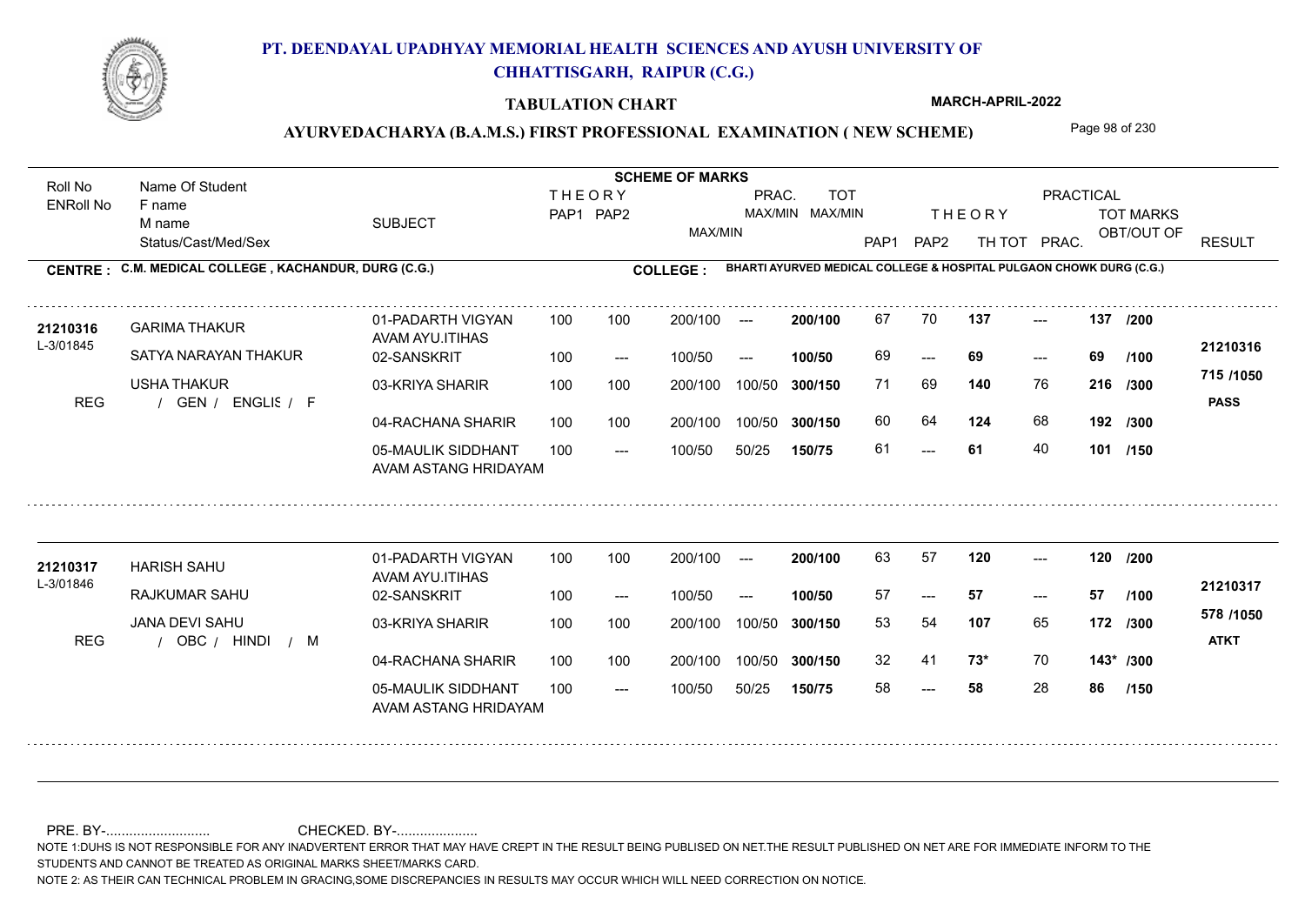

### **TABULATION CHART**

**MARCH-APRIL-2022**

### AYURVEDACHARYA (B.A.M.S.) FIRST PROFESSIONAL EXAMINATION (NEW SCHEME) Page 99 of 230

Status/Cast/Med/Sex SUBJECT TOT MARKS OBT/OUT OF PRACTICAL THE ORY TOT MARKS PAP1 PAP2 TH TOT PRAC. Roll No Name Of Student ENRoll No **CENTRE : C.M. MEDICAL COLLEGE ; KACHANDUR, DURG (C.G.) <b>COLLEGE : THEORY** PAP1 PAP2 MAX/MIN PRAC. MAX/MIN MAX/MIN TOT RESULT **Name Of Student Contract of Student SCHEME OF MARKS**<br>
THE OR Y **BHARTI AYURVED MEDICAL COLLEGE & HOSPITAL PULGAON CHOWK DURG (C.G.)** F name M name 01-PADARTH VIGYAN AVAM AYU.ITIHAS 05-MAULIK SIDDHANT AVAM ASTANG HRIDAYAM 04-RACHANA SHARIR 100 100 03-KRIYA SHARIR REG / OBC / HINDI / F --- --- --- **122 122 /200** 02-SANSKRIT 100 --- 100/50 --- 100 100 200/100 100/50 300/150 100/50 50/25 **150/75 300/150** 100/50 100 200/100 ---100/50 **300/150 200/100 100/50** 100 100 200/100 100/50 300/150 ---  $- -$  100/50 L-3/01847 HEMANSHRI DEWANGAN PURAN DEWANGAN JAYA DEWANGAN **105** 76 50 55 **181 /300 102** 60 **162 620 /1050** HINDI F **PASS 21210318** 21210318 HEMANSHRI DEWANGAN 01-PADARTH VIGYAN 100 100 200/100 --- 200/100 64 58 **122** ---59 **59 59** 52 50 57 **57** 39 **96 /100 /300 /150** 01-PADARTH VIGYAN AVAM AYU.ITIHAS 05-MAULIK SIDDHANT 100 AVAM ASTANG HRIDAYAM 04-RACHANA SHARIR 100 100 03-KRIYA SHARIR REG / OBC / HINDI / M  $- - 40*$ ---  $- -$  66\* 02-SANSKRIT / 100 --- 100/50 --- 200/100 100/50 **300/150** 100/50 50/25 **150/75 300/150** 100/50 200/100 100 200/100 ---**200/100 100/50** --- 200/100 100/50 200/100 100/50  $- -$  100/50 L-3/01848 HEMANT GAIND RAM SUSHILA BAI **66\* 66\* /200 63\*** 56 25 38 **119\* /300 68\*** 55 **123\* /300 432 /1050** HINDI M **ATKT 21210319 <sup>21210319</sup>** <sup>50</sup> <sup>16</sup> 55 **55 55** 24 44 **68\*** 55 40 **40\*** 29 **69\* /100 /150**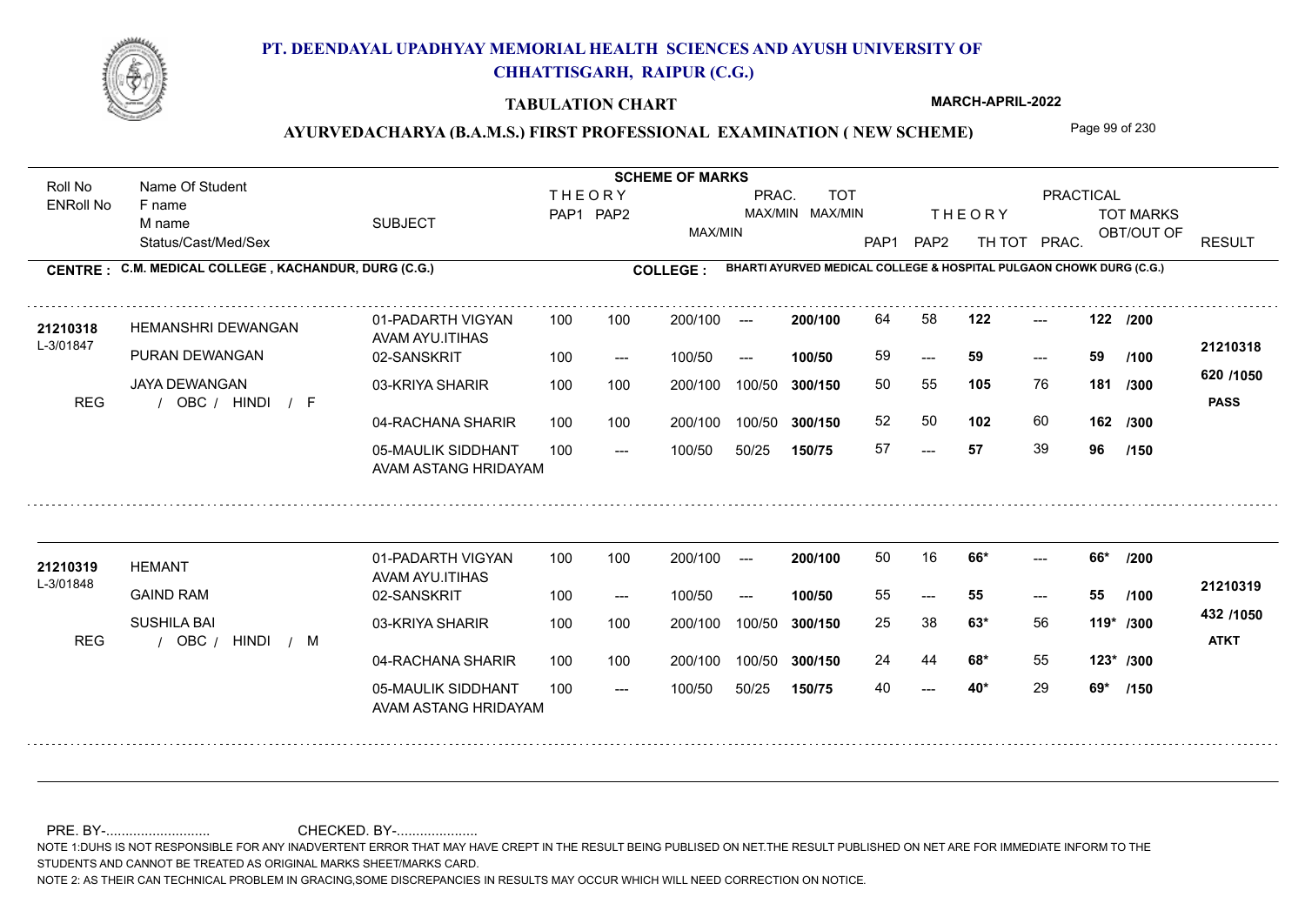

### **TABULATION CHART**

**MARCH-APRIL-2022**

### AYURVEDACHARYA (B.A.M.S.) FIRST PROFESSIONAL EXAMINATION (NEW SCHEME) Page 100 of 230

Status/Cast/Med/Sex SUBJECT TOT MARKS OBT/OUT OF PRACTICAL THE ORY TOT MARKS PAP1 PAP2 TH TOT PRAC. Roll No Name Of Student ENRoll No **CENTRE : C.M. MEDICAL COLLEGE ; KACHANDUR, DURG (C.G.) <b>COLLEGE : THEORY** PAP1 PAP2 MAX/MIN PRAC. MAX/MIN MAX/MIN TOT RESULT **Name Of Student Contract of Student SCHEME OF MARKS**<br>
THE OR Y **BHARTI AYURVED MEDICAL COLLEGE & HOSPITAL PULGAON CHOWK DURG (C.G.)** F name M name 01-PADARTH VIGYAN AVAM AYU.ITIHAS 05-MAULIK SIDDHANT AVAM ASTANG HRIDAYAM 04-RACHANA SHARIR 100 100 03-KRIYA SHARIR REG / OBC / ENGLIS / F ---  $- - 61$ --- **126 126 /200** 02-SANSKRIT 100 --- 100/50 --- 100 100 200/100 100/50 300/150 100/50 50/25 **150/75 300/150** 100/50 100 200/100 ---100/50 **300/150 200/100 100/50** 100 100 200/100 100/50 300/150  $- - 61$  $- -$  100/50 L-3/01849 KALYANI CHANDRA DINESH KUMAR CHANDRA SHAKUNTALA **108** 55 **/300 98\*** 58 **156 601 /1050 PASS DC 02 /150 21210320 <sup>21210320</sup>** <sup>66</sup> <sup>60</sup> 61 **61 61** 58 50 **163** 44 54 **98**\* 58 61 **61** 34 **95 /100 /300** 01-PADARTH VIGYAN AVAM AYU.ITIHAS 05-MAULIK SIDDHANT 100 AVAM ASTANG HRIDAYAM 04-RACHANA SHARIR 100 100 03-KRIYA SHARIR REG / OBC / HINDI / M --- 51 --- --- **107 107 /200** 02-SANSKRIT 100 --- 100/50 --- 200/100 100/50 **300/150** 100/50 50/25 **150/75 300/150** 100/50 200/100 100 200/100 ---**200/100 100/50** --- 200/100 100/50 200/100 100/50  $- -$  100/50 L-3/01850 KHEMRAJ SAHU YOGRAJ SAHU LEELAM SAHU **66\*** 58 38 28 **124\* /300 68\*** 58 **126\* /300 493 /1050** HINDI M **ATKT 21210321 <sup>21210321</sup>** <sup>56</sup> <sup>51</sup> 52 **52 52** 28 40 **68\*** 58 51 **51** 33 **84 /100 /150**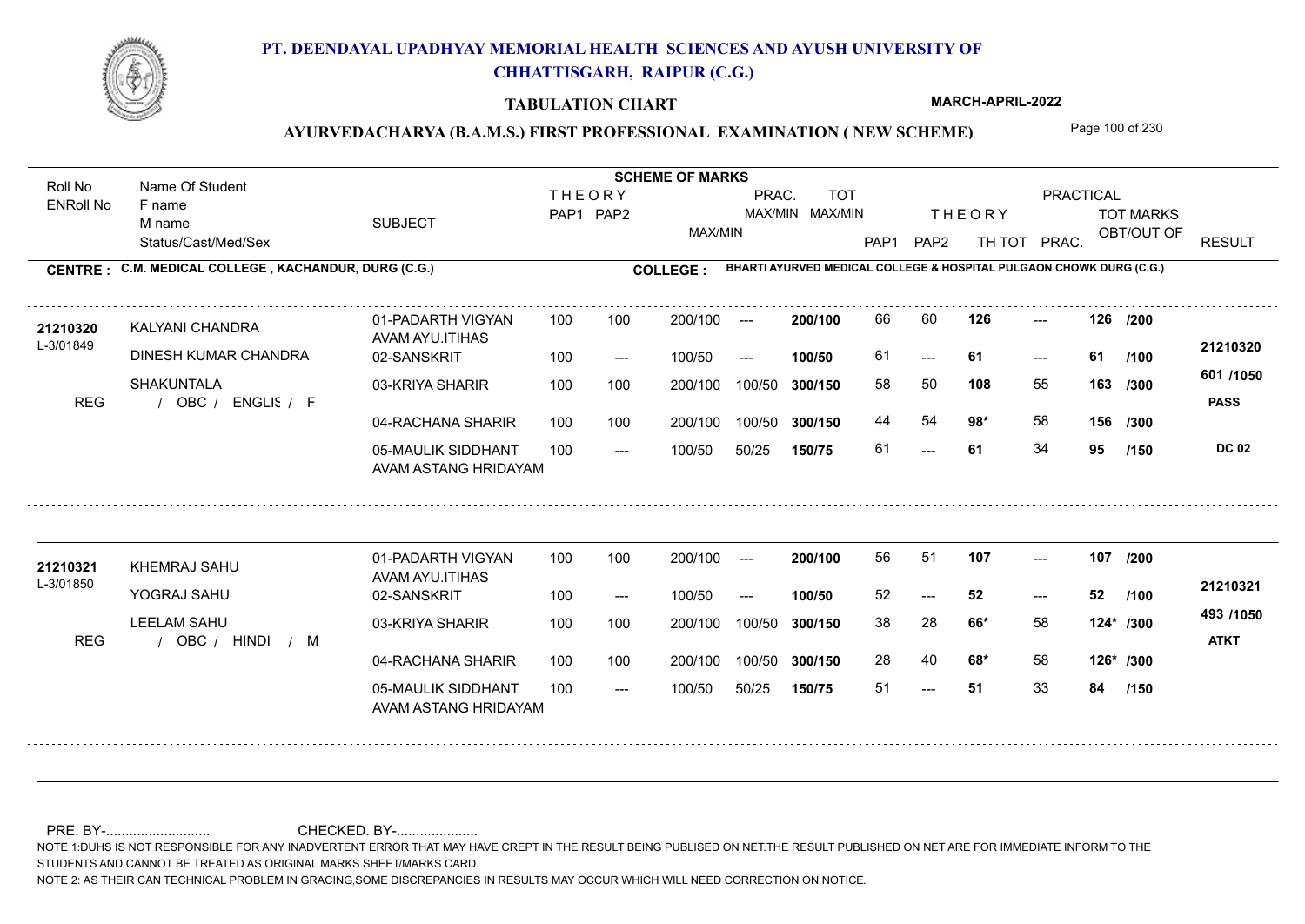

### **TABULATION CHART**

**MARCH-APRIL-2022**

### AYURVEDACHARYA (B.A.M.S.) FIRST PROFESSIONAL EXAMINATION (NEW SCHEME) Page 101 of 230

Status/Cast/Med/Sex SUBJECT TOT MARKS OBT/OUT OF PRACTICAL THE ORY TOT MARKS PAP1 PAP2 TH TOT PRAC. Roll No Name Of Student ENRoll No **CENTRE : C.M. MEDICAL COLLEGE ; KACHANDUR, DURG (C.G.) <b>COLLEGE : THEORY** PAP1 PAP2 MAX/MIN PRAC. MAX/MIN MAX/MIN TOT RESULT **Name Of Student Contract of Student SCHEME OF MARKS**<br>
THE OR Y **BHARTI AYURVED MEDICAL COLLEGE & HOSPITAL PULGAON CHOWK DURG (C.G.)** F name M name 01-PADARTH VIGYAN AVAM AYU.ITIHAS 05-MAULIK SIDDHANT AVAM ASTANG HRIDAYAM 04-RACHANA SHARIR 100 100 03-KRIYA SHARIR REG / GEN / ENGLIS / F  $-52$ --- --- **126 126 /200** 02-SANSKRIT 100 --- 100/50 --- 100 100 200/100 100/50 300/150 100/50 50/25 **150/75 300/150** 100/50 100 200/100 ---100/50 **300/150 200/100 100/50** 100 100 200/100 100/50 300/150  $- - 55$  $- -$  100/50 L-3/01851 KHUSHI JETHANI SURESH KUMAR JETHANI SIMRAN JETHANI **114** 78 54 60 **192 /300 117** 55 **172 /300 627 /1050** ENGLISH F **PASS 21210322** 21210322 KHUSHI JETHANI 01-PADARTH VIGYAN 100 100 200/100 --- 200/100 67 59 **126** ---55 **55 55** 55 62 52 **52** 30 **82 /100 /150** 01-PADARTH VIGYAN AVAM AYU.ITIHAS 05-MAULIK SIDDHANT 100 AVAM ASTANG HRIDAYAM 04-RACHANA SHARIR 100 100 03-KRIYA SHARIR
100 100 REG / OBC / HINDI / F --- 63 --- --- **141 141 /200** 02-SANSKRIT 100 --- 100/50 --- 200/100 100/50 **300/150** 100/50 50/25 **150/75 300/150** 100/50 200/100 100 200/100 ---**200/100 100/50** --- 200/100 100/50 200/100 100/50  $- -$  100/50 L-3/01852 KOMAL PATEL **21210323** SAHEBRAM PATEL NISHEEKALA PATEL **150** 76 **/300 120** 60 **180 /300 714 /1050** HINDI F **PASS 21210323** 72 69 **141** ---69 **69 69** 71 79 **226** 59 61 63 **63** 35 **98 /100 /150**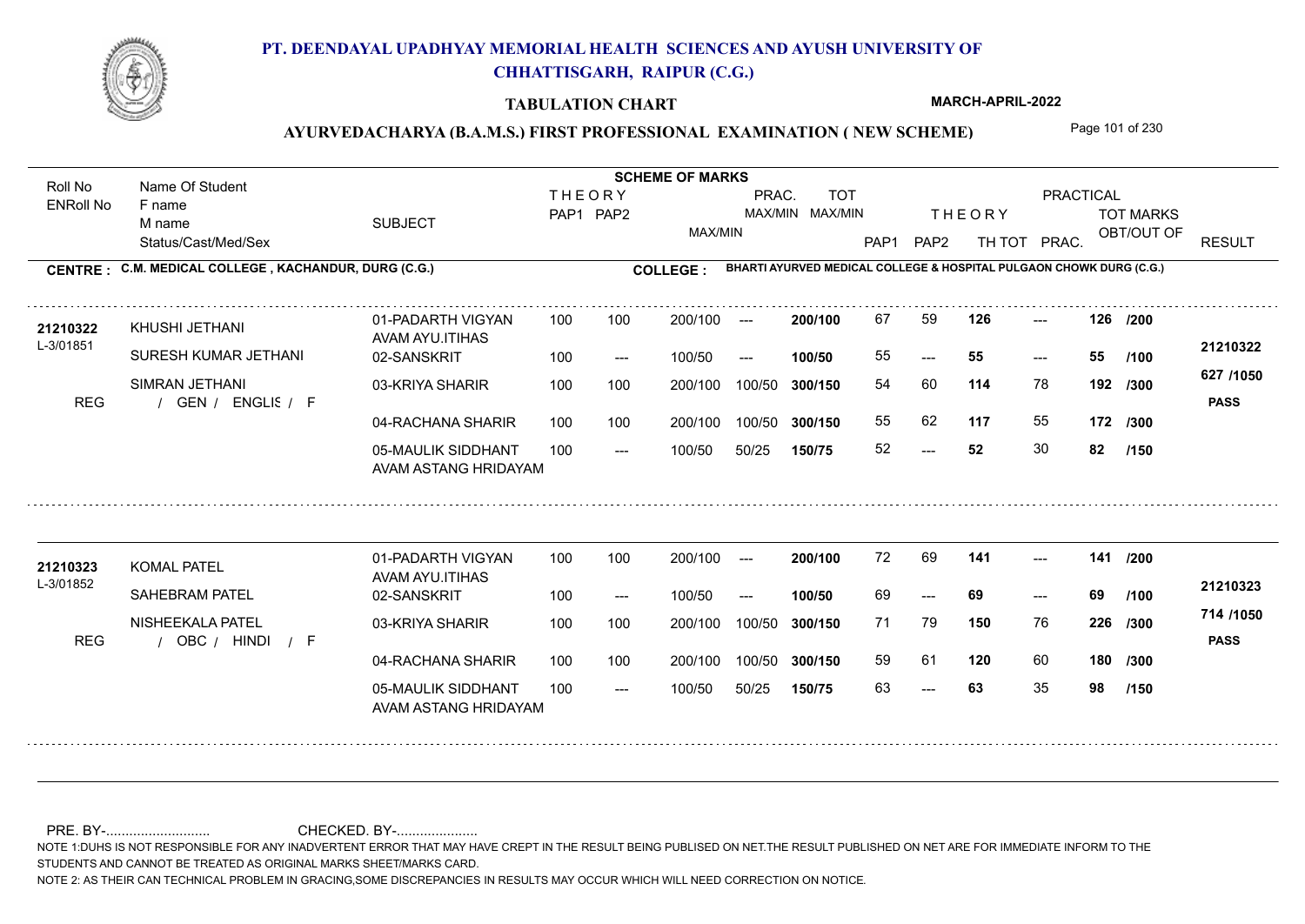

### **TABULATION CHART**

**MARCH-APRIL-2022**

### AYURVEDACHARYA (B.A.M.S.) FIRST PROFESSIONAL EXAMINATION (NEW SCHEME) Page 102 of 230

Status/Cast/Med/Sex SUBJECT TOT MARKS OBT/OUT OF PRACTICAL THE ORY TOT MARKS PAP1 PAP2 TH TOT PRAC. Roll No Name Of Student ENRoll No **CENTRE : C.M. MEDICAL COLLEGE ; KACHANDUR, DURG (C.G.) <b>COLLEGE : THEORY** PAP1 PAP2 MAX/MIN PRAC. MAX/MIN MAX/MIN TOT RESULT **Name Of Student Contract of Student SCHEME OF MARKS**<br>
THE OR Y **BHARTI AYURVED MEDICAL COLLEGE & HOSPITAL PULGAON CHOWK DURG (C.G.)** F name M name 01-PADARTH VIGYAN AVAM AYU.ITIHAS 05-MAULIK SIDDHANT AVAM ASTANG HRIDAYAM 04-RACHANA SHARIR 100 100 03-KRIYA SHARIR REG / OBC / HINDI / M --- --- --- **114 114 /200** 02-SANSKRIT 100 --- 100/50 --- 100 100 200/100 100/50 300/150 100/50 50/25 **150/75 300/150** 100/50 100 200/100 ---100/50 **300/150 200/100 100/50** 100 100 200/100 100/50 300/150  $- - 58$  $- -$  100/50 L-3/01853 KUSHAL KUMAR HIRADHAR SAHU CHAMPA DEVI **110** 56 55 55 **166 /300 105** 75 **180 615 /1050** HINDI M **PASS 21210324 <sup>21210324</sup>** <sup>64</sup> <sup>50</sup> 58 **58 58** 53 52 **105** 75 57 **57** 40 **97 /100 /300 /150** 01-PADARTH VIGYAN AVAM AYU.ITIHAS 05-MAULIK SIDDHANT 100 AVAM ASTANG HRIDAYAM 04-RACHANA SHARIR 100 100 03-KRIYA SHARIR
100 100 REG / OBC / HINDI / M --- --- --- **121 121 /200** 02-SANSKRIT 100 --- 100/50 --- 200/100 100/50 **300/150** 100/50 50/25 **150/75 300/150** 100/50 200/100 100 200/100 ---**200/100 100/50** --- 200/100 100/50 200/100 100/50  $- -$  100/50 L-3/01854 LANKESHWAR NISHAD LALIT KUMAR NISHAD RUKHAMANI BAI NISHAD **104** 55 **/300 90\*** 58 **148\* /300 576 /1050** HINDI M **ATKT 21210325** 21210325 LANKESHWAR NISHAD 01-PADARTH VIGYAN 100 100 200/100 --- **200/100** 64 57 **121** ---63 **63 63** 50 54 **159** 45 **45 90\*** 58 57 **57** 28 **85 /100 /150**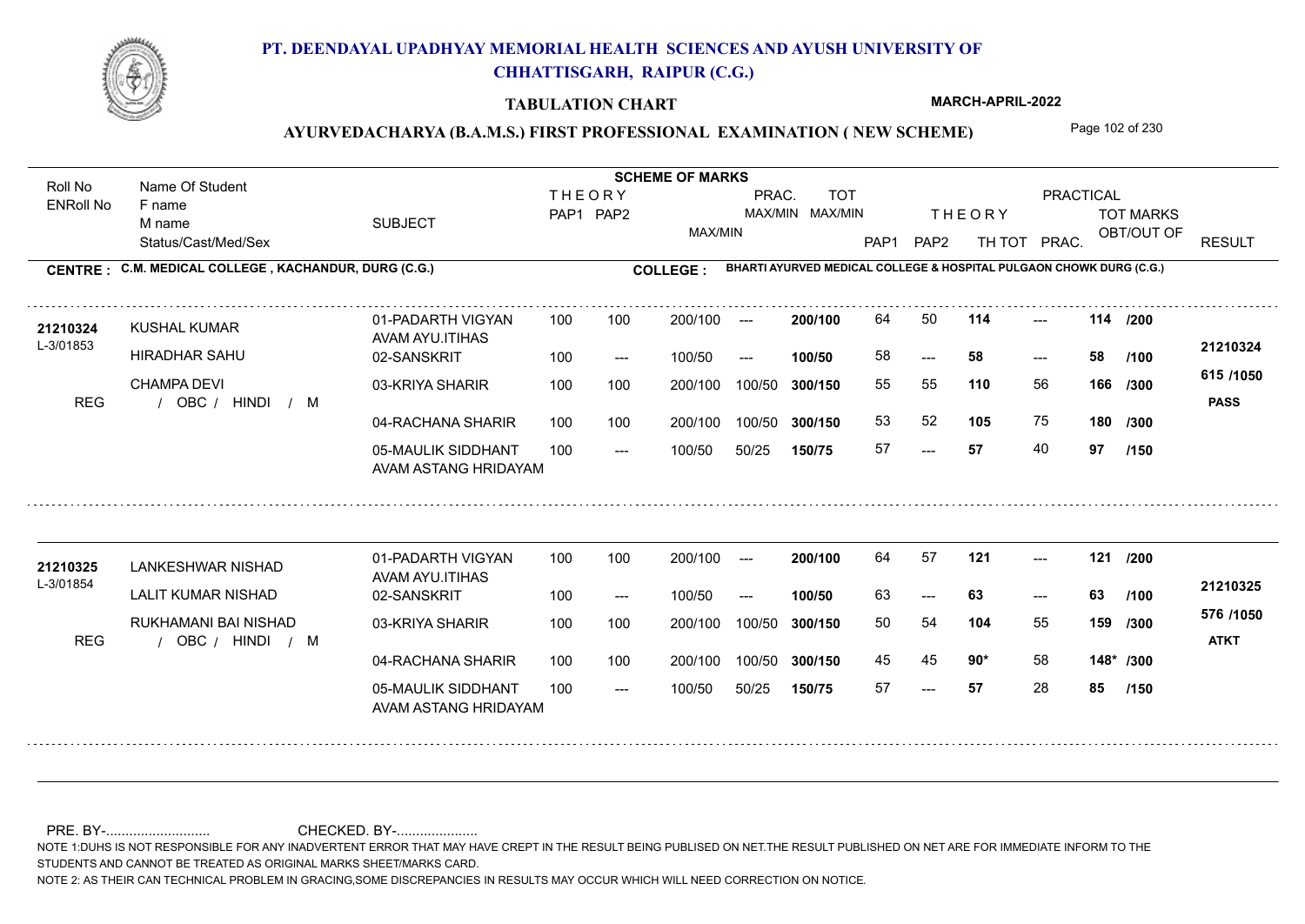

### **TABULATION CHART**

**MARCH-APRIL-2022**

### AYURVEDACHARYA (B.A.M.S.) FIRST PROFESSIONAL EXAMINATION (NEW SCHEME) Page 103 of 230

Status/Cast/Med/Sex SUBJECT TOT MARKS OBT/OUT OF PRACTICAL THE ORY TOT MARKS PAP1 PAP2 TH TOT PRAC. Roll No Name Of Student ENRoll No **CENTRE : C.M. MEDICAL COLLEGE ; KACHANDUR, DURG (C.G.) <b>COLLEGE : THEORY** PAP1 PAP2 MAX/MIN PRAC. MAX/MIN MAX/MIN TOT RESULT **Name Of Student Contract of Student SCHEME OF MARKS**<br>
THE OR Y **BHARTI AYURVED MEDICAL COLLEGE & HOSPITAL PULGAON CHOWK DURG (C.G.)** F name M name 01-PADARTH VIGYAN AVAM AYU.ITIHAS 05-MAULIK SIDDHANT AVAM ASTANG HRIDAYAM 04-RACHANA SHARIR 100 100 03-KRIYA SHARIR REG / OBC / ENGLIS / F --- --- --- **117 117 /200** 02-SANSKRIT 100 --- 100/50 --- 100 100 200/100 100/50 300/150 100/50 50/25 **150/75 300/150** 100/50 100 200/100 ---100/50 **300/150 200/100 100/50** 100 100 200/100 100/50 300/150  $- - 57$  $- -$  100/50 L-3/01855 LAXMI SAHU RAJKUMAR SAHU SAROJ SAHU **116** 60 50 66 **176 /300 102** 60 **162 601 /1050** ENGLISH F **PASS 21210326** 21**210326** LAXMI SAHU 01-PADARTH VIGYAN 100 100 200/100 --- **200/100** 61 56 **117** ---57 **57 57** 50 52 59 **59** 30 **89 /100 /300 /150** 01-PADARTH VIGYAN AVAM AYU.ITIHAS 05-MAULIK SIDDHANT 100 AVAM ASTANG HRIDAYAM 04-RACHANA SHARIR 100 100 03-KRIYA SHARIR
100 100 REG / OBC / HINDI / M  $-20*$  $-2$  31\*  $-2$  35\* 02-SANSKRIT 100 --- 100/50 --- 200/100 100/50 **300/150** 100/50 50/25 **150/75 300/150** 100/50 200/100 100 200/100 ---**200/100 100/50**  $-2$  31\* 200/100 100/50 200/100 100/50  $- -$  100/50 L-3/01856 MAHESH KUMAR JAISWAL **21210327** RAM SUDHAR JAISWAL UMA DEVI JAISWAL **35\* 35\* /200 12\*** A **/300 6\*** A **6\* /300 104 /1050** HINDI M **ATKT 21210327** 14 21 **35<sup>\*</sup>** ---31 **31\* 31\*** 12 A **12\*** 2 4 **6** A 20 **20\*** A **20\* /100 /150**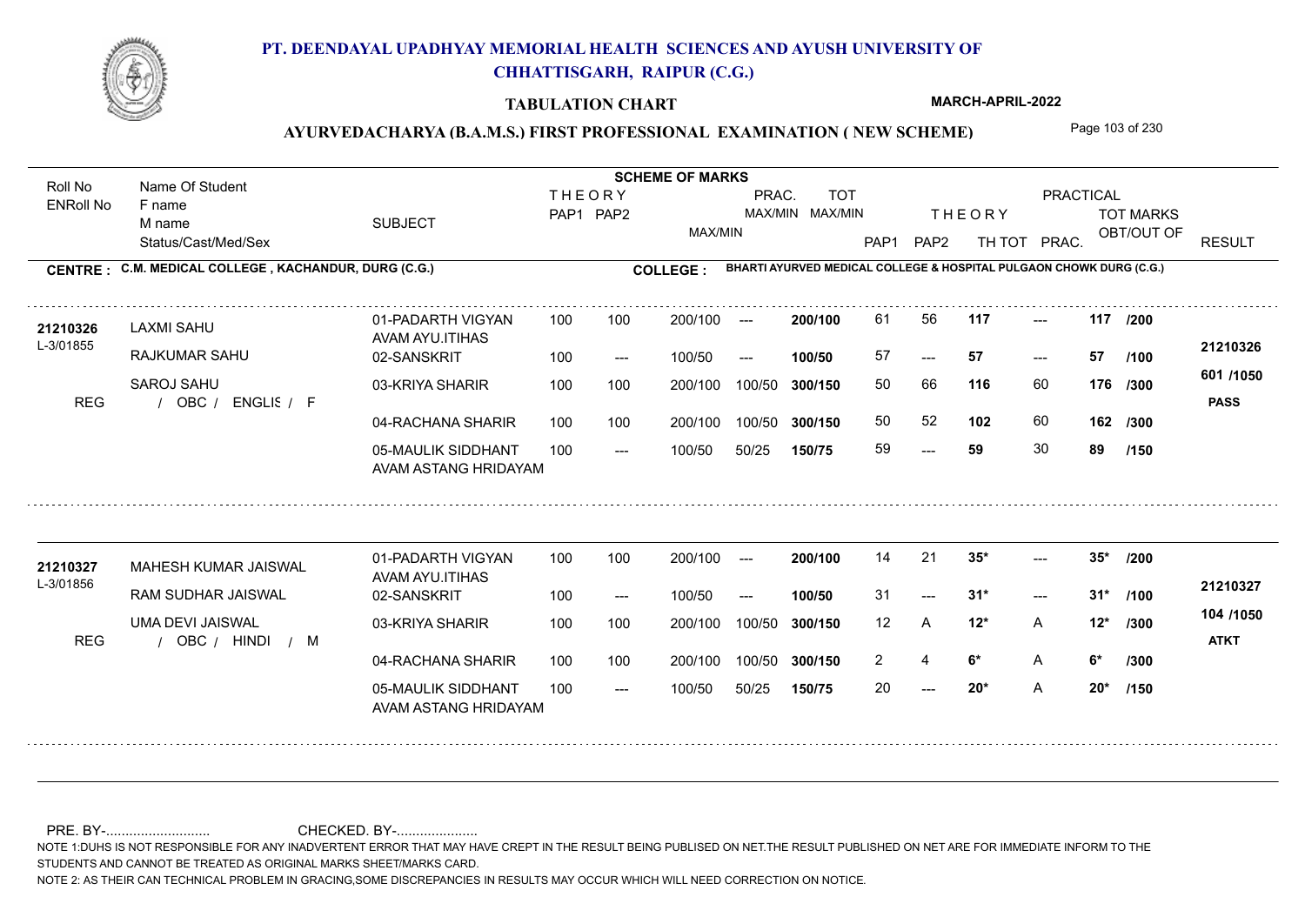

### **TABULATION CHART**

**MARCH-APRIL-2022**

### AYURVEDACHARYA (B.A.M.S.) FIRST PROFESSIONAL EXAMINATION (NEW SCHEME) Page 104 of 230

Status/Cast/Med/Sex SUBJECT TOT MARKS OBT/OUT OF PRACTICAL THE ORY TOT MARKS PAP1 PAP2 TH TOT PRAC. Roll No Name Of Student ENRoll No **CENTRE : C.M. MEDICAL COLLEGE ; KACHANDUR, DURG (C.G.) <b>COLLEGE : THEORY** PAP1 PAP2 MAX/MIN PRAC. MAX/MIN MAX/MIN TOT RESULT **Name Of Student Contract of Student SCHEME OF MARKS**<br>
THE OR Y **BHARTI AYURVED MEDICAL COLLEGE & HOSPITAL PULGAON CHOWK DURG (C.G.)** F name M name 01-PADARTH VIGYAN AVAM AYU.ITIHAS 05-MAULIK SIDDHANT AVAM ASTANG HRIDAYAM 04-RACHANA SHARIR 100 100 03-KRIYA SHARIR REG / OBC / ENGLIS / F ---  $-53$ --- **105 105 /200** 02-SANSKRIT 100 --- 100/50 --- 100 100 200/100 100/50 300/150 100/50 50/25 **150/75 300/150** 100/50 100 200/100 ---100/50 **300/150 200/100 100/50** 100 100 200/100 100/50 300/150  $-$  53  $- -$  100/50 L-3/01857 MANISHA VERMA J K VERMA PUSHPANJALI VERMA **108** 65 50 58 **173 /300 118** 62 **180 600 /1050** ENGLISH F **PASS 21210328** 21210328 MANISHA VERMA 01-PADARTH VIGYAN 100 100 200/100 --- **200/100** 54 51 **105** ---53 **53 53** 50 68 54 **54** 35 **89 /100 /300 /150** 01-PADARTH VIGYAN AVAM AYU.ITIHAS 05-MAULIK SIDDHANT 100 AVAM ASTANG HRIDAYAM 04-RACHANA SHARIR 100 100 03-KRIYA SHARIR
100 100 REG / OBC / HINDI / M --- --- --- 02-SANSKRIT 100 --- 100/50 --- 200/100 100/50 **300/150** 100/50 50/25 **150/75 300/150** 100/50 200/100 100 200/100 ---**200/100 100/50** --- 200/100 100/50 200/100 100/50  $- -$  100/50 L-3/01858 MANOJ KUMAR PATEL HARIDAYAL PATEL PRAMILA PATEL **100 100 /200 61\*** 55 41 20 **116\* /300 63\*** 55 **118\* /300 470 /1050** HINDI M **ATKT 21210329 <sup>21210329</sup>** <sup>50</sup> <sup>50</sup> 54 **54 54** 25 38 **63\*** 55 54 **54** 28 **82 /100 /150**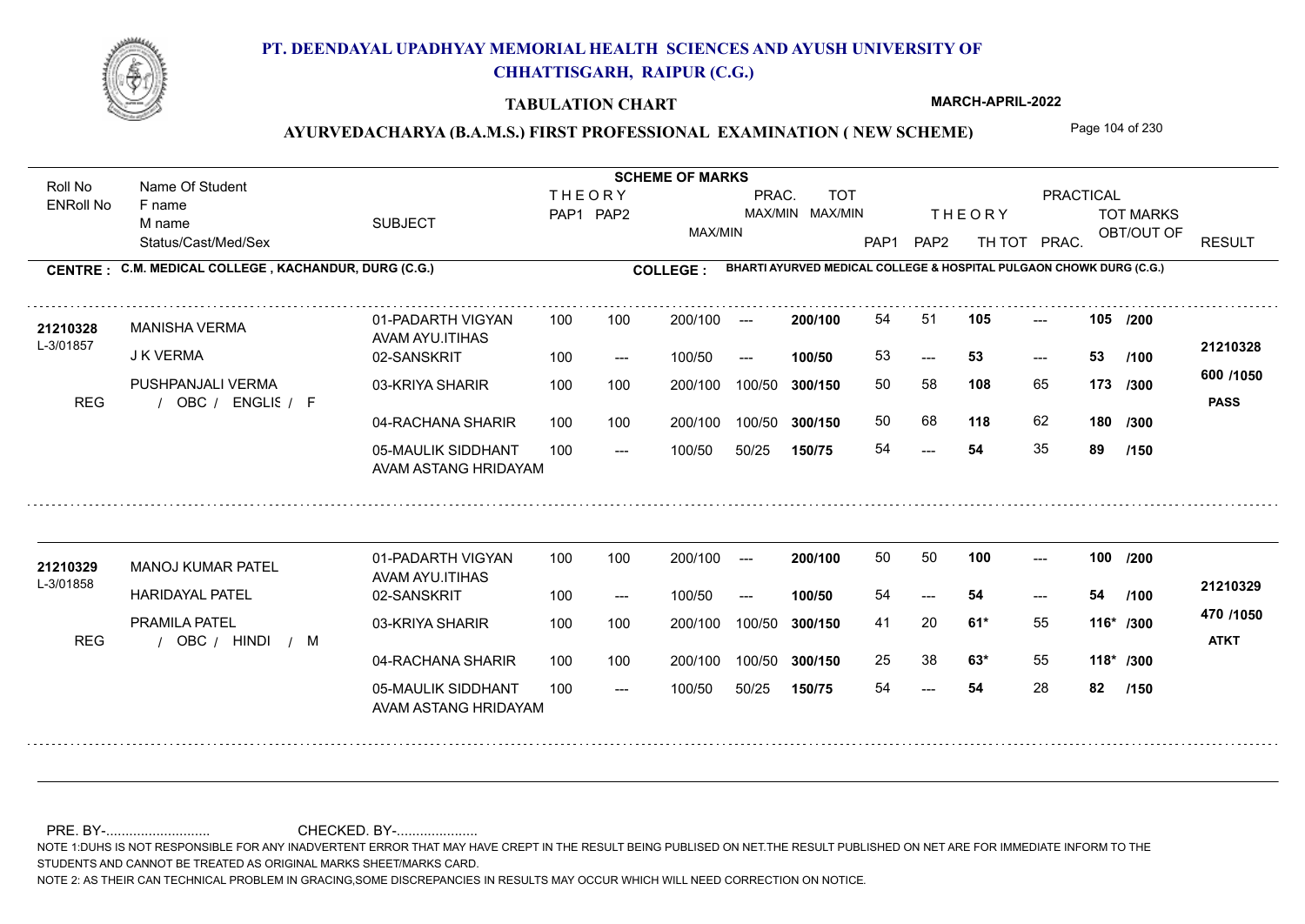

### **TABULATION CHART**

**MARCH-APRIL-2022**

### AYURVEDACHARYA (B.A.M.S.) FIRST PROFESSIONAL EXAMINATION (NEW SCHEME) Page 105 of 230

Status/Cast/Med/Sex SUBJECT TOT MARKS OBT/OUT OF PRACTICAL THE ORY TOT MARKS PAP1 PAP2 TH TOT PRAC. Roll No Name Of Student ENRoll No **CENTRE : C.M. MEDICAL COLLEGE ; KACHANDUR, DURG (C.G.) <b>COLLEGE : THEORY** PAP1 PAP2 MAX/MIN PRAC. MAX/MIN MAX/MIN TOT RESULT **Name Of Student Contract of Student SCHEME OF MARKS**<br>
THE OR Y **BHARTI AYURVED MEDICAL COLLEGE & HOSPITAL PULGAON CHOWK DURG (C.G.)** F name M name 01-PADARTH VIGYAN AVAM AYU.ITIHAS 05-MAULIK SIDDHANT AVAM ASTANG HRIDAYAM 04-RACHANA SHARIR 100 100 03-KRIYA SHARIR REG / GEN / ENGLIS / F  $-52$ --- --- **114 114 /200** 02-SANSKRIT 100 --- 100/50 --- 100 100 200/100 100/50 300/150 100/50 50/25 **150/75 300/150** 100/50 100 200/100 ---100/50 **300/150 200/100 100/50** 100 100 200/100 100/50 300/150  $- - 60$  $- -$  100/50 L-3/01859 MANSI SHARMA VIJAY SHARMA ANITA SHARMA **98\*** 78 53 45 **176 /300 74\*** 70 **144\* /300 574 /1050** ENGLISH F **ATKT 21210330** 21210330 MANSI SHARMA 01-PADARTH VIGYAN 100 100 200/100 --- **200/100** 63 51 **114** ---60 **60 60** 34 40 **74\*** 70 52 **52** 28 **80 /100 /150** 01-PADARTH VIGYAN AVAM AYU.ITIHAS 05-MAULIK SIDDHANT 100 AVAM ASTANG HRIDAYAM 04-RACHANA SHARIR 100 100 03-KRIYA SHARIR
100 100 REG / OBC / HINDI / F --- --- --- **119 119 /200** 02-SANSKRIT 100 --- 100/50 --- 200/100 100/50 **300/150** 100/50 50/25 **150/75 300/150** 100/50 200/100 100 200/100 ---**200/100 100/50** --- 200/100 100/50 200/100 100/50  $- -$  100/50 L-3/01860 NEHA PATEL JEETRAM PATEL MENKA PATEL **115** 70 59 56 **185 /300 105** 65 **170 /300 619 /1050** HINDI F **PASS 21210331 <sup>21210331</sup>** <sup>62</sup> <sup>57</sup> 60 **60 60** 50 55 **105** 65 55 **55** 30 **85 /100 /150**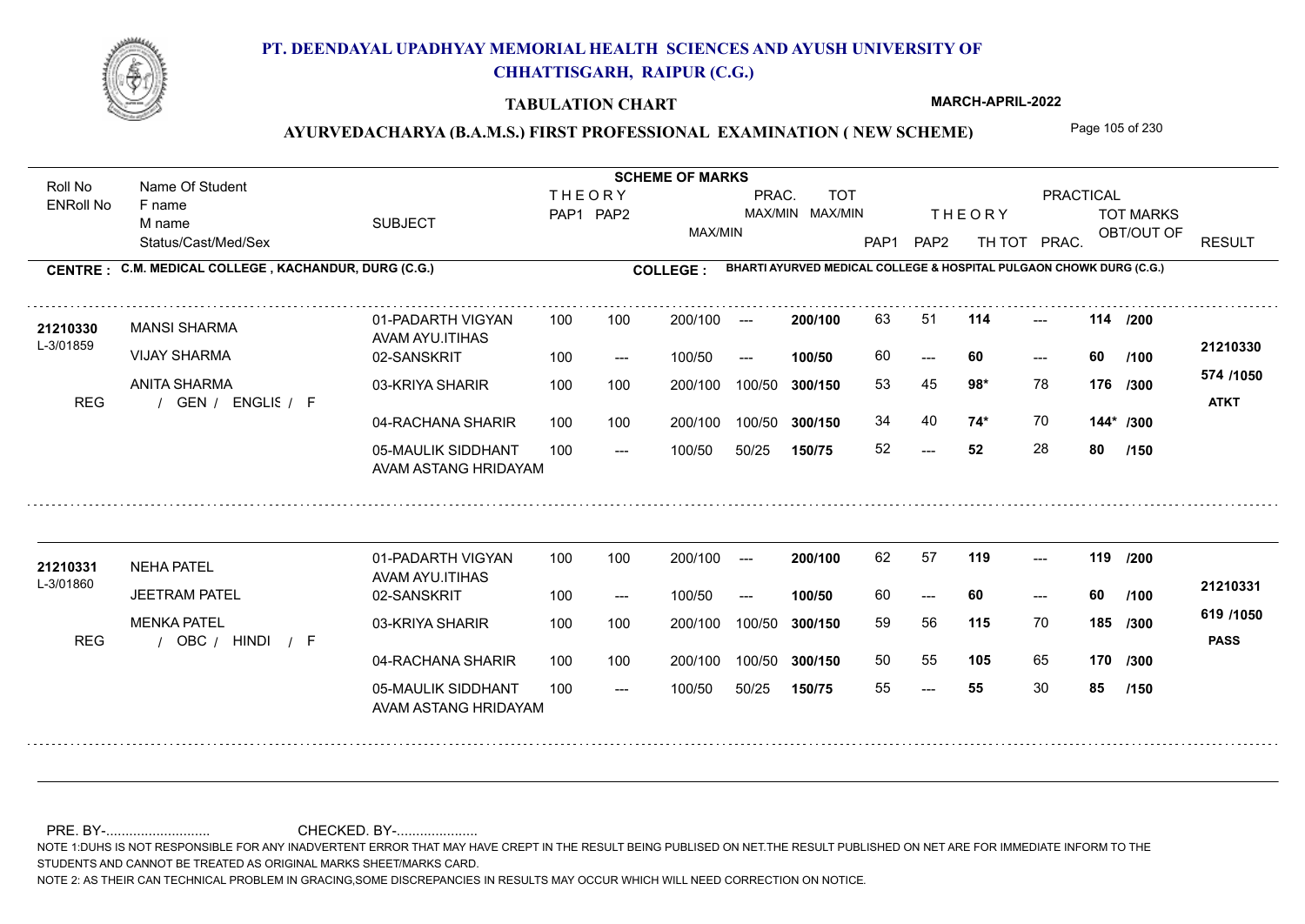

### **TABULATION CHART**

**MARCH-APRIL-2022**

### AYURVEDACHARYA (B.A.M.S.) FIRST PROFESSIONAL EXAMINATION (NEW SCHEME) Page 106 of 230

Status/Cast/Med/Sex SUBJECT TOT MARKS OBT/OUT OF PRACTICAL THE ORY TOT MARKS PAP1 PAP2 TH TOT PRAC. Roll No Name Of Student ENRoll No **CENTRE : C.M. MEDICAL COLLEGE ; KACHANDUR, DURG (C.G.) <b>COLLEGE : THEORY** PAP1 PAP2 MAX/MIN PRAC. MAX/MIN MAX/MIN TOT RESULT **Name Of Student Contract of Student SCHEME OF MARKS**<br>
THE OR Y **BHARTI AYURVED MEDICAL COLLEGE & HOSPITAL PULGAON CHOWK DURG (C.G.)** F name M name 01-PADARTH VIGYAN AVAM AYU.ITIHAS 05-MAULIK SIDDHANT AVAM ASTANG HRIDAYAM 04-RACHANA SHARIR 100 100 03-KRIYA SHARIR REG / OBC / HINDI / F  $- - 63$ --- --- **121 121 /200** 02-SANSKRIT  $100/50$ 100 100 200/100 100/50 300/150 100/50 50/25 **150/75 300/150** 100/50 100 200/100 ---100/50 --- **100/50** 100/50 **300/150 200/100** 100 100 200/100 100/50 300/150 ---  $- -$  100/50 L-3/01861 NISHA SAHU VIMAL KUMAR SAHU SHUSHEELA SAHU **109** 72 57 52 **181 /300 102** 70 **172 /300 636 /1050** HINDI F **PASS 21210332** 21210332 NISHA SAHU 01-PADARTH VIGYAN 100 100 200/100 --- **200/100** 61 60 **121** ---66 **66 66** 40 62 **102** 70 63 **63** 33 **96 /100 /150** 01-PADARTH VIGYAN AVAM AYU.ITIHAS 05-MAULIK SIDDHANT 100 AVAM ASTANG HRIDAYAM 04-RACHANA SHARIR 100 100 03-KRIYA SHARIR
100 100 REG / OBC / HINDI / F --- 63 --- --- **118 118 /200** 02-SANSKRIT 100 --- 100/50 --- 200/100 100/50 **300/150** 100/50 50/25 **150/75 300/150** 100/50 200/100 100 200/100 ---**200/100 100/50** --- 200/100 100/50 200/100 100/50  $- -$  100/50 L-3/01862 PALLAVI YOGESH KIRTI **121** 68 **/300 75\*** 72 **147\* /300 623 /1050** HINDI F **ATKT 21210333 <sup>21210333</sup>** <sup>66</sup> <sup>52</sup> 66 **66 66** 54 67 **189** 35 40 **75\*** 72 63 **63** 40 **103 /150 /100**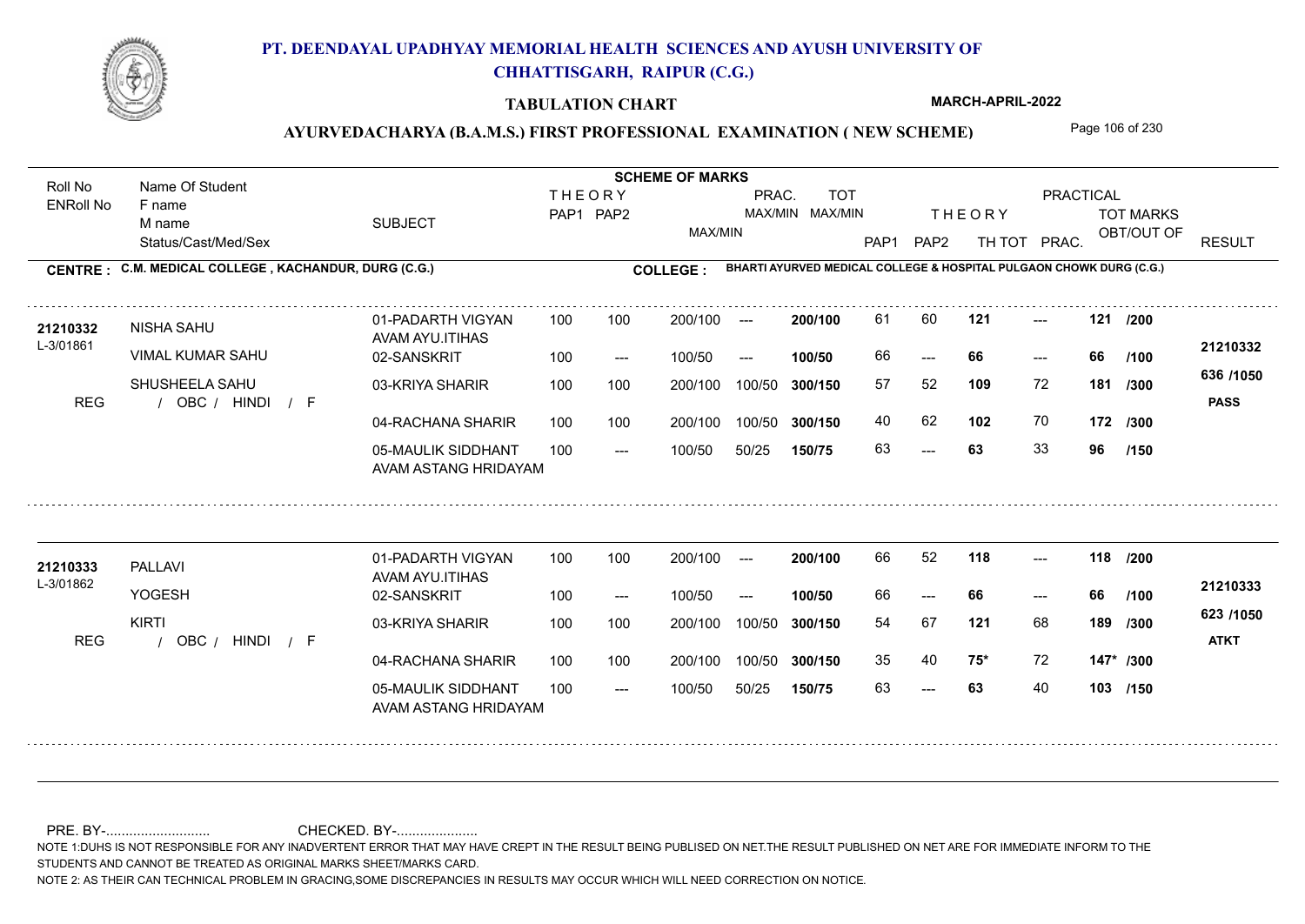

### **TABULATION CHART**

**MARCH-APRIL-2022**

### AYURVEDACHARYA (B.A.M.S.) FIRST PROFESSIONAL EXAMINATION (NEW SCHEME) Page 107 of 230

Status/Cast/Med/Sex SUBJECT TOT MARKS OBT/OUT OF PRACTICAL THE ORY TOT MARKS PAP1 PAP2 TH TOT PRAC. Roll No Name Of Student ENRoll No **CENTRE : C.M. MEDICAL COLLEGE ; KACHANDUR, DURG (C.G.) <b>COLLEGE : THEORY** PAP1 PAP2 MAX/MIN PRAC. MAX/MIN MAX/MIN TOT RESULT **Name Of Student Contract of Student SCHEME OF MARKS**<br>
THE OR Y **BHARTI AYURVED MEDICAL COLLEGE & HOSPITAL PULGAON CHOWK DURG (C.G.)** F name M name 01-PADARTH VIGYAN AVAM AYU.ITIHAS 05-MAULIK SIDDHANT AVAM ASTANG HRIDAYAM 04-RACHANA SHARIR 100 100 03-KRIYA SHARIR REG / GEN / ENGLIS / M  $-2$  31\*  $- - 50$  $- - 69*$ 02-SANSKRIT 100 --- 100/50 --- 100 100 200/100 100/50 300/150 100/50 50/25 **150/75 300/150** 100/50 100 200/100 ---100/50 **300/150 200/100 100/50** 100 100 200/100 100/50 300/150  $- - 50$  $- -$  100/50 L-3/01863 PARTH PANDEY BHOLA RAO MANJULATA PANDEY **69\* 69\* /200 79\*** 62 51 28 **141\* /300 70\*** 60 **130\* /300 449 /1050** ENGLISH M **ATKT 21210334 <sup>21210334</sup>** <sup>40</sup> <sup>29</sup> 50 **50 50** 28 42 31 **31\*** 28 **59\* /100 /150** 01-PADARTH VIGYAN AVAM AYU.ITIHAS 05-MAULIK SIDDHANT 100 AVAM ASTANG HRIDAYAM 04-RACHANA SHARIR 100 100 03-KRIYA SHARIR
100 100 REG / OBC / ENGLIS / F --- --- --- **119 119 /200** 02-SANSKRIT 100 --- 100/50 --- 200/100 100/50 **300/150** 100/50 50/25 **150/75 300/150** 100/50 200/100 100 200/100 ---**200/100 100/50** --- 200/100 100/50 200/100 100/50  $- -$  100/50 L-3/01864 PIYUSHI SAHU RAMCHARAN SAHU SAVITRI SAHU **104** 66 **/300 100** 62 **162 /300 616 /1050** ENGLISH F **PASS 21210335** 21210335 PIYUSHI SAHU 01-PADARTH VIGYAN 100 100 200/100 --- **200/100** 60 59 **119** ---70 **70 70** 41 63 **170** 50 50 65 **65** 30 **95 /100 /150**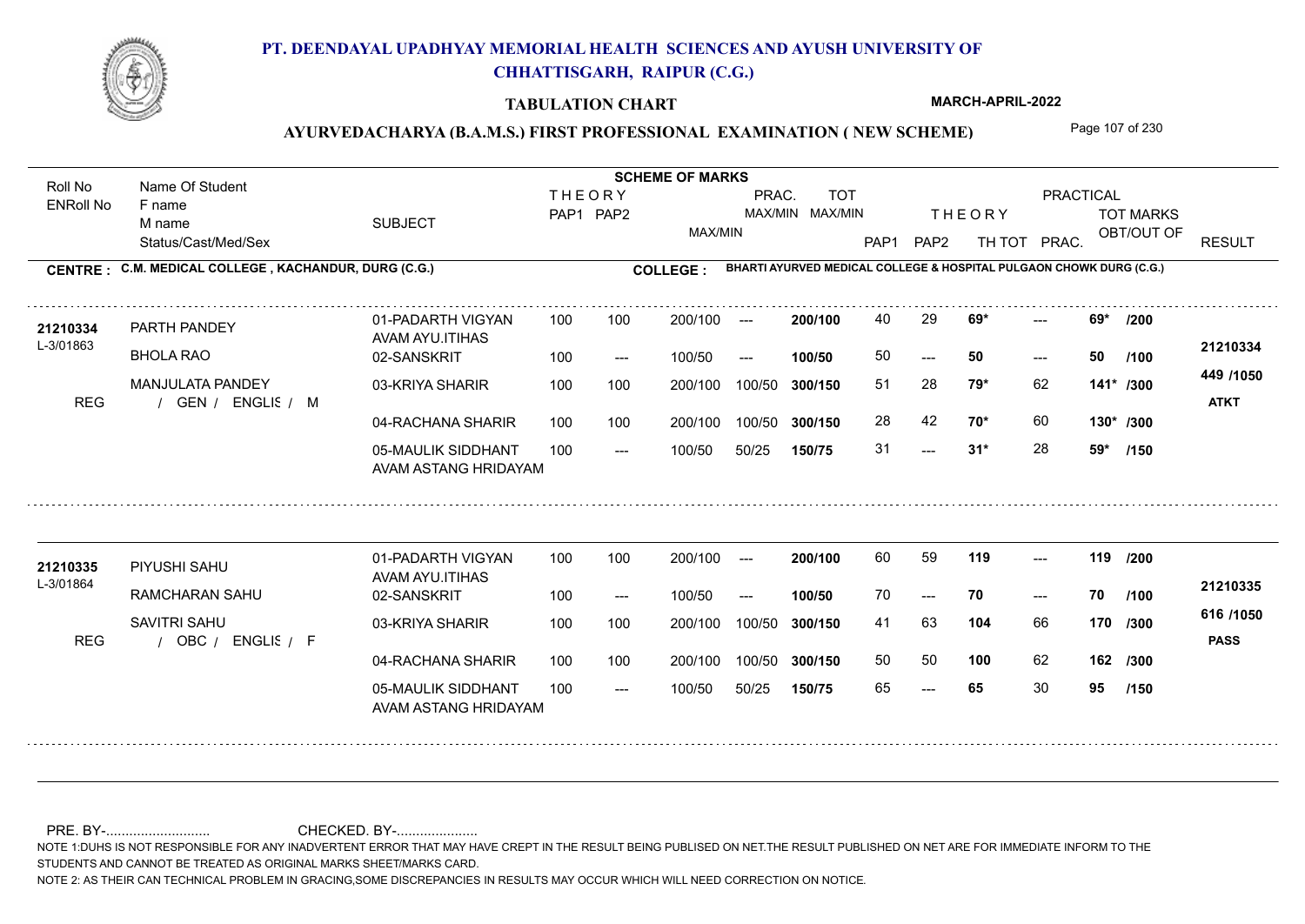

### **TABULATION CHART**

**MARCH-APRIL-2022**

### AYURVEDACHARYA (B.A.M.S.) FIRST PROFESSIONAL EXAMINATION (NEW SCHEME) Page 108 of 230

Status/Cast/Med/Sex SUBJECT TOT MARKS OBT/OUT OF PRACTICAL THE ORY TOT MARKS PAP1 PAP2 TH TOT PRAC. Roll No Name Of Student ENRoll No **CENTRE : C.M. MEDICAL COLLEGE ; KACHANDUR, DURG (C.G.) <b>COLLEGE : THEORY** PAP1 PAP2 MAX/MIN PRAC. MAX/MIN MAX/MIN TOT RESULT **Name Of Student Contract of Student SCHEME OF MARKS**<br>
THE OR Y **BHARTI AYURVED MEDICAL COLLEGE & HOSPITAL PULGAON CHOWK DURG (C.G.)** F name M name 01-PADARTH VIGYAN AVAM AYU.ITIHAS 05-MAULIK SIDDHANT AVAM ASTANG HRIDAYAM 04-RACHANA SHARIR 100 100 03-KRIYA SHARIR REG / GEN / HINDI / M  $- - 50$ --- --- **102 102 /200** 02-SANSKRIT 100 --- 100/50 --- 100 100 200/100 100/50 300/150 100/50 50/25 **150/75 300/150** 100/50 100 200/100 ---100/50 **300/150 200/100 100/50** 100 100 200/100 100/50 300/150  $- - 52$  $- -$  100/50 L-3/01865 PRANAVDEEP TIWARI BIRENDRA TIWARI LATA TIWARI **81\*** 68 42 39 **149\* /300 76\*** 65 **141\* /300 524 /1050** HINDI M **ATKT 21210336** 21210336 PRANAVDEEP TIWARI 01-PADARTH VIGYAN 100 100 200/100 --- **200/100 50 52 102 ---**-52 **52 52** 35 41 50 **50** 30 **80 /100 /150** 01-PADARTH VIGYAN AVAM AYU.ITIHAS 05-MAULIK SIDDHANT 100 AVAM ASTANG HRIDAYAM 04-RACHANA SHARIR 100 100 03-KRIYA SHARIR
100 100 REG / GEN / HINDI / M --- --- --- **107 107 /200** 02-SANSKRIT 100 --- 100/50 --- 200/100 100/50 **300/150** 100/50 50/25 **150/75 300/150** 100/50 200/100 100 200/100 ---**200/100 100/50** --- 200/100 100/50 200/100 100/50  $- -$  100/50 L-3/01866 PRANAV SHARMA PRAFULL SHARMA MADHULIKA SHARMA **127** 70 **/300 91\*** 70 **161 /300 610 /1050** HINDI M **ATKT 21210337 <sup>21210337</sup>** <sup>53</sup> <sup>54</sup> 61 **61 61** 63 64 **197** 34 57 **91**\* 70 54 **54** 30 **84 /100 /150**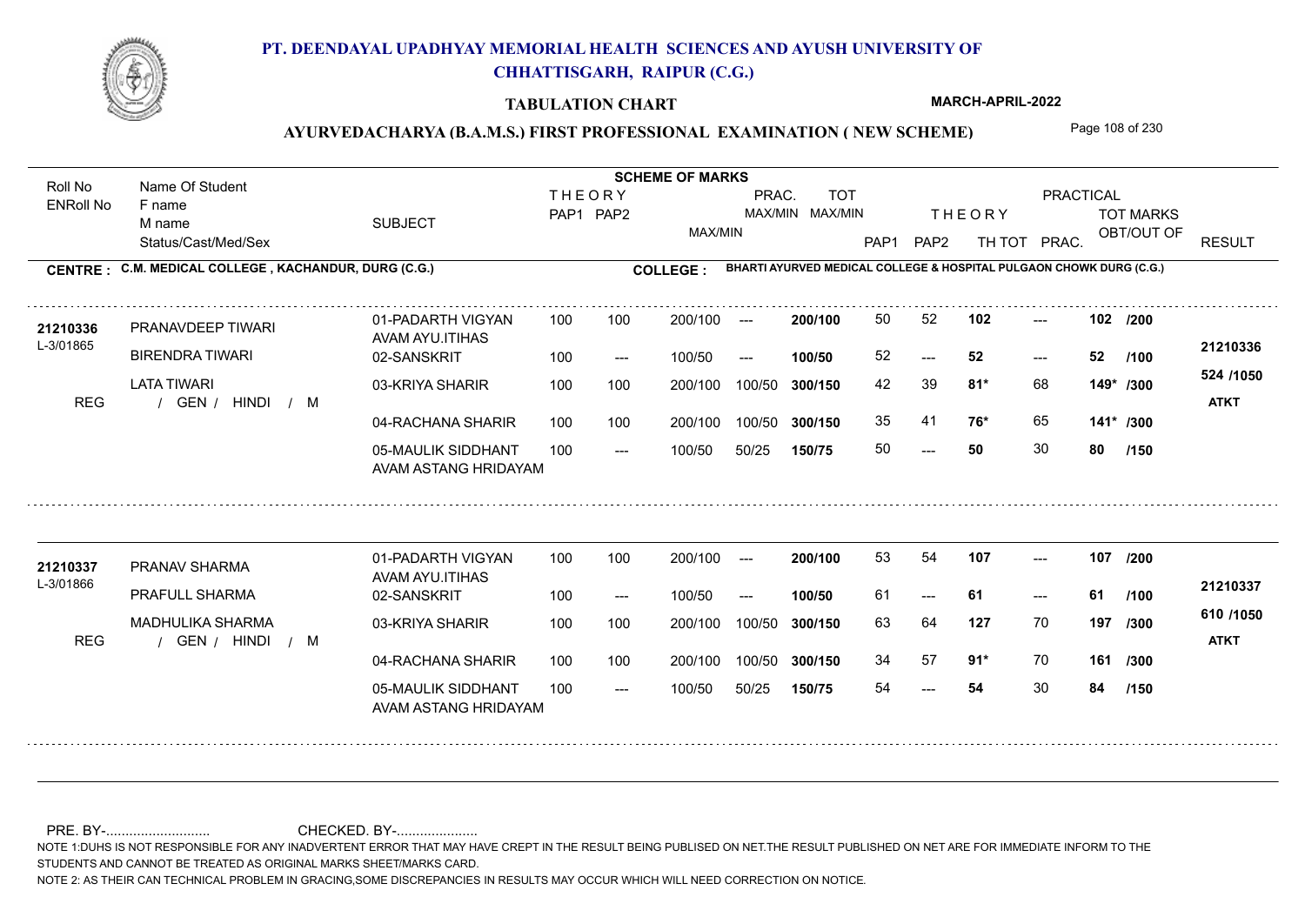

#### **TABULATION CHART**

**MARCH-APRIL-2022**

## AYURVEDACHARYA (B.A.M.S.) FIRST PROFESSIONAL EXAMINATION (NEW SCHEME) Page 109 of 230

Status/Cast/Med/Sex SUBJECT TOT MARKS OBT/OUT OF PRACTICAL THE ORY TOT MARKS PAP1 PAP2 TH TOT PRAC. Roll No Name Of Student ENRoll No **CENTRE : C.M. MEDICAL COLLEGE ; KACHANDUR, DURG (C.G.) <b>COLLEGE : THEORY** PAP1 PAP2 MAX/MIN PRAC. MAX/MIN MAX/MIN TOT RESULT **Name Of Student Contract of Student Act of Student SCHEME OF MARKS BHARTI AYURVED MEDICAL COLLEGE & HOSPITAL PULGAON CHOWK DURG (C.G.)** F name M name 01-PADARTH VIGYAN AVAM AYU.ITIHAS 05-MAULIK SIDDHANT AVAM ASTANG HRIDAYAM 04-RACHANA SHARIR 100 100 03-KRIYA SHARIR 100 100 REG / GEN / HINDI / M 54  $- - 50$ --- 02-SANSKRIT 100 --- 100/50 --- 100 100 200/100 100/50 300/150 100/50 50/25 **150/75 300/150** 100/50 100 200/100 ---100/50 **300/150 200/100 100/50** 100 100 200/100 100/50 300/150  $- - 50$  $- -$  100/50 L-3/01867 PRANJAL PRATAP SINGH DINESH KUMAR SINGH SUNITA SINGH **109 109 114** 65 59 55 **179 /300 106** 62 **168 590 /1050** HINDI M **PASS 21210338 <sup>21210338</sup>** <sup>56</sup> <sup>53</sup> 50 **50 50** 45 61 54 **54** 30 **84 /200 /100 /300 /150** 01-PADARTH VIGYAN AVAM AYU.ITIHAS 05-MAULIK SIDDHANT 100 AVAM ASTANG HRIDAYAM 04-RACHANA SHARIR 100 100 03-KRIYA SHARIR REG / OBC / HINDI / F --- --- --- 02-SANSKRIT 100 --- 100/50 --- 200/100 100/50 **300/150** 100/50 50/25 **150/75 300/150** 100/50 200/100 100 200/100 ---**200/100 100/50** --- 200/100 100/50 200/100 100/50  $- -$  100/50 L-3/01868 PREETI MOHIT RAM **GAYATRI 108 108 /200 117** 76 57 60 **193 /300 111** 75 **186 /300 642 /1050** HINDI F **PASS 21210339 <sup>21210339</sup>** <sup>52</sup> <sup>56</sup> 68 **68 68** 50 61 57 **57** 30 **87 /100 /150**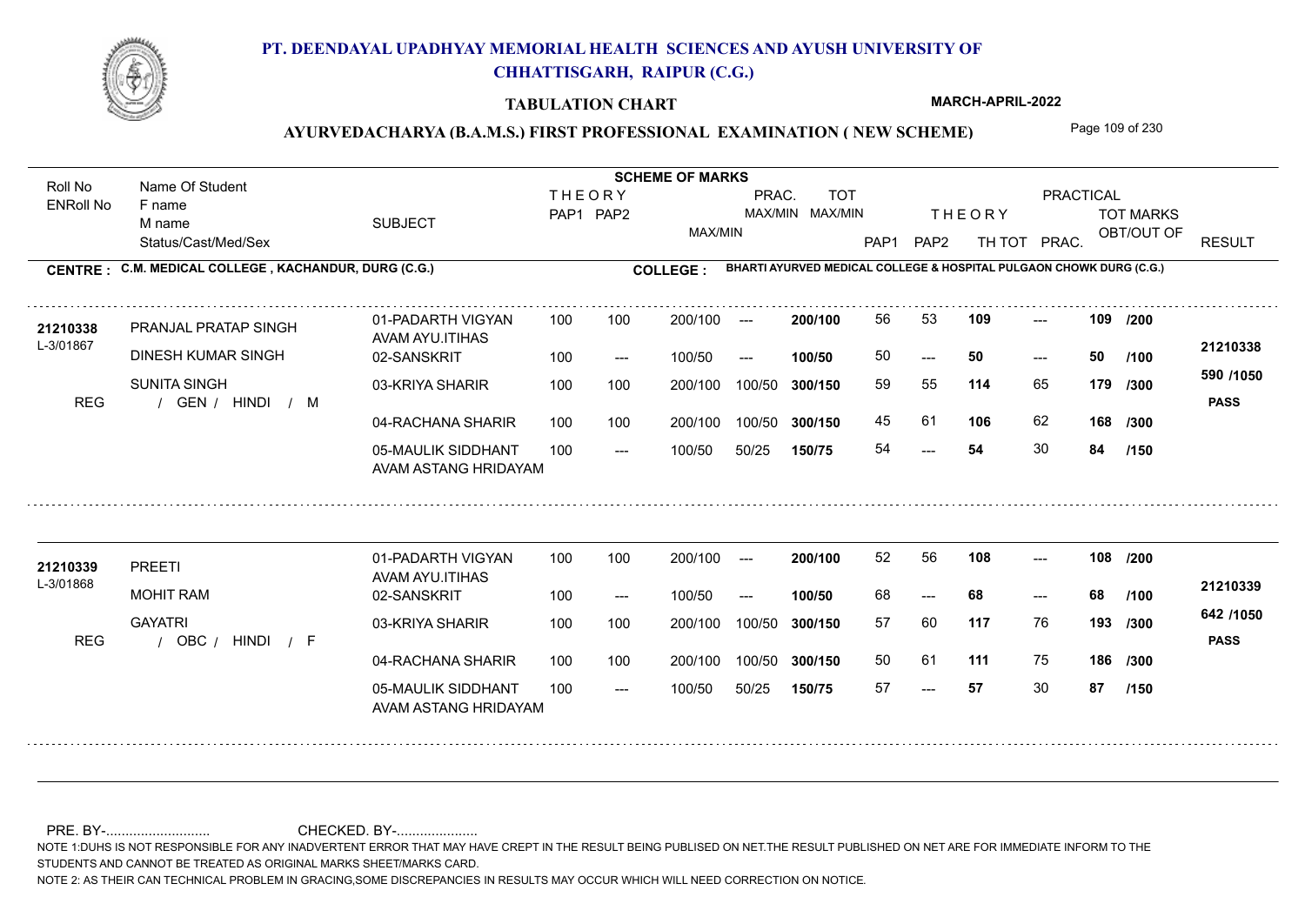

#### **TABULATION CHART**

**MARCH-APRIL-2022**

## AYURVEDACHARYA (B.A.M.S.) FIRST PROFESSIONAL EXAMINATION (NEW SCHEME) Page 110 of 230

Status/Cast/Med/Sex SUBJECT TOT MARKS OBT/OUT OF PRACTICAL THE ORY TOT MARKS PAP1 PAP2 TH TOT PRAC. Roll No Name Of Student ENRoll No **CENTRE : C.M. MEDICAL COLLEGE ; KACHANDUR, DURG (C.G.) <b>COLLEGE : THEORY** PAP1 PAP2 MAX/MIN PRAC. MAX/MIN MAX/MIN TOT RESULT **Name Of Student Contract of Student Act of Student SCHEME OF MARKS BHARTI AYURVED MEDICAL COLLEGE & HOSPITAL PULGAON CHOWK DURG (C.G.)** F name M name 01-PADARTH VIGYAN AVAM AYU.ITIHAS 05-MAULIK SIDDHANT AVAM ASTANG HRIDAYAM 04-RACHANA SHARIR 100 100 03-KRIYA SHARIR REG / OBC / ENGLIS / F  $-52$ --- --- **121 121 /200** 02-SANSKRIT 100 --- 100/50 --- 100 100 200/100 100/50 300/150 100/50 50/25 **150/75 300/150** 100/50 100 200/100 ---100/50 **300/150 200/100 100/50** 100 100 200/100 100/50 300/150  $- - 55$  $- -$  100/50 L-3/01869 RUCHITA RAMESH MANDE RAMESH NARAYAN MANDE VIDYA RAMESH MANDE **141** 78 68 73 **219 /300 117** 75 **192 /300 674 /1050** ENGLISH F **PASS 21210340 <sup>21210340</sup>** <sup>65</sup> <sup>56</sup> 55 **55 55** 52 65 52 **52** 35 **87 /100 /150** 01-PADARTH VIGYAN AVAM AYU.ITIHAS 05-MAULIK SIDDHANT 100 AVAM ASTANG HRIDAYAM 04-RACHANA SHARIR 100 100 03-KRIYA SHARIR / / / REG SC  $-51$ ---  $- -$  97\* 02-SANSKRIT 100 --- 100/50 --- 200/100 100/50 **300/150** 100/50 50/25 **150/75 300/150** 100/50 200/100 100 200/100 ---**200/100 100/50** --- 200/100 100/50 200/100 100/50  $- -$  100/50 L-3/01870 SAVINEE RAJ BANIYA RAJ DEEPAK RAJ **97\* 97\* /200 83\*** 64 32 51 **147\* /300 67\*** 65 **132\* /300 514 /1050** HINDI F **ATKT 21210341** 21210341 SAVINEE RAJ 01-PADARTH VIGYAN 100 100 200/100 --- **200/100 6**0 37 **97\*** ---57 **57 57** 29 38 **67\*** 65 51 **51** 30 **81 /100 /150**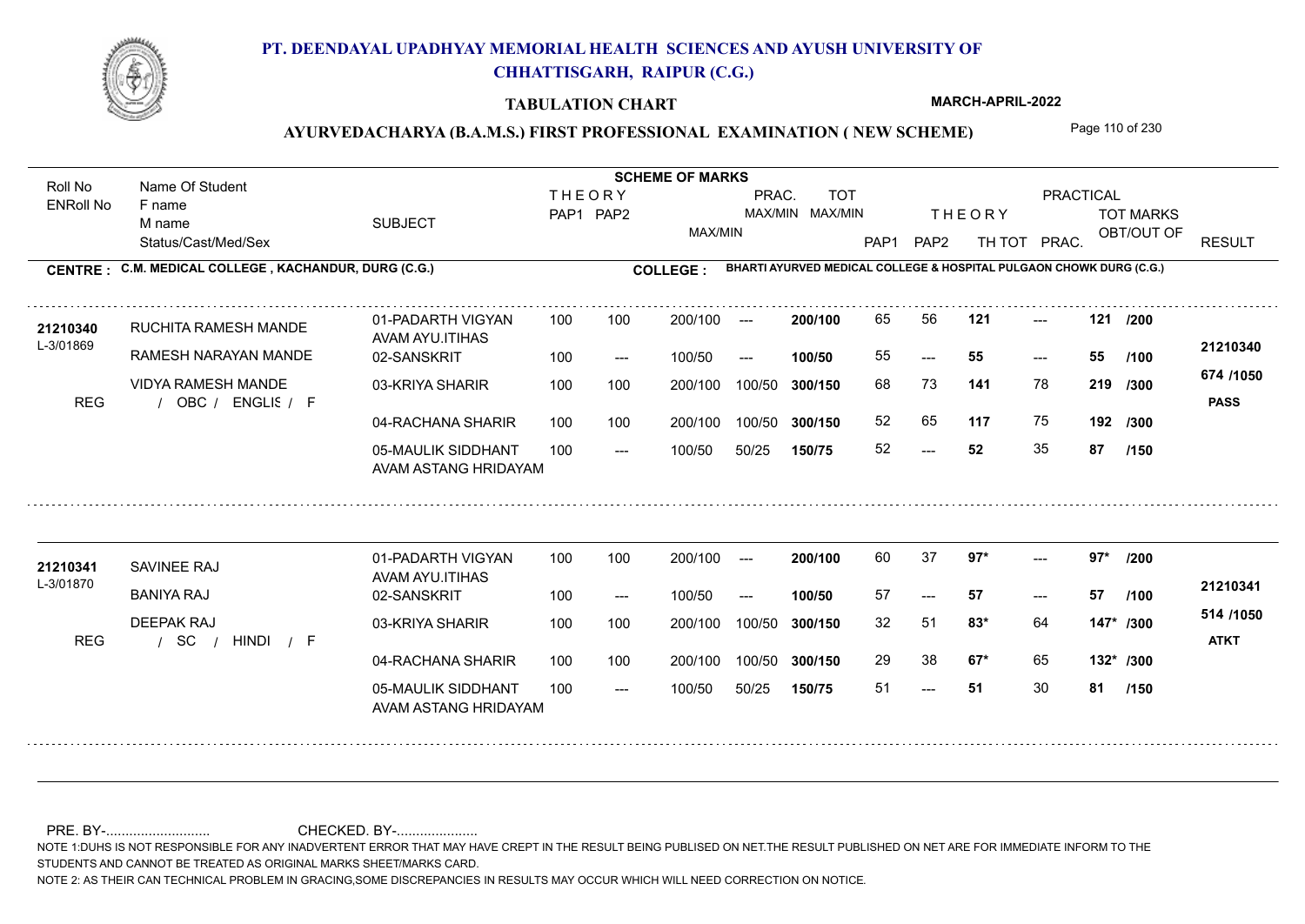

#### **TABULATION CHART**

**MARCH-APRIL-2022**

## AYURVEDACHARYA (B.A.M.S.) FIRST PROFESSIONAL EXAMINATION (NEW SCHEME) Page 111 of 230

Status/Cast/Med/Sex SUBJECT TOT MARKS OBT/OUT OF PRACTICAL THE ORY TOT MARKS PAP1 PAP2 TH TOT PRAC. Roll No Name Of Student ENRoll No **CENTRE : C.M. MEDICAL COLLEGE ; KACHANDUR, DURG (C.G.) <b>COLLEGE : THEORY** PAP1 PAP2 MAX/MIN PRAC. MAX/MIN MAX/MIN TOT RESULT **Name Of Student Contract of Student Act of Student SCHEME OF MARKS BHARTI AYURVED MEDICAL COLLEGE & HOSPITAL PULGAON CHOWK DURG (C.G.)** F name M name 01-PADARTH VIGYAN AVAM AYU.ITIHAS 05-MAULIK SIDDHANT AVAM ASTANG HRIDAYAM 04-RACHANA SHARIR 100 100 03-KRIYA SHARIR REG / GEN / ENGLIS / F --- --- --- **108 108 /200** 02-SANSKRIT 100 --- 100/50 --- 100 100 200/100 100/50 300/150 100/50 50/25 **150/75 300/150** 100/50 100 200/100 ---100/50 **300/150 200/100 100/50** 100 100 200/100 100/50 300/150  $- - 52$  $- -$  100/50 L-3/01871 SHREYA SHUKLA SUDAMA PRASAD SHUKLA ANITA SHUKLA **128** 75 **/300 116** 65 **181 632 /1050** ENGLISH F **PASS 21210342 <sup>21210342</sup>** <sup>58</sup> <sup>50</sup> 52 **52 52** 61 67 **203** 52 64 **116** 65 58 **58** 30 **88 /100 /300 /150** 01-PADARTH VIGYAN AVAM AYU.ITIHAS 05-MAULIK SIDDHANT 100 AVAM ASTANG HRIDAYAM 04-RACHANA SHARIR 100 100 03-KRIYA SHARIR REG / GEN / ENGLIS / F  $- - 50$ ---  $-283*$ 02-SANSKRIT 100 --- 100/50 --- 200/100 100/50 **300/150** 100/50 50/25 **150/75 300/150** 100/50 200/100 100 200/100 ---**200/100 100/50** --- 200/100 100/50 200/100 100/50  $- -$  100/50 L-3/01872 SHREYASHI BHATT VINAY MOHAN BHATT SHUBHRA BHATT **83\* 83\* /200 92\*** 65 **/300 84\*** 64 **148\* /300 521 /1050** ENGLISH F **ATKT 21210343 <sup>21210343</sup>** <sup>33</sup> <sup>50</sup> 54 **54 54** 42 50 **157** 34 50 **84**\* 64 50 **50** 29 **79 /100 /150**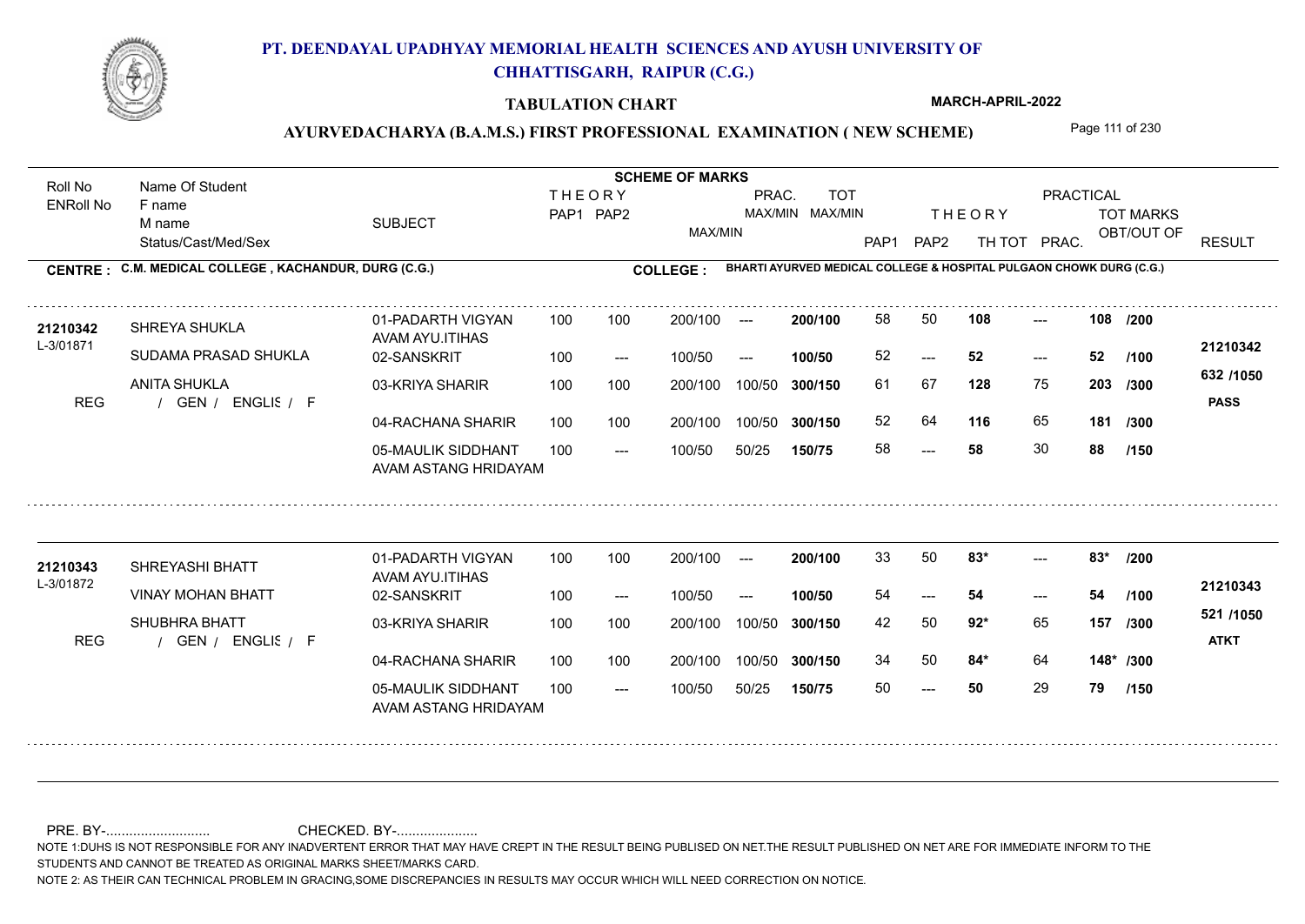

#### **TABULATION CHART**

**MARCH-APRIL-2022**

## AYURVEDACHARYA (B.A.M.S.) FIRST PROFESSIONAL EXAMINATION (NEW SCHEME) Page 112 of 230

Status/Cast/Med/Sex SUBJECT TOT MARKS OBT/OUT OF PRACTICAL THE ORY TOT MARKS PAP1 PAP2 TH TOT PRAC. Roll No Name Of Student ENRoll No **CENTRE : C.M. MEDICAL COLLEGE ; KACHANDUR, DURG (C.G.) <b>COLLEGE : THEORY** PAP1 PAP2 MAX/MIN PRAC. MAX/MIN MAX/MIN TOT RESULT **Name Of Student Contract of Student Act of Student SCHEME OF MARKS BHARTI AYURVED MEDICAL COLLEGE & HOSPITAL PULGAON CHOWK DURG (C.G.)** F name M name 01-PADARTH VIGYAN AVAM AYU.ITIHAS 05-MAULIK SIDDHANT AVAM ASTANG HRIDAYAM 04-RACHANA SHARIR 100 100 03-KRIYA SHARIR REG / OBC / HINDI / F 54 --- --- **130 130 /200** 02-SANSKRIT 100 --- 100/50 --- 100 100 200/100 100/50 300/150 100/50 50/25 **150/75 300/150** 100/50 100 200/100 ---100/50 **300/150 200/100 100/50** 100 100 200/100 100/50 300/150 ---  $- -$  100/50 L-3/01873 SHRUTI SAHU YADRAM SAHU SUNITA SAHU **138** 69 **207** /300 **11000 125** 65 **190 679 /1050** HINDI F **PASS 21210344** 21210344 SHRUTI SAHU 01-PADARTH VIGYAN 100 100 200/100 --- **200/100** 63 67 130 ---68 **68 68** 67 71 **207** 60 65 **125** 65 54 **54** 30 **84 /100 /300 /150** 01-PADARTH VIGYAN AVAM AYU.ITIHAS 05-MAULIK SIDDHANT 100 AVAM ASTANG HRIDAYAM 04-RACHANA SHARIR 100 100 03-KRIYA SHARIR REG / OBC / HINDI / M  $- - 50$ --- --- 02-SANSKRIT / 100 --- 100/50 --- 200/100 100/50 **300/150** 100/50 50/25 **150/75 300/150** 100/50 200/100 100 200/100 ---**200/100 100/50** --- 200/100 100/50 200/100 100/50  $- -$  100/50 L-3/01874 SHUBHAM SAHU ASHOK SAHU ASHA SAHU **120 120 /200 103** 68 **171** /**300 1000 94\*** 60 **154 /300 585 /1050** HINDI M **ATKT 21210345 <sup>21210345</sup>** <sup>64</sup> <sup>56</sup> 58 **58 58** 52 51 **171** 44 50 **94**\* 60 50 **50** 32 **82 /100 /150**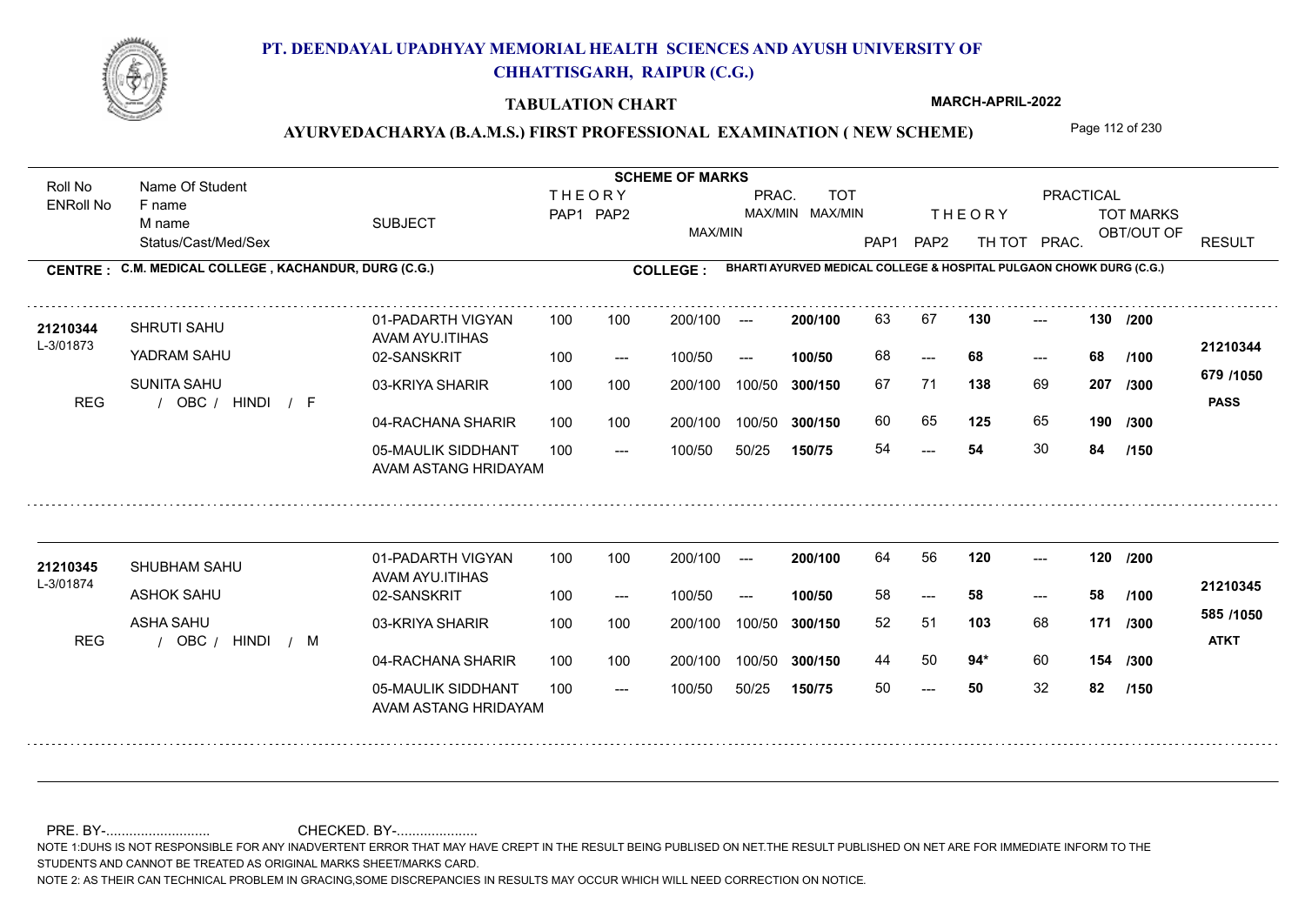

#### **TABULATION CHART**

**MARCH-APRIL-2022**

## AYURVEDACHARYA (B.A.M.S.) FIRST PROFESSIONAL EXAMINATION (NEW SCHEME) Page 113 of 230

Status/Cast/Med/Sex SUBJECT TOT MARKS OBT/OUT OF PRACTICAL THE ORY TOT MARKS PAP1 PAP2 TH TOT PRAC. Roll No Name Of Student ENRoll No **CENTRE : C.M. MEDICAL COLLEGE ; KACHANDUR, DURG (C.G.) <b>COLLEGE : THEORY** PAP1 PAP2 MAX/MIN PRAC. MAX/MIN MAX/MIN TOT RESULT **Name Of Student Contract of Student Act of Student SCHEME OF MARKS BHARTI AYURVED MEDICAL COLLEGE & HOSPITAL PULGAON CHOWK DURG (C.G.)** F name M name 01-PADARTH VIGYAN AVAM AYU.ITIHAS 05-MAULIK SIDDHANT AVAM ASTANG HRIDAYAM 04-RACHANA SHARIR 100 100 03-KRIYA SHARIR REG / OBC / HINDI / M ---  $-51$ --- **105 105 /200** 02-SANSKRIT  $100/50$ 100 100 200/100 100/50 300/150 100/50 50/25 **150/75 300/150** 100/50 100 200/100 ---100/50 --- **100/50** 100/50 **300/150 200/100** 100 100 200/100 100/50 300/150  $- - 51$  $- -$  100/50 L-3/01875 SHUBHAM YADAV NAND KUMAR YADAV LAXMI YADAV **107** 65 54 53 **172 /300 108** 64 **172 /300 581 /1050** HINDI M **PASS 21210346** 21210346 SHUBHAM YADAV 01-PADARTH VIGYAN 100 100 200/100 --- **200/100 50 55 105 ---**-51 **51 51** 50 58 51 **51** 30 **81 /100 /150** 01-PADARTH VIGYAN AVAM AYU.ITIHAS 05-MAULIK SIDDHANT 100 AVAM ASTANG HRIDAYAM 04-RACHANA SHARIR 100 100 03-KRIYA SHARIR REG / GEN / ENGLIS / F  $- - 50$ --- --- **121 121 /200** 02-SANSKRIT 100 --- 100/50 --- 200/100 100/50 **300/150** 100/50 50/25 **150/75 300/150** 100/50 200/100 100 200/100 ---**200/100 100/50**  $-53$ 200/100 100/50 200/100 100/50  $- -$  100/50 L-3/01876 SHUBHI ROY SWAPAN ROY JAYSHREE ROY **93\*** 77 39 54 **170 /300 85\*** 58 **143\* /300 577 /1050** ENGLISH F **ATKT 21210347** 21210347 SHUBHI ROY 01-PADARTH VIGYAN 100 100 200/100 --- **200/100** 60 61 **121** ---53 **53 53** 35 50 **85\*** 58 50 **50** 40 **90 /100 /150**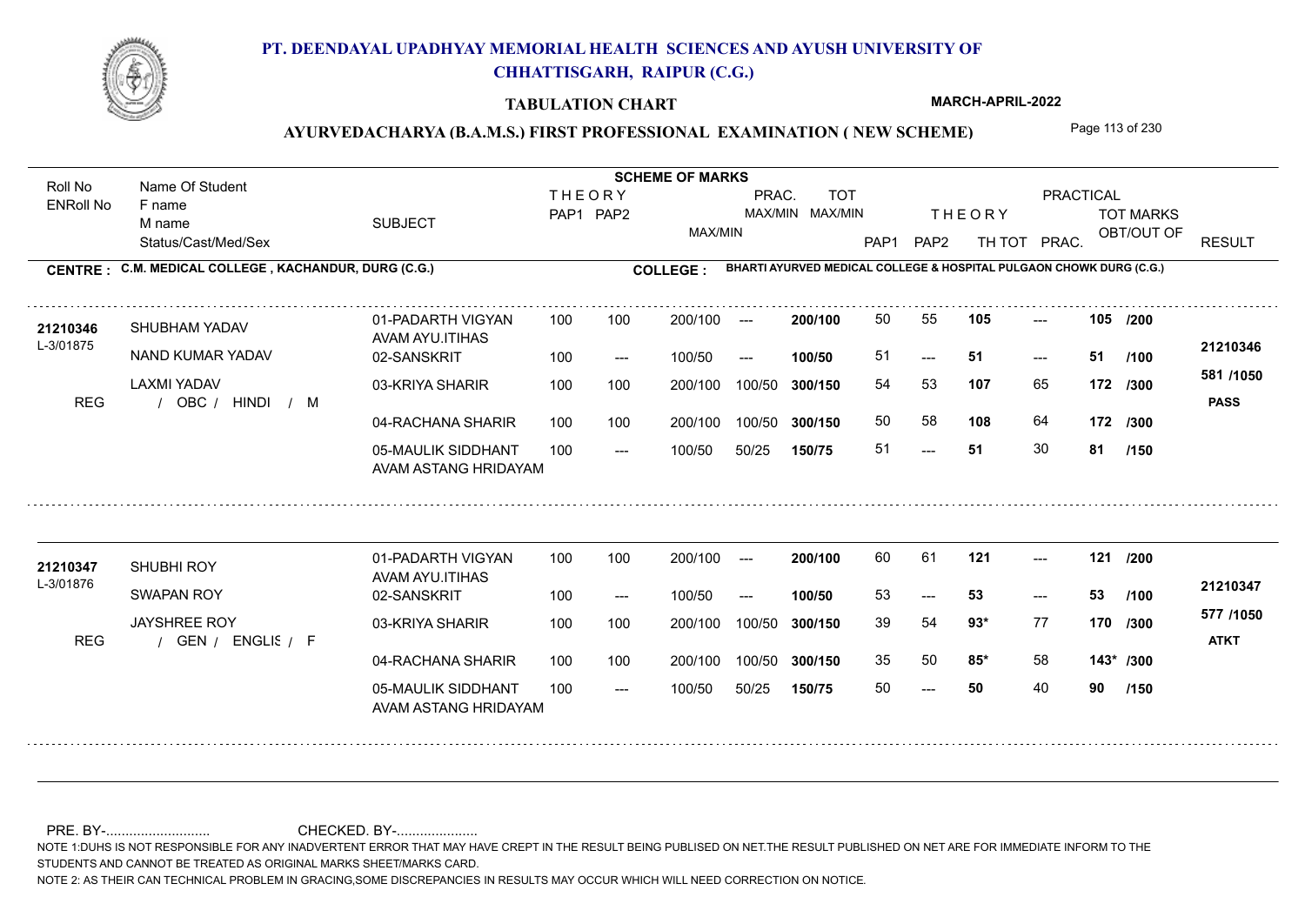

#### **TABULATION CHART**

**MARCH-APRIL-2022**

## AYURVEDACHARYA (B.A.M.S.) FIRST PROFESSIONAL EXAMINATION (NEW SCHEME) Page 114 of 230

Status/Cast/Med/Sex SUBJECT TOT MARKS OBT/OUT OF PRACTICAL THE ORY TOT MARKS PAP1 PAP2 TH TOT PRAC. Roll No Name Of Student ENRoll No **CENTRE : C.M. MEDICAL COLLEGE ; KACHANDUR, DURG (C.G.) <b>COLLEGE : THEORY** PAP1 PAP2 MAX/MIN PRAC. MAX/MIN MAX/MIN TOT RESULT **Name Of Student Contract of Student Act of Student SCHEME OF MARKS BHARTI AYURVED MEDICAL COLLEGE & HOSPITAL PULGAON CHOWK DURG (C.G.)** F name M name 01-PADARTH VIGYAN AVAM AYU.ITIHAS 05-MAULIK SIDDHANT AVAM ASTANG HRIDAYAM 04-RACHANA SHARIR 100 100 03-KRIYA SHARIR REG / GEN / HINDI / M ---  $-53$ --- **119 119 /200** 02-SANSKRIT 100 --- 100/50 --- 100 100 200/100 100/50 300/150 100/50 50/25 **150/75 300/150** 100/50 100 200/100 ---100/50 **300/150 200/100 100/50** 100 100 200/100 100/50 300/150  $-$  53  $- -$  100/50 L-3/01877 SUSHANT SINGH ANIL KUMAR SINGH RATNA SINGH **97\*** 60 51 46 **157 /300 90\*** 59 **149\* /300 565 /1050** HINDI M **ATKT 21210348 <sup>21210348</sup>** <sup>58</sup> <sup>61</sup> 53 **53 53** 38 52 **90**\* 59 57 **57** 30 **87 /100 /150** 01-PADARTH VIGYAN AVAM AYU.ITIHAS 05-MAULIK SIDDHANT 100 AVAM ASTANG HRIDAYAM 04-RACHANA SHARIR 100 100 03-KRIYA SHARIR
100 100 REG / OBC / HINDI / F --- --- --- **128 128 /200** 02-SANSKRIT 100 --- 100/50 --- 200/100 100/50 **300/150** 100/50 50/25 **150/75 300/150** 100/50 200/100 100 200/100 ---**200/100 100/50** --- 200/100 100/50 200/100 100/50  $- -$  100/50 L-3/01878 SHWETA KATAKWAR DASHRATH KATAKWAR KAUSHILYA KATAKWAR **110** 63 52 58 **173 /300 99\*** 60 **159 /300 610 /1050 PASS VCG 01 /150 21210349 <sup>21210349</sup>** <sup>64</sup> <sup>64</sup> 59 **59 59** 42 57 **99**\* 60 60 **60** 31 **91 /100**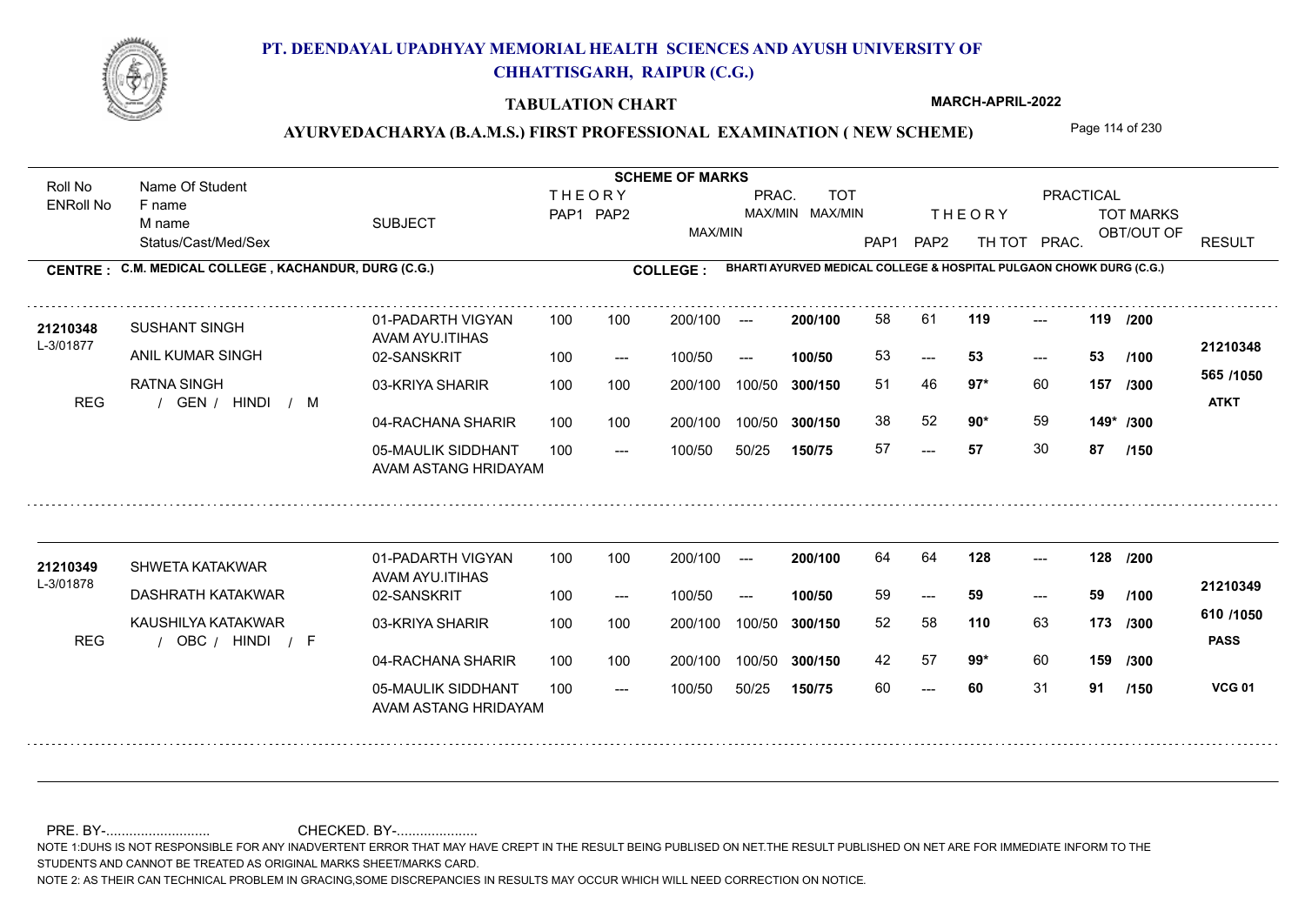

#### **TABULATION CHART**

**MARCH-APRIL-2022**

### AYURVEDACHARYA (B.A.M.S.) FIRST PROFESSIONAL EXAMINATION (NEW SCHEME) Page 115 of 230

Status/Cast/Med/Sex SUBJECT TOT MARKS OBT/OUT OF PRACTICAL THE ORY TOT MARKS PAP1 PAP2 TH TOT PRAC. Roll No Name Of Student ENRoll No **CENTRE : C.M. MEDICAL COLLEGE ; KACHANDUR, DURG (C.G.) <b>COLLEGE : THEORY** PAP1 PAP2 MAX/MIN PRAC. MAX/MIN MAX/MIN TOT RESULT **Name Of Student Contract of Student Act of Student SCHEME OF MARKS BHARTI AYURVED MEDICAL COLLEGE & HOSPITAL PULGAON CHOWK DURG (C.G.)** F name M name 01-PADARTH VIGYAN AVAM AYU.ITIHAS 05-MAULIK SIDDHANT AVAM ASTANG HRIDAYAM 04-RACHANA SHARIR 100 100 03-KRIYA SHARIR / / / REG SC --- --- --- **139 139 /200** 02-SANSKRIT 100 --- 100/50 --- 100 100 200/100 100/50 300/150 100/50 50/25 **150/75 300/150** 100/50 100 200/100 ---100/50 **300/150 200/100 100/50** 100 100 200/100 100/50 300/150  $- - 64$  $- -$  100/50 L-3/01879 SIMRAN NAGDOUNE MAKHAN NAGDOUNE DEEPTI NAGDOUNE **112** 78 **/300 93\*** 60 **153 633 /1050** HINDI F **ATKT 21210350 <sup>21210350</sup>** <sup>68</sup> <sup>71</sup> 64 **64 64** 50 62 **190** 50 43 **93**\* 60 58 **58** 29 **87 /100 /300 /150** 01-PADARTH VIGYAN AVAM AYU.ITIHAS 05-MAULIK SIDDHANT 100 AVAM ASTANG HRIDAYAM 04-RACHANA SHARIR 100 100 03-KRIYA SHARIR
100 100 REG / OBC / ENGLIS / F  $-51$ --- --- **124 124 /200** 02-SANSKRIT 100 --- 100/50 --- 200/100 100/50 **300/150** 100/50 50/25 **150/75 300/150** 100/50 200/100 100 200/100 ---**200/100 100/50** --- 200/100 100/50 200/100 100/50  $- -$  100/50 L-3/01880 SMRITI PATEL B K PATEL UMA PATEL **105** 72 52 53 **177 /300 104** 58 **162 /300 593 /1050** ENGLISH F **PASS 21210351 <sup>21210351</sup>** <sup>58</sup> <sup>66</sup> 50 **50 50** 50 54 **104** 58 51 **51** 29 **80 /100 /150**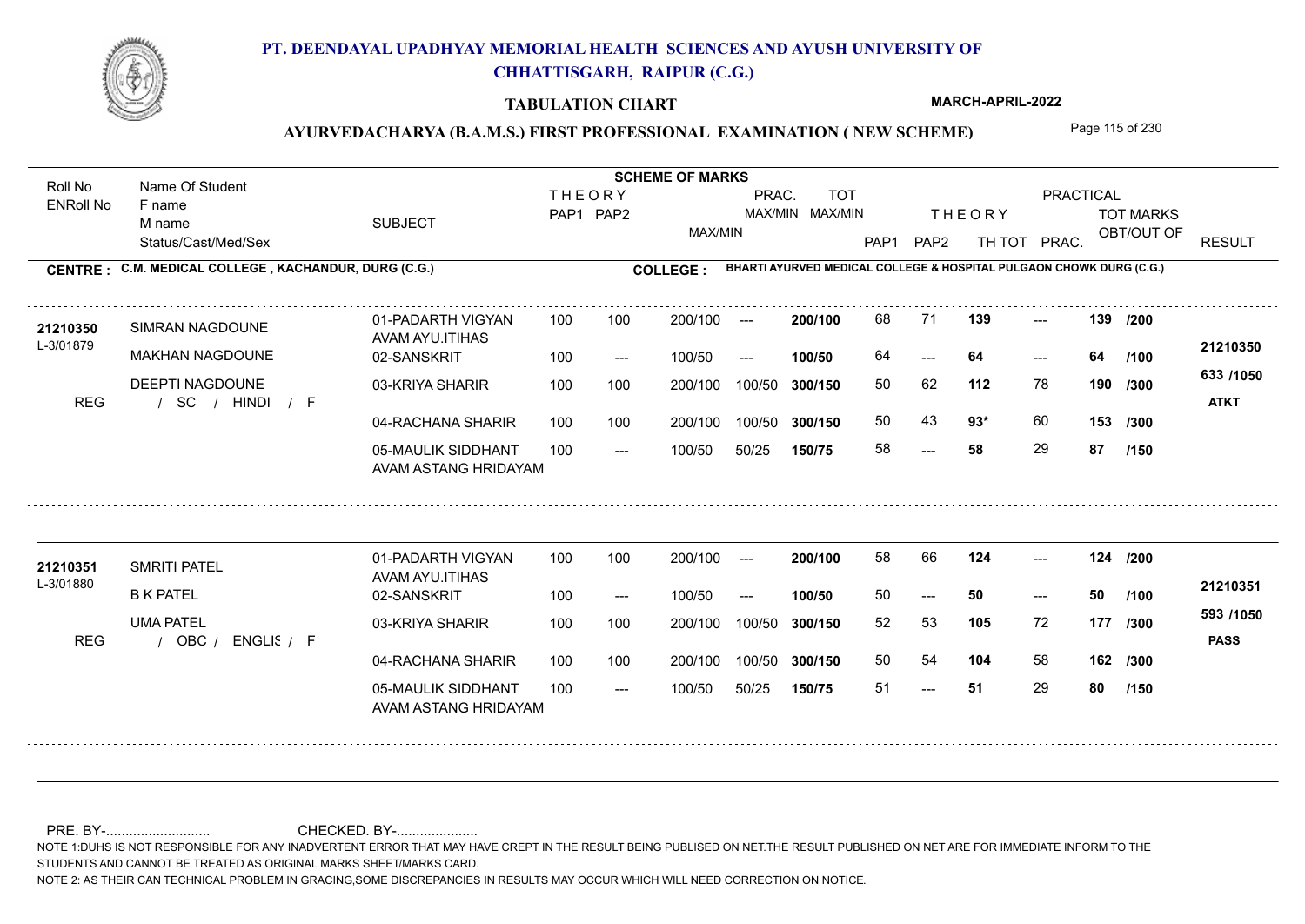

#### **TABULATION CHART**

**MARCH-APRIL-2022**

### AYURVEDACHARYA (B.A.M.S.) FIRST PROFESSIONAL EXAMINATION (NEW SCHEME) Page 116 of 230

Status/Cast/Med/Sex SUBJECT TOT MARKS OBT/OUT OF PRACTICAL THE ORY TOT MARKS PAP1 PAP2 TH TOT PRAC. Roll No Name Of Student ENRoll No **CENTRE : C.M. MEDICAL COLLEGE ; KACHANDUR, DURG (C.G.) <b>COLLEGE : THEORY** PAP1 PAP2 MAX/MIN PRAC. MAX/MIN MAX/MIN TOT RESULT **Name Of Student Contract of Student Act of Student SCHEME OF MARKS BHARTI AYURVED MEDICAL COLLEGE & HOSPITAL PULGAON CHOWK DURG (C.G.)** F name M name 01-PADARTH VIGYAN AVAM AYU.ITIHAS 05-MAULIK SIDDHANT AVAM ASTANG HRIDAYAM 04-RACHANA SHARIR 100 100 03-KRIYA SHARIR REG / OBC / HINDI / M  $- - 50$  $- - 50$ --- **117 117 /200** 02-SANSKRIT 100 --- 100/50 --- 100 100 200/100 100/50 300/150 100/50 50/25 **150/75 300/150** 100/50 100 200/100 ---100/50 **300/150 200/100 100/50** 100 100 200/100 100/50 300/150  $- - 50$  $- -$  100/50 L-3/01881 SUDHIR KUMAR SAHU GOVARDHAN SAHU SHASHI SAHU **53\*** 60 30 23 **113\* /300 35\*** 54 **89\* /300 448 /1050** HINDI M **ATKT 21210352 <sup>21210352</sup>** <sup>59</sup> <sup>58</sup> 50 **50 50** 12 23 **35<sup>\*</sup>** 54 50 **50** 29 **79 /100 /150** 01-PADARTH VIGYAN AVAM AYU.ITIHAS 05-MAULIK SIDDHANT 100 AVAM ASTANG HRIDAYAM 04-RACHANA SHARIR 100 100 03-KRIYA SHARIR
100 100 REG / OBC / HINDI / F --- --- --- **139 139 /200** 02-SANSKRIT 100 --- 100/50 --- 200/100 100/50 **300/150** 100/50 50/25 **150/75 300/150** 100/50 200/100 100 200/100 ---**200/100 100/50**  $-53$ 200/100 100/50 200/100 100/50  $- -$  100/50 L-3/01882 SUMAN MEHER **21210353** HEERA LAL NILIMA **118** 62 **/300 112** 55 **167 /300 623 /1050** HINDI F **PASS 21210353** 71 68 **139** ---53 **53 53** 58 60 **180** 50 62 54 **54** 30 **84 /100 /150**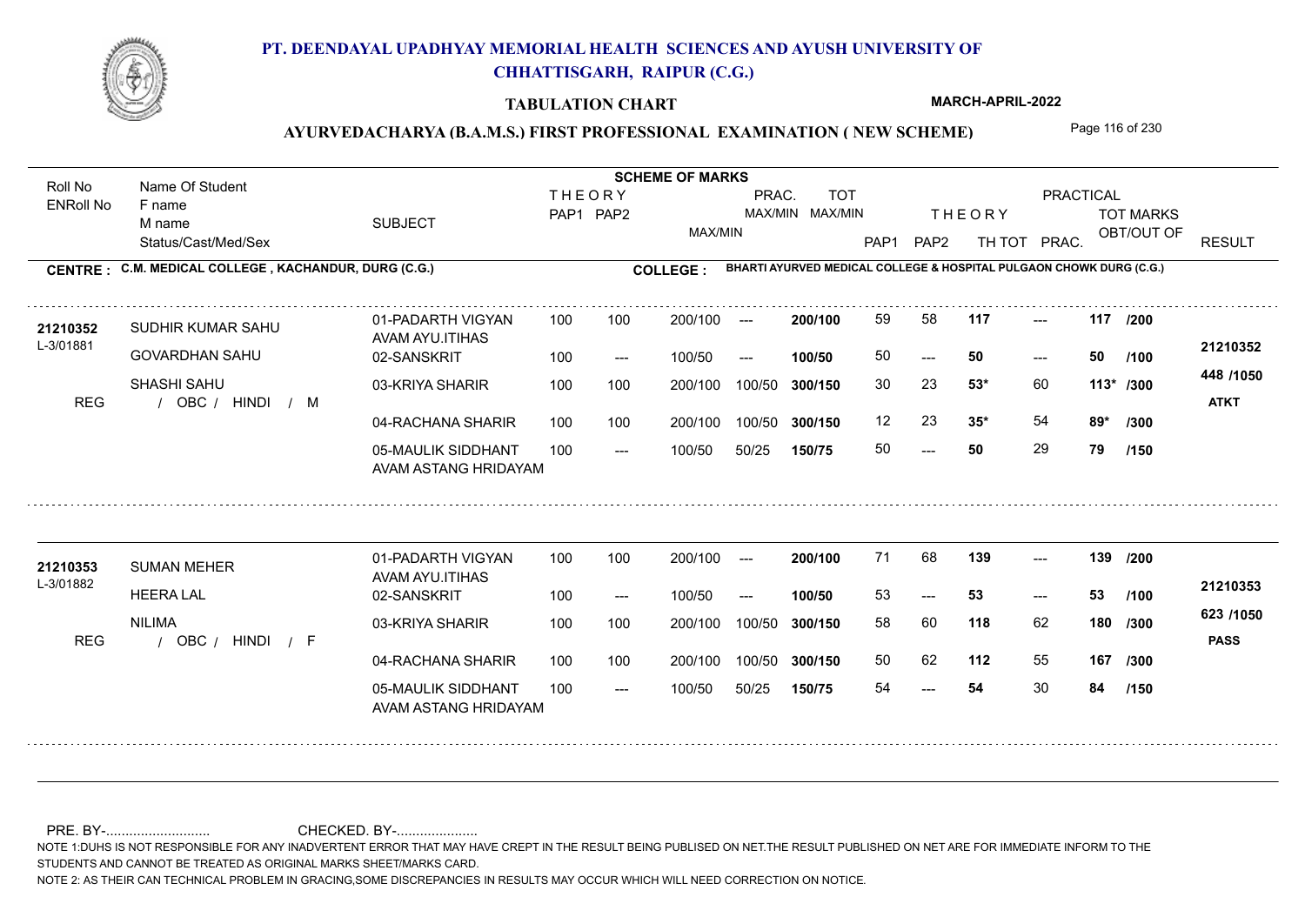

#### **TABULATION CHART**

**MARCH-APRIL-2022**

## AYURVEDACHARYA (B.A.M.S.) FIRST PROFESSIONAL EXAMINATION (NEW SCHEME) Page 117 of 230

Status/Cast/Med/Sex SUBJECT TOT MARKS OBT/OUT OF PRACTICAL THE ORY TOT MARKS PAP1 PAP2 TH TOT PRAC. Roll No Name Of Student ENRoll No **CENTRE : C.M. MEDICAL COLLEGE ; KACHANDUR, DURG (C.G.) <b>COLLEGE : THEORY** PAP1 PAP2 MAX/MIN PRAC. MAX/MIN MAX/MIN TOT RESULT **Name Of Student Contract of Student Act of Student SCHEME OF MARKS BHARTI AYURVED MEDICAL COLLEGE & HOSPITAL PULGAON CHOWK DURG (C.G.)** F name M name 01-PADARTH VIGYAN AVAM AYU.ITIHAS 05-MAULIK SIDDHANT AVAM ASTANG HRIDAYAM 04-RACHANA SHARIR 100 100 03-KRIYA SHARIR REG / GEN / HINDI / M  $-2$  35\* --- --- **119 119 /200** 02-SANSKRIT 100 --- 100/50 --- 100 100 200/100 100/50 300/150 100/50 50/25 **150/75 300/150** 100/50 100 200/100 ---100/50 **300/150 200/100 100/50** 100 100 200/100 100/50 300/150  $- - 56$  $- -$  100/50 L-3/01883 SURYAM VERMA SUDHIR KUMAR VERMA JYOTI VERMA **103** 68 55 48 **171 /300 65\*** 55 **120\* /300 530 /1050** HINDI M **ATKT 21210354 <sup>21210354</sup>** <sup>57</sup> <sup>62</sup> 56 **56 56** 25 40 **65\*** 55 35 **35\*** 29 **64\* /100 /150** 01-PADARTH VIGYAN AVAM AYU.ITIHAS 05-MAULIK SIDDHANT 100 AVAM ASTANG HRIDAYAM 04-RACHANA SHARIR 100 100 03-KRIYA SHARIR
100 100 REG / GEN / HINDI / F  $- - 37*$ --- --- **115 115 /200** 02-SANSKRIT 100 --- 100/50 --- 200/100 100/50 **300/150** 100/50 50/25 **150/75 300/150** 100/50 200/100 100 200/100 ---**200/100 100/50** --- 200/100 100/50 200/100 100/50  $- -$  100/50 L-3/01884 SWATI PANDEY SANTOSH PANDEY SUNITA PANDEY **114** 56 **/300 104** 60 **164 /300 572 /1050** HINDI F **ATKT 21210355 <sup>21210355</sup>** <sup>57</sup> <sup>58</sup> 57 **57 57** 52 62 **170** 50 54 **104** 60 37 **37\*** 29 **66\* /100 /150**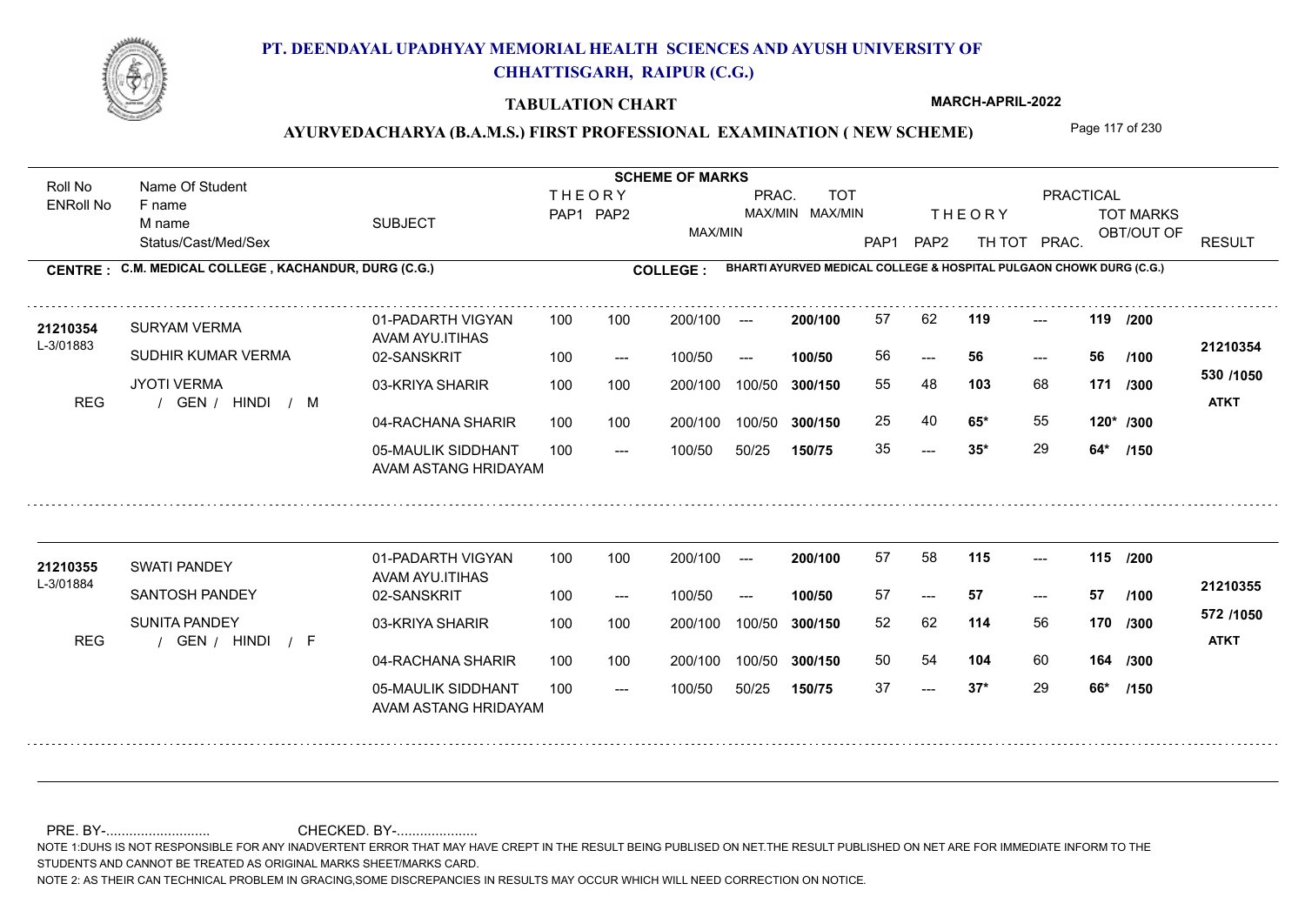

#### **TABULATION CHART**

**MARCH-APRIL-2022**

## AYURVEDACHARYA (B.A.M.S.) FIRST PROFESSIONAL EXAMINATION (NEW SCHEME) Page 118 of 230

Status/Cast/Med/Sex SUBJECT TOT MARKS OBT/OUT OF PRACTICAL THE ORY TOT MARKS PAP1 PAP2 TH TOT PRAC. Roll No Name Of Student ENRoll No **CENTRE : C.M. MEDICAL COLLEGE ; KACHANDUR, DURG (C.G.) <b>COLLEGE : THEORY** PAP1 PAP2 MAX/MIN PRAC. MAX/MIN MAX/MIN TOT RESULT **Name Of Student Contract of Student Act of Student SCHEME OF MARKS BHARTI AYURVED MEDICAL COLLEGE & HOSPITAL PULGAON CHOWK DURG (C.G.)** F name M name 01-PADARTH VIGYAN AVAM AYU.ITIHAS 05-MAULIK SIDDHANT AVAM ASTANG HRIDAYAM 04-RACHANA SHARIR 100 100 03-KRIYA SHARIR REG / GEN / HINDI / F --- --- --- **116 116 /200** 02-SANSKRIT 100 --- 100/50 --- 100 100 200/100 100/50 300/150 100/50 50/25 **150/75 300/150** 100/50 100 200/100 ---100/50 **300/150 200/100 100/50** 100 100 200/100 100/50 300/150 ---  $- -$  100/50 L-3/01885 TARANJEET KOUR AMARJEET SINGH AMARJEET KOUR **115** 68 **/300 102** 60 **162 620 /1050** HINDI F **PASS 21210356 <sup>21210356</sup>** <sup>54</sup> <sup>62</sup> 66 **66 66** 51 64 **183** 52 50 57 **57** 36 **93 /100 /300 /150** 01-PADARTH VIGYAN AVAM AYU.ITIHAS 05-MAULIK SIDDHANT 100 AVAM ASTANG HRIDAYAM 04-RACHANA SHARIR 100 100 03-KRIYA SHARIR
100 100 REG / OBC / HINDI / F --- --- --- **121 121 /200** 02-SANSKRIT 100 --- 100/50 --- 200/100 100/50 **300/150** 100/50 50/25 **150/75 300/150** 100/50 200/100 100 200/100 ---**200/100 100/50** --- 200/100 100/50 200/100 100/50  $- -$  100/50 L-3/01886 TRIPTI PRADHAN S K PRADHAN ITISHREE PRADHAN **108** 65 53 55 **173 /300 108** 62 **170 /300 613 /1050** HINDI F **PASS 21210357 <sup>21210357</sup>** <sup>56</sup> <sup>65</sup> 61 **61 61** 50 58 58 **58** 30 **88 /100 /150**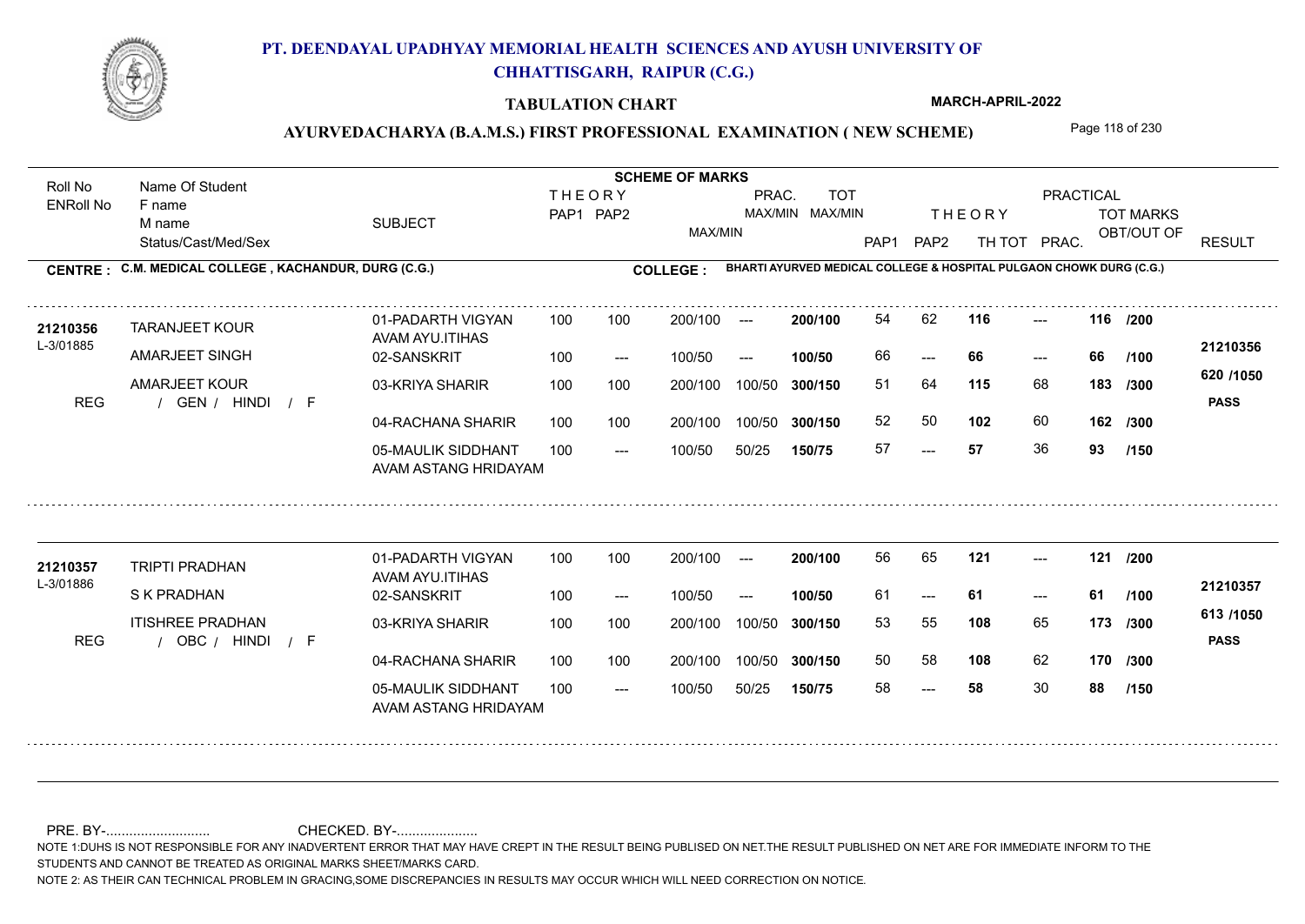

#### **TABULATION CHART**

**MARCH-APRIL-2022**

## AYURVEDACHARYA (B.A.M.S.) FIRST PROFESSIONAL EXAMINATION (NEW SCHEME) Page 119 of 230

Status/Cast/Med/Sex SUBJECT TOT MARKS OBT/OUT OF PRACTICAL THE ORY TOT MARKS PAP1 PAP2 TH TOT PRAC. Roll No Name Of Student ENRoll No **CENTRE : C.M. MEDICAL COLLEGE ; KACHANDUR, DURG (C.G.) <b>COLLEGE : THEORY** PAP1 PAP2 MAX/MIN PRAC. MAX/MIN MAX/MIN TOT RESULT **Name Of Student Contract of Student Act of Student SCHEME OF MARKS BHARTI AYURVED MEDICAL COLLEGE & HOSPITAL PULGAON CHOWK DURG (C.G.)** F name M name 01-PADARTH VIGYAN AVAM AYU.ITIHAS 05-MAULIK SIDDHANT AVAM ASTANG HRIDAYAM 04-RACHANA SHARIR 100 100 03-KRIYA SHARIR REG / OBC / HINDI / F ---  $- - 50$ --- **124 124 /200** 02-SANSKRIT 100 --- 100/50 --- 100 100 200/100 100/50 300/150 100/50 50/25 **150/75 300/150** 100/50 100 200/100 ---100/50 **300/150 200/100 100/50** 100 100 200/100 100/50 300/150  $- - 50$  $- -$  100/50 L-3/01887 VIDHI CHANDRAKAR MORADHWAJ CHANDRAKAR TRIVENI CHANDRAKAR **143** 68 **211** /300 **111 1300 112** 70 **182 657 /1050** HINDI F **PASS 21210358 <sup>21210358</sup>** <sup>59</sup> <sup>65</sup> 50 **50 50** 74 69 **211** 54 58 51 **51** 39 **90 /100 /300 /150** 01-PADARTH VIGYAN AVAM AYU.ITIHAS 05-MAULIK SIDDHANT 100 AVAM ASTANG HRIDAYAM 04-RACHANA SHARIR 100 100 03-KRIYA SHARIR
100 100 REG / OBC / HINDI / M  $-51$ --- --- **119 119 /200** 02-SANSKRIT 100 --- 100/50 --- 200/100 100/50 **300/150** 100/50 50/25 **150/75 300/150** 100/50 200/100 100 200/100 ---**200/100 100/50** --- 200/100 100/50 200/100 100/50  $- -$  100/50 L-3/01888 YEN KUMAR SAHU HARIRAM SAHU REKHA BAI SAHU **121** 64 60 61 **185 /300 99\*** 75 **174 /300 615 /1050 PASS VCG 01 /150 21210359 <sup>21210359</sup>** <sup>62</sup> <sup>57</sup> 50 **50 50** 43 56 **99\*** 75 51 **51** 36 **87 /100**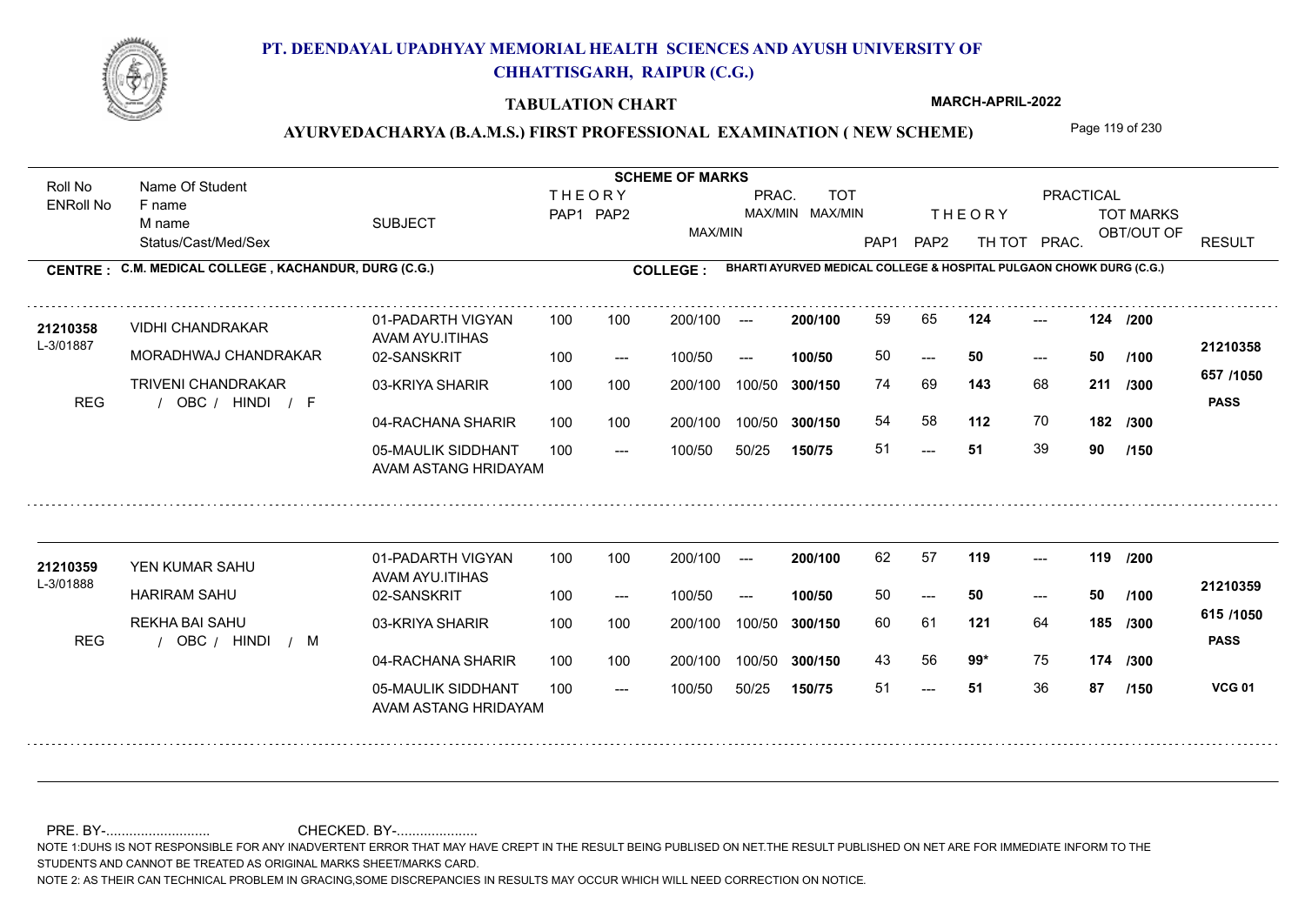

#### **TABULATION CHART**

**MARCH-APRIL-2022**

## AYURVEDACHARYA (B.A.M.S.) FIRST PROFESSIONAL EXAMINATION (NEW SCHEME) Page 120 of 230

Status/Cast/Med/Sex SUBJECT TOT MARKS OBT/OUT OF PRACTICAL THE ORY TOT MARKS PAP1 PAP2 TH TOT PRAC. Roll No Name Of Student ENRoll No **CENTRE : C.M. MEDICAL COLLEGE ; KACHANDUR, DURG (C.G.) <b>COLLEGE : THEORY** PAP1 PAP2 MAX/MIN PRAC. MAX/MIN MAX/MIN TOT RESULT **Name Of Student Contract of Student Act of Student SCHEME OF MARKS BHARTI AYURVED MEDICAL COLLEGE & HOSPITAL PULGAON CHOWK DURG (C.G.)** F name M name 01-PADARTH VIGYAN AVAM AYU.ITIHAS 05-MAULIK SIDDHANT AVAM ASTANG HRIDAYAM 04-RACHANA SHARIR 100 100 03-KRIYA SHARIR 100 100 REG / OBC / ENGLIS / F  $- - 50$  $-51$ --- 02-SANSKRIT 100 --- 100/50 --- 100 100 200/100 100/50 300/150 100/50 50/25 **150/75 300/150** 100/50 100 200/100 ---100/50 **300/150 200/100 100/50** 100 100 200/100 100/50 300/150  $- - 51$  $- -$  100/50 L-3/01889 ANJALI VERMA ASHWANI KUMAR VERMA TRIVENI VERMA **109 109 75\*** 67 38 37 **142\* /300 64\*** 60 **124\* /300 511 /1050** ENGLISH F **ATKT 21210360 <sup>21210360</sup>** <sup>59</sup> <sup>50</sup> 51 **51 51** 33 31 **64\*** 60 50 **50** 35 **85 /200 /100 /150** 01-PADARTH VIGYAN AVAM AYU.ITIHAS 05-MAULIK SIDDHANT 100 AVAM ASTANG HRIDAYAM 04-RACHANA SHARIR 100 100 03-KRIYA SHARIR
100 100 REG / GEN / ENGLIS / F --- --- --- **103 103 /200** 02-SANSKRIT 100 --- 100/50 --- 200/100 100/50 **300/150** 100/50 50/25 **150/75 300/150** 100/50 200/100 100 200/100 ---**200/100 100/50** --- 200/100 100/50 200/100 100/50  $- -$  100/50 L-3/01890 AYONIJA DWIVEDI ANIL KUMAR DWIVEDI ANURADHA DWIVEDI **87\*** 68 35 52 **155 /300 89\*** 60 **149\* /300 555 /1050** ENGLISH F **ATKT 21210361** 21**210361** AYONIJA DWIVEDI 01-PADARTH VIGYAN 100 100 200/100 --- **200/100** 50 53 1**03** ---58 **58 58** 39 50 **89**\* 60 52 **52** 38 **90 /100 /150**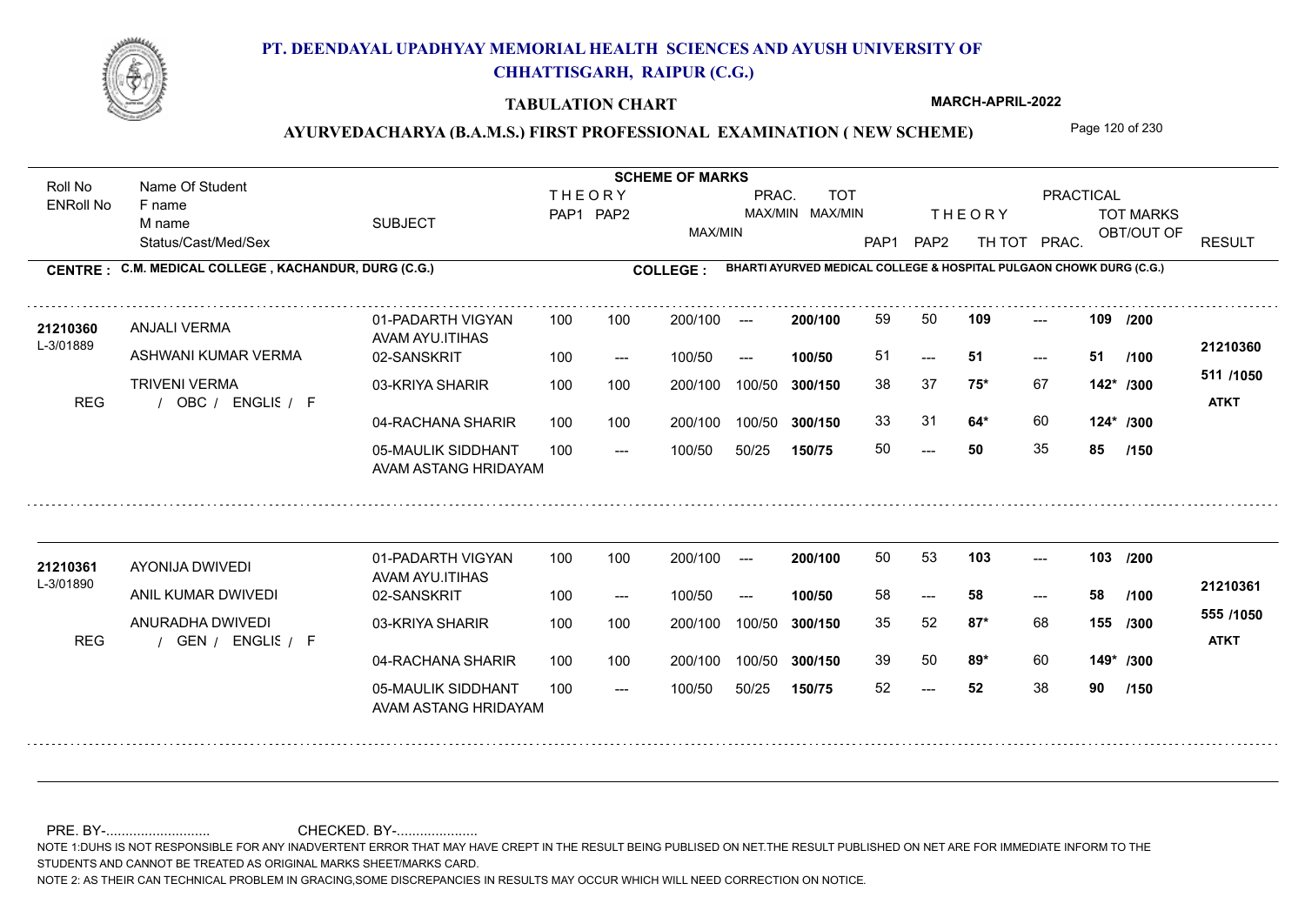

#### **TABULATION CHART**

**MARCH-APRIL-2022**

## AYURVEDACHARYA (B.A.M.S.) FIRST PROFESSIONAL EXAMINATION (NEW SCHEME) Page 121 of 230

Status/Cast/Med/Sex SUBJECT TOT MARKS OBT/OUT OF PRACTICAL THE ORY TOT MARKS PAP1 PAP2 TH TOT PRAC. Roll No Name Of Student ENRoll No **CENTRE : C.M. MEDICAL COLLEGE ; KACHANDUR, DURG (C.G.) <b>COLLEGE : THEORY** PAP1 PAP2 MAX/MIN PRAC. MAX/MIN MAX/MIN TOT RESULT **Name Of Student Contract of Student Act of Student SCHEME OF MARKS BHARTI AYURVED MEDICAL COLLEGE & HOSPITAL PULGAON CHOWK DURG (C.G.)** F name M name 01-PADARTH VIGYAN AVAM AYU.ITIHAS 05-MAULIK SIDDHANT AVAM ASTANG HRIDAYAM 04-RACHANA SHARIR 100 100 03-KRIYA SHARIR 100 100 REG / OBC / HINDI / F ---  $- - 37*$ --- **121 121 /200** 02-SANSKRIT 100 --- 100/50 --- 100 100 200/100 100/50 300/150 100/50 50/25 **150/75 300/150** 100/50 100 200/100 ---100/50 **300/150 200/100 100/50** 100 100 200/100 100/50 300/150  $-2$  37\*  $- -$  100/50 L-3/01891 **LAKESH** GAUTAM SINGH SHASHI **117** 63 **/300 103** 64 **167 597 /1050** HINDI F **ATKT 21210362** 21210362 LAKESH 01-PADARTH VIGYAN 100 100 200/100 --- **200/100** 60 61 **121** ---37 **37\* 37\*** 59 58 **180** 53 50 **103** 64 60 **60** 32 **92 /100 /300 /150** 01-PADARTH VIGYAN AVAM AYU.ITIHAS 05-MAULIK SIDDHANT 100 AVAM ASTANG HRIDAYAM 04-RACHANA SHARIR 100 100 03-KRIYA SHARIR
100 100 REG / OBC / HINDI / F --- 53 --- --- **115 115 /200** 02-SANSKRIT 100 --- 100/50 --- 200/100 100/50 **300/150** 100/50 50/25 **150/75 300/150** 100/50 200/100 100 200/100 ---**200/100 100/50** --- 200/100 100/50 200/100 100/50  $- -$  100/50 L-3/01892 MOKSHA SINHA DANI RAM SINHA REKHA SINHA **117** 55 54 63 **172 /300 104** 64 **168 /300 588 /1050** HINDI F **PASS 21210363 <sup>21210363</sup>** <sup>57</sup> <sup>58</sup> 50 **50 50** 50 54 **104** 64 53 **53** 30 **83 /100 /150**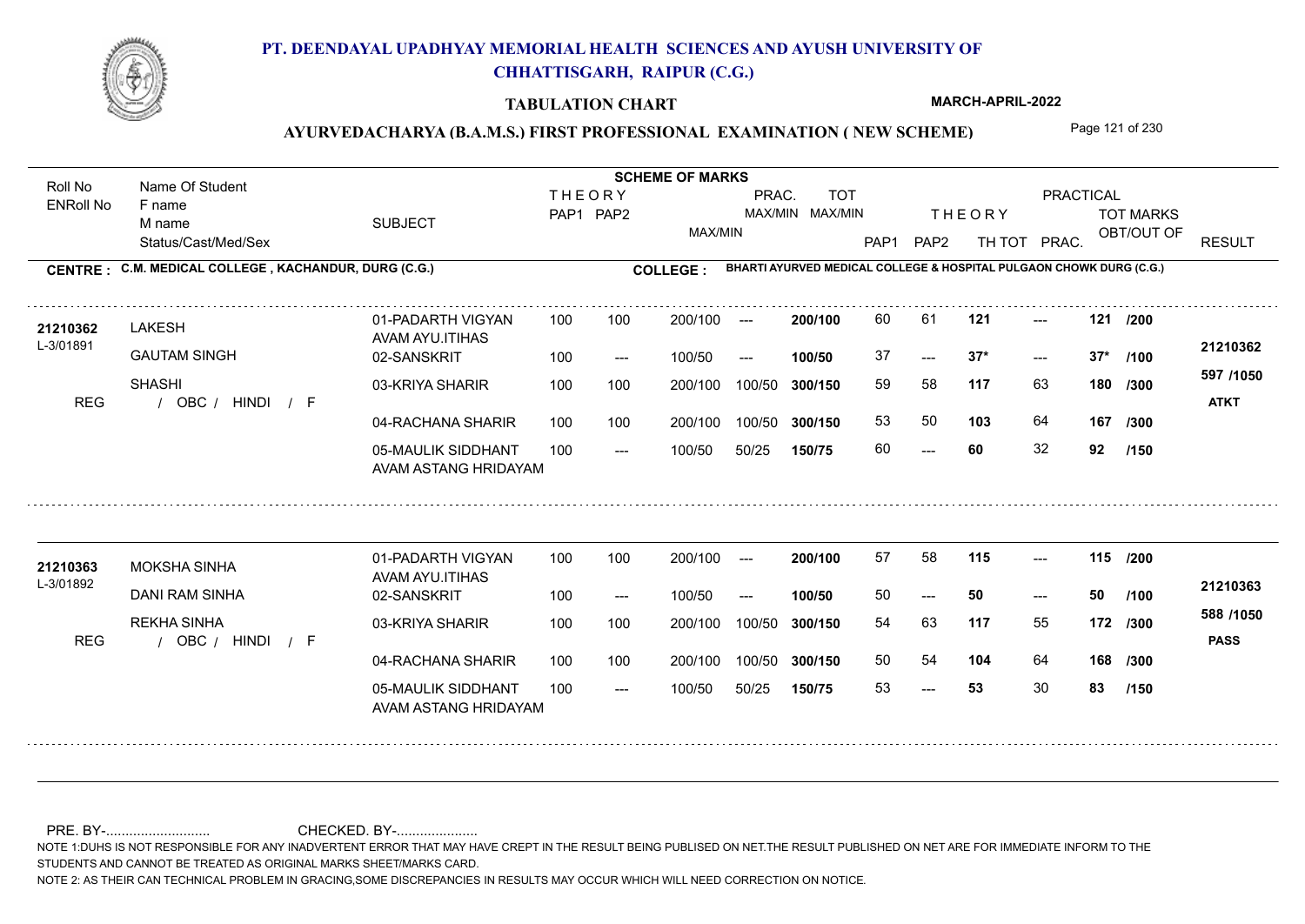

#### **TABULATION CHART**

**MARCH-APRIL-2022**

## AYURVEDACHARYA (B.A.M.S.) FIRST PROFESSIONAL EXAMINATION (NEW SCHEME) Page 122 of 230

Status/Cast/Med/Sex SUBJECT TOT MARKS OBT/OUT OF PRACTICAL THE ORY TOT MARKS PAP1 PAP2 TH TOT PRAC. Roll No Name Of Student ENRoll No **CENTRE : C.M. MEDICAL COLLEGE ; KACHANDUR, DURG (C.G.) <b>COLLEGE : THEORY** PAP1 PAP2 MAX/MIN PRAC. MAX/MIN MAX/MIN TOT RESULT **Name Of Student Contract of Student Act of Student SCHEME OF MARKS BHARTI AYURVED MEDICAL COLLEGE & HOSPITAL PULGAON CHOWK DURG (C.G.)** F name M name 01-PADARTH VIGYAN AVAM AYU.ITIHAS 05-MAULIK SIDDHANT AVAM ASTANG HRIDAYAM 04-RACHANA SHARIR 100 100 03-KRIYA SHARIR 100 100 REG / OBC / HINDI / M  $-52$  $-51$ --- **101 101 /200** 02-SANSKRIT 100 --- 100/50 --- 100 100 200/100 100/50 300/150 100/50 50/25 **150/75 300/150** 100/50 100 200/100 ---100/50 **300/150 200/100 100/50** 100 100 200/100 100/50 300/150  $- - 51$  $- -$  100/50 L-3/01893 MUKUL BANCHHOR BIRENDRA KUMAR BANCHHOR SITA BANCHHOR **69\*** 68 29 40 **137\* /300 69\*** 65 **134\* /300 505 /1050** HINDI M **ATKT 21210364** 21210364 MUKUL BANCHHOR 01-PADARTH VIGYAN 100 100 200/100 --- 200/100 50 51 **101** ---51 **51 51** 31 38 **69\*** 65 52 **52** 30 **82 /100 /150** 01-PADARTH VIGYAN AVAM AYU.ITIHAS 05-MAULIK SIDDHANT 100 AVAM ASTANG HRIDAYAM 04-RACHANA SHARIR 100 100 03-KRIYA SHARIR
100 100 REG / OBC / HINDI / M --- --- --- **104 104 /200** 02-SANSKRIT / 100 --- 100/50 --- 200/100 100/50 **300/150** 100/50 50/25 **150/75 300/150** 100/50 200/100 100 200/100 ---**200/100 100/50** --- 200/100 100/50 200/100 100/50  $- -$  100/50 L-3/01894 PALLOVE VERMA AJAY VERMA LATA VERMA **84\*** 70 33 51 **154 /300 84\*** 65 **149\* /300 555 /1050** HINDI M **ATKT 21210365 <sup>21210365</sup>** <sup>52</sup> <sup>52</sup> 60 **60 60** 34 50 **84**\* 65 58 **58** 30 **88 /100 /150**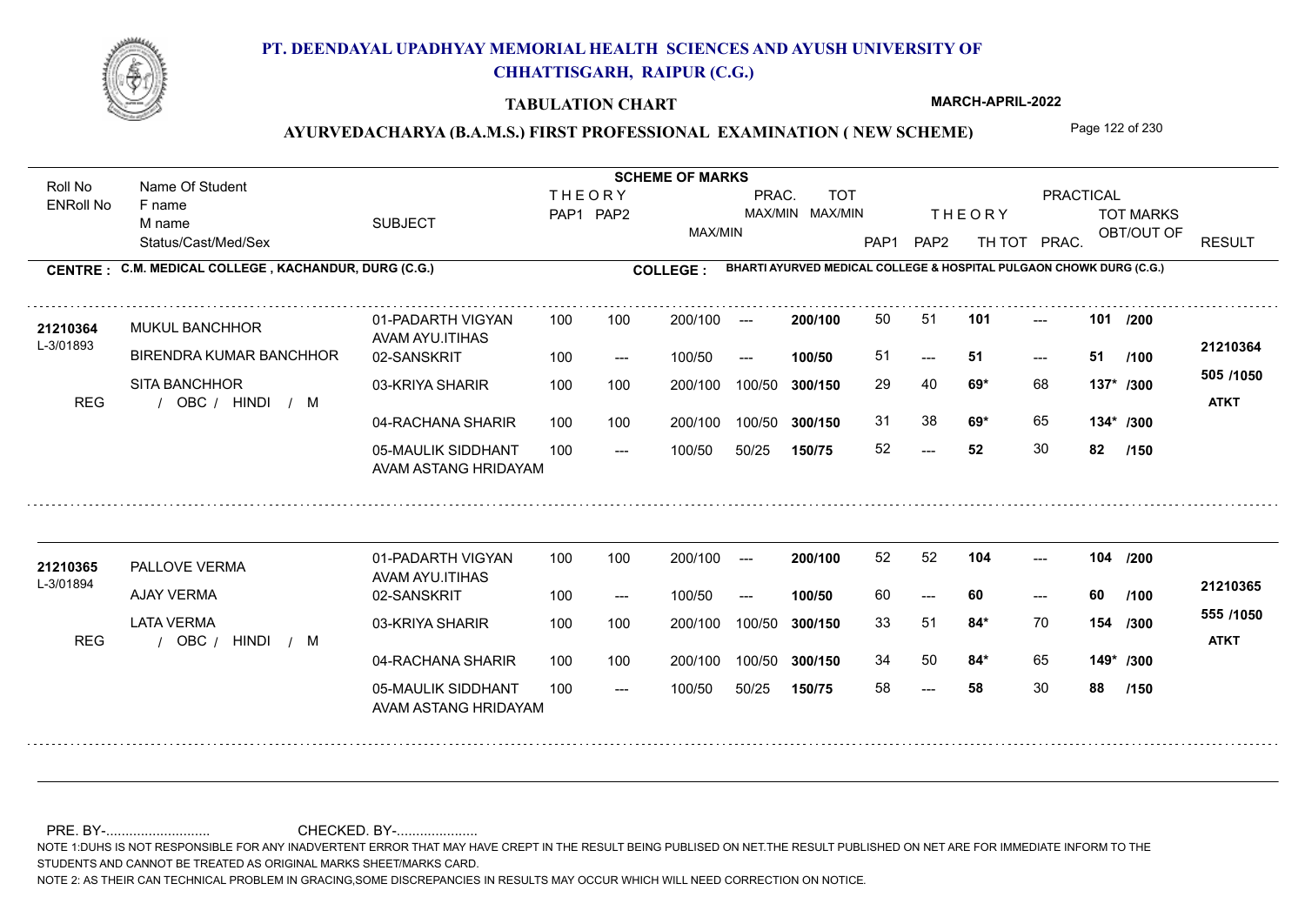

#### **TABULATION CHART**

**MARCH-APRIL-2022**

### AYURVEDACHARYA (B.A.M.S.) FIRST PROFESSIONAL EXAMINATION (NEW SCHEME) Page 123 of 230

Status/Cast/Med/Sex SUBJECT TOT MARKS OBT/OUT OF PRACTICAL THE ORY TOT MARKS PAP1 PAP2 TH TOT PRAC. Roll No Name Of Student ENRoll No **CENTRE : C.M. MEDICAL COLLEGE ; KACHANDUR, DURG (C.G.) <b>COLLEGE : THEORY** PAP1 PAP2 MAX/MIN PRAC. MAX/MIN MAX/MIN TOT RESULT **Name Of Student Contract of Student Act of Student SCHEME OF MARKS BHARTI AYURVED MEDICAL COLLEGE & HOSPITAL PULGAON CHOWK DURG (C.G.)** F name M name 01-PADARTH VIGYAN AVAM AYU.ITIHAS 05-MAULIK SIDDHANT AVAM ASTANG HRIDAYAM 04-RACHANA SHARIR 100 100 03-KRIYA SHARIR 100 100 REG / OBC / ENGLIS / M --- --- --- **119 119 /200** 02-SANSKRIT 100 --- 100/50 --- 100 100 200/100 100/50 300/150 100/50 50/25 **150/75 300/150** 100/50 100 200/100 ---100/50 **300/150 200/100 100/50** 100 100 200/100 100/50 300/150  $- - 60$  $- -$  100/50 L-3/01895 PRASHANT SAHU OM PRAKASH SAHU NISHA SAHU **141** 68 **/300 107** 75 **182 654 /1050** ENGLISH M **PASS 21210366 <sup>21210366</sup>** <sup>60</sup> <sup>59</sup> 60 **60 60** 76 65 **209** 50 57 51 **51** 33 **84 /100 /300 /150** 01-PADARTH VIGYAN AVAM AYU.ITIHAS 05-MAULIK SIDDHANT 100 AVAM ASTANG HRIDAYAM 04-RACHANA SHARIR 100 100 03-KRIYA SHARIR
100 100 REG / OBC / ENGLIS / F  $- - 50$ --- --- **104 104 /200** 02-SANSKRIT 100 --- 100/50 --- 200/100 100/50 **300/150** 100/50 50/25 **150/75 300/150** 100/50 200/100 100 200/100 ---**200/100 100/50** --- 200/100 100/50 200/100 100/50  $- -$  100/50 L-3/01896 SMITA CHANDRAKAR SUNIL KUMAR CHANDRAKAR MEENA CHANDRAKAR **103** 56 **/300 92\*** 65 **157 /300 551 /1050** ENGLISH F **ATKT 21210367 <sup>21210367</sup>** <sup>54</sup> <sup>50</sup> 51 **51 51** 48 55 **159** 41 51 **92**\* 65 50 **50** 30 **80 /100 /150**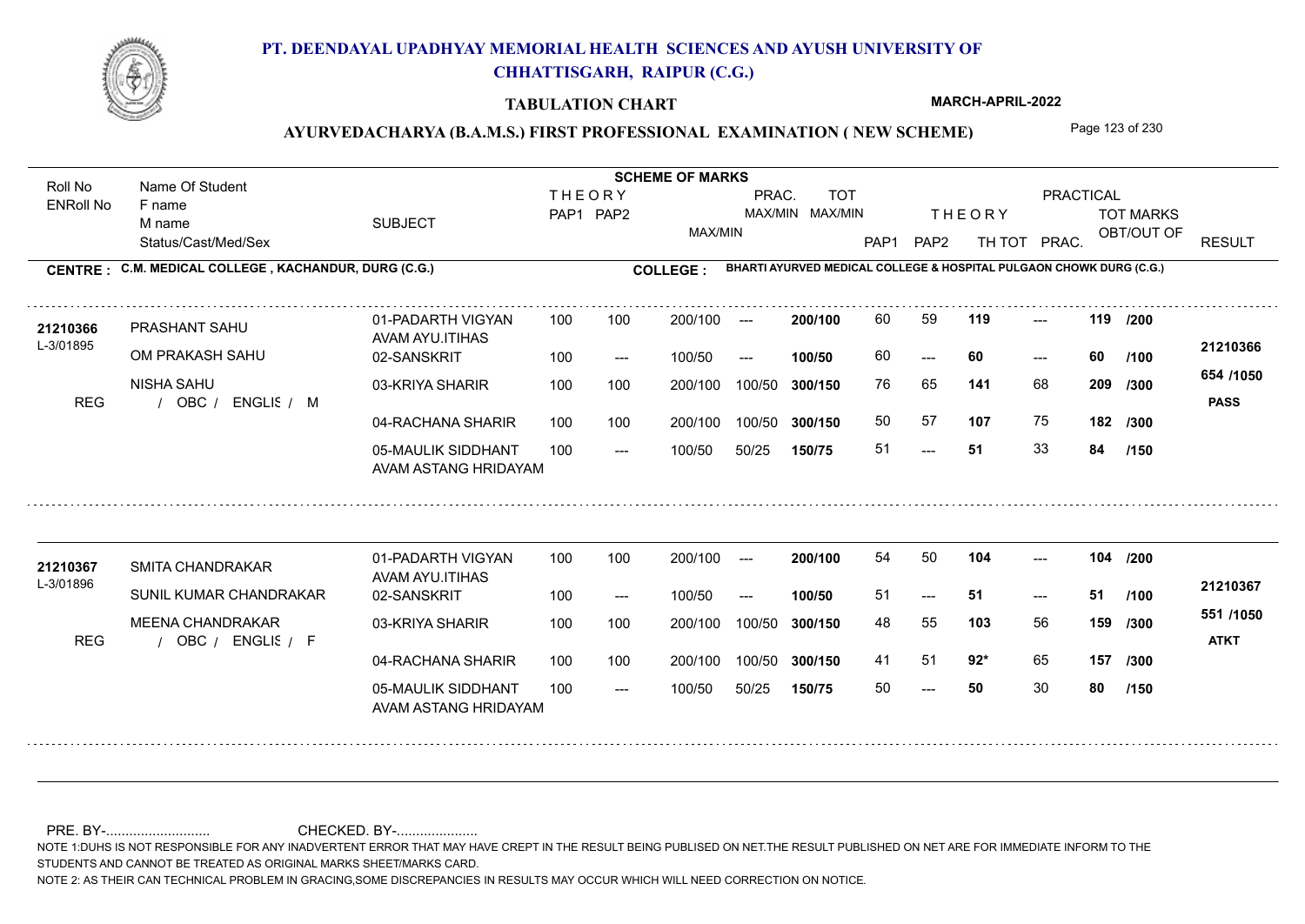

### **TABULATION CHART**

**MARCH-APRIL-2022**

# AYURVEDACHARYA (B.A.M.S.) FIRST PROFESSIONAL EXAMINATION (NEW SCHEME) Page 124 of 230

| <b>SUBJECT</b><br>CENTRE : C.M. MEDICAL COLLEGE, KACHANDUR, DURG (C.G.)<br>01-PADARTH VIGYAN<br>TANMAY SINGH RAJPUT<br>AVAM AYU.ITIHAS | 100 | <b>THEORY</b><br>PAP1 PAP2<br>100 | MAX/MIN<br><b>COLLEGE:</b> | PRAC.<br>$---$ | <b>TOT</b><br>MAX/MIN MAX/MIN<br>BHARTI AYURVED MEDICAL COLLEGE & HOSPITAL PULGAON CHOWK DURG (C.G.) | PAP <sub>1</sub> | PAP <sub>2</sub> | <b>THEORY</b><br>TH TOT | <b>PRACTICAL</b><br>PRAC. |             | <b>TOT MARKS</b><br>OBT/OUT OF | <b>RESULT</b>            |
|----------------------------------------------------------------------------------------------------------------------------------------|-----|-----------------------------------|----------------------------|----------------|------------------------------------------------------------------------------------------------------|------------------|------------------|-------------------------|---------------------------|-------------|--------------------------------|--------------------------|
|                                                                                                                                        |     |                                   |                            |                |                                                                                                      |                  |                  |                         |                           |             |                                |                          |
|                                                                                                                                        |     |                                   |                            |                |                                                                                                      |                  |                  |                         |                           |             |                                |                          |
|                                                                                                                                        |     |                                   |                            |                |                                                                                                      |                  |                  |                         |                           |             |                                |                          |
|                                                                                                                                        |     |                                   | 200/100                    |                | 200/100                                                                                              | 50               | 58               | 108                     | $---$                     | 108<br>/200 |                                |                          |
| <b>SHANKAR SINGH RAJPUT</b><br>02-SANSKRIT                                                                                             | 100 | $---$                             | 100/50                     | $---$          | 100/50                                                                                               | 50               | $---$            | 50                      | 50<br>$---$               |             | /100                           | 21210368                 |
| 03-KRIYA SHARIR<br>ENGLIS / M                                                                                                          | 100 | 100                               | 200/100                    | 100/50         | 300/150                                                                                              | 50               | 59               | 109                     | 68                        |             | /300                           | 567 /1050<br><b>ATKT</b> |
| 04-RACHANA SHARIR                                                                                                                      | 100 | 100                               | 200/100                    | 100/50         | 300/150                                                                                              | 40               | 50               |                         |                           |             |                                |                          |
| 05-MAULIK SIDDHANT                                                                                                                     | 100 | $---$                             | 100/50                     | 50/25          | 150/75                                                                                               | 54               | ---              | 54                      |                           |             | /150                           |                          |
|                                                                                                                                        |     | AVAM ASTANG HRIDAYAM              |                            |                |                                                                                                      |                  |                  |                         | 90*                       | 55<br>33    | 177<br>87                      | 145* /300                |

NOTE 1:DUHS IS NOT RESPONSIBLE FOR ANY INADVERTENT ERROR THAT MAY HAVE CREPT IN THE RESULT BEING PUBLISED ON NET.THE RESULT PUBLISHED ON NET ARE FOR IMMEDIATE INFORM TO THE STUDENTS AND CANNOT BE TREATED AS ORIGINAL MARKS SHEET/MARKS CARD. NOTE 1:DUHS IS NOT RESPONSIBLE FOR ANY INADVERTENT ERROR THAT MAY HAVE CREPT IN THE RESULT BEING PUBLISED ON NET.THE RESULT PUBL NOTE 1:DUHS IS NOT RESPONSIBLE FOR ANY INADVERTENT ERROR THAT MAY HAVE CREPT IN THE RESULT BE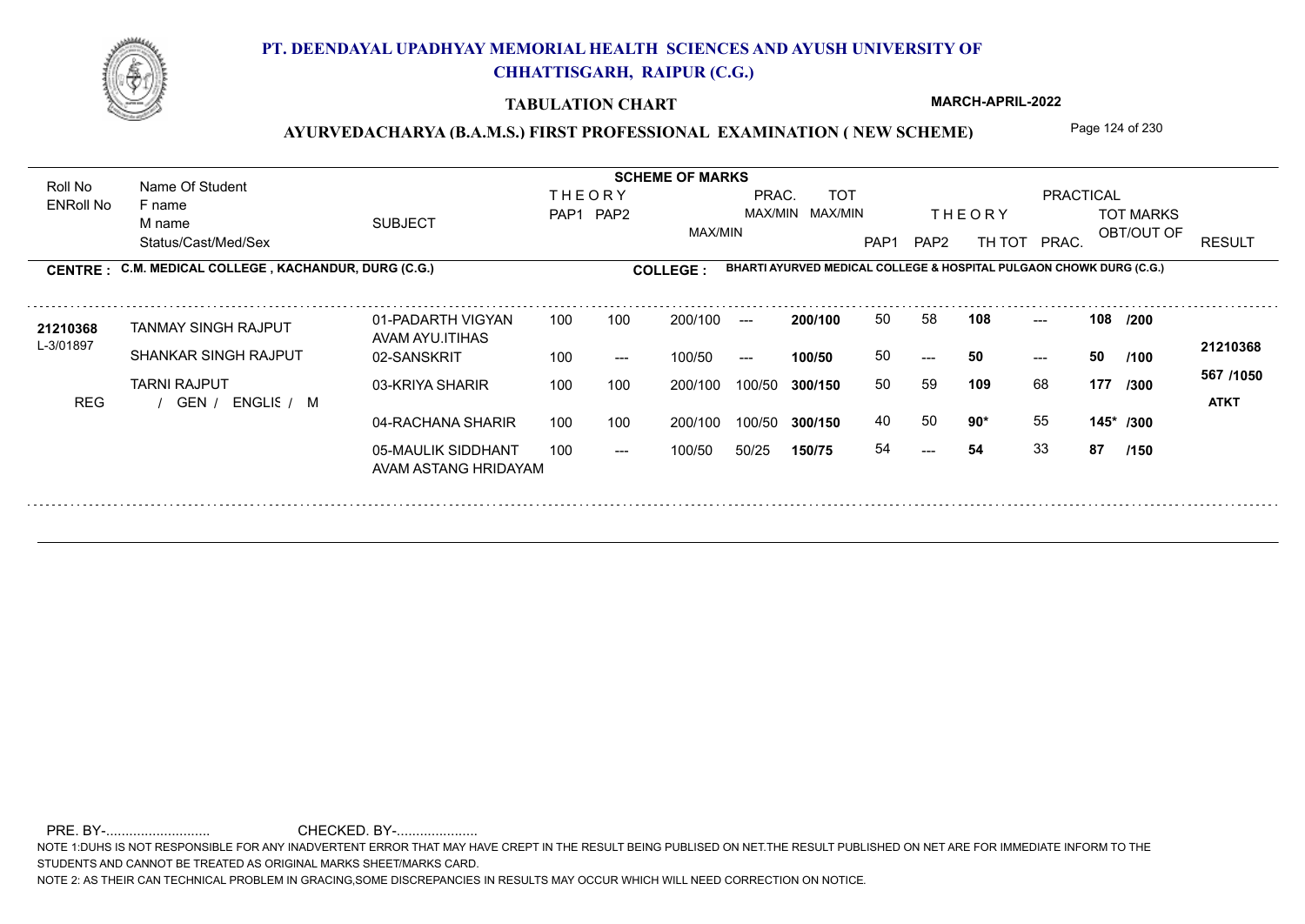

#### **TABULATION CHART**

**MARCH-APRIL-2022**

## AYURVEDACHARYA (B.A.M.S.) FIRST PROFESSIONAL EXAMINATION (NEW SCHEME) Page 125 of 230

Status/Cast/Med/Sex SUBJECT TOT MARKS OBT/OUT OF PRACTICAL THE ORY TOT MARKS PAP1 PAP2 TH TOT PRAC. Roll No Name Of Student ENRoll No **CENTRE : COLLEGE : C.M. MEDICAL COLLEGE , KACHANDUR, DURG (C.G.) RAJIV LOCHAN AYURVED MEDICAL COLLEGE & CHANDKHURI DURG (C.G.) THEORY** PAP1 PAP2 MAX/MIN PRAC. MAX/MIN MAX/MIN TOT RESULT **Name Of Student Contract of Student Act of Student SCHEME OF MARKS** F name M name 01-PADARTH VIGYAN AVAM AYU.ITIHAS 05-MAULIK SIDDHANT AVAM ASTANG HRIDAYAM 04-RACHANA SHARIR 100 100 03-KRIYA SHARIR 100 100 / / / ATKT OBC ---  $- - 35*$ --- **107 107 /200** 02-SANSKRIT 100 --- 100/50 --- 200/100 100/50 **300/150** 100/50 50/25 **150/75 300/150** 100/50 100 200/100 ---**200/100 100/50** 100 100 200/100 100/50 300/150  $35*$ 200/100 100/50  $- -$  100/50 I-3/03134 ASHISH PATEL RAJANIKANT PATEL JANKI PATEL **165 /300 559 /1050** HINDI M **ATKT 18210227 <sup>18210227</sup>** <sup>50</sup> <sup>57</sup> 35 **35\* 35\*** --- --- **165 C /300** --- --- 165 /300 C --- **87 C /100 /150** 01-PADARTH VIGYAN AVAM AYU.ITIHAS 05-MAULIK SIDDHANT 100 AVAM ASTANG HRIDAYAM 04-RACHANA SHARIR 100 100 03-KRIYA SHARIR
100 100 / / / ATKT SC --- --- --- **100** --- --- **C /200** 02-SANSKRIT 100 --- 100/50 --- 200/100 100/50 **300/150** 100/50 50/25 **150/75 300/150** 100/50 200/100 100 200/100 ---**200/100 100/50**  $-53$ 200/100 100/50 200/100 100/50  $- -$  100/50 I-3/03137 18210230 DEEPAK KUMAR PATHARE **18210230** PANNALAL PATHARE RENU PATHARE **90\*** 60 **150 /300 545 /1050** HINDI M **ATKT 18210230** --- **53 C** --- --- **165 C /300** 39 51 **90**\* 60 --- **77 C /100 /150**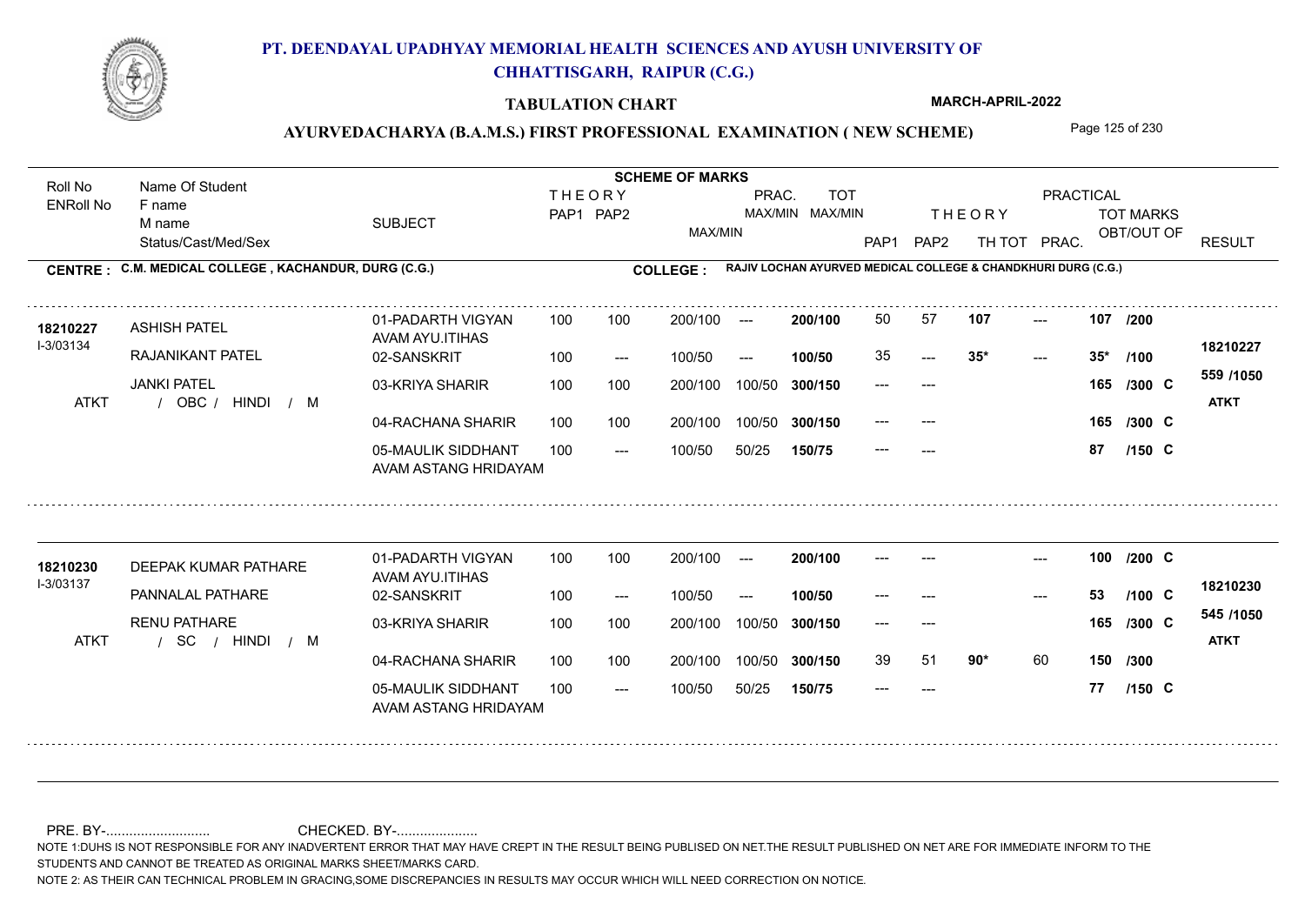

#### **TABULATION CHART**

**MARCH-APRIL-2022**

## AYURVEDACHARYA (B.A.M.S.) FIRST PROFESSIONAL EXAMINATION (NEW SCHEME) Page 126 of 230

Status/Cast/Med/Sex SUBJECT TOT MARKS OBT/OUT OF **PRACTICAL** THE ORY TOT MARKS PAP1 PAP2 TH TOT PRAC. Roll No Name Of Student ENRoll No **CENTRE : COLLEGE : C.M. MEDICAL COLLEGE , KACHANDUR, DURG (C.G.) RAJIV LOCHAN AYURVED MEDICAL COLLEGE & CHANDKHURI DURG (C.G.) THEORY** PAP1 PAP2 MAX/MIN PRAC. MAX/MIN MAX/MIN TOT RESULT **Name Of Student Contract of Student Act of Student SCHEME OF MARKS** F name M name 01-PADARTH VIGYAN AVAM AYU.ITIHAS 05-MAULIK SIDDHANT AVAM ASTANG HRIDAYAM 04-RACHANA SHARIR 100 100 03-KRIYA SHARIR 100 100 / / / ATKT OBC --- --- --- **101** --- --- **C /200** 02-SANSKRIT  $100/50$ 100 100 200/100 100/50 300/150 100/50 50/25 **150/75 300/150** 100/50 100 200/100 ---100/50 --- **100/50** 100/50 **300/150 200/100** 100 100 200/100 100/50 300/150  $- - 50$  $- -$  100/50 I-3/03142 DIBYENDRA KHAMHARI **18210235** MAHAVEER PRASAD KHAMHARI NANDAKUMARI **77\*** 61 **138\* /300 529 /1050** HINDI M **ATKT 18210235** --- **50 C /100** --- --- **163 C /300** 37 40 **77\*** 61 --- **77 C /150** 01-PADARTH VIGYAN AVAM AYU.ITIHAS 05-MAULIK SIDDHANT 100 AVAM ASTANG HRIDAYAM 04-RACHANA SHARIR 100 100 03-KRIYA SHARIR
100 100 / / / ATKT OBC ---  $-2$  38\* --- **102 102 /200** 02-SANSKRIT 100 --- 100/50 --- 200/100 100/50 **300/150** 100/50 50/25 **150/75 300/150** 100/50 200/100 100 200/100 ---**200/100 100/50**  $-28^*$ 200/100 100/50 200/100 100/50  $- -$  100/50 I-3/03153 MUKESH KUMAR SAHU MAHENDRA KUMAR SAHU DHANESHWARI **24\*** 60 **84\*** /300 **<sup>355</sup>** /1030 **33\*** 60 **93\* /300 396 /1050** HINDI M **ATKT 18210246 <sup>18210246</sup>** <sup>51</sup> <sup>51</sup> 38 **38\* 38\*** 14 10 **84\*** 25 8 **33\*** 60 --- **79 C /100 /150**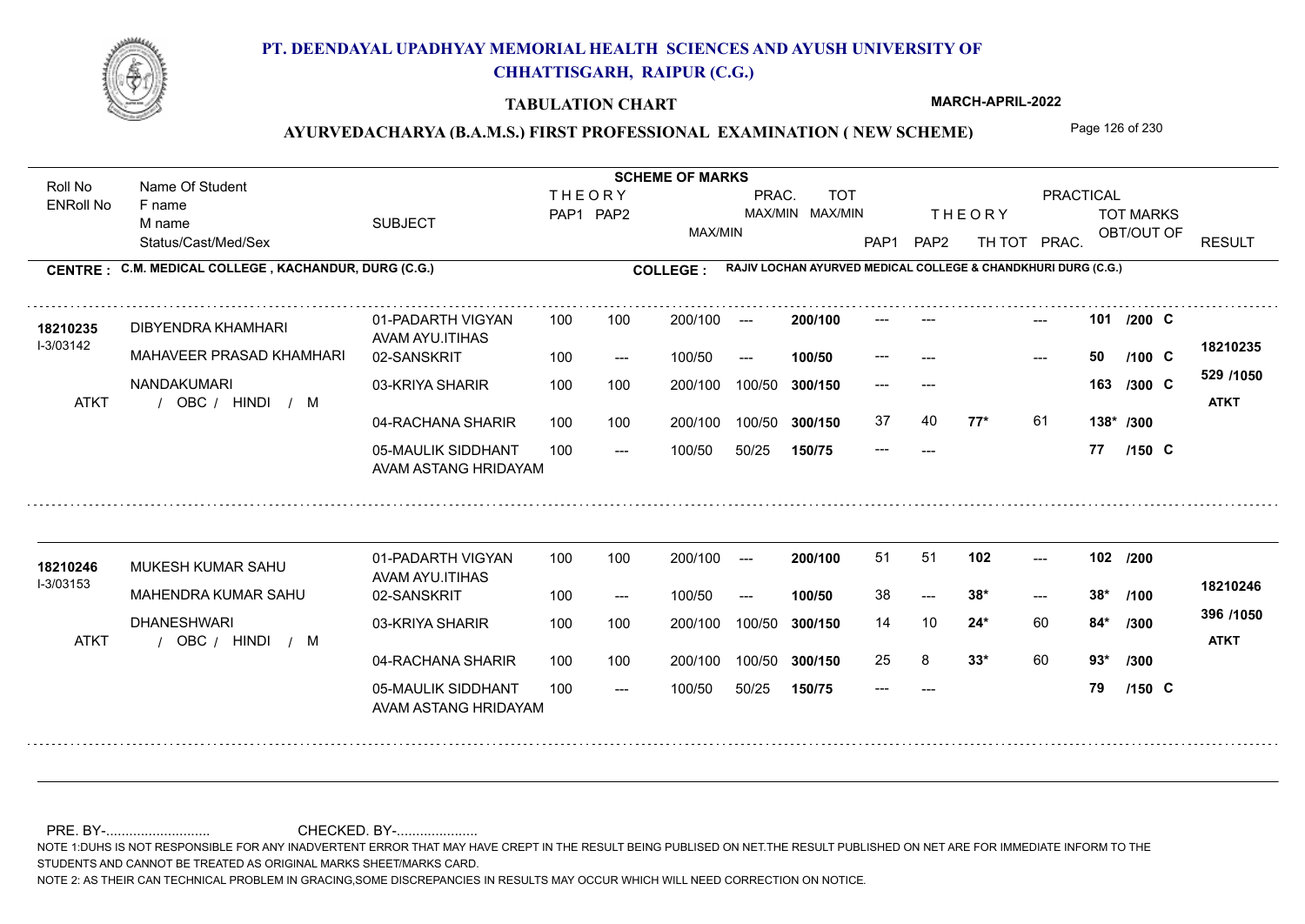

#### **TABULATION CHART**

**MARCH-APRIL-2022**

## AYURVEDACHARYA (B.A.M.S.) FIRST PROFESSIONAL EXAMINATION (NEW SCHEME) Page 127 of 230

Status/Cast/Med/Sex SUBJECT TOT MARKS OBT/OUT OF **PRACTICAL** THE ORY TOT MARKS PAP1 PAP2 TH TOT PRAC. Roll No Name Of Student ENRoll No **CENTRE : COLLEGE : C.M. MEDICAL COLLEGE , KACHANDUR, DURG (C.G.) RAJIV LOCHAN AYURVED MEDICAL COLLEGE & CHANDKHURI DURG (C.G.) THEORY** PAP1 PAP2 MAX/MIN PRAC. MAX/MIN MAX/MIN TOT RESULT **Name Of Student Contract of Student Act of Student SCHEME OF MARKS** F name M name 01-PADARTH VIGYAN AVAM AYU.ITIHAS 05-MAULIK SIDDHANT AVAM ASTANG HRIDAYAM 04-RACHANA SHARIR 100 100 03-KRIYA SHARIR 100 100 / / / ATKT ST --- --- --- **101** --- --- **C /200** 02-SANSKRIT  $100/50$ 100 100 200/100 100/50 300/150 100/50 50/25 **150/75 300/150** 100/50 100 200/100 ---100/50 --- **100/50** 100/50 **300/150 200/100** 100 100 200/100 100/50 300/150  $- - 50$  $- -$  100/50 I-3/03159 18210252 NILESH KUMAR PAIKRA<br>AMALAM ATTI SHIVSHANKAR PAIKRA URMILA PAIKRA **53\*** 65 23 30 **118\* /300 83\*** 60 **143\* /300 489 /1050** HINDI M **ATKT 18210252** --- **50 C /100** 39 44 **83\*** 60 --- **77 C /150** 01-PADARTH VIGYAN AVAM AYU.ITIHAS 05-MAULIK SIDDHANT 100 AVAM ASTANG HRIDAYAM 04-RACHANA SHARIR 100 100 03-KRIYA SHARIR
100 100 / / / ATKT ST --- --- --- **103** --- --- **C /200** 02-SANSKRIT 100 --- 100/50 --- 200/100 100/50 **300/150** 100/50 50/25 **150/75 300/150** 100/50 200/100 100 200/100 ---**200/100 100/50** --- 200/100 100/50 200/100 100/50  $- -$  100/50 I-3/03161 18210254 NISHA PORTE CHANDRASHEKHAR PORTE SHANTI DEVI **81\*** 62 **143\* /300 563 /1050** HINDI F **ATKT 18210254** --- **58 C** --- --- **170 C /300** 31 50 **81\*** 62 --- **89 C /100 /150**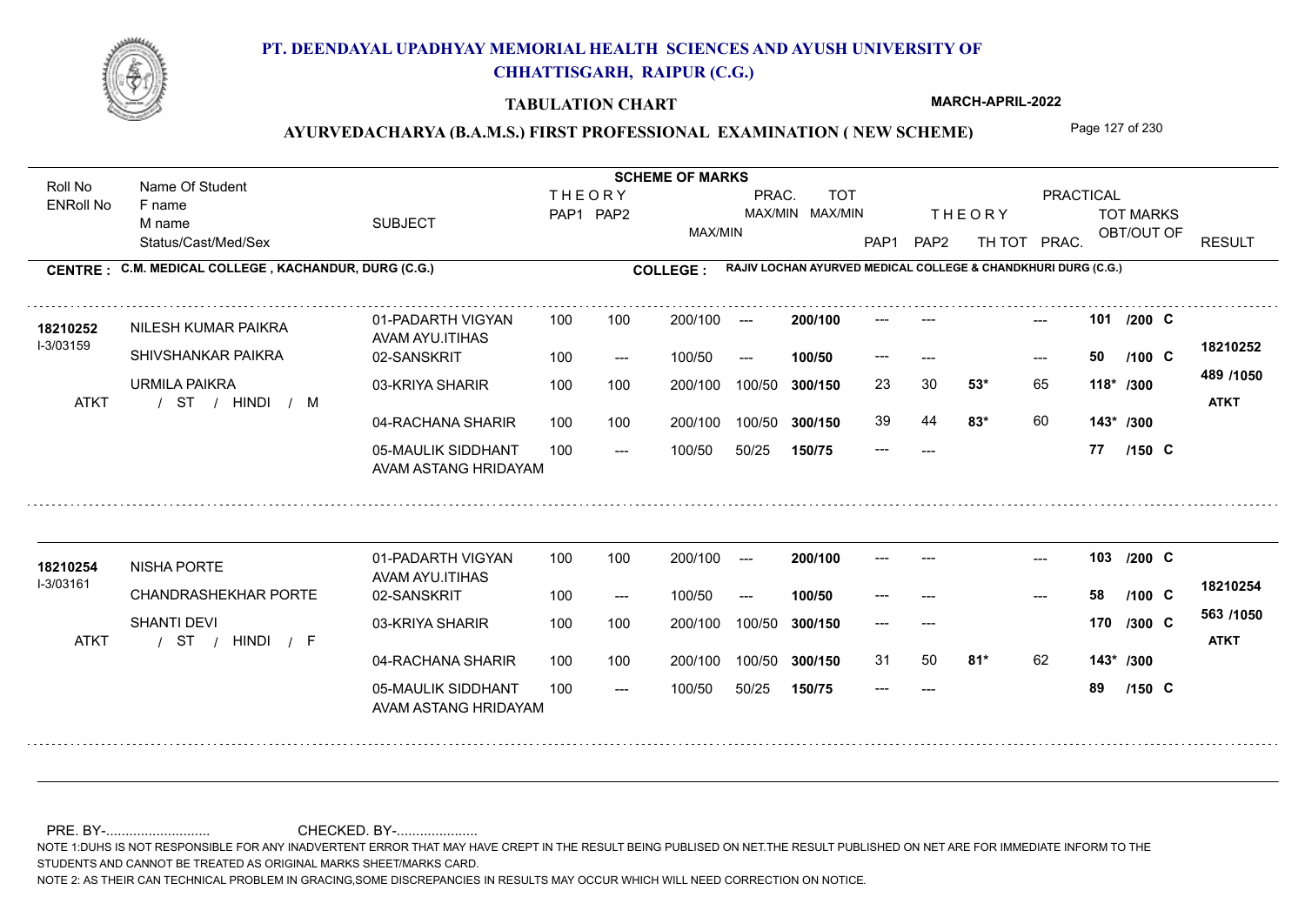

#### **TABULATION CHART**

**MARCH-APRIL-2022**

## AYURVEDACHARYA (B.A.M.S.) FIRST PROFESSIONAL EXAMINATION (NEW SCHEME) Page 128 of 230

Status/Cast/Med/Sex SUBJECT TOT MARKS OBT/OUT OF **PRACTICAL** THE ORY TOT MARKS PAP1 PAP2 TH TOT PRAC. Roll No Name Of Student ENRoll No **CENTRE : COLLEGE : C.M. MEDICAL COLLEGE , KACHANDUR, DURG (C.G.) RAJIV LOCHAN AYURVED MEDICAL COLLEGE & CHANDKHURI DURG (C.G.) THEORY** PAP1 PAP2 MAX/MIN PRAC. MAX/MIN MAX/MIN TOT RESULT **Name Of Student Contract of Student Act of Student SCHEME OF MARKS** F name M name 01-PADARTH VIGYAN AVAM AYU.ITIHAS 05-MAULIK SIDDHANT AVAM ASTANG HRIDAYAM 04-RACHANA SHARIR 100 100 03-KRIYA SHARIR 100 100 / / ATKT OBC --- --- --- **102** --- --- **C /200** 02-SANSKRIT  $/ M$  $100/50$ 100 100 200/100 100/50 300/150 100/50 50/25 **150/75 300/150** 100/50 100 200/100 ---100/50 --- **100/50** 100/50 **300/150 200/100** 100 100 200/100 100/50 300/150  $- - 50$  $- -$  100/50 I-3/03166 RAHUL DHURI **18210259** SHIV KUMAR **SARASWATI 74\*** 66 24 50 **140\* /300 69\*** 61 **130\* /300 500 /1050** HINDI M **ATKT 18210259** --- **50 C /100** 30 39 **69\*** 61 --- **78 C /150** 01-PADARTH VIGYAN AVAM AYU.ITIHAS 05-MAULIK SIDDHANT 100 AVAM ASTANG HRIDAYAM 04-RACHANA SHARIR 100 100 03-KRIYA SHARIR
100 100 / / / ATKT OBC --- --- --- **100** --- --- **C /200** 02-SANSKRIT 100 --- 100/50 --- 200/100 100/50 **300/150** 100/50 50/25 **150/75 300/150** 100/50 200/100 100 200/100 ---**200/100 100/50** --- 200/100 100/50 200/100 100/50  $- -$  100/50 I-3/03171 18210264 SD CHIRANJIVI SAHU DULESHWAR KUMAR SAHU SANJUKTA SAHU **46\*** 60 **106\* /300 527 /1050** HINDI M **ATKT 18210264** --- **51 C** --- --- **180 C /300** 28 18 **46**\* 60 --- **90 C /100 /150**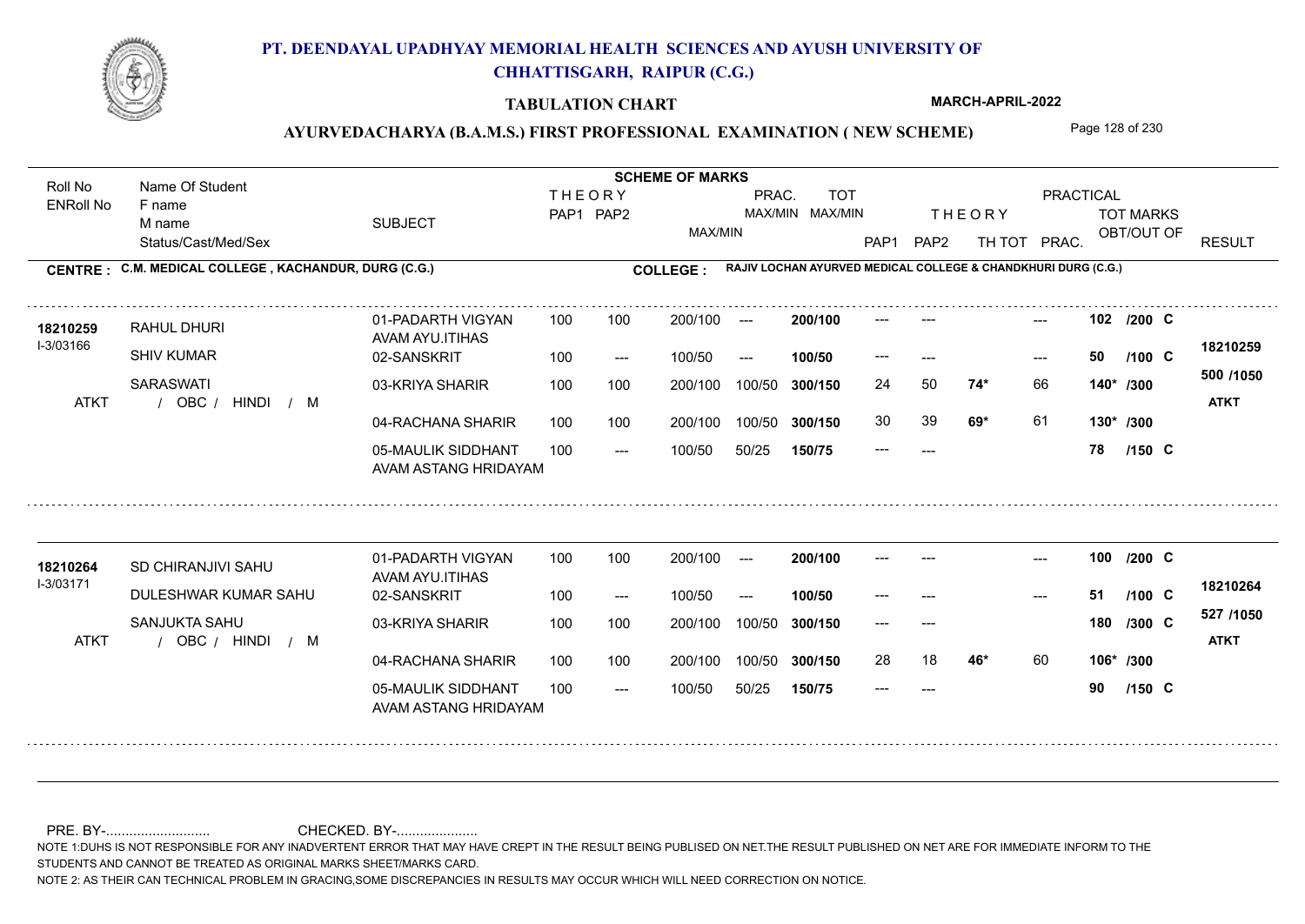

#### **TABULATION CHART**

**MARCH-APRIL-2022**

### AYURVEDACHARYA (B.A.M.S.) FIRST PROFESSIONAL EXAMINATION (NEW SCHEME) Page 129 of 230

Status/Cast/Med/Sex SUBJECT TOT MARKS OBT/OUT OF **PRACTICAL** THE ORY TOT MARKS PAP1 PAP2 TH TOT PRAC. Roll No Name Of Student ENRoll No **CENTRE : COLLEGE : C.M. MEDICAL COLLEGE , KACHANDUR, DURG (C.G.) RAJIV LOCHAN AYURVED MEDICAL COLLEGE & CHANDKHURI DURG (C.G.) THEORY** PAP1 PAP2 MAX/MIN PRAC. MAX/MIN MAX/MIN TOT RESULT **Name Of Student Contract of Student SCHEME OF MARKS**<br>
THE OR Y F name M name 01-PADARTH VIGYAN AVAM AYU.ITIHAS 05-MAULIK SIDDHANT AVAM ASTANG HRIDAYAM 04-RACHANA SHARIR 100 100 03-KRIYA SHARIR 100 100 / / / ATKT OBC --- --- --- **108** --- --- **C /200** 02-SANSKRIT  $100/50$ 100 100 200/100 100/50 300/150 100/50 50/25 **150/75 300/150** 100/50 100 200/100 ---100/50 --- **100/50** 100/50 **300/150 200/100** 100 100 200/100 100/50 300/150  $- - 50$  $- -$  100/50 I-3/03178 **18210271 SUMEET VERMA 18210271** PRFMI AI **CHETNA 60\*** 61 **121\* /300 518 /1050** HINDI M **ATKT 18210271** --- **50 C /100** --- --- **160 C /300** 25 35 **60\*** 61 --- **79 C /150** 01-PADARTH VIGYAN AVAM AYU.ITIHAS 05-MAULIK SIDDHANT 100 AVAM ASTANG HRIDAYAM 04-RACHANA SHARIR 100 100 03-KRIYA SHARIR
100 100 / / / ATKT OBC HINDI F **ABSENT** --- --- --- 02-SANSKRIT RAJENDRA KUMAR CHANDRAVANSHI 100 --- 100/50 --- 200/100 100/50 **300/150** 100/50 50/25 **150/75 300/150** 100/50 200/100 100 200/100 ---**200/100 100/50** --- 200/100 100/50 200/100 100/50  $- -$  100/50 J-3/01519 CHETNA CHANDRAVANSHI **19210335** VIMA CHANDRAVANSHI **19210335** A A A --- --- ---A A A A A --- A **/200 /100 /300 /300 /150 /1050**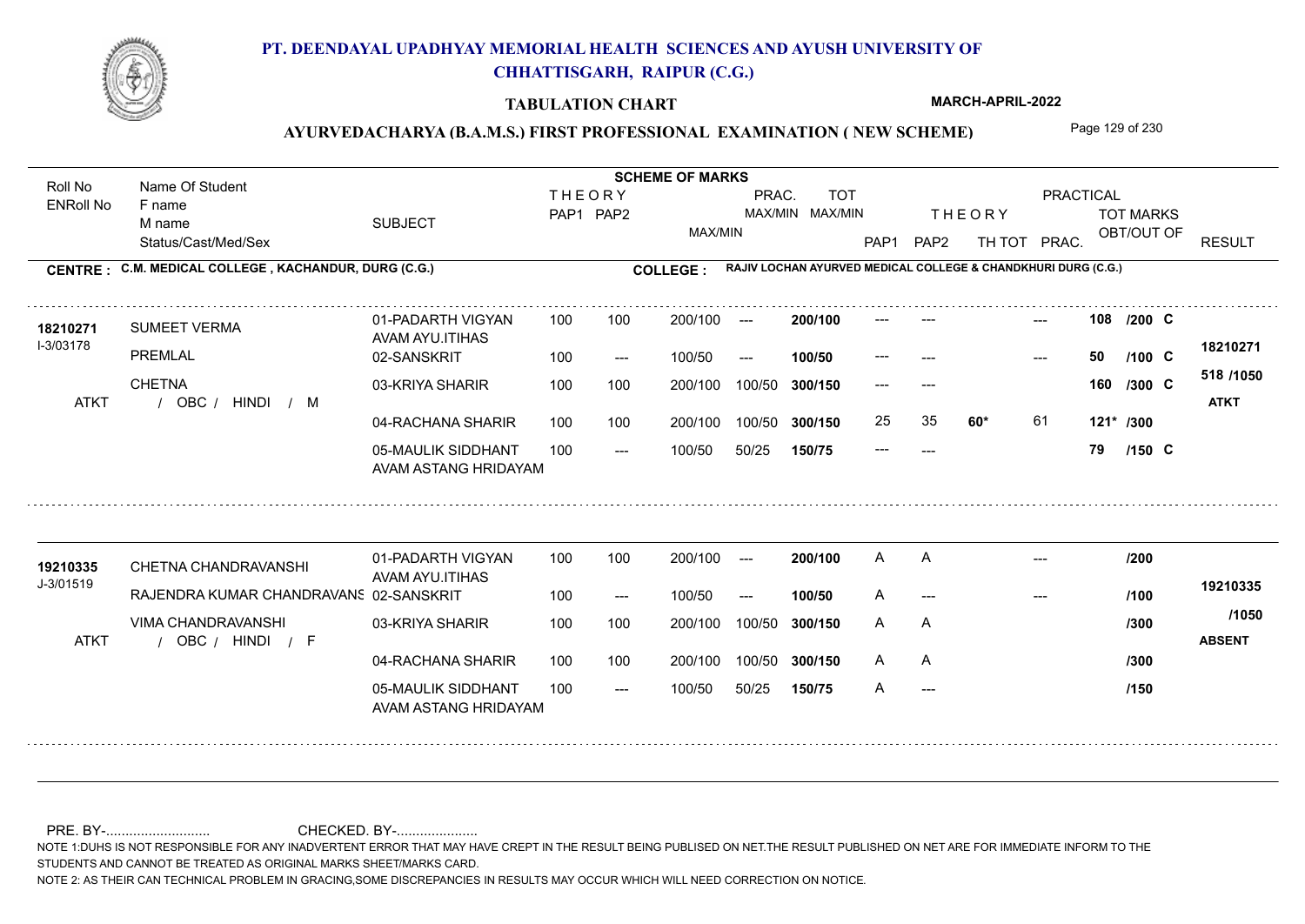

#### **TABULATION CHART**

**MARCH-APRIL-2022**

## AYURVEDACHARYA (B.A.M.S.) FIRST PROFESSIONAL EXAMINATION (NEW SCHEME) Page 130 of 230

Status/Cast/Med/Sex SUBJECT TOT MARKS OBT/OUT OF **PRACTICAL** THE ORY TOT MARKS PAP1 PAP2 TH TOT PRAC. Roll No Name Of Student ENRoll No **CENTRE : COLLEGE : C.M. MEDICAL COLLEGE , KACHANDUR, DURG (C.G.) RAJIV LOCHAN AYURVED MEDICAL COLLEGE & CHANDKHURI DURG (C.G.) THEORY** PAP1 PAP2 MAX/MIN PRAC. MAX/MIN MAX/MIN TOT RESULT **Name Of Student Contract of Student SCHEME OF MARKS**<br>
THE OR Y F name M name 01-PADARTH VIGYAN AVAM AYU.ITIHAS 05-MAULIK SIDDHANT AVAM ASTANG HRIDAYAM 04-RACHANA SHARIR 100 100 03-KRIYA SHARIR 100 100 / / / ATKT OBC --- --- 130 02-SANSKRIT  $100/50$ 200/100 100/50 **300/150** 100/50 50/25 **150/75 300/150** 100/50 100 200/100 ---100/50 --- **100/50 200/100** 100 100 200/100 100/50 300/150  $- - 50$ 200/100 100/50  $- -$  100/50 J-3/01527 JAYANT SAHU **19210340** VED KUMAR SAHU CHUMMAN SAHU **130** --- --- **C /200 A** A **/300 1\*** A **1\* 275 /1050** HINDI M **ATKT 19210340** --- **50 C /100** A A **A A A /300** A A /300 1 A 1<sup>\*</sup> A 1<sup>\*</sup> --- **94 C /150 /300** 01-PADARTH VIGYAN AVAM AYU.ITIHAS 05-MAULIK SIDDHANT 100 AVAM ASTANG HRIDAYAM 04-RACHANA SHARIR 100 100 03-KRIYA SHARIR
100 100 / / / ATKT OBC ---  $- - 37*$ --- **105** --- --- **C /200** 02-SANSKRIT 100 --- 100/50 --- 200/100 100/50 **300/150** 100/50 50/25 **150/75 300/150** 100/50 200/100 100 200/100 ---**200/100 100/50**  $-2$  37\* 200/100 100/50 200/100 100/50  $- -$  100/50 K-3/01824 TODARMAL PRATHAMESH **20210203** VILAS TODARMAL PRATIBHA V. TODARMAL --- --- **167** /300 C **566 /1050** HINDI M **ATKT 20210203** 37 **37\* 37\*** --- --- **165 C /300** --- **92 C /100 /150**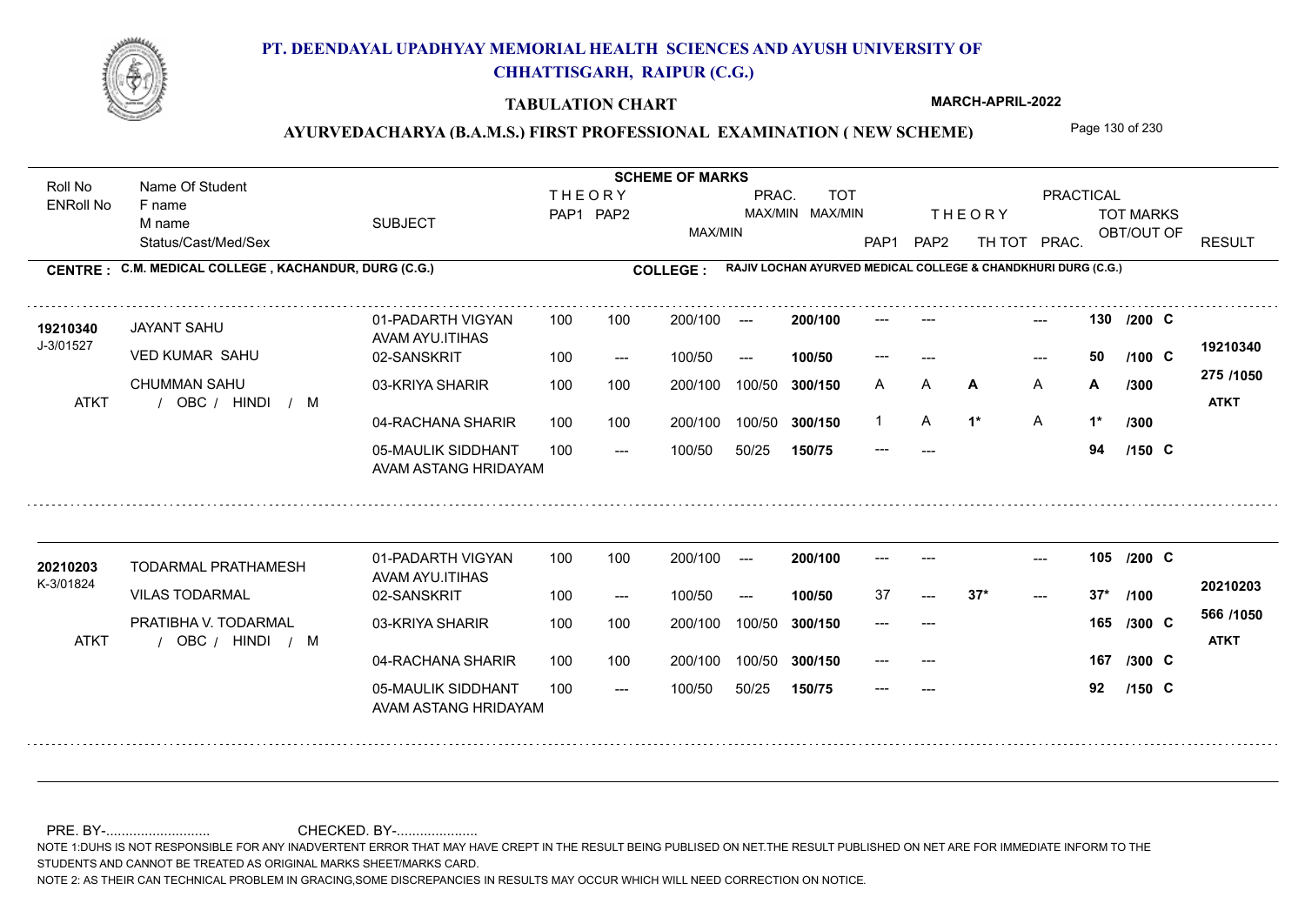

#### **TABULATION CHART**

**MARCH-APRIL-2022**

## AYURVEDACHARYA (B.A.M.S.) FIRST PROFESSIONAL EXAMINATION (NEW SCHEME) Page 131 of 230

Status/Cast/Med/Sex SUBJECT TOT MARKS OBT/OUT OF **PRACTICAL** THE ORY TOT MARKS PAP1 PAP2 TH TOT PRAC. Roll No Name Of Student ENRoll No **CENTRE : COLLEGE : C.M. MEDICAL COLLEGE , KACHANDUR, DURG (C.G.) RAJIV LOCHAN AYURVED MEDICAL COLLEGE & CHANDKHURI DURG (C.G.) THEORY** PAP1 PAP2 MAX/MIN PRAC. MAX/MIN MAX/MIN TOT RESULT **Name Of Student Contract of Student SCHEME OF MARKS**<br>
THE OR Y F name M name 01-PADARTH VIGYAN AVAM AYU.ITIHAS 05-MAULIK SIDDHANT AVAM ASTANG HRIDAYAM 04-RACHANA SHARIR 100 100 03-KRIYA SHARIR 100 100 / / / REG SC  $- - 50$  $- - 39*$ --- 02-SANSKRIT 100 --- 100/50 --- 100 100 200/100 100/50 300/150 100/50 50/25 **150/75 300/150** 100/50 100 200/100 ---100/50 **300/150 200/100 100/50** 100 100 200/100 100/50 300/150  $- - 39*$  $- -$  100/50 K-3/01829 VINIT BHARDWAJ R N BHARDWAJ LATA BHARDWAJ **100 100 58\*** 50 20 38 **108\* /300 37\*** 60 **97\* /300 422 /1050** HINDI M **ATKT 20210208** 20210208 VINIT BHARDWAJ 01-PADARTH VIGYAN 100 100 200/100 --- **200/100** 50 50 100 ---39 **39\* 39\*** 18 19 **37\*** 60 50 **50** 28 **78 /200 /100 /150** 01-PADARTH VIGYAN AVAM AYU.ITIHAS 05-MAULIK SIDDHANT 100 AVAM ASTANG HRIDAYAM 04-RACHANA SHARIR 100 100 03-KRIYA SHARIR
100 100 REG / GEN / HINDI / F --- --- --- **123 123 /200** 02-SANSKRIT 100 --- 100/50 --- 200/100 100/50 **300/150** 100/50 50/25 **150/75 300/150** 100/50 200/100 100 200/100 ---**200/100 100/50** --- 200/100 100/50 200/100 100/50  $- -$  100/50 L-3/01679 ADITI TIWARI PRABHAT KUMAR TIWARI KAVITA TIWARI **117** 64 **/300 108** 75 **183 /300 645 /1050** HINDI F **PASS 21210150 <sup>21210150</sup>** <sup>64</sup> <sup>59</sup> 61 **61 61** 59 58 **181** 50 58 57 **57** 40 **97 /100 /150**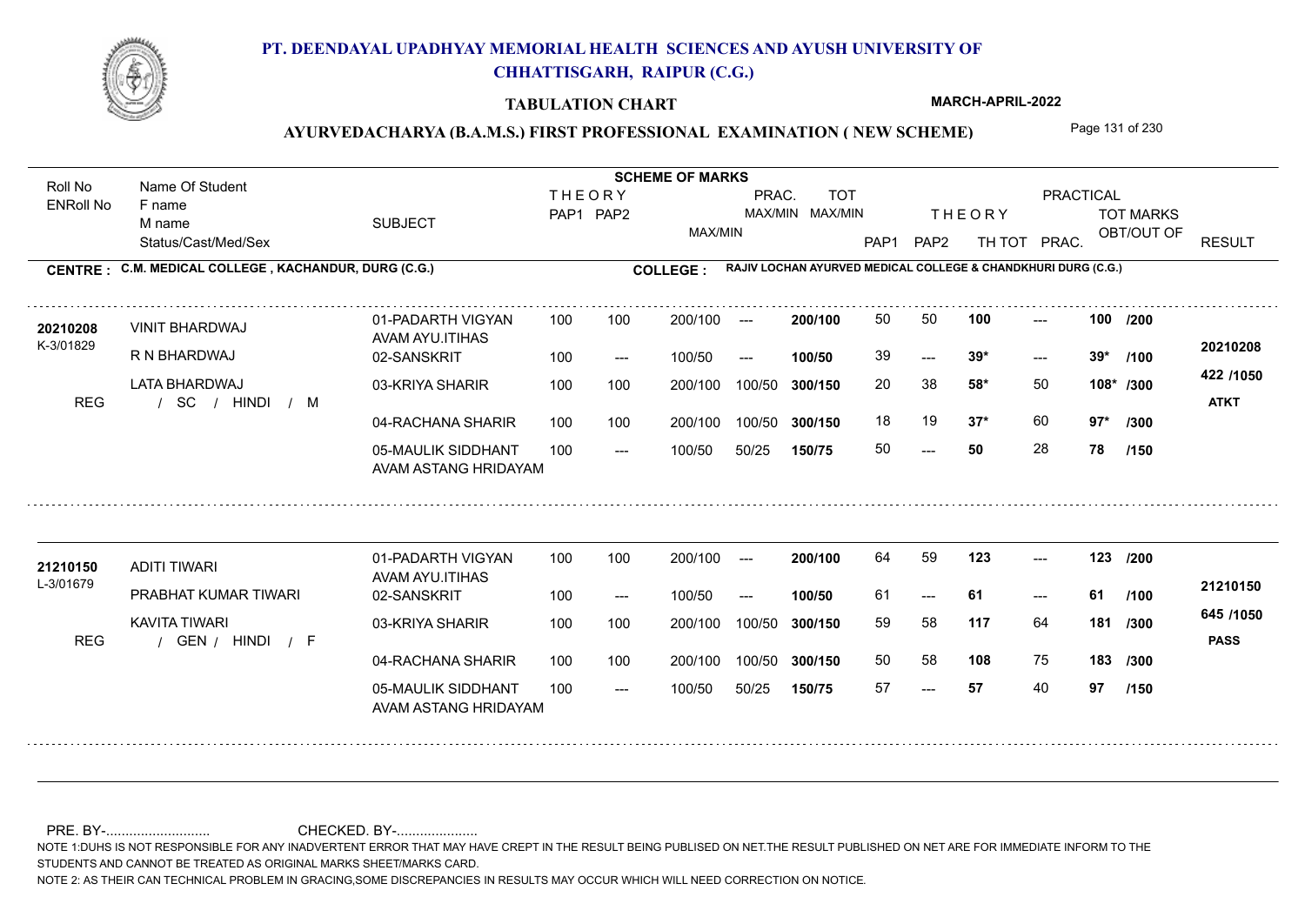

#### **TABULATION CHART**

**MARCH-APRIL-2022**

## AYURVEDACHARYA (B.A.M.S.) FIRST PROFESSIONAL EXAMINATION (NEW SCHEME) Page 132 of 230

Status/Cast/Med/Sex SUBJECT TOT MARKS OBT/OUT OF **PRACTICAL** THE ORY TOT MARKS PAP1 PAP2 TH TOT PRAC. Roll No Name Of Student ENRoll No **CENTRE : COLLEGE : C.M. MEDICAL COLLEGE , KACHANDUR, DURG (C.G.) RAJIV LOCHAN AYURVED MEDICAL COLLEGE & CHANDKHURI DURG (C.G.) THEORY** PAP1 PAP2 MAX/MIN PRAC. MAX/MIN MAX/MIN TOT RESULT **Name Of Student Contract of Student SCHEME OF MARKS**<br>
THE OR Y F name M name 01-PADARTH VIGYAN AVAM AYU.ITIHAS 05-MAULIK SIDDHANT AVAM ASTANG HRIDAYAM 04-RACHANA SHARIR 100 100 03-KRIYA SHARIR 100 100 / / / REG SC ---  $- - 50$ --- **112 112 /200** 02-SANSKRIT 100 --- 100/50 --- 100 100 200/100 100/50 300/150 100/50 50/25 **150/75 300/150** 100/50 100 200/100 ---100/50 **300/150 200/100 100/50** 100 100 200/100 100/50 300/150  $- - 50$  $- -$  100/50 L-3/01680 AJAY KUMAR MAHISH TULSI RAM MAHISH GEETA MAHISH **83\*** 61 39 44 **144\* /300 100** 60 **160 556 /1050** HINDI M **ATKT 21210151 <sup>21210151</sup>** <sup>56</sup> <sup>56</sup> 50 **50 50** 50 50 60 **60** 30 **90 /100 /300 /150** 01-PADARTH VIGYAN AVAM AYU.ITIHAS 05-MAULIK SIDDHANT 100 AVAM ASTANG HRIDAYAM 04-RACHANA SHARIR 100 100 03-KRIYA SHARIR
100 100 REG / OBC / HINDI / M --- --- --- **119 119 /200** 02-SANSKRIT 100 --- 100/50 --- 200/100 100/50 **300/150** 100/50 50/25 **150/75 300/150** 100/50 200/100 100 200/100 ---**200/100 100/50** --- 200/100 100/50 200/100 100/50  $- -$  100/50 L-3/01681 AJJU GUPTA AMBIKA PRASAD GUPTA KAVITA GUPTA **129** 61 **/300 114** 75 **189 /300 659 /1050** HINDI M **PASS 21210152 <sup>21210152</sup>** <sup>65</sup> <sup>54</sup> 60 **60 60** 66 63 **190** 53 61 66 **66** 35 **101 /150 /100**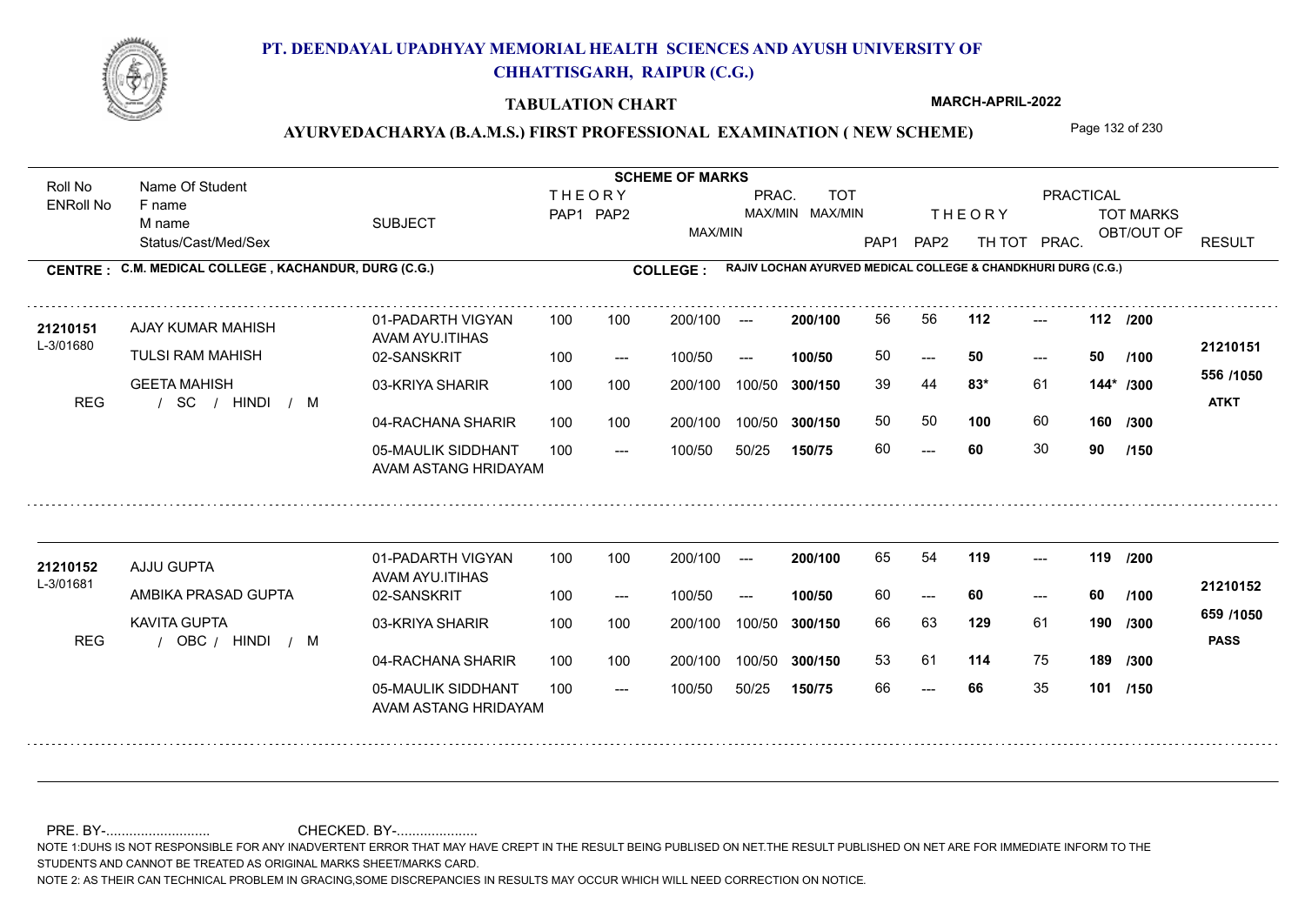

#### **TABULATION CHART**

**MARCH-APRIL-2022**

## AYURVEDACHARYA (B.A.M.S.) FIRST PROFESSIONAL EXAMINATION (NEW SCHEME) Page 133 of 230

Status/Cast/Med/Sex SUBJECT TOT MARKS OBT/OUT OF **PRACTICAL** THE ORY TOT MARKS PAP1 PAP2 TH TOT PRAC. Roll No Name Of Student ENRoll No **CENTRE : COLLEGE : C.M. MEDICAL COLLEGE , KACHANDUR, DURG (C.G.) RAJIV LOCHAN AYURVED MEDICAL COLLEGE & CHANDKHURI DURG (C.G.) THEORY** PAP1 PAP2 MAX/MIN PRAC. MAX/MIN MAX/MIN TOT RESULT **Name Of Student Contract of Student SCHEME OF MARKS**<br>
THE OR Y F name M name 01-PADARTH VIGYAN AVAM AYU.ITIHAS 05-MAULIK SIDDHANT AVAM ASTANG HRIDAYAM 04-RACHANA SHARIR 100 100 03-KRIYA SHARIR 100 100 / / / REG SC ---  $- - 50$ --- 02-SANSKRIT 100 --- 100/50 --- 100 100 200/100 100/50 300/150 100/50 50/25 **150/75 300/150** 100/50 100 200/100 ---100/50 **300/150 200/100 100/50** 100 100 200/100 100/50 300/150  $- - 50$  $- -$  100/50 L-3/01682 AKANKSHA SONKAR` B R SONKAR CHITRAREKHA SONKAR **100 100 58\*** 60 25 33 **118\* /300 102** 66 **168 522 /1050** HINDI F **ATKT 21210153** 21210153 AKANKSHA SONKAR` 01-PADARTH VIGYAN 100 100 200/100 --- **200/100** 50 50 100 ---50 **50 50** 50 52 56 **56** 30 **86 /200 /100 /300 /150** 01-PADARTH VIGYAN AVAM AYU.ITIHAS 05-MAULIK SIDDHANT 100 AVAM ASTANG HRIDAYAM 04-RACHANA SHARIR 100 100 03-KRIYA SHARIR
100 100 REG / GEN / HINDI / F --- --- --- **123 123 /200** 02-SANSKRIT 100 --- 100/50 --- 200/100 100/50 **300/150** 100/50 50/25 **150/75 300/150** 100/50 200/100 100 200/100 ---**200/100 100/50** --- 200/100 100/50 200/100 100/50  $- -$  100/50 L-3/01683 AAKRITI UPADHYAY PRAMOD UPADHYAY RAMESHWARI UPADHYAY **143** 76 61 82 **219 /300 115** 76 **191 /300 695 /1050** HINDI F **PASS 21210154 <sup>21210154</sup>** <sup>62</sup> <sup>61</sup> 58 **58 58** 58 57 71 **71** 33 **104 /150 /100**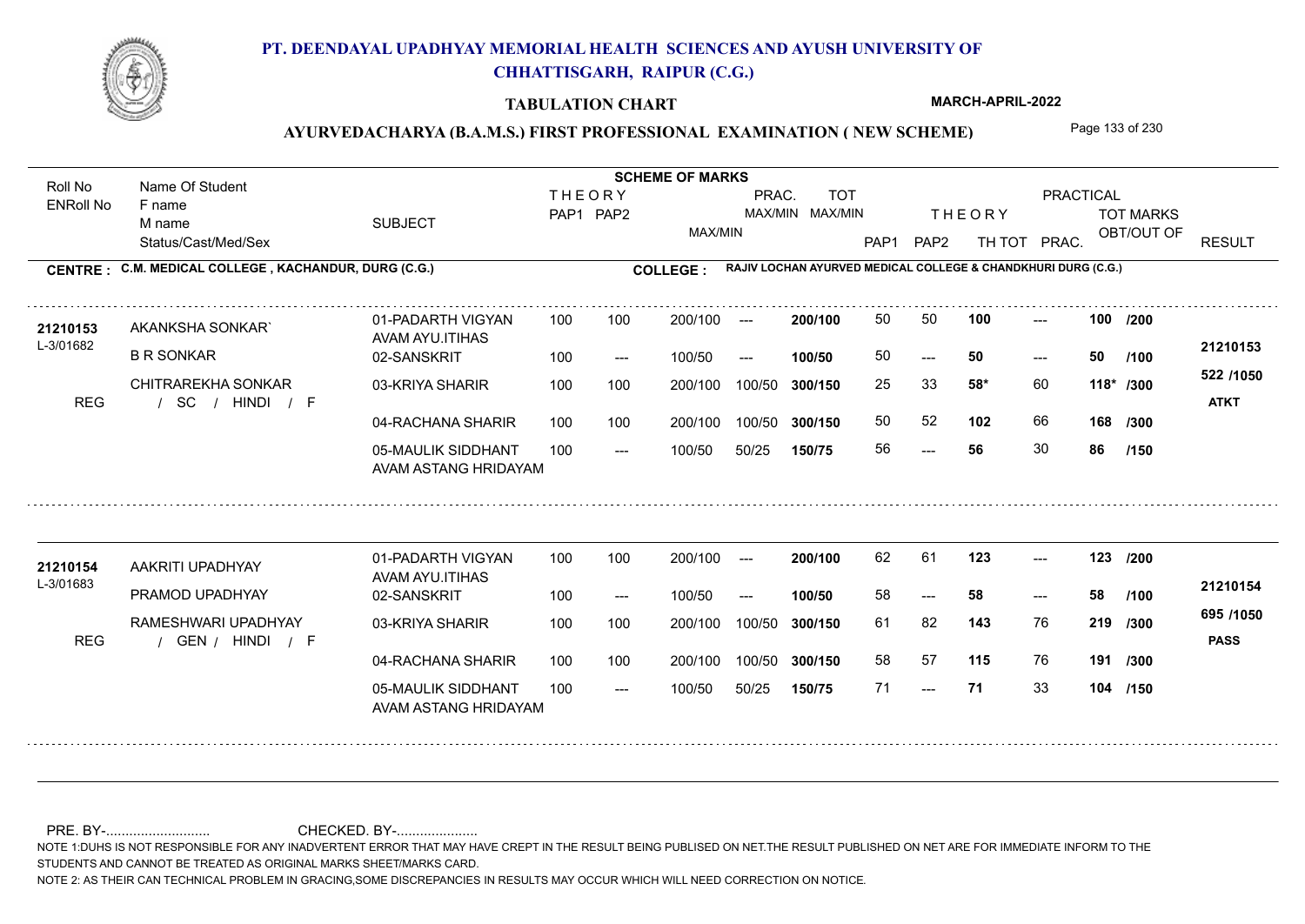

#### **TABULATION CHART**

**MARCH-APRIL-2022**

## AYURVEDACHARYA (B.A.M.S.) FIRST PROFESSIONAL EXAMINATION (NEW SCHEME) Page 134 of 230

Status/Cast/Med/Sex SUBJECT TOT MARKS OBT/OUT OF **PRACTICAL** THE ORY TOT MARKS PAP1 PAP2 TH TOT PRAC. Roll No Name Of Student ENRoll No **CENTRE : COLLEGE : C.M. MEDICAL COLLEGE , KACHANDUR, DURG (C.G.) RAJIV LOCHAN AYURVED MEDICAL COLLEGE & CHANDKHURI DURG (C.G.) THEORY** PAP1 PAP2 MAX/MIN PRAC. MAX/MIN MAX/MIN TOT RESULT **Name Of Student Contract of Student SCHEME OF MARKS**<br>
THE OR Y F name M name 01-PADARTH VIGYAN AVAM AYU.ITIHAS 05-MAULIK SIDDHANT AVAM ASTANG HRIDAYAM 04-RACHANA SHARIR 100 100 03-KRIYA SHARIR 100 100 / / / REG SC --- --- --- **118 118 /200** 02-SANSKRIT 100 --- 100/50 --- 100 100 200/100 100/50 300/150 100/50 50/25 **150/75 300/150** 100/50 100 200/100 ---100/50 **300/150 200/100 100/50** 100 100 200/100 100/50 300/150  $- - 54$  $- -$  100/50 L-3/01684 AMARJEET RAI DILHARAN RAI MEENA RAI **122** 60 66 56 **182 /300 108** 73 **181 627 /1050** HINDI M **PASS 21210155 <sup>21210155</sup>** <sup>60</sup> <sup>58</sup> 54 **54 54** 52 56 **108** 73 60 **60** 32 **92 /100 /300 /150** 01-PADARTH VIGYAN AVAM AYU.ITIHAS 05-MAULIK SIDDHANT 100 AVAM ASTANG HRIDAYAM 04-RACHANA SHARIR 100 100 03-KRIYA SHARIR
100 100 REG / GEN / HINDI / F --- --- --- **133 133 /200** 02-SANSKRIT 100 --- 100/50 --- 200/100 100/50 **300/150** 100/50 50/25 **150/75 300/150** 100/50 200/100 100 200/100 ---**200/100 100/50** --- 200/100 100/50 200/100 100/50  $- -$  100/50 L-3/01685 21210156 ANJALI DESHMUKH ASHOK DESHMUKH CHHAYA DESHMUKH **154** 83 **/300 137** 80 **217 /300 765 /1050** HINDI F **PASS 21210156**  $133 - -$ 67 **67 67** 72 82 **237** 67 70 137 80 70 **70** 41 **111 /150 /100**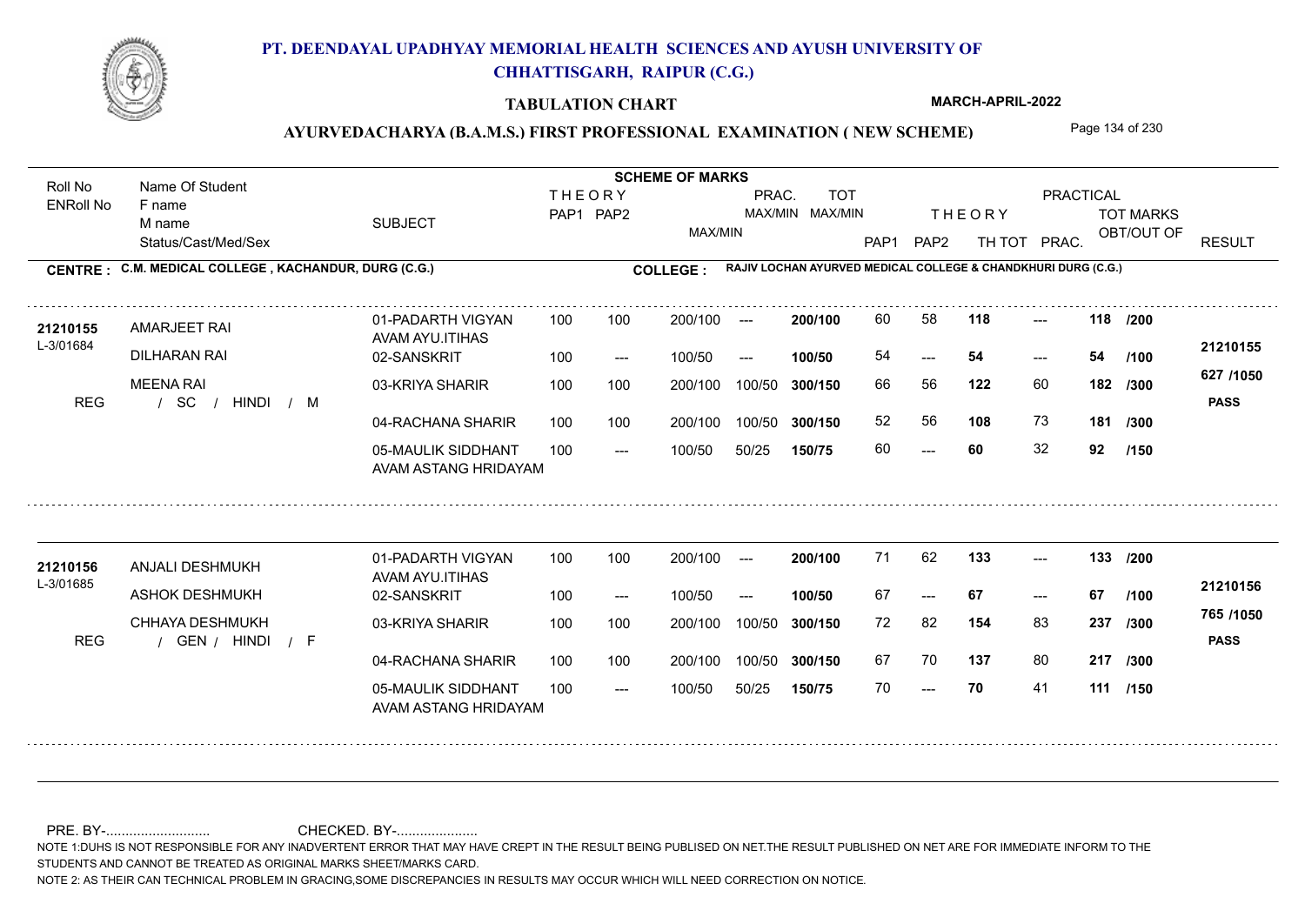

#### **TABULATION CHART**

**MARCH-APRIL-2022**

## AYURVEDACHARYA (B.A.M.S.) FIRST PROFESSIONAL EXAMINATION (NEW SCHEME) Page 135 of 230

Status/Cast/Med/Sex SUBJECT TOT MARKS OBT/OUT OF **PRACTICAL** THE ORY TOT MARKS PAP1 PAP2 TH TOT PRAC. Roll No Name Of Student ENRoll No **CENTRE : COLLEGE : C.M. MEDICAL COLLEGE , KACHANDUR, DURG (C.G.) RAJIV LOCHAN AYURVED MEDICAL COLLEGE & CHANDKHURI DURG (C.G.) THEORY** PAP1 PAP2 MAX/MIN PRAC. MAX/MIN MAX/MIN TOT RESULT **Name Of Student Contract of Student SCHEME OF MARKS**<br>
THE OR Y F name M name 01-PADARTH VIGYAN AVAM AYU.ITIHAS 05-MAULIK SIDDHANT AVAM ASTANG HRIDAYAM 04-RACHANA SHARIR 100 100 03-KRIYA SHARIR 100 100 REG / OBC / HINDI / F ---  $- - 50$ --- 02-SANSKRIT 100 --- 100/50 --- 100 100 200/100 100/50 300/150 100/50 50/25 **150/75 300/150** 100/50 100 200/100 ---100/50 **300/150 200/100 100/50** 100 100 200/100 100/50 300/150  $- - 50$  $- -$  100/50 L-3/01686 ANJALI CHANDRAVANSHI VIRENDRA CHANDRAVANSHI SEVYA CHANDRAVANSHI **108 108 96\*** 64 **/300 85\*** 76 **161 564 /1050** HINDI F **ATKT 21210157 <sup>21210157</sup>** <sup>58</sup> <sup>50</sup> 50 **50 50** 44 52 **160** 35 50 **85\*** 76 53 **53** 32 **85 /200 /100 /300 /150** 01-PADARTH VIGYAN AVAM AYU.ITIHAS 05-MAULIK SIDDHANT 100 AVAM ASTANG HRIDAYAM 04-RACHANA SHARIR 100 100 03-KRIYA SHARIR
100 100 / / / REG SC --- --- --- **117 117 /200** 02-SANSKRIT 100 --- 100/50 --- 200/100 100/50 **300/150** 100/50 50/25 **150/75 300/150** 100/50 200/100 100 200/100 ---**200/100 100/50**  $-53$ 200/100 100/50 200/100 100/50  $- -$  100/50 L-3/01687 BARKHARANI CHOWHAN CHANDRASEN CHOWHAN USHA CHOWHAN **107** 60 **167** /300 **<sup>300</sup> /1000 71\*** 62 **133\* /300 563 /1050** HINDI F **ATKT 21210158 <sup>21210158</sup>** <sup>59</sup> <sup>58</sup> 53 **53 53** 55 52 **167** 29 42 **71\*** 62 60 **60** 33 **93 /100 /150**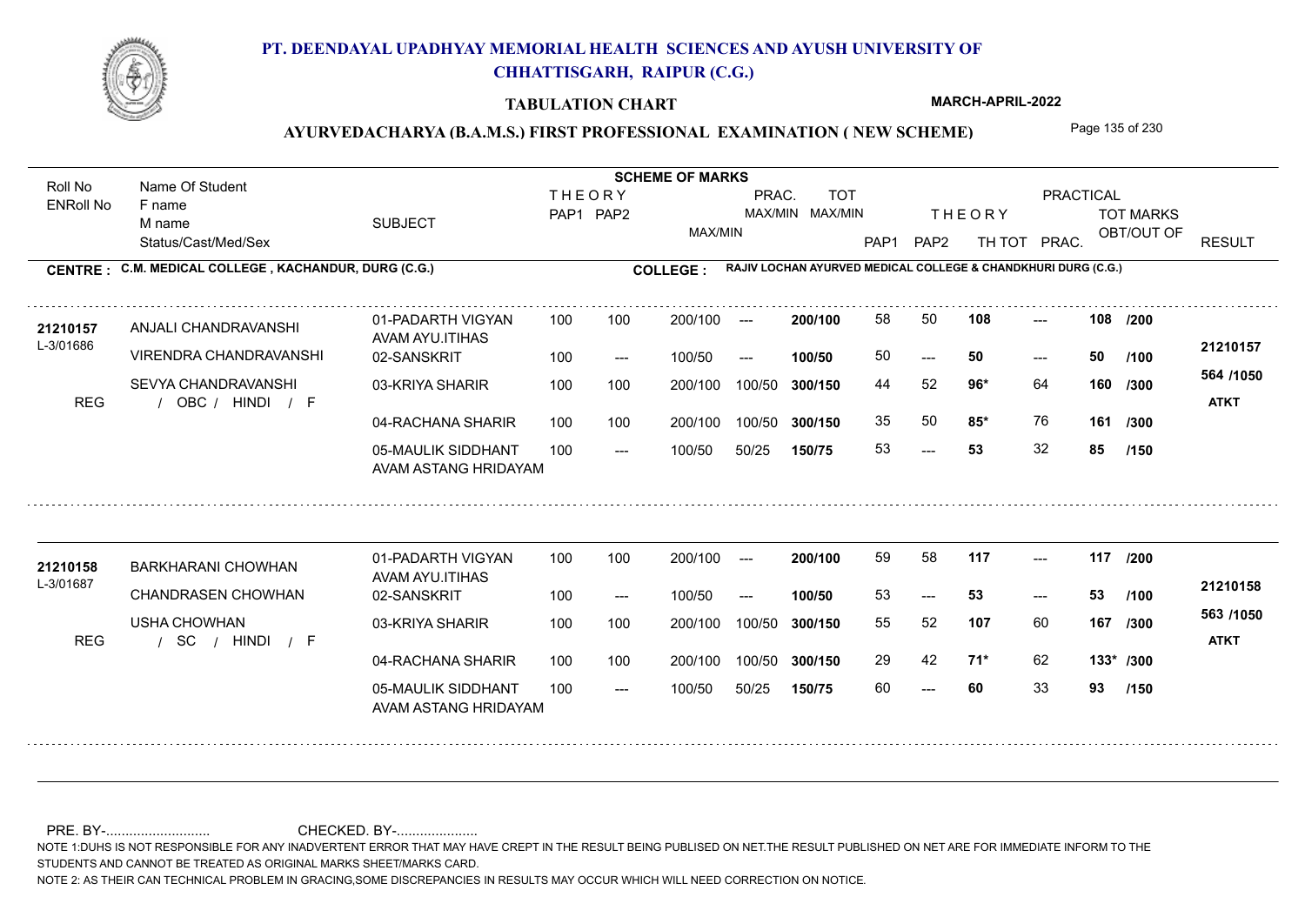

#### **TABULATION CHART**

**MARCH-APRIL-2022**

## AYURVEDACHARYA (B.A.M.S.) FIRST PROFESSIONAL EXAMINATION (NEW SCHEME) Page 136 of 230

Status/Cast/Med/Sex SUBJECT TOT MARKS OBT/OUT OF **PRACTICAL** THE ORY TOT MARKS PAP1 PAP2 TH TOT PRAC. Roll No Name Of Student ENRoll No **CENTRE : COLLEGE : C.M. MEDICAL COLLEGE , KACHANDUR, DURG (C.G.) RAJIV LOCHAN AYURVED MEDICAL COLLEGE & CHANDKHURI DURG (C.G.) THEORY** PAP1 PAP2 MAX/MIN PRAC. MAX/MIN MAX/MIN TOT RESULT **Name Of Student Contract of Student SCHEME OF MARKS**<br>
THE OR Y F name M name 01-PADARTH VIGYAN AVAM AYU.ITIHAS 05-MAULIK SIDDHANT AVAM ASTANG HRIDAYAM 04-RACHANA SHARIR 100 100 03-KRIYA SHARIR / / / REG SC --- --- --- 02-SANSKRIT 100 --- 100/50 --- 100 100 200/100 100/50 300/150 100/50 50/25 **150/75 300/150** 100/50 100 200/100 ---100/50 **300/150 200/100 100/50** 100 100 200/100 100/50 300/150  $- - 54$  $- -$  100/50 L-3/01688 BHANUDAY BANJARE VISHNU KUMAR SUSHILA **108 108 98\*** 60 **/300 62\*** 65 **127\* /300 536 /1050** HINDI M **ATKT 21210159 <sup>21210159</sup>** <sup>57</sup> <sup>51</sup> 54 **54 54** 55 43 **158** 25 37 **62\*** 65 57 **57** 32 **89 /200 /100 /150** 01-PADARTH VIGYAN AVAM AYU.ITIHAS 05-MAULIK SIDDHANT 100 AVAM ASTANG HRIDAYAM 04-RACHANA SHARIR 100 100 03-KRIYA SHARIR
100 100 REG / GEN / HINDI / F --- --- --- **145 145 /200** 02-SANSKRIT 100 --- 100/50 --- 200/100 100/50 **300/150** 100/50 50/25 **150/75 300/150** 100/50 200/100 100 200/100 ---**200/100 100/50** --- 200/100 100/50 200/100 100/50  $- -$  100/50 L-3/01689 CHHANAK JETHWA **21210160** JITENDRA JETHWA NEETA JETHWA **143** 81 64 79 **224 /300 137** 76 **213 /300 759 /1050** HINDI F **PASS 21210160**  $145$  ---64 **64 64** 64 73 137 76 72 **72** 41 **113 /150 /100**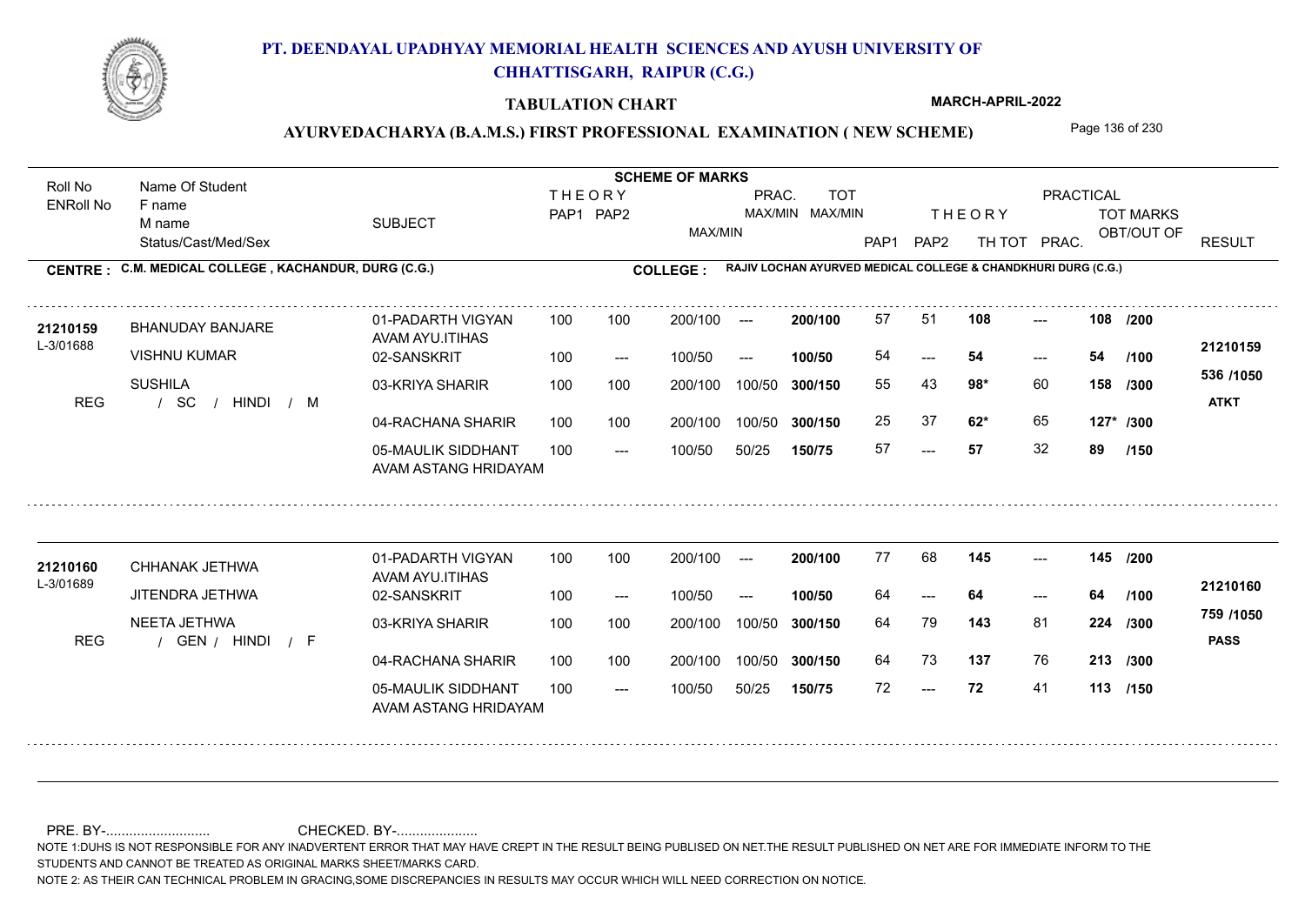

#### **TABULATION CHART**

**MARCH-APRIL-2022**

### AYURVEDACHARYA (B.A.M.S.) FIRST PROFESSIONAL EXAMINATION (NEW SCHEME) Page 137 of 230

Status/Cast/Med/Sex SUBJECT TOT MARKS OBT/OUT OF **PRACTICAL** THE ORY TOT MARKS PAP1 PAP2 TH TOT PRAC. Roll No Name Of Student ENRoll No **CENTRE : COLLEGE : C.M. MEDICAL COLLEGE , KACHANDUR, DURG (C.G.) RAJIV LOCHAN AYURVED MEDICAL COLLEGE & CHANDKHURI DURG (C.G.) THEORY** PAP1 PAP2 MAX/MIN PRAC. MAX/MIN MAX/MIN TOT RESULT **Name Of Student Contract of Student SCHEME OF MARKS**<br>
THE OR Y F name M name 01-PADARTH VIGYAN AVAM AYU.ITIHAS 05-MAULIK SIDDHANT AVAM ASTANG HRIDAYAM 04-RACHANA SHARIR 100 100 03-KRIYA SHARIR / / / REG SC --- --- --- **127 127 /200** 02-SANSKRIT 100 --- 100/50 --- 100 100 200/100 100/50 300/150 100/50 50/25 **150/75 300/150** 100/50 100 200/100 ---100/50 **300/150 200/100 100/50** 100 100 200/100 100/50 300/150  $- - 56$  $- -$  100/50 L-3/01690 CHETNA KURREY P R KURREY VASUNDHARA KURREY **123** 60 **183** /300 **125 94\*** 72 **166 629 /1050** HINDI F **ATKT 21210161 <sup>21210161</sup>** <sup>63</sup> <sup>64</sup> 56 **56 56** 50 73 **183** 50 44 57 **57** 40 **97 /100 /300 /150** 01-PADARTH VIGYAN AVAM AYU.ITIHAS 05-MAULIK SIDDHANT 100 AVAM ASTANG HRIDAYAM 04-RACHANA SHARIR 100 100 03-KRIYA SHARIR
100 100 REG / OBC / HINDI / M --- --- --- **118 118 /200** 02-SANSKRIT 100 --- 100/50 --- 200/100 100/50 **300/150** 100/50 50/25 **150/75 300/150** 100/50 200/100 100 200/100 ---**200/100 100/50** --- 200/100 100/50 200/100 100/50  $- -$  100/50 L-3/01691 DEEPAK KUMAR VERMA RAJULAL VERMA **SUKHBATI 119** 71 **/300 116** 76 **192 /300 663 /1050** HINDI M **PASS 21210162** 21210162 DEEPAK KUMAR VERMA 01-PADARTH VIGYAN 100 100 200/100 --- **200/100** 62 56 **118** ---62 **62 62** 52 67 **190** 54 62 64 **64** 37 **101 /150 /100**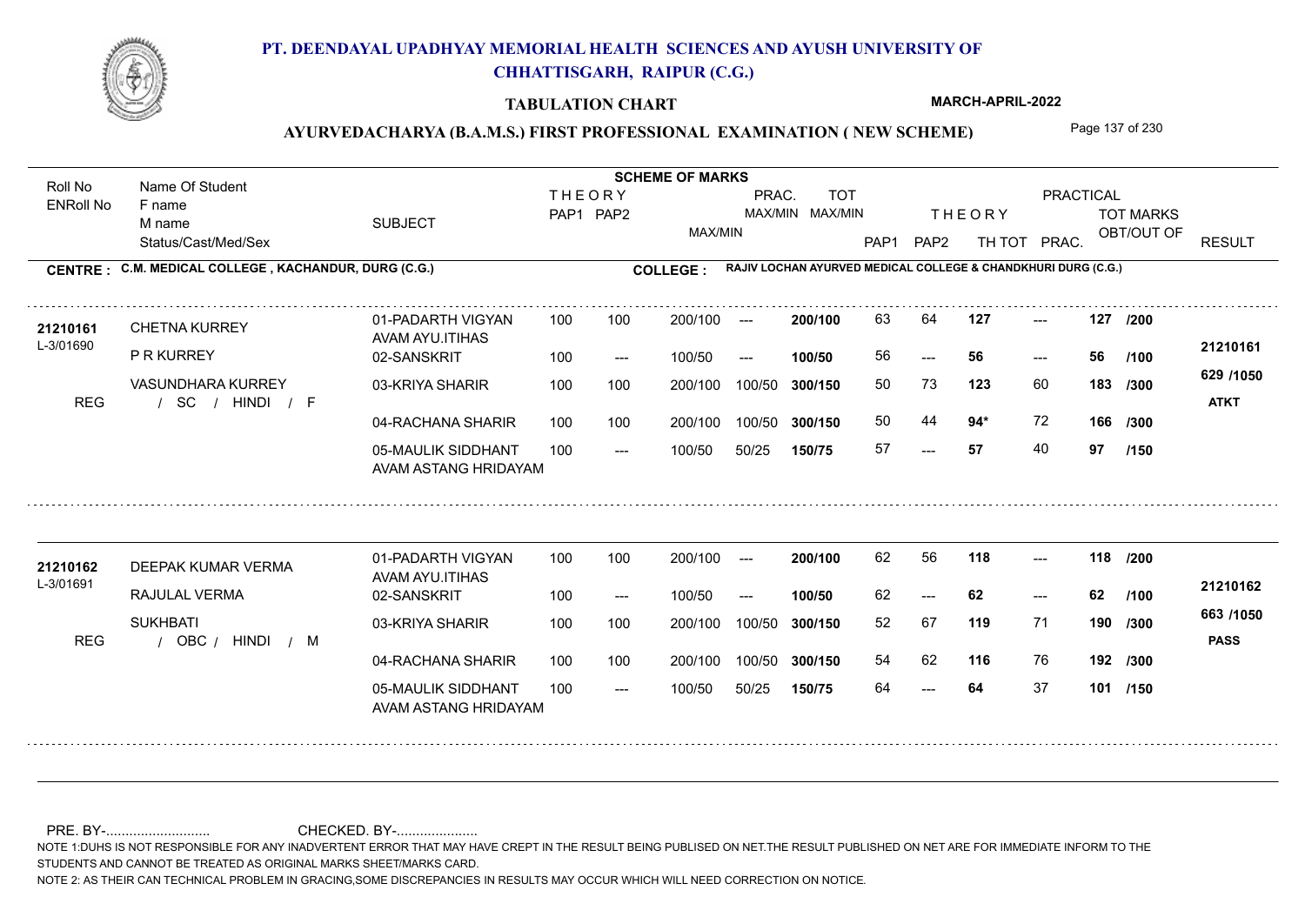

#### **TABULATION CHART**

**MARCH-APRIL-2022**

## AYURVEDACHARYA (B.A.M.S.) FIRST PROFESSIONAL EXAMINATION (NEW SCHEME) Page 138 of 230

Status/Cast/Med/Sex SUBJECT TOT MARKS OBT/OUT OF **PRACTICAL** THE ORY TOT MARKS PAP1 PAP2 TH TOT PRAC. Roll No Name Of Student ENRoll No **CENTRE : COLLEGE : C.M. MEDICAL COLLEGE , KACHANDUR, DURG (C.G.) RAJIV LOCHAN AYURVED MEDICAL COLLEGE & CHANDKHURI DURG (C.G.) THEORY** PAP1 PAP2 MAX/MIN PRAC. MAX/MIN MAX/MIN TOT RESULT **Name Of Student Contract of Student SCHEME OF MARKS**<br>
THE OR Y F name M name 01-PADARTH VIGYAN AVAM AYU.ITIHAS 05-MAULIK SIDDHANT AVAM ASTANG HRIDAYAM 04-RACHANA SHARIR 100 100 03-KRIYA SHARIR REG / GEN / HINDI / F --- --- --- **118 118 /200** 02-SANSKRIT 100 --- 100/50 --- 100 100 200/100 100/50 300/150 100/50 50/25 **150/75 300/150** 100/50 100 200/100 ---100/50 **300/150 200/100 100/50** 100 100 200/100 100/50 300/150  $- - 57$  $- -$  100/50 L-3/01692 DEEPALI VERMA RAKESH VERMA SEEMA VERMA **111** 70 **/300 109** 65 **174 619 /1050** HINDI F **PASS 21210163** 21210163 DEEPALI VERMA 01-PADARTH VIGYAN 100 100 200/100 --- **200/100 62 56 118** ---57 **57 57** 51 60 **181** 50 59 **109** 65 56 **56** 33 **89 /100 /300 /150** 01-PADARTH VIGYAN AVAM AYU.ITIHAS 05-MAULIK SIDDHANT 100 AVAM ASTANG HRIDAYAM 04-RACHANA SHARIR 100 100 03-KRIYA SHARIR
100 100 REG / GEN / HINDI / F --- 63 --- --- **133 133 /200** 02-SANSKRIT 100 --- 100/50 --- 200/100 100/50 **300/150** 100/50 50/25 **150/75 300/150** 100/50 200/100 100 200/100 ---**200/100 100/50** --- 200/100 100/50 200/100 100/50  $- -$  100/50 L-3/01693 DIPTI KOSARE MOHAN KOSARE ARCHANA KOSARE **143** 72 73 70 **215 /300 127** 72 **199 /300 712 /1050** HINDI F **PASS 21210164** 21210164 DIPTI KOSARE 01-PADARTH VIGYAN 100 100 200/100 --- **200/100** 68 65 133 ---61 **61 61** 63 64 127 72 63 **63** 41 **104 /150 /100**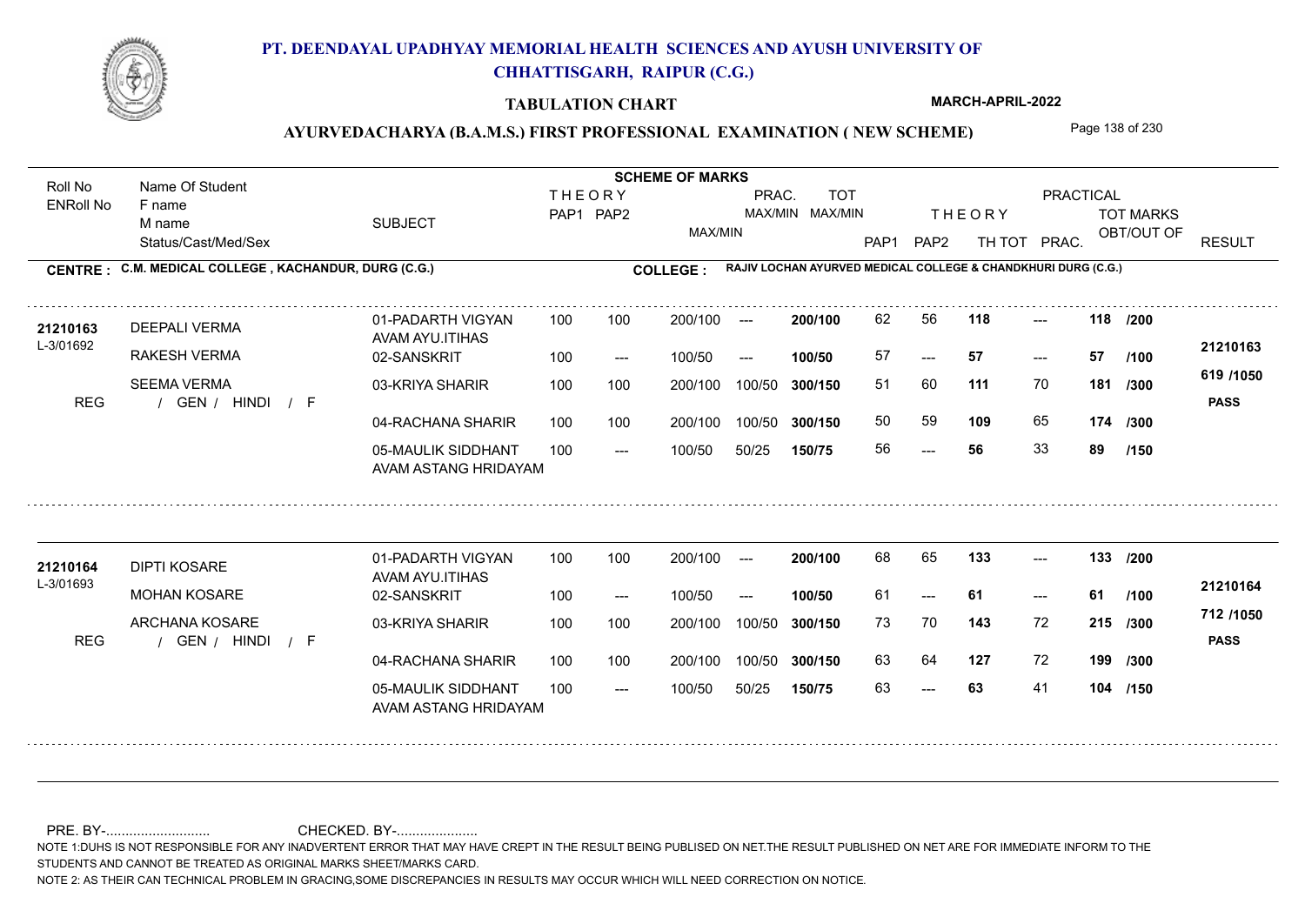

#### **TABULATION CHART**

**MARCH-APRIL-2022**

## AYURVEDACHARYA (B.A.M.S.) FIRST PROFESSIONAL EXAMINATION (NEW SCHEME) Page 139 of 230

Status/Cast/Med/Sex SUBJECT TOT MARKS OBT/OUT OF **PRACTICAL** THE ORY TOT MARKS PAP1 PAP2 TH TOT PRAC. Roll No Name Of Student ENRoll No **CENTRE : COLLEGE : C.M. MEDICAL COLLEGE , KACHANDUR, DURG (C.G.) RAJIV LOCHAN AYURVED MEDICAL COLLEGE & CHANDKHURI DURG (C.G.) THEORY** PAP1 PAP2 MAX/MIN PRAC. MAX/MIN MAX/MIN TOT RESULT **Name Of Student Contract of Student SCHEME OF MARKS**<br>
THE OR Y F name M name 01-PADARTH VIGYAN AVAM AYU.ITIHAS 05-MAULIK SIDDHANT AVAM ASTANG HRIDAYAM 04-RACHANA SHARIR 100 100 03-KRIYA SHARIR REG / OBC / HINDI / F ---  $- - 50$ --- **117 117 /200** 02-SANSKRIT 100 --- 100/50 --- 100 100 200/100 100/50 300/150 100/50 50/25 **150/75 300/150** 100/50 100 200/100 ---100/50 **300/150 200/100 100/50** 100 100 200/100 100/50 300/150  $- - 50$  $- -$  100/50 L-3/01694 GARIMA SAO RAMLAL SAO GOURI SAHU **129** 71 **/300 112** 65 **177 632 /1050** HINDI F **PASS 21210165 <sup>21210165</sup>** <sup>56</sup> <sup>61</sup> 50 **50 50** 68 61 **200** 55 57 **112** 65 56 **56** 32 **88 /100 /300 /150** 01-PADARTH VIGYAN AVAM AYU.ITIHAS 05-MAULIK SIDDHANT 100 AVAM ASTANG HRIDAYAM 04-RACHANA SHARIR 100 100 03-KRIYA SHARIR
100 100 / / / REG SC --- --- --- **125 125 /200** 02-SANSKRIT 100 --- 100/50 --- 200/100 100/50 **300/150** 100/50 50/25 **150/75 300/150** 100/50 200/100 100 200/100 ---**200/100 100/50**  $- - 51$ 200/100 100/50 200/100 100/50  $- -$  100/50 L-3/01695 GEETANJALI BHATT LAXMAN BHATT MAYA **115** 68 53 62 **183 /300 100** 76 **176 /300 629 /1050** HINDI F **PASS 21210166 <sup>21210166</sup>** <sup>57</sup> <sup>68</sup> 51 **51 51** 50 50 **100** 76 58 **58** 36 **94 /100 /150**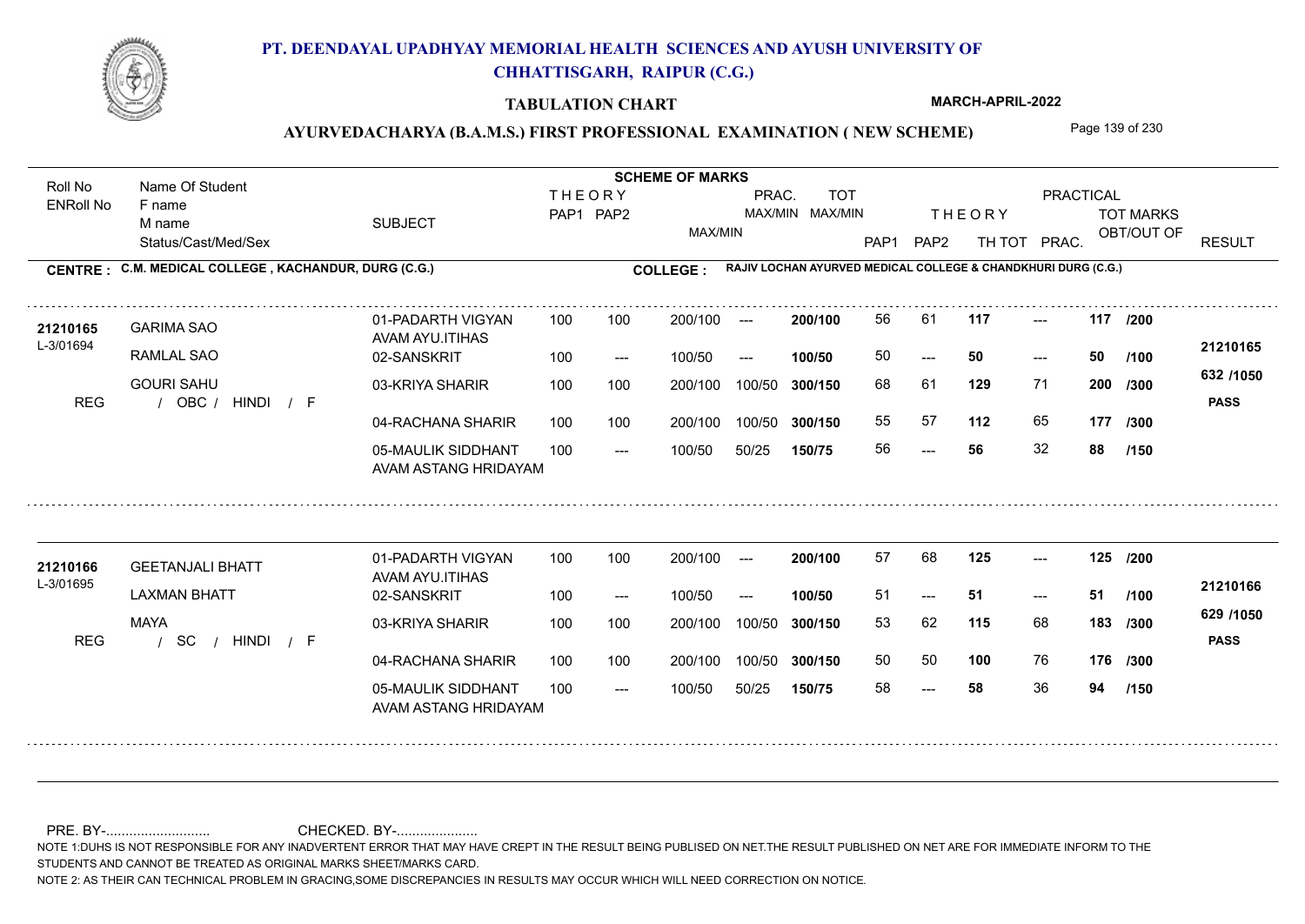

#### **TABULATION CHART**

**MARCH-APRIL-2022**

## AYURVEDACHARYA (B.A.M.S.) FIRST PROFESSIONAL EXAMINATION (NEW SCHEME) Page 140 of 230

Status/Cast/Med/Sex SUBJECT TOT MARKS OBT/OUT OF **PRACTICAL** THE ORY TOT MARKS PAP1 PAP2 TH TOT PRAC. Roll No Name Of Student ENRoll No **CENTRE : COLLEGE : C.M. MEDICAL COLLEGE , KACHANDUR, DURG (C.G.) RAJIV LOCHAN AYURVED MEDICAL COLLEGE & CHANDKHURI DURG (C.G.) THEORY** PAP1 PAP2 MAX/MIN PRAC. MAX/MIN MAX/MIN TOT RESULT **Name Of Student Contract of Student SCHEME OF MARKS**<br>
THE OR Y F name M name 01-PADARTH VIGYAN AVAM AYU.ITIHAS 05-MAULIK SIDDHANT AVAM ASTANG HRIDAYAM 04-RACHANA SHARIR 100 100 03-KRIYA SHARIR / / / REG SC  $- - 62$ --- --- **122 122 /200** 02-SANSKRIT 100 --- 100/50 --- 100 100 200/100 100/50 300/150 100/50 50/25 **150/75 300/150** 100/50 100 200/100 ---100/50 **300/150 200/100 100/50** 100 100 200/100 100/50 300/150  $- - 60$  $- -$  100/50 L-3/01696 HARENDRA KUMAR VIJAY KUMAR CHANDRA KUMARI **120** 66 **/300 112** 56 **168 630 /1050** HINDI M **PASS 21210167 <sup>21210167</sup>** <sup>58</sup> <sup>64</sup> 60 **60 60** 59 61 **186** 50 62 62 **62** 32 **94 /100 /300 /150** 01-PADARTH VIGYAN AVAM AYU.ITIHAS 05-MAULIK SIDDHANT 100 AVAM ASTANG HRIDAYAM 04-RACHANA SHARIR 100 100 03-KRIYA SHARIR
100 100 / / / REG SC --- --- --- **123 123 /200** 02-SANSKRIT 100 --- 100/50 --- 200/100 100/50 **300/150** 100/50 50/25 **150/75 300/150** 100/50 200/100 100 200/100 ---**200/100 100/50** --- 200/100 100/50 200/100 100/50  $- -$  100/50 L-3/01697 HARSHA SAGAR CHUNURAM SAGAR KALYANI SAGAR **120** 78 **/300 100** 75 **175 /300 644 /1050** HINDI F **PASS 21210168 <sup>21210168</sup>** <sup>64</sup> <sup>59</sup> 56 **56 56** 56 64 **198** 39 61 57 **57** 35 **92 /100 /150**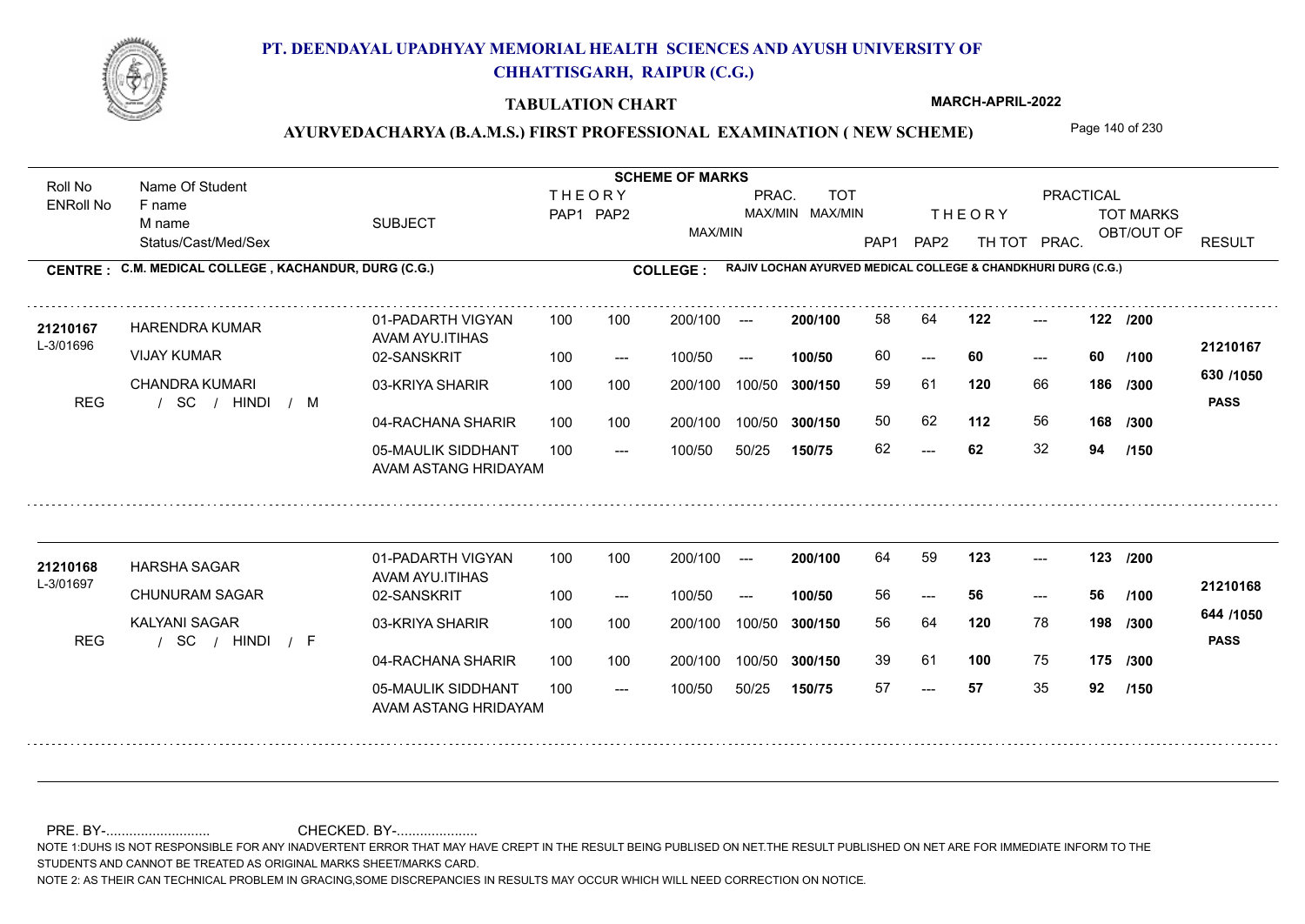

#### **TABULATION CHART**

**MARCH-APRIL-2022**

### AYURVEDACHARYA (B.A.M.S.) FIRST PROFESSIONAL EXAMINATION (NEW SCHEME) Page 141 of 230

Status/Cast/Med/Sex SUBJECT TOT MARKS OBT/OUT OF **PRACTICAL** THE ORY TOT MARKS PAP1 PAP2 TH TOT PRAC. Roll No Name Of Student ENRoll No **CENTRE : COLLEGE : C.M. MEDICAL COLLEGE , KACHANDUR, DURG (C.G.) RAJIV LOCHAN AYURVED MEDICAL COLLEGE & CHANDKHURI DURG (C.G.) THEORY** PAP1 PAP2 MAX/MIN PRAC. MAX/MIN MAX/MIN TOT RESULT **Name Of Student Contract of Student SCHEME OF MARKS**<br>
THE OR Y F name M name 01-PADARTH VIGYAN AVAM AYU.ITIHAS 05-MAULIK SIDDHANT AVAM ASTANG HRIDAYAM 04-RACHANA SHARIR 100 100 03-KRIYA SHARIR / / / REG SC  $-29*$ --- --- **107 107 /200** 02-SANSKRIT 100 --- 100/50 --- 100 100 200/100 100/50 300/150 100/50 50/25 **150/75 300/150** 100/50 100 200/100 ---100/50 **300/150 200/100 100/50** 100 100 200/100 100/50 300/150  $- - 54$  $- -$  100/50 L-3/01698 HARVANSH TANDAN DURGA PRASAD RAJ KUMARI **48\*** 52 22 26 **100\* /300 49\*** 53 **102\* /300 422 /1050** HINDI M **ATKT 21210169 <sup>21210169</sup>** <sup>53</sup> <sup>54</sup> 54 **54 54** 24 25 **49\*** 53 29 **29\*** 30 **59\* /100 /150** 01-PADARTH VIGYAN AVAM AYU.ITIHAS 05-MAULIK SIDDHANT 100 AVAM ASTANG HRIDAYAM 04-RACHANA SHARIR 100 100 03-KRIYA SHARIR
100 100 REG / OBC / HINDI / M --- --- --- **105 105 /200** 02-SANSKRIT 100 --- 100/50 --- 200/100 100/50 **300/150** 100/50 50/25 **150/75 300/150** 100/50 200/100 100 200/100 ---**200/100 100/50** --- 200/100 100/50 200/100 100/50  $- -$  100/50 L-3/01699 HEMANT KUMAR SHAU BHARAT LAL SAVITRI DEVI **78\*** 55 45 33 **133\* /300 75\*** 53 **128\* /300 509 /1050** HINDI M **ATKT 21210170 <sup>21210170</sup>** <sup>52</sup> <sup>53</sup> 58 **58 58** 39 36 **75\*** 53 54 **54** 31 **85 /100 /150**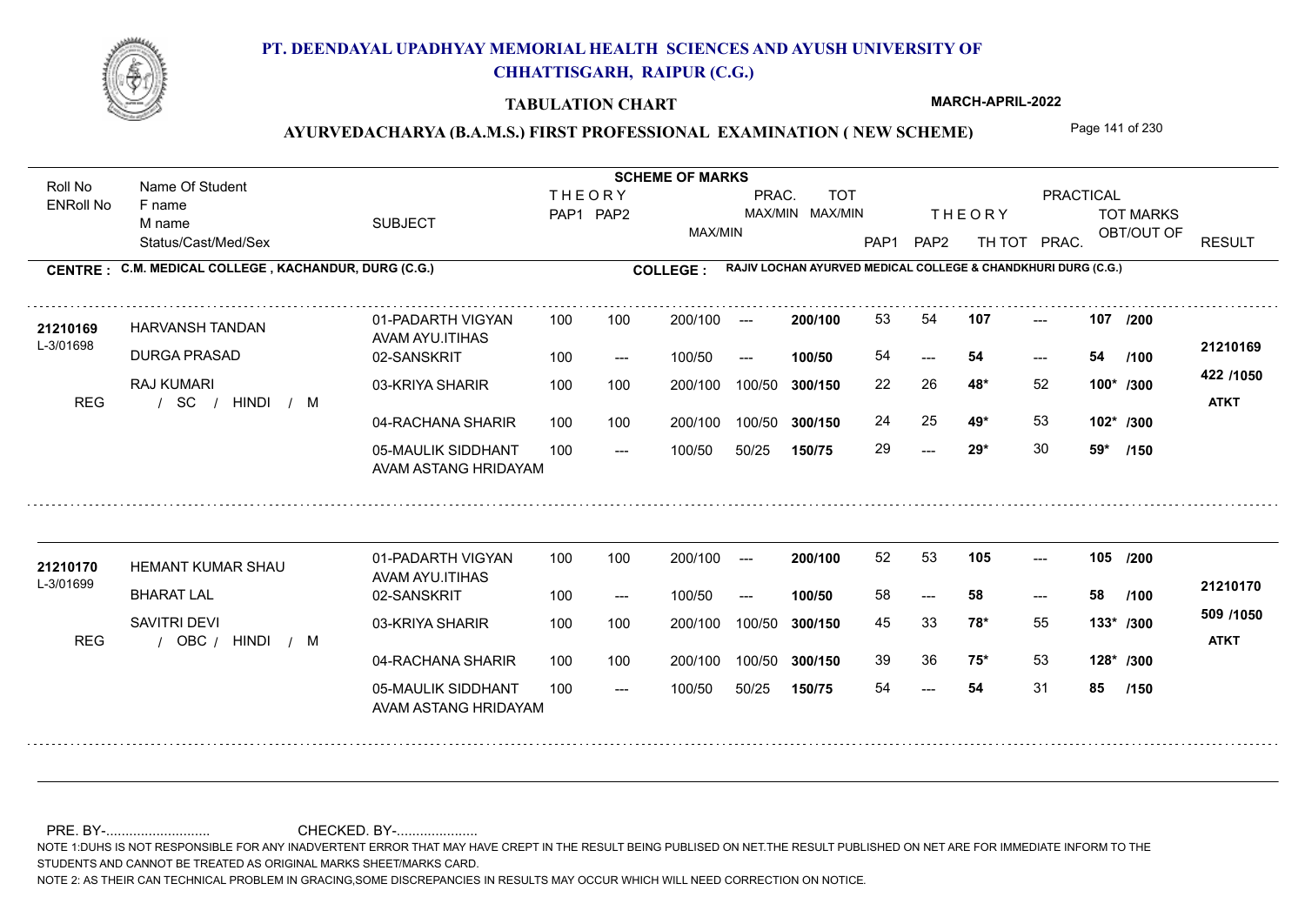

#### **TABULATION CHART**

**MARCH-APRIL-2022**

## AYURVEDACHARYA (B.A.M.S.) FIRST PROFESSIONAL EXAMINATION (NEW SCHEME) Page 142 of 230

Status/Cast/Med/Sex SUBJECT TOT MARKS OBT/OUT OF **PRACTICAL** THE ORY TOT MARKS PAP1 PAP2 TH TOT PRAC. Roll No Name Of Student ENRoll No **CENTRE : COLLEGE : C.M. MEDICAL COLLEGE , KACHANDUR, DURG (C.G.) RAJIV LOCHAN AYURVED MEDICAL COLLEGE & CHANDKHURI DURG (C.G.) THEORY** PAP1 PAP2 MAX/MIN PRAC. MAX/MIN MAX/MIN TOT RESULT **Name Of Student Contract of Student Act of Student SCHEME OF MARKS** F name M name 01-PADARTH VIGYAN AVAM AYU.ITIHAS 05-MAULIK SIDDHANT AVAM ASTANG HRIDAYAM 04-RACHANA SHARIR 100 100 03-KRIYA SHARIR REG / OBC / HINDI / M ---  $- - 36*$ --- **101 101 /200** 02-SANSKRIT 100 --- 100/50 --- 100 100 200/100 100/50 300/150 100/50 50/25 **150/75 300/150** 100/50 100 200/100 ---100/50 **300/150 200/100 100/50** 100 100 200/100 100/50 300/150  $- - 36*$  $- -$  100/50 L-3/01700 HIMANSHU KHARE S R KHARE VIJAYA DEVI **93\*** 57 **/300 94\*** 52 **146\* /300 518 /1050** HINDI M **ATKT 21210171 <sup>21210171</sup>** <sup>51</sup> <sup>50</sup> 36 **36\* 36\*** 43 50 **150** 50 44 **94\*** 52 55 **55** 30 **85 /100 /150** 01-PADARTH VIGYAN AVAM AYU.ITIHAS 05-MAULIK SIDDHANT 100 AVAM ASTANG HRIDAYAM 04-RACHANA SHARIR 100 100 03-KRIYA SHARIR
100 100 / / / REG SC  $-26*$ ---  $-28^*$ 02-SANSKRIT 100 --- 100/50 --- 200/100 100/50 **300/150** 100/50 50/25 **150/75 300/150** 100/50 200/100 100 200/100 ---**200/100 100/50** --- **/100** 200/100 100/50 200/100 100/50  $- -$  100/50 L-3/01701 JATIN KUMAR KHUTEY **21210172** CHETAN KUMAR KHUTEY LATA KHUTEY **38\* 38\* /200 44\*** A **/300 21\*** A **21\* /300 129 /1050** HINDI M **ATKT 21210172** 22 16 **38\*** ---A --- **A** --- **A** /100 <del>-</del>1210112 21 23 **44\*** A 21 **21\*** A 26 **26\*** A **26\* /150**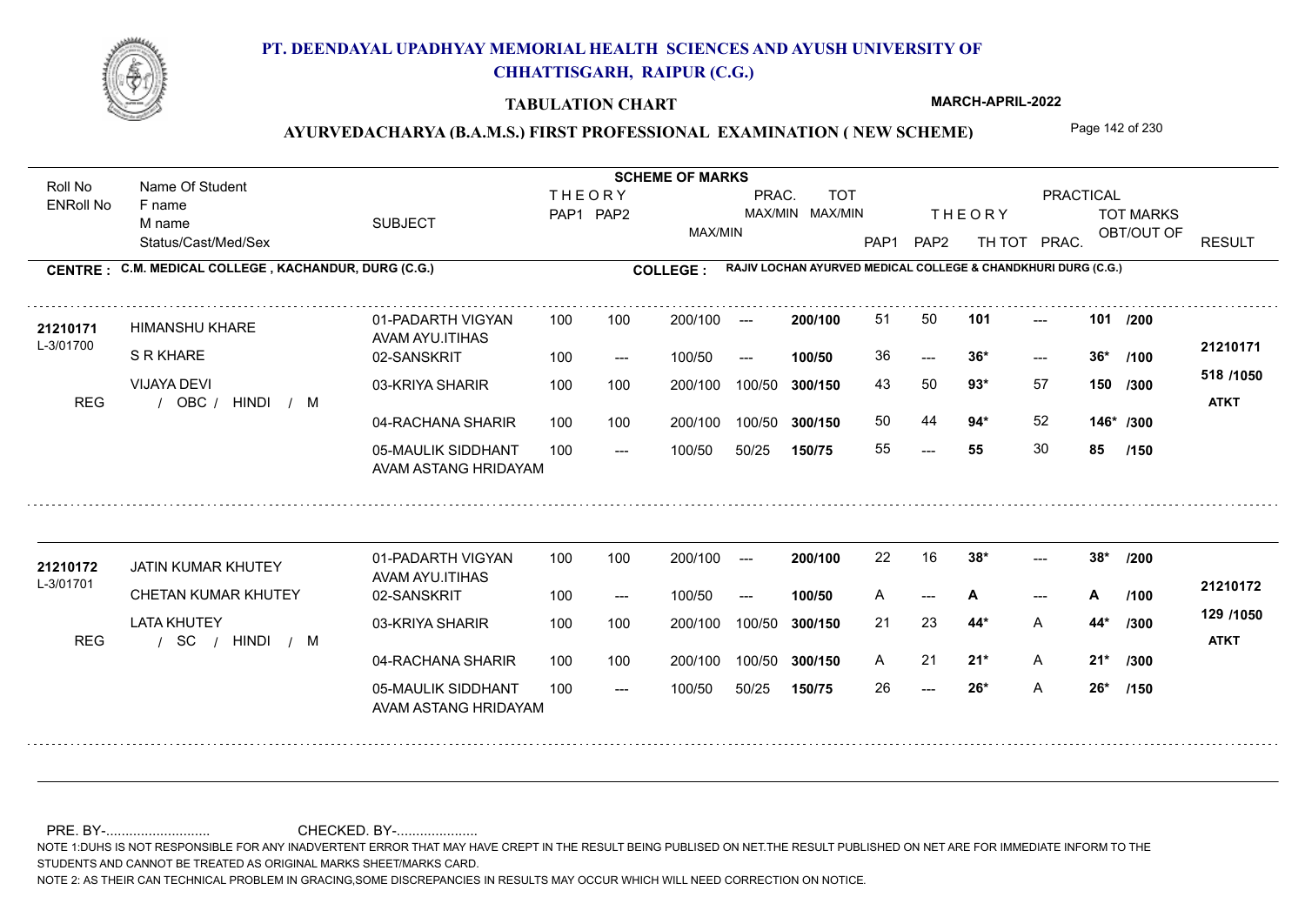

#### **TABULATION CHART**

**MARCH-APRIL-2022**

### AYURVEDACHARYA (B.A.M.S.) FIRST PROFESSIONAL EXAMINATION (NEW SCHEME) Page 143 of 230

Status/Cast/Med/Sex SUBJECT TOT MARKS OBT/OUT OF PRACTICAL THE ORY TOT MARKS PAP1 PAP2 TH TOT PRAC. Roll No Name Of Student ENRoll No **CENTRE : COLLEGE : C.M. MEDICAL COLLEGE , KACHANDUR, DURG (C.G.) RAJIV LOCHAN AYURVED MEDICAL COLLEGE & CHANDKHURI DURG (C.G.) THEORY** PAP1 PAP2 MAX/MIN PRAC. MAX/MIN MAX/MIN TOT RESULT **Name Of Student Contract of Student Act of Student SCHEME OF MARKS** F name M name 01-PADARTH VIGYAN AVAM AYU.ITIHAS 05-MAULIK SIDDHANT AVAM ASTANG HRIDAYAM 04-RACHANA SHARIR 100 100 03-KRIYA SHARIR REG / OBC / HINDI / F --- --- --- **113 113 /200** 02-SANSKRIT 100 --- 100/50 --- 100 100 200/100 100/50 300/150 100/50 50/25 **150/75 300/150** 100/50 100 200/100 ---100/50 **300/150 200/100 100/50** 100 100 200/100 100/50 300/150  $- - 55$  $- -$  100/50 L-3/01702 JYOTIRMAYEE JEEVAN LAL NEERA DEVI **110** 80 **/300 111** 72 **183 636 /1050** HINDI F **PASS 21210173 <sup>21210173</sup>** <sup>55</sup> <sup>58</sup> 55 **55 55** 50 60 **190** 51 60 **111** 72 56 **56** 39 **95 /100 /300 /150** 01-PADARTH VIGYAN AVAM AYU.ITIHAS 05-MAULIK SIDDHANT 100 AVAM ASTANG HRIDAYAM 04-RACHANA SHARIR 100 100 03-KRIYA SHARIR
100 100 REG / OBC / HINDI / M --- --- --- **104 104 /200** 02-SANSKRIT 100 --- 100/50 --- 200/100 100/50 **300/150** 100/50 50/25 **150/75 300/150** 100/50 200/100 100 200/100 ---**200/100 100/50**  $- - 51$ 200/100 100/50 200/100 100/50  $- -$  100/50 L-3/01703 LEKHENDRA SAHU HEMANT KUMAR SAHU PRIYANKA SAHU **107** 53 **/300 95\*** 53 **148\* /300 544 /1050** HINDI M **ATKT 21210174 <sup>21210174</sup>** <sup>50</sup> <sup>54</sup> 51 **51 51** 50 57 **160** 41 54 **95**\* 53 52 **52** 29 **81 /100 /150**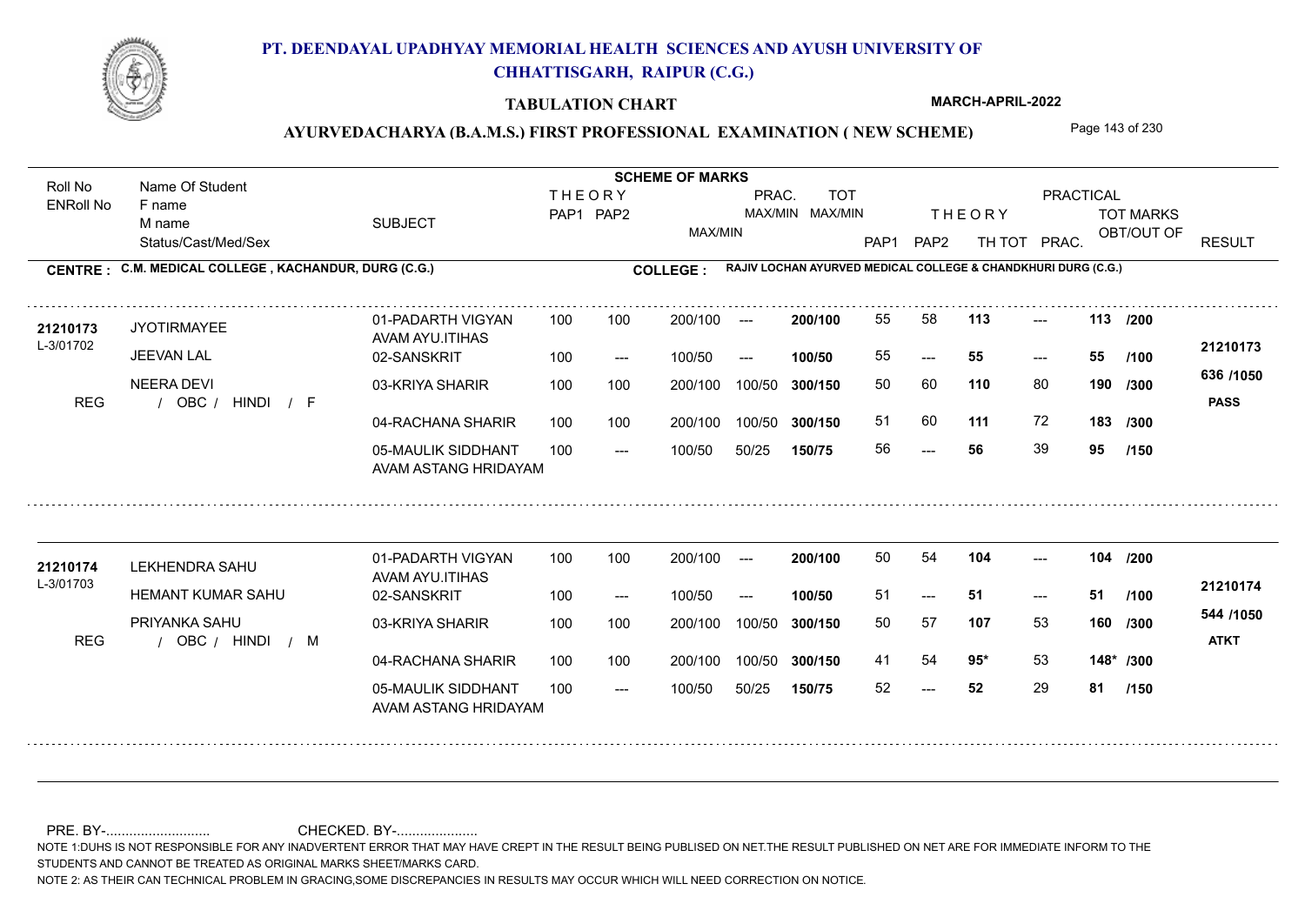

#### **TABULATION CHART**

**MARCH-APRIL-2022**

## AYURVEDACHARYA (B.A.M.S.) FIRST PROFESSIONAL EXAMINATION (NEW SCHEME) Page 144 of 230

Status/Cast/Med/Sex SUBJECT TOT MARKS OBT/OUT OF PRACTICAL THE ORY TOT MARKS PAP1 PAP2 TH TOT PRAC. Roll No Name Of Student ENRoll No **CENTRE : COLLEGE : C.M. MEDICAL COLLEGE , KACHANDUR, DURG (C.G.) RAJIV LOCHAN AYURVED MEDICAL COLLEGE & CHANDKHURI DURG (C.G.) THEORY** PAP1 PAP2 MAX/MIN PRAC. MAX/MIN MAX/MIN TOT RESULT **Name Of Student Contract of Student Act of Student SCHEME OF MARKS** F name M name 01-PADARTH VIGYAN AVAM AYU.ITIHAS 05-MAULIK SIDDHANT AVAM ASTANG HRIDAYAM 04-RACHANA SHARIR 100 100 03-KRIYA SHARIR REG / OBC / HINDI / M --- --- --- **122 122 /200** 02-SANSKRIT 100 --- 100/50 --- 100 100 200/100 100/50 300/150 100/50 50/25 **150/75 300/150** 100/50 100 200/100 ---100/50 **300/150 200/100 100/50** 100 100 200/100 100/50 300/150  $- - 56$  $- -$  100/50 L-3/01704 LEMESH KUMAR SAHU JAYRAM SAHU AMRIKA BAI **110** 75 54 56 **185 /300 113** 70 **183 636 /1050** HINDI M **PASS 21210175** 21**210175** LEMESH KUMAR SAHU 01-PADARTH VIGYAN 100 100 200/100 --- **200/100** 62 60 **122** ---56 **56 56** 56 57 **113** 70 59 **59** 31 **90 /100 /300 /150** 01-PADARTH VIGYAN AVAM AYU.ITIHAS 05-MAULIK SIDDHANT 100 AVAM ASTANG HRIDAYAM 04-RACHANA SHARIR 100 100 03-KRIYA SHARIR
100 100 REG / GEN / HINDI / F --- --- --- **122 122 /200** 02-SANSKRIT 100 --- 100/50 --- 200/100 100/50 **300/150** 100/50 50/25 **150/75 300/150** 100/50 200/100 100 200/100 ---**200/100 100/50** --- 200/100 100/50 200/100 100/50  $- -$  100/50 L-3/01705 MANVI AGRAWAL MANI VIKRAM AGRAWAL ASHA AGRAWAL **151** 80 **231** /300 **11011030 120** 75 **195 /300 715 /1050** HINDI F **PASS 21210176 <sup>21210176</sup>** <sup>57</sup> <sup>65</sup> 65 **65 65** 76 75 **231** 57 63 64 **64** 38 **102 /150 /100**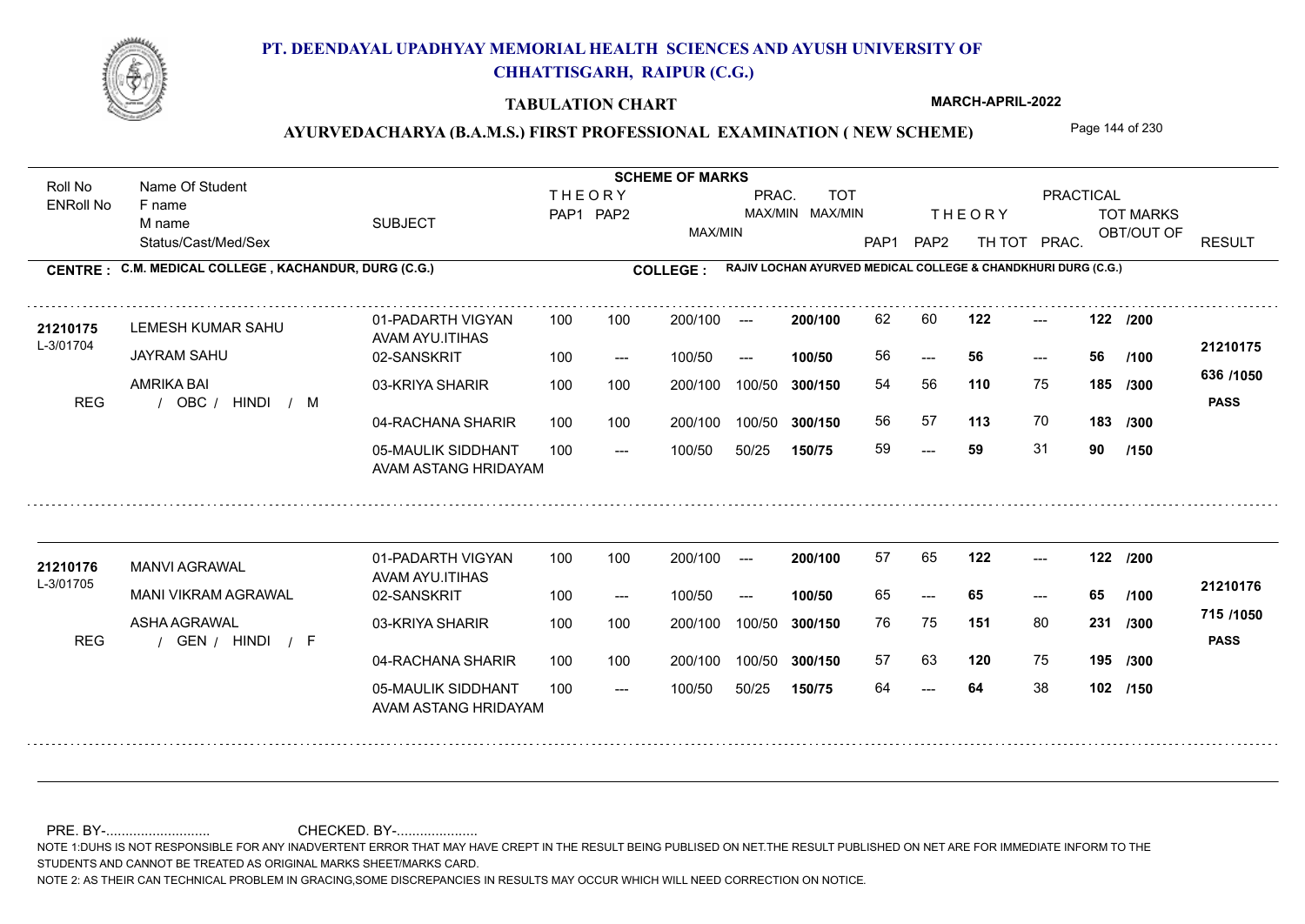

### **TABULATION CHART**

**MARCH-APRIL-2022**

## AYURVEDACHARYA (B.A.M.S.) FIRST PROFESSIONAL EXAMINATION (NEW SCHEME) Page 145 of 230

Status/Cast/Med/Sex SUBJECT TOT MARKS OBT/OUT OF PRACTICAL THE ORY TOT MARKS PAP1 PAP2 TH TOT PRAC. Roll No Name Of Student ENRoll No **CENTRE : COLLEGE : C.M. MEDICAL COLLEGE , KACHANDUR, DURG (C.G.) RAJIV LOCHAN AYURVED MEDICAL COLLEGE & CHANDKHURI DURG (C.G.) THEORY** PAP1 PAP2 MAX/MIN PRAC. MAX/MIN MAX/MIN TOT RESULT **Name Of Student Contract of Student Act of Student SCHEME OF MARKS** F name M name 01-PADARTH VIGYAN AVAM AYU.ITIHAS 05-MAULIK SIDDHANT AVAM ASTANG HRIDAYAM 04-RACHANA SHARIR 100 100 03-KRIYA SHARIR 100 100 / / / REG SC ---  $-26*$  $- - 59*$ 02-SANSKRIT 100 --- 100/50 --- 100 100 200/100 100/50 300/150 100/50 50/25 **150/75 300/150** 100/50 100 200/100 ---100/50 **300/150 200/100 100/50** 100 100 200/100 100/50 300/150  $-26*$  $- -$  100/50 L-3/01706 MITHUN GANGA DHAR MUNNI BAI **59\* 59\* /200 60\*** 57 25 35 **117\* /300 43\*** 55 **98\* /300 384 /1050** HINDI M **ATKT 21210177 21210177** MITHUN 01-PADARTH VIGYAN 100 100 200/100 --- **200/100** 36 23 **59\*** ---26 **26\* 26\*** 27 16 **43**\* 55 56 **56** 28 **84 /100 /150** 01-PADARTH VIGYAN AVAM AYU.ITIHAS 05-MAULIK SIDDHANT 100 AVAM ASTANG HRIDAYAM 04-RACHANA SHARIR 100 100 03-KRIYA SHARIR
100 100 REG / OBC / HINDI / M --- --- --- **121 121 /200** 02-SANSKRIT 100 --- 100/50 --- 200/100 100/50 **300/150** 100/50 50/25 **150/75 300/150** 100/50 200/100 100 200/100 ---**200/100 100/50**  $- - 64$ 200/100 100/50 200/100 100/50  $- -$  100/50 L-3/01707 NAMAN SAHU NAVEEN SAHU SUMAN SAHU **153** 72 73 80 **225 /300 126** 70 **196 /300 700 /1050** HINDI M **PASS 21210178** 21210178 NAMAN SAHU 01-PADARTH VIGYAN 100 100 200/100 --- **200/100 57 64 121** ---64 **64 64** 62 64 64 **64** 30 **94 /100 /150**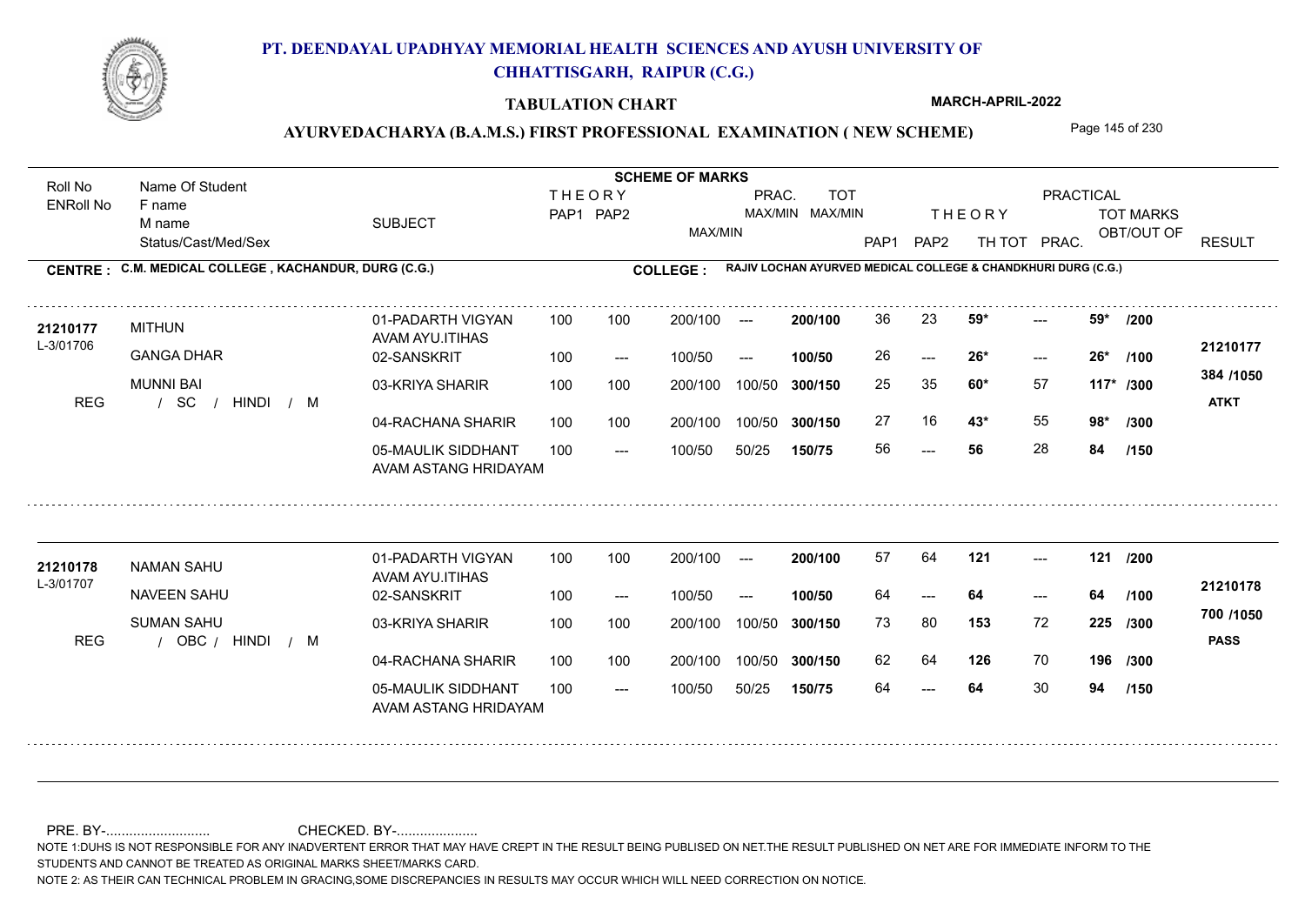

### **TABULATION CHART**

**MARCH-APRIL-2022**

## AYURVEDACHARYA (B.A.M.S.) FIRST PROFESSIONAL EXAMINATION (NEW SCHEME) Page 146 of 230

Status/Cast/Med/Sex SUBJECT TOT MARKS OBT/OUT OF PRACTICAL THE ORY TOT MARKS PAP1 PAP2 TH TOT PRAC. Roll No Name Of Student ENRoll No **CENTRE : COLLEGE : C.M. MEDICAL COLLEGE , KACHANDUR, DURG (C.G.) RAJIV LOCHAN AYURVED MEDICAL COLLEGE & CHANDKHURI DURG (C.G.) THEORY** PAP1 PAP2 MAX/MIN PRAC. MAX/MIN MAX/MIN TOT RESULT **Name Of Student Contract of Student Act of Student SCHEME OF MARKS** F name M name 01-PADARTH VIGYAN AVAM AYU.ITIHAS 05-MAULIK SIDDHANT AVAM ASTANG HRIDAYAM 04-RACHANA SHARIR 100 100 03-KRIYA SHARIR 100 100 / / / REG SC ---  $- - 61$ --- **122 122 /200** 02-SANSKRIT 100 --- 100/50 --- 100 100 200/100 100/50 300/150 100/50 50/25 **150/75 300/150** 100/50 100 200/100 ---100/50 **300/150 200/100 100/50** 100 100 200/100 100/50 300/150  $- - 61$  $- -$  100/50 L-3/01708 NAMRATA BANSOD RAVINDRA DAS BANSOD REKHA BANSOD **119** 76 54 65 **195 /300 103** 72 **175 /300 646 /1050** HINDI F **PASS 21210179** 21210179 NAMRATA BANSOD 01-PADARTH VIGYAN 100 100 200/100 --- **200/100 59 63 122 ---**-61 **61 61** 50 53 61 **61** 32 **93 /100 /150** 01-PADARTH VIGYAN AVAM AYU.ITIHAS 05-MAULIK SIDDHANT 100 AVAM ASTANG HRIDAYAM 04-RACHANA SHARIR 100 100 03-KRIYA SHARIR
100 100 REG / OBC / HINDI / F --- 61 --- --- **117 117 /200** 02-SANSKRIT 100 --- 100/50 --- 200/100 100/50 **300/150** 100/50 50/25 **150/75 300/150** 100/50 200/100 100 200/100 ---**200/100 100/50**  $- - 51$ 200/100 100/50 200/100 100/50  $- -$  100/50 L-3/01709 NEHA KASHYAP PURAN SINGH KASHYAP SARASWATI DEVI **124** 75 **/300 108** 76 **184 /300 647 /1050** HINDI F **PASS 21210180** 21**210180** NEHA KASHYAP 01-PADARTH VIGYAN 100 100 200/100 --- **200/100 58 59 117** ---51 **51 51** 56 68 **199** 55 53 61 **61** 35 **96 /100 /150**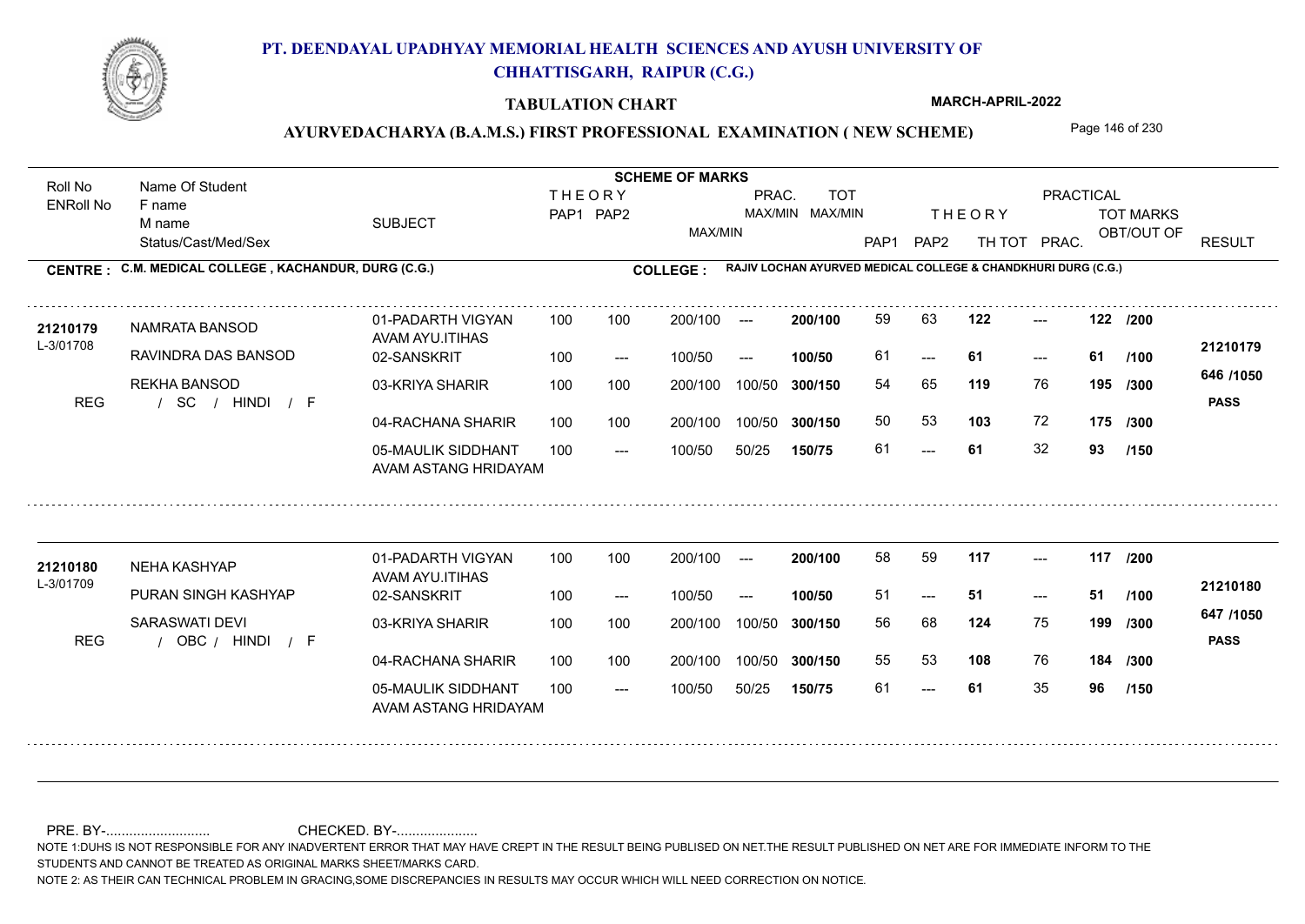

### **TABULATION CHART**

**MARCH-APRIL-2022**

## AYURVEDACHARYA (B.A.M.S.) FIRST PROFESSIONAL EXAMINATION (NEW SCHEME) Page 147 of 230

Status/Cast/Med/Sex SUBJECT TOT MARKS OBT/OUT OF PRACTICAL THE ORY TOT MARKS PAP1 PAP2 TH TOT PRAC. Roll No Name Of Student ENRoll No **CENTRE : COLLEGE : C.M. MEDICAL COLLEGE , KACHANDUR, DURG (C.G.) RAJIV LOCHAN AYURVED MEDICAL COLLEGE & CHANDKHURI DURG (C.G.) THEORY** PAP1 PAP2 MAX/MIN PRAC. MAX/MIN MAX/MIN TOT RESULT **Name Of Student Contract of Student Act of Student SCHEME OF MARKS** F name M name 01-PADARTH VIGYAN AVAM AYU.ITIHAS 05-MAULIK SIDDHANT AVAM ASTANG HRIDAYAM 04-RACHANA SHARIR 100 100 03-KRIYA SHARIR 100 100 REG / GEN / HINDI / F --- --- --- **126 126 /200** 02-SANSKRIT  $100/50$ 100 100 200/100 100/50 300/150 100/50 50/25 **150/75 300/150** 100/50 100 200/100 ---100/50 --- **100/50** 100/50 **300/150 200/100** 100 100 200/100 100/50 300/150  $- - 57$  $- -$  100/50 L-3/01710 NIHARIKA DIWAN RAJESH DIWAN SANGITA DIWAN **116** 78 50 66 **194 /300 111** 76 **187 658 /1050** HINDI F **PASS 21210181 <sup>21210181</sup>** <sup>66</sup> <sup>60</sup> 57 **57 57** 50 61 59 **59** 35 **94 /100 /300 /150** 01-PADARTH VIGYAN AVAM AYU.ITIHAS 05-MAULIK SIDDHANT 100 AVAM ASTANG HRIDAYAM 04-RACHANA SHARIR 100 100 03-KRIYA SHARIR
100 100 / / / REG SC --- 51 ---  $- - 69*$ 02-SANSKRIT 100 --- 100/50 --- 200/100 100/50 **300/150** 100/50 50/25 **150/75 300/150** 100/50 200/100 100 200/100 ---**200/100 100/50** --- 200/100 100/50 200/100 100/50  $- -$  100/50 L-3/01711 NILIMA KURREY RAJU KURREY UTTARA KURREY **69\* 69\* /200 65\*** 62 28 37 **127\* /300 67\*** 70 **137\* /300 463 /1050** HINDI F **ATKT 21210182** 21210182 NILIMA KURREY 01-PADARTH VIGYAN 100 100 200/100 --- **200/100** 32 37 **69\*** ---50 **50 50** 26 41 51 **51** 29 **80 /100 /150**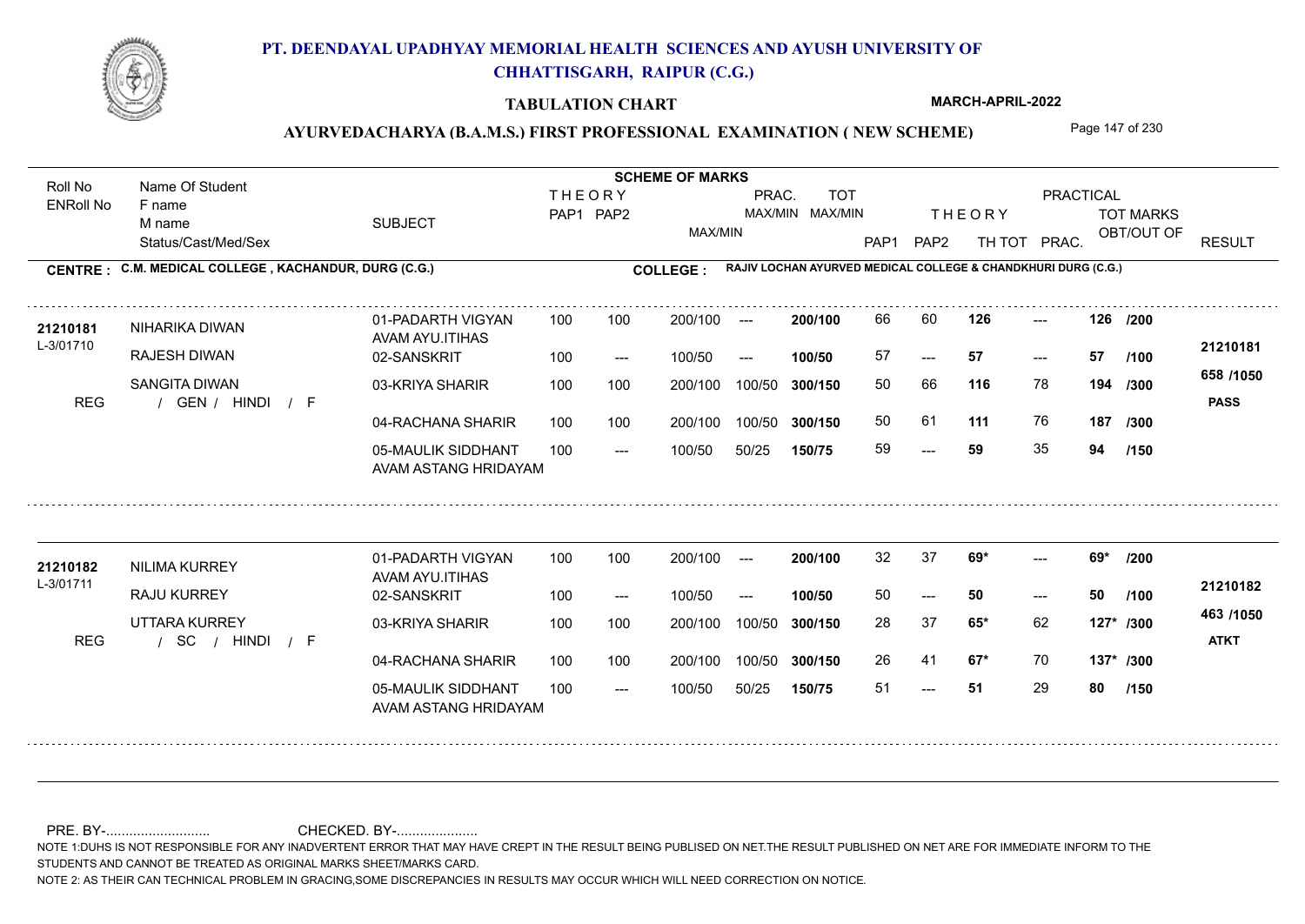

### **TABULATION CHART**

**MARCH-APRIL-2022**

## AYURVEDACHARYA (B.A.M.S.) FIRST PROFESSIONAL EXAMINATION (NEW SCHEME) Page 148 of 230

Status/Cast/Med/Sex SUBJECT TOT MARKS OBT/OUT OF PRACTICAL THE ORY TOT MARKS PAP1 PAP2 TH TOT PRAC. Roll No Name Of Student ENRoll No **CENTRE : COLLEGE : C.M. MEDICAL COLLEGE , KACHANDUR, DURG (C.G.) RAJIV LOCHAN AYURVED MEDICAL COLLEGE & CHANDKHURI DURG (C.G.) THEORY** PAP1 PAP2 MAX/MIN PRAC. MAX/MIN MAX/MIN TOT RESULT **Name Of Student Contract of Student Act of Student SCHEME OF MARKS** F name M name 01-PADARTH VIGYAN AVAM AYU.ITIHAS 05-MAULIK SIDDHANT AVAM ASTANG HRIDAYAM 04-RACHANA SHARIR 100 100 03-KRIYA SHARIR 100 100 / / / REG SC --- --- --- 02-SANSKRIT 100 --- 100/50 --- 100 100 200/100 100/50 300/150 100/50 50/25 **150/75 300/150** 100/50 100 200/100 ---100/50 **300/150 200/100 100/50** 100 100 200/100 100/50 300/150  $- - 57$  $- -$  100/50 L-3/01712 OSHIN RAUTKAR RAJESH RAUTKAR PRABHA RAUTKAR **129 129 /200 128** 72 **/300 115** 75 **190 673 /1050** HINDI F **PASS 21210183** 21210183 OSHIN RAUTKAR 01-PADARTH VIGYAN 100 100 200/100 --- 200/100 66 63 **129** ---57 **57 57** 50 78 **200** 55 60 **115** 75 61 **61** 36 **97 /100 /300 /150** 01-PADARTH VIGYAN AVAM AYU.ITIHAS 05-MAULIK SIDDHANT 100 AVAM ASTANG HRIDAYAM 04-RACHANA SHARIR 100 100 03-KRIYA SHARIR
100 100 REG / GEN / HINDI / F --- --- --- **136 136 /200** 02-SANSKRIT 100 --- 100/50 --- 200/100 100/50 **300/150** 100/50 50/25 **150/75 300/150** 100/50 200/100 100 200/100 ---**200/100 100/50** --- 200/100 100/50 200/100 100/50  $- -$  100/50 L-3/01713 PAYAL SIMAIYA **21210184** PURUSHOTTAM SIMAIYA SARITA SIMAIYA **130** 77 **/300 107** 72 **179 /300 684 /1050** HINDI F **PASS 21210184**  $136$  ---65 **65 65** 67 63 **207** 50 57 60 **60** 37 **97 /100 /150**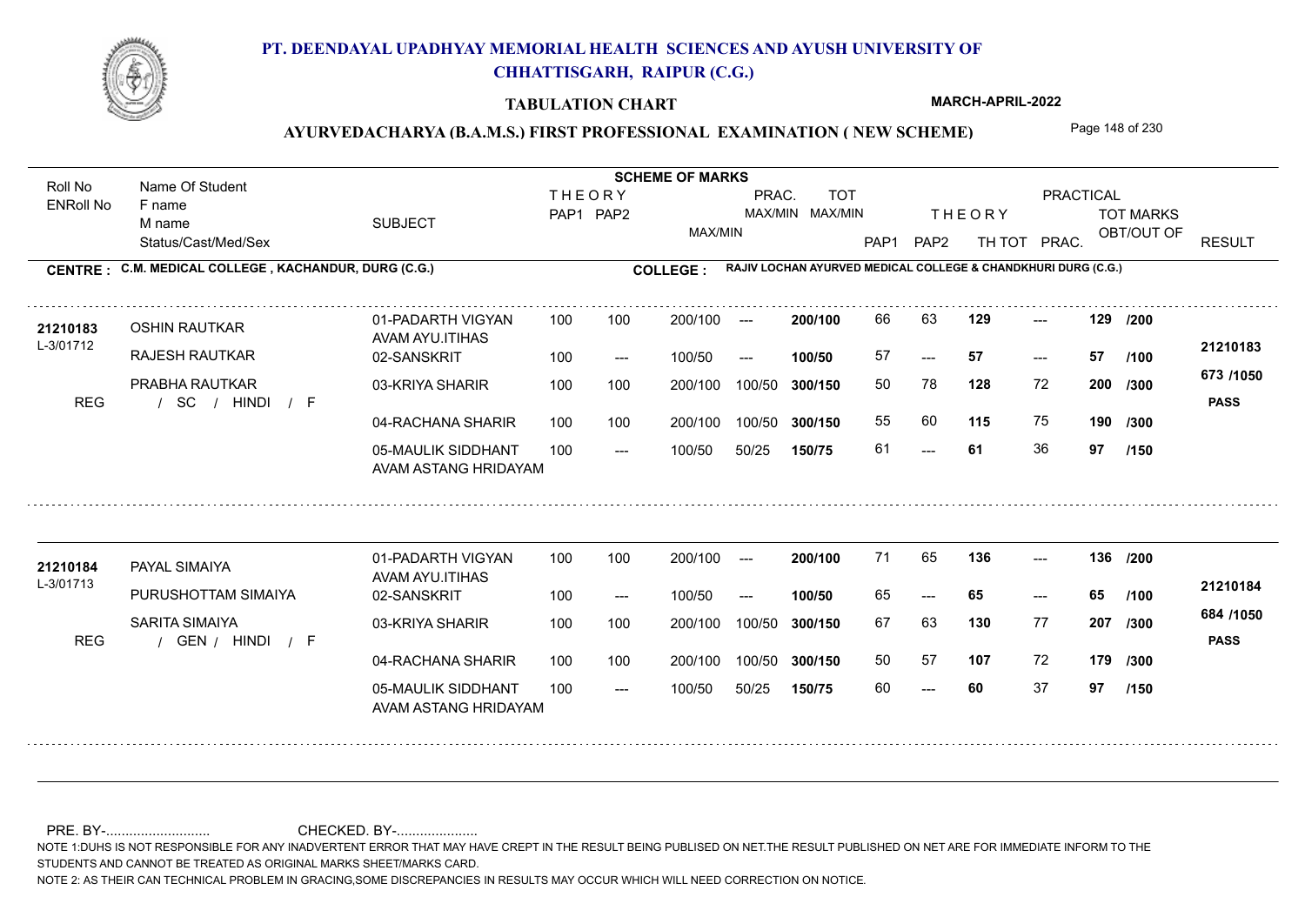

### **TABULATION CHART**

**MARCH-APRIL-2022**

## AYURVEDACHARYA (B.A.M.S.) FIRST PROFESSIONAL EXAMINATION (NEW SCHEME) Page 149 of 230

Status/Cast/Med/Sex SUBJECT TOT MARKS OBT/OUT OF PRACTICAL THE ORY TOT MARKS PAP1 PAP2 TH TOT PRAC. Roll No Name Of Student ENRoll No **CENTRE : COLLEGE : C.M. MEDICAL COLLEGE , KACHANDUR, DURG (C.G.) RAJIV LOCHAN AYURVED MEDICAL COLLEGE & CHANDKHURI DURG (C.G.) THEORY** PAP1 PAP2 MAX/MIN PRAC. MAX/MIN MAX/MIN TOT RESULT **Name Of Student Contract of Student Act of Student SCHEME OF MARKS** F name M name 01-PADARTH VIGYAN AVAM AYU.ITIHAS 05-MAULIK SIDDHANT AVAM ASTANG HRIDAYAM 04-RACHANA SHARIR 100 100 03-KRIYA SHARIR 100 100 / / / REG SC ---  $- - 61$ --- **104 104 /200** 02-SANSKRIT  $100/50$ 100 100 200/100 100/50 300/150 100/50 50/25 **150/75 300/150** 100/50 100 200/100 ---100/50 --- **100/50** 100/50 **300/150 200/100** 100 100 200/100 100/50 300/150  $- - 61$  $- -$  100/50 L-3/01714 POONAM RAWTE SHIVKUMAR RAWTE REKHA DEVI **118** 64 61 57 **182 /300 61\*** 70 **131\* /300 573 /1050** HINDI F **ATKT 21210185 <sup>21210185</sup>** <sup>52</sup> <sup>52</sup> 61 **61 61** 38 23 **61\*** 70 60 **60** 35 **95 /100 /150** 01-PADARTH VIGYAN AVAM AYU.ITIHAS 05-MAULIK SIDDHANT 100 AVAM ASTANG HRIDAYAM 04-RACHANA SHARIR 100 100 03-KRIYA SHARIR
100 100 REG / OBC / HINDI / M --- --- --- 02-SANSKRIT 100 --- 100/50 --- 200/100 100/50 **300/150** 100/50 50/25 **150/75 300/150** 100/50 200/100 100 200/100 ---**200/100 100/50** --- 200/100 100/50 200/100 100/50  $- -$  100/50 L-3/01715 RAHUL PATEL **21210186** RAMESH PATEL GAYTRI PATEL A **/300** A **/300** HINDI M **ABSENT 21210186** A A A --- --- ---A A A A A --- A /150 **/200 /100 /150 /1050**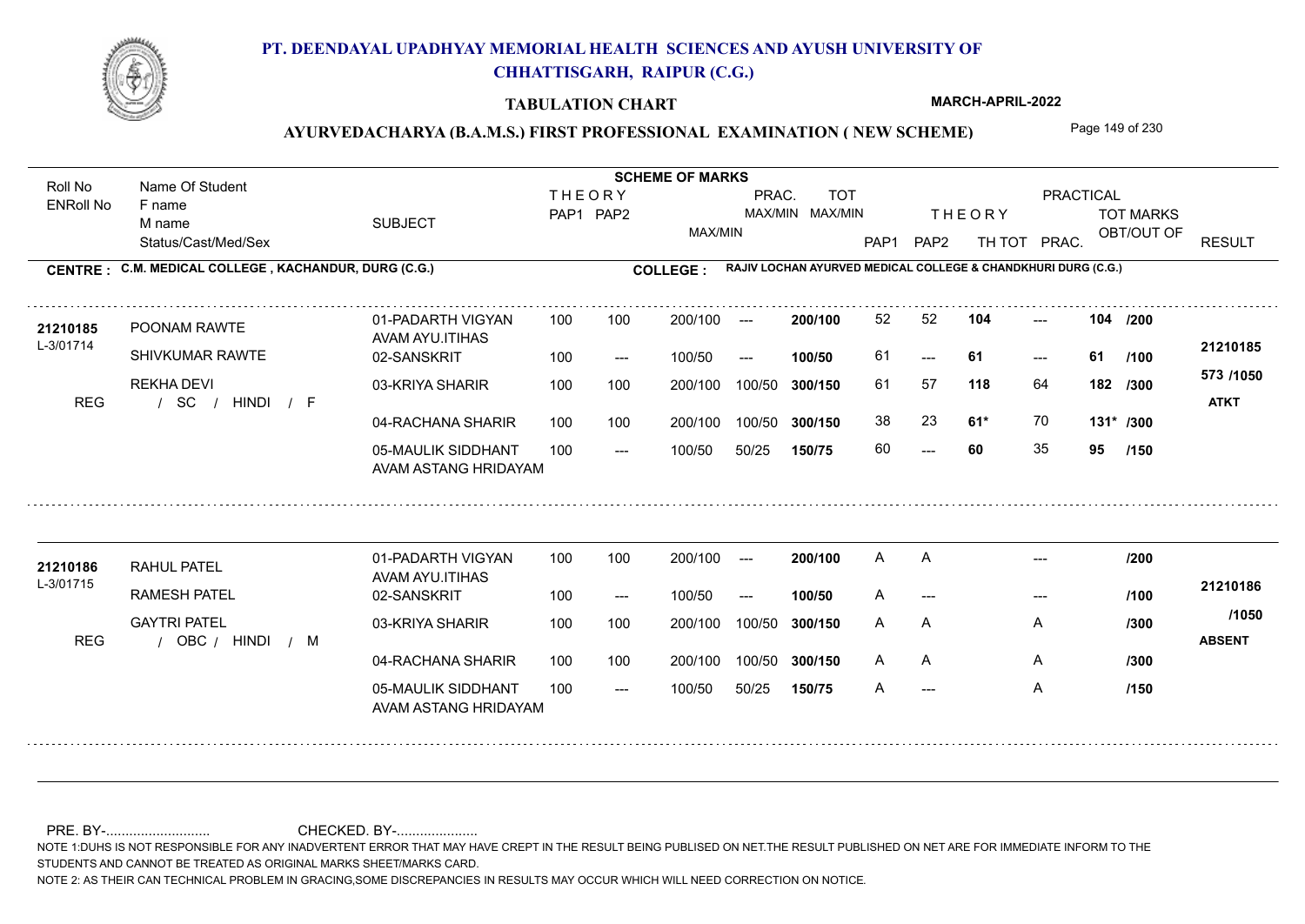

### **TABULATION CHART**

**MARCH-APRIL-2022**

## AYURVEDACHARYA (B.A.M.S.) FIRST PROFESSIONAL EXAMINATION (NEW SCHEME) Page 150 of 230

Status/Cast/Med/Sex SUBJECT TOT MARKS OBT/OUT OF PRACTICAL THE ORY TOT MARKS PAP1 PAP2 TH TOT PRAC. Roll No Name Of Student ENRoll No **CENTRE : COLLEGE : C.M. MEDICAL COLLEGE , KACHANDUR, DURG (C.G.) RAJIV LOCHAN AYURVED MEDICAL COLLEGE & CHANDKHURI DURG (C.G.) THEORY** PAP1 PAP2 MAX/MIN PRAC. MAX/MIN MAX/MIN TOT RESULT **Name Of Student Contract of Student Act of Student SCHEME OF MARKS** F name M name 01-PADARTH VIGYAN AVAM AYU.ITIHAS 05-MAULIK SIDDHANT AVAM ASTANG HRIDAYAM 04-RACHANA SHARIR 100 100 03-KRIYA SHARIR 100 100 REG / OBC / HINDI / F ---  $- - 63$ --- **133 133 /200** 02-SANSKRIT 100 --- 100/50 --- 100 100 200/100 100/50 300/150 100/50 50/25 **150/75 300/150** 100/50 100 200/100 ---100/50 **300/150 200/100 100/50** 100 100 200/100 100/50 300/150  $-$  63  $- -$  100/50 L-3/01716 RAJESHWARI ASHOK KUMAR SILOCHANI BAI **150** 80 **/300 121** 72 **193 717 /1050** HINDI F **PASS 21210187** 21210187 RAJESHWARI 01-PADARTH VIGYAN 100 100 200/100 --- 200/100 68 65 133 ---63 **63 63** 79 71 **230** 59 62 59 **59** 39 **98 /100 /300 /150** 01-PADARTH VIGYAN AVAM AYU.ITIHAS 05-MAULIK SIDDHANT 100 AVAM ASTANG HRIDAYAM 04-RACHANA SHARIR 100 100 03-KRIYA SHARIR
100 100 REG / OBC / HINDI / M --- ---  $-$  130 02-SANSKRIT 100 --- 100/50 --- 200/100 100/50 **300/150** 100/50 50/25 **150/75 300/150** 100/50 200/100 100 200/100 ---**200/100 100/50** --- 200/100 100/50 200/100 100/50  $- -$  100/50 L-3/01717 RAVINDAR CHOUDHARY NAVRATAN CHOUDHARY RADHIKA CHOUDHARY **130 130 /200 127** 72 **/300 107** 77 **184 /300 668 /1050** HINDI M **PASS 21210188** 21**210188** RAVINDAR CHOUDHARY 01-PADARTH VIGYAN 100 100 200/100 --- **200/100** 69 61 **130** ---62 **62 62** 61 66 **199** 53 54 56 **56** 37 **93 /100 /150**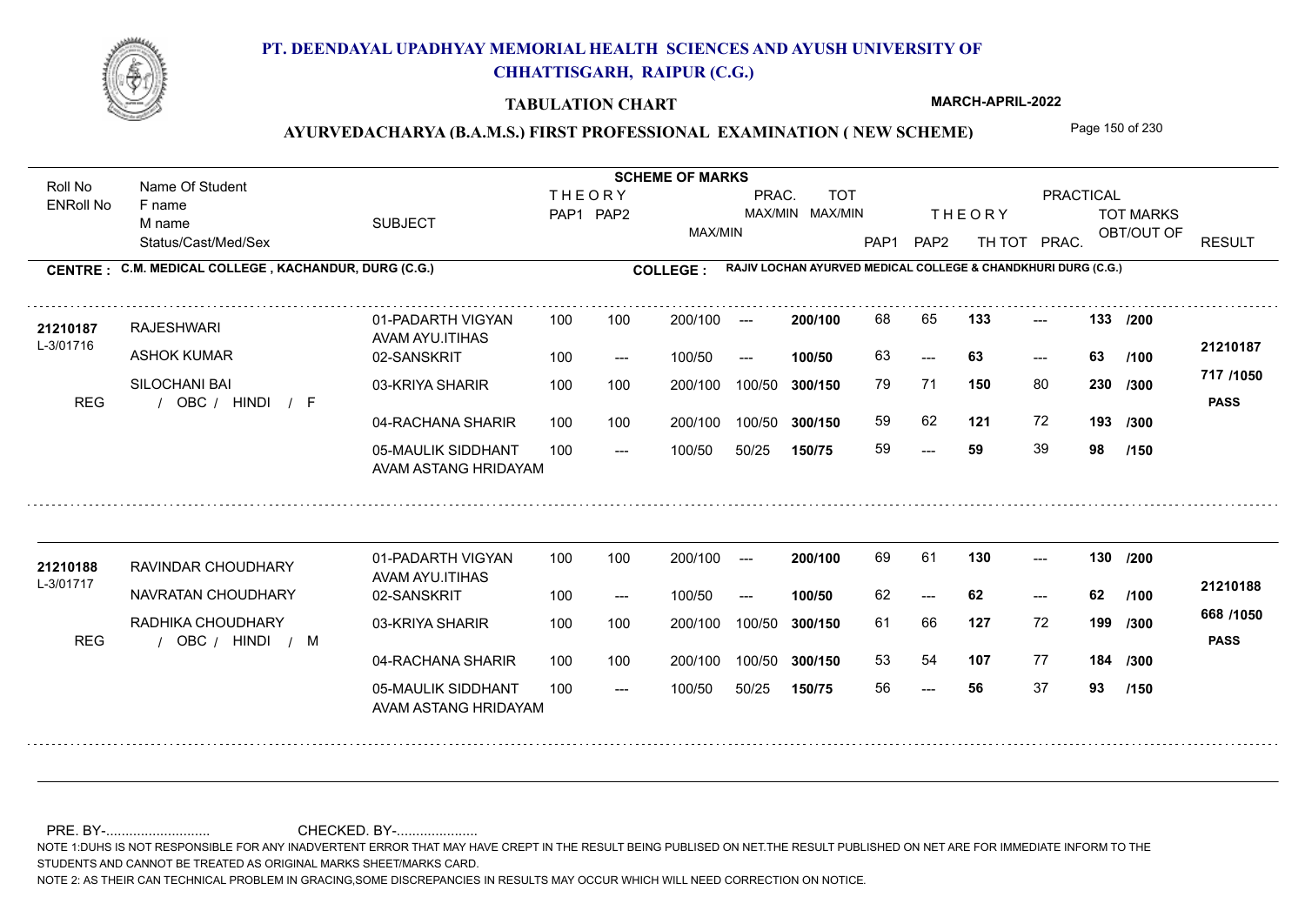

### **TABULATION CHART**

**MARCH-APRIL-2022**

## AYURVEDACHARYA (B.A.M.S.) FIRST PROFESSIONAL EXAMINATION (NEW SCHEME) Page 151 of 230

Status/Cast/Med/Sex SUBJECT TOT MARKS OBT/OUT OF PRACTICAL THE ORY TOT MARKS PAP1 PAP2 TH TOT PRAC. Roll No Name Of Student ENRoll No **CENTRE : COLLEGE : C.M. MEDICAL COLLEGE , KACHANDUR, DURG (C.G.) RAJIV LOCHAN AYURVED MEDICAL COLLEGE & CHANDKHURI DURG (C.G.) THEORY** PAP1 PAP2 MAX/MIN PRAC. MAX/MIN MAX/MIN TOT RESULT **Name Of Student Contract of Student Act of Student SCHEME OF MARKS** F name M name 01-PADARTH VIGYAN AVAM AYU.ITIHAS 05-MAULIK SIDDHANT AVAM ASTANG HRIDAYAM 04-RACHANA SHARIR 100 100 03-KRIYA SHARIR 100 100 / / / REG SC  $-26*$  $- -$  19\*  $- - 64*$ 02-SANSKRIT  $100/50$ 100 100 200/100 100/50 300/150 100/50 50/25 **150/75 300/150** 100/50 100 200/100 ---100/50 --- **100/50** 100/50 **300/150 200/100** 100 100 200/100 100/50 300/150  $- -$  19\*  $- -$  100/50 L-3/01718 RISHABH KUMAR LAHRE NARESH LAHRE GANGA LAHRE **64\* 64\* /200 47\*** 58 26 21 **105\* /300 62\*** 52 **114\* /300 357 /1050** HINDI M **ATKT 21210189 <sup>21210189</sup>** <sup>35</sup> <sup>29</sup> 19 **19\* 19\*** 30 32 **62**\* 52 26 **26\*** 29 **55\* /100 /150** 01-PADARTH VIGYAN AVAM AYU.ITIHAS 05-MAULIK SIDDHANT 100 AVAM ASTANG HRIDAYAM 04-RACHANA SHARIR 100 100 03-KRIYA SHARIR
100 100 REG / GEN / HINDI / F --- --- --- **127 127 /200** 02-SANSKRIT 100 --- 100/50 --- 200/100 100/50 **300/150** 100/50 50/25 **150/75 300/150** 100/50 200/100 100 200/100 ---**200/100 100/50** --- 200/100 100/50 200/100 100/50  $- -$  100/50 L-3/01719 RITIKA UPADHYAY MANOJ KUMAR UPADHYAY SANDHYA UPADHYAY **133** 68 **201** /300 **88\*** 70 **158 /300 645 /1050** HINDI F **ATKT 21210190 <sup>21210190</sup>** <sup>62</sup> <sup>65</sup> 57 **57 57** 68 65 **201** 38 50 **88\*** 70 68 **68** 34 **102 /150 /100**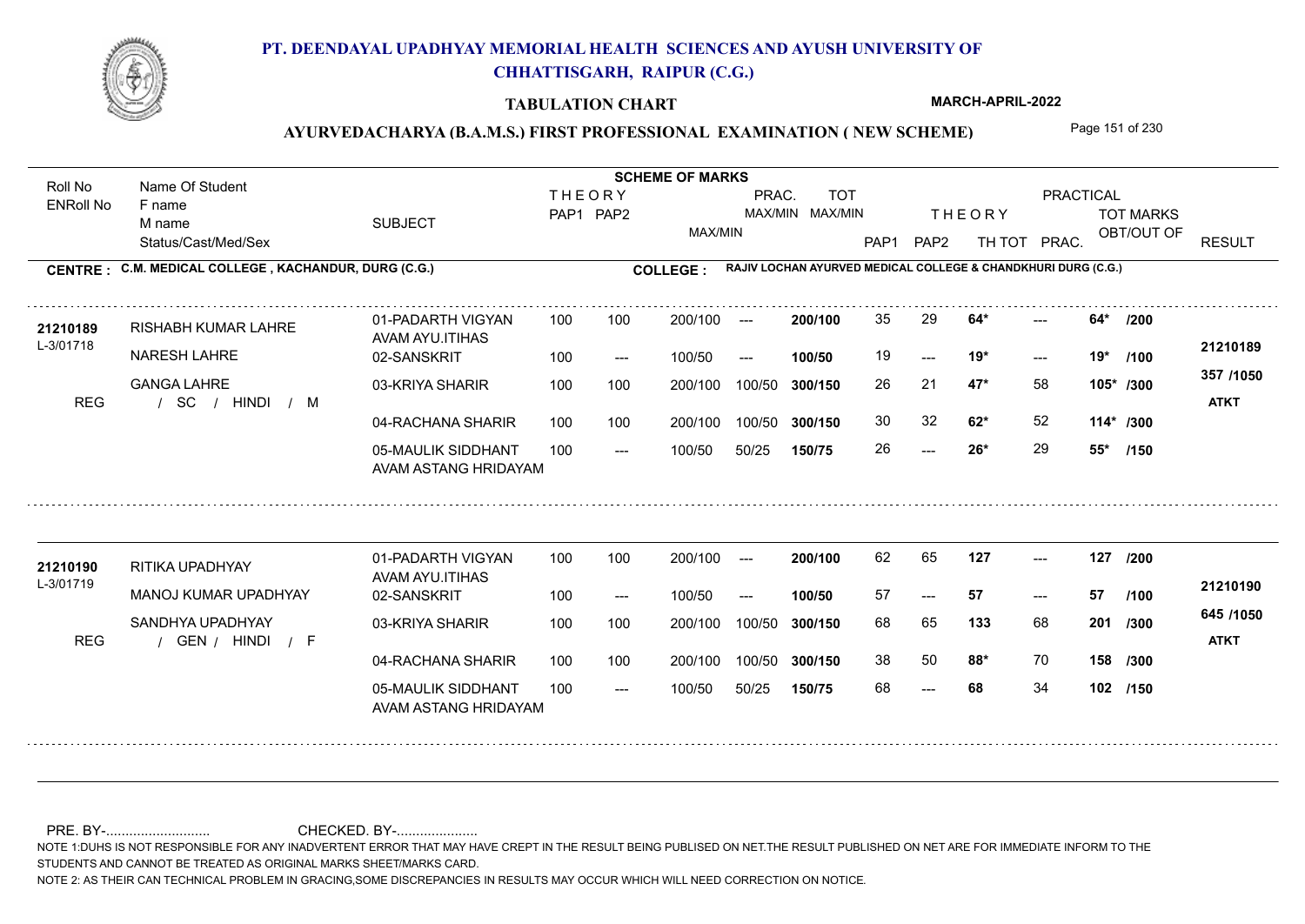

### **TABULATION CHART**

**MARCH-APRIL-2022**

## AYURVEDACHARYA (B.A.M.S.) FIRST PROFESSIONAL EXAMINATION (NEW SCHEME) Page 152 of 230

Status/Cast/Med/Sex SUBJECT TOT MARKS OBT/OUT OF PRACTICAL THE ORY TOT MARKS PAP1 PAP2 TH TOT PRAC. Roll No Name Of Student ENRoll No **CENTRE : COLLEGE : C.M. MEDICAL COLLEGE , KACHANDUR, DURG (C.G.) RAJIV LOCHAN AYURVED MEDICAL COLLEGE & CHANDKHURI DURG (C.G.) THEORY** PAP1 PAP2 MAX/MIN PRAC. MAX/MIN MAX/MIN TOT RESULT **Name Of Student Contract of Student Act of Student SCHEME OF MARKS** F name M name 01-PADARTH VIGYAN AVAM AYU.ITIHAS 05-MAULIK SIDDHANT AVAM ASTANG HRIDAYAM 04-RACHANA SHARIR 100 100 03-KRIYA SHARIR 100 100 / / / REG SC ---  $-52$ --- 02-SANSKRIT 100 --- 100/50 --- 100 100 200/100 100/50 300/150 100/50 50/25 **150/75 300/150** 100/50 100 200/100 ---100/50 **300/150 200/100 100/50** 100 100 200/100 100/50 300/150  $- - 52$  $- -$  100/50 L-3/01720 ROHIT SARTHI SARJU SAI SARTHI RAMGATI SARTHI **109 109 81\*** 63 43 38 **144\* /300 86\*** 52 **138\* /300 525 /1050** HINDI M **ATKT 21210191 <sup>21210191</sup>** <sup>58</sup> <sup>51</sup> 52 **52 52** 36 50 **86\*** 52 51 **51** 31 **82 /200 /100 /150** 01-PADARTH VIGYAN AVAM AYU.ITIHAS 05-MAULIK SIDDHANT 100 AVAM ASTANG HRIDAYAM 04-RACHANA SHARIR 100 100 03-KRIYA SHARIR
100 100 REG / OBC / HINDI / F --- --- --- **125 125 /200** 02-SANSKRIT 100 --- 100/50 --- 200/100 100/50 **300/150** 100/50 50/25 **150/75 300/150** 100/50 200/100 100 200/100 ---**200/100 100/50** --- 200/100 100/50 200/100 100/50  $- -$  100/50 L-3/01721 ROSHNI DEWANGAN FULSAI DEWANGAN KUSUM DEWANGAN **147** 62 **209** /300 **113** 75 **188 /300 692 /1050** HINDI F **PASS 21210192** 21210192 ROSHNI DEWANGAN 01-PADARTH VIGYAN 100 100 200/100 --- **200/100** 64 61 **125** ---70 **70 70** 83 64 **209** 52 61 68 **68** 32 **100 /100 /150**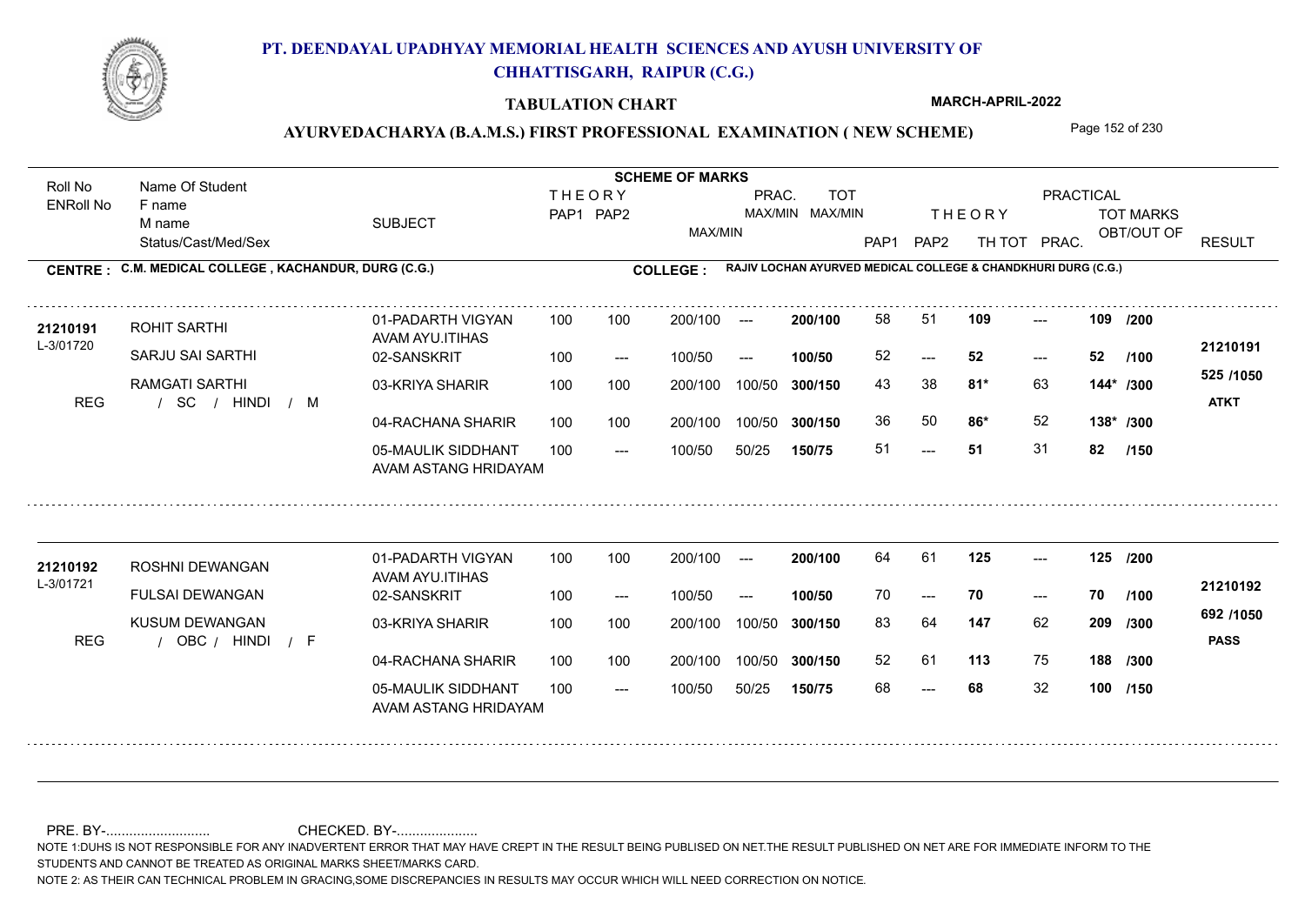

### **TABULATION CHART**

**MARCH-APRIL-2022**

## AYURVEDACHARYA (B.A.M.S.) FIRST PROFESSIONAL EXAMINATION (NEW SCHEME) Page 153 of 230

Status/Cast/Med/Sex SUBJECT TOT MARKS OBT/OUT OF PRACTICAL THE ORY TOT MARKS PAP1 PAP2 TH TOT PRAC. Roll No Name Of Student ENRoll No **CENTRE : COLLEGE : C.M. MEDICAL COLLEGE , KACHANDUR, DURG (C.G.) RAJIV LOCHAN AYURVED MEDICAL COLLEGE & CHANDKHURI DURG (C.G.) THEORY** PAP1 PAP2 MAX/MIN PRAC. MAX/MIN MAX/MIN TOT RESULT **Name Of Student Contract of Student Act of Student SCHEME OF MARKS** F name M name 01-PADARTH VIGYAN AVAM AYU.ITIHAS 05-MAULIK SIDDHANT AVAM ASTANG HRIDAYAM 04-RACHANA SHARIR 100 100 03-KRIYA SHARIR 100 100 REG / GEN / HINDI / M --- **A** --- --- **103 103 /200** 02-SANSKRIT 100 --- 100/50 --- 100 100 200/100 100/50 300/150 100/50 50/25 **150/75 300/150** 100/50 100 200/100 ---100/50 **300/150 200/100 100/50** 100 100 200/100 100/50 300/150  $- - 55$  $- -$  100/50 L-3/01722 RUPESH KUMAR SANTOSH KUMAR ISHWARI **105** 60 55 50 **165 /300 87\*** 53 **140\* /300 463 /1050** HINDI M **ATKT 21210193** 21**210193** RUPESH KUMAR 01-PADARTH VIGYAN 100 100 200/100 --- **200/100** 53 50 **103** ---55 **55 55** 32 55 **87\*** 53 A **A** A **A /100 /150** 01-PADARTH VIGYAN AVAM AYU.ITIHAS 05-MAULIK SIDDHANT 100 AVAM ASTANG HRIDAYAM 04-RACHANA SHARIR 100 100 03-KRIYA SHARIR
100 100 / / / REG SC --- 61 --- --- **104 104 /200** 02-SANSKRIT 100 --- 100/50 --- 200/100 100/50 **300/150** 100/50 50/25 **150/75 300/150** 100/50 200/100 100 200/100 ---**200/100 100/50**  $- - 51$ 200/100 100/50 200/100 100/50  $- -$  100/50 L-3/01723 SAHIL TANDON RAJESH TANDON MAMTA TANDON **69\*** 67 32 37 **136\* /300 49\*** 52 **101\* /300 487 /1050** HINDI M **ATKT 21210194 <sup>21210194</sup>** <sup>54</sup> <sup>50</sup> 51 **51 51** 24 25 **49\*** 52 61 **61** 34 **95 /100 /150**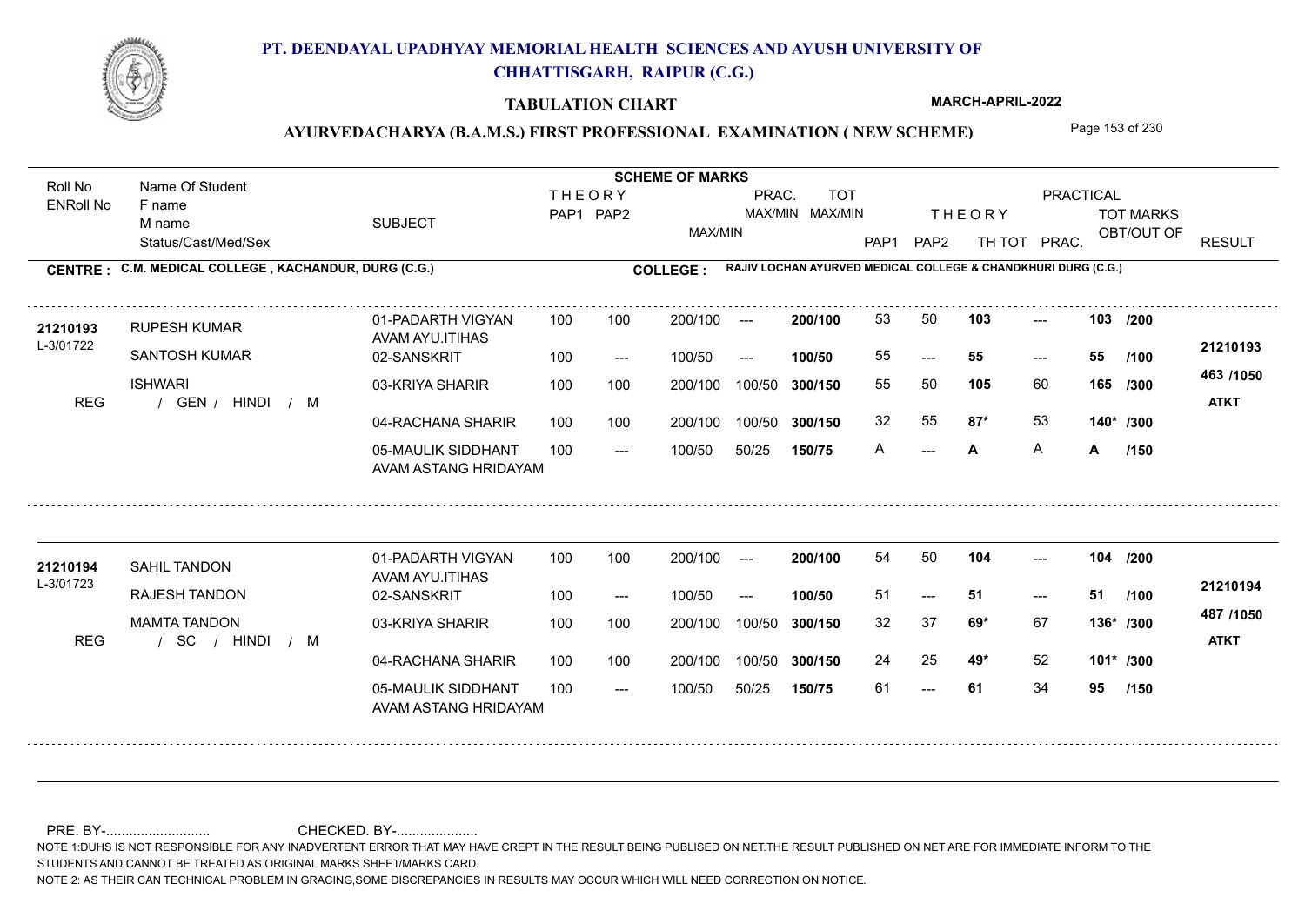

### **TABULATION CHART**

**MARCH-APRIL-2022**

## AYURVEDACHARYA (B.A.M.S.) FIRST PROFESSIONAL EXAMINATION (NEW SCHEME) Page 154 of 230

Status/Cast/Med/Sex SUBJECT TOT MARKS OBT/OUT OF PRACTICAL THE ORY TOT MARKS PAP1 PAP2 TH TOT PRAC. Roll No Name Of Student ENRoll No **CENTRE : COLLEGE : C.M. MEDICAL COLLEGE , KACHANDUR, DURG (C.G.) RAJIV LOCHAN AYURVED MEDICAL COLLEGE & CHANDKHURI DURG (C.G.) THEORY** PAP1 PAP2 MAX/MIN PRAC. MAX/MIN MAX/MIN TOT RESULT **Name Of Student Contract of Student Act of Student SCHEME OF MARKS** F name M name 01-PADARTH VIGYAN AVAM AYU.ITIHAS 05-MAULIK SIDDHANT AVAM ASTANG HRIDAYAM 04-RACHANA SHARIR 100 100 03-KRIYA SHARIR REG / GEN / HINDI / M 54  $-51$ --- **113 113 /200** 02-SANSKRIT 100 --- 100/50 --- 100 100 200/100 100/50 300/150 100/50 50/25 **150/75 300/150** 100/50 100 200/100 ---100/50 **300/150 200/100 100/50** 100 100 200/100 100/50 300/150  $- - 51$  $- -$  100/50 L-3/01724 SAMEER KUMAR PATEL VINOD KUMAR PATEL MINAKSHI PATEL **120** 68 **/300 94\*** 65 **159 598 /1050** HINDI M **ATKT 21210195 <sup>21210195</sup>** <sup>61</sup> <sup>52</sup> 51 **51 51** 54 66 **188** 38 56 **94**\* 65 54 **54** 33 **87 /100 /300 /150** 01-PADARTH VIGYAN AVAM AYU.ITIHAS 05-MAULIK SIDDHANT 100 AVAM ASTANG HRIDAYAM 04-RACHANA SHARIR 100 100 03-KRIYA SHARIR
100 100 REG / GEN / HINDI / F --- 63 --- --- 02-SANSKRIT DHARMENDRA KUMAR SHRIVASTAVA 100 --- 100/50 --- 200/100 100/50 **300/150** 100/50 50/25 **150/75 300/150** 100/50 200/100 100 200/100 ---**200/100 100/50** --- 200/100 100/50 200/100 100/50  $- -$  100/50 L-3/01725 SHRUTI SHRIVASTAVA ARTI SHRIVASTAVA **129 129 /200 134** 58 62 72 **192 /300 115** 62 **177 /300 647 /1050** HINDI F **PASS 21210196 <sup>21210196</sup>** <sup>68</sup> <sup>61</sup> 61 **61 61** 50 65 63 **63** 25 **88 /100 /150**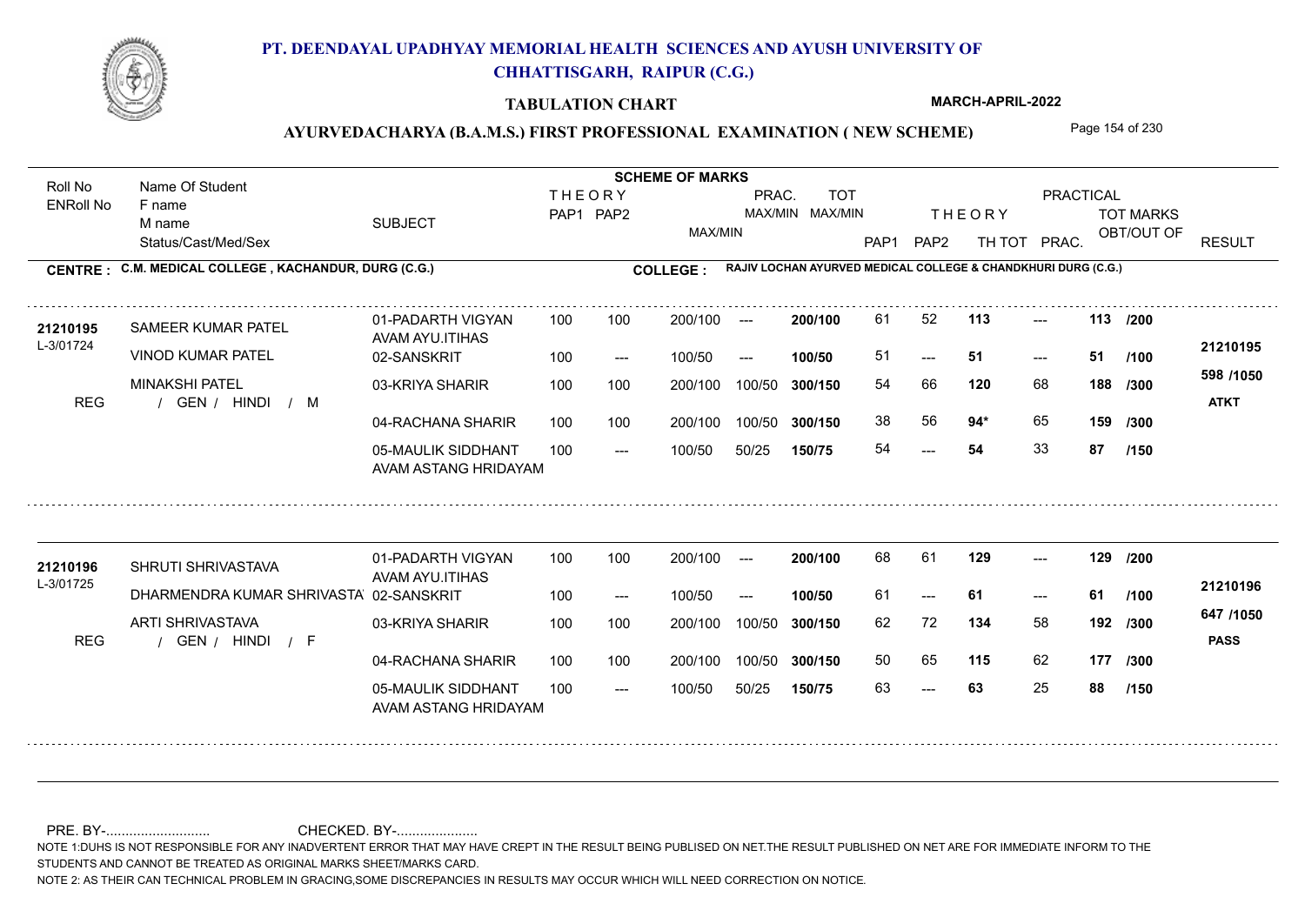

### **TABULATION CHART**

**MARCH-APRIL-2022**

## AYURVEDACHARYA (B.A.M.S.) FIRST PROFESSIONAL EXAMINATION (NEW SCHEME) Page 155 of 230

Status/Cast/Med/Sex SUBJECT TOT MARKS OBT/OUT OF PRACTICAL THE ORY TOT MARKS PAP1 PAP2 TH TOT PRAC. Roll No Name Of Student ENRoll No **CENTRE : COLLEGE : C.M. MEDICAL COLLEGE , KACHANDUR, DURG (C.G.) RAJIV LOCHAN AYURVED MEDICAL COLLEGE & CHANDKHURI DURG (C.G.) THEORY** PAP1 PAP2 MAX/MIN PRAC. MAX/MIN MAX/MIN TOT RESULT **Name Of Student Contract of Student Act of Student SCHEME OF MARKS** F name M name 01-PADARTH VIGYAN AVAM AYU.ITIHAS 05-MAULIK SIDDHANT AVAM ASTANG HRIDAYAM 04-RACHANA SHARIR 100 100 03-KRIYA SHARIR / / / REG SC ---  $- - 50$ --- **112 112 /200** 02-SANSKRIT 100 --- 100/50 --- 100 100 200/100 100/50 300/150 100/50 50/25 **150/75 300/150** 100/50 100 200/100 ---100/50 **300/150 200/100 100/50** 100 100 200/100 100/50 300/150  $- - 50$  $- -$  100/50 L-3/01726 SHWETA CHANDAN RAMCHAND CHANDAN GIRJA CHANDAN **107** 61 **/300 104** 65 **169 584 /1050** HINDI F **PASS 21210197 <sup>21210197</sup>** <sup>52</sup> <sup>60</sup> 50 **50 50** 42 65 **168** 51 53 **104** 65 55 **55** 30 **85 /100 /300 /150** 01-PADARTH VIGYAN AVAM AYU.ITIHAS 05-MAULIK SIDDHANT 100 AVAM ASTANG HRIDAYAM 04-RACHANA SHARIR 100 100 03-KRIYA SHARIR REG / GEN / HINDI / F --- 53 --- --- 02-SANSKRIT 100 --- 100/50 --- 200/100 100/50 **300/150** 100/50 50/25 **150/75 300/150** 100/50 200/100 100 200/100 ---**200/100 100/50** --- 200/100 100/50 200/100 100/50  $- -$  100/50 L-3/01727 SIDDHI GUPTA JAY PRAKASH GUPTA SHUBHRA GUPTA **109 109 /200 109** 60 **/300 78\*** 66 **144\* /300 566 /1050** HINDI F **ATKT 21210198 <sup>21210198</sup>** <sup>53</sup> <sup>56</sup> 59 **59 59** 55 54 **169** 36 42 **78\*** 66 53 **53** 32 **85 /100 /150**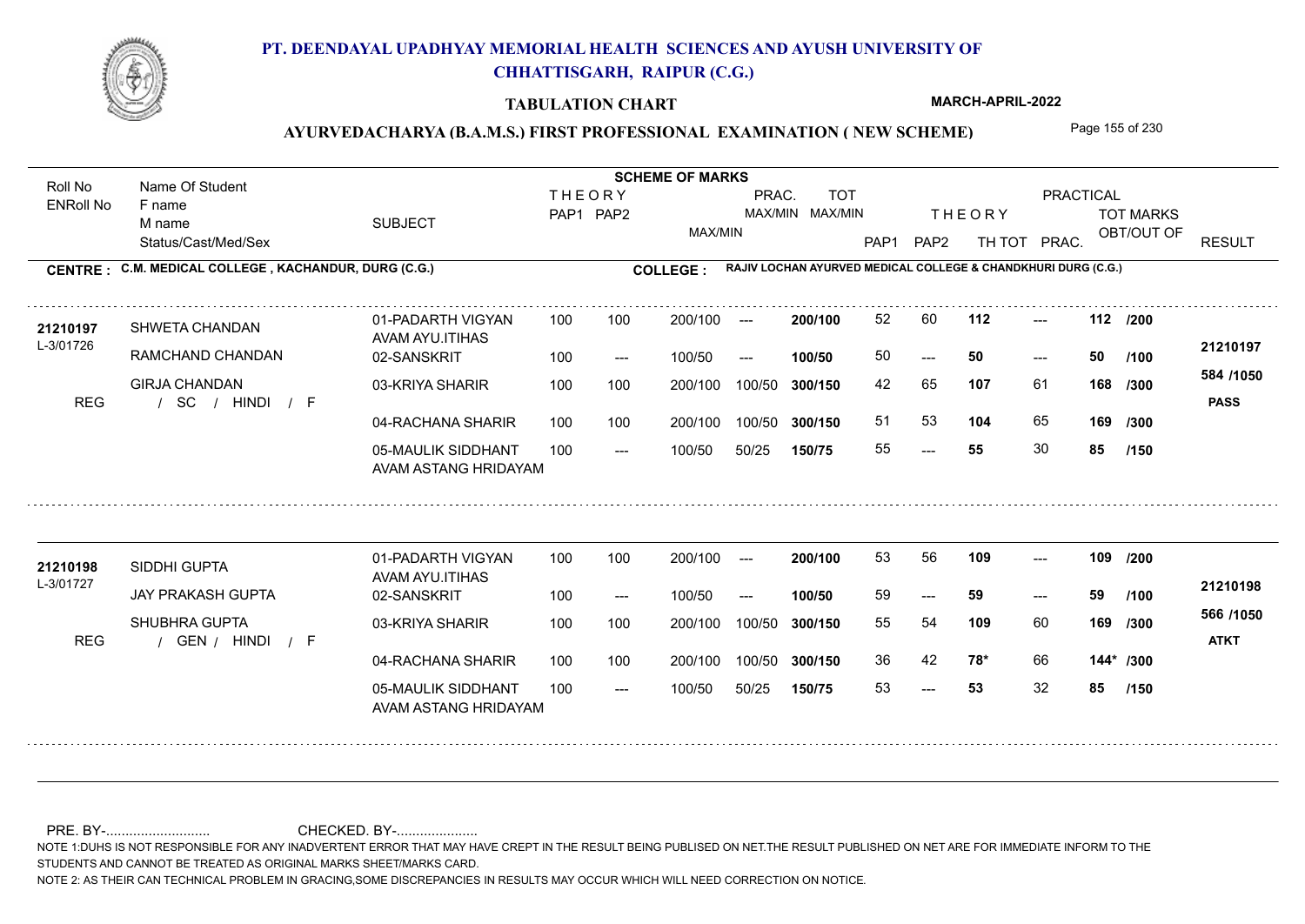

### **TABULATION CHART**

**MARCH-APRIL-2022**

## AYURVEDACHARYA (B.A.M.S.) FIRST PROFESSIONAL EXAMINATION (NEW SCHEME) Page 156 of 230

Status/Cast/Med/Sex SUBJECT TOT MARKS OBT/OUT OF PRACTICAL THE ORY TOT MARKS PAP1 PAP2 TH TOT PRAC. Roll No Name Of Student ENRoll No **CENTRE : COLLEGE : C.M. MEDICAL COLLEGE , KACHANDUR, DURG (C.G.) RAJIV LOCHAN AYURVED MEDICAL COLLEGE & CHANDKHURI DURG (C.G.) THEORY** PAP1 PAP2 MAX/MIN PRAC. MAX/MIN MAX/MIN TOT RESULT **Name Of Student Contract of Student Act of Student SCHEME OF MARKS** F name M name 01-PADARTH VIGYAN AVAM AYU.ITIHAS 05-MAULIK SIDDHANT AVAM ASTANG HRIDAYAM 04-RACHANA SHARIR 100 100 03-KRIYA SHARIR REG / GEN / HINDI / F  $-52$ --- --- 02-SANSKRIT 100 --- 100/50 --- 100 100 200/100 100/50 300/150 100/50 50/25 **150/75 300/150** 100/50 100 200/100 ---100/50 **300/150 200/100 100/50** 100 100 200/100 100/50 300/150 ---  $- -$  100/50 L-3/01728 SAUMYA CHAUHAN RAM SURESH SUNITA **109 109 /200 122** 65 **/300 121** 70 **191 631 /1050** HINDI F **PASS 21210199 <sup>21210199</sup>** <sup>52</sup> <sup>57</sup> 59 **59 59** 57 65 **187** 59 62 52 **52** 33 **85 /100 /300 /150** 01-PADARTH VIGYAN AVAM AYU.ITIHAS 05-MAULIK SIDDHANT 100 AVAM ASTANG HRIDAYAM 04-RACHANA SHARIR 100 100 03-KRIYA SHARIR REG / GEN / HINDI / F --- --- --- **146 146 /200** 02-SANSKRIT 100 --- 100/50 --- 200/100 100/50 **300/150** 100/50 50/25 **150/75 300/150** 100/50 200/100 100 200/100 ---**200/100 100/50** --- 200/100 100/50 200/100 100/50  $- -$  100/50 L-3/01729 SRIYAL GOURAHA VIJAY KUMAR GOURAHA SARITA GOURAHA **144** 74 66 78 **218 /300 129** 78 **207 /300 725 /1050** HINDI F **PASS 21210200 <sup>21210200</sup>** <sup>75</sup> <sup>71</sup> 56 **56 56** 60 69 129 78 62 **62** 36 **98 /100 /150**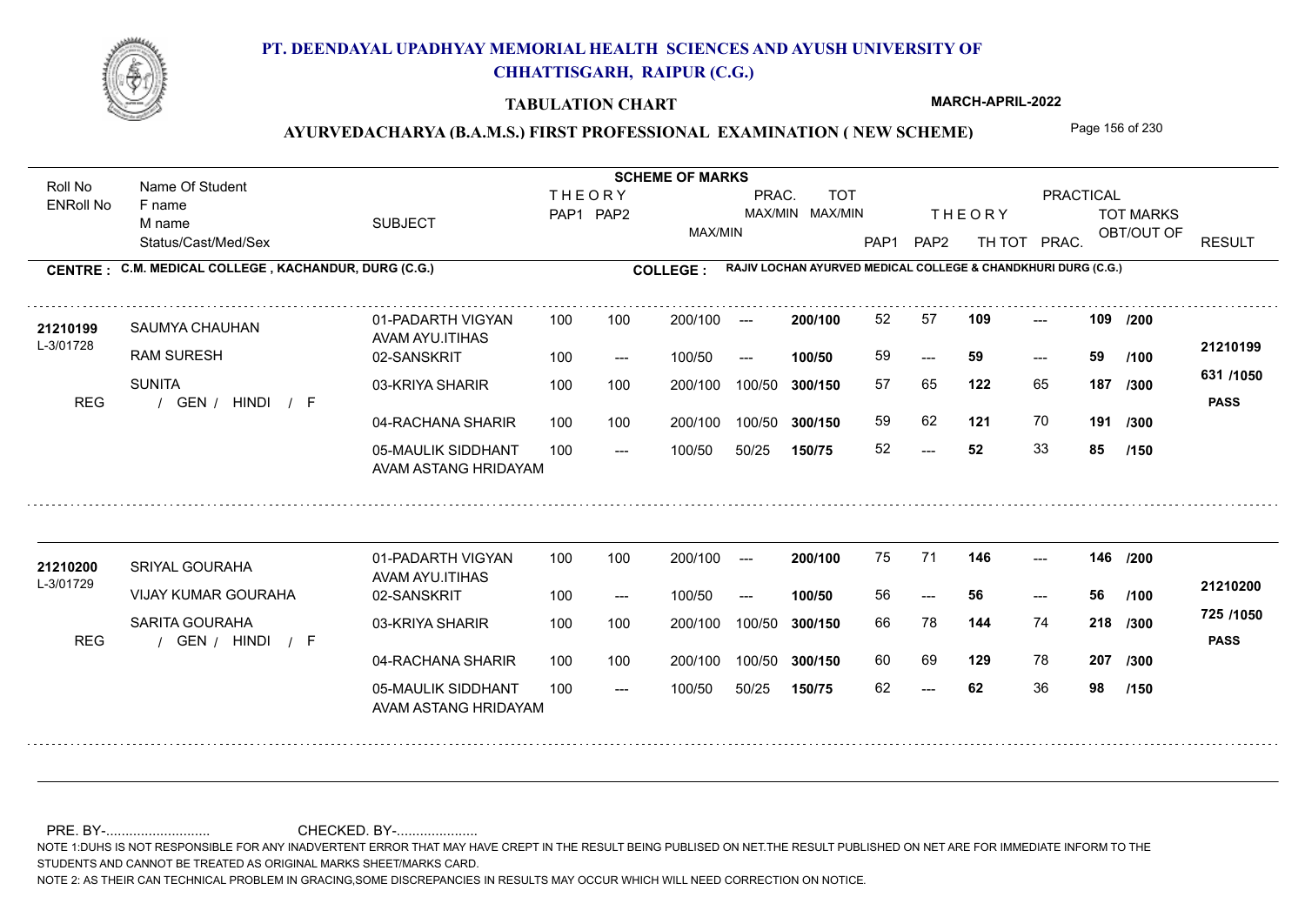

### **TABULATION CHART**

**MARCH-APRIL-2022**

## AYURVEDACHARYA (B.A.M.S.) FIRST PROFESSIONAL EXAMINATION (NEW SCHEME) Page 157 of 230

Status/Cast/Med/Sex SUBJECT TOT MARKS OBT/OUT OF PRACTICAL THE ORY TOT MARKS PAP1 PAP2 TH TOT PRAC. Roll No Name Of Student ENRoll No **CENTRE : COLLEGE : C.M. MEDICAL COLLEGE , KACHANDUR, DURG (C.G.) RAJIV LOCHAN AYURVED MEDICAL COLLEGE & CHANDKHURI DURG (C.G.) THEORY** PAP1 PAP2 MAX/MIN PRAC. MAX/MIN MAX/MIN TOT RESULT **Name Of Student Contract of Student Act of Student SCHEME OF MARKS** F name M name 01-PADARTH VIGYAN AVAM AYU.ITIHAS 05-MAULIK SIDDHANT AVAM ASTANG HRIDAYAM 04-RACHANA SHARIR 100 100 03-KRIYA SHARIR REG / OBC / HINDI / F --- --- --- **126 126 /200** 02-SANSKRIT 100 --- 100/50 --- 100 100 200/100 100/50 300/150 100/50 50/25 **150/75 300/150** 100/50 100 200/100 ---100/50 **300/150 200/100 100/50** 100 100 200/100 100/50 300/150 ---  $- -$  100/50 L-3/01730 SUPRIYA GOSWAMI JAISHANKAR PURI GOSWAMI SEEMA GOSWAMI **137** 75 66 71 **212 /300 107** 75 **182 672 /1050** HINDI F **PASS 21210201 <sup>21210201</sup>** <sup>64</sup> <sup>62</sup> 59 **59 59** 57 50 **107** 75 56 **56** 37 **93 /100 /300 /150** 01-PADARTH VIGYAN AVAM AYU.ITIHAS 05-MAULIK SIDDHANT 100 AVAM ASTANG HRIDAYAM 04-RACHANA SHARIR 100 100 03-KRIYA SHARIR REG / OBC / HINDI / M --- --- --- **123 123 /200** 02-SANSKRIT 100 --- 100/50 --- 200/100 100/50 **300/150** 100/50 50/25 **150/75 300/150** 100/50 200/100 100 200/100 ---**200/100 100/50** --- 200/100 100/50 200/100 100/50  $- -$  100/50 L-3/01731 SURYANSH GUPTA SANJAY KUMAR GUPTA KARUNA GUPTA **101** 65 **/300 100** 65 **165 /300 592 /1050** HINDI M **PASS 21210202 <sup>21210202</sup>** <sup>61</sup> <sup>62</sup> 50 **50 50** 51 50 **166** 50 50 56 **56** 32 **88 /100 /150**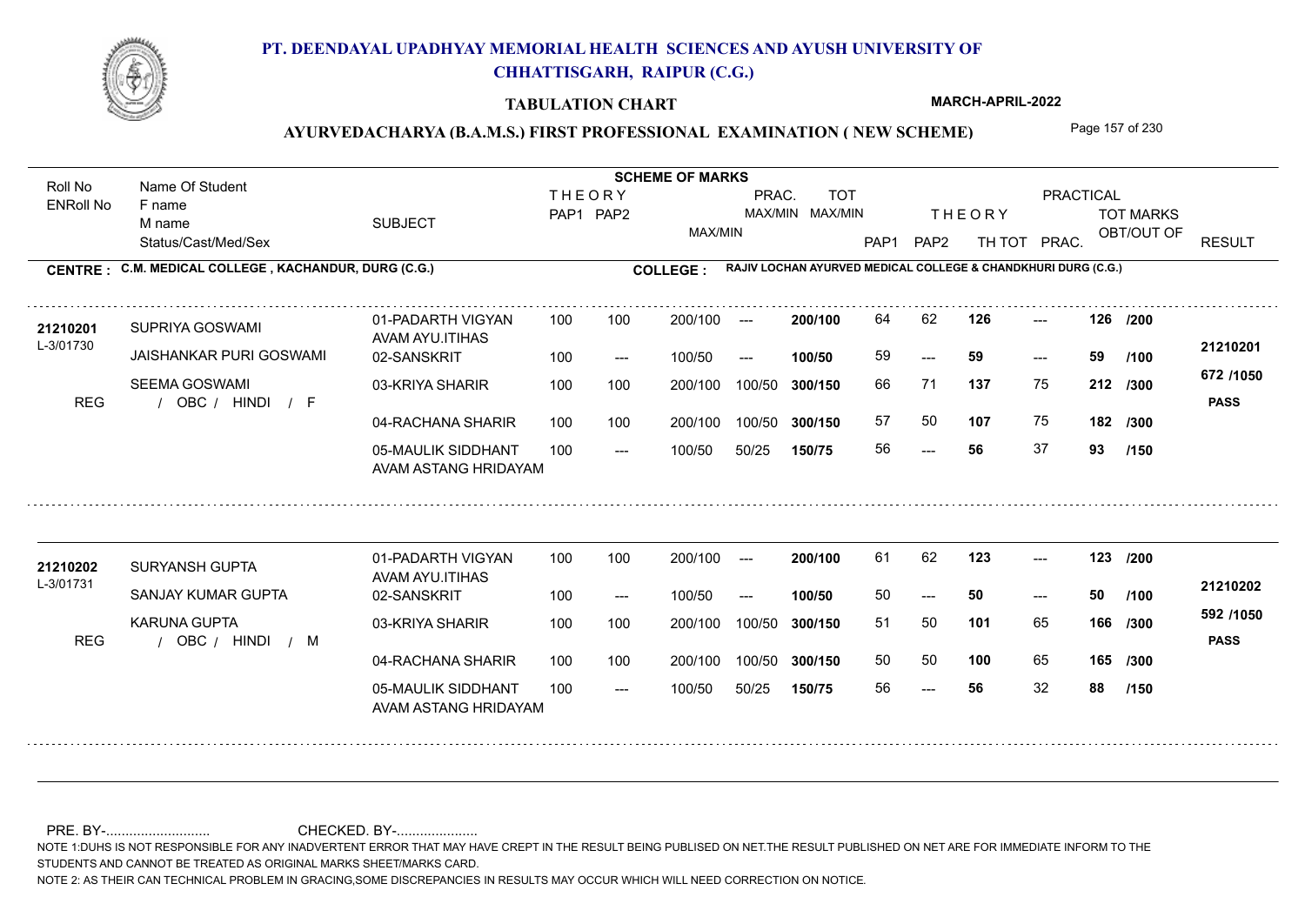

### **TABULATION CHART**

**MARCH-APRIL-2022**

## AYURVEDACHARYA (B.A.M.S.) FIRST PROFESSIONAL EXAMINATION (NEW SCHEME) Page 158 of 230

Status/Cast/Med/Sex SUBJECT TOT MARKS OBT/OUT OF PRACTICAL THE ORY TOT MARKS PAP1 PAP2 TH TOT PRAC. Roll No Name Of Student ENRoll No **CENTRE : COLLEGE : C.M. MEDICAL COLLEGE , KACHANDUR, DURG (C.G.) RAJIV LOCHAN AYURVED MEDICAL COLLEGE & CHANDKHURI DURG (C.G.) THEORY** PAP1 PAP2 MAX/MIN PRAC. MAX/MIN MAX/MIN TOT RESULT **Name Of Student Contract of Student Act of Student SCHEME OF MARKS** F name M name 01-PADARTH VIGYAN AVAM AYU.ITIHAS 05-MAULIK SIDDHANT AVAM ASTANG HRIDAYAM 04-RACHANA SHARIR 100 100 03-KRIYA SHARIR REG / GEN / HINDI / M --- --- --- **124 124 /200** 02-SANSKRIT 100 --- 100/50 --- 100 100 200/100 100/50 300/150 100/50 50/25 **150/75 300/150** 100/50 100 200/100 ---100/50 **300/150 200/100 100/50** 100 100 200/100 100/50 300/150  $- - 62$  $- -$  100/50 L-3/01732 TAHIR AHMAD KHAN JIYA A KHAN RABIYA KHAN **129** 73 65 64 **202 /300 136** 73 **209 691 /1050** HINDI M **PASS 21210203 <sup>21210203</sup>** <sup>58</sup> <sup>66</sup> 62 **62 62** 61 75 **136** 73 59 **59** 35 **94 /100 /300 /150** 01-PADARTH VIGYAN AVAM AYU.ITIHAS 05-MAULIK SIDDHANT 100 AVAM ASTANG HRIDAYAM 04-RACHANA SHARIR 100 100 03-KRIYA SHARIR REG / OBC / HINDI / F --- --- --- **138 138 /200** 02-SANSKRIT 100 --- 100/50 --- 200/100 100/50 **300/150** 100/50 50/25 **150/75 300/150** 100/50 200/100 100 200/100 ---**200/100 100/50** --- 200/100 100/50 200/100 100/50  $- -$  100/50 L-3/01733 TANUJA SAHU RAJENDRA PRASAD SAHU HEMLATA SAHU **118** 71 **/300 108** 70 **178 /300 669 /1050** HINDI F **PASS 21210204** 21**210204** TANUJA SAHU 01-PADARTH VIGYAN 100 100 200/100 --- **200/100** 69 69 1**38** ---61 **61 61** 58 60 **189** 46 62 **108** 70 67 **67** 36 **103 /150 /100**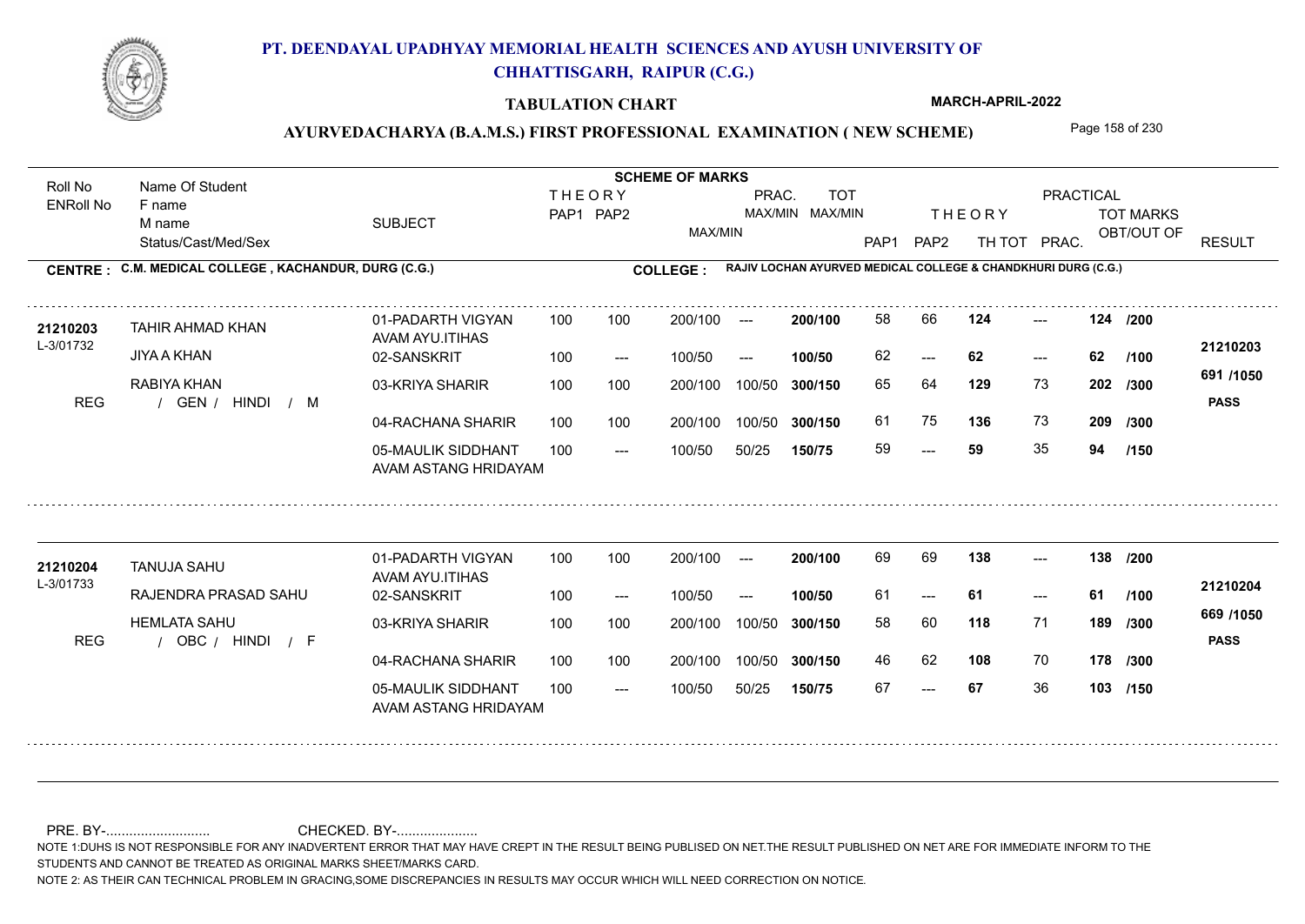

### **TABULATION CHART**

**MARCH-APRIL-2022**

## AYURVEDACHARYA (B.A.M.S.) FIRST PROFESSIONAL EXAMINATION (NEW SCHEME) Page 159 of 230

Status/Cast/Med/Sex SUBJECT TOT MARKS OBT/OUT OF PRACTICAL THE ORY TOT MARKS PAP1 PAP2 TH TOT PRAC. Roll No Name Of Student ENRoll No **CENTRE : COLLEGE : C.M. MEDICAL COLLEGE , KACHANDUR, DURG (C.G.) RAJIV LOCHAN AYURVED MEDICAL COLLEGE & CHANDKHURI DURG (C.G.) THEORY** PAP1 PAP2 MAX/MIN PRAC. MAX/MIN MAX/MIN TOT RESULT **Name Of Student Contract of Student Act of Student SCHEME OF MARKS** F name M name 01-PADARTH VIGYAN AVAM AYU.ITIHAS 05-MAULIK SIDDHANT AVAM ASTANG HRIDAYAM 04-RACHANA SHARIR 100 100 03-KRIYA SHARIR REG / OBC / HINDI / F ---  $-51$ --- 02-SANSKRIT 100 --- 100/50 --- 100 100 200/100 100/50 300/150 100/50 50/25 **150/75 300/150** 100/50 100 200/100 ---100/50 **300/150 200/100 100/50** 100 100 200/100 100/50 300/150  $- - 51$  $- -$  100/50 L-3/01734 TWINKLE JAISWAL SHIV KUMAR JAISWAL SAKUNTALA JAISWAL **120 120 /200 130** 60 **190** /300 **<sup>cool</sup>1000 119** 65 **184 635 /1050** HINDI F **PASS 21210205 <sup>21210205</sup>** <sup>56</sup> <sup>64</sup> 51 **51 51** 57 73 **190** 54 65 **119** 65 56 **56** 34 **90 /100 /300 /150** 01-PADARTH VIGYAN AVAM AYU.ITIHAS 05-MAULIK SIDDHANT 100 AVAM ASTANG HRIDAYAM 04-RACHANA SHARIR 100 100 03-KRIYA SHARIR REG / GEN / HINDI / M --- 63 --- --- 02-SANSKRIT 100 --- 100/50 --- 200/100 100/50 **300/150** 100/50 50/25 **150/75 300/150** 100/50 200/100 100 200/100 ---**200/100 100/50** --- 200/100 100/50 200/100 100/50  $- -$  100/50 L-3/01735 UDIT NARAYAN CHANDRA TEK RAM CHANDRA REVATI DEVI CHANDRA **120 120 /200 138** 63 **201** /300 **108** 67 **175 /300 645 /1050** HINDI M **PASS 21210206** 21210206 UDIT NARAYAN CHANDRA 01-PADARTH VIGYAN 100 100 200/100 --- **200/100 54 66 120 ---**52 **52 52** 69 69 **201** 58 50 63 **63** 34 **97 /100 /150**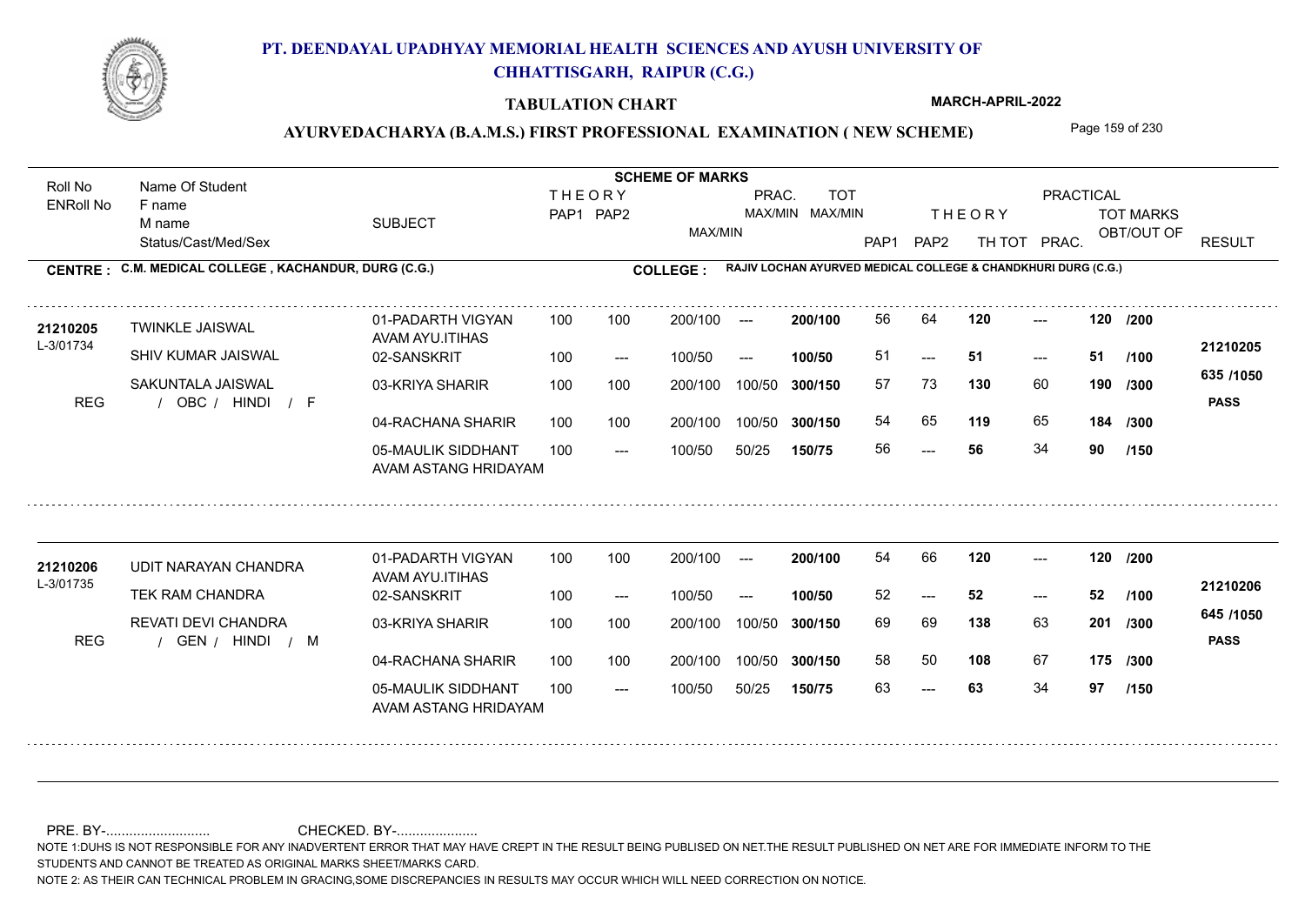

### **TABULATION CHART**

**MARCH-APRIL-2022**

## AYURVEDACHARYA (B.A.M.S.) FIRST PROFESSIONAL EXAMINATION (NEW SCHEME) Page 160 of 230

Status/Cast/Med/Sex SUBJECT TOT MARKS OBT/OUT OF PRACTICAL THE ORY TOT MARKS PAP1 PAP2 TH TOT PRAC. Roll No Name Of Student ENRoll No **CENTRE : COLLEGE : C.M. MEDICAL COLLEGE , KACHANDUR, DURG (C.G.) RAJIV LOCHAN AYURVED MEDICAL COLLEGE & CHANDKHURI DURG (C.G.) THEORY** PAP1 PAP2 MAX/MIN PRAC. MAX/MIN MAX/MIN TOT RESULT **Name Of Student Contract of Student Act of Student SCHEME OF MARKS** F name M name 01-PADARTH VIGYAN AVAM AYU.ITIHAS 05-MAULIK SIDDHANT AVAM ASTANG HRIDAYAM 04-RACHANA SHARIR 100 100 03-KRIYA SHARIR REG / OBC / HINDI / F --- --- --- 02-SANSKRIT 100 --- 100/50 --- 100 100 200/100 100/50 300/150 100/50 50/25 **150/75 300/150** 100/50 100 200/100 ---100/50 **300/150 200/100 100/50** 100 100 200/100 100/50 300/150  $- - 55$  $- -$  100/50 L-3/01736 VAIBHAVI VERMA THANENDRA KUMAR MAMTA VERMA **128 128 /200 131** 78 **/300 119** 75 **194 690 /1050** HINDI F **PASS 21210207** 21210207 VAIBHAVI VERMA 01-PADARTH VIGYAN 100 100 200/100 --- 200/100 61 67 **128** ---55 **55 55** 63 68 **209** 54 65 **119** 75 66 **66** 38 **104 /150 /100 /300** 01-PADARTH VIGYAN AVAM AYU.ITIHAS 05-MAULIK SIDDHANT 100 AVAM ASTANG HRIDAYAM 04-RACHANA SHARIR 100 100 03-KRIYA SHARIR REG / OBC / HINDI / M --- --- --- **135 135 /200** 02-SANSKRIT 100 --- 100/50 --- 200/100 100/50 **300/150** 100/50 50/25 **150/75 300/150** 100/50 200/100 100 200/100 ---**200/100 100/50** --- 200/100 100/50 200/100 100/50  $- -$  100/50 L-3/01737 VAIDYA BHUSHAN RAJAK SHRIRAM RAJAK KANTI DEVI **143** 70 68 75 **213 /300 111** 72 **183 /300 681 /1050** HINDI M **PASS 21210208** 21210208 VAIDYA BHUSHAN RAJAK 01-PADARTH VIGYAN 100 100 200/100 --- **200/100 7**0 65 **135** ---57 **57 57** 56 55 64 **64** 29 **93 /100 /150**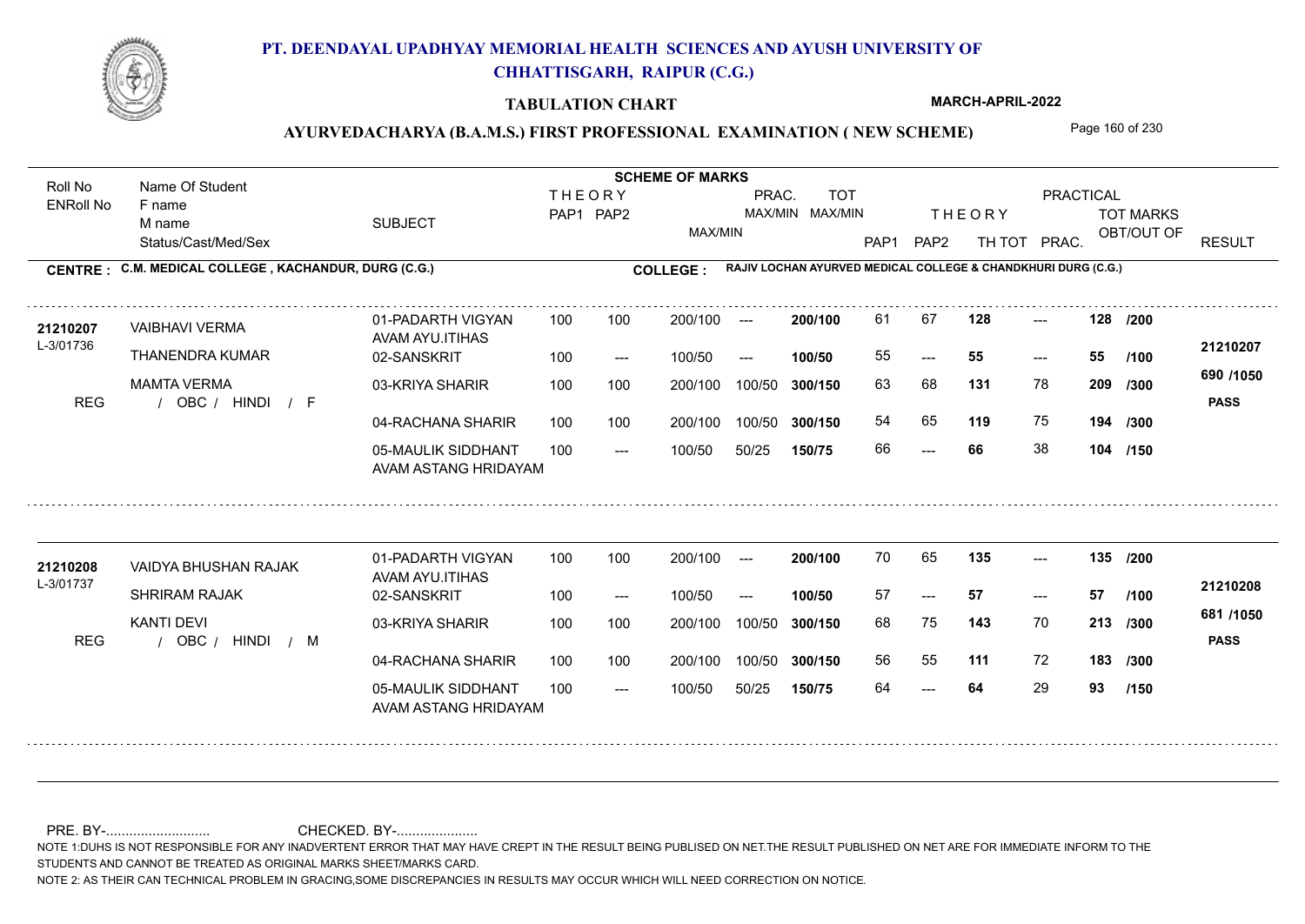

### **TABULATION CHART**

**MARCH-APRIL-2022**

### AYURVEDACHARYA (B.A.M.S.) FIRST PROFESSIONAL EXAMINATION (NEW SCHEME) Page 161 of 230

Status/Cast/Med/Sex SUBJECT TOT MARKS OBT/OUT OF PRACTICAL THE ORY TOT MARKS PAP1 PAP2 TH TOT PRAC. Roll No Name Of Student ENRoll No **CENTRE : COLLEGE : THEORY** PAP1 PAP2 MAX/MIN PRAC. MAX/MIN MAX/MIN TOT RESULT **Name Of Student Contract of Student Act of Student SCHEME OF MARKS RAJIV LOCHAN AYURVED MEDICAL COLLEGE & CHANDKHURI DURG (C.G.)** F name M name 01-PADARTH VIGYAN AVAM AYU.ITIHAS 05-MAULIK SIDDHANT AVAM ASTANG HRIDAYAM 04-RACHANA SHARIR 100 100 03-KRIYA SHARIR REG / GEN / HINDI / F ---  $-52$ --- **110 110 /200** 02-SANSKRIT 100 --- 100/50 --- 200/100 100/50 **300/150** 100/50 50/25 **150/75 300/150** 100/50 100 200/100 ---**200/100 100/50** 100 100 200/100 100/50 300/150  $- - 52$ 200/100 100/50  $- -$  100/50 L-3/01738 VANSHIKA PATEL SHIV KUMAR PATEL SAVITA PATEL **100** 73 43 57 **173 /300 107** 75 **182 /300 609 /1050** HINDI F **PASS 21210209** 21**210209** VANSHIKA PATEL 01-PADARTH VIGYAN 100 100 200/100 --- **200/100 57 53 110 ---**-52 **52 52** 51 56 57 **57** 35 **92 /150 /100**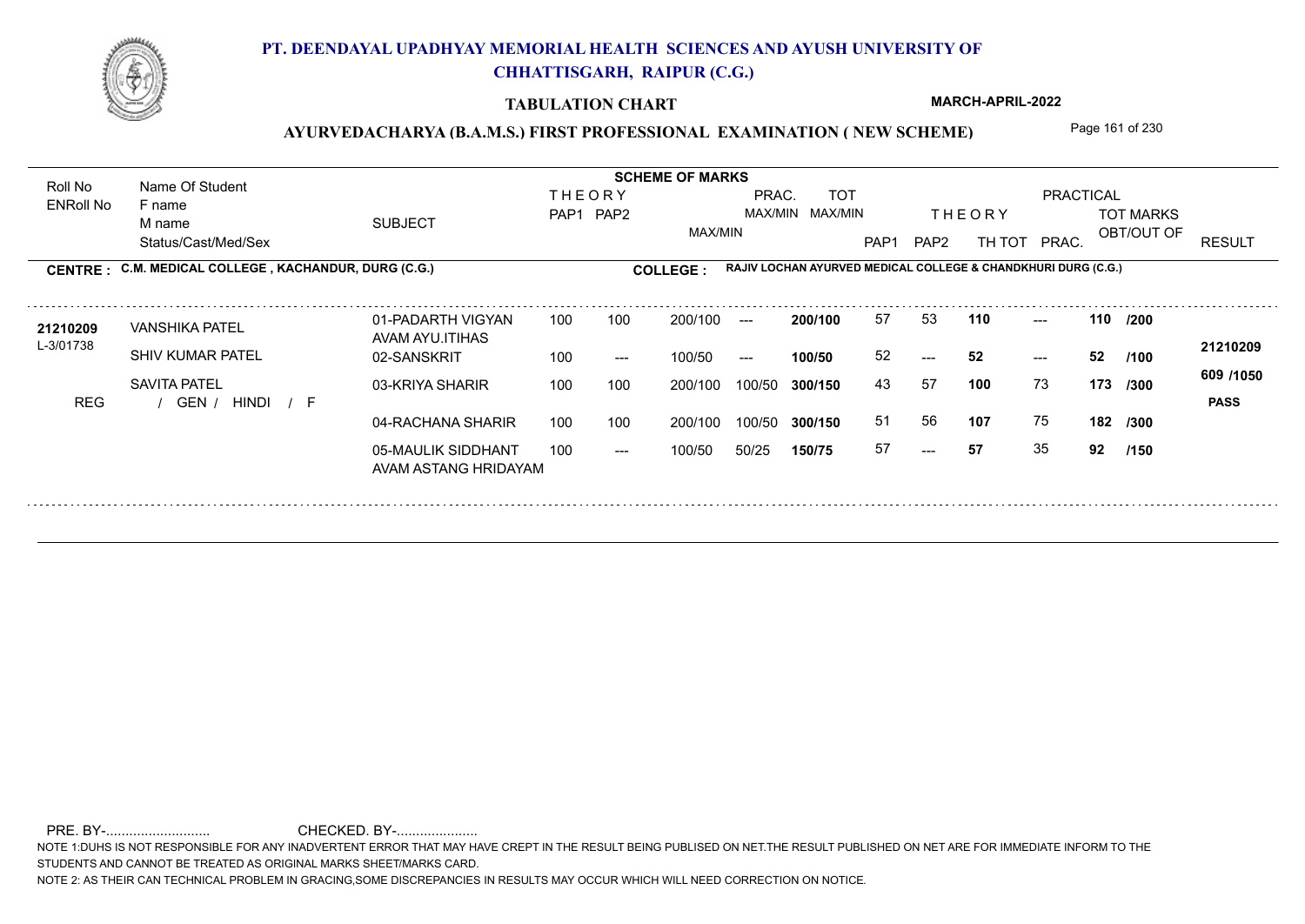

### **TABULATION CHART**

**MARCH-APRIL-2022**

## AYURVEDACHARYA (B.A.M.S.) FIRST PROFESSIONAL EXAMINATION (NEW SCHEME) Page 162 of 230

Status/Cast/Med/Sex SUBJECT TOT MARKS OBT/OUT OF PRACTICAL THE ORY TOT MARKS PAP1 PAP2 TH TOT PRAC. Roll No Name Of Student ENRoll No **CENTRE : COLLEGE : GOVT. AYURVED COLLEGE, BILASPUR (C.G.) GOVT. AYURVED COLLEGE, BILASPUR (C.G.) THEORY** PAP1 PAP2 MAX/MIN PRAC. MAX/MIN MAX/MIN TOT RESULT **Name Of Student Contract of Student Act of Student SCHEME OF MARKS** F name M name 01-PADARTH VIGYAN AVAM AYU.ITIHAS 05-MAULIK SIDDHANT AVAM ASTANG HRIDAYAM 04-RACHANA SHARIR 100 100 03-KRIYA SHARIR / / / ATKT SC  $- - 70$  $- - 50$ --- **102 102 /200** 02-SANSKRIT  $100/50$ 100 100 200/100 100/50 300/150 100/50 50/25 **150/75 300/150** 100/50 100 200/100 ---100/50 --- **100/50** 100/50 **300/150 200/100** 100 100 200/100 100/50 300/150  $- - 50$  $- -$  100/50 J-3/01460 GAUTAM PRASAD JAGDISH SINGH **SAVITRI 123** 54 73 50 **177 /300 115** 60 **175 /300 603 /1050** HINDI M **PASS 19210284 <sup>19210284</sup>** <sup>52</sup> <sup>50</sup> 50 **50 50** 54 61 **115** 60 70 **70** 29 **99 /100 /150** 01-PADARTH VIGYAN AVAM AYU.ITIHAS 05-MAULIK SIDDHANT 100 AVAM ASTANG HRIDAYAM 04-RACHANA SHARIR 100 100 03-KRIYA SHARIR / / / ATKT ST ---  $-2$  31\*  $- - 69*$ 02-SANSKRIT 100 --- 100/50 --- 200/100 100/50 **300/150** 100/50 50/25 **150/75 300/150** 100/50 200/100 100 200/100 ---**200/100 100/50**  $-2$  31\* 200/100 100/50 200/100 100/50  $- -$  100/50 J-3/01505 19210321 KULESWAR BELSARIYA<br>AMALAM ATTU B S BELSARIYA HEMWATI BELSARIYA **69\* 69\* /200 72\*** 55 **127\* /300 481 /1050** HINDI M **ATKT 19210321** 27 42 **69\*** ---31 **31\* 31\*** --- --- **170 C /300** 44 28 **72<sup>\*</sup>** 55 --- **84 C /100 /150**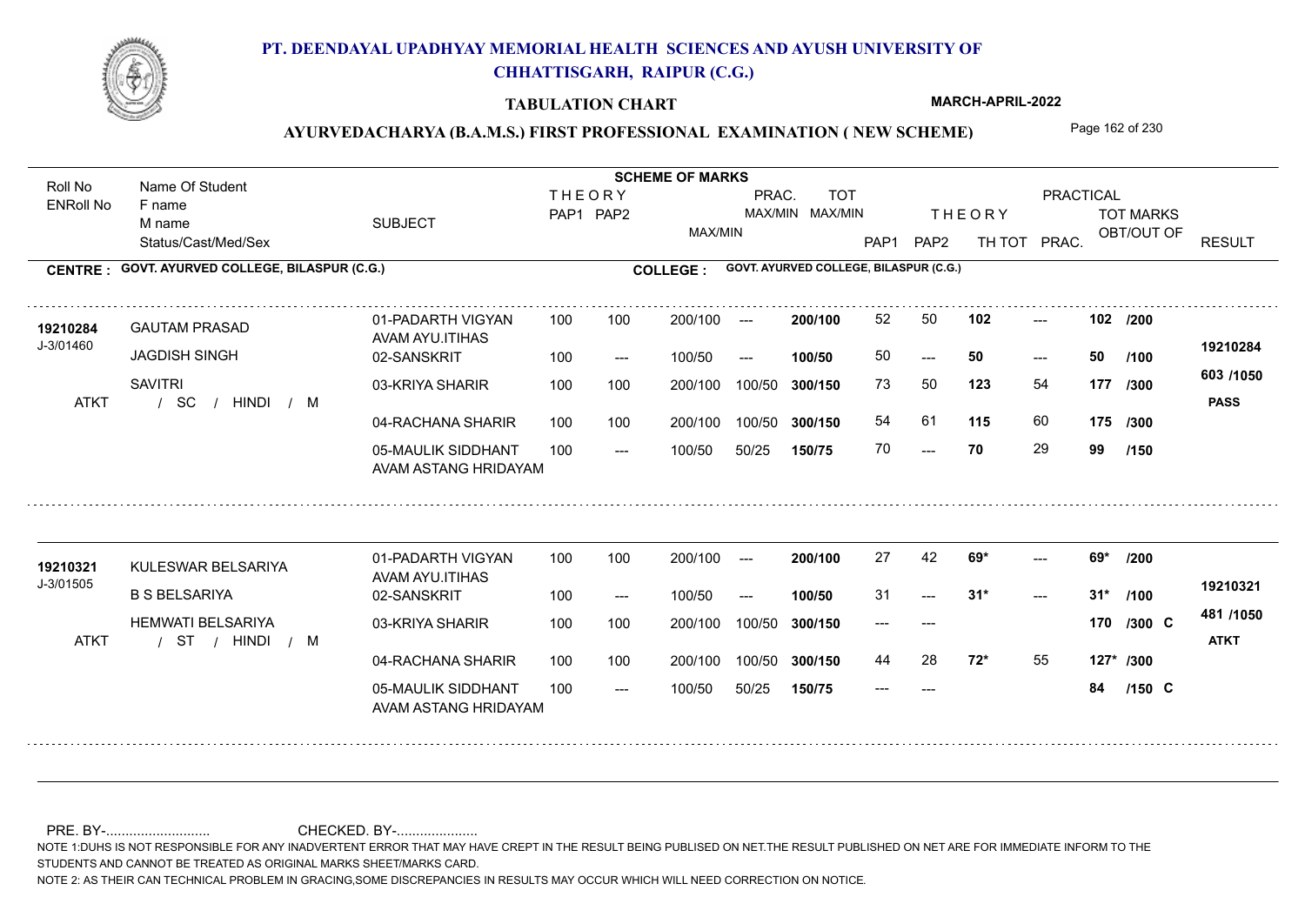

### **TABULATION CHART**

**MARCH-APRIL-2022**

## AYURVEDACHARYA (B.A.M.S.) FIRST PROFESSIONAL EXAMINATION (NEW SCHEME) Page 163 of 230

Status/Cast/Med/Sex SUBJECT TOT MARKS OBT/OUT OF PRACTICAL THE ORY TOT MARKS PAP1 PAP2 TH TOT PRAC. Roll No Name Of Student ENRoll No **CENTRE : COLLEGE : GOVT. AYURVED COLLEGE, BILASPUR (C.G.) GOVT. AYURVED COLLEGE, BILASPUR (C.G.) THEORY** PAP1 PAP2 MAX/MIN PRAC. MAX/MIN MAX/MIN TOT RESULT **Name Of Student Contract of Student Act of Student SCHEME OF MARKS** F name M name 01-PADARTH VIGYAN AVAM AYU.ITIHAS 05-MAULIK SIDDHANT AVAM ASTANG HRIDAYAM 04-RACHANA SHARIR 100 100 03-KRIYA SHARIR 100 100 / / / REG ST  $-52$  $-51$  $-2$  80\* 02-SANSKRIT  $100/50$ 100 100 200/100 100/50 300/150 100/50 50/25 **150/75 300/150** 100/50 100 200/100 ---100/50 --- **100/50** 100/50 **300/150 200/100** 100 100 200/100 100/50 300/150  $- - 51$  $- -$  100/50 K-3/01715 DEVESH KUMAR SURESH PRADHAN SUSHEELA **80\* 80\* /200 80\*** 60 50 30 **140\* /300 75\*** 58 **133\* /300 488 /1050** HINDI M **ATKT 20210094 <sup>20210094</sup>** <sup>35</sup> <sup>45</sup> 51 **51 51** 36 39 **75\*** 58 52 **52** 32 **84 /100 /150** 01-PADARTH VIGYAN AVAM AYU.ITIHAS 05-MAULIK SIDDHANT 100 AVAM ASTANG HRIDAYAM 04-RACHANA SHARIR 100 100 03-KRIYA SHARIR / / / ATKT ST --- --- --- **104** --- --- **C /200** 02-SANSKRIT 100 --- 100/50 --- 200/100 100/50 **300/150** 100/50 50/25 **150/75 300/150** 100/50 200/100 100 200/100 ---**200/100 100/50** --- 200/100 100/50 200/100 100/50  $- -$  100/50 K-3/01717 DIPTI KOSMA **20210096** RIPUSUDAN KOSMA SUDHABAI KOSMA **109** 60 **169 /300 593 /1050** HINDI F **PASS 20210096** --- **57 C** --- --- **175 C /300** 55 54 **109** 60 --- **88 C /100 /150**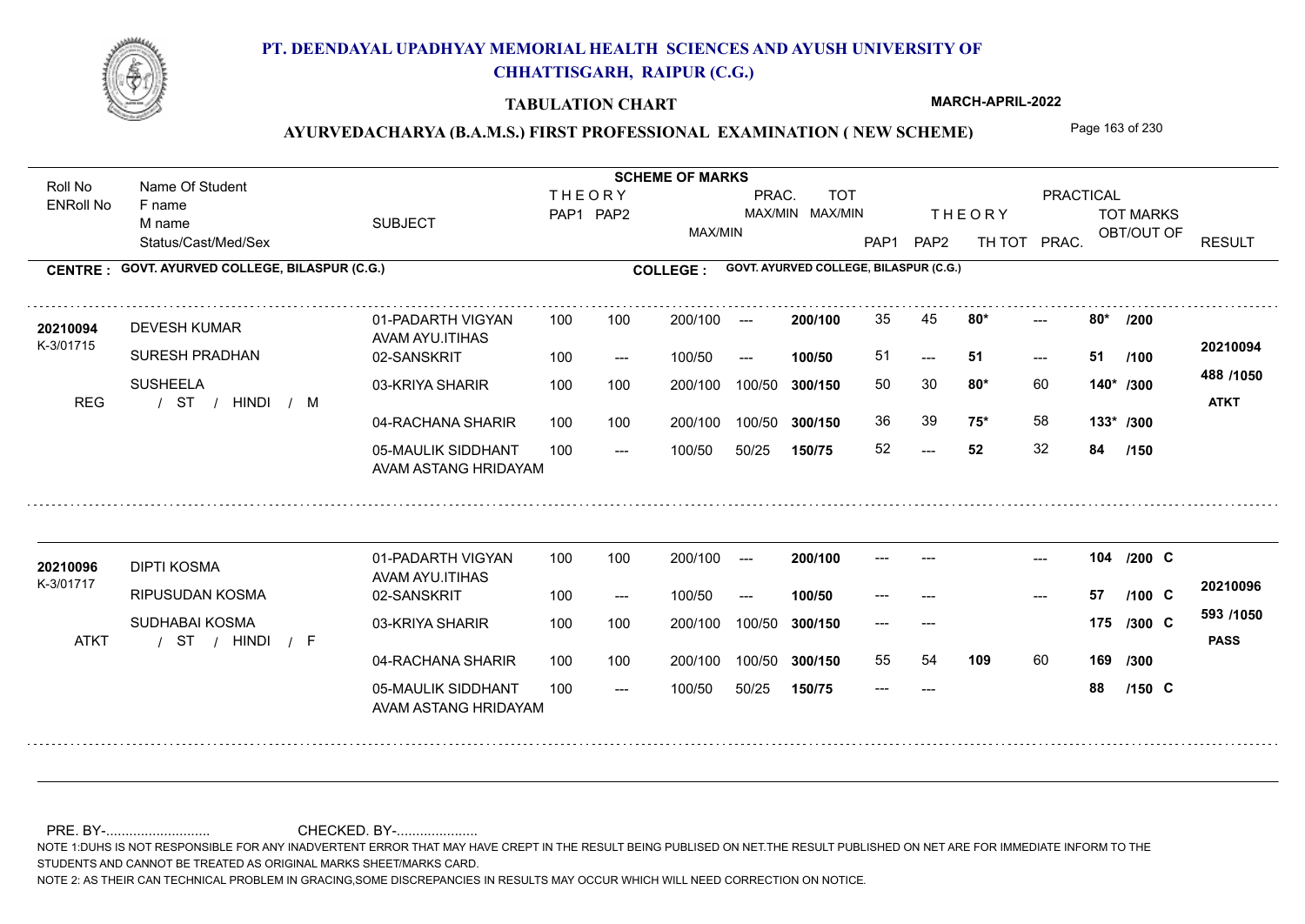

### **TABULATION CHART**

**MARCH-APRIL-2022**

## AYURVEDACHARYA (B.A.M.S.) FIRST PROFESSIONAL EXAMINATION (NEW SCHEME) Page 164 of 230

Status/Cast/Med/Sex SUBJECT TOT MARKS OBT/OUT OF PRACTICAL THE ORY TOT MARKS PAP1 PAP2 TH TOT PRAC. Roll No Name Of Student ENRoll No **CENTRE : COLLEGE : GOVT. AYURVED COLLEGE, BILASPUR (C.G.) GOVT. AYURVED COLLEGE, BILASPUR (C.G.) THEORY** PAP1 PAP2 MAX/MIN PRAC. MAX/MIN MAX/MIN TOT RESULT **Name Of Student Contract of Student Act of Student SCHEME OF MARKS** F name M name 01-PADARTH VIGYAN AVAM AYU.ITIHAS 05-MAULIK SIDDHANT AVAM ASTANG HRIDAYAM 04-RACHANA SHARIR 100 100 03-KRIYA SHARIR 100 100 / / / ATKT ST ---  $-52$ --- **106** --- --- **C /200** 02-SANSKRIT  $100/50$ 200/100 100/50 **300/150** 100/50 50/25 **150/75 300/150** 100/50 100 200/100 ---100/50 --- **100/50 200/100** 100 100 200/100 100/50 300/150 52 200/100 100/50  $- -$  100/50 K-3/01718 GAUTAM SINGH **20210097** BARAN SINGH SUSHEELA SINGH **169 /300 589 /1050** HINDI M **PASS 20210097** 52 **52 52** --- --- **183 C /300** --- --- 169 /300 C --- **79 C /100 /150** 01-PADARTH VIGYAN AVAM AYU.ITIHAS 05-MAULIK SIDDHANT 100 AVAM ASTANG HRIDAYAM 04-RACHANA SHARIR 100 100 03-KRIYA SHARIR / / / ATKT ST --- 61  $-2$  39\* --- **100** --- --- **C /200** 02-SANSKRIT 100 --- 100/50 --- 200/100 100/50 **300/150** 100/50 50/25 **150/75 300/150** 100/50 200/100 100 200/100 ---**200/100 100/50**  $-2$  39\* 200/100 100/50 200/100 100/50  $- -$  100/50 K-3/01727 KRITIKA BAGHEL **20210106** SUKHLAL BAGHEL SUKAMATI BAGHEL **120** 58 **178 /300 568 /1050** HINDI F **ATKT 20210106** 39 **39\* 39\*** --- --- **160 C /300** 54 66 61 **61** 30 **91 /100 /150**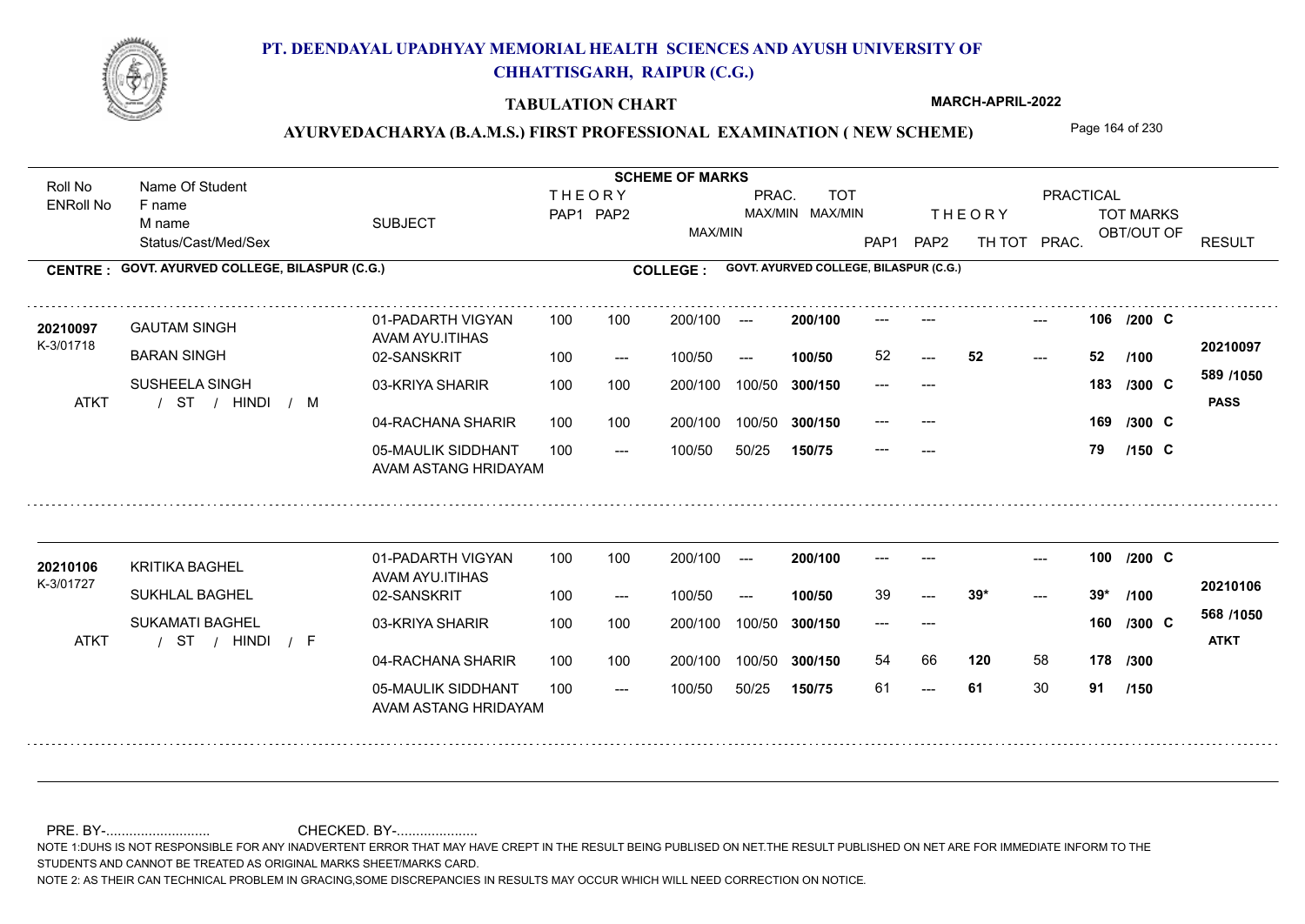

### **TABULATION CHART**

**MARCH-APRIL-2022**

## AYURVEDACHARYA (B.A.M.S.) FIRST PROFESSIONAL EXAMINATION (NEW SCHEME) Page 165 of 230

Status/Cast/Med/Sex SUBJECT TOT MARKS OBT/OUT OF **PRACTICAL** THE ORY TOT MARKS PAP1 PAP2 TH TOT PRAC. Roll No Name Of Student ENRoll No **CENTRE : COLLEGE : GOVT. AYURVED COLLEGE, BILASPUR (C.G.) GOVT. AYURVED COLLEGE, BILASPUR (C.G.) THEORY** PAP1 PAP2 MAX/MIN PRAC. MAX/MIN MAX/MIN TOT RESULT **Name Of Student Contract of Student Act of Student SCHEME OF MARKS** F name M name 01-PADARTH VIGYAN AVAM AYU.ITIHAS 05-MAULIK SIDDHANT AVAM ASTANG HRIDAYAM 04-RACHANA SHARIR 100 100 03-KRIYA SHARIR 100 100 / / / ATKT ST --- --- --- **105 105 /200** 02-SANSKRIT  $100/50$ 100 100 200/100 100/50 300/150 100/50 50/25 **150/75 300/150** 100/50 100 200/100 ---100/50 --- **100/50** 100/50 **300/150 200/100** 100 100 200/100 100/50 300/150  $- - 50$  $- -$  100/50 K-3/01753 SNEHA BAGHEL SAMPAT RAM JAYMANI **101** 55 61 40 **156 /300 75\*** 56 **131\* /300 526 /1050** HINDI F **ATKT 20210131 <sup>20210131</sup>** <sup>55</sup> <sup>50</sup> --- **50 C /100** 40 35 **75\*** 56 55 **55** 29 **84 /150** 01-PADARTH VIGYAN AVAM AYU.ITIHAS 05-MAULIK SIDDHANT 100 AVAM ASTANG HRIDAYAM 04-RACHANA SHARIR 100 100 03-KRIYA SHARIR / / / ATKT ST --- --- --- 02-SANSKRIT 100 --- 100/50 --- 200/100 100/50 **300/150** 100/50 50/25 **150/75 300/150** 100/50 200/100 100 200/100 ---**200/100 100/50** --- 200/100 100/50 200/100 100/50  $- -$  100/50 K-3/01759 SWETA UDAY BIHARI LAL UDAY VIMLA UDAY **69\* 69\* /200 24\*** 55 **79\* /300 452 /1050** HINDI F **ATKT 20210138 20210138** SWETA UDAY 01-PADARTH VIGYAN 100 100 200/100 --- **200/100** 34 35 **69\*** ------ **50 C** --- --- **171 C** 23 1 **24\*** 55 --- **83 C /100 /300 /150**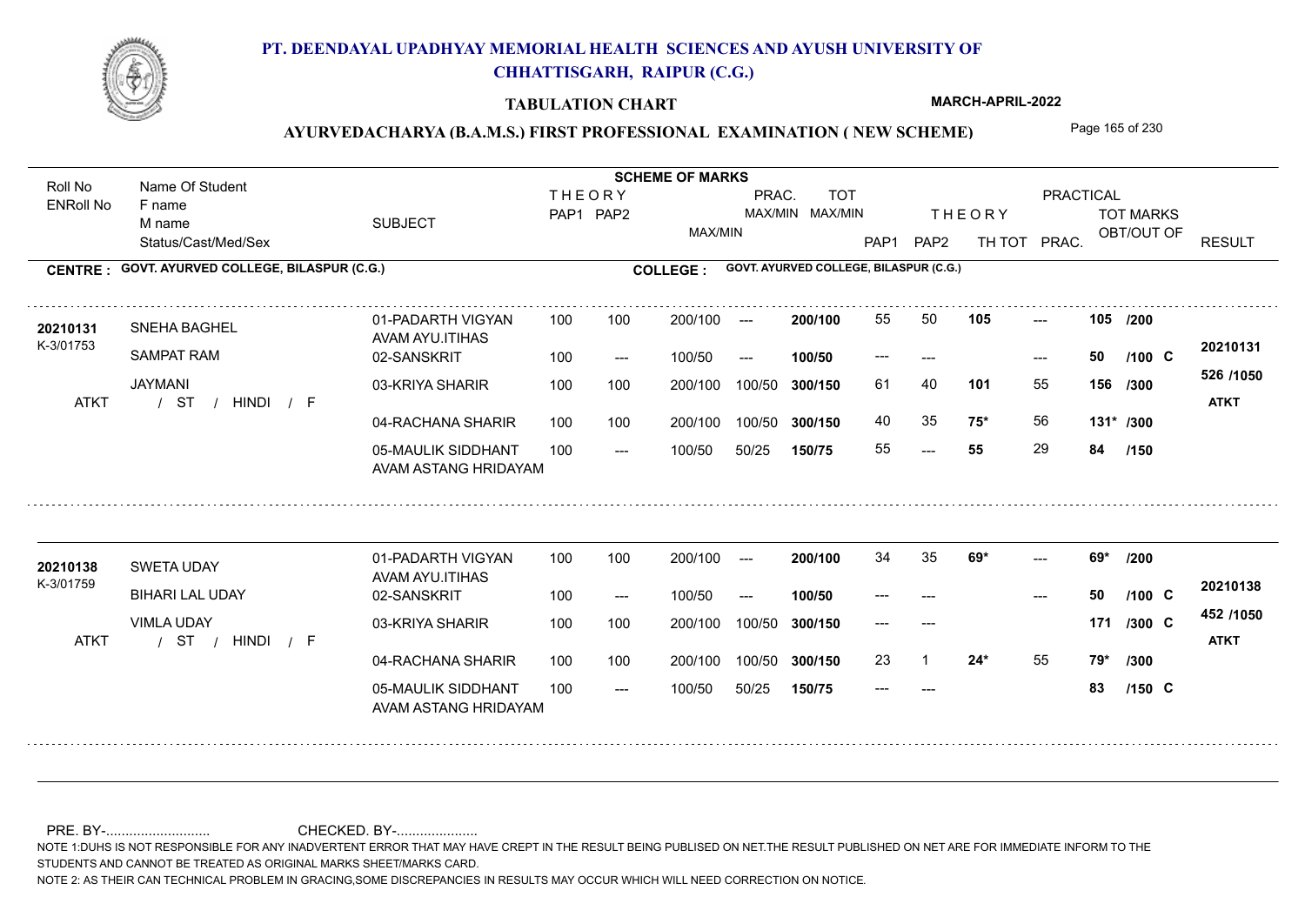

### **TABULATION CHART**

**MARCH-APRIL-2022**

## AYURVEDACHARYA (B.A.M.S.) FIRST PROFESSIONAL EXAMINATION (NEW SCHEME) Page 166 of 230

Status/Cast/Med/Sex SUBJECT TOT MARKS OBT/OUT OF **PRACTICAL** THE ORY TOT MARKS PAP1 PAP2 TH TOT PRAC. Roll No Name Of Student ENRoll No **CENTRE : COLLEGE : GOVT. AYURVED COLLEGE, BILASPUR (C.G.) GOVT. AYURVED COLLEGE, BILASPUR (C.G.) THEORY** PAP1 PAP2 MAX/MIN PRAC. MAX/MIN MAX/MIN TOT RESULT **Name Of Student Contract of Student Act of Student SCHEME OF MARKS** F name M name 01-PADARTH VIGYAN AVAM AYU.ITIHAS 05-MAULIK SIDDHANT AVAM ASTANG HRIDAYAM 04-RACHANA SHARIR 100 100 03-KRIYA SHARIR 100 100 REG / OBC / HINDI / M  $- - 63$  $- - 50$ --- **122 122 /200** 02-SANSKRIT / HINDI M 100 --- 100/50 --- 100 100 200/100 100/50 300/150 100/50 50/25 **150/75 300/150** 100/50 100 200/100 ---100/50 **300/150 200/100 100/50** 100 100 200/100 100/50 300/150  $- - 50$  $- -$  100/50 K-3/01760 TARA CHAND DOL NARAYAN UTTARA BAI **99\*** 68 60 39 **167 /300 97\*** 68 **165 602 /1050 PASS DC 04 /150 20210139 <sup>20210139</sup>** <sup>67</sup> <sup>55</sup> 50 **50 50** 50 47 63 **63** 35 **98 /100 /300** 01-PADARTH VIGYAN AVAM AYU.ITIHAS 05-MAULIK SIDDHANT 100 AVAM ASTANG HRIDAYAM 04-RACHANA SHARIR 100 100 03-KRIYA SHARIR REG / OBC / HINDI / F --- --- --- **134 134 /200** 02-SANSKRIT 100 --- 100/50 --- 200/100 100/50 **300/150** 100/50 50/25 **150/75 300/150** 100/50 200/100 100 200/100 ---**200/100 100/50** --- 200/100 100/50 200/100 100/50  $- -$  100/50 K-3/01765 VINITA SAHU **20210144** RAM RATAN SAHU RAJWANTI SAHU **127** 65 76 51 **192 /300 122** 65 **187 /300 664 /1050** HINDI F **PASS 20210144**  $134$  ---55 **55 55** 58 64 66 **66** 30 **96 /100 /150**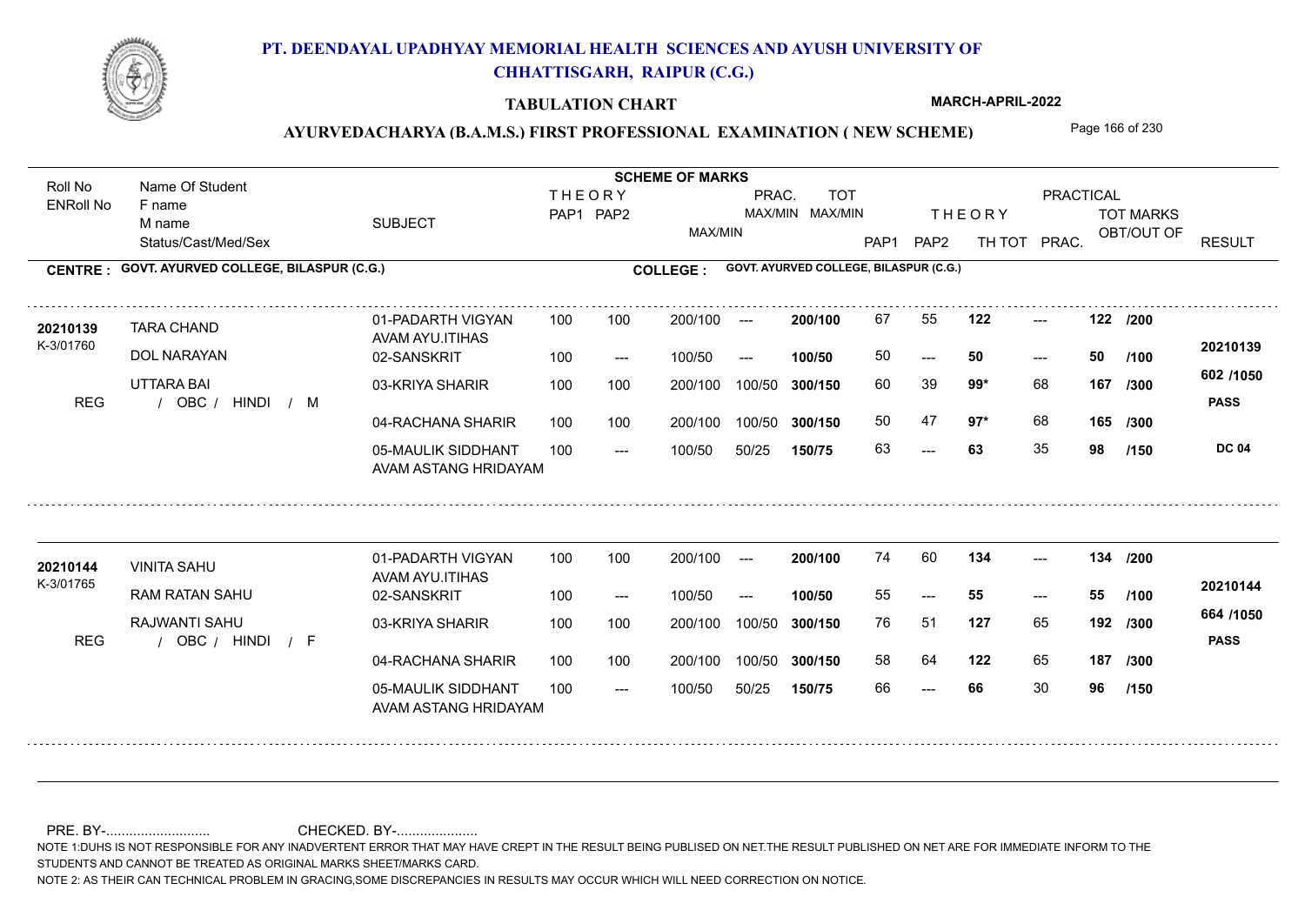

### **TABULATION CHART**

**MARCH-APRIL-2022**

## AYURVEDACHARYA (B.A.M.S.) FIRST PROFESSIONAL EXAMINATION (NEW SCHEME) Page 167 of 230

Status/Cast/Med/Sex SUBJECT TOT MARKS OBT/OUT OF **PRACTICAL** THE ORY TOT MARKS PAP1 PAP2 TH TOT PRAC. Roll No Name Of Student ENRoll No **CENTRE : COLLEGE : GOVT. AYURVED COLLEGE, BILASPUR (C.G.) GOVT. AYURVED COLLEGE, BILASPUR (C.G.) THEORY** PAP1 PAP2 MAX/MIN PRAC. MAX/MIN MAX/MIN TOT RESULT **Name Of Student Contract of Student Act of Student SCHEME OF MARKS** F name M name 01-PADARTH VIGYAN AVAM AYU.ITIHAS 05-MAULIK SIDDHANT AVAM ASTANG HRIDAYAM 04-RACHANA SHARIR 100 100 03-KRIYA SHARIR 100 100 / / / REG ST ---  $-53$ --- **105 105 /200** 02-SANSKRIT 100 --- 100/50 --- 100 100 200/100 100/50 300/150 100/50 50/25 **150/75 300/150** 100/50 100 200/100 ---100/50 **300/150 200/100 100/50** 100 100 200/100 100/50 300/150  $-$  53  $- -$  100/50 L-3/01604 ABHIJIT KANWAR PHOOL SINGH KANWAR SUMITRA KANWAR **80\*** 70 **/300 75\*** 70 **145\* /300 541 /1050** HINDI M **ATKT 21210075 <sup>21210075</sup>** <sup>52</sup> <sup>53</sup> 53 **53 53** 50 30 **150** 48 27 **75\*** 70 58 **58** 30 **88 /100 /150** 01-PADARTH VIGYAN AVAM AYU.ITIHAS 05-MAULIK SIDDHANT 100 AVAM ASTANG HRIDAYAM 04-RACHANA SHARIR 100 100 03-KRIYA SHARIR REG / GEN / HINDI / F --- --- 53  $-$  98\* 02-SANSKRIT 100 --- 100/50 --- 200/100 100/50 **300/150** 100/50 50/25 **150/75 300/150** 100/50 200/100 100 200/100 ---**200/100 100/50** --- 200/100 100/50 200/100 100/50  $- -$  100/50 L-3/01605 ADITI MISHRA ANIL KUMAR MISHRA SONI MISHRA **98\* 98\* /200 113** 70 **183** /300 **1000 95\*** 68 **163 /300 586 /1050** HINDI F **ATKT 21210076 <sup>21210076</sup>** <sup>38</sup> <sup>60</sup> 53 **53 53** 67 46 **183** 39 56 **95**\* 68 52 **52** 37 **89 /100 /150**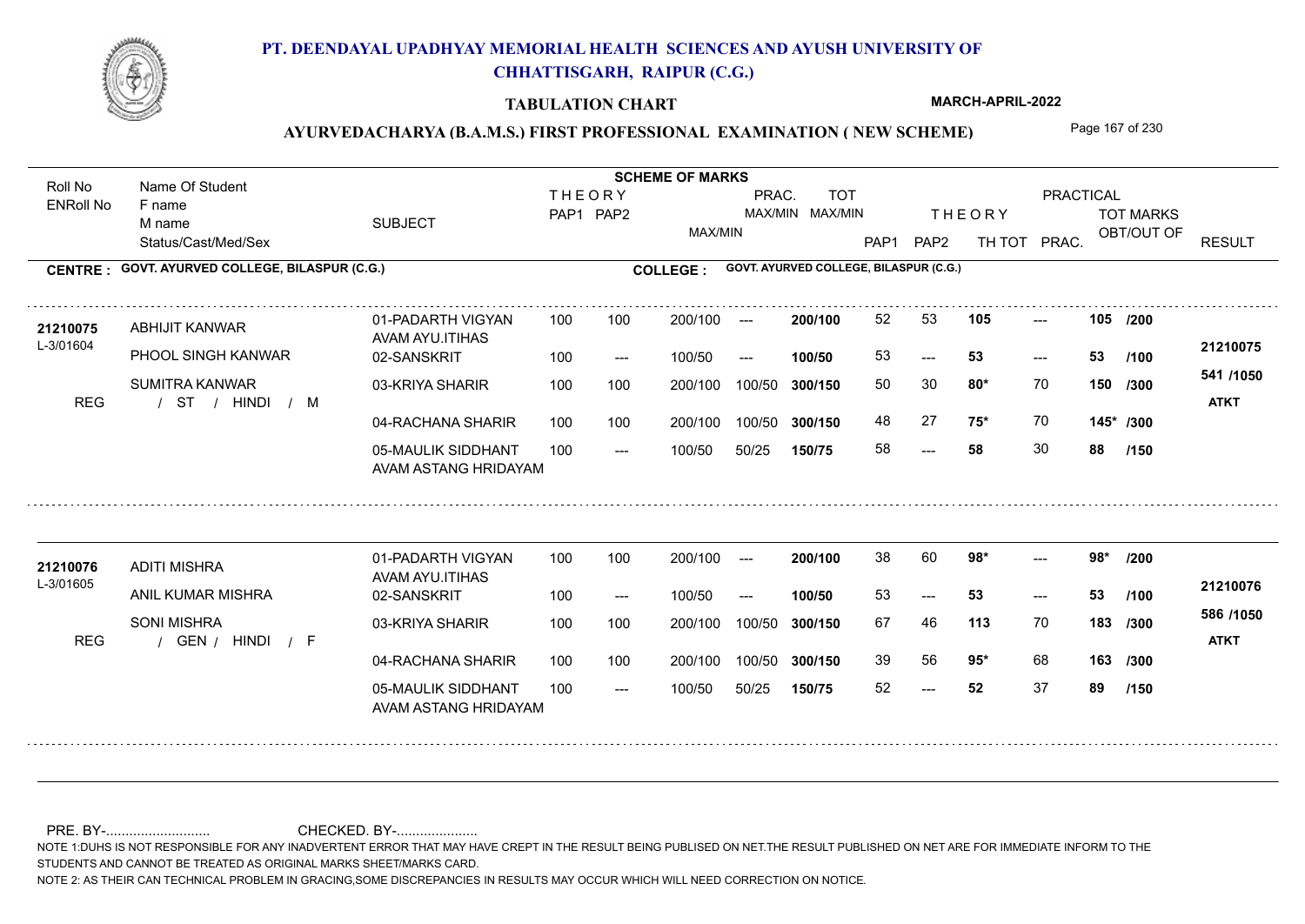

### **TABULATION CHART**

**MARCH-APRIL-2022**

## AYURVEDACHARYA (B.A.M.S.) FIRST PROFESSIONAL EXAMINATION (NEW SCHEME) Page 168 of 230

Status/Cast/Med/Sex SUBJECT TOT MARKS OBT/OUT OF **PRACTICAL** THE ORY TOT MARKS PAP1 PAP2 TH TOT PRAC. Roll No Name Of Student ENRoll No **CENTRE : COLLEGE : GOVT. AYURVED COLLEGE, BILASPUR (C.G.) GOVT. AYURVED COLLEGE, BILASPUR (C.G.) THEORY** PAP1 PAP2 MAX/MIN PRAC. MAX/MIN MAX/MIN TOT RESULT **Name Of Student Contract of Student Act of Student SCHEME OF MARKS** F name M name 01-PADARTH VIGYAN AVAM AYU.ITIHAS 05-MAULIK SIDDHANT AVAM ASTANG HRIDAYAM 04-RACHANA SHARIR 100 100 03-KRIYA SHARIR 100 100 / / / REG ST ---  $- - 50$ --- **124 124 /200** 02-SANSKRIT 100 --- 100/50 --- 100 100 200/100 100/50 300/150 100/50 50/25 **150/75 300/150** 100/50 100 200/100 ---100/50 **300/150 200/100 100/50** 100 100 200/100 100/50 300/150  $- - 50$  $- -$  100/50 L-3/01606 AKANSHA MARY KERKETTA AMRIT LAL KERKETTA AMLAWATI KERKETTA **128** 75 **/300 106** 76 **182 653 /1050** HINDI F **PASS 21210077** 21210077 AKANSHA MARY KERKETTA 01-PADARTH VIGYAN 100 100 200/100 --- **200/100 61 63 124** ---50 **50 50** 73 55 **203** 54 52 **106** 76 56 **56** 38 **94 /100 /300 /150** 01-PADARTH VIGYAN AVAM AYU.ITIHAS 05-MAULIK SIDDHANT 100 AVAM ASTANG HRIDAYAM 04-RACHANA SHARIR 100 100 03-KRIYA SHARIR REG / GEN / HINDI / M --- --- --- **112 112 /200** 02-SANSKRIT 100 --- 100/50 --- 200/100 100/50 **300/150** 100/50 50/25 **150/75 300/150** 100/50 200/100 100 200/100 ---**200/100 100/50** --- 200/100 100/50 200/100 100/50  $- -$  100/50 L-3/01607 AMIT SINGH ROHTAS SINGH LILA DEVI **111** 68 59 52 **179 /300 100** 65 **165 /300 594 /1050** HINDI M **PASS 21210078** 21210078 AMIT SINGH 01-PADARTH VIGYAN 100 100 200/100 --- **200/100 50 62 112 ---**-50 **50 50** 49 51 **100** 65 52 **52** 36 **88 /100 /150**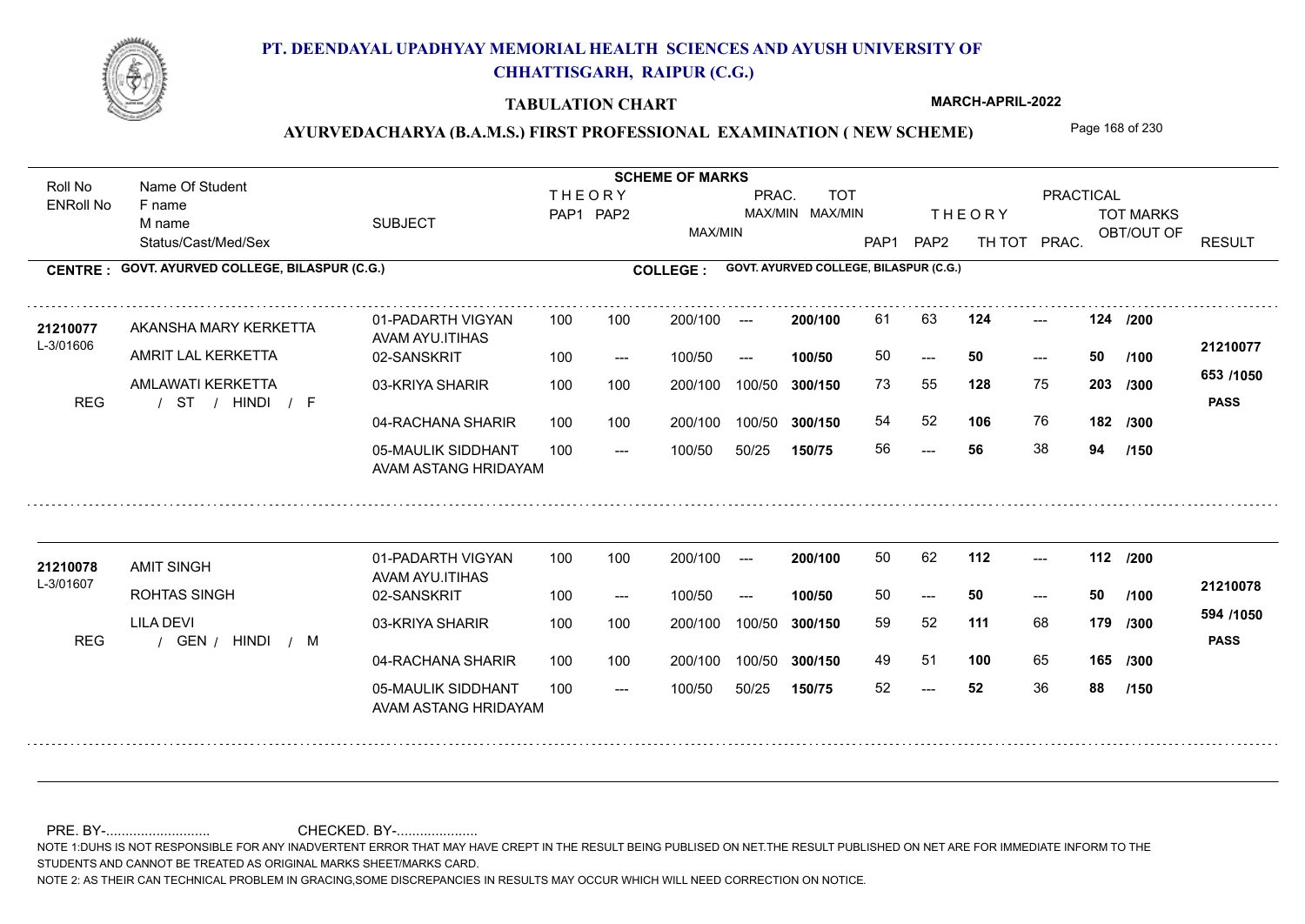

### **TABULATION CHART**

**MARCH-APRIL-2022**

## AYURVEDACHARYA (B.A.M.S.) FIRST PROFESSIONAL EXAMINATION (NEW SCHEME) Page 169 of 230

Status/Cast/Med/Sex SUBJECT TOT MARKS OBT/OUT OF **PRACTICAL** THE ORY TOT MARKS PAP1 PAP2 TH TOT PRAC. Roll No Name Of Student ENRoll No **CENTRE : COLLEGE : GOVT. AYURVED COLLEGE, BILASPUR (C.G.) GOVT. AYURVED COLLEGE, BILASPUR (C.G.) THEORY** PAP1 PAP2 MAX/MIN PRAC. MAX/MIN MAX/MIN TOT RESULT **Name Of Student Contract of Student Act of Student SCHEME OF MARKS** F name M name 01-PADARTH VIGYAN AVAM AYU.ITIHAS 05-MAULIK SIDDHANT AVAM ASTANG HRIDAYAM 04-RACHANA SHARIR 100 100 03-KRIYA SHARIR 100 100 REG / OBC / HINDI / F --- --- --- **127 127 /200** 02-SANSKRIT 100 --- 100/50 --- 100 100 200/100 100/50 300/150 100/50 50/25 **150/75 300/150** 100/50 100 200/100 ---100/50 **300/150 200/100 100/50** 100 100 200/100 100/50 300/150  $- - 56$  $- -$  100/50 L-3/01608 AMITA SWAIN KAILASH CHANDRA SWAIN TAPASWINI SWAIN **128** 65 **/300 124** 65 **189 661 /1050** HINDI F **PASS 21210079** 21210079 AMITA SWAIN 01-PADARTH VIGYAN 100 100 200/100 --- **200/100 56 71 127 ---**-56 **56 56** 72 56 **193** 60 64 **124** 65 61 **61** 35 **96 /100 /300 /150** 01-PADARTH VIGYAN AVAM AYU.ITIHAS 05-MAULIK SIDDHANT 100 AVAM ASTANG HRIDAYAM 04-RACHANA SHARIR 100 100 03-KRIYA SHARIR REG / GEN / HINDI / F --- ---  $- - 95$ 02-SANSKRIT 100 --- 100/50 --- 200/100 100/50 **300/150** 100/50 50/25 **150/75 300/150** 100/50 200/100 100 200/100 ---**200/100 100/50** --- 200/100 100/50 200/100 100/50  $- -$  100/50 L-3/01609 ANJALI UPADHYAY DHARMENDRA NATH POONAM UPADHYAY **95\* 95\* /200 123** 67 **190** /300 **11111000 120** 62 **182 /300 611 /1050 PASS DC 05 /150 21210080 <sup>21210080</sup>** <sup>36</sup> <sup>59</sup> 50 **50 50** 73 50 **190** 57 63 56 **56** 38 **94 /100**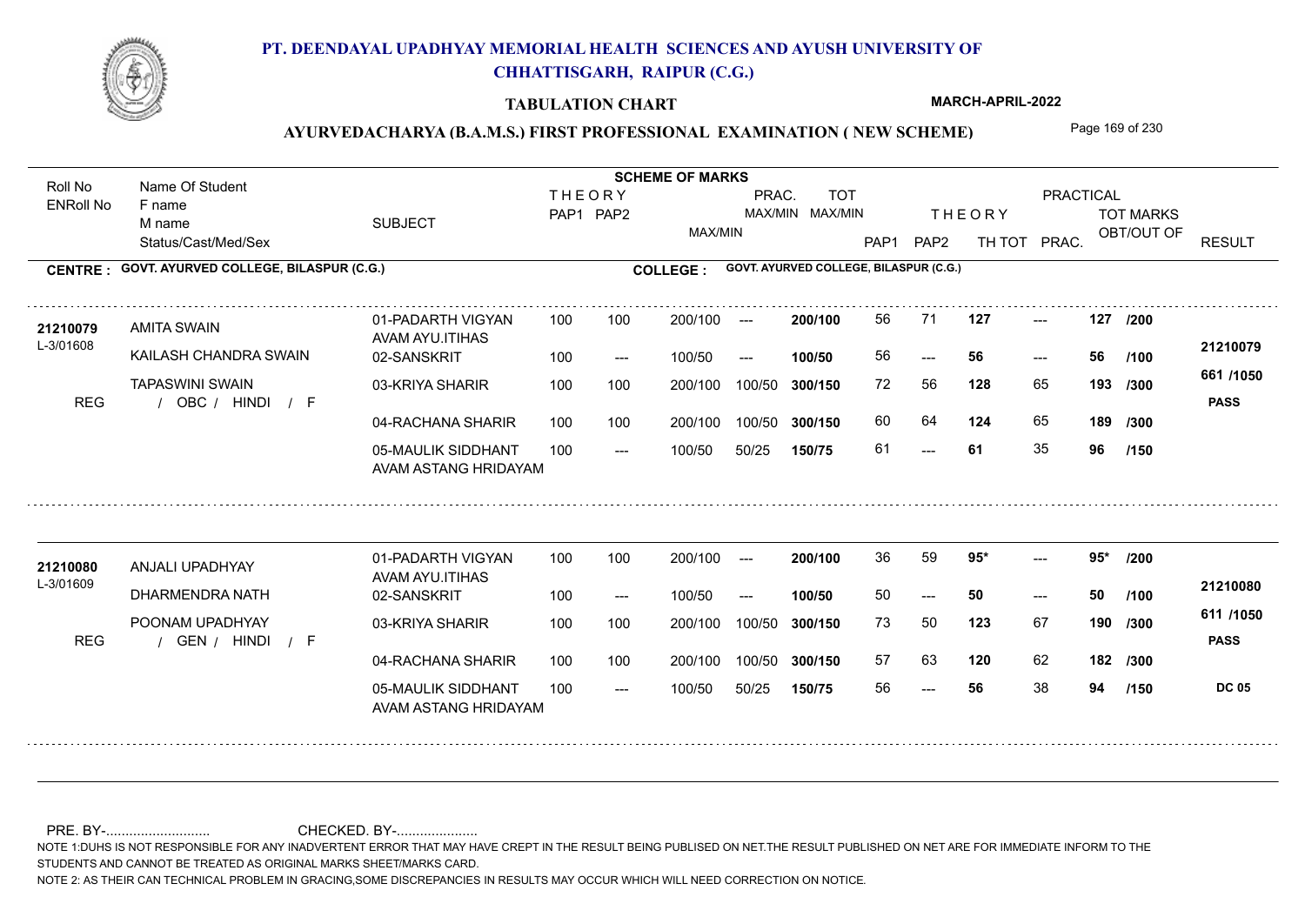

### **TABULATION CHART**

**MARCH-APRIL-2022**

## AYURVEDACHARYA (B.A.M.S.) FIRST PROFESSIONAL EXAMINATION (NEW SCHEME) Page 170 of 230

Status/Cast/Med/Sex SUBJECT TOT MARKS OBT/OUT OF **PRACTICAL** THE ORY TOT MARKS PAP1 PAP2 TH TOT PRAC. Roll No Name Of Student ENRoll No **CENTRE : COLLEGE : GOVT. AYURVED COLLEGE, BILASPUR (C.G.) GOVT. AYURVED COLLEGE, BILASPUR (C.G.) THEORY** PAP1 PAP2 MAX/MIN PRAC. MAX/MIN MAX/MIN TOT RESULT **Name Of Student Contract of Student Act of Student SCHEME OF MARKS** F name M name 01-PADARTH VIGYAN AVAM AYU.ITIHAS 05-MAULIK SIDDHANT AVAM ASTANG HRIDAYAM 04-RACHANA SHARIR 100 100 03-KRIYA SHARIR 100 100 / / / REG SC --- --- --- **142 142 /200** 02-SANSKRIT 100 --- 100/50 --- 100 100 200/100 100/50 300/150 100/50 50/25 **150/75 300/150** 100/50 100 200/100 ---100/50 **300/150 200/100 100/50** 100 100 200/100 100/50 300/150  $- - 54$  $- -$  100/50 L-3/01610 ARTI RANI KHUTE **21210081** SUKALAHA DAS KHUTE RANJITA PRABHA KHUTE **128** 67 73 55 **195 /300 133** 75 **208 697 /1050** HINDI F **PASS 21210081**  $142$   $-$ 54 **54 54** 66 67 **133** 75 60 **60** 38 **98 /100 /300 /150** 01-PADARTH VIGYAN AVAM AYU.ITIHAS 05-MAULIK SIDDHANT 100 AVAM ASTANG HRIDAYAM 04-RACHANA SHARIR 100 100 03-KRIYA SHARIR
100 100 REG / OBC / HINDI / M --- --- --- **123 123 /200** 02-SANSKRIT 100 --- 100/50 --- 200/100 100/50 **300/150** 100/50 50/25 **150/75 300/150** 100/50 200/100 100 200/100 ---**200/100 100/50** --- 200/100 100/50 200/100 100/50  $- -$  100/50 L-3/01612 ASHUTOSH JAISWAL MANOJ JAISWAL MADHU JAISWAL **126** 64 **/300 127** 64 **191 /300 649 /1050** HINDI M **PASS 21210083 <sup>21210083</sup>** <sup>57</sup> <sup>66</sup> 56 **56 56** 73 53 **190** 57 70 54 **54** 35 **89 /100 /150**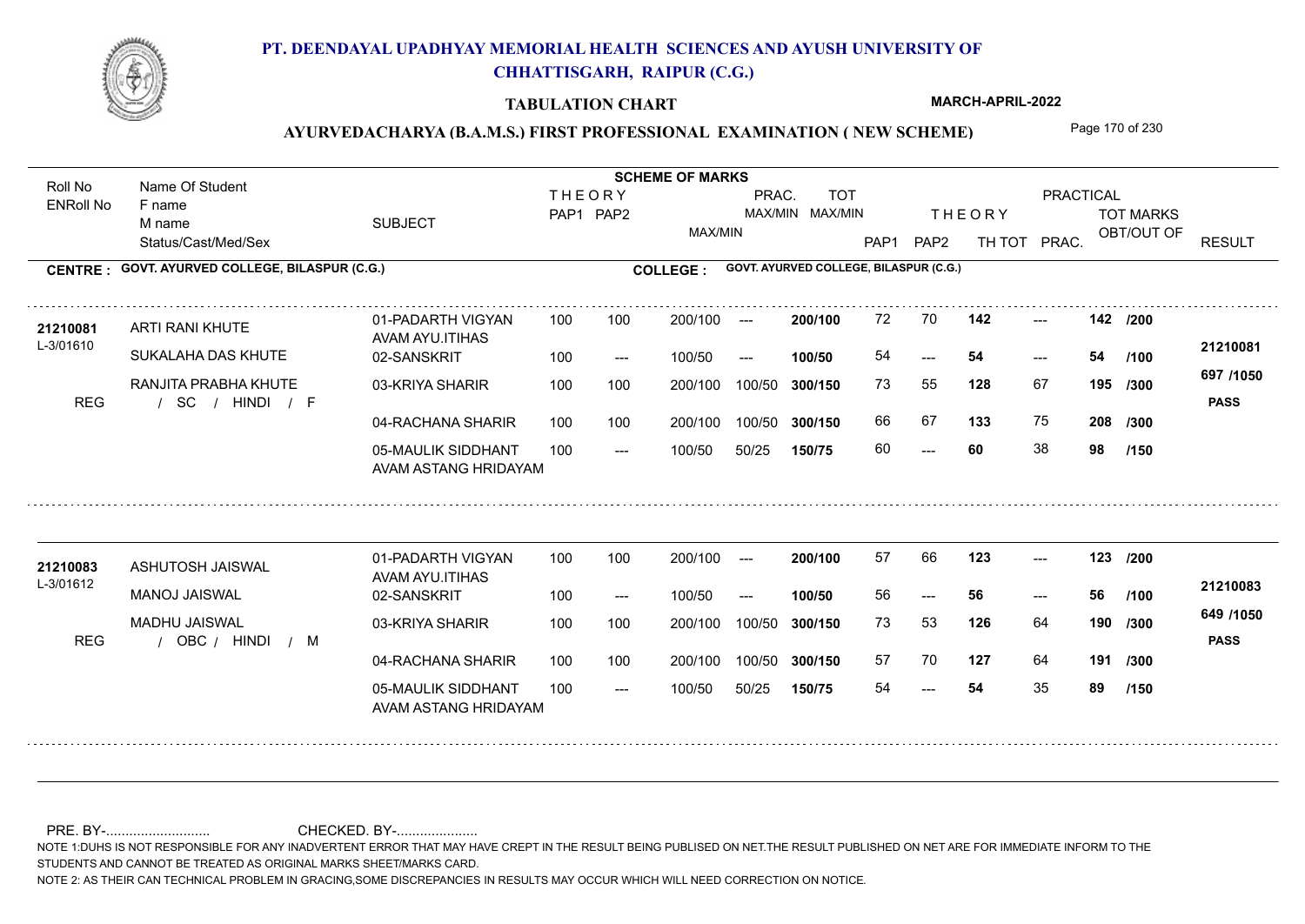

### **TABULATION CHART**

**MARCH-APRIL-2022**

## AYURVEDACHARYA (B.A.M.S.) FIRST PROFESSIONAL EXAMINATION (NEW SCHEME) Page 171 of 230

Status/Cast/Med/Sex SUBJECT TOT MARKS OBT/OUT OF **PRACTICAL** THE ORY TOT MARKS PAP1 PAP2 TH TOT PRAC. Roll No Name Of Student ENRoll No **CENTRE : COLLEGE : GOVT. AYURVED COLLEGE, BILASPUR (C.G.) GOVT. AYURVED COLLEGE, BILASPUR (C.G.) THEORY** PAP1 PAP2 MAX/MIN PRAC. MAX/MIN MAX/MIN TOT RESULT **Name Of Student Contract of Student Act of Student SCHEME OF MARKS** F name M name 01-PADARTH VIGYAN AVAM AYU.ITIHAS 05-MAULIK SIDDHANT AVAM ASTANG HRIDAYAM 04-RACHANA SHARIR 100 100 03-KRIYA SHARIR 100 100 REG / OBC / HINDI / M  $-52$  $-51$ --- 02-SANSKRIT 100 --- 100/50 --- 100 100 200/100 100/50 300/150 100/50 50/25 **150/75 300/150** 100/50 100 200/100 ---100/50 **300/150 200/100 100/50** 100 100 200/100 100/50 300/150  $- - 51$  $- -$  100/50 L-3/01613 ATUL KUMAR GUPTA ANIL KUMAR GUPTA SUNITA DEVI **108 108 119** 65 69 50 **184 /300 100** 60 **160 589 /1050** HINDI M **PASS 21210084** 21210084 ATUL KUMAR GUPTA 01-PADARTH VIGYAN 100 100 200/100 --- **200/100** 50 58 **108** ---51 **51 51** 50 50 52 **52** 34 **86 /200 /100 /300 /150** 01-PADARTH VIGYAN AVAM AYU.ITIHAS 05-MAULIK SIDDHANT 100 AVAM ASTANG HRIDAYAM 04-RACHANA SHARIR 100 100 03-KRIYA SHARIR
100 100 REG / GEN / HINDI / F  $- - 43*$ --- --- **124 124 /200** 02-SANSKRIT 100 --- 100/50 --- 200/100 100/50 **300/150** 100/50 50/25 **150/75 300/150** 100/50 200/100 100 200/100 ---**200/100 100/50** --- 200/100 100/50 200/100 100/50  $- -$  100/50 L-3/01614 BHARGAVI MISHRA VINOD KUMAR MISHRA LAXMI MISHRA **123** 70 66 57 **193 /300 113** 78 **191 /300 652 /1050** HINDI F **ATKT 21210085 <sup>21210085</sup>** <sup>56</sup> <sup>68</sup> 61 **61 61** 53 60 43 **43\*** 40 **83 /100 /150**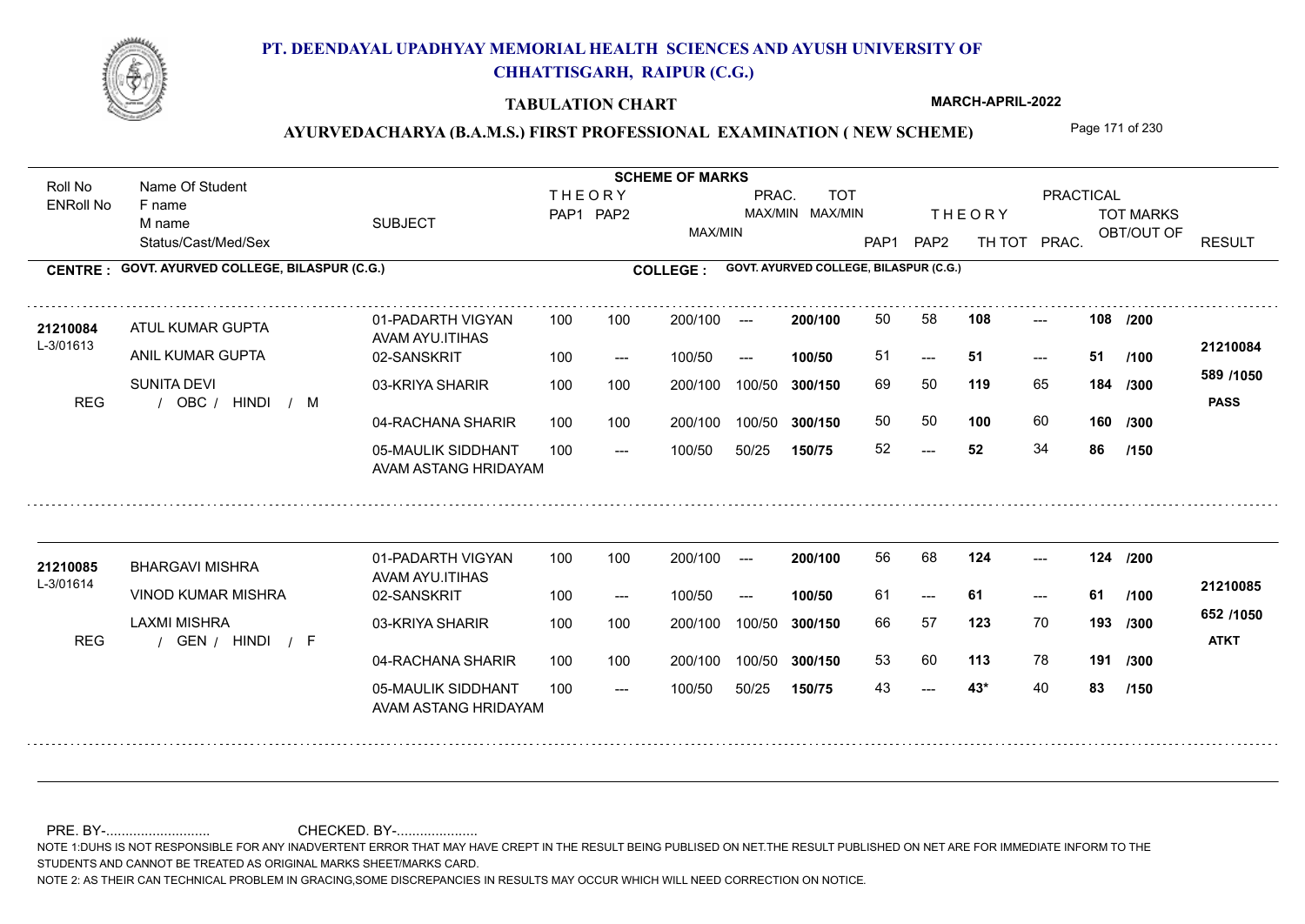

### **TABULATION CHART**

**MARCH-APRIL-2022**

## AYURVEDACHARYA (B.A.M.S.) FIRST PROFESSIONAL EXAMINATION (NEW SCHEME) Page 172 of 230

Status/Cast/Med/Sex SUBJECT TOT MARKS OBT/OUT OF **PRACTICAL** THE ORY TOT MARKS PAP1 PAP2 TH TOT PRAC. Roll No Name Of Student ENRoll No **CENTRE : COLLEGE : GOVT. AYURVED COLLEGE, BILASPUR (C.G.) GOVT. AYURVED COLLEGE, BILASPUR (C.G.) THEORY** PAP1 PAP2 MAX/MIN PRAC. MAX/MIN MAX/MIN TOT RESULT **Name Of Student Contract of Student Act of Student SCHEME OF MARKS** F name M name 01-PADARTH VIGYAN AVAM AYU.ITIHAS 05-MAULIK SIDDHANT AVAM ASTANG HRIDAYAM 04-RACHANA SHARIR 100 100 03-KRIYA SHARIR 100 100 REG / GEN / HINDI / F ---  $-51$ --- **122 122 /200** 02-SANSKRIT  $100/50$ 100 100 200/100 100/50 300/150 100/50 50/25 **150/75 300/150** 100/50 100 200/100 ---100/50 --- **100/50** 100/50 **300/150 200/100** 100 100 200/100 100/50 300/150  $- - 51$  $- -$  100/50 L-3/01616 CHHAYA DUBEY RAJESH DUBEY SEEMA DUBEY **112** 68 **/300 121** 66 **187 635 /1050** HINDI F **PASS 21210087 <sup>21210087</sup>** <sup>57</sup> <sup>65</sup> 51 **51 51** 64 48 **180** 63 58 **121** 66 58 **58** 37 **95 /100 /300 /150** 01-PADARTH VIGYAN AVAM AYU.ITIHAS 05-MAULIK SIDDHANT 100 AVAM ASTANG HRIDAYAM 04-RACHANA SHARIR 100 100 03-KRIYA SHARIR
100 100 / / / REG ST --- --- --- 02-SANSKRIT 100 --- 100/50 --- 200/100 100/50 **300/150** 100/50 50/25 **150/75 300/150** 100/50 200/100 100 200/100 ---**200/100 100/50** --- 200/100 100/50 200/100 100/50  $- -$  100/50 L-3/01617 DAMINI URAVASHA **21210088** UMESH KUMAR URAVASHA YASHODA BAI URAVASHA **140 140 /200 119** 67 **/300 126** 64 **190 /300 665 /1050** HINDI F **PASS 21210088** 72 68 56 **56 56** 69 50 **186** 62 64 56 **56** 37 **93 /100 /150**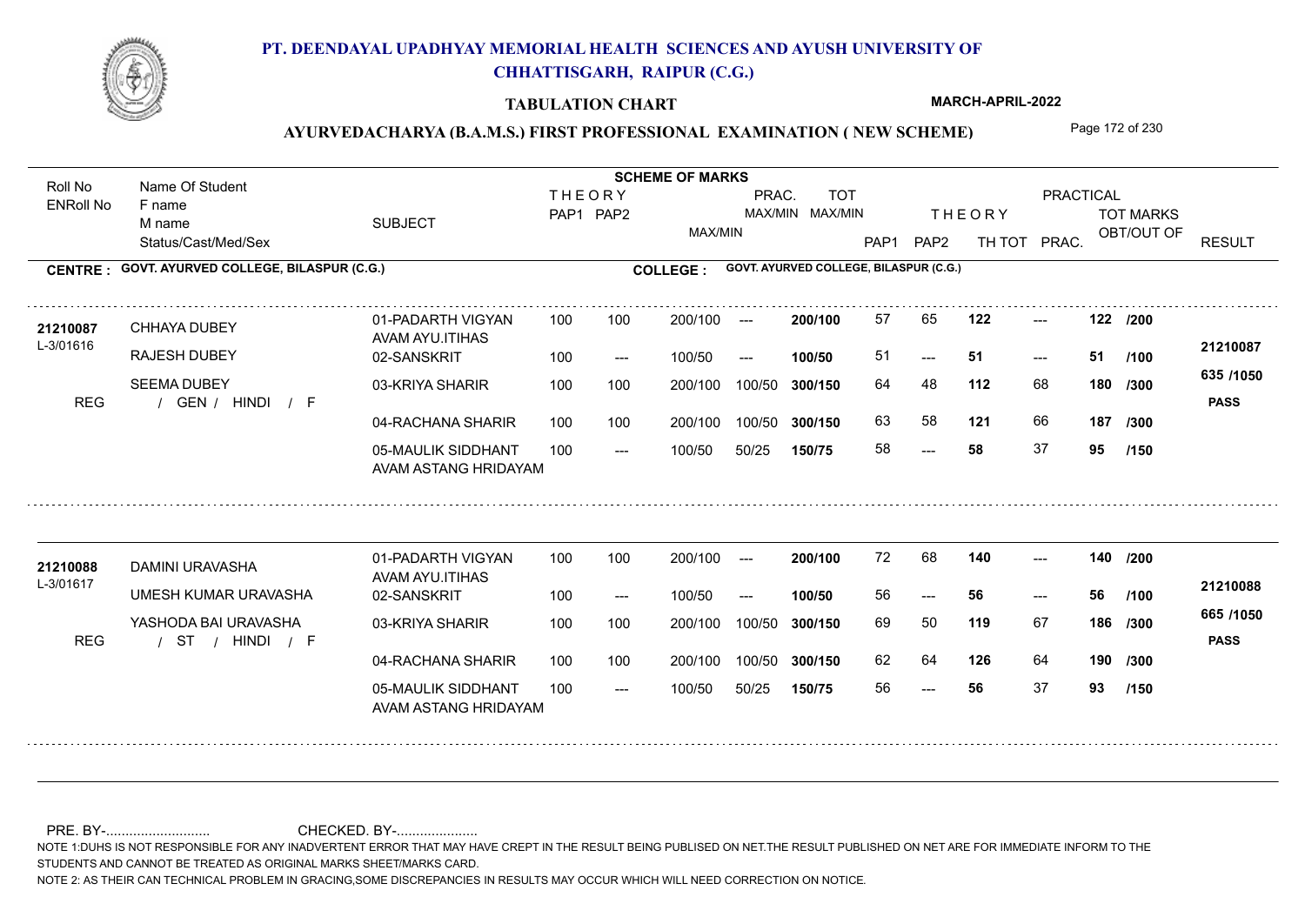

### **TABULATION CHART**

**MARCH-APRIL-2022**

## AYURVEDACHARYA (B.A.M.S.) FIRST PROFESSIONAL EXAMINATION (NEW SCHEME) Page 173 of 230

Status/Cast/Med/Sex SUBJECT TOT MARKS OBT/OUT OF **PRACTICAL** THE ORY TOT MARKS PAP1 PAP2 TH TOT PRAC. Roll No Name Of Student ENRoll No **CENTRE : COLLEGE : GOVT. AYURVED COLLEGE, BILASPUR (C.G.) GOVT. AYURVED COLLEGE, BILASPUR (C.G.) THEORY** PAP1 PAP2 MAX/MIN PRAC. MAX/MIN MAX/MIN TOT RESULT **Name Of Student Contract of Student Act of Student SCHEME OF MARKS** F name M name 01-PADARTH VIGYAN AVAM AYU.ITIHAS 05-MAULIK SIDDHANT AVAM ASTANG HRIDAYAM 04-RACHANA SHARIR 100 100 03-KRIYA SHARIR 100 100 / / / REG SC  $-2$  37\*  $- - 50$  $-28$ \* 02-SANSKRIT  $100/50$ 100 100 200/100 100/50 300/150 100/50 50/25 **150/75 300/150** 100/50 100 200/100 ---100/50 --- **100/50** 100/50 **300/150 200/100** 100 100 200/100 100/50 300/150  $- - 50$  $- -$  100/50 L-3/01618 DEEPAK AZAD **21210089** DAYARAM AZAD SNTOSHI AZAD **78\* 78\* /200 93\*** 62 55 38 **155 /300 95\*** 62 **157 507 /1050** HINDI M **ATKT 21210089** 27 51 **78\*** ---50 **50 50** 45 50 **95**\* 62 37 **37\*** 30 **67\* /100 /300 /150** 01-PADARTH VIGYAN AVAM AYU.ITIHAS 05-MAULIK SIDDHANT 100 AVAM ASTANG HRIDAYAM 04-RACHANA SHARIR 100 100 03-KRIYA SHARIR
100 100 / / / REG ST  $- - 42$ \*  $- - 41$ \*  $-2$  92\* 02-SANSKRIT 100 --- 100/50 --- 200/100 100/50 **300/150** 100/50 50/25 **150/75 300/150** 100/50 200/100 100 200/100 ---**200/100 100/50**  $- - 41$  \* 200/100 100/50 200/100 100/50  $- -$  100/50 L-3/01619 DEEPALI SINGH RAJKUMAR SINGH PRABHA SINGH **92\* 92\* /200 81\*** 69 **/300 76\*** 65 **141\* /300 501 /1050** HINDI F **ATKT 21210090 <sup>21210090</sup>** <sup>50</sup> <sup>42</sup> 41 **41\* 41\*** 50 31 **150** 39 37 **76\*** 65 42 **42\*** 35 **77 /100 /150**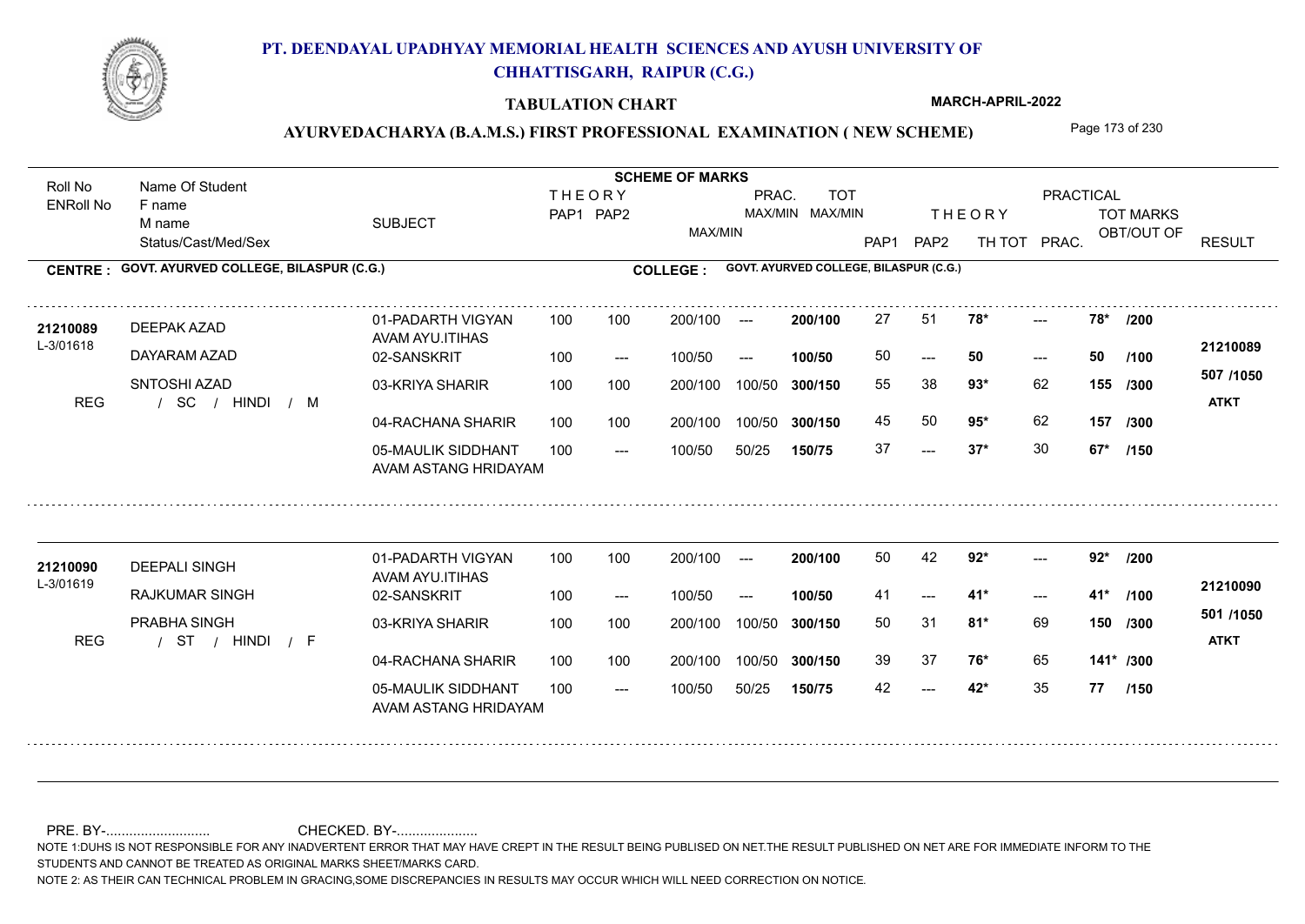

### **TABULATION CHART**

**MARCH-APRIL-2022**

## AYURVEDACHARYA (B.A.M.S.) FIRST PROFESSIONAL EXAMINATION (NEW SCHEME) Page 174 of 230

Status/Cast/Med/Sex SUBJECT TOT MARKS OBT/OUT OF **PRACTICAL** THE ORY TOT MARKS PAP1 PAP2 TH TOT PRAC. Roll No Name Of Student ENRoll No **CENTRE : COLLEGE : GOVT. AYURVED COLLEGE, BILASPUR (C.G.) GOVT. AYURVED COLLEGE, BILASPUR (C.G.) THEORY** PAP1 PAP2 MAX/MIN PRAC. MAX/MIN MAX/MIN TOT RESULT **Name Of Student Contract of Student Act of Student SCHEME OF MARKS** F name M name 01-PADARTH VIGYAN AVAM AYU.ITIHAS 05-MAULIK SIDDHANT AVAM ASTANG HRIDAYAM 04-RACHANA SHARIR 100 100 03-KRIYA SHARIR 100 100 / / / REG ST --- **A** ---  $\mathsf{A}$ 02-SANSKRIT 100 --- 100/50 --- 100 100 200/100 100/50 300/150 100/50 50/25 **150/75 300/150** 100/50 100 200/100 ---100/50 **300/150 200/100 100/50** 100 100 200/100 100/50 300/150 --- **/100**  $- -$  100/50 L-3/01620 DEEPANKAR SINGH KANWAR **21210091** CHANDRAKANT THAKUR DHANKESAREE SINGH **A**  $\rightarrow$  **A**  $/200$ **52\*** A **/300 31\*** A **31\* /300 83 /1050** HINDI M **ATKT 21210091** A **A A** --- **A** A --- **A** --- **A** /100 <del>-</del>11-10001 27 25 **52\*** 10 21 **31**\* A A **A** A **A /200 /150** 01-PADARTH VIGYAN AVAM AYU.ITIHAS 05-MAULIK SIDDHANT 100 AVAM ASTANG HRIDAYAM 04-RACHANA SHARIR 100 100 03-KRIYA SHARIR
100 100 / / / REG ST --- --- 53 --- **138 138 /200** 02-SANSKRIT 100 --- 100/50 --- 200/100 100/50 **300/150** 100/50 50/25 **150/75 300/150** 100/50 200/100 100 200/100 ---**200/100 100/50** --- 200/100 100/50 200/100 100/50  $- -$  100/50 L-3/01621 DEEPSHIKHA TOPPO OSCAR TOPPO ASRITA TOPPO **130** 75 74 56 **205 /300 126** 80 **206 /300 702 /1050** HINDI F **PASS 21210092** 21210092 DEEPSHIKHA TOPPO 01-PADARTH VIGYAN 100 100 200/100 --- **200/100** 66 72 **138** ---53 **53 53** 67 59 126 80 62 **62** 38 **100 /100 /150**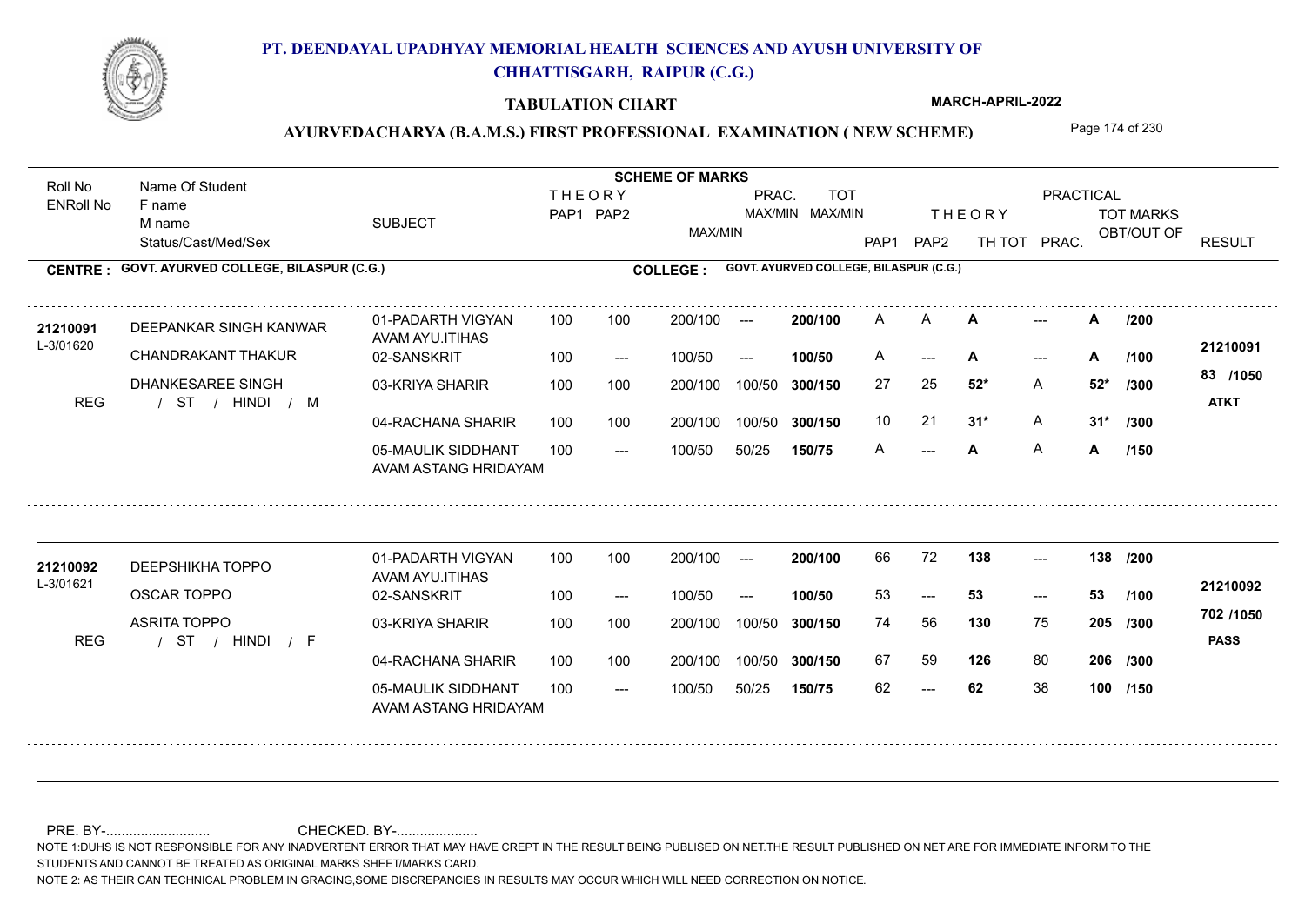

### **TABULATION CHART**

**MARCH-APRIL-2022**

## AYURVEDACHARYA (B.A.M.S.) FIRST PROFESSIONAL EXAMINATION (NEW SCHEME) Page 175 of 230

Status/Cast/Med/Sex SUBJECT TOT MARKS OBT/OUT OF **PRACTICAL** THE ORY TOT MARKS PAP1 PAP2 TH TOT PRAC. Roll No Name Of Student ENRoll No **CENTRE : COLLEGE : GOVT. AYURVED COLLEGE, BILASPUR (C.G.) GOVT. AYURVED COLLEGE, BILASPUR (C.G.) THEORY** PAP1 PAP2 MAX/MIN PRAC. MAX/MIN MAX/MIN TOT RESULT **Name Of Student Contract of Student Act of Student SCHEME OF MARKS** F name M name 01-PADARTH VIGYAN AVAM AYU.ITIHAS 05-MAULIK SIDDHANT AVAM ASTANG HRIDAYAM 04-RACHANA SHARIR 100 100 03-KRIYA SHARIR 100 100 / / / REG ST  $-2$  37\*  $- - 38*$ --- 02-SANSKRIT  $100/50$ 100 100 200/100 100/50 300/150 100/50 50/25 **150/75 300/150** 100/50 100 200/100 ---100/50 --- **100/50** 100/50 **300/150 200/100** 100 100 200/100 100/50 300/150  $- - 38$ \*  $- -$  100/50 L-3/01622 DEEPTI OMAL PRASAD PHULMANI BAI **104 104 91\*** 70 60 31 **161 /300 91\*** 58 **149\* /300 519 /1050** HINDI F **ATKT 21210093 <sup>21210093</sup>** <sup>50</sup> <sup>54</sup> 38 **38\* 38\*** 41 50 **91**\* 58 37 **37\*** 30 **67\* /200 /100 /150** 01-PADARTH VIGYAN AVAM AYU.ITIHAS 05-MAULIK SIDDHANT 100 AVAM ASTANG HRIDAYAM 04-RACHANA SHARIR 100 100 03-KRIYA SHARIR
100 100 / / / REG ST  $-2$  33\*  $- - 30*$  $- - 65$ 02-SANSKRIT 100 --- 100/50 --- 200/100 100/50 **300/150** 100/50 50/25 **150/75 300/150** 100/50 200/100 100 200/100 ---**200/100 100/50**  $-2$  30\* 200/100 100/50 200/100 100/50  $- -$  100/50 L-3/01623 GEETIKA SINGH RAJ **21210094** RAMKHILAWAN RAJ HEMWATI RAJ **65\* 65\* /200 80\*** 60 52 28 **140\* /300 70\*** 55 **125\* /300 423 /1050** HINDI F **ATKT 21210094** 22 43 **65\*** ---30 **30\* 30\*** 27 43 **70\*** 55 33 **33\*** 30 **63\* /100 /150**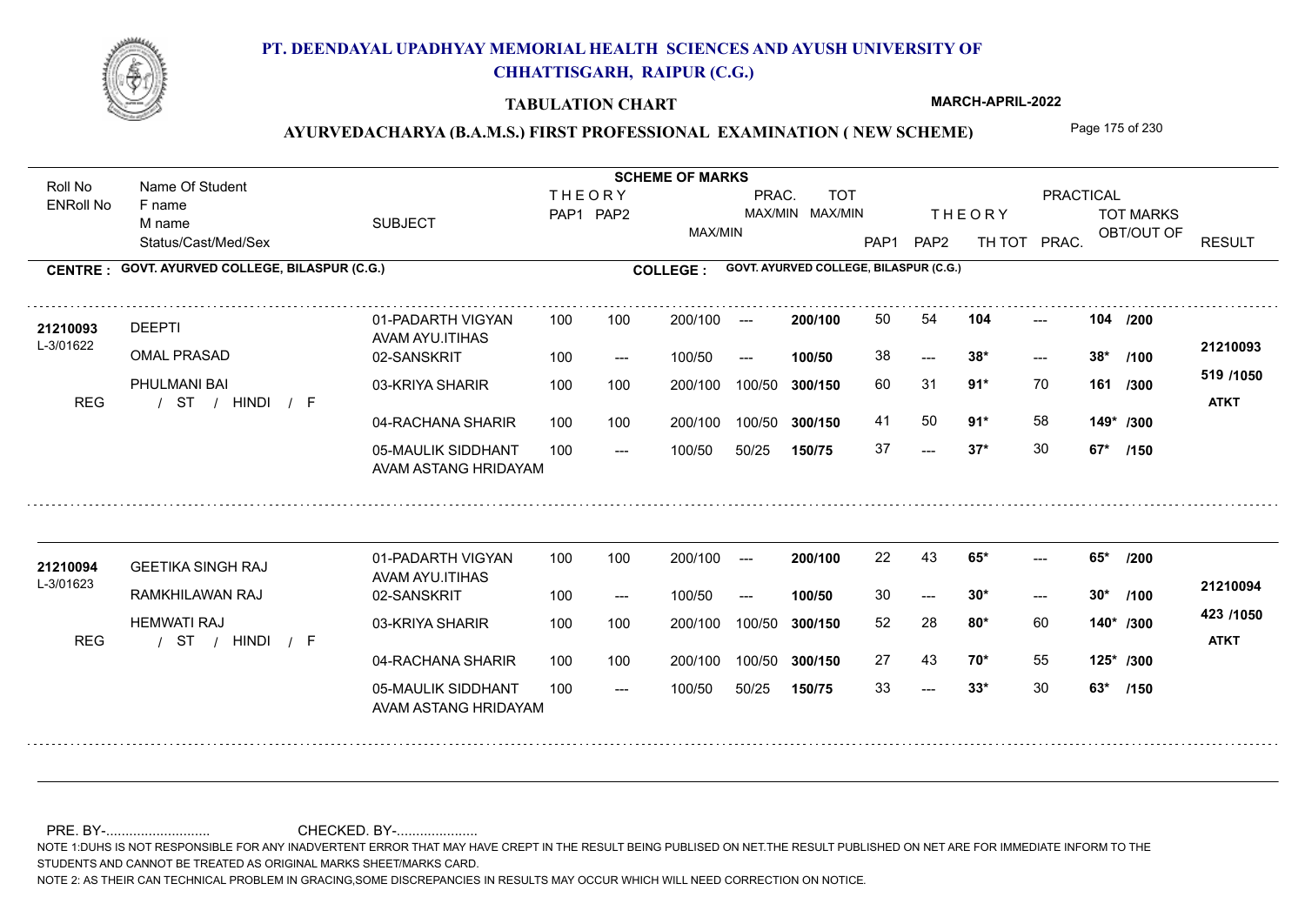

### **TABULATION CHART**

**MARCH-APRIL-2022**

## AYURVEDACHARYA (B.A.M.S.) FIRST PROFESSIONAL EXAMINATION (NEW SCHEME) Page 176 of 230

Status/Cast/Med/Sex SUBJECT TOT MARKS OBT/OUT OF **PRACTICAL** THE ORY TOT MARKS PAP1 PAP2 TH TOT PRAC. Roll No Name Of Student ENRoll No **CENTRE : COLLEGE : GOVT. AYURVED COLLEGE, BILASPUR (C.G.) GOVT. AYURVED COLLEGE, BILASPUR (C.G.) THEORY** PAP1 PAP2 MAX/MIN PRAC. MAX/MIN MAX/MIN TOT RESULT **Name Of Student Contract of Student Act of Student SCHEME OF MARKS** F name M name 01-PADARTH VIGYAN AVAM AYU.ITIHAS 05-MAULIK SIDDHANT AVAM ASTANG HRIDAYAM 04-RACHANA SHARIR 100 100 03-KRIYA SHARIR 100 100 REG / OBC / HINDI / M  $- - 50$  $- - 50$ --- 02-SANSKRIT  $100/50$ 100 100 200/100 100/50 300/150 100/50 50/25 **150/75 300/150** 100/50 100 200/100 ---100/50 --- **100/50** 100/50 **300/150 200/100** 100 100 200/100 100/50 300/150  $- - 50$  $- -$  100/50 L-3/01624 INDRAJEET VERMA SANJAY KUMAR VERMA SAVITA VERMA **107 107 126** 65 **/300 131** 68 **199 628 /1050** HINDI M **PASS 21210095** 21210095 INDRAJEET VERMA 01-PADARTH VIGYAN 100 100 200/100 --- **200/100 52 55 107 ---**-50 **50 50** 73 53 **191** 62 69 **131** 68 50 **50** 31 **81 /200 /100 /300 /150** 01-PADARTH VIGYAN AVAM AYU.ITIHAS 05-MAULIK SIDDHANT 100 AVAM ASTANG HRIDAYAM 04-RACHANA SHARIR 100 100 03-KRIYA SHARIR
100 100 REG / GEN / HINDI / F --- --- --- **118 118 /200** 02-SANSKRIT 100 --- 100/50 --- 200/100 100/50 **300/150** 100/50 50/25 **150/75 300/150** 100/50 200/100 100 200/100 ---**200/100 100/50** --- 200/100 100/50 200/100 100/50  $- -$  100/50 L-3/01626 JAGRITI PATLE **HEMCHAND PATLE** BHUMESHWARI PATLE **131** 75 **/300 123** 80 **203 /300 677 /1050** HINDI F **PASS 21210097 <sup>21210097</sup>** <sup>59</sup> <sup>59</sup> 57 **57 57** 67 64 **206** 55 68 55 **55** 38 **93 /100 /150**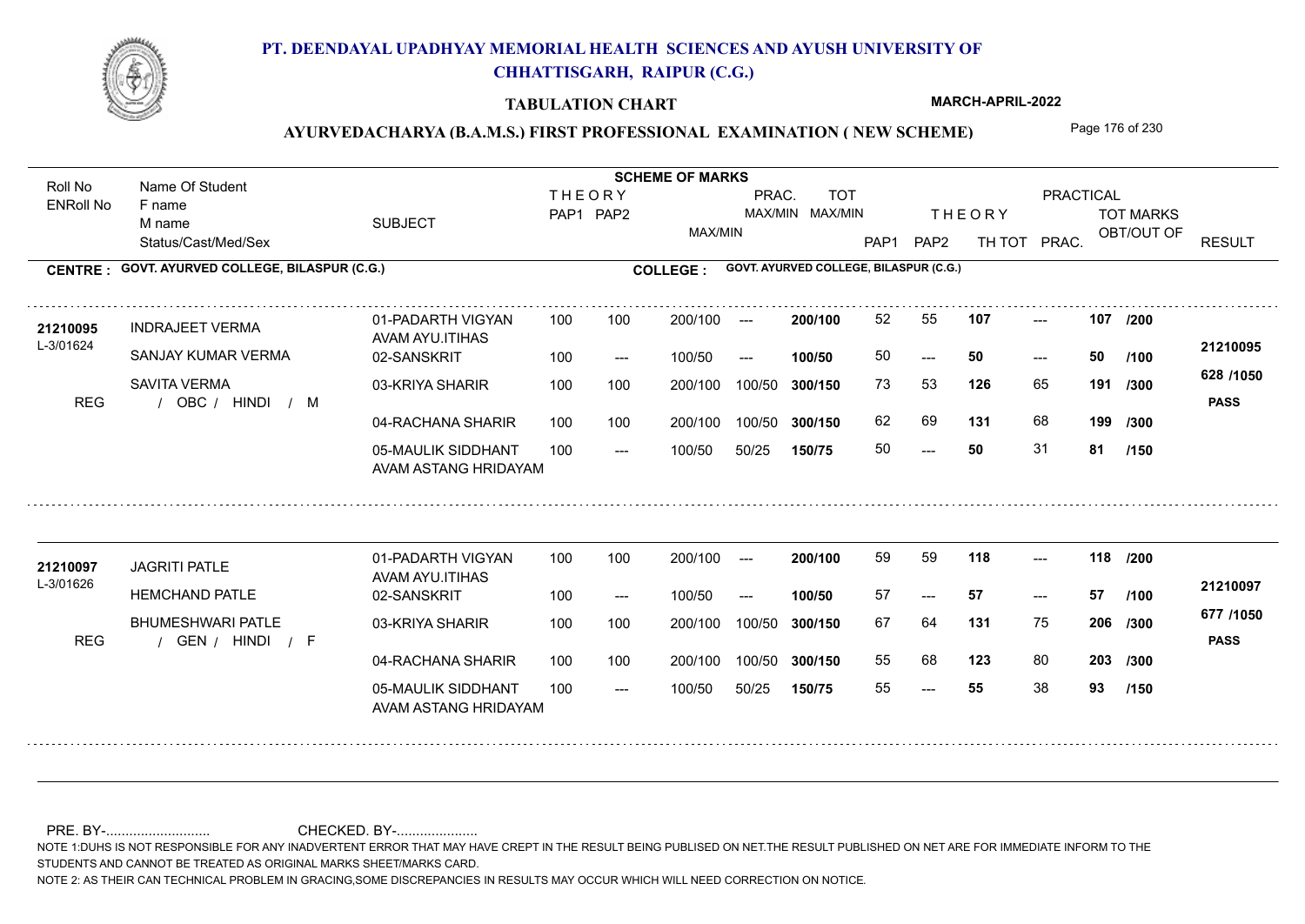

### **TABULATION CHART**

**MARCH-APRIL-2022**

## AYURVEDACHARYA (B.A.M.S.) FIRST PROFESSIONAL EXAMINATION (NEW SCHEME) Page 177 of 230

Status/Cast/Med/Sex SUBJECT TOT MARKS OBT/OUT OF **PRACTICAL** THE ORY TOT MARKS PAP1 PAP2 TH TOT PRAC. Roll No Name Of Student ENRoll No **CENTRE : COLLEGE : GOVT. AYURVED COLLEGE, BILASPUR (C.G.) GOVT. AYURVED COLLEGE, BILASPUR (C.G.) THEORY** PAP1 PAP2 MAX/MIN PRAC. MAX/MIN MAX/MIN TOT RESULT **Name Of Student Contract of Student Act of Student SCHEME OF MARKS** F name M name 01-PADARTH VIGYAN AVAM AYU.ITIHAS 05-MAULIK SIDDHANT AVAM ASTANG HRIDAYAM 04-RACHANA SHARIR 100 100 03-KRIYA SHARIR 100 100 / / / REG ST --- **A** ---  $\mathsf{A}$ 02-SANSKRIT 100 --- 100/50 --- 100 100 200/100 100/50 300/150 100/50 50/25 **150/75 300/150** 100/50 100 200/100 ---100/50 **300/150 200/100 100/50** 100 100 200/100 100/50 300/150 --- **/100**  $- -$  100/50 L-3/01627 JAI PRAKASH RAKSE **21210098** DHANSAY RAKSE KHEM BAI RAKSE **A**  $\rightarrow$  **A**  $/200$ **46\*** A **/300 52\*** A **52\* /300 98 /1050** HINDI M **ATKT 21210098** A **A A** --- **A** A --- **A** --- **A** /100 <del>-</del>11-10000 29 17 **46\*** 13 39 **52<sup>\*</sup>** A A **A** A **A /200 /150** 01-PADARTH VIGYAN AVAM AYU.ITIHAS 05-MAULIK SIDDHANT 100 AVAM ASTANG HRIDAYAM 04-RACHANA SHARIR 100 100 03-KRIYA SHARIR
100 100 / / / REG SC  $- - 38$ \* --- 53  $- - 76*$ 02-SANSKRIT 100 --- 100/50 --- 200/100 100/50 **300/150** 100/50 50/25 **150/75 300/150** 100/50 200/100 100 200/100 ---**200/100 100/50**  $-53$ 200/100 100/50 200/100 100/50  $- -$  100/50 L-3/01628 JASHWANT KUMAR OGARE **21210099** AJBAL DAS OGARE AHIL BAI OGARE **76\* 76\* /200 114** 60 64 50 **174 /300 101** 62 **163 /300 535 /1050** HINDI M **ATKT 21210099** 44 32 **76**\* ---53 **53 53** 50 51 38 **38\*** 31 **69\* /100 /150**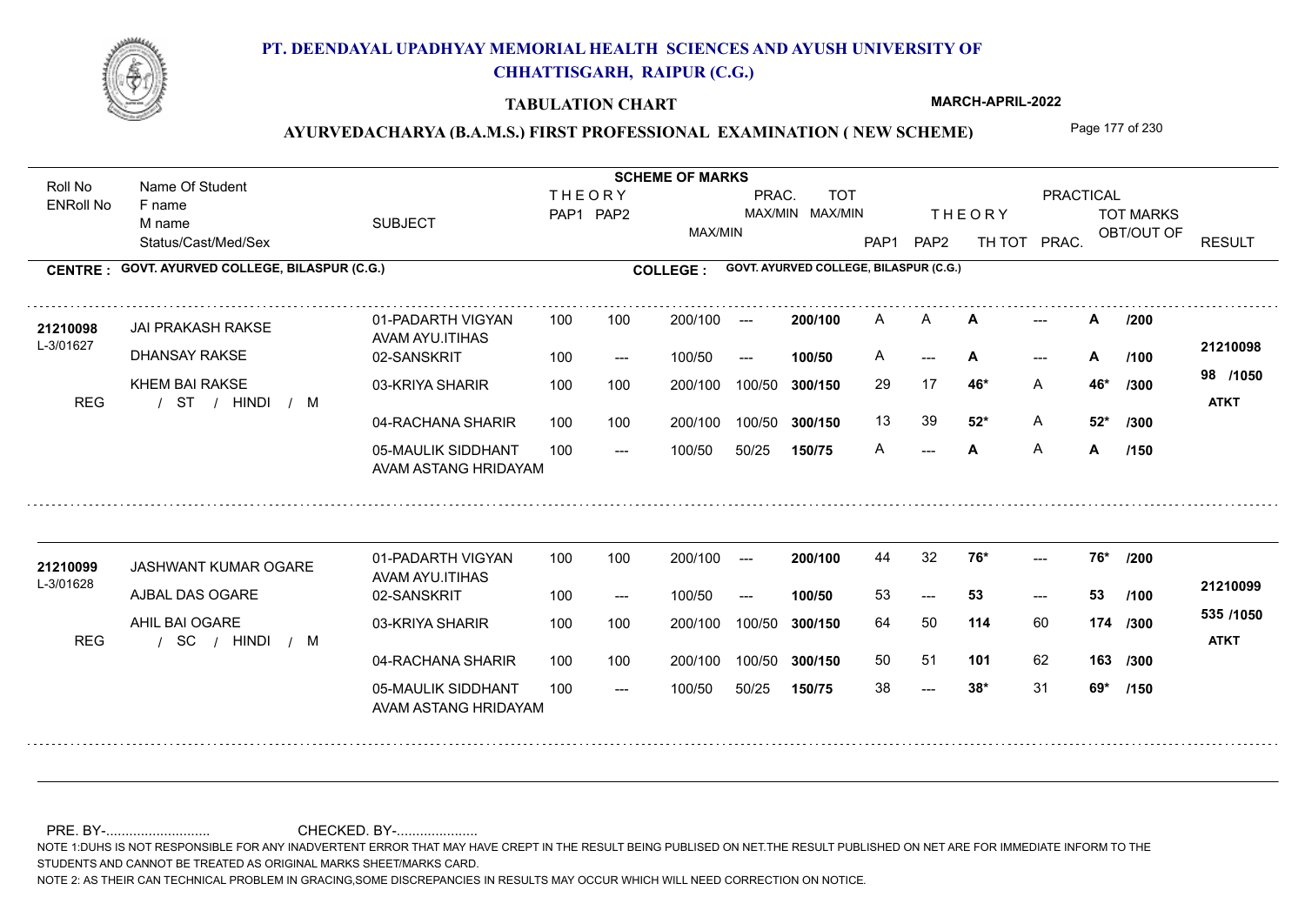

### **TABULATION CHART**

**MARCH-APRIL-2022**

## AYURVEDACHARYA (B.A.M.S.) FIRST PROFESSIONAL EXAMINATION (NEW SCHEME) Page 178 of 230

Status/Cast/Med/Sex SUBJECT TOT MARKS OBT/OUT OF PRACTICAL THE ORY TOT MARKS PAP1 PAP2 TH TOT PRAC. Roll No Name Of Student ENRoll No **CENTRE : COLLEGE : GOVT. AYURVED COLLEGE, BILASPUR (C.G.) GOVT. AYURVED COLLEGE, BILASPUR (C.G.) THEORY** PAP1 PAP2 MAX/MIN PRAC. MAX/MIN MAX/MIN TOT RESULT **Name Of Student Contract of Student Act of Student SCHEME OF MARKS** F name M name 01-PADARTH VIGYAN AVAM AYU.ITIHAS 05-MAULIK SIDDHANT AVAM ASTANG HRIDAYAM 04-RACHANA SHARIR 100 100 03-KRIYA SHARIR 100 100 REG / OBC / HINDI / M  $-28*$ ---  $- - 85$ 02-SANSKRIT 100 --- 100/50 --- 100 100 200/100 100/50 300/150 100/50 50/25 **150/75 300/150** 100/50 100 200/100 ---100/50 **300/150 200/100 100/50** 100 100 200/100 100/50 300/150  $- - 52$  $- -$  100/50 L-3/01629 JAY KRISHNAN PATEL MULCHAND PATEL SHANTI PATEL **85\* 85\* /200 107** 60 59 48 **167 /300 102** 65 **167 544 /1050** HINDI M **ATKT 21210100 <sup>21210100</sup>** <sup>35</sup> <sup>50</sup> 52 **52 52** 52 50 **102** 65 38 **38\*** 35 **73\* /100 /300 /150** 01-PADARTH VIGYAN AVAM AYU.ITIHAS 05-MAULIK SIDDHANT 100 AVAM ASTANG HRIDAYAM 04-RACHANA SHARIR 100 100 03-KRIYA SHARIR
100 100 REG / OBC / HINDI / F --- --- --- **117 117 /200** 02-SANSKRIT 100 --- 100/50 --- 200/100 100/50 **300/150** 100/50 50/25 **150/75 300/150** 100/50 200/100 100 200/100 ---**200/100 100/50** --- 200/100 100/50 200/100 100/50  $- -$  100/50 L-3/01630 JIGYASHA SAHU SHANKAR SAHU BABITA SAHU **135** 65 **/300 140** 68 **208 /300 670 /1050** HINDI F **PASS 21210101 <sup>21210101</sup>** <sup>51</sup> <sup>66</sup> 50 **50 50** 75 60 **200** 65 75 140 68 58 **58** 37 **95 /100 /150**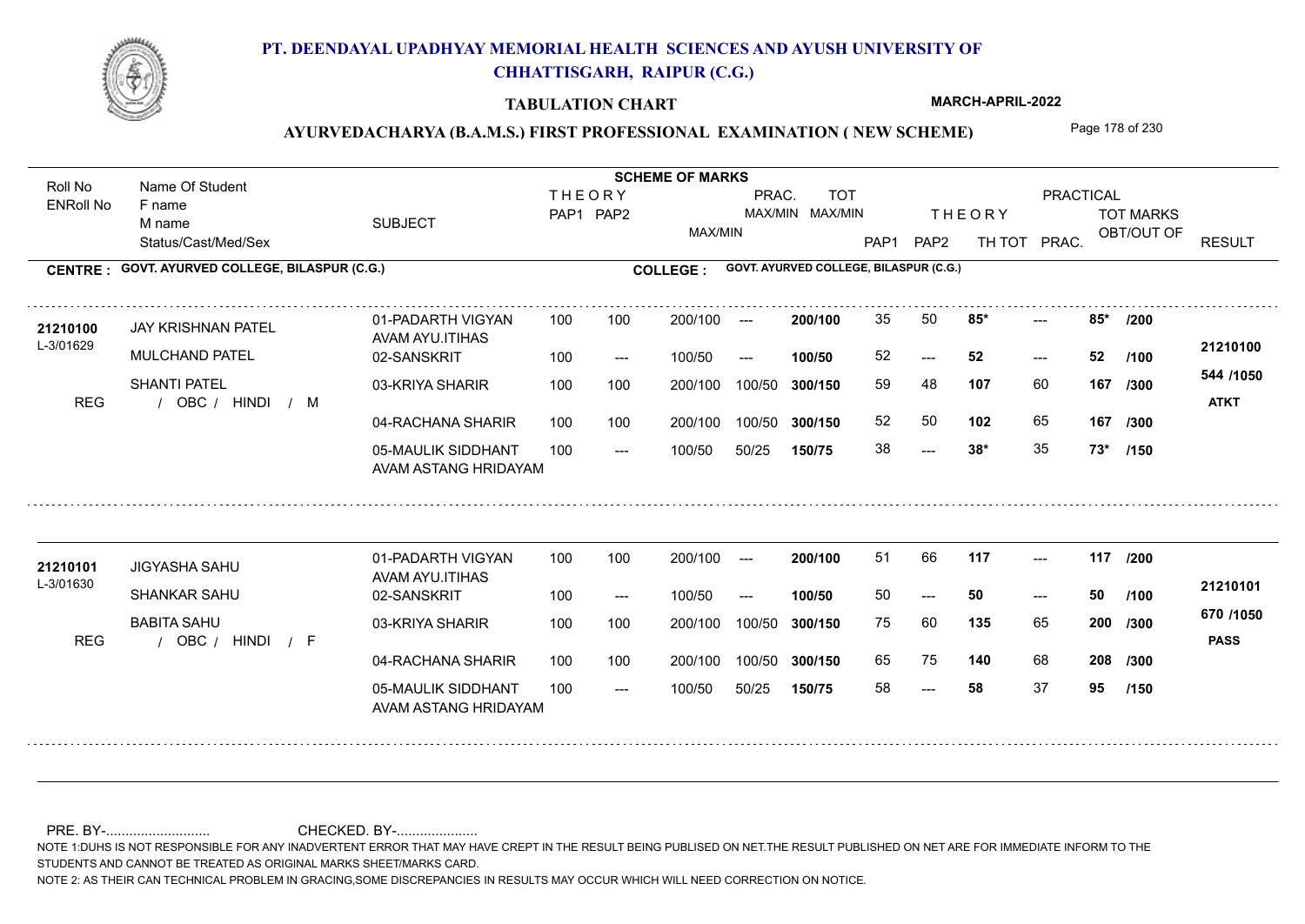

### **TABULATION CHART**

**MARCH-APRIL-2022**

## AYURVEDACHARYA (B.A.M.S.) FIRST PROFESSIONAL EXAMINATION (NEW SCHEME) Page 179 of 230

Status/Cast/Med/Sex SUBJECT TOT MARKS OBT/OUT OF PRACTICAL THE ORY TOT MARKS PAP1 PAP2 TH TOT PRAC. Roll No Name Of Student ENRoll No **CENTRE : COLLEGE : GOVT. AYURVED COLLEGE, BILASPUR (C.G.) GOVT. AYURVED COLLEGE, BILASPUR (C.G.) THEORY** PAP1 PAP2 MAX/MIN PRAC. MAX/MIN MAX/MIN TOT RESULT **Name Of Student Contract of Student Act of Student SCHEME OF MARKS** F name M name 01-PADARTH VIGYAN AVAM AYU.ITIHAS 05-MAULIK SIDDHANT AVAM ASTANG HRIDAYAM 04-RACHANA SHARIR 100 100 03-KRIYA SHARIR 100 100 REG / GEN / HINDI / F ---  $- - 45$ \* --- **125 125 /200** 02-SANSKRIT 100 --- 100/50 --- 100 100 200/100 100/50 300/150 100/50 50/25 **150/75 300/150** 100/50 100 200/100 ---100/50 **300/150 200/100 100/50** 100 100 200/100 100/50 300/150  $- - 45$ \*  $- -$  100/50 L-3/01631 JYOTI MAURYA SUJIT KUMAR MAURYA MADHURI MAURYA **122** 68 **190** /300 **122 138** 72 **210 663 /1050 PASS DC 05 /150 21210102 <sup>21210102</sup>** <sup>56</sup> <sup>69</sup> 45 **45\* 45\*** 65 57 **190** 70 68 **138** 72 58 **58** 35 **93 /100 /300** 01-PADARTH VIGYAN AVAM AYU.ITIHAS 05-MAULIK SIDDHANT 100 AVAM ASTANG HRIDAYAM 04-RACHANA SHARIR 100 100 03-KRIYA SHARIR / / / REG ST --- 51 --- --- **102 102 /200** 02-SANSKRIT 100 --- 100/50 --- 200/100 100/50 **300/150** 100/50 50/25 **150/75 300/150** 100/50 200/100 100 200/100 ---**200/100 100/50** --- 200/100 100/50 200/100 100/50  $- -$  100/50 L-3/01634 21210105 KEWAL SINGH PAIKRA<br>ALAM ANALASI BANDHAN SINGH PAIKRA PARBATIYA BAI **104** 62 **/300 103** 65 **168 /300 565 /1050** HINDI M **PASS 21210105**  $102$  ---50 **50 50** 57 47 **166** 49 54 **103** 65 51 **51** 28 **79 /100 /150**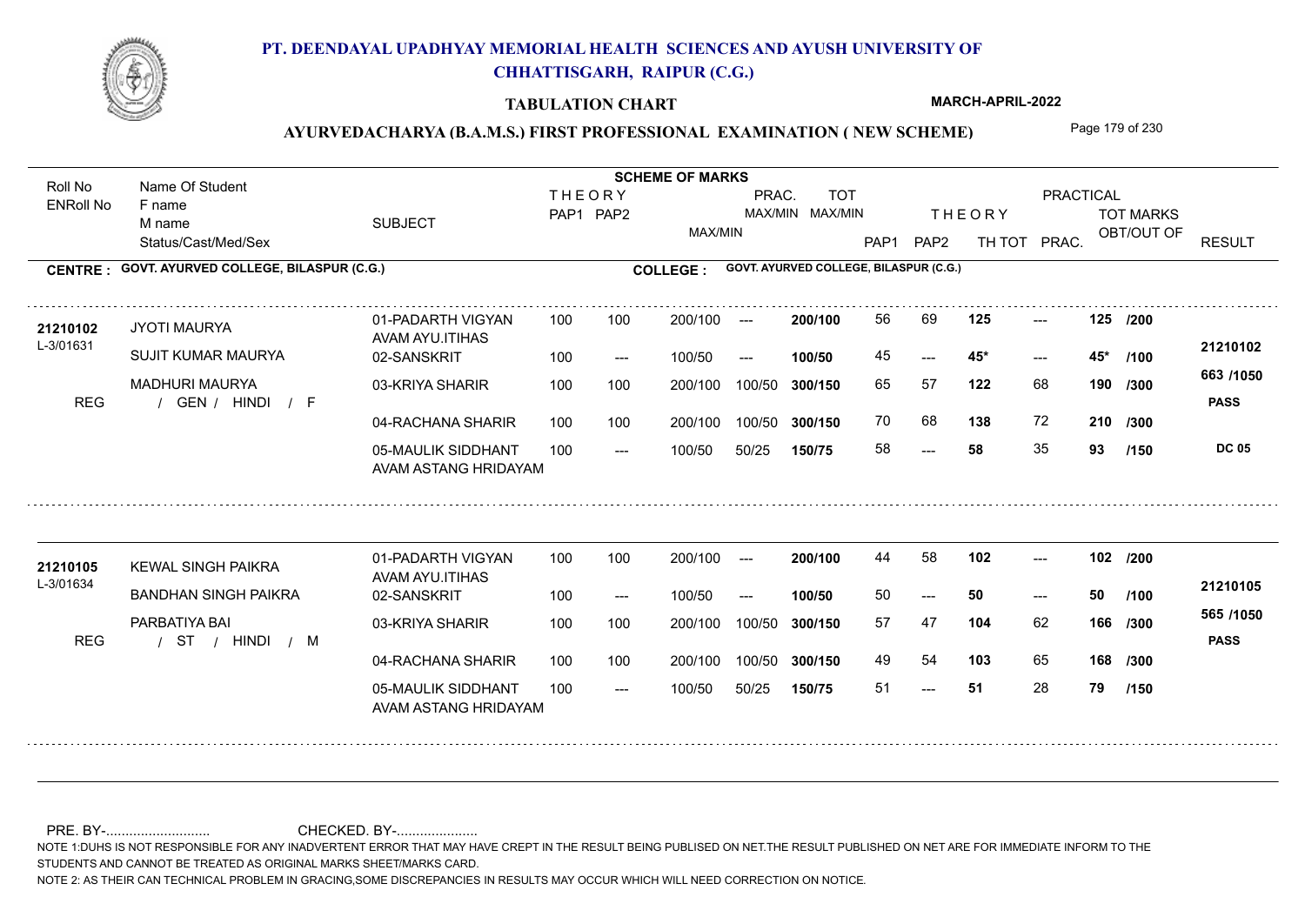

### **TABULATION CHART**

**MARCH-APRIL-2022**

## AYURVEDACHARYA (B.A.M.S.) FIRST PROFESSIONAL EXAMINATION (NEW SCHEME) Page 180 of 230

Status/Cast/Med/Sex SUBJECT TOT MARKS OBT/OUT OF PRACTICAL THE ORY TOT MARKS PAP1 PAP2 TH TOT PRAC. Roll No Name Of Student ENRoll No **CENTRE : COLLEGE : GOVT. AYURVED COLLEGE, BILASPUR (C.G.) GOVT. AYURVED COLLEGE, BILASPUR (C.G.) THEORY** PAP1 PAP2 MAX/MIN PRAC. MAX/MIN MAX/MIN TOT RESULT **Name Of Student Contract of Student Act of Student SCHEME OF MARKS** F name M name 01-PADARTH VIGYAN AVAM AYU.ITIHAS 05-MAULIK SIDDHANT AVAM ASTANG HRIDAYAM 04-RACHANA SHARIR 100 100 03-KRIYA SHARIR 100 100 REG / OBC / HINDI / F  $-52$  $- - 50$ --- **105 105 /200** 02-SANSKRIT 100 --- 100/50 --- 100 100 200/100 100/50 300/150 100/50 50/25 **150/75 300/150** 100/50 100 200/100 ---100/50 **300/150 200/100 100/50** 100 100 200/100 100/50 300/150  $- - 50$  $- -$  100/50 L-3/01635 KHUSHI SAHU LATE RAM KUMAR SAHU MADHU SAHU **110** 78 **/300 124** 64 **188 618 /1050** HINDI F **PASS 21210106** 21210106 KHUSHI SAHU 01-PADARTH VIGYAN 100 100 200/100 --- **200/100 50 55 105 ---**-50 **50 50** 62 48 **188** 67 57 **124** 64 52 **52** 35 **87 /100 /300 /150** 01-PADARTH VIGYAN AVAM AYU.ITIHAS 05-MAULIK SIDDHANT 100 AVAM ASTANG HRIDAYAM 04-RACHANA SHARIR 100 100 03-KRIYA SHARIR REG / OBC / HINDI / M --- --- --- **115 115 /200** 02-SANSKRIT 100 --- 100/50 --- 200/100 100/50 **300/150** 100/50 50/25 **150/75 300/150** 100/50 200/100 100 200/100 ---**200/100 100/50** --- 200/100 100/50 200/100 100/50  $- -$  100/50 L-3/01636 KISHAN CHANDRAVANSHI ARJUN CHANDRAVANSHI SUKHABATI CHANDRAVANSHI **113** 64 68 45 **177 /300 103** 62 **165 /300 602 /1050** HINDI M **PASS 21210107 <sup>21210107</sup>** <sup>57</sup> <sup>58</sup> 50 **50 50** 53 50 **103** 62 59 **59** 36 **95 /100 /150**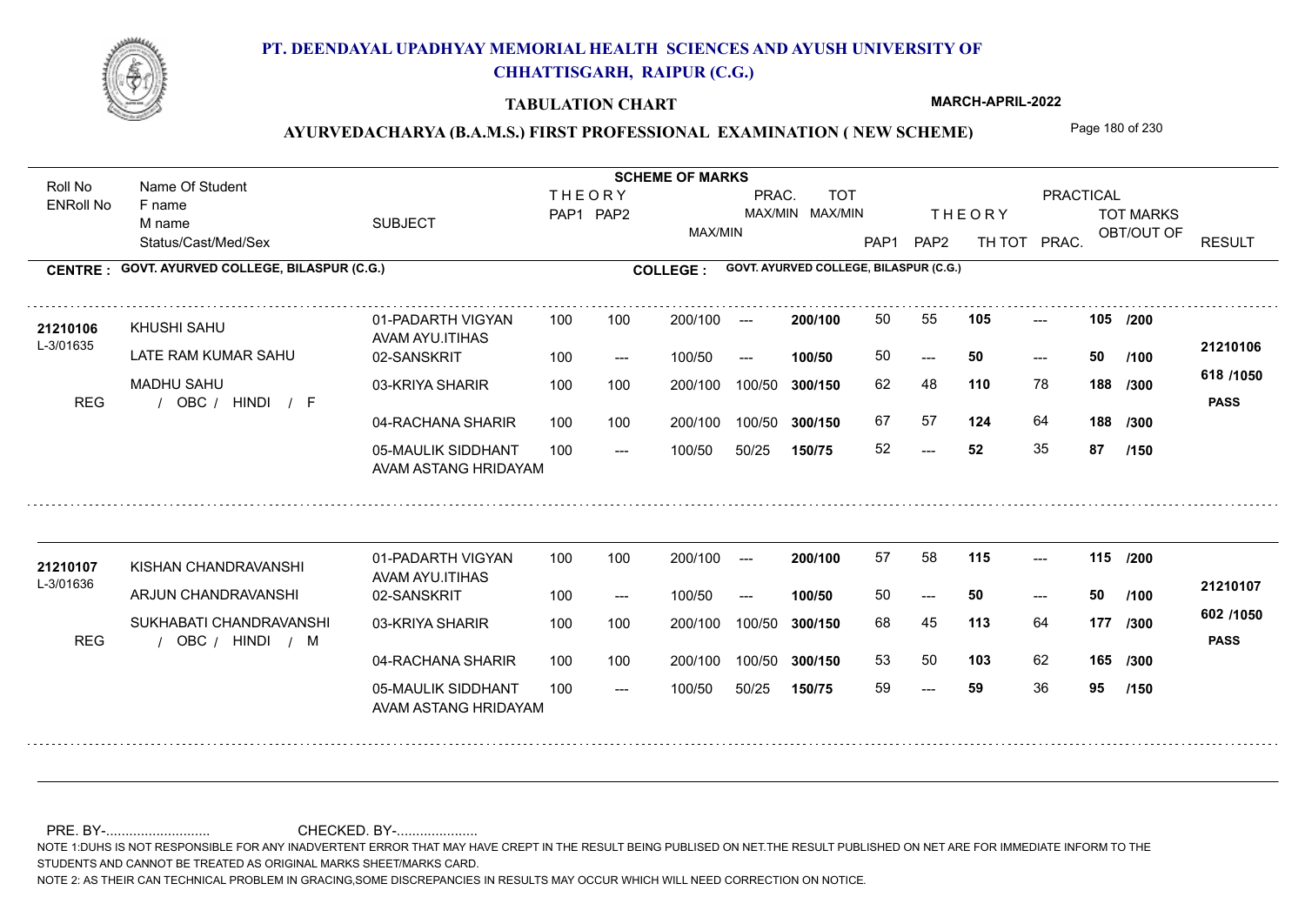

### **TABULATION CHART**

**MARCH-APRIL-2022**

# AYURVEDACHARYA (B.A.M.S.) FIRST PROFESSIONAL EXAMINATION (NEW SCHEME) Page 181 of 230

Status/Cast/Med/Sex SUBJECT TOT MARKS OBT/OUT OF PRACTICAL THE ORY TOT MARKS PAP1 PAP2 TH TOT PRAC. Roll No Name Of Student ENRoll No **CENTRE : COLLEGE : GOVT. AYURVED COLLEGE, BILASPUR (C.G.) GOVT. AYURVED COLLEGE, BILASPUR (C.G.) THEORY** PAP1 PAP2 MAX/MIN PRAC. MAX/MIN MAX/MIN TOT RESULT **Name Of Student Contract of Student Act of Student SCHEME OF MARKS** F name M name 01-PADARTH VIGYAN AVAM AYU.ITIHAS 05-MAULIK SIDDHANT AVAM ASTANG HRIDAYAM 04-RACHANA SHARIR 100 100 03-KRIYA SHARIR REG / OBC / HINDI / M --- --- --- 02-SANSKRIT 100 --- 100/50 --- 100 100 200/100 100/50 300/150 100/50 50/25 **150/75 300/150** 100/50 100 200/100 ---100/50 **300/150 200/100 100/50** 100 100 200/100 100/50 300/150  $- - 57$  $- -$  100/50 L-3/01637 KISHOR KUMAR SHRAVAN KUMAR **GAYATRI 109 109 120** 68 **/300 126** 72 **198 645 /1050** HINDI M **PASS 21210108 <sup>21210108</sup>** <sup>51</sup> <sup>58</sup> 57 **57 57** 70 50 **188** 61 65 **126** 72 55 **55** 38 **93 /200 /100 /300 /150** 01-PADARTH VIGYAN AVAM AYU.ITIHAS 05-MAULIK SIDDHANT 100 AVAM ASTANG HRIDAYAM 04-RACHANA SHARIR 100 100 03-KRIYA SHARIR
100 100 REG / GEN / HINDI / M ---  $- - 40*$  $- - 67*$ 02-SANSKRIT 100 --- 100/50 --- 200/100 100/50 **300/150** 100/50 50/25 **150/75 300/150** 100/50 200/100 100 200/100 ---**200/100 100/50**  $- - 40*$ 200/100 100/50 200/100 100/50  $- -$  100/50 L-3/01638 KUSHAGRA SHARMA DHIRENDRA SHARMA LALITA SHARMA **67\* 67\* /200 113** 69 63 50 **182 /300 100** 55 **155 /300 538 /1050** HINDI M **ATKT 21210109 <sup>21210109</sup>** <sup>26</sup> <sup>41</sup> 40 **40\* 40\*** 50 50 57 **57** 37 **94 /100 /150**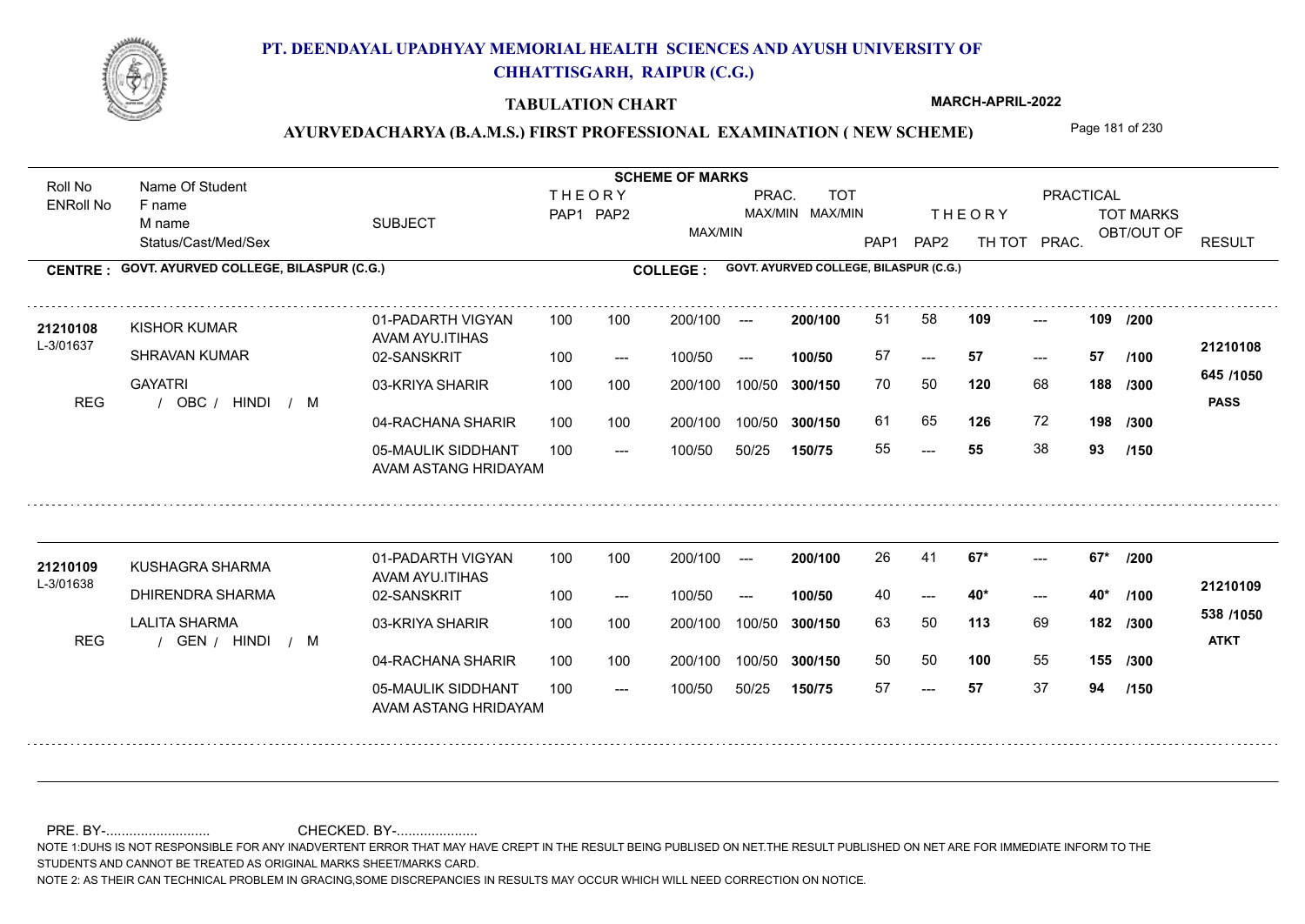

### **TABULATION CHART**

**MARCH-APRIL-2022**

# AYURVEDACHARYA (B.A.M.S.) FIRST PROFESSIONAL EXAMINATION (NEW SCHEME) Page 182 of 230

Status/Cast/Med/Sex SUBJECT TOT MARKS OBT/OUT OF PRACTICAL THE ORY TOT MARKS PAP1 PAP2 TH TOT PRAC. Roll No Name Of Student ENRoll No **CENTRE : COLLEGE : GOVT. AYURVED COLLEGE, BILASPUR (C.G.) GOVT. AYURVED COLLEGE, BILASPUR (C.G.) THEORY** PAP1 PAP2 MAX/MIN PRAC. MAX/MIN MAX/MIN TOT RESULT **Name Of Student Contract of Student Act of Student SCHEME OF MARKS** F name M name 01-PADARTH VIGYAN AVAM AYU.ITIHAS 05-MAULIK SIDDHANT AVAM ASTANG HRIDAYAM 04-RACHANA SHARIR 100 100 03-KRIYA SHARIR REG / OBC / HINDI / F ---  $- - 42^*$ --- **115 115 /200** 02-SANSKRIT 100 --- 100/50 --- 100 100 200/100 100/50 300/150 100/50 50/25 **150/75 300/150** 100/50 100 200/100 ---100/50 **300/150 200/100 100/50** 100 100 200/100 100/50 300/150  $- - 42$  $- -$  100/50 L-3/01639 LAXMI VERMA SANTOSH KUMAR **TULSI VERMA 123** 69 66 57 **192 /300 121** 60 **181 614 /1050** HINDI F **ATKT 21210110** 21210110 LAXMI VERMA 01-PADARTH VIGYAN 100 100 200/100 --- **200/100** 50 65 **115** ---42 **42\* 42\*** 51 70 **121** 60 54 **54** 30 **84 /100 /300 /150** 01-PADARTH VIGYAN AVAM AYU.ITIHAS 05-MAULIK SIDDHANT 100 AVAM ASTANG HRIDAYAM 04-RACHANA SHARIR 100 100 03-KRIYA SHARIR
100 100 REG / OBC / HINDI / F ---  $- - 44*$ --- **103 103 /200** 02-SANSKRIT 100 --- 100/50 --- 200/100 100/50 **300/150** 100/50 50/25 **150/75 300/150** 100/50 200/100 100 200/100 ---**200/100 100/50**  $- - 44$ \* 200/100 100/50 200/100 100/50  $- -$  100/50 L-3/01640 MANISHA SAHU SUKHCHAND SAHU DHANKUNWAR SAHU **97\*** 70 **/300 102** 62 **164 /300 569 /1050** HINDI F **ATKT 21210111** 21210111 MANISHA SAHU 01-PADARTH VIGYAN 100 100 200/100 --- **200/100** 50 53 1**03** ---44 **44\* 44\*** 52 45 **167** 51 51 60 **60** 31 **91 /100 /150**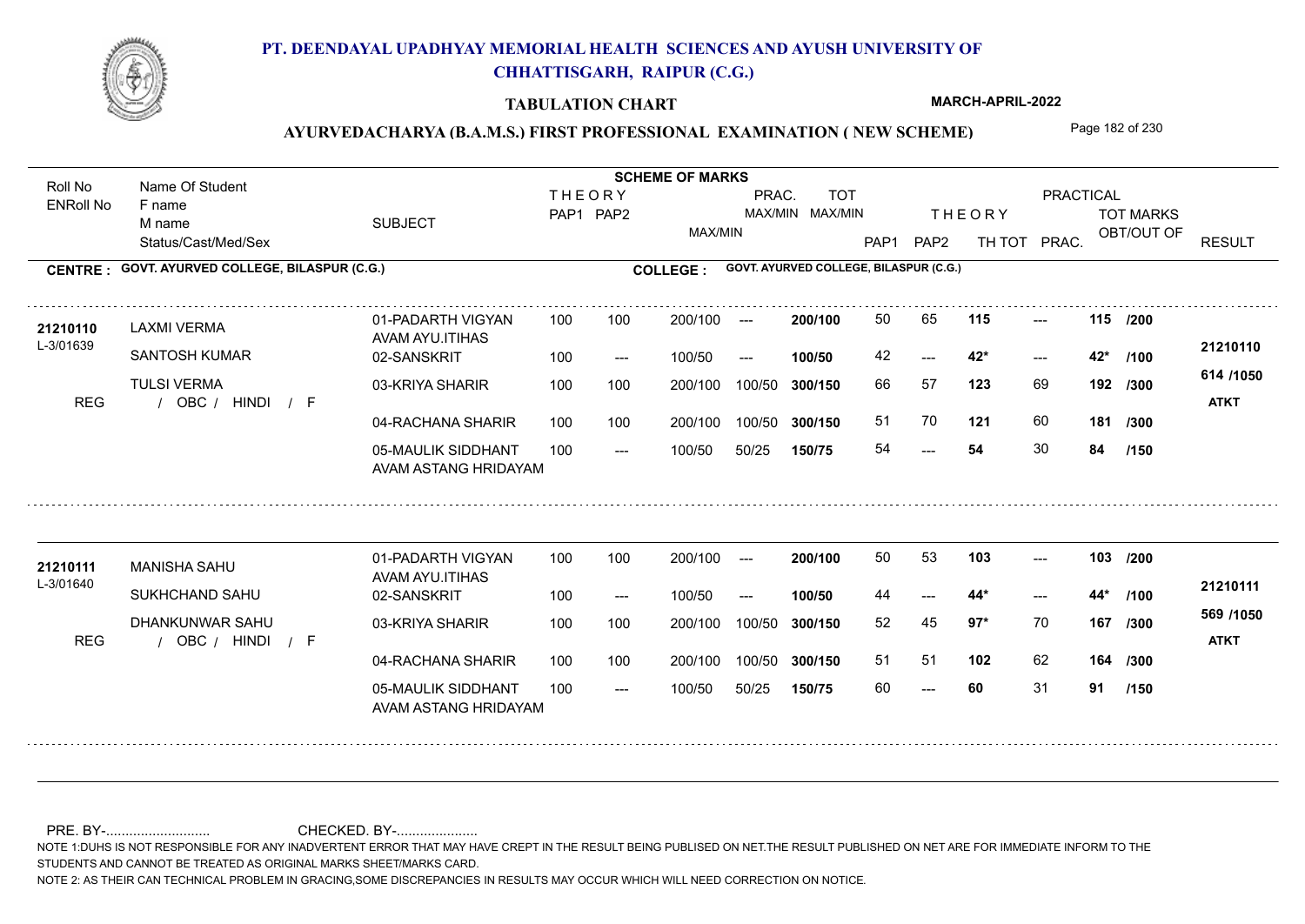

### **TABULATION CHART**

**MARCH-APRIL-2022**

# AYURVEDACHARYA (B.A.M.S.) FIRST PROFESSIONAL EXAMINATION (NEW SCHEME) Page 183 of 230

Status/Cast/Med/Sex SUBJECT TOT MARKS OBT/OUT OF PRACTICAL THE ORY TOT MARKS PAP1 PAP2 TH TOT PRAC. Roll No Name Of Student ENRoll No **CENTRE : COLLEGE : GOVT. AYURVED COLLEGE, BILASPUR (C.G.) GOVT. AYURVED COLLEGE, BILASPUR (C.G.) THEORY** PAP1 PAP2 MAX/MIN PRAC. MAX/MIN MAX/MIN TOT RESULT **Name Of Student Contract of Student Act of Student SCHEME OF MARKS** F name M name 01-PADARTH VIGYAN AVAM AYU.ITIHAS 05-MAULIK SIDDHANT AVAM ASTANG HRIDAYAM 04-RACHANA SHARIR 100 100 03-KRIYA SHARIR REG / GEN / HINDI / F --- --- --- **132 132 /200** 02-SANSKRIT  $100/50$ 100 100 200/100 100/50 300/150 100/50 50/25 **150/75 300/150** 100/50 100 200/100 ---100/50 --- **100/50** 100/50 **300/150 200/100** 100 100 200/100 100/50 300/150  $- - 56$  $- -$  100/50 L-3/01641 MANSI WADHWA GAJANAND WADHWA KIRAN WADHWA **138** 80 **218** /300 **138 121** 74 **195 696 /1050** HINDI F **PASS 21210112** 21210112 MANSI WADHWA 01-PADARTH VIGYAN 100 100 200/100 --- **200/100** 59 73 **132** ---56 **56 56** 73 65 **218** 59 62 60 **60** 35 **95 /100 /300 /150** 01-PADARTH VIGYAN AVAM AYU.ITIHAS 05-MAULIK SIDDHANT 100 AVAM ASTANG HRIDAYAM 04-RACHANA SHARIR 100 100 03-KRIYA SHARIR
100 100 REG / GEN / HINDI / F --- --- --- 02-SANSKRIT 100 --- 100/50 --- 200/100 100/50 **300/150** 100/50 50/25 **150/75 300/150** 100/50 200/100 100 200/100 ---**200/100 100/50** --- 200/100 100/50 200/100 100/50  $- -$  100/50 L-3/01642 MUSKAN **SAMSUDDIN** KULSUM **129 129 /200 135** 64 **/300 155** 75 **230 /300 711 /1050** HINDI F **PASS 21210113 <sup>21210113</sup>** <sup>61</sup> <sup>68</sup> 50 **50 50** 73 62 **199** 77 78 155 75 67 **67** 36 **103 /150 /100**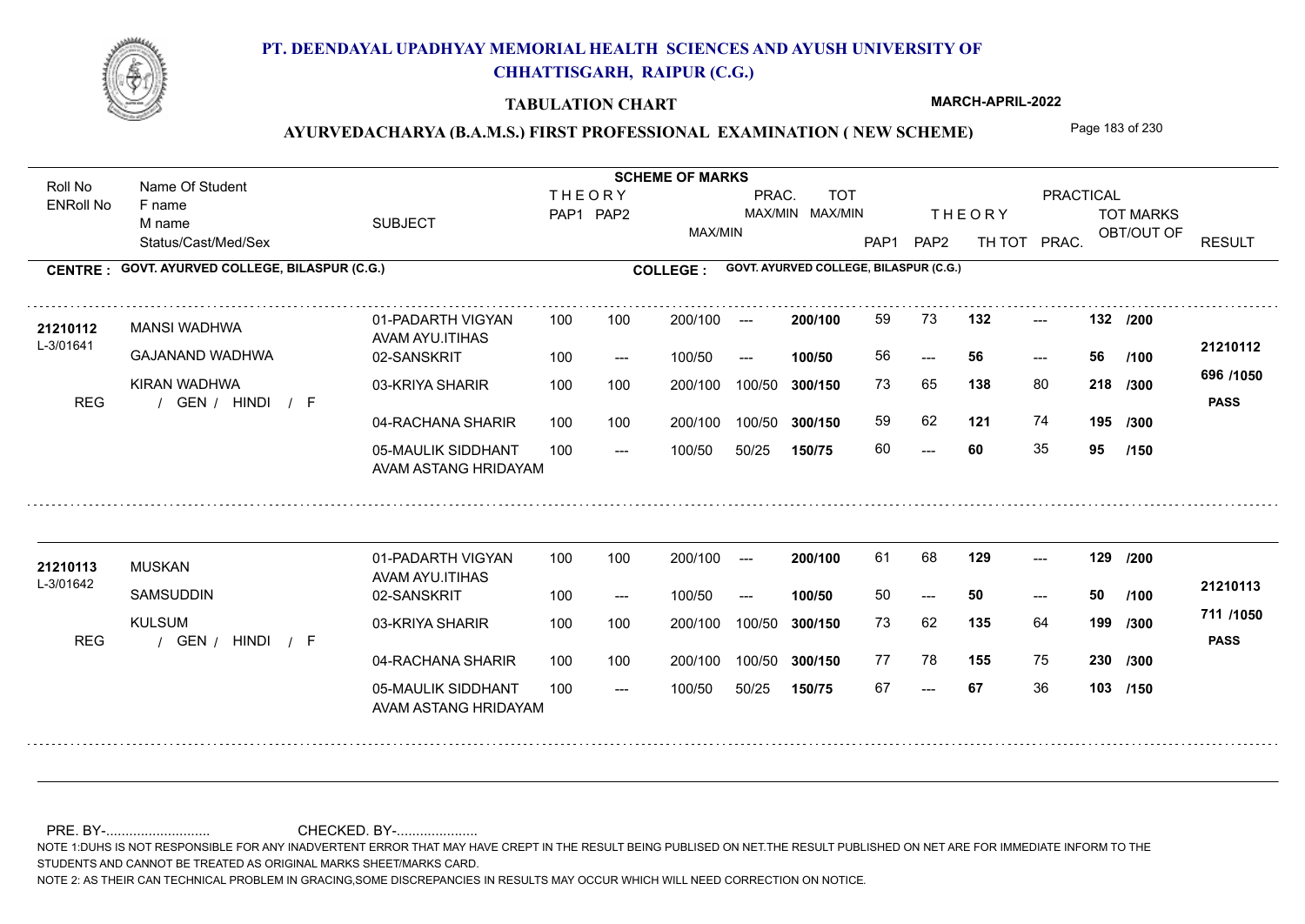

### **TABULATION CHART**

**MARCH-APRIL-2022**

## AYURVEDACHARYA (B.A.M.S.) FIRST PROFESSIONAL EXAMINATION (NEW SCHEME) Page 184 of 230

Status/Cast/Med/Sex SUBJECT TOT MARKS OBT/OUT OF PRACTICAL THE ORY TOT MARKS PAP1 PAP2 TH TOT PRAC. Roll No Name Of Student ENRoll No **CENTRE : COLLEGE : GOVT. AYURVED COLLEGE, BILASPUR (C.G.) GOVT. AYURVED COLLEGE, BILASPUR (C.G.) THEORY** PAP1 PAP2 MAX/MIN PRAC. MAX/MIN MAX/MIN TOT RESULT **Name Of Student Contract of Student Act of Student SCHEME OF MARKS** F name M name 01-PADARTH VIGYAN AVAM AYU.ITIHAS 05-MAULIK SIDDHANT AVAM ASTANG HRIDAYAM 04-RACHANA SHARIR 100 100 03-KRIYA SHARIR / / / REG ST HINDI M ---  $- - 46*$ --- 02-SANSKRIT 100 --- 100/50 --- 100 100 200/100 100/50 300/150 100/50 50/25 **150/75 300/150** 100/50 100 200/100 ---100/50 **300/150 200/100 100/50** 100 100 200/100 100/50 300/150  $- - 46*$  $- -$  100/50 L-3/01643 NIRMAL MEENA RAJENDRA MEENA SANJU MEENA **104 104 113** 65 63 50 **178 /300 120** 55 **175 /300 588 /1050 PASS DC 04 /150 21210114 <sup>21210114</sup>** <sup>52</sup> <sup>52</sup> 46 **46\* 46\*** 57 63 **120** 55 54 **54** 31 **85 /200 /100** 01-PADARTH VIGYAN AVAM AYU.ITIHAS 05-MAULIK SIDDHANT 100 AVAM ASTANG HRIDAYAM 04-RACHANA SHARIR 100 100 03-KRIYA SHARIR
100 100 REG / GEN / HINDI / F  $\mathsf{A}$ --- --- 02-SANSKRIT 100 --- 100/50 --- 200/100 100/50 **300/150** 100/50 50/25 **150/75 300/150** 100/50 200/100 100 200/100 ---**200/100 100/50** --- **/100** 200/100 100/50 200/100 100/50  $- -$  100/50 L-3/01644 **21210115** NISHI AGRAHARI RAJESH KUMAR AGRAHARI ANJANA DEVI **A**  $\rightarrow$  **A**  $/200$ **58\*** A **/300 43\*** A **43\* /300 101 /1050** HINDI F **ATKT 21210115** A **A A** --- **A** A --- **A** --- **A** /100 <del>-</del>1210110 51 7 **58\*** 43 A **43<sup>\*</sup>** A **43**<sup>\*</sup> A **A** A **A /200 /150**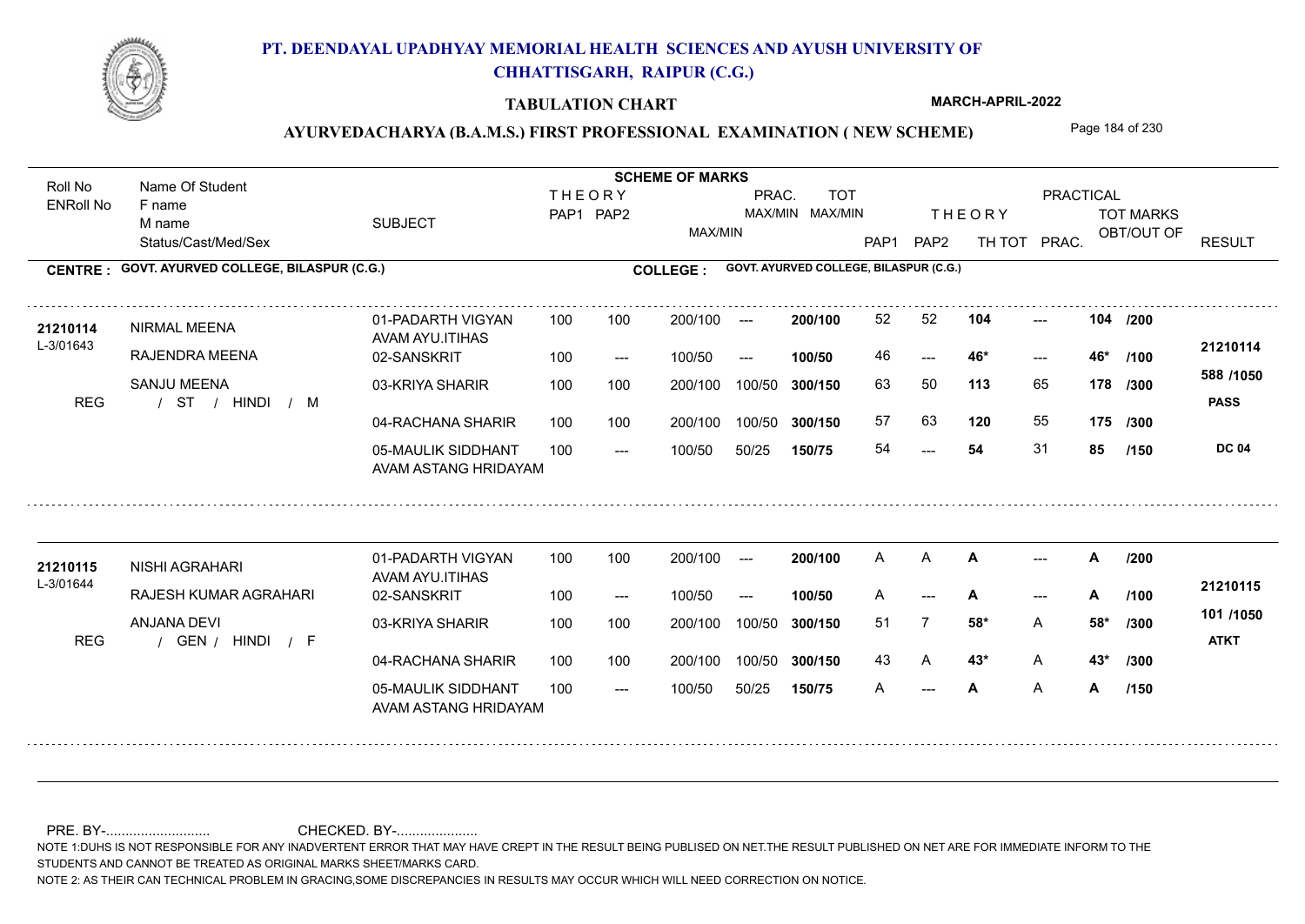

### **TABULATION CHART**

**MARCH-APRIL-2022**

## AYURVEDACHARYA (B.A.M.S.) FIRST PROFESSIONAL EXAMINATION (NEW SCHEME) Page 185 of 230

Status/Cast/Med/Sex SUBJECT TOT MARKS OBT/OUT OF PRACTICAL THE ORY TOT MARKS PAP1 PAP2 TH TOT PRAC. Roll No Name Of Student ENRoll No **CENTRE : COLLEGE : GOVT. AYURVED COLLEGE, BILASPUR (C.G.) GOVT. AYURVED COLLEGE, BILASPUR (C.G.) THEORY** PAP1 PAP2 MAX/MIN PRAC. MAX/MIN MAX/MIN TOT RESULT **Name Of Student Contract of Student Act of Student SCHEME OF MARKS** F name M name 01-PADARTH VIGYAN AVAM AYU.ITIHAS 05-MAULIK SIDDHANT AVAM ASTANG HRIDAYAM 04-RACHANA SHARIR 100 100 03-KRIYA SHARIR / / / REG ST --- --- --- 02-SANSKRIT 100 --- 100/50 --- 100 100 200/100 100/50 300/150 100/50 50/25 **150/75 300/150** 100/50 100 200/100 ---100/50 **300/150 200/100 100/50** 100 100 200/100 100/50 300/150  $- - 58$  $- -$  100/50 L-3/01645 NISHU LEKAM ASHARAM KAMLA **108 108 126** 68 68 58 **194 /300 139** 56 **195 645 /1050** HINDI F **PASS 21210116 <sup>21210116</sup>** <sup>52</sup> <sup>56</sup> 58 **58 58** 71 68 **139** 56 55 **55** 35 **90 /200 /100 /300 /150** 01-PADARTH VIGYAN AVAM AYU.ITIHAS 05-MAULIK SIDDHANT 100 AVAM ASTANG HRIDAYAM 04-RACHANA SHARIR 100 100 03-KRIYA SHARIR
100 100 / / / REG ST  $- - 34*$ ---  $- - 65*$ 02-SANSKRIT 100 --- 100/50 --- 200/100 100/50 **300/150** 100/50 50/25 **150/75 300/150** 100/50 200/100 100 200/100 ---**200/100 100/50** --- 200/100 100/50 200/100 100/50  $- -$  100/50 L-3/01646 P MAYANK SINGH DHRUVE PRAHLAD KUMAR DHRUVE LAXMI BAI DHRUVE **65\* 65\* /200 85\*** 70 52 33 **155 /300 77\*** 60 **137\* /300 471 /1050** HINDI M **ATKT 21210117** 21210117 P MAYANK SINGH DHRUVE 01-PADARTH VIGYAN 100 100 200/100 --- **200/100 2**3 42 **65\*** ---52 **52 52** 27 50 **77\*** 60 34 **34\*** 28 **62\* /100 /150**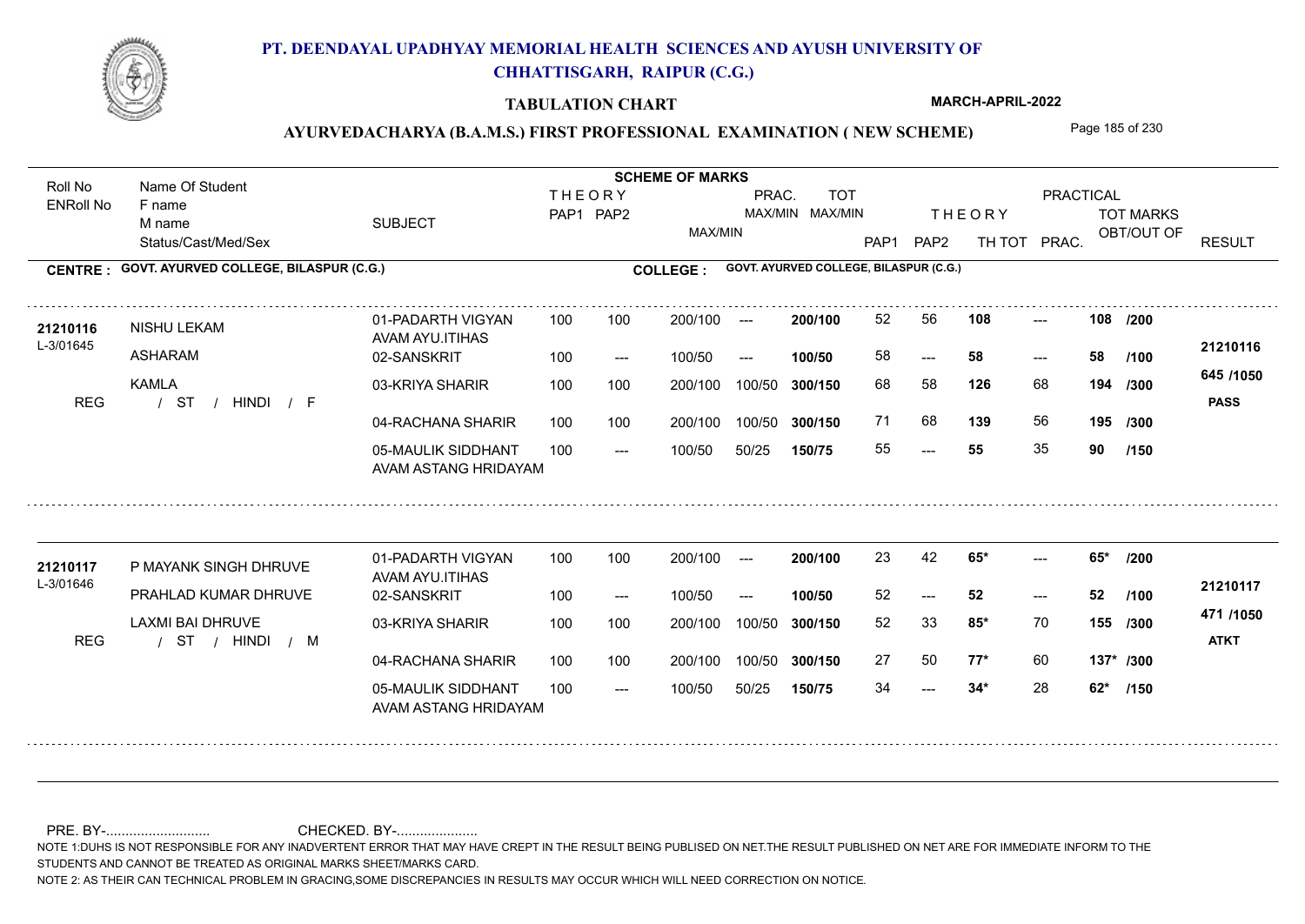

### **TABULATION CHART**

**MARCH-APRIL-2022**

## AYURVEDACHARYA (B.A.M.S.) FIRST PROFESSIONAL EXAMINATION (NEW SCHEME) Page 186 of 230

Status/Cast/Med/Sex SUBJECT TOT MARKS OBT/OUT OF PRACTICAL THE ORY TOT MARKS PAP1 PAP2 TH TOT PRAC. Roll No Name Of Student ENRoll No **CENTRE : COLLEGE : GOVT. AYURVED COLLEGE, BILASPUR (C.G.) GOVT. AYURVED COLLEGE, BILASPUR (C.G.) THEORY** PAP1 PAP2 MAX/MIN PRAC. MAX/MIN MAX/MIN TOT RESULT **Name Of Student Contract of Student Act of Student SCHEME OF MARKS** F name M name 01-PADARTH VIGYAN AVAM AYU.ITIHAS 05-MAULIK SIDDHANT AVAM ASTANG HRIDAYAM 04-RACHANA SHARIR 100 100 03-KRIYA SHARIR REG / OBC / HINDI / F  $- - 62$ ---  $-2$  130 02-SANSKRIT 100 --- 100/50 --- 100 100 200/100 100/50 300/150 100/50 50/25 **150/75 300/150** 100/50 100 200/100 ---100/50 **300/150 200/100 100/50** 100 100 200/100 100/50 300/150  $- - 58$  $- -$  100/50 L-3/01647 PADMANI YASHWANT **SANGITA 130 130 130** 70 **/300 136** 76 **212 /300 694 /1050** HINDI F **PASS 21210118 <sup>21210118</sup>** <sup>62</sup> <sup>68</sup> 58 **58 58** 70 60 **200** 71 65 **136** 76 62 **62** 32 **94 /200 /100 /150** 01-PADARTH VIGYAN AVAM AYU.ITIHAS 05-MAULIK SIDDHANT 100 AVAM ASTANG HRIDAYAM 04-RACHANA SHARIR 100 100 03-KRIYA SHARIR
100 100 / / / REG ST --- 51 ---  $- - 56*$ 02-SANSKRIT 100 --- 100/50 --- 200/100 100/50 **300/150** 100/50 50/25 **150/75 300/150** 100/50 200/100 100 200/100 ---**200/100 100/50** --- 200/100 100/50 200/100 100/50  $- -$  100/50 L-3/01649 PRASHANT NAGESHI **21210120** BHAGWATI NAGESHI JANKI **56\* 56\* /200 77\*** A **/300 41\*** A **41\* /300 275 /1050** HINDI M **ATKT 21210120** 21 35 **56\*** ---50 **50 50** 50 27 **77\*** 18 23 **41**\* A 51 **51** A **51\* /100 /150**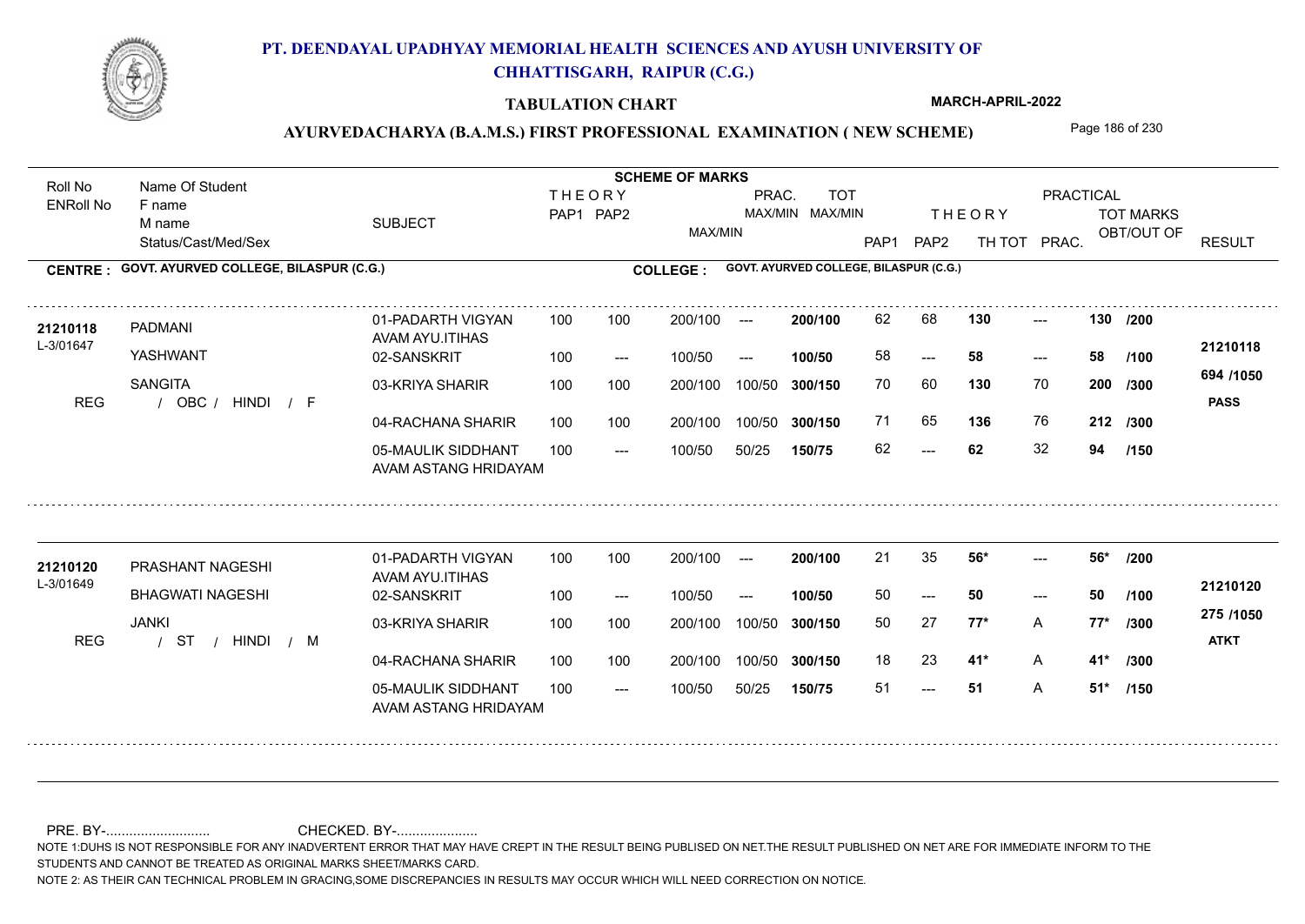

### **TABULATION CHART**

**MARCH-APRIL-2022**

## AYURVEDACHARYA (B.A.M.S.) FIRST PROFESSIONAL EXAMINATION (NEW SCHEME) Page 187 of 230

Status/Cast/Med/Sex SUBJECT TOT MARKS OBT/OUT OF PRACTICAL THE ORY TOT MARKS PAP1 PAP2 TH TOT PRAC. Roll No Name Of Student ENRoll No **CENTRE : COLLEGE : GOVT. AYURVED COLLEGE, BILASPUR (C.G.) GOVT. AYURVED COLLEGE, BILASPUR (C.G.) THEORY** PAP1 PAP2 MAX/MIN PRAC. MAX/MIN MAX/MIN TOT RESULT **Name Of Student Contract of Student Act of Student SCHEME OF MARKS** F name M name 01-PADARTH VIGYAN AVAM AYU.ITIHAS 05-MAULIK SIDDHANT AVAM ASTANG HRIDAYAM 04-RACHANA SHARIR 100 100 03-KRIYA SHARIR REG / GEN / HINDI / F --- --- --- 02-SANSKRIT  $100/50$ 100 100 200/100 100/50 300/150 100/50 50/25 **150/75 300/150** 100/50 100 200/100 ---100/50 --- **100/50** 100/50 **300/150 200/100** 100 100 200/100 100/50 300/150  $- - 58$  $- -$  100/50 L-3/01650 RAHAT NAZ SHAMIM ANSARI ANJUM PARVEEN **140 140 133** 72 **/300 135** 80 **215 /300 717 /1050** HINDI F **PASS 21210121 <sup>21210121</sup>** <sup>65</sup> <sup>75</sup> 58 **58 58** 71 62 **205** 65 70 **135** 80 67 **67** 32 **99 /200 /100 /150** 01-PADARTH VIGYAN AVAM AYU.ITIHAS 05-MAULIK SIDDHANT 100 AVAM ASTANG HRIDAYAM 04-RACHANA SHARIR 100 100 03-KRIYA SHARIR
100 100 / / / REG SC  $- - 50$ --- --- **106 106 /200** 02-SANSKRIT 100 --- 100/50 --- 200/100 100/50 **300/150** 100/50 50/25 **150/75 300/150** 100/50 200/100 100 200/100 ---**200/100 100/50**  $- - 51$ 200/100 100/50 200/100 100/50  $- -$  100/50 L-3/01651 RAHUL JANGADE TRIBHUVAN JANGADE DEV KUWAR JANGADE **114** 62 63 51 **176 /300 89\*** 62 **151 /300 564 /1050** HINDI M **ATKT 21210122 <sup>21210122</sup>** <sup>53</sup> <sup>53</sup> 51 **51 51** 39 50 **89\*** 62 50 **50** 30 **80 /100 /150**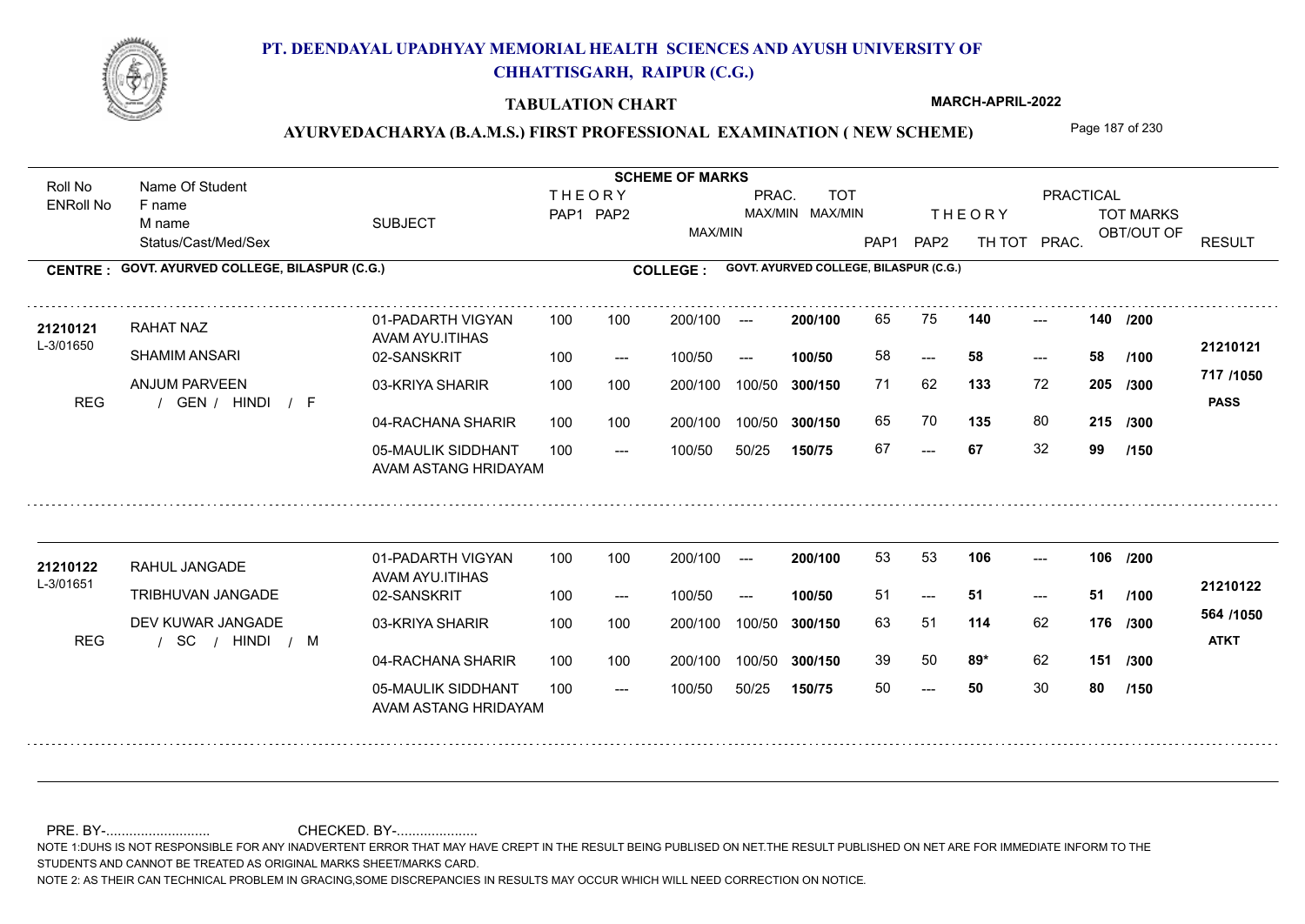

### **TABULATION CHART**

**MARCH-APRIL-2022**

# AYURVEDACHARYA (B.A.M.S.) FIRST PROFESSIONAL EXAMINATION (NEW SCHEME) Page 188 of 230

Status/Cast/Med/Sex SUBJECT TOT MARKS OBT/OUT OF PRACTICAL THE ORY TOT MARKS PAP1 PAP2 TH TOT PRAC. Roll No Name Of Student ENRoll No **CENTRE : COLLEGE : GOVT. AYURVED COLLEGE, BILASPUR (C.G.) GOVT. AYURVED COLLEGE, BILASPUR (C.G.) THEORY** PAP1 PAP2 MAX/MIN PRAC. MAX/MIN MAX/MIN TOT RESULT **Name Of Student Contract of Student Act of Student SCHEME OF MARKS** F name M name 01-PADARTH VIGYAN AVAM AYU.ITIHAS 05-MAULIK SIDDHANT AVAM ASTANG HRIDAYAM 04-RACHANA SHARIR 100 100 03-KRIYA SHARIR REG / OBC / HINDI / M  $- - 60$  $- - 37*$ --- **119 119 /200** 02-SANSKRIT  $100/50$ 100 100 200/100 100/50 300/150 100/50 50/25 **150/75 300/150** 100/50 100 200/100 ---100/50 --- **100/50** 100/50 **300/150 200/100** 100 100 200/100 100/50 300/150  $-2$  37\*  $- -$  100/50 L-3/01652 RAHUL SHARAF JITENDRA SHARAF URMILA SHARAF **124** 68 71 53 **192 /300 125** 60 **185 621 /1050** HINDI M **ATKT 21210123 <sup>21210123</sup>** <sup>60</sup> <sup>59</sup> 37 **37\* 37\*** 60 65 **125** 60 60 **60** 28 **88 /100 /300 /150** 01-PADARTH VIGYAN AVAM AYU.ITIHAS 05-MAULIK SIDDHANT 100 AVAM ASTANG HRIDAYAM 04-RACHANA SHARIR 100 100 03-KRIYA SHARIR
100 100 / / / REG ST --- 51  $- - 41*$  $-2$  93\* 02-SANSKRIT 100 --- 100/50 --- 200/100 100/50 **300/150** 100/50 50/25 **150/75 300/150** 100/50 200/100 100 200/100 ---**200/100 100/50**  $- - 41$  \* 200/100 100/50 200/100 100/50  $- -$  100/50 L-3/01653 RAKESH KUMAR KASHYAP **21210124** JAYRAM KASHYAP MODO BAI **93\* 93\* /200 103** 55 66 37 **158 /300 98\*** 54 **152 /300 522 /1050** HINDI M **ATKT 21210124** 41 52 **93**\* ---41 **41\* 41\*** 46 52 **98**\* 54 51 **51** 27 **78 /100 /150**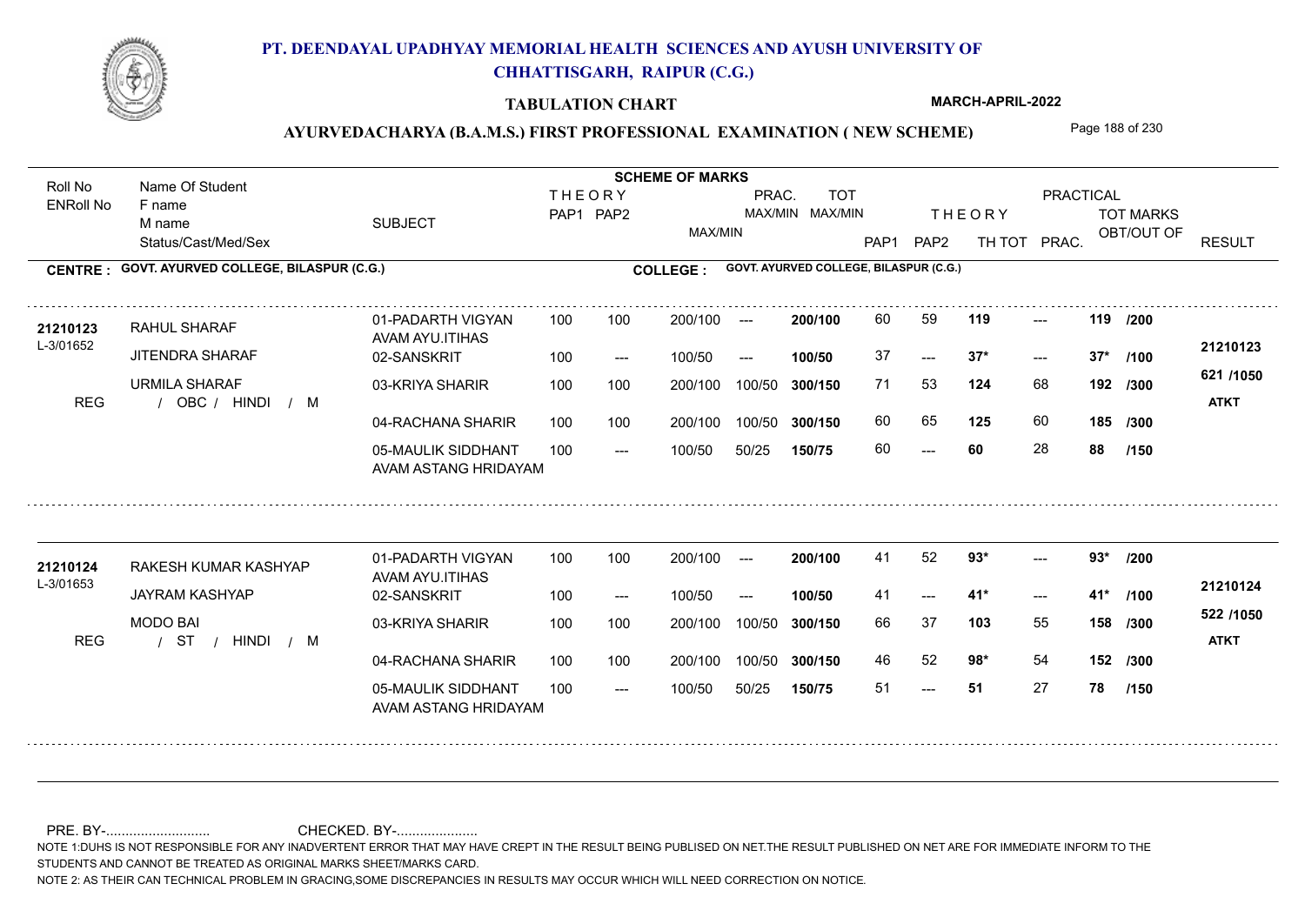

### **TABULATION CHART**

**MARCH-APRIL-2022**

## AYURVEDACHARYA (B.A.M.S.) FIRST PROFESSIONAL EXAMINATION (NEW SCHEME) Page 189 of 230

Status/Cast/Med/Sex SUBJECT TOT MARKS OBT/OUT OF PRACTICAL THE ORY TOT MARKS PAP1 PAP2 TH TOT PRAC. Roll No Name Of Student ENRoll No **CENTRE : COLLEGE : GOVT. AYURVED COLLEGE, BILASPUR (C.G.) GOVT. AYURVED COLLEGE, BILASPUR (C.G.) THEORY** PAP1 PAP2 MAX/MIN PRAC. MAX/MIN MAX/MIN TOT RESULT **Name Of Student Contract of Student Act of Student SCHEME OF MARKS** F name M name 01-PADARTH VIGYAN AVAM AYU.ITIHAS 05-MAULIK SIDDHANT AVAM ASTANG HRIDAYAM 04-RACHANA SHARIR 100 100 03-KRIYA SHARIR REG / GEN / HINDI / F  $-53$ --- --- 103 02-SANSKRIT 100 --- 100/50 --- 100 100 200/100 100/50 300/150 100/50 50/25 **150/75 300/150** 100/50 100 200/100 ---100/50 **300/150 200/100 100/50** 100 100 200/100 100/50 300/150  $- - 59$  $- -$  100/50 L-3/01654 S LAWANIYA S V V DHARMA RAO S MANJU **103 103 110** 68 **/300 123** 62 **185 610 /1050** HINDI F **PASS 21210125 <sup>21210125</sup>** <sup>51</sup> <sup>52</sup> 59 **59 59** 60 50 **178** 62 61 53 **53** 32 **85 /200 /100 /300 /150** 01-PADARTH VIGYAN AVAM AYU.ITIHAS 05-MAULIK SIDDHANT 100 AVAM ASTANG HRIDAYAM 04-RACHANA SHARIR 100 100 03-KRIYA SHARIR
100 100 / / / REG ST --- 51 ---  $-59*$ 02-SANSKRIT 100 --- 100/50 --- 200/100 100/50 **300/150** 100/50 50/25 **150/75 300/150** 100/50 200/100 100 200/100 ---**200/100 100/50** --- 200/100 100/50 200/100 100/50  $- -$  100/50 L-3/01655 SAKSHEE KERAM KHILAWAN RAM CHEMESHWARI KERAM **59\* 59\* /200 85\*** 75 **/300 70\*** 60 **130\* /300 482 /1050** HINDI F **ATKT 21210126 21210126** SAKSHEE KERAM 01-PADARTH VIGYAN 100 100 200/100 --- **200/100** 26 33 **59\*** ---50 **50 50** 51 34 **85\*** 75 **160** /**300** <sup>101</sup> 100 34 36 **70**\* 60 51 **51** 32 **83 /100 /150**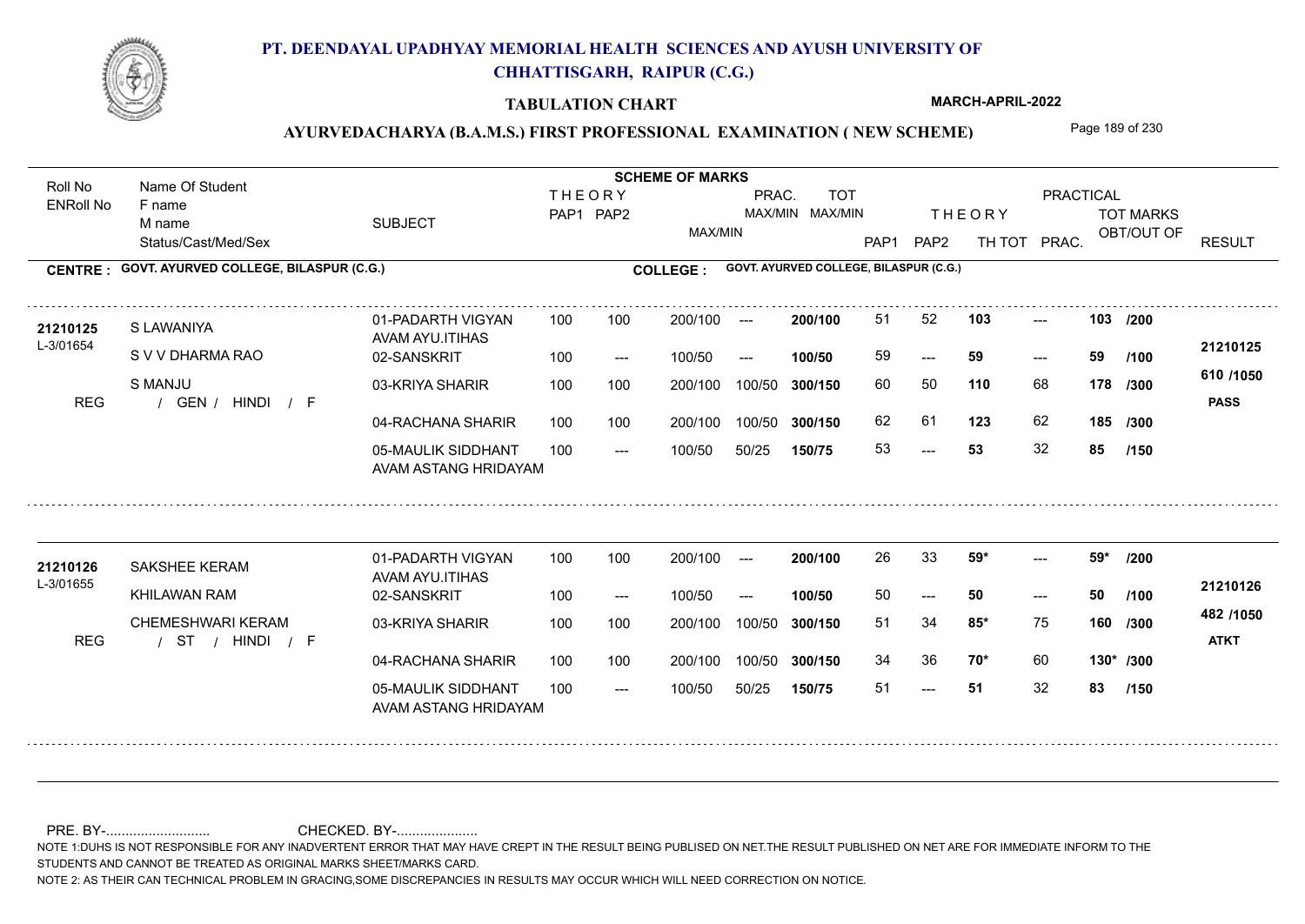

### **TABULATION CHART**

**MARCH-APRIL-2022**

## AYURVEDACHARYA (B.A.M.S.) FIRST PROFESSIONAL EXAMINATION (NEW SCHEME) Page 190 of 230

Status/Cast/Med/Sex SUBJECT TOT MARKS OBT/OUT OF **PRACTICAL** THE ORY TOT MARKS PAP1 PAP2 TH TOT PRAC. Roll No Name Of Student ENRoll No **CENTRE : COLLEGE : GOVT. AYURVED COLLEGE, BILASPUR (C.G.) GOVT. AYURVED COLLEGE, BILASPUR (C.G.) THEORY** PAP1 PAP2 MAX/MIN PRAC. MAX/MIN MAX/MIN TOT RESULT **Name Of Student Contract of Student Act of Student SCHEME OF MARKS** F name M name 01-PADARTH VIGYAN AVAM AYU.ITIHAS 05-MAULIK SIDDHANT AVAM ASTANG HRIDAYAM 04-RACHANA SHARIR 100 100 03-KRIYA SHARIR REG / GEN / HINDI / F 64  $-52$ --- **124 124 /200** 02-SANSKRIT  $100/50$ 100 100 200/100 100/50 300/150 100/50 50/25 **150/75 300/150** 100/50 100 200/100 ---100/50 --- **100/50** 100/50 **300/150 200/100** 100 100 200/100 100/50 300/150  $- - 52$  $- -$  100/50 L-3/01656 SAKSHI SINGH KUNDAN SINGH ANJU SINGH **112** 69 60 52 **181 /300 108** 64 **172 /300 626 /1050** HINDI F **PASS 21210127 <sup>21210127</sup>** <sup>66</sup> <sup>58</sup> 52 **52 52** 58 50 64 **64** 33 **97 /100 /150** 01-PADARTH VIGYAN AVAM AYU.ITIHAS 05-MAULIK SIDDHANT 100 AVAM ASTANG HRIDAYAM 04-RACHANA SHARIR 100 100 03-KRIYA SHARIR
100 100 / / / REG SC --- --- --- **149 149 /200** 02-SANSKRIT 100 --- 100/50 --- 200/100 100/50 **300/150** 100/50 50/25 **150/75 300/150** 100/50 200/100 100 200/100 ---**200/100 100/50** --- 200/100 100/50 200/100 100/50  $- -$  100/50 L-3/01657 SANDHYA GOPAL RAM SHIV KUMARI **137** 75 74 63 **212 /300 116** 65 **181 /300 711 /1050** HINDI F **PASS 21210128 <sup>21210128</sup>** <sup>78</sup> <sup>71</sup> 67 **67 67** 51 65 68 **68** 34 **102 /150 /100**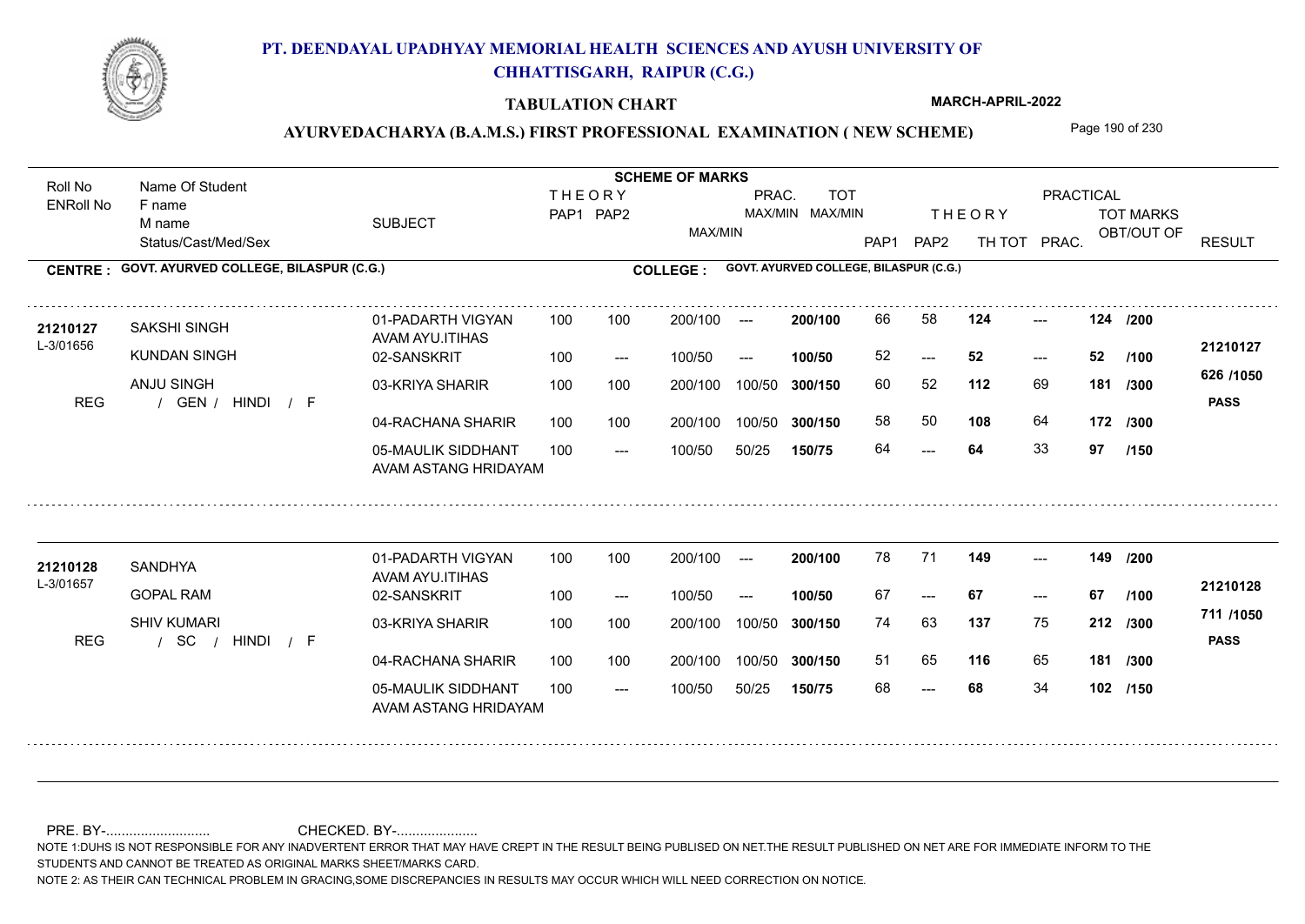

### **TABULATION CHART**

**MARCH-APRIL-2022**

## AYURVEDACHARYA (B.A.M.S.) FIRST PROFESSIONAL EXAMINATION (NEW SCHEME) Page 191 of 230

Status/Cast/Med/Sex SUBJECT TOT MARKS OBT/OUT OF **PRACTICAL** THE ORY TOT MARKS PAP1 PAP2 TH TOT PRAC. Roll No Name Of Student ENRoll No **CENTRE : COLLEGE : GOVT. AYURVED COLLEGE, BILASPUR (C.G.) GOVT. AYURVED COLLEGE, BILASPUR (C.G.) THEORY** PAP1 PAP2 MAX/MIN PRAC. MAX/MIN MAX/MIN TOT RESULT **Name Of Student Contract of Student Act of Student SCHEME OF MARKS** F name M name 01-PADARTH VIGYAN AVAM AYU.ITIHAS 05-MAULIK SIDDHANT AVAM ASTANG HRIDAYAM 04-RACHANA SHARIR 100 100 03-KRIYA SHARIR REG / OBC / HINDI / F  $-52$ --- --- **126 126 /200** 02-SANSKRIT  $100/50$ 100 100 200/100 100/50 300/150 100/50 50/25 **150/75 300/150** 100/50 100 200/100 ---100/50 --- **100/50** 100/50 **300/150 200/100** 100 100 200/100 100/50 300/150  $- - 58$  $- -$  100/50 L-3/01658 SANGEETA KUMARI VINAY KUMAR ROY KRISHNA DEVI **127** 80 **207** /300 **1200 120** 76 **196 680 /1050** HINDI F **PASS 21210129** 21210129 SANGEETA KUMARI 01-PADARTH VIGYAN 100 100 200/100 --- 200/100 60 66 **126** ---58 **58 58** 71 56 **207** 61 59 **120** 76 52 **52** 41 **93 /100 /300 /150** 01-PADARTH VIGYAN AVAM AYU.ITIHAS 05-MAULIK SIDDHANT 100 AVAM ASTANG HRIDAYAM 04-RACHANA SHARIR 100 100 03-KRIYA SHARIR
100 100 REG / GEN / HINDI / M  $- - 37*$ ---  $-2$  87\* 02-SANSKRIT 100 --- 100/50 --- 200/100 100/50 **300/150** 100/50 50/25 **150/75 300/150** 100/50 200/100 100 200/100 ---**200/100 100/50** --- 200/100 100/50 200/100 100/50  $- -$  100/50 L-3/01662 SATYAM GUPTA SAPNA GUPTA SURENDRA GUPTA **87\* 87\* /200 85\*** 58 59 26 **143\* /300 78\*** 52 **130\* /300 476 /1050** HINDI M **ATKT 21210133 <sup>21210133</sup>** <sup>37</sup> <sup>50</sup> 50 **50 50** 28 50 **78\*** 52 37 **37\*** 29 **66\* /100 /150**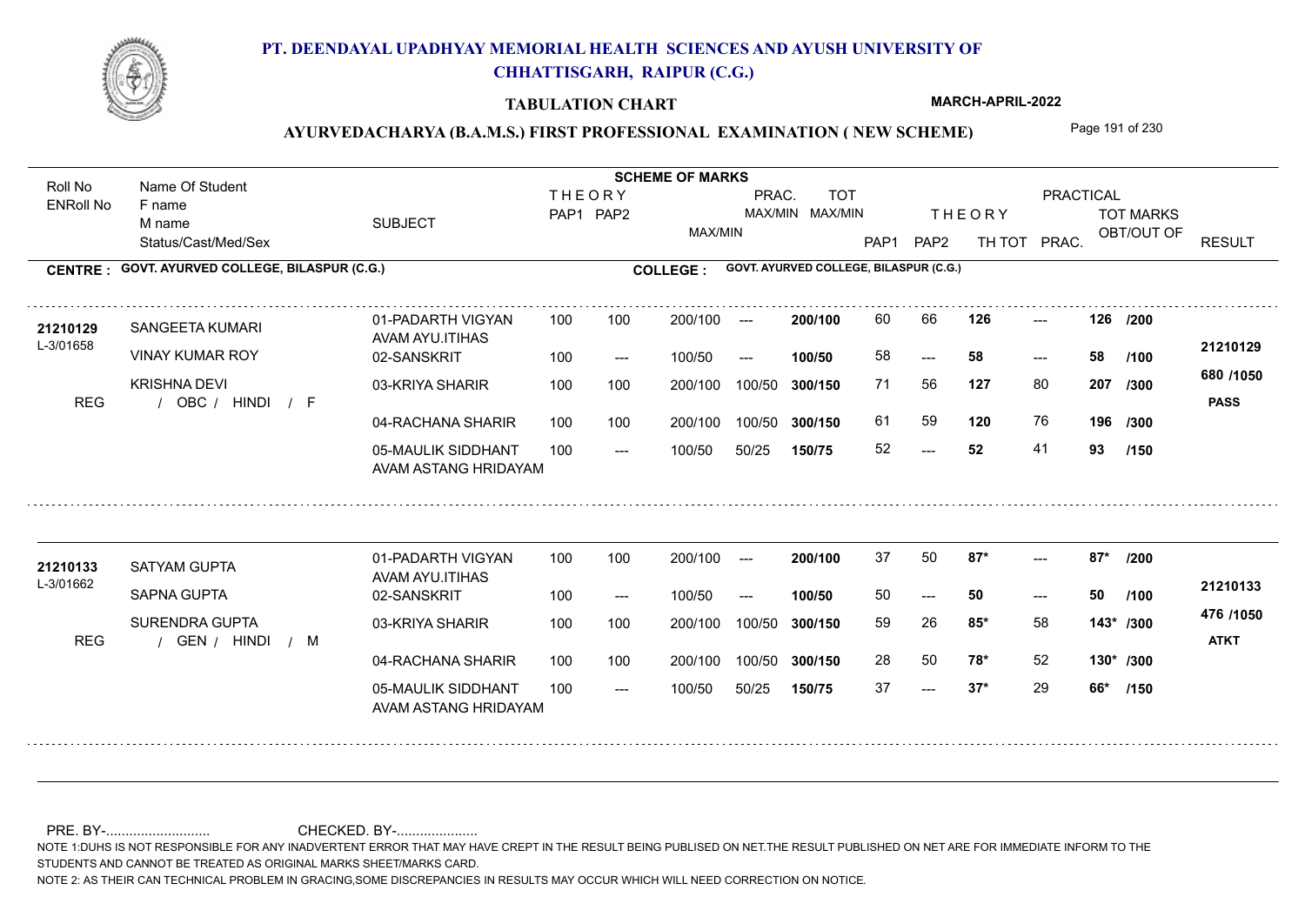

### **TABULATION CHART**

**MARCH-APRIL-2022**

# AYURVEDACHARYA (B.A.M.S.) FIRST PROFESSIONAL EXAMINATION (NEW SCHEME) Page 192 of 230

Status/Cast/Med/Sex SUBJECT TOT MARKS OBT/OUT OF **PRACTICAL** THE ORY TOT MARKS PAP1 PAP2 TH TOT PRAC. Roll No Name Of Student ENRoll No **CENTRE : COLLEGE : GOVT. AYURVED COLLEGE, BILASPUR (C.G.) GOVT. AYURVED COLLEGE, BILASPUR (C.G.) THEORY** PAP1 PAP2 MAX/MIN PRAC. MAX/MIN MAX/MIN TOT RESULT **Name Of Student Contract of Student Act of Student SCHEME OF MARKS** F name M name 01-PADARTH VIGYAN AVAM AYU.ITIHAS 05-MAULIK SIDDHANT AVAM ASTANG HRIDAYAM 04-RACHANA SHARIR 100 100 03-KRIYA SHARIR REG / OBC / HINDI / F ---  $- - 50$ --- 123 02-SANSKRIT 100 --- 100/50 --- 100 100 200/100 100/50 300/150 100/50 50/25 **150/75 300/150** 100/50 100 200/100 ---100/50 **300/150 200/100 100/50** 100 100 200/100 100/50 300/150  $- - 50$  $- -$  100/50 L-3/01664 SHIVANEE VERMA NARENDRA VERMA KARUNA VERMA **123 123 /200 113** 75 **/300 126** 75 **201 661 /1050** HINDI F **PASS 21210135 <sup>21210135</sup>** <sup>62</sup> <sup>61</sup> 50 **50 50** 63 50 **188** 58 68 **126** 75 59 **59** 40 **99 /100 /300 /150** 01-PADARTH VIGYAN AVAM AYU.ITIHAS 05-MAULIK SIDDHANT 100 AVAM ASTANG HRIDAYAM 04-RACHANA SHARIR 100 100 03-KRIYA SHARIR
100 100 REG / GEN / HINDI / F --- --- --- **133 133 /200** 02-SANSKRIT 100 --- 100/50 --- 200/100 100/50 **300/150** 100/50 50/25 **150/75 300/150** 100/50 200/100 100 200/100 ---**200/100 100/50** --- 200/100 100/50 200/100 100/50  $- -$  100/50 L-3/01665 SHREYA SIROTHIYA SATISH KUMR SIROTHIYA ANJANA SIROTHIA **123** 72 68 55 **195 /300 146** 62 **208 /300 690 /1050** HINDI F **PASS 21210136** 21210136 SHREYA SIROTHIYA 01-PADARTH VIGYAN 100 100 200/100 --- **200/100** 65 68 **133** ---50 **50 50** 77 69 146 62 67 **67** 37 **104 /150 /100**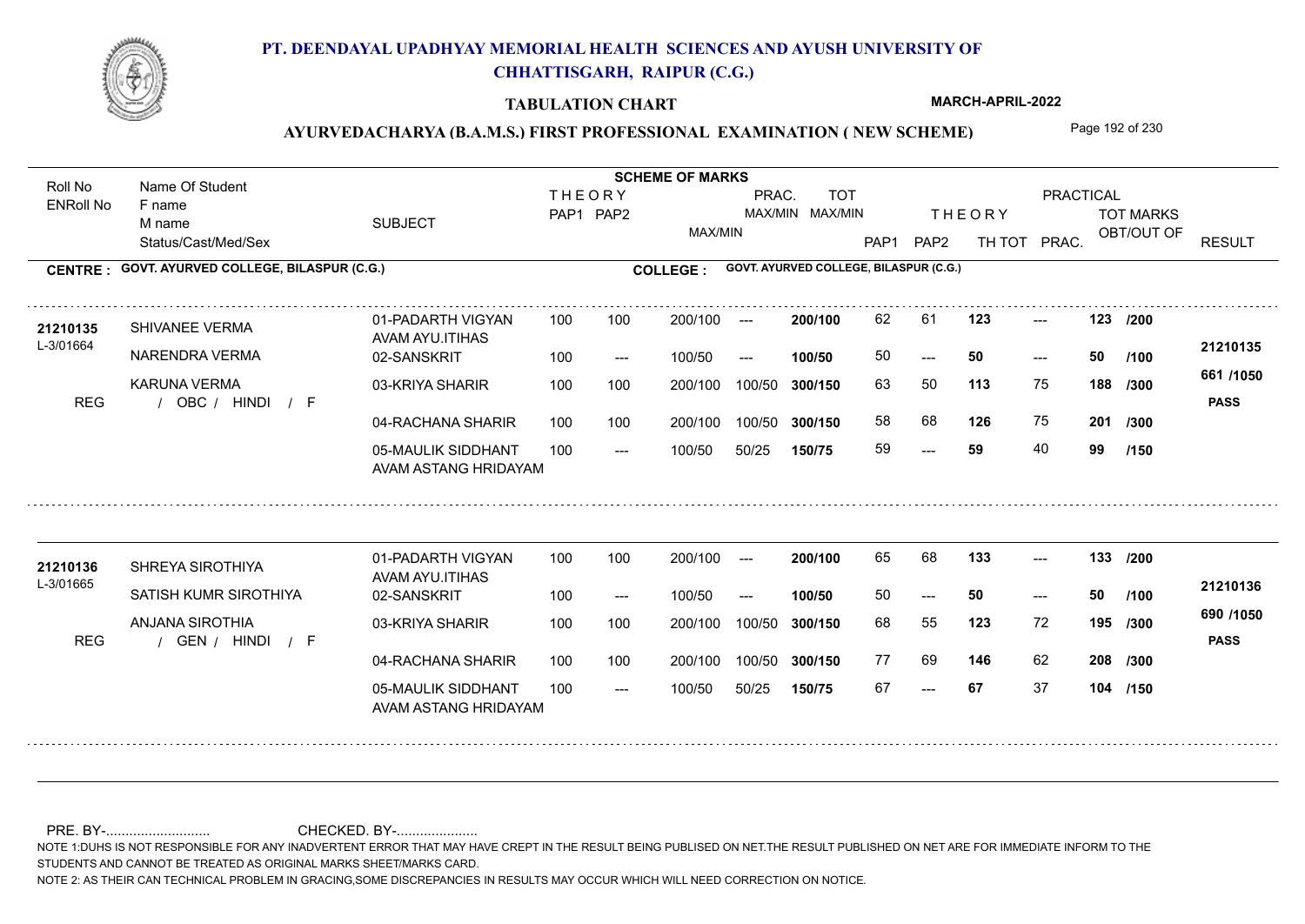

### **TABULATION CHART**

**MARCH-APRIL-2022**

# AYURVEDACHARYA (B.A.M.S.) FIRST PROFESSIONAL EXAMINATION (NEW SCHEME) Page 193 of 230

Status/Cast/Med/Sex SUBJECT TOT MARKS OBT/OUT OF **PRACTICAL** THE ORY TOT MARKS PAP1 PAP2 TH TOT PRAC. Roll No Name Of Student ENRoll No **CENTRE : COLLEGE : GOVT. AYURVED COLLEGE, BILASPUR (C.G.) GOVT. AYURVED COLLEGE, BILASPUR (C.G.) THEORY** PAP1 PAP2 MAX/MIN PRAC. MAX/MIN MAX/MIN TOT RESULT **Name Of Student Contract of Student Act of Student SCHEME OF MARKS** F name M name 01-PADARTH VIGYAN AVAM AYU.ITIHAS 05-MAULIK SIDDHANT AVAM ASTANG HRIDAYAM 04-RACHANA SHARIR 100 100 03-KRIYA SHARIR / / / REG ST  $-53$  $- - 40*$ --- 02-SANSKRIT 100 --- 100/50 --- 100 100 200/100 100/50 300/150 100/50 50/25 **150/75 300/150** 100/50 100 200/100 ---100/50 **300/150 200/100 100/50** 100 100 200/100 100/50 300/150  $- - 40*$  $- -$  100/50 L-3/01666 SHRIJA DHANA RAM SAROJ **100 100 116** 70 **/300 110** 60 **170 580 /1050** HINDI F **ATKT 21210137 <sup>21210137</sup>** <sup>55</sup> <sup>45</sup> 40 **40\* 40\*** 75 41 **186** 48 62 **110** 60 53 **53** 31 **84 /200 /100 /300 /150** 01-PADARTH VIGYAN AVAM AYU.ITIHAS 05-MAULIK SIDDHANT 100 AVAM ASTANG HRIDAYAM 04-RACHANA SHARIR 100 100 03-KRIYA SHARIR
100 100 REG / GEN / HINDI / M  $\mathsf{A}$ --- --- 02-SANSKRIT 100 --- 100/50 --- 200/100 100/50 **300/150** 100/50 50/25 **150/75 300/150** 100/50 200/100 100 200/100 ---**200/100 100/50** --- 200/100 100/50 200/100 100/50  $- -$  100/50 L-3/01667 SHRIYANSH DIXIT **21210138** KHEMRAJ SINGH DIXIT VARSHA DIXIT **A /200 A** A **/300 A** A **A** HINDI M **ABSENT 21210138** A A A --- **A** --- **A** /100 <del>-</del>1210100 A **A A A A /300** A A /1000 A A **A A** A A **A** A **A /100 /300 /150 /1050**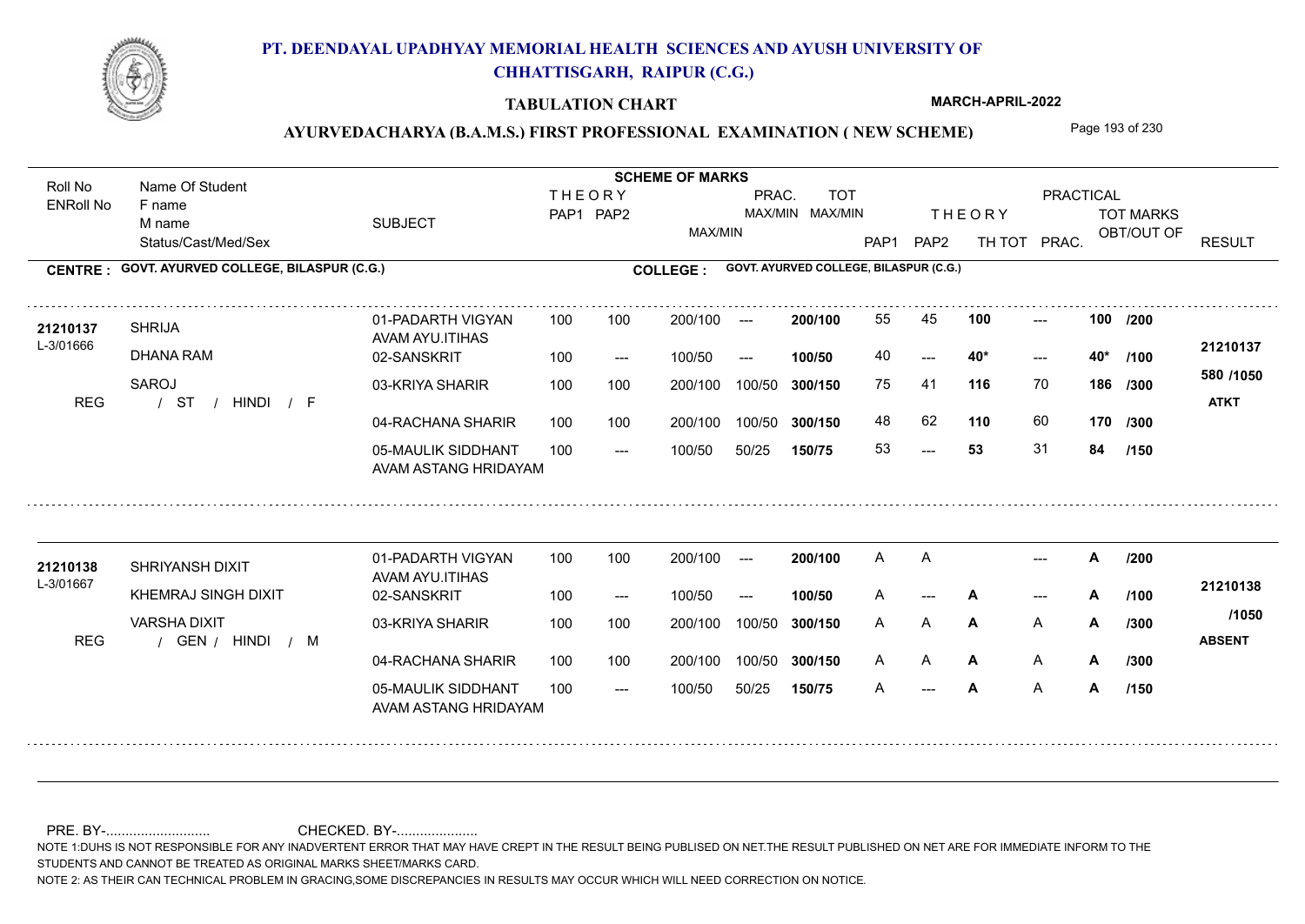

### **TABULATION CHART**

**MARCH-APRIL-2022**

# AYURVEDACHARYA (B.A.M.S.) FIRST PROFESSIONAL EXAMINATION (NEW SCHEME) Page 194 of 230

Status/Cast/Med/Sex SUBJECT TOT MARKS OBT/OUT OF **PRACTICAL** THE ORY TOT MARKS PAP1 PAP2 TH TOT PRAC. Roll No Name Of Student ENRoll No **CENTRE : COLLEGE : GOVT. AYURVED COLLEGE, BILASPUR (C.G.) GOVT. AYURVED COLLEGE, BILASPUR (C.G.) THEORY** PAP1 PAP2 MAX/MIN PRAC. MAX/MIN MAX/MIN TOT RESULT **Name Of Student Contract of Student Act of Student SCHEME OF MARKS** F name M name 01-PADARTH VIGYAN AVAM AYU.ITIHAS 05-MAULIK SIDDHANT AVAM ASTANG HRIDAYAM 04-RACHANA SHARIR 100 100 03-KRIYA SHARIR / / / REG SC ---  $- - 44*$ --- **123 123 /200** 02-SANSKRIT 100 --- 100/50 --- 100 100 200/100 100/50 300/150 100/50 50/25 **150/75 300/150** 100/50 100 200/100 ---100/50 **300/150 200/100 100/50** 100 100 200/100 100/50 300/150  $- - 44*$  $- -$  100/50 L-3/01668 SHEETAL KUMARI KOLI CHUNNILAL KOLI VIMALA DEVI **126** 70 69 57 **196 /300 126** 64 **190 645 /1050** HINDI F **ATKT 21210139 <sup>21210139</sup>** <sup>65</sup> <sup>58</sup> 44 **44\* 44\*** 65 61 56 **56** 36 **92 /100 /300 /150** 01-PADARTH VIGYAN AVAM AYU.ITIHAS 05-MAULIK SIDDHANT 100 AVAM ASTANG HRIDAYAM 04-RACHANA SHARIR 100 100 03-KRIYA SHARIR
100 100 REG / OBC / HINDI / F --- 61 --- --- **142 142 /200** 02-SANSKRIT 100 --- 100/50 --- 200/100 100/50 **300/150** 100/50 50/25 **150/75 300/150** 100/50 200/100 100 200/100 ---**200/100 100/50** --- 200/100 100/50 200/100 100/50  $- -$  100/50 L-3/01669 SOUMYA GUPTA SANJAY KUMAR GUPTA ANITA GUPTA **136** 75 **/300 146** 79 **225 /300 724 /1050** HINDI F **PASS 21210140 <sup>21210140</sup>** <sup>69</sup> <sup>73</sup> 50 **50 50** 76 60 **211** 69 77 146 79 61 **61** 35 **96 /100 /150**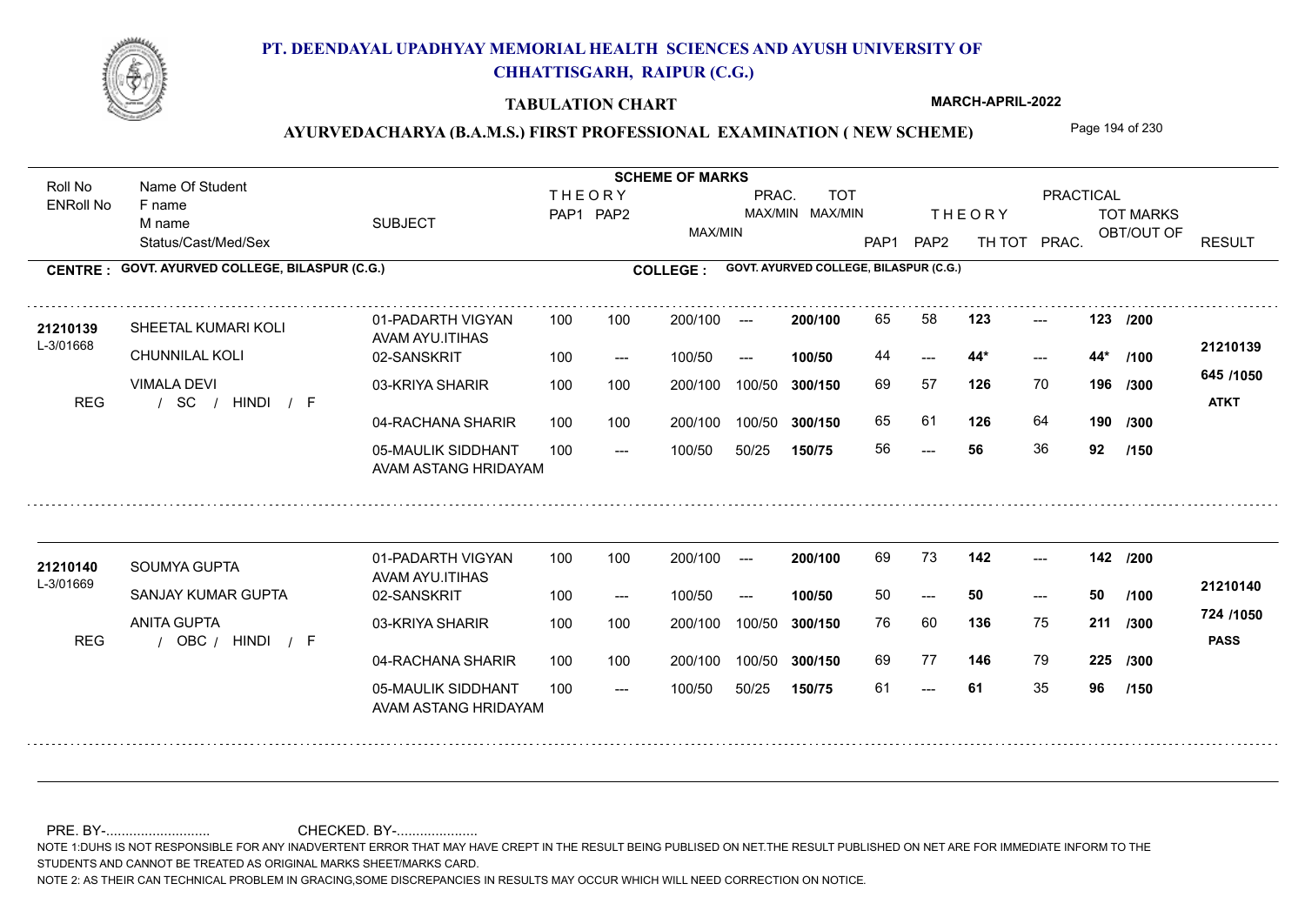

### **TABULATION CHART**

**MARCH-APRIL-2022**

## AYURVEDACHARYA (B.A.M.S.) FIRST PROFESSIONAL EXAMINATION (NEW SCHEME) Page 195 of 230

Status/Cast/Med/Sex SUBJECT TOT MARKS OBT/OUT OF **PRACTICAL** THE ORY TOT MARKS PAP1 PAP2 TH TOT PRAC. Roll No Name Of Student ENRoll No **CENTRE : COLLEGE : GOVT. AYURVED COLLEGE, BILASPUR (C.G.) GOVT. AYURVED COLLEGE, BILASPUR (C.G.) THEORY** PAP1 PAP2 MAX/MIN PRAC. MAX/MIN MAX/MIN TOT RESULT **Name Of Student Contract of Student Act of Student SCHEME OF MARKS** F name M name 01-PADARTH VIGYAN AVAM AYU.ITIHAS 05-MAULIK SIDDHANT AVAM ASTANG HRIDAYAM 04-RACHANA SHARIR 100 100 03-KRIYA SHARIR REG / ST / HINDI / F ---  $-51$ --- **125 125 /200** 02-SANSKRIT 100 --- 100/50 --- 100 100 200/100 100/50 300/150 100/50 50/25 **150/75 300/150** 100/50 100 200/100 ---100/50 **300/150 200/100 100/50** 100 100 200/100 100/50 300/150  $- - 51$  $- -$  100/50 L-3/01670 SHWETA RAJ KHETARPAL SINGH RAJ FULESHWARI RAJ **102** 68 **/300 95\*** 62 **157 /300 604 /1050 PASS DC 05 /150 21210141** 21210141 SHWETA RAJ 01-PADARTH VIGYAN 100 100 200/100 --- **200/100** 60 65 **125** ---51 **51 51** 66 36 **170** 38 57 **95**\* 62 65 **65** 36 **101 /100** 01-PADARTH VIGYAN AVAM AYU.ITIHAS 05-MAULIK SIDDHANT 100 AVAM ASTANG HRIDAYAM 04-RACHANA SHARIR 100 100 03-KRIYA SHARIR
100 100 REG / OBC / HINDI / F --- --- --- **128 128 /200** 02-SANSKRIT 100 --- 100/50 --- 200/100 100/50 **300/150** 100/50 50/25 **150/75 300/150** 100/50 200/100 100 200/100 ---**200/100 100/50**  $- - 51$ 200/100 100/50 200/100 100/50  $- -$  100/50 L-3/01671 TAMANNA SAHU TEMAN LAL SAHU DEVKI SAHU **123** 69 70 53 **192 /300 122** 75 **197 /300 665 /1050** HINDI F **PASS 21210142** 21210142 TAMANNA SAHU 01-PADARTH VIGYAN 100 100 200/100 --- **200/100 62 66 128 ---**-51 **51 51** 70 52 122 75 65 **65** 32 **97 /100 /150**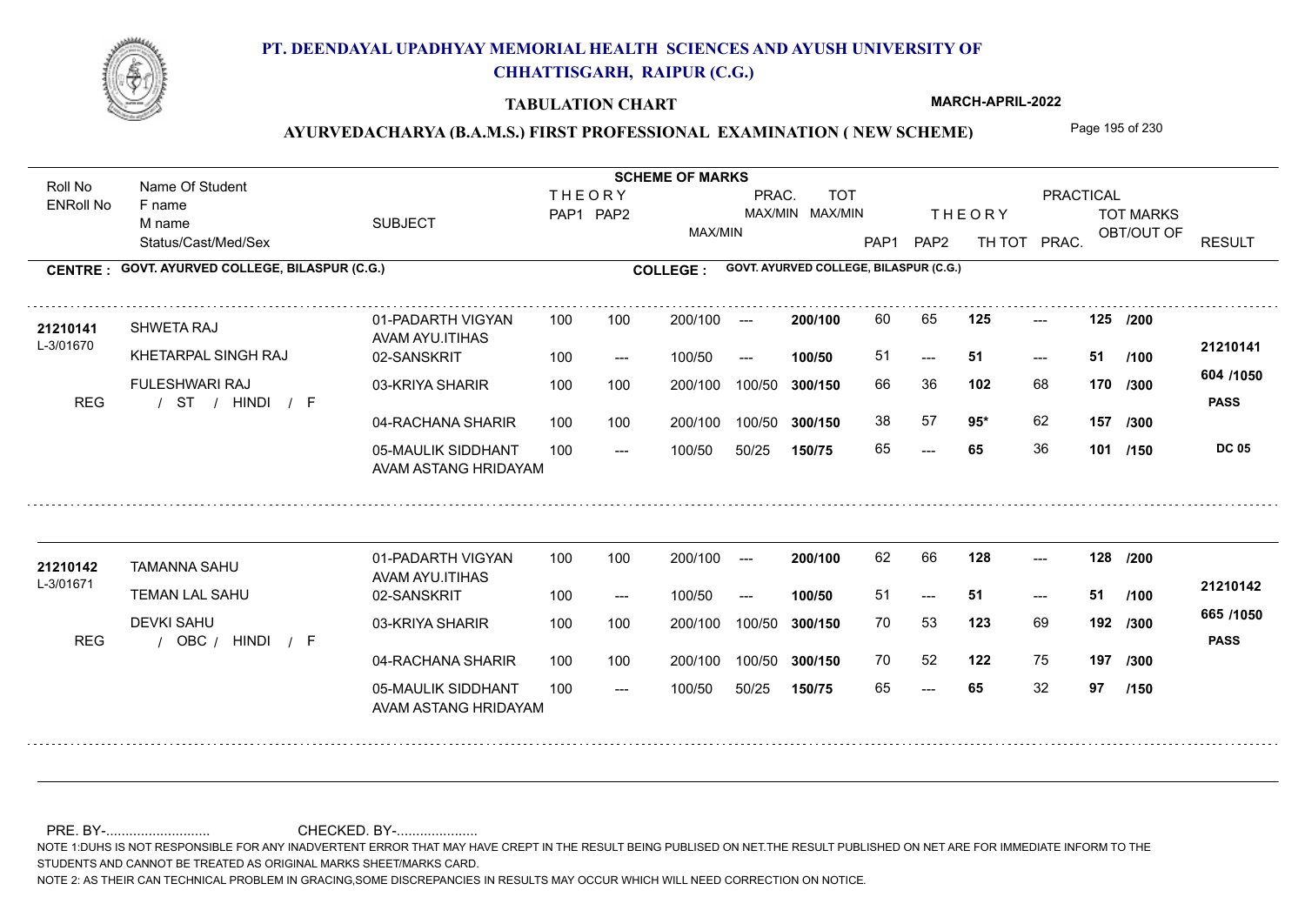

### **TABULATION CHART**

**MARCH-APRIL-2022**

# AYURVEDACHARYA (B.A.M.S.) FIRST PROFESSIONAL EXAMINATION (NEW SCHEME) Page 196 of 230

Status/Cast/Med/Sex SUBJECT TOT MARKS OBT/OUT OF **PRACTICAL** THE ORY TOT MARKS PAP1 PAP2 TH TOT PRAC. Roll No Name Of Student ENRoll No **CENTRE : COLLEGE : GOVT. AYURVED COLLEGE, BILASPUR (C.G.) GOVT. AYURVED COLLEGE, BILASPUR (C.G.) THEORY** PAP1 PAP2 MAX/MIN PRAC. MAX/MIN MAX/MIN TOT RESULT **Name Of Student Contract of Student Act of Student SCHEME OF MARKS** F name M name 01-PADARTH VIGYAN AVAM AYU.ITIHAS 05-MAULIK SIDDHANT AVAM ASTANG HRIDAYAM 04-RACHANA SHARIR 100 100 03-KRIYA SHARIR REG / GEN / HINDI / M  $- - 5^*$  $-21*$  $2^*$ 02-SANSKRIT  $100/50$ 100 100 200/100 100/50 300/150 100/50 50/25 **150/75 300/150** 100/50 100 200/100 ---100/50 --- **100/50** 100/50 **300/150 200/100** 100 100 200/100 100/50 300/150  $-21*$  $- -$  100/50 L-3/01673 UMESH KUMAR HANSRAJ TRIPATHY ABHA RANI TRIPATHY **2\* 2\* /200 61\*** A **/300 37\*** A **37\* /300 126 /1050** HINDI M **ATKT 21210144** 21210144 UMESH KUMAR 01-PADARTH VIGYAN 100 100 200/100 --- **200/100** 0 2 2\* ---21 **21\* 21\*** 54 7 **61\*** 0 37 **37\*** A 5 **5\*** A **5\* /100 /150** 01-PADARTH VIGYAN AVAM AYU.ITIHAS 05-MAULIK SIDDHANT 100 AVAM ASTANG HRIDAYAM 04-RACHANA SHARIR 100 100 03-KRIYA SHARIR
100 100 REG (GEN / HINDI / M ---  $- - 45$ \* --- **123 123 /200** 02-SANSKRIT 100 --- 100/50 --- 200/100 100/50 **300/150** 100/50 50/25 **150/75 300/150** 100/50 200/100 100 200/100 ---**200/100 100/50**  $- - 45$ 200/100 100/50 200/100 100/50  $- -$  100/50 L-3/01674 VANSH PATEL RAMESH PATEL SUNITA PATEL **118** 65 68 50 **183 /300 116** 72 **188 /300 622 /1050 PASS DC 05 /150 21210145** 21**210145** VANSH PATEL 01-PADARTH VIGYAN 100 100 200/100 --- **200/100 58 65 123** ---45 **45\* 45\*** 56 60 55 **55** 28 **83 /100**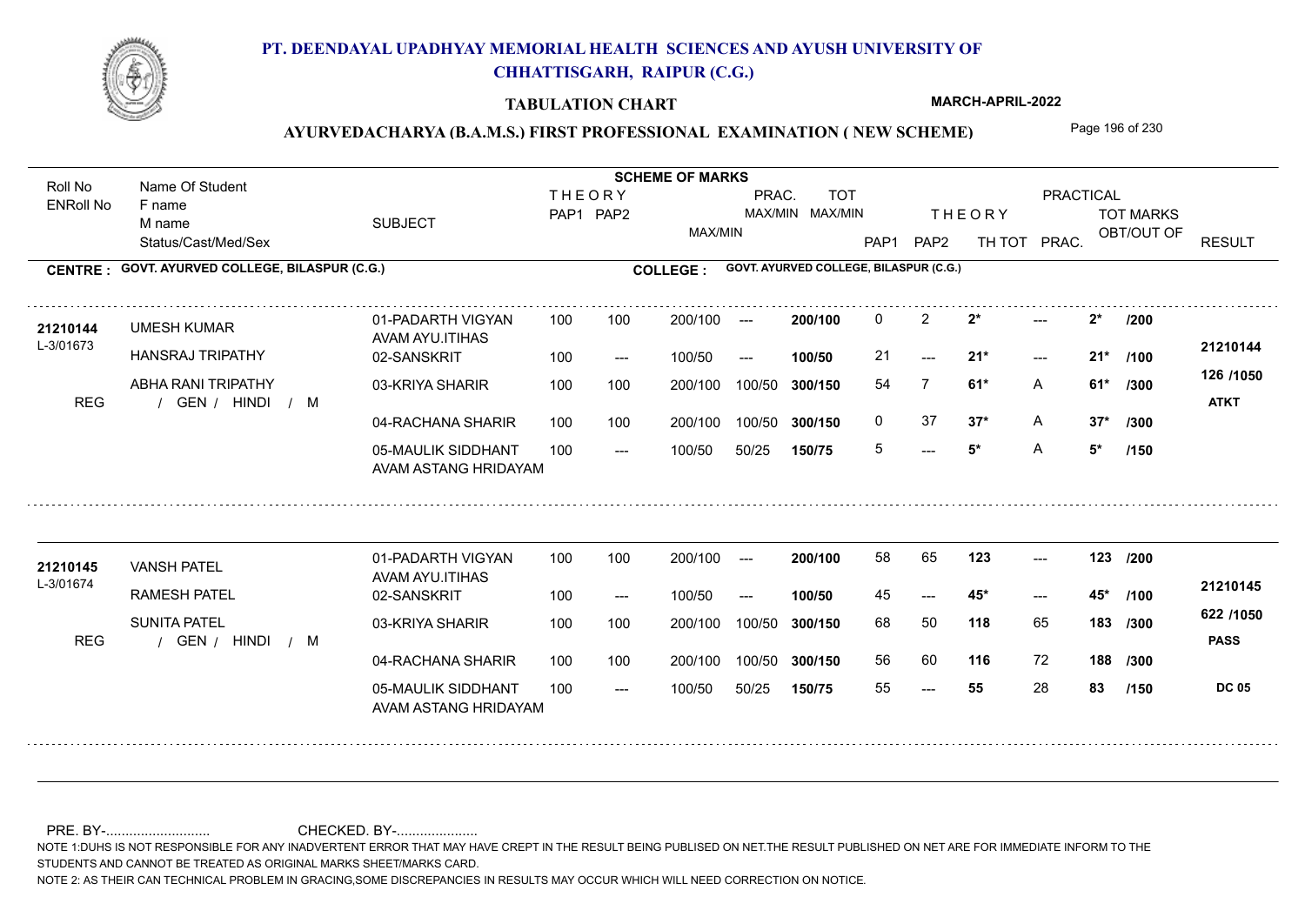

### **TABULATION CHART**

**MARCH-APRIL-2022**

# AYURVEDACHARYA (B.A.M.S.) FIRST PROFESSIONAL EXAMINATION (NEW SCHEME) Page 197 of 230

Status/Cast/Med/Sex SUBJECT TOT MARKS OBT/OUT OF **PRACTICAL** THE ORY TOT MARKS PAP1 PAP2 TH TOT PRAC. Roll No Name Of Student ENRoll No **CENTRE : COLLEGE : GOVT. AYURVED COLLEGE, BILASPUR (C.G.) GOVT. AYURVED COLLEGE, BILASPUR (C.G.) THEORY** PAP1 PAP2 MAX/MIN PRAC. MAX/MIN MAX/MIN TOT RESULT **Name Of Student Contract of Student Act of Student SCHEME OF MARKS** F name M name 01-PADARTH VIGYAN AVAM AYU.ITIHAS 05-MAULIK SIDDHANT AVAM ASTANG HRIDAYAM 04-RACHANA SHARIR 100 100 03-KRIYA SHARIR / / / REG ST  $- - 50$  $- - 45$ \*  $-2$  80\* 02-SANSKRIT 100 --- 100/50 --- 100 100 200/100 100/50 300/150 100/50 50/25 **150/75 300/150** 100/50 100 200/100 ---100/50 **300/150 200/100 100/50** 100 100 200/100 100/50 300/150  $- - 45$ \*  $- -$  100/50 L-3/01675 VIKAS GHARENDRA LEKHRAM GHARENDRA CHAMPI GHARENDRA **80\* 80\* /200 115** 65 **/300 95\*** 64 **159 543 /1050** HINDI M **ATKT 21210146** 21210146 VIKAS GHARENDRA 01-PADARTH VIGYAN 100 100 200/100 --- **200/100 2**6 54 **80\*** ---45 **45\* 45\*** 63 52 **180** 36 59 **95**\* 64 50 **50** 29 **79 /100 /300 /150** 01-PADARTH VIGYAN AVAM AYU.ITIHAS 05-MAULIK SIDDHANT 100 AVAM ASTANG HRIDAYAM 04-RACHANA SHARIR 100 100 03-KRIYA SHARIR
100 100 REG / OBC / HINDI / M --- --- --- 02-SANSKRIT 100 --- 100/50 --- 200/100 100/50 **300/150** 100/50 50/25 **150/75 300/150** 100/50 200/100 100 200/100 ---**200/100 100/50**  $- - 51$ 200/100 100/50 200/100 100/50  $- -$  100/50 L-3/01676 VIKAS KUMAR SHRIVAS VED RAM SHRIVAS SHASHI SHRIVAS **109 109 /200 114** 60 71 43 **174 /300 113** 68 **181 /300 601 /1050** HINDI M **PASS 21210147** 21210147 VIKAS KUMAR SHRIVAS 01-PADARTH VIGYAN 100 100 200/100 --- 200/100 51 58 109 ---51 **51 51** 47 66 113 68 56 **56** 30 **86 /100 /150**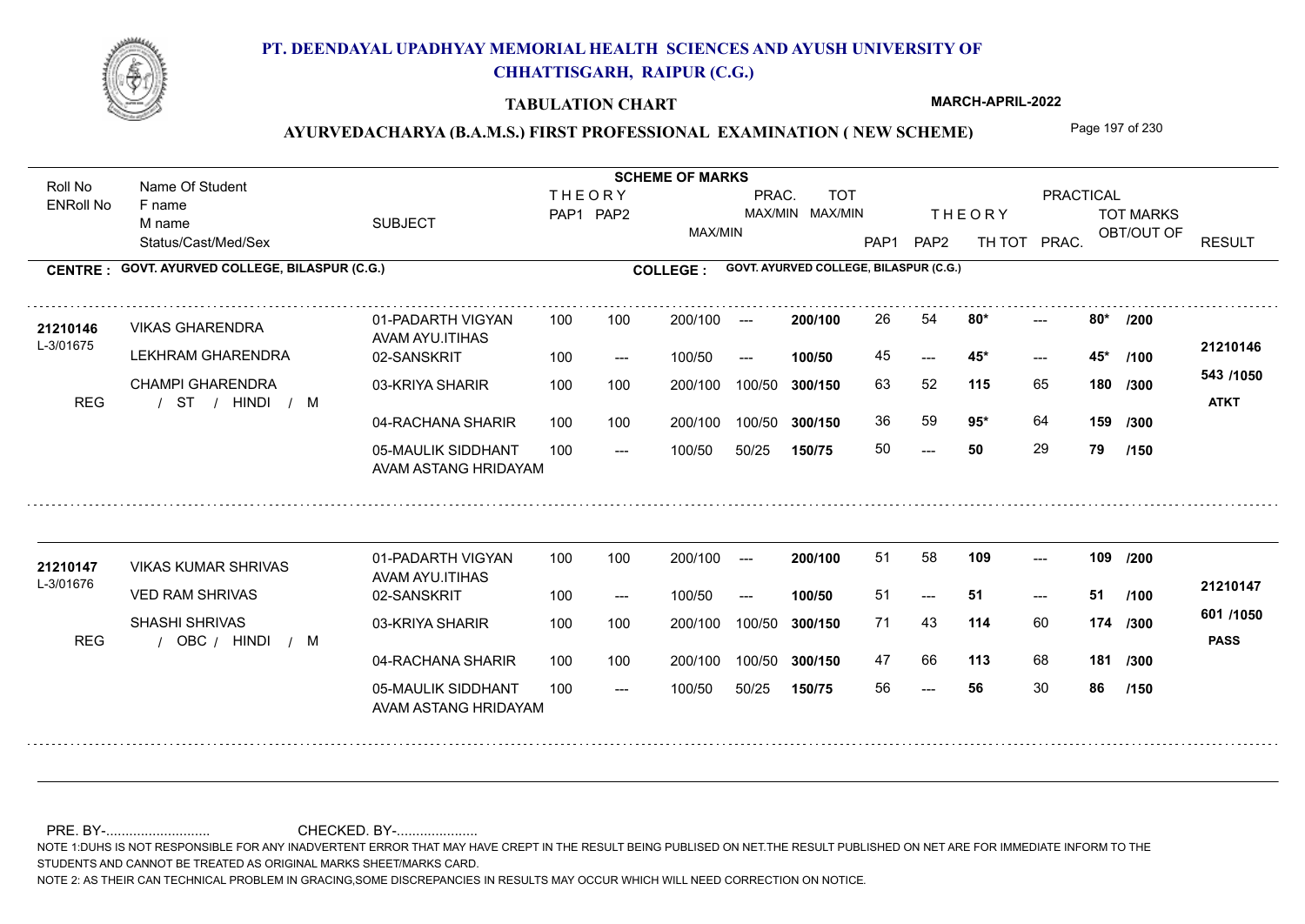

### **TABULATION CHART**

**MARCH-APRIL-2022**

# AYURVEDACHARYA (B.A.M.S.) FIRST PROFESSIONAL EXAMINATION (NEW SCHEME) Page 198 of 230

Status/Cast/Med/Sex SUBJECT TOT MARKS OBT/OUT OF **PRACTICAL** THE ORY TOT MARKS PAP1 PAP2 TH TOT PRAC. Roll No Name Of Student ENRoll No **CENTRE : COLLEGE : GOVT. AYURVED COLLEGE, BILASPUR (C.G.) GOVT. AYURVED COLLEGE, BILASPUR (C.G.) THEORY** PAP1 PAP2 MAX/MIN PRAC. MAX/MIN MAX/MIN TOT RESULT **Name Of Student Contract of Student Act of Student SCHEME OF MARKS** F name M name 01-PADARTH VIGYAN AVAM AYU.ITIHAS 05-MAULIK SIDDHANT AVAM ASTANG HRIDAYAM 04-RACHANA SHARIR 100 100 03-KRIYA SHARIR REG / OBC / HINDI / M 54  $-51$  $- - 50*$ 02-SANSKRIT 100 --- 100/50 --- 100 100 200/100 100/50 300/150 100/50 50/25 **150/75 300/150** 100/50 100 200/100 ---100/50 **300/150 200/100 100/50** 100 100 200/100 100/50 300/150  $- - 51$  $- -$  100/50 L-3/01677 VIKASH KUMAR GUPTA SARWAN KUMAR GUPTA NILAM DEVI **50\* 50\* /200 109** 68 66 43 **177 /300 114** 58 **172 /300 534 /1050** HINDI M **ATKT 21210148** 21210148 VIKASH KUMAR GUPTA 01-PADARTH VIGYAN 100 100 200/100 --- **200/100 1**9 31 **50\*** ---51 **51 51** 52 62 54 **54** 30 **84 /100 /150** 01-PADARTH VIGYAN AVAM AYU.ITIHAS 05-MAULIK SIDDHANT 100 AVAM ASTANG HRIDAYAM 04-RACHANA SHARIR 100 100 03-KRIYA SHARIR REG / OBC / HINDI / M --- --- --- 02-SANSKRIT 100 --- 100/50 --- 200/100 100/50 **300/150** 100/50 50/25 **150/75 300/150** 100/50 200/100 100 200/100 ---**200/100 100/50** --- 200/100 100/50 200/100 100/50  $- -$  100/50 L-3/01678 YOGESH KUMAR BHAV SINGH MONGARA BAI **109 109 /200 111** 55 **/300 116** 60 **176 /300 595 /1050** HINDI M **PASS 21210149** 21**210149** YOGESH KUMAR 01-PADARTH VIGYAN 100 100 200/100 --- **200/100** 56 53 **109** ---52 **52 52** 68 43 **166** 57 59 64 **64** 28 **92 /100 /150**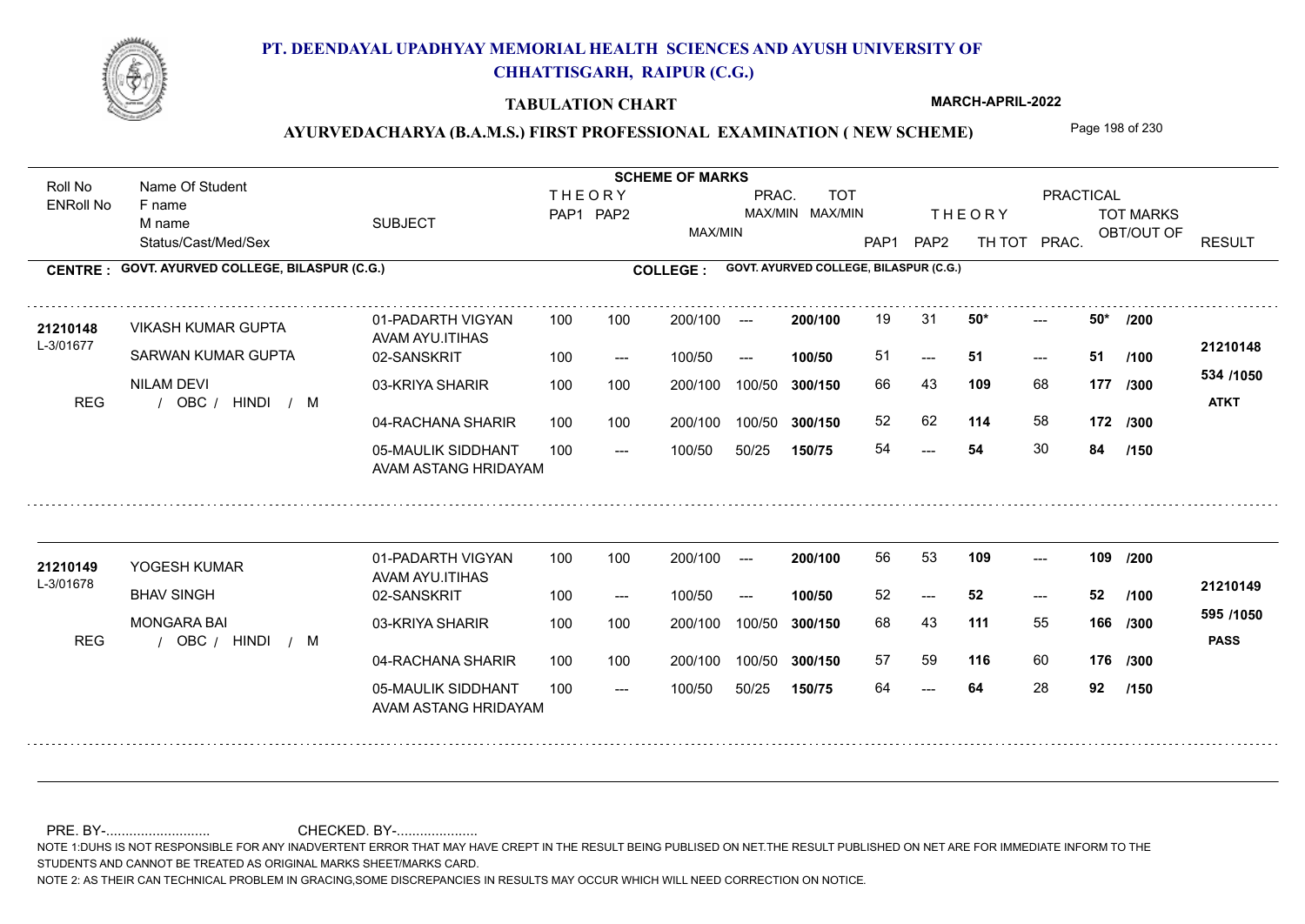

### **TABULATION CHART**

**MARCH-APRIL-2022**

## AYURVEDACHARYA (B.A.M.S.) FIRST PROFESSIONAL EXAMINATION (NEW SCHEME) Page 199 of 230

Status/Cast/Med/Sex SUBJECT TOT MARKS OBT/OUT OF **PRACTICAL** THE ORY TOT MARKS PAP1 PAP2 TH TOT PRAC. Roll No Name Of Student ENRoll No **CENTRE : COLLEGE : GOVT. N.P.A. AYURVED COLLEGE, RAIPUR (C.G.) GOVT. N.P.A. AYURVED COLLEGE, RAIPUR (C.G.) THEORY** PAP1 PAP2 MAX/MIN PRAC. MAX/MIN MAX/MIN TOT RESULT **Name Of Student Contract of Student Act of Student SCHEME OF MARKS** F name M name 01-PADARTH VIGYAN AVAM AYU.ITIHAS 05-MAULIK SIDDHANT AVAM ASTANG HRIDAYAM 04-RACHANA SHARIR 100 100 03-KRIYA SHARIR / / / ATKT OBC --- --- --- **106** --- --- **C /200** 02-SANSKRIT  $100/50$ 100 100 200/100 100/50 300/150 100/50 50/25 **150/75 300/150** 100/50 100 200/100 ---100/50 --- **100/50** 100/50 **300/150 200/100** 100 100 200/100 100/50 300/150 ---  $- -$  100/50 I-3/03073 AKSHAY KUMAR LAMBADI **18210281** LAMBADI GOPAL URMILA LAMBADI **88\*** 58 **146\* /300 561 /1050** HINDI M **ATKT 18210281** --- **54 C /100** --- --- **164 C /300** 42 46 **88\*** 58 --- **91 C /150** 01-PADARTH VIGYAN AVAM AYU.ITIHAS 05-MAULIK SIDDHANT 100 AVAM ASTANG HRIDAYAM 04-RACHANA SHARIR 100 100 03-KRIYA SHARIR / / / ATKT OBC --- --- --- 02-SANSKRIT 100 --- 100/50 --- 200/100 100/50 **300/150** 100/50 50/25 **150/75 300/150** 100/50 200/100 100 200/100 ---**200/100 100/50** --- 200/100 100/50 200/100 100/50  $- -$  100/50 J-3/01260 SAORABH KUMAR GUPTA **19210440** KISHOR KUMAR GUPTA PRENA GUPTA **A A /200 A** A **/300 A** A **A 81 /1050** HINDI M **ATKT 19210440** A A **A** A --- **A** --- **A** /100 <sup>10210440</sup> A **A A A A /300** A A **A A** A --- **81 C /100 /300 /150**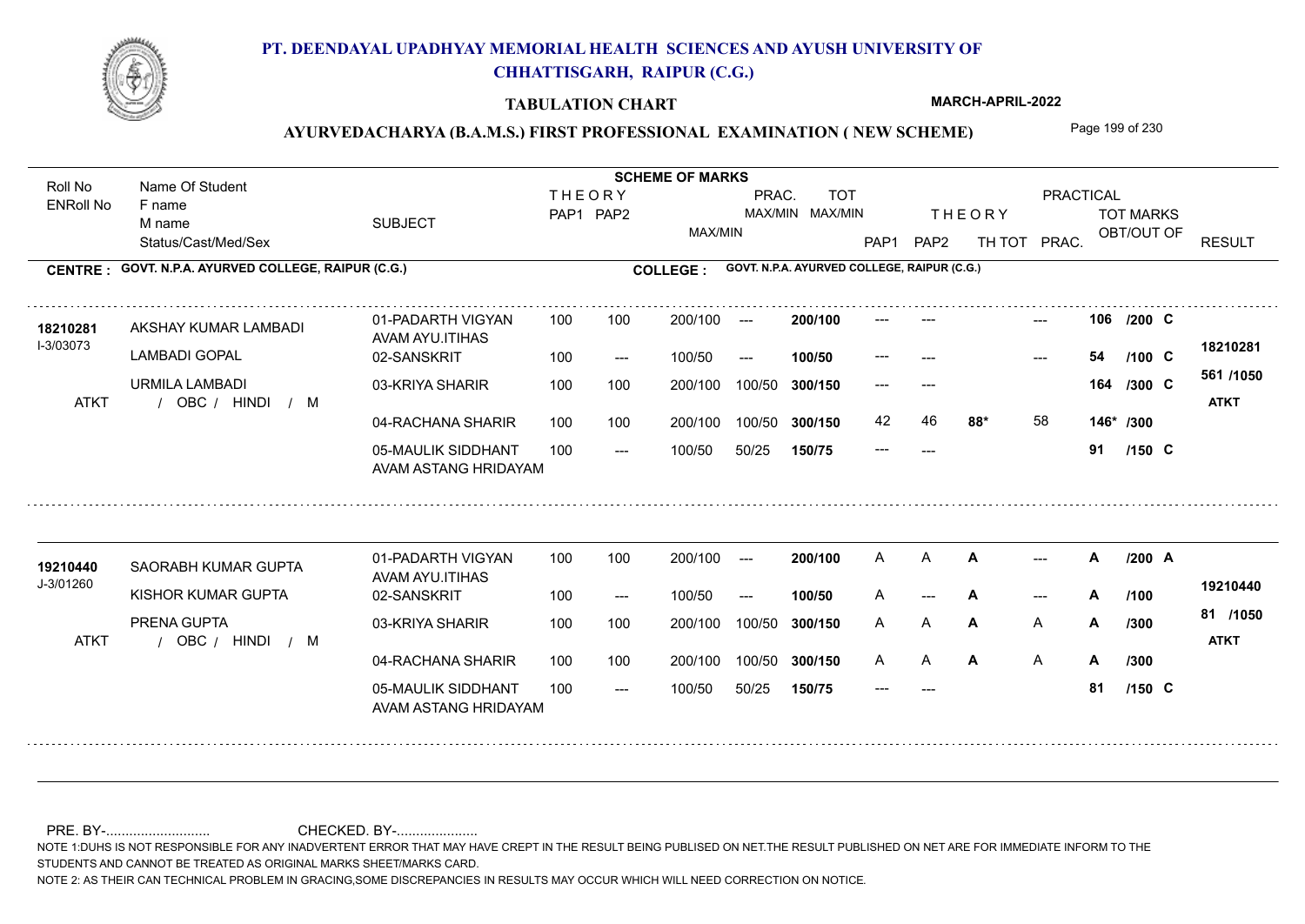

### **TABULATION CHART**

**MARCH-APRIL-2022**

# AYURVEDACHARYA (B.A.M.S.) FIRST PROFESSIONAL EXAMINATION (NEW SCHEME) Page 200 of 230

|                             | Name Of Student                             |                                            |                            |       | <b>SCHEME OF MARKS</b>                 |        |                                             |               |                            |     |                                      |            |          |                          |
|-----------------------------|---------------------------------------------|--------------------------------------------|----------------------------|-------|----------------------------------------|--------|---------------------------------------------|---------------|----------------------------|-----|--------------------------------------|------------|----------|--------------------------|
| Roll No<br><b>ENRoll No</b> | F name<br>M name                            | <b>SUBJECT</b>                             | <b>THEORY</b><br>PAP1 PAP2 |       | <b>TOT</b><br>PRAC.<br>MAX/MIN MAX/MIN |        |                                             | <b>THEORY</b> |                            |     | <b>PRACTICAL</b><br><b>TOT MARKS</b> |            |          |                          |
|                             | Status/Cast/Med/Sex                         |                                            |                            |       | MAX/MIN                                |        |                                             | PAP1          | PAP <sub>2</sub><br>TH TOT |     | PRAC.                                | OBT/OUT OF |          | <b>RESULT</b>            |
| <b>CENTRE:</b>              | GOVT. N.P.A. AYURVED COLLEGE, RAIPUR (C.G.) |                                            |                            |       | <b>COLLEGE:</b>                        |        | GOVT. N.P.A. AYURVED COLLEGE, RAIPUR (C.G.) |               |                            |     |                                      |            |          |                          |
| 20210059<br>K-3/01688       | UTKARSH KHARE                               | 01-PADARTH VIGYAN<br>AVAM AYU.ITIHAS       | 100                        | 100   | 200/100                                | $---$  | 200/100                                     | 57            | 32                         | 89* | ---<br>$---$                         | 89*        | /200     |                          |
|                             | <b>VIRENDRA KUMAR KHARE</b>                 | 02-SANSKRIT                                | 100                        | $---$ | 100/50                                 | $---$  | 100/50                                      | 51            | ---                        | -51 |                                      | 51         | /100     | 20210059                 |
| <b>ATKT</b>                 | SHEELA KHARE<br>GEN / HINDI<br>$/$ M        | 03-KRIYA SHARIR                            | 100                        | 100   | 200/100                                | 100/50 | 300/150                                     | ---           | ---                        |     |                                      | 173        | $/300$ C | 575 /1050<br><b>ATKT</b> |
|                             |                                             | 04-RACHANA SHARIR                          | 100                        | 100   | 200/100                                | 100/50 | 300/150                                     | ---           |                            |     |                                      | 168        | $/300$ C |                          |
|                             |                                             | 05-MAULIK SIDDHANT<br>AVAM ASTANG HRIDAYAM | 100                        | $---$ | 100/50                                 | 50/25  | 150/75                                      |               | ---                        |     |                                      | 94         | $/150$ C |                          |
|                             |                                             | 01-PADARTH VIGYAN                          | 100                        | 100   | 200/100                                | $---$  | 200/100                                     | 61            | 50                         | 111 | $---$                                | 111        | /200     |                          |
| 20210063<br>K-3/01692       | YACHANA SAHU                                | AVAM AYU.ITIHAS                            |                            |       |                                        |        |                                             |               |                            |     |                                      |            |          | 20210063                 |
|                             | DEVENDRA KUMAR SAHU                         | 02-SANSKRIT                                | 100                        | $---$ | 100/50                                 | $---$  | 100/50                                      | 51            |                            | -51 | $---$                                | 51         | /100     |                          |
| <b>ATKT</b>                 | <b>BHOJE RANI SAHU</b><br>OBC / HINDI / F   | 03-KRIYA SHARIR                            | 100                        | 100   | 200/100                                | 100/50 | 300/150                                     | ---           | $---$                      |     |                                      | 172        | /300 C   | 607 /1050<br><b>PASS</b> |
|                             |                                             | 04-RACHANA SHARIR                          | 100                        | 100   | 200/100                                | 100/50 | 300/150                                     | ---           | $---$                      |     |                                      | 187        | $/300$ C |                          |
|                             |                                             | 05-MAULIK SIDDHANT<br>AVAM ASTANG HRIDAYAM | 100                        | $---$ | 100/50                                 | 50/25  | 150/75                                      | ---           | $---$                      |     |                                      | 86         | $/150$ C |                          |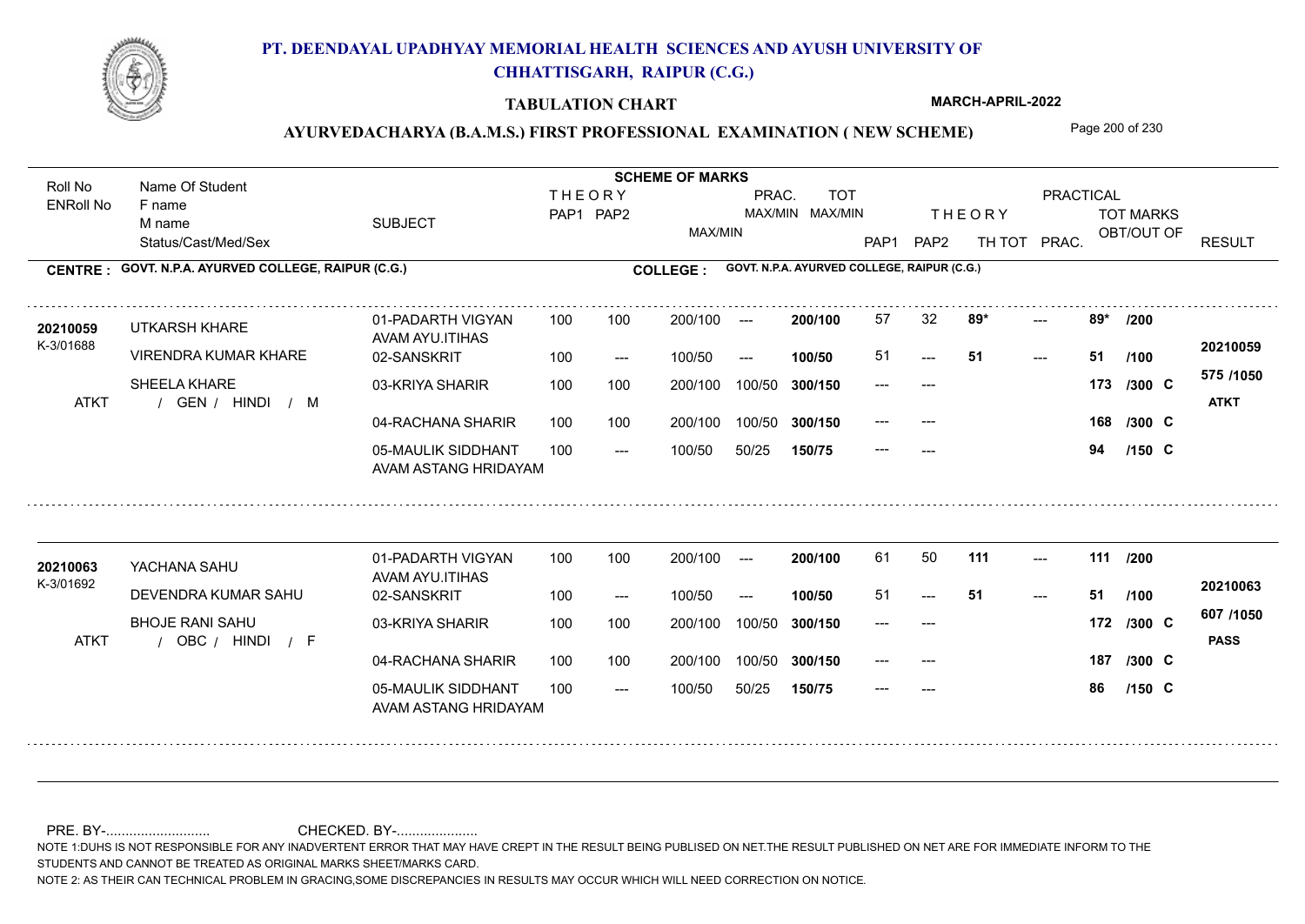

### **TABULATION CHART**

**MARCH-APRIL-2022**

## AYURVEDACHARYA (B.A.M.S.) FIRST PROFESSIONAL EXAMINATION (NEW SCHEME) Page 201 of 230

Status/Cast/Med/Sex SUBJECT TOT MARKS OBT/OUT OF **PRACTICAL** THE ORY TOT MARKS PAP1 PAP2 TH TOT PRAC. Roll No Name Of Student ENRoll No **CENTRE : COLLEGE : GOVT. N.P.A. AYURVED COLLEGE, RAIPUR (C.G.) GOVT. N.P.A. AYURVED COLLEGE, RAIPUR (C.G.) THEORY** PAP1 PAP2 MAX/MIN PRAC. MAX/MIN MAX/MIN TOT RESULT **Name Of Student Contract of Student Act of Student SCHEME OF MARKS** F name M name 01-PADARTH VIGYAN AVAM AYU.ITIHAS 05-MAULIK SIDDHANT AVAM ASTANG HRIDAYAM 04-RACHANA SHARIR 100 100 03-KRIYA SHARIR REG / GEN / HINDI / F ---  $- - 63$ --- **131 131 /200** 02-SANSKRIT 100 --- 100/50 --- 100 100 200/100 100/50 300/150 100/50 50/25 **150/75 300/150** 100/50 100 200/100 ---100/50 **300/150 200/100 100/50** 100 100 200/100 100/50 300/150  $-$  63  $- -$  100/50 L-3/01530 ALKA MISHRA GURUDAYAL MISHRA KUSUMWATI MISHRA **128** 75 **/300 129** 84 **213 /300 703 /1050** HINDI F **PASS 21210001** 21210001 ALKA MISHRA 01-PADARTH VIGYAN 100 100 200/100 --- **200/100** 69 62 **131** ---63 **63 63** 56 72 **203** 66 63 **129** 84 55 **55** 38 **93 /100 /150** 01-PADARTH VIGYAN AVAM AYU.ITIHAS 05-MAULIK SIDDHANT 100 AVAM ASTANG HRIDAYAM 04-RACHANA SHARIR 100 100 03-KRIYA SHARIR REG / GEN / HINDI / M --- --- 53 --- **125 125 /200** 02-SANSKRIT 100 --- 100/50 --- 200/100 100/50 **300/150** 100/50 50/25 **150/75 300/150** 100/50 200/100 100 200/100 ---**200/100 100/50**  $-53$ 200/100 100/50 200/100 100/50  $- -$  100/50 L-3/01531 TUSHAR KUMAR PANDEY RAGHWENDRA PANDEY MRIDULA PANDEY **126** 83 **/300 114** 77 **191 /300 668 /1050** HINDI M **PASS 21210002** 21210002 TUSHAR KUMAR PANDEY 01-PADARTH VIGYAN 100 100 200/100 --- **200/100 64 61 125** ---53 **53 53** 69 57 **209** 53 61 54 **54** 36 **90 /100 /150**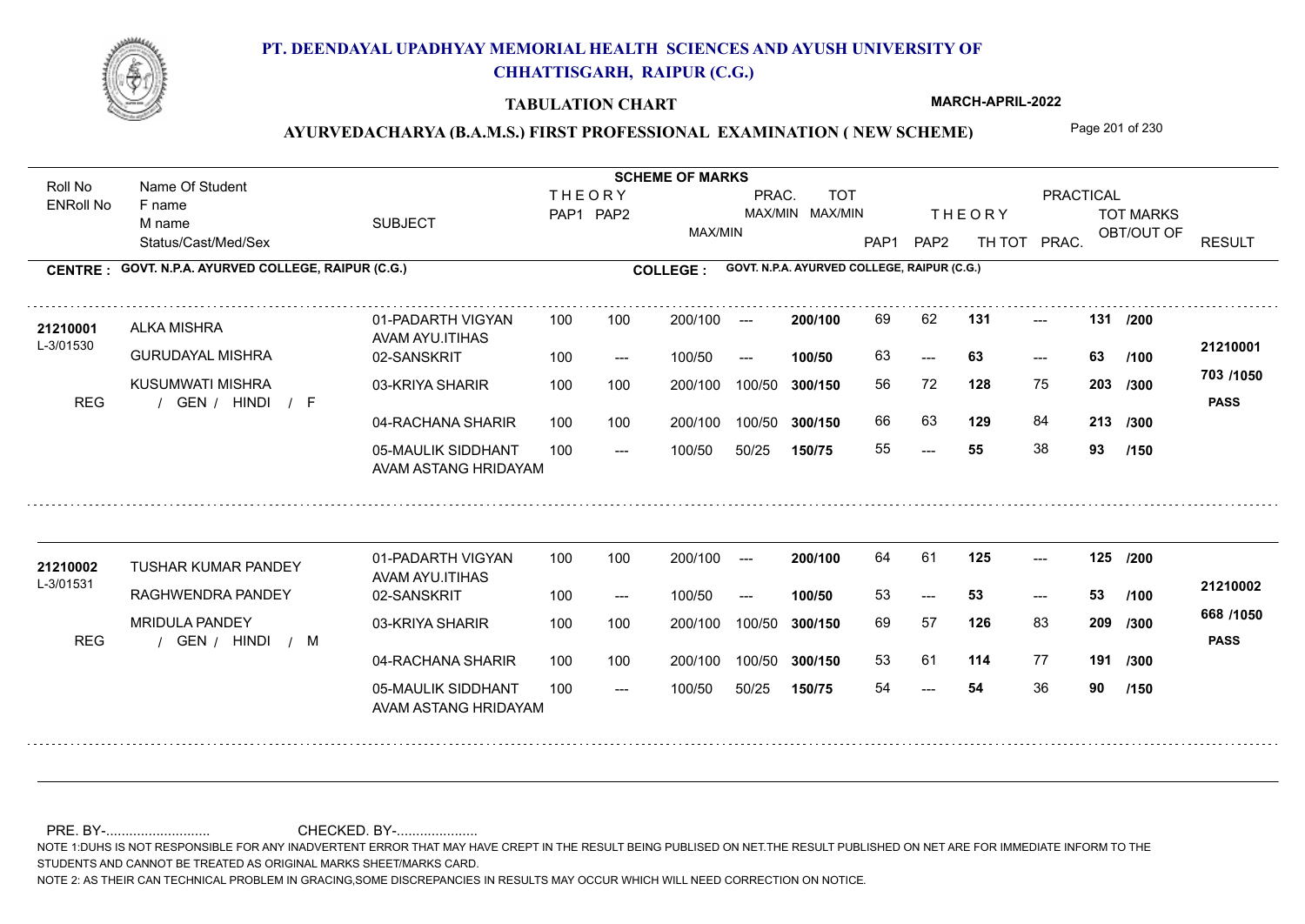

### **TABULATION CHART**

**MARCH-APRIL-2022**

## AYURVEDACHARYA (B.A.M.S.) FIRST PROFESSIONAL EXAMINATION (NEW SCHEME) Page 202 of 230

Status/Cast/Med/Sex SUBJECT TOT MARKS OBT/OUT OF **PRACTICAL** THE ORY TOT MARKS PAP1 PAP2 TH TOT PRAC. Roll No Name Of Student ENRoll No **CENTRE : COLLEGE : GOVT. N.P.A. AYURVED COLLEGE, RAIPUR (C.G.) GOVT. N.P.A. AYURVED COLLEGE, RAIPUR (C.G.) THEORY** PAP1 PAP2 MAX/MIN PRAC. MAX/MIN MAX/MIN TOT RESULT **Name Of Student Contract of Student Act of Student SCHEME OF MARKS** F name M name 01-PADARTH VIGYAN AVAM AYU.ITIHAS 05-MAULIK SIDDHANT AVAM ASTANG HRIDAYAM 04-RACHANA SHARIR 100 100 03-KRIYA SHARIR REG / GEN / HINDI / F --- --- --- 02-SANSKRIT  $100/50$ 100 100 200/100 100/50 300/150 100/50 50/25 **150/75 300/150** 100/50 100 200/100 ---100/50 --- **100/50** 100/50 **300/150 200/100** 100 100 200/100 100/50 300/150  $- - 71$  $- -$  100/50 L-3/01533 MAHIMA VIJAY DEEPAK KUMAR VIJAY BHARTI VIJAY **128 128 160** 82 81 79 **242 /300 123** 75 **198 738 /1050** HINDI F **PASS 21210003** 21210003 MAHIMA VIJAY 01-PADARTH VIGYAN 100 100 200/100 --- **200/100** 66 62 **128** ---71 **71 71** 65 58 **123** 75 61 **61** 38 **99 /200 /100 /300 /150** 01-PADARTH VIGYAN AVAM AYU.ITIHAS 05-MAULIK SIDDHANT 100 AVAM ASTANG HRIDAYAM 04-RACHANA SHARIR 100 100 03-KRIYA SHARIR REG / GEN / HINDI / M --- --- --- **111 111 /200** 02-SANSKRIT 100 --- 100/50 --- 200/100 100/50 **300/150** 100/50 50/25 **150/75 300/150** 100/50 200/100 100 200/100 ---**200/100 100/50** --- 200/100 100/50 200/100 100/50  $- -$  100/50 L-3/01534 CHANDRA SHEKHAR JHA NABO NATH JHA KIRAN JHA **119** 78 **/300 111** 75 **186 /300 654 /1050** HINDI M **PASS 21210004 <sup>21210004</sup>** <sup>51</sup> <sup>60</sup> 69 **69 69** 55 64 **197** 52 59 54 **54** 37 **91 /100 /150**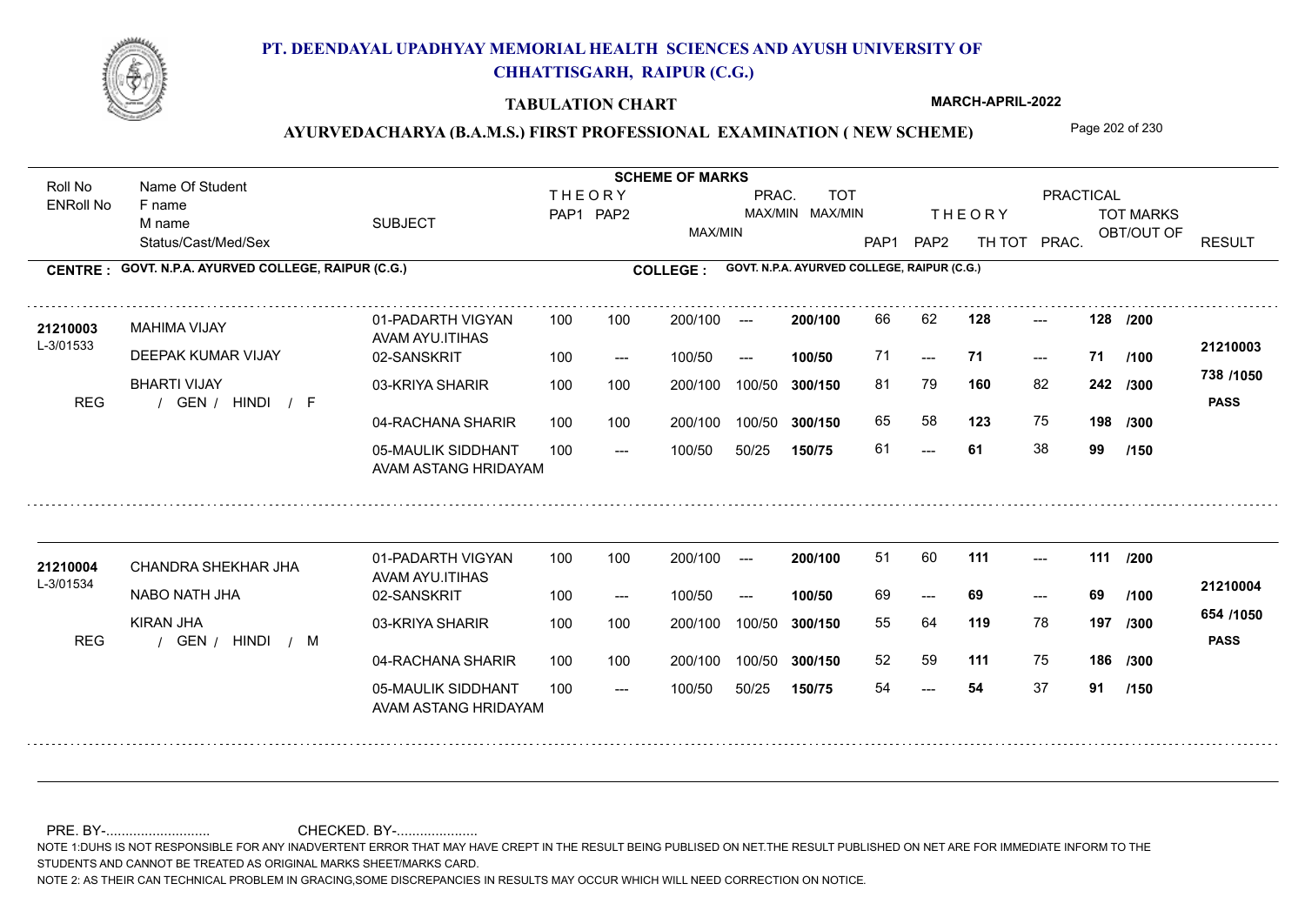

### **TABULATION CHART**

**MARCH-APRIL-2022**

## AYURVEDACHARYA (B.A.M.S.) FIRST PROFESSIONAL EXAMINATION (NEW SCHEME) Page 203 of 230

Status/Cast/Med/Sex SUBJECT TOT MARKS OBT/OUT OF **PRACTICAL** THE ORY TOT MARKS PAP1 PAP2 TH TOT PRAC. Roll No Name Of Student ENRoll No **CENTRE : COLLEGE : GOVT. N.P.A. AYURVED COLLEGE, RAIPUR (C.G.) GOVT. N.P.A. AYURVED COLLEGE, RAIPUR (C.G.) THEORY** PAP1 PAP2 MAX/MIN PRAC. MAX/MIN MAX/MIN TOT RESULT **Name Of Student Contract of Student Act of Student SCHEME OF MARKS** F name M name 01-PADARTH VIGYAN AVAM AYU.ITIHAS 05-MAULIK SIDDHANT AVAM ASTANG HRIDAYAM 04-RACHANA SHARIR 100 100 03-KRIYA SHARIR REG / GEN / HINDI / F ---  $- - 70$ --- **121 121 /200** 02-SANSKRIT 100 --- 100/50 --- 100 100 200/100 100/50 300/150 100/50 50/25 **150/75 300/150** 100/50 100 200/100 ---100/50 **300/150 200/100 100/50** 100 100 200/100 100/50 300/150  $- - 70$  $- -$  100/50 L-3/01535 PRATYASHA PRADHAN PRAKASH CH PRADHAN NILENDRI PRADHAN **137** 75 63 74 **212 /300 134** 70 **204 703 /1050** HINDI F **PASS 21210005 <sup>21210005</sup>** <sup>57</sup> <sup>64</sup> 70 **70 70** 66 68 **134** 70 58 **58** 38 **96 /100 /300 /150** 01-PADARTH VIGYAN AVAM AYU.ITIHAS 05-MAULIK SIDDHANT 100 AVAM ASTANG HRIDAYAM 04-RACHANA SHARIR 100 100 03-KRIYA SHARIR REG / GEN / HINDI / M --- --- --- **138 138 /200** 02-SANSKRIT 100 --- 100/50 --- 200/100 100/50 **300/150** 100/50 50/25 **150/75 300/150** 100/50 200/100 100 200/100 ---**200/100 100/50** --- 200/100 100/50 200/100 100/50  $- -$  100/50 L-3/01536 RAHUL KUMAR **21210006** JEETENDRA KUMAR SINGH RANJU DEVI **141** 72 64 77 **213 /300 130** 71 **201 /300 716 /1050** HINDI M **PASS 21210006**  $138$  ---68 **68 68** 62 68 60 **60** 36 **96 /100 /150**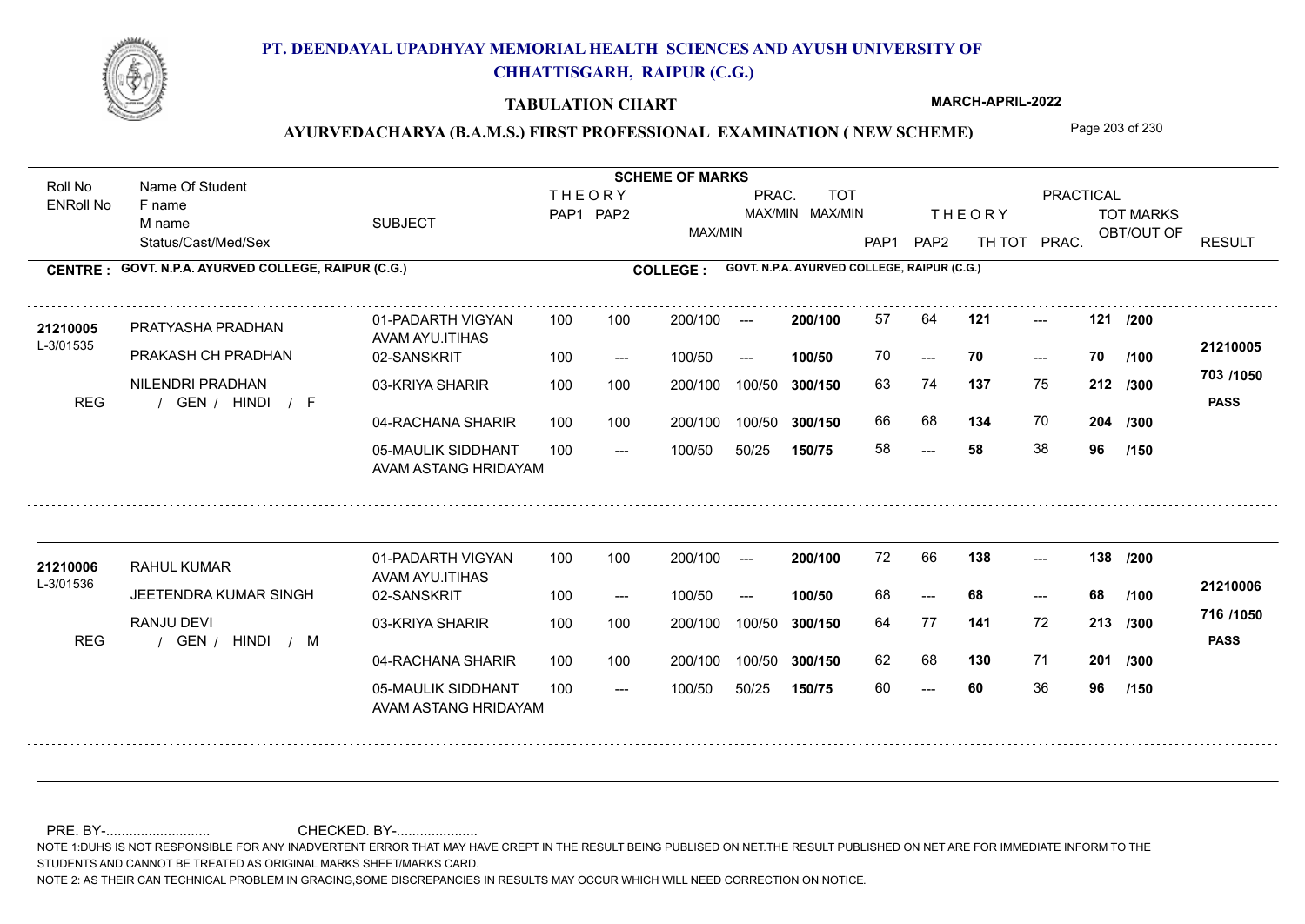

### **TABULATION CHART**

**MARCH-APRIL-2022**

## AYURVEDACHARYA (B.A.M.S.) FIRST PROFESSIONAL EXAMINATION (NEW SCHEME) Page 204 of 230

Status/Cast/Med/Sex SUBJECT TOT MARKS OBT/OUT OF **PRACTICAL** THE ORY TOT MARKS PAP1 PAP2 TH TOT PRAC. Roll No Name Of Student ENRoll No **CENTRE : COLLEGE : GOVT. N.P.A. AYURVED COLLEGE, RAIPUR (C.G.) GOVT. N.P.A. AYURVED COLLEGE, RAIPUR (C.G.) THEORY** PAP1 PAP2 MAX/MIN PRAC. MAX/MIN MAX/MIN TOT RESULT **Name Of Student Contract of Student Act of Student SCHEME OF MARKS** F name M name 01-PADARTH VIGYAN AVAM AYU.ITIHAS 05-MAULIK SIDDHANT AVAM ASTANG HRIDAYAM 04-RACHANA SHARIR 100 100 03-KRIYA SHARIR REG / GEN / HINDI / F --- --- --- **125 125 /200** 02-SANSKRIT 100 --- 100/50 --- 100 100 200/100 100/50 300/150 100/50 50/25 **150/75 300/150** 100/50 100 200/100 ---100/50 **300/150 200/100 100/50** 100 100 200/100 100/50 300/150  $- - 67$  $- -$  100/50 L-3/01538 RISHITA SINGH SUDEEP KUMAR SINGH SMRITI SINGH **141** 84 **/300 137** 78 **215 /300 737 /1050** HINDI F **PASS 21210007** 21210007 RISHITA SINGH 01-PADARTH VIGYAN 100 100 200/100 --- **200/100 61 64 125 ---**-67 **67 67** 66 75 **225** 62 75 **137** 78 65 **65** 40 **105 /150 /100** 01-PADARTH VIGYAN AVAM AYU.ITIHAS 05-MAULIK SIDDHANT 100 AVAM ASTANG HRIDAYAM 04-RACHANA SHARIR 100 100 03-KRIYA SHARIR REG / OBC / HINDI / F --- --- --- **125 125 /200** 02-SANSKRIT 100 --- 100/50 --- 200/100 100/50 **300/150** 100/50 50/25 **150/75 300/150** 100/50 200/100 100 200/100 ---**200/100 100/50** --- 200/100 100/50 200/100 100/50  $- -$  100/50 L-3/01539 KAVITA PALSANIYA SHARVAN LAL PALSANIYA PHULLY DEVI **111** 76 **/300 112** 75 **187 /300 660 /1050** HINDI F **PASS 21210008 <sup>21210008</sup>** <sup>58</sup> <sup>67</sup> 67 **67 67** 50 61 **187** 53 59 58 **58** 36 **94 /100 /150**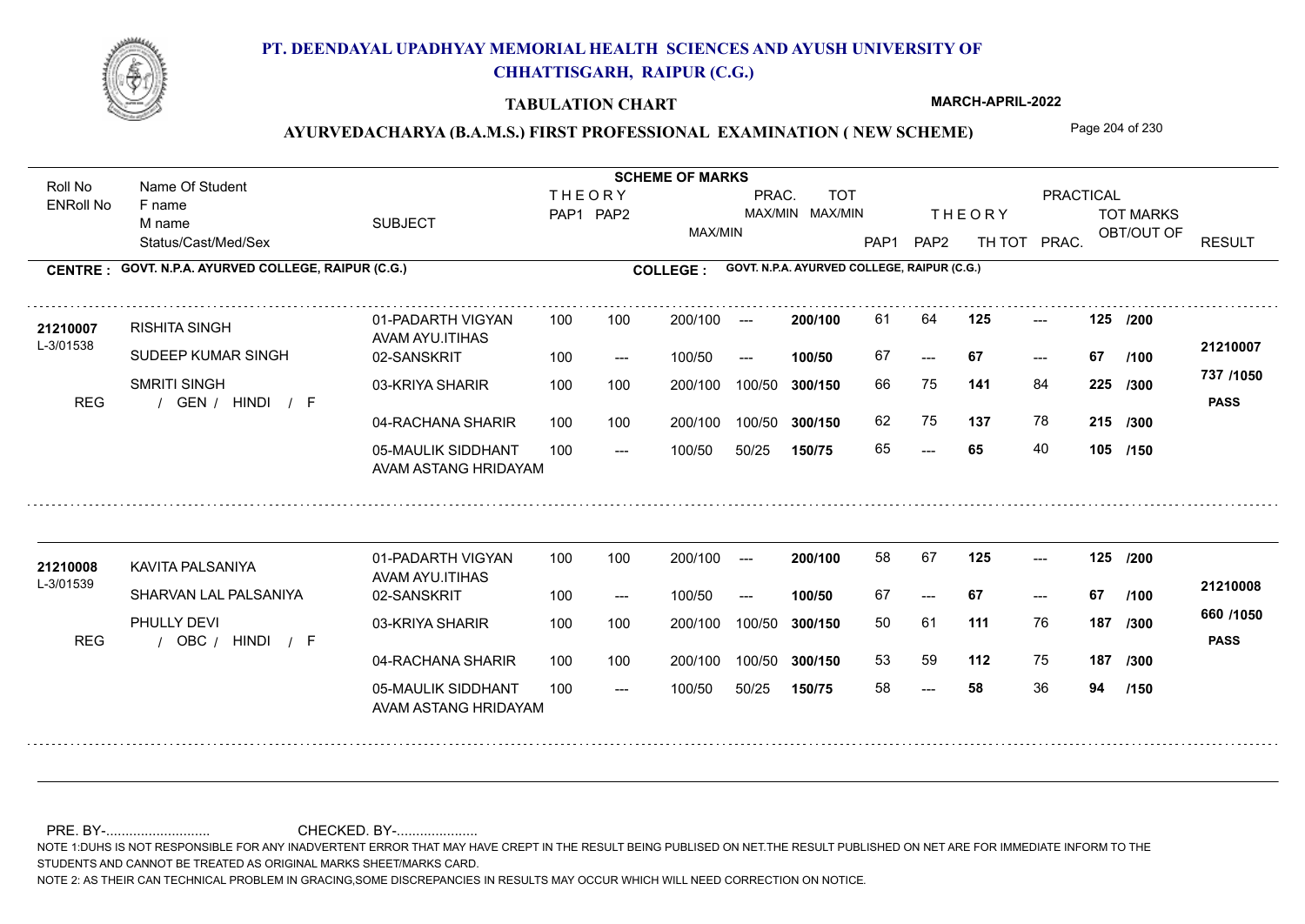

### **TABULATION CHART**

**MARCH-APRIL-2022**

## AYURVEDACHARYA (B.A.M.S.) FIRST PROFESSIONAL EXAMINATION (NEW SCHEME) Page 205 of 230

Status/Cast/Med/Sex SUBJECT TOT MARKS OBT/OUT OF **PRACTICAL** THE ORY TOT MARKS PAP1 PAP2 TH TOT PRAC. Roll No Name Of Student ENRoll No **CENTRE : COLLEGE : GOVT. N.P.A. AYURVED COLLEGE, RAIPUR (C.G.) GOVT. N.P.A. AYURVED COLLEGE, RAIPUR (C.G.) THEORY** PAP1 PAP2 MAX/MIN PRAC. MAX/MIN MAX/MIN TOT RESULT **Name Of Student Contract of Student Act of Student SCHEME OF MARKS** F name M name 01-PADARTH VIGYAN AVAM AYU.ITIHAS 05-MAULIK SIDDHANT AVAM ASTANG HRIDAYAM 04-RACHANA SHARIR 100 100 03-KRIYA SHARIR / / / REG SC  $- - 62$  $-23$ --- **126 126 /200** 02-SANSKRIT  $100/50$ 100 100 200/100 100/50 300/150 100/50 50/25 **150/75 300/150** 100/50 100 200/100 ---100/50 --- **100/50** 100/50 **300/150 200/100** 100 100 200/100 100/50 300/150  $-$  73  $- -$  100/50 L-3/01540 KULDEEP KUMAR OM PRAKASH CHANDA BAI **125** 74 **/300 104** 67 **171 669 /1050** HINDI M **PASS 21210009 <sup>21210009</sup>** <sup>65</sup> <sup>61</sup> 73 **73 73** 50 75 **199** 50 54 **104** 67 62 **62** 38 **100 /150 /100 /300** 01-PADARTH VIGYAN AVAM AYU.ITIHAS 05-MAULIK SIDDHANT 100 AVAM ASTANG HRIDAYAM 04-RACHANA SHARIR 100 100 03-KRIYA SHARIR
100 100 REG / GEN / HINDI / M --- --- --- **107 107 /200** 02-SANSKRIT 100 --- 100/50 --- 200/100 100/50 **300/150** 100/50 50/25 **150/75 300/150** 100/50 200/100 100 200/100 ---**200/100 100/50** --- 200/100 100/50 200/100 100/50  $- -$  100/50 L-3/01541 RAHUL SIWACH SURENDER KUMAR SUNITA DEVI **123** 78 **/300 100** 64 **164 /300 636 /1050** HINDI M **PASS 21210010 <sup>21210010</sup>** <sup>53</sup> <sup>54</sup> 71 **71 71** 59 64 **201** 50 50 57 **57** 36 **93 /100 /150**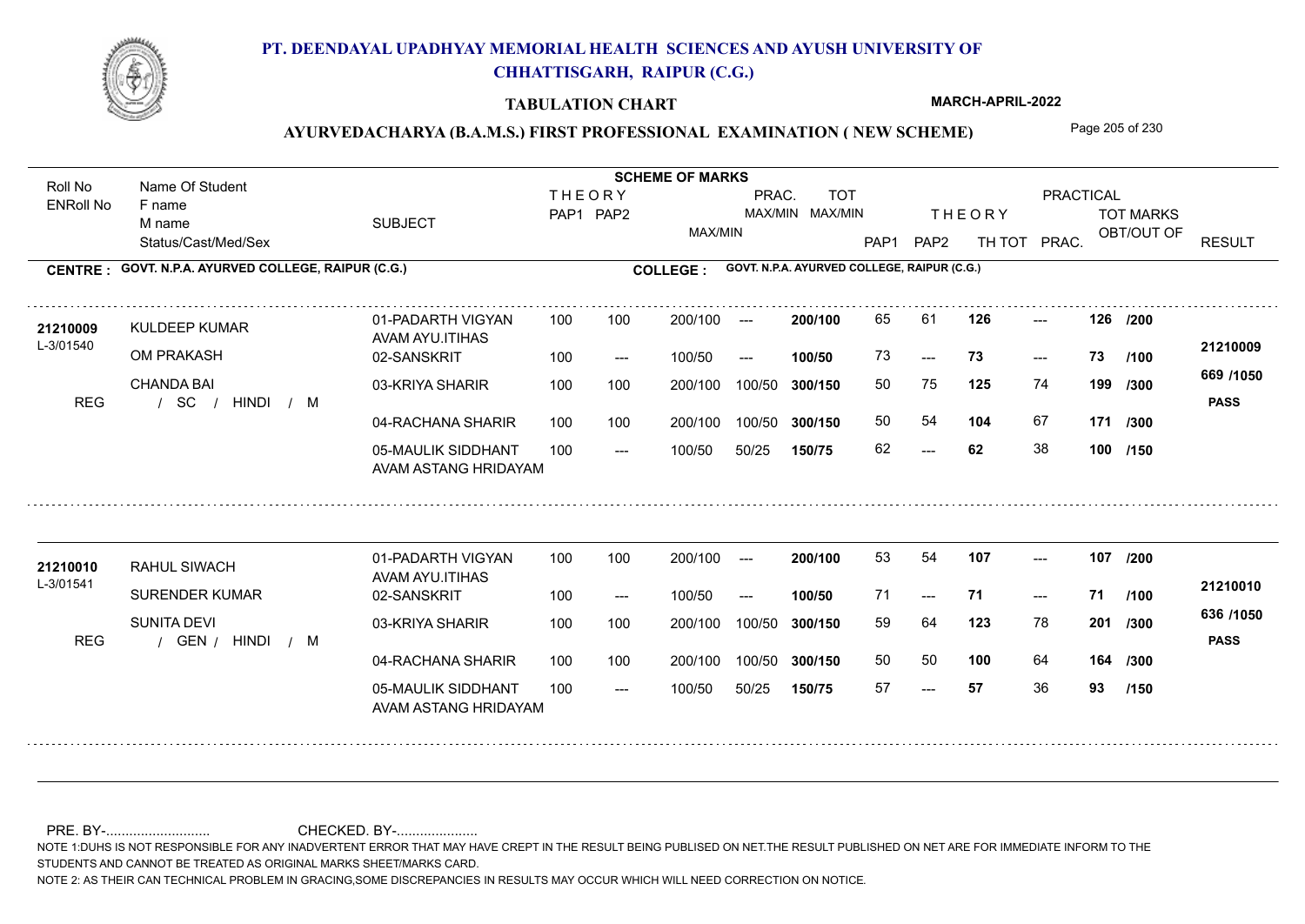

### **TABULATION CHART**

**MARCH-APRIL-2022**

# AYURVEDACHARYA (B.A.M.S.) FIRST PROFESSIONAL EXAMINATION (NEW SCHEME) Page 206 of 230

Status/Cast/Med/Sex SUBJECT TOT MARKS OBT/OUT OF PRACTICAL THE ORY TOT MARKS PAP1 PAP2 TH TOT PRAC. Roll No Name Of Student ENRoll No **CENTRE : COLLEGE : GOVT. N.P.A. AYURVED COLLEGE, RAIPUR (C.G.) GOVT. N.P.A. AYURVED COLLEGE, RAIPUR (C.G.) THEORY** PAP1 PAP2 MAX/MIN PRAC. MAX/MIN MAX/MIN TOT RESULT **Name Of Student Contract of Student Act of Student SCHEME OF MARKS** F name M name 01-PADARTH VIGYAN AVAM AYU.ITIHAS 05-MAULIK SIDDHANT AVAM ASTANG HRIDAYAM 04-RACHANA SHARIR 100 100 03-KRIYA SHARIR REG / OBC / HINDI / F --- --- --- **115 115 /200** 02-SANSKRIT 100 --- 100/50 --- 100 100 200/100 100/50 300/150 100/50 50/25 **150/75 300/150** 100/50 100 200/100 ---100/50 **300/150 200/100 100/50** 100 100 200/100 100/50 300/150 ---  $- -$  100/50 L-3/01542 NEHA NIRMALKAR ASHOK NIRMALKAR REETA NILMALKAR **109** 76 61 48 **185 /300 101** 62 **163 618 /1050** HINDI F **PASS 21210011 <sup>21210011</sup>** <sup>55</sup> <sup>60</sup> 68 **68 68** 51 50 **101** 62 51 **51** 36 **87 /100 /300 /150** 01-PADARTH VIGYAN AVAM AYU.ITIHAS 05-MAULIK SIDDHANT 100 AVAM ASTANG HRIDAYAM 04-RACHANA SHARIR 100 100 03-KRIYA SHARIR
100 100 REG / GEN / HINDI / F --- --- --- **132 132 /200** 02-SANSKRIT 100 --- 100/50 --- 200/100 100/50 **300/150** 100/50 50/25 **150/75 300/150** 100/50 200/100 100 200/100 ---**200/100 100/50**  $- - 73$ 200/100 100/50 200/100 100/50  $- -$  100/50 L-3/01543 NIHARIKA JHA S K JHA USHA JHA **130** 75 57 73 **205 /300 121** 71 **192 /300 692 /1050** HINDI F **PASS 21210012 <sup>21210012</sup>** <sup>65</sup> <sup>67</sup> 73 **73 73** 62 59 **121** 71 54 **54** 36 **90 /100 /150**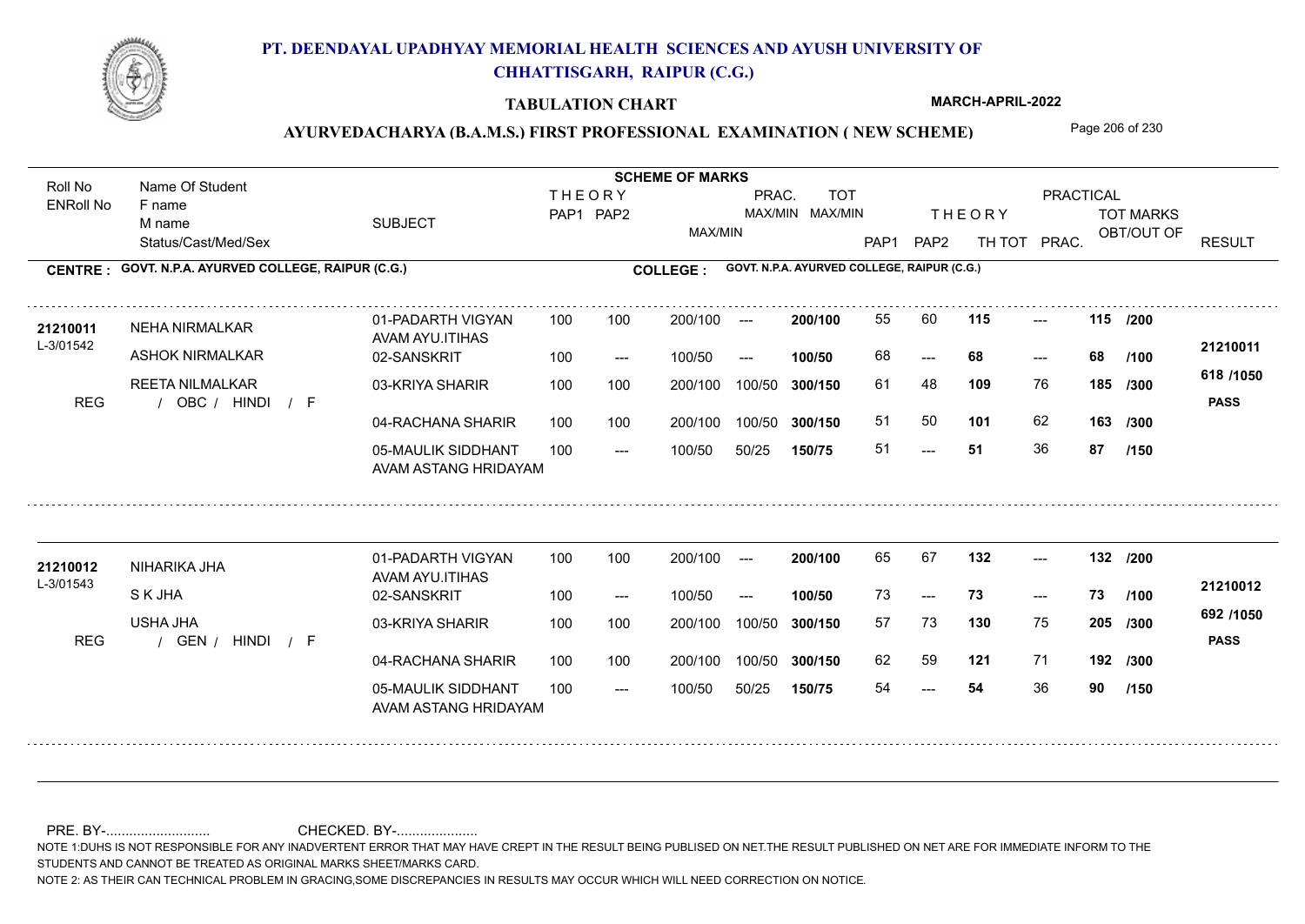

### **TABULATION CHART**

**MARCH-APRIL-2022**

## AYURVEDACHARYA (B.A.M.S.) FIRST PROFESSIONAL EXAMINATION (NEW SCHEME) Page 207 of 230

Status/Cast/Med/Sex SUBJECT TOT MARKS OBT/OUT OF PRACTICAL THE ORY TOT MARKS PAP1 PAP2 TH TOT PRAC. Roll No Name Of Student ENRoll No **CENTRE : COLLEGE : GOVT. N.P.A. AYURVED COLLEGE, RAIPUR (C.G.) GOVT. N.P.A. AYURVED COLLEGE, RAIPUR (C.G.) THEORY** PAP1 PAP2 MAX/MIN PRAC. MAX/MIN MAX/MIN TOT RESULT **Name Of Student Contract of Student Act of Student SCHEME OF MARKS** F name M name 01-PADARTH VIGYAN AVAM AYU.ITIHAS 05-MAULIK SIDDHANT AVAM ASTANG HRIDAYAM 04-RACHANA SHARIR 100 100 03-KRIYA SHARIR REG / OBC / HINDI / M  $- - 50$  $- - 61$ --- 02-SANSKRIT  $/ M$ 100 --- 100/50 --- 100 100 200/100 100/50 300/150 100/50 50/25 **150/75 300/150** 100/50 100 200/100 ---100/50 **300/150 200/100 100/50** 100 100 200/100 100/50 300/150  $- - 61$  $- -$  100/50 L-3/01545 ROBIN SAHU **CHANDU SARASWATI 103 103 85\*** 84 **/300 81\*** 62 **143\* /300 558 /1050** HINDI M **ATKT 21210013 <sup>21210013</sup>** <sup>52</sup> <sup>51</sup> 61 **61 61** 35 50 **85\*** 84 **169 /300 1000** 41 40 **81\*** 62 50 **50** 32 **82 /200 /100 /150** 01-PADARTH VIGYAN AVAM AYU.ITIHAS 05-MAULIK SIDDHANT 100 AVAM ASTANG HRIDAYAM 04-RACHANA SHARIR 100 100 03-KRIYA SHARIR
100 100 REG / GEN / HINDI / F --- --- --- **128 128 /200** 02-SANSKRIT 100 --- 100/50 --- 200/100 100/50 **300/150** 100/50 50/25 **150/75 300/150** 100/50 200/100 100 200/100 ---**200/100 100/50**  $- - 63$ 200/100 100/50 200/100 100/50  $- -$  100/50 L-3/01546 DIKSHA ACHARYA AMIT ANAND ACHARYA SHANNO ACHARYA **121** 63 **184** /300 **<sup>300</sup>** 1030 **110** 76 **186 /300 655 /1050** HINDI F **PASS 21210014 <sup>21210014</sup>** <sup>61</sup> <sup>67</sup> 63 **63 63** 54 67 **184** 55 55 58 **58** 36 **94 /100 /150**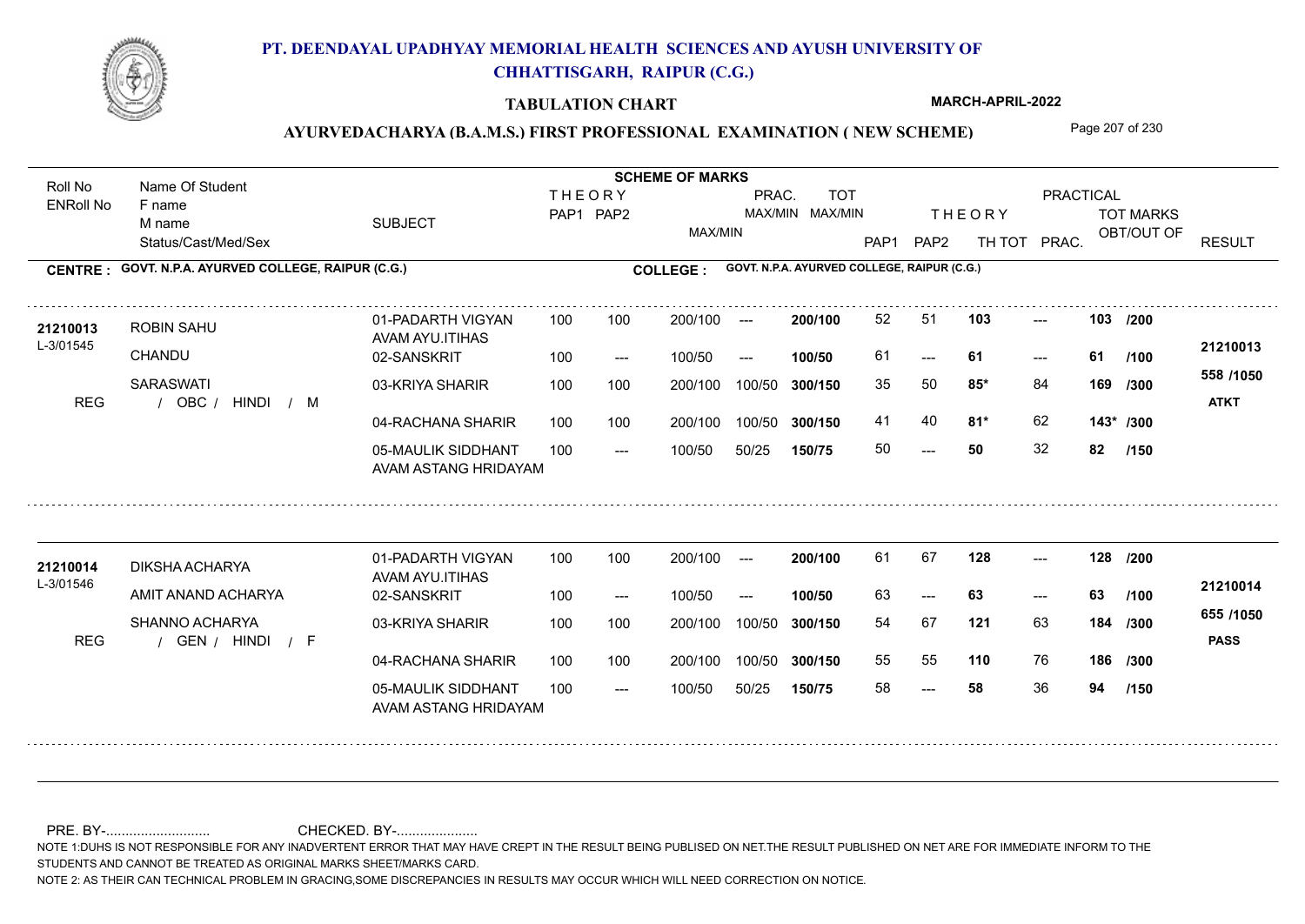

### **TABULATION CHART**

**MARCH-APRIL-2022**

## AYURVEDACHARYA (B.A.M.S.) FIRST PROFESSIONAL EXAMINATION (NEW SCHEME) Page 208 of 230

Status/Cast/Med/Sex SUBJECT TOT MARKS OBT/OUT OF PRACTICAL THE ORY TOT MARKS PAP1 PAP2 TH TOT PRAC. Roll No Name Of Student ENRoll No **CENTRE : COLLEGE : GOVT. N.P.A. AYURVED COLLEGE, RAIPUR (C.G.) GOVT. N.P.A. AYURVED COLLEGE, RAIPUR (C.G.) THEORY** PAP1 PAP2 MAX/MIN PRAC. MAX/MIN MAX/MIN TOT RESULT **Name Of Student Contract of Student Act of Student SCHEME OF MARKS** F name M name 01-PADARTH VIGYAN AVAM AYU.ITIHAS 05-MAULIK SIDDHANT AVAM ASTANG HRIDAYAM 04-RACHANA SHARIR 100 100 03-KRIYA SHARIR REG / OBC / HINDI / M ---  $- - 61$ --- **111 111 /200** 02-SANSKRIT 100 --- 100/50 --- 100 100 200/100 100/50 300/150 100/50 50/25 **150/75 300/150** 100/50 100 200/100 ---100/50 **300/150 200/100 100/50** 100 100 200/100 100/50 300/150  $- - 61$  $- -$  100/50 L-3/01547 FIRENDRA KUMAR SAHU MOHAN LAL GOURI **91\*** 70 **/300 100** 63 **163 587 /1050** HINDI M **ATKT 21210015 <sup>21210015</sup>** <sup>61</sup> <sup>50</sup> 61 **61 61** 41 50 **161** 50 50 55 **55** 36 **91 /100 /300 /150** 01-PADARTH VIGYAN AVAM AYU.ITIHAS 05-MAULIK SIDDHANT 100 AVAM ASTANG HRIDAYAM 04-RACHANA SHARIR 100 100 03-KRIYA SHARIR
100 100 REG / GEN / HINDI / F --- --- --- **125 125 /200** 02-SANSKRIT 100 --- 100/50 --- 200/100 100/50 **300/150** 100/50 50/25 **150/75 300/150** 100/50 200/100 100 200/100 ---**200/100 100/50** --- 200/100 100/50 200/100 100/50  $- -$  100/50 L-3/01548 PARUL SANTOSH RATHORE SANTOSH KUMAR RATHORE ARUNA RATHORE **128** 76 **204** /300 **121** 74 **195 /300 688 /1050** HINDI F **PASS 21210016** 21210016 PARUL SANTOSH RATHORE 01-PADARTH VIGYAN 100 100 200/100 --- **200/100** 63 62 **125** ---69 **69 69** 62 66 **204** 53 68 58 **58** 37 **95 /100 /150**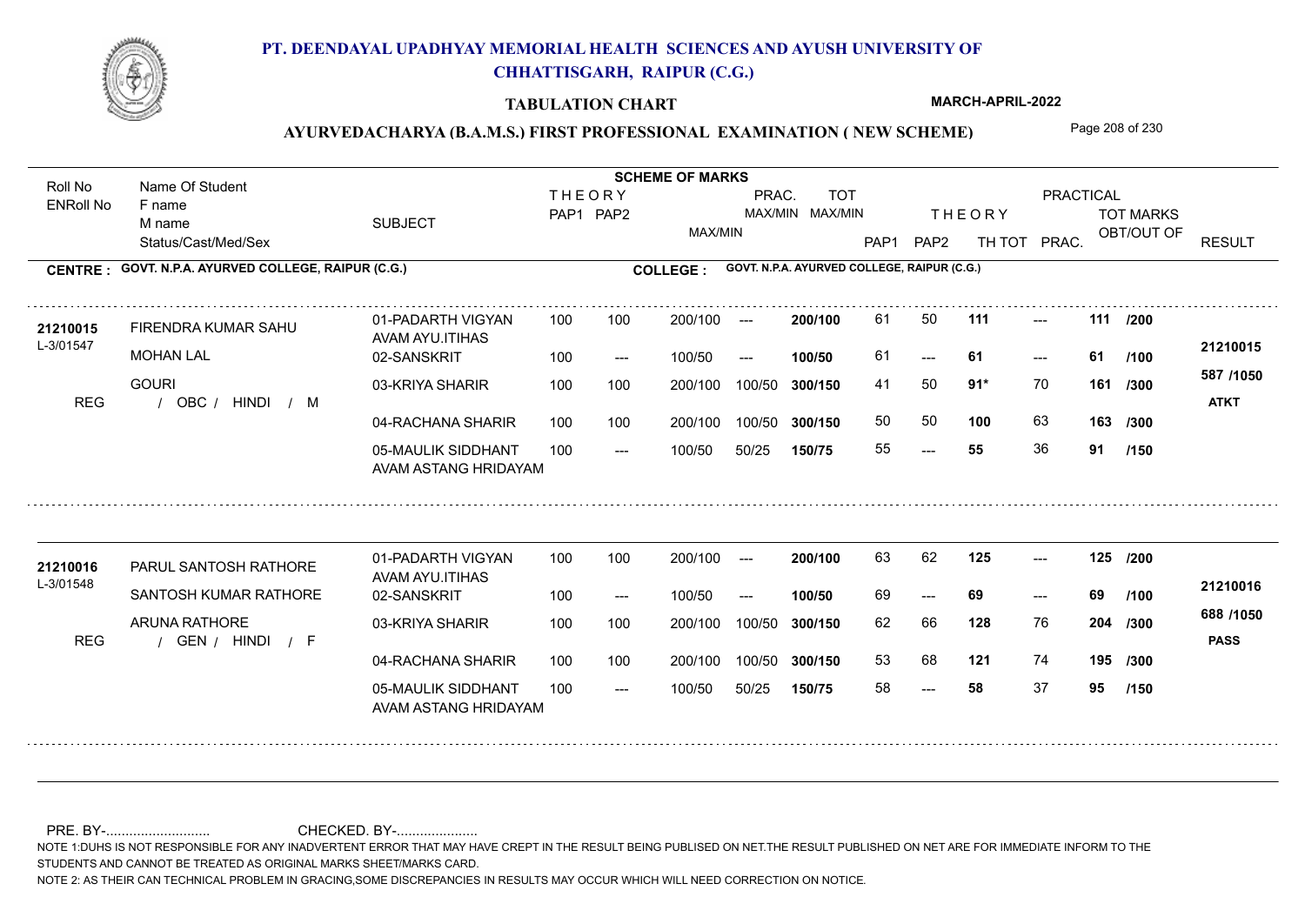

### **TABULATION CHART**

**MARCH-APRIL-2022**

## AYURVEDACHARYA (B.A.M.S.) FIRST PROFESSIONAL EXAMINATION (NEW SCHEME) Page 209 of 230

Status/Cast/Med/Sex SUBJECT TOT MARKS OBT/OUT OF PRACTICAL THE ORY TOT MARKS PAP1 PAP2 TH TOT PRAC. Roll No Name Of Student ENRoll No **CENTRE : COLLEGE : GOVT. N.P.A. AYURVED COLLEGE, RAIPUR (C.G.) GOVT. N.P.A. AYURVED COLLEGE, RAIPUR (C.G.) THEORY** PAP1 PAP2 MAX/MIN PRAC. MAX/MIN MAX/MIN TOT RESULT **Name Of Student Contract of Student Act of Student SCHEME OF MARKS** F name M name 01-PADARTH VIGYAN AVAM AYU.ITIHAS 05-MAULIK SIDDHANT AVAM ASTANG HRIDAYAM 04-RACHANA SHARIR 100 100 03-KRIYA SHARIR REG / OBC / HINDI / F --- --- --- 02-SANSKRIT 100 --- 100/50 --- 100 100 200/100 100/50 300/150 100/50 50/25 **150/75 300/150** 100/50 100 200/100 ---100/50 **300/150 200/100 100/50** 100 100 200/100 100/50 300/150  $- - 64$  $- -$  100/50 L-3/01549 DIYA SAHU DEEPAK SAHU DISHA SAHU **109 109 101** 68 **/300 119** 70 **189 623 /1050** HINDI F **PASS 21210017** 21**210017** DIYA SAHU 01-PADARTH VIGYAN 100 100 200/100 --- **200/100** 50 59 **109** ---64 **64 64** 46 55 **169** 53 66 **119** 70 56 **56** 36 **92 /200 /100 /300 /150** 01-PADARTH VIGYAN AVAM AYU.ITIHAS 05-MAULIK SIDDHANT 100 AVAM ASTANG HRIDAYAM 04-RACHANA SHARIR 100 100 03-KRIYA SHARIR
100 100 REG / OBC / HINDI / F --- --- --- **121 121 /200** 02-SANSKRIT 100 --- 100/50 --- 200/100 100/50 **300/150** 100/50 50/25 **150/75 300/150** 100/50 200/100 100 200/100 ---**200/100 100/50** --- 200/100 100/50 200/100 100/50  $- -$  100/50 L-3/01550 LAXMI PRIYA DAS SUSHIL KUMAR DAS SOUDAMINI DAS **128** 68 64 64 **196 /300 123** 63 **186 /300 656 /1050** HINDI F **PASS 21210018** 21210018 LAXMI PRIYA DAS 01-PADARTH VIGYAN 100 100 200/100 --- **200/100** 62 59 **121** ----61 **61 61** 62 61 123 63 56 **56** 36 **92 /100 /150**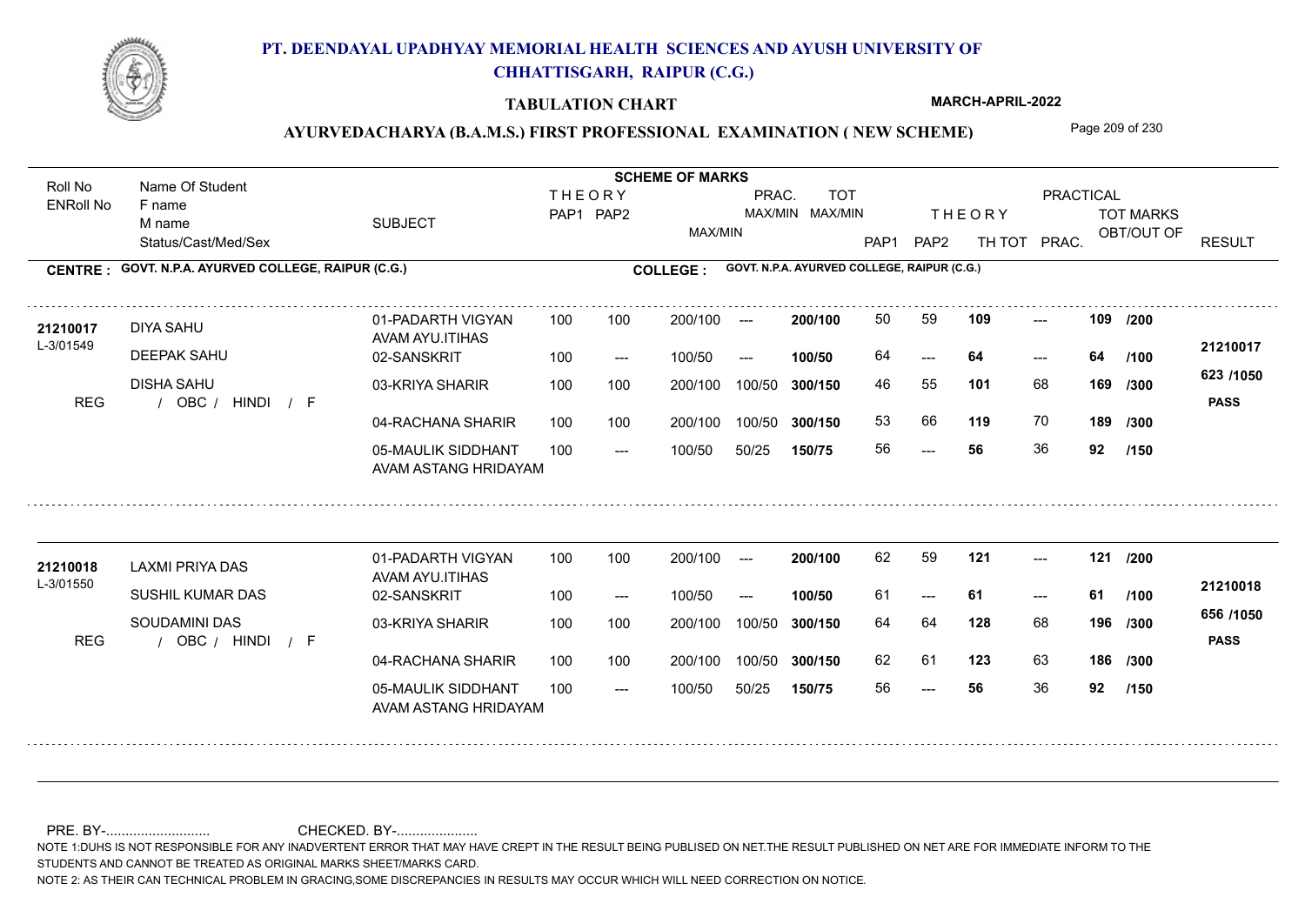

### **TABULATION CHART**

**MARCH-APRIL-2022**

## AYURVEDACHARYA (B.A.M.S.) FIRST PROFESSIONAL EXAMINATION (NEW SCHEME) Page 210 of 230

Status/Cast/Med/Sex SUBJECT TOT MARKS OBT/OUT OF PRACTICAL THE ORY TOT MARKS PAP1 PAP2 TH TOT PRAC. Roll No Name Of Student ENRoll No **CENTRE : COLLEGE : GOVT. N.P.A. AYURVED COLLEGE, RAIPUR (C.G.) GOVT. N.P.A. AYURVED COLLEGE, RAIPUR (C.G.) THEORY** PAP1 PAP2 MAX/MIN PRAC. MAX/MIN MAX/MIN TOT RESULT **Name Of Student Contract of Student Act of Student SCHEME OF MARKS** F name M name 01-PADARTH VIGYAN AVAM AYU.ITIHAS 05-MAULIK SIDDHANT AVAM ASTANG HRIDAYAM 04-RACHANA SHARIR 100 100 03-KRIYA SHARIR REG / GEN / HINDI / F ---  $-23$ --- **133 133 /200** 02-SANSKRIT  $100/50$ 100 100 200/100 100/50 300/150 100/50 50/25 **150/75 300/150** 100/50 100 200/100 ---100/50 --- **100/50** 100/50 **300/150 200/100** 100 100 200/100 100/50 300/150  $-$  73  $- -$  100/50 L-3/01551 SHREEYA GAURAHA KAMAL NARAYAN GAURAHA PRABHA GAURAHA **146** 84 **/300 133** 71 **204 738 /1050** HINDI F **PASS 21210019 <sup>21210019</sup>** <sup>66</sup> <sup>67</sup> 73 **73 73** 66 80 **230** 66 67 **133** 71 61 **61** 37 **98 /100 /300 /150** 01-PADARTH VIGYAN AVAM AYU.ITIHAS 05-MAULIK SIDDHANT 100 AVAM ASTANG HRIDAYAM 04-RACHANA SHARIR 100 100 03-KRIYA SHARIR
100 100 REG / GEN / HINDI / F --- --- --- **139 139 /200** 02-SANSKRIT 100 --- 100/50 --- 200/100 100/50 **300/150** 100/50 50/25 **150/75 300/150** 100/50 200/100 100 200/100 ---**200/100 100/50**  $- - 74$ 200/100 100/50 200/100 100/50  $- -$  100/50 L-3/01552 ANJALI SINGH **21210020** ANIL KUMAR SINGH PRATIBHA DEVI **152** 84 **/300 138** 80 **218 /300 778 /1050** HINDI F **PASS 21210020** 72 67 **139** ---74 **74 74** 72 80 **236** 72 66 74 **74** 37 **111 /150 /100**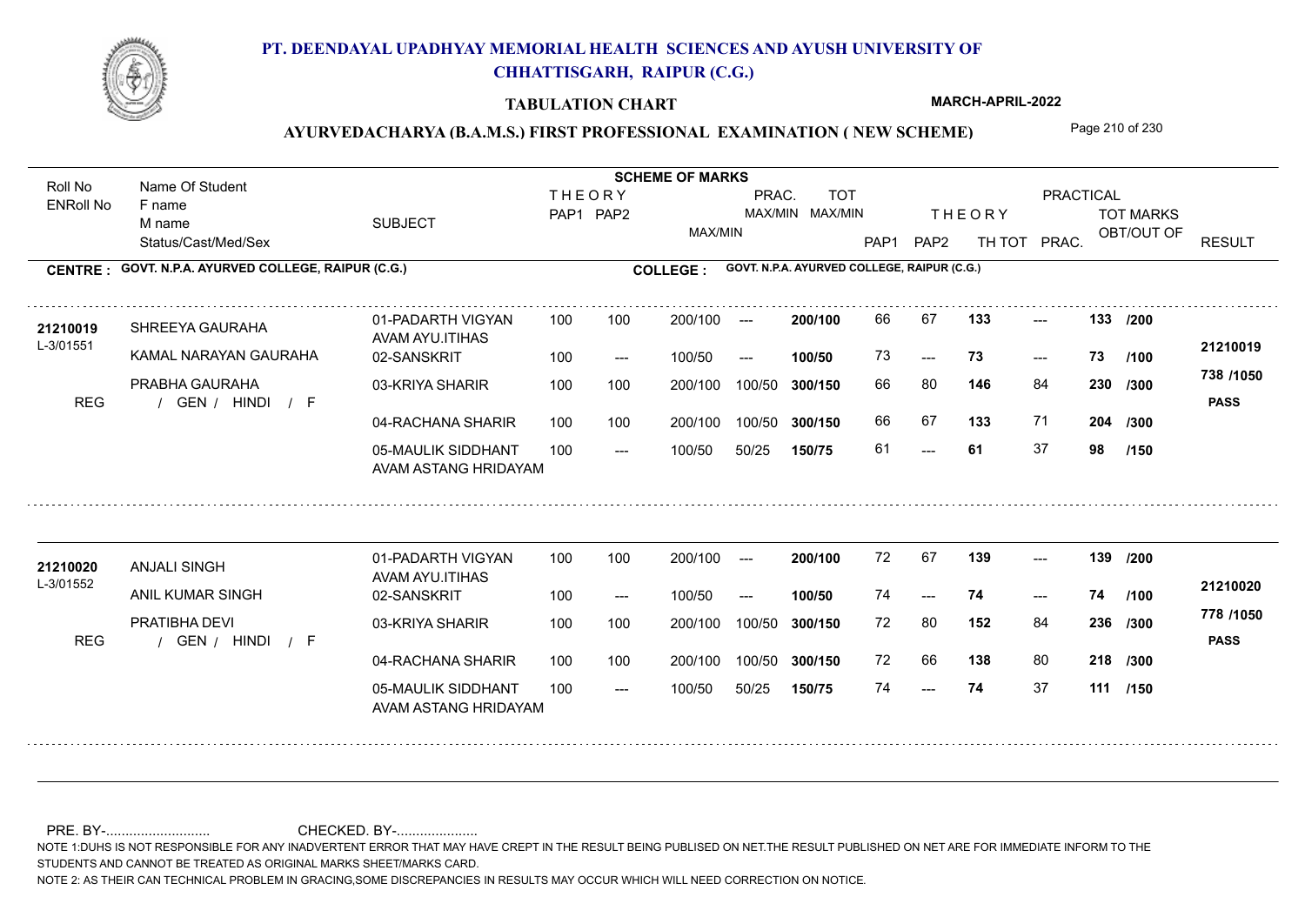

### **TABULATION CHART**

**MARCH-APRIL-2022**

## AYURVEDACHARYA (B.A.M.S.) FIRST PROFESSIONAL EXAMINATION (NEW SCHEME) Page 211 of 230

Status/Cast/Med/Sex SUBJECT TOT MARKS OBT/OUT OF PRACTICAL THE ORY TOT MARKS PAP1 PAP2 TH TOT PRAC. Roll No Name Of Student ENRoll No **CENTRE : COLLEGE : GOVT. N.P.A. AYURVED COLLEGE, RAIPUR (C.G.) GOVT. N.P.A. AYURVED COLLEGE, RAIPUR (C.G.) THEORY** PAP1 PAP2 MAX/MIN PRAC. MAX/MIN MAX/MIN TOT RESULT **Name Of Student Contract of Student Act of Student SCHEME OF MARKS** F name M name 01-PADARTH VIGYAN AVAM AYU.ITIHAS 05-MAULIK SIDDHANT AVAM ASTANG HRIDAYAM 04-RACHANA SHARIR 100 100 03-KRIYA SHARIR
100 100 REG / GEN / HINDI / F  $- - 63$ --- --- 02-SANSKRIT 100 --- 100/50 --- 100 100 200/100 100/50 300/150 100/50 50/25 **150/75 300/150** 100/50 100 200/100 ---100/50 **300/150 200/100 100/50** 100 100 200/100 100/50 300/150 ---  $- -$  100/50 L-3/01554 TRIPTI SHARMA P K PANKAJ SUNITA SHARMA **120 120 122** 74 62 60 **196 /300 108** 74 **182 663 /1050** HINDI F **PASS 21210021 <sup>21210021</sup>** <sup>58</sup> <sup>62</sup> 66 **66 66** 62 46 63 **63** 36 **99 /200 /100 /300 /150** 01-PADARTH VIGYAN AVAM AYU.ITIHAS 05-MAULIK SIDDHANT 100 AVAM ASTANG HRIDAYAM 04-RACHANA SHARIR 100 100 03-KRIYA SHARIR
100 100 REG / GEN / HINDI / F --- --- --- **111 111 /200** 02-SANSKRIT 100 --- 100/50 --- 200/100 100/50 **300/150** 100/50 50/25 **150/75 300/150** 100/50 200/100 100 200/100 ---**200/100 100/50** --- 200/100 100/50 200/100 100/50  $- -$  100/50 L-3/01555 AYUSHI MUKHERJEE KIRAN MUKHERJEE RINKU MUKHERJEE **137** 76 71 66 **213 /300 128** 70 **198 /300 682 /1050** HINDI F **PASS 21210022** 21210022 AYUSHI MUKHERJEE 01-PADARTH VIGYAN 100 100 200/100 --- **200/100 54 57 111** ---61 **61 61** 67 61 61 **61** 38 **99 /100 /150**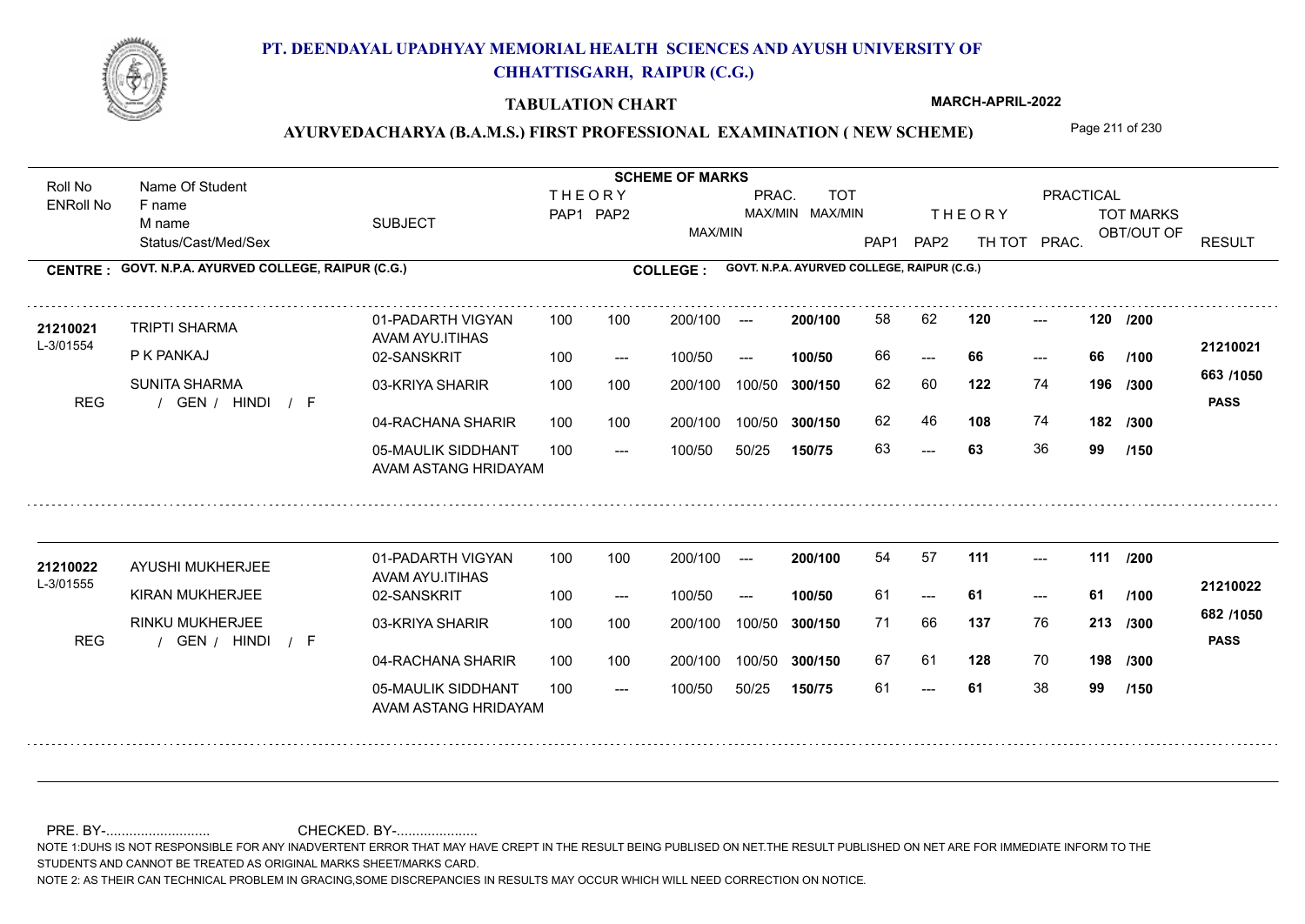

### **TABULATION CHART**

**MARCH-APRIL-2022**

## AYURVEDACHARYA (B.A.M.S.) FIRST PROFESSIONAL EXAMINATION (NEW SCHEME) Page 212 of 230

Status/Cast/Med/Sex SUBJECT TOT MARKS OBT/OUT OF PRACTICAL THE ORY TOT MARKS PAP1 PAP2 TH TOT PRAC. Roll No Name Of Student ENRoll No **CENTRE : COLLEGE : GOVT. N.P.A. AYURVED COLLEGE, RAIPUR (C.G.) GOVT. N.P.A. AYURVED COLLEGE, RAIPUR (C.G.) THEORY** PAP1 PAP2 MAX/MIN PRAC. MAX/MIN MAX/MIN TOT RESULT **Name Of Student Contract of Student Act of Student SCHEME OF MARKS** F name M name 01-PADARTH VIGYAN AVAM AYU.ITIHAS 05-MAULIK SIDDHANT AVAM ASTANG HRIDAYAM 04-RACHANA SHARIR 100 100 03-KRIYA SHARIR REG / GEN / HINDI / F ---  $- - 63$ --- 02-SANSKRIT 100 --- 100/50 --- 100 100 200/100 100/50 300/150 100/50 50/25 **150/75 300/150** 100/50 100 200/100 ---100/50 **300/150 200/100 100/50** 100 100 200/100 100/50 300/150  $-$  63  $- -$  100/50 L-3/01556 AKSHUN CHOUDHARY BIJENDRA KUMAR CHOUDHARY JAYANTI CHOUDHARY **109 109 110** 66 54 56 **176 /300 113** 66 **179 614 /1050** HINDI F **PASS 21210023** 21210023 AKSHUN CHOUDHARY 01-PADARTH VIGYAN 100 100 200/100 --- **200/100 54 55 109 ---**-63 **63 63** 51 62 **113** 66 51 **51** 36 **87 /200 /100 /300 /150** 01-PADARTH VIGYAN AVAM AYU.ITIHAS 05-MAULIK SIDDHANT 100 AVAM ASTANG HRIDAYAM 04-RACHANA SHARIR 100 100 03-KRIYA SHARIR
100 100 REG / GEN / HINDI / F --- --- --- **110 110 /200** 02-SANSKRIT 100 --- 100/50 --- 200/100 100/50 **300/150** 100/50 50/25 **150/75 300/150** 100/50 200/100 100 200/100 ---**200/100 100/50** --- 200/100 100/50 200/100 100/50  $- -$  100/50 L-3/01557 SAKSHI SINGH AJIT KUMAR SINGH KIRAN SINGH **111** 68 58 53 **179 /300 121** 68 **189 /300 644 /1050** HINDI F **PASS 21210024 <sup>21210024</sup>** <sup>52</sup> <sup>58</sup> 71 **71 71** 64 57 **121** 68 59 **59** 36 **95 /100 /150**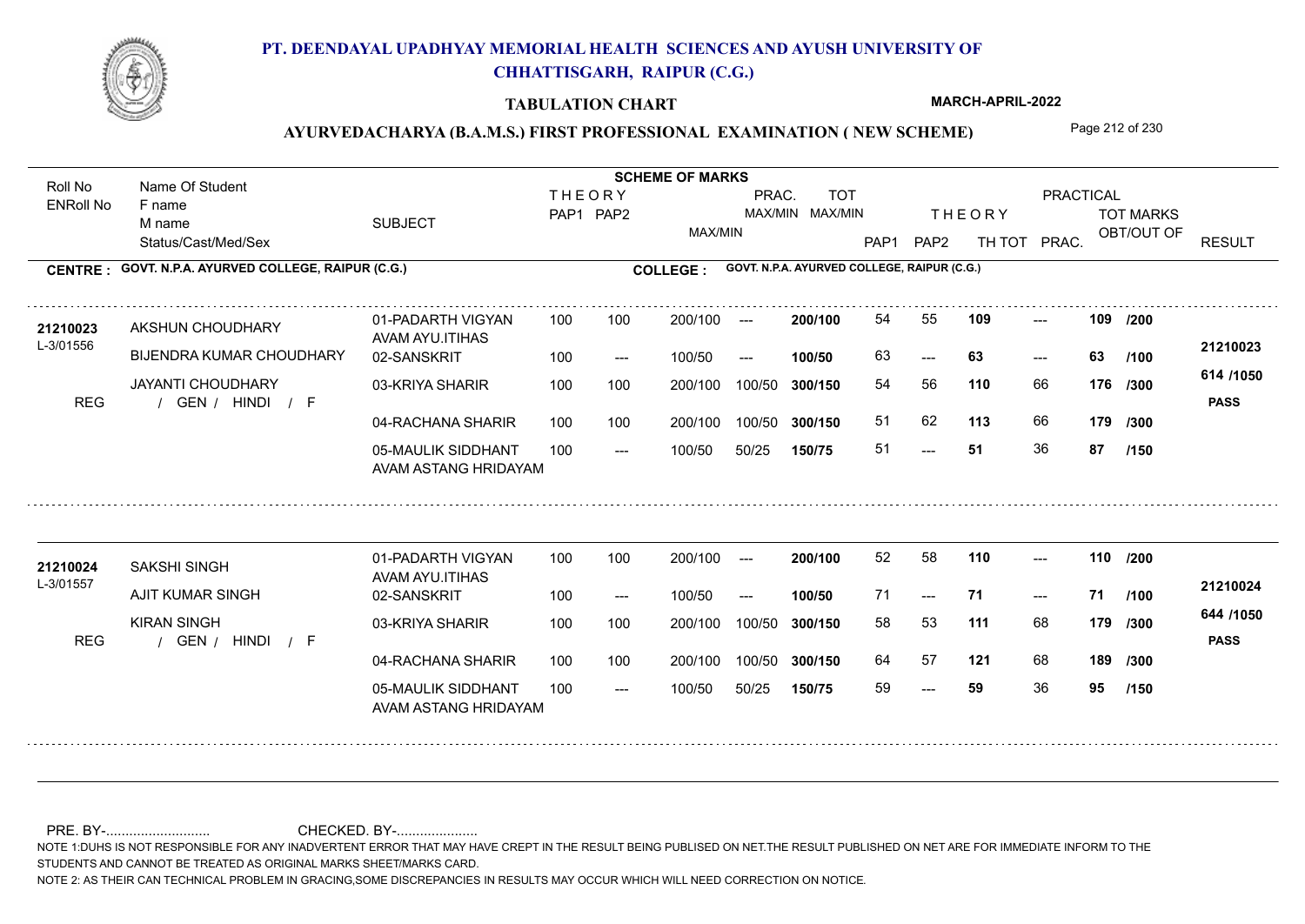

### **TABULATION CHART**

**MARCH-APRIL-2022**

## AYURVEDACHARYA (B.A.M.S.) FIRST PROFESSIONAL EXAMINATION (NEW SCHEME) Page 213 of 230

Status/Cast/Med/Sex SUBJECT TOT MARKS OBT/OUT OF PRACTICAL THE ORY TOT MARKS PAP1 PAP2 TH TOT PRAC. Roll No Name Of Student ENRoll No **CENTRE : COLLEGE : GOVT. N.P.A. AYURVED COLLEGE, RAIPUR (C.G.) GOVT. N.P.A. AYURVED COLLEGE, RAIPUR (C.G.) THEORY** PAP1 PAP2 MAX/MIN PRAC. MAX/MIN MAX/MIN TOT RESULT **Name Of Student Contract of Student Act of Student SCHEME OF MARKS** F name M name 01-PADARTH VIGYAN AVAM AYU.ITIHAS 05-MAULIK SIDDHANT AVAM ASTANG HRIDAYAM 04-RACHANA SHARIR 100 100 03-KRIYA SHARIR REG / OBC / HINDI / F --- --- --- **137 137 /200** 02-SANSKRIT 100 --- 100/50 --- 100 100 200/100 100/50 300/150 100/50 50/25 **150/75 300/150** 100/50 100 200/100 ---100/50 **300/150 200/100 100/50** 100 100 200/100 100/50 300/150  $- - 67$  $- -$  100/50 L-3/01561 YOGITA DESHMUKH BHANUPRATAP DESHMUKH RAMESHWARI DESHMUKH **140** 68 **/300 141** 72 **213 /300 725 /1050** HINDI F **PASS 21210025** 21210025 YOGITA DESHMUKH 01-PADARTH VIGYAN 100 100 200/100 --- **200/100 69 68 137** ---67 **67 67** 61 79 **208** 70 71 **141** 72 65 **65** 35 **100 /150 /100** 01-PADARTH VIGYAN AVAM AYU.ITIHAS 05-MAULIK SIDDHANT 100 AVAM ASTANG HRIDAYAM 04-RACHANA SHARIR 100 100 03-KRIYA SHARIR
100 100 REG / GEN / HINDI / F --- --- --- **137 137 /200** 02-SANSKRIT 100 --- 100/50 --- 200/100 100/50 **300/150** 100/50 50/25 **150/75 300/150** 100/50 200/100 100 200/100 ---**200/100 100/50** --- 200/100 100/50 200/100 100/50  $- -$  100/50 L-3/01562 SHUBHASHRI PANDA **21210026** SIMANCHALA PANDA JHUNU PANDA **132** 70 65 67 **202 /300 123** 78 **201 /300 705 /1050** HINDI F **PASS 21210026**  $137$  ---70 **70 70** 62 61 59 **59** 36 **95 /100 /150**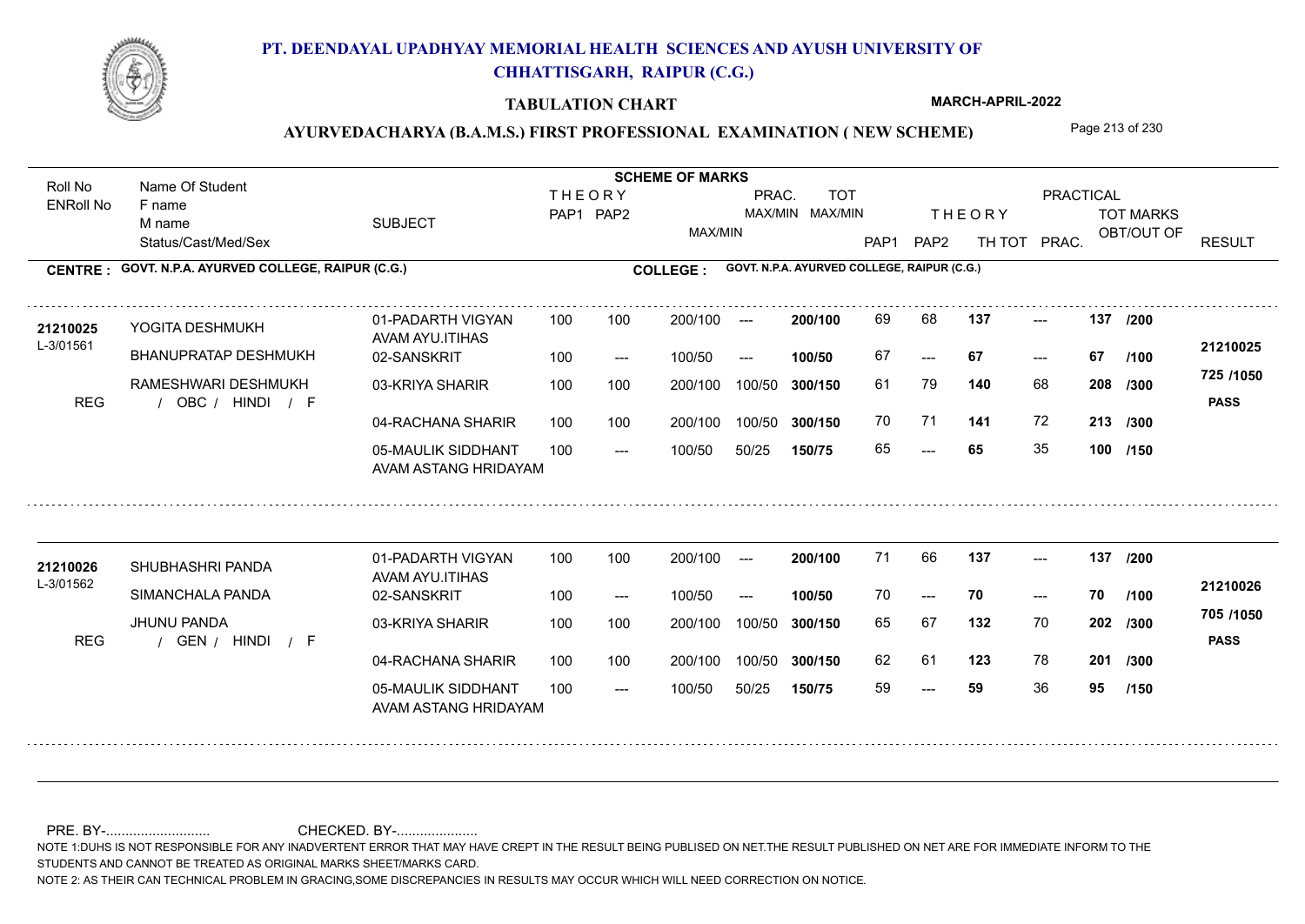

### **TABULATION CHART**

**MARCH-APRIL-2022**

# AYURVEDACHARYA (B.A.M.S.) FIRST PROFESSIONAL EXAMINATION (NEW SCHEME) Page 214 of 230

Status/Cast/Med/Sex SUBJECT TOT MARKS OBT/OUT OF PRACTICAL THE ORY TOT MARKS PAP1 PAP2 TH TOT PRAC. Roll No Name Of Student ENRoll No **CENTRE : COLLEGE : GOVT. N.P.A. AYURVED COLLEGE, RAIPUR (C.G.) GOVT. N.P.A. AYURVED COLLEGE, RAIPUR (C.G.) THEORY** PAP1 PAP2 MAX/MIN PRAC. MAX/MIN MAX/MIN TOT RESULT **Name Of Student Contract of Student Act of Student SCHEME OF MARKS** F name M name 01-PADARTH VIGYAN AVAM AYU.ITIHAS 05-MAULIK SIDDHANT AVAM ASTANG HRIDAYAM 04-RACHANA SHARIR 100 100 03-KRIYA SHARIR REG / GEN / HINDI / M ---  $- - 50$ --- **133 133 /200** 02-SANSKRIT 100 --- 100/50 --- 100 100 200/100 100/50 300/150 100/50 50/25 **150/75 300/150** 100/50 100 200/100 ---100/50 **300/150 200/100 100/50** 100 100 200/100 100/50 300/150  $- - 50$  $- -$  100/50 L-3/01563 ABHIJEET DEBEY NARAD DUBEY SANGEETA DUBEY **129** 73 58 71 **202 /300 116** 80 **196 678 /1050** HINDI M **PASS 21210027 <sup>21210027</sup>** <sup>66</sup> <sup>67</sup> 50 **50 50** 60 56 61 **61** 36 **97 /100 /300 /150** 01-PADARTH VIGYAN AVAM AYU.ITIHAS 05-MAULIK SIDDHANT 100 AVAM ASTANG HRIDAYAM 04-RACHANA SHARIR 100 100 03-KRIYA SHARIR
100 100 REG / GEN / HINDI / M --- --- --- **123 123 /200** 02-SANSKRIT 100 --- 100/50 --- 200/100 100/50 **300/150** 100/50 50/25 **150/75 300/150** 100/50 200/100 100 200/100 ---**200/100 100/50** --- 200/100 100/50 200/100 100/50  $- -$  100/50 L-3/01564 SACHIN GOYAL SANTOSH GOYAL MANJU GOYAL **115** 69 **184** /300 **<sup>cool</sup>1000 125** 70 **195 /300 655 /1050** HINDI M **PASS 21210028 <sup>21210028</sup>** <sup>60</sup> <sup>63</sup> 54 **54 54** 53 62 **184** 65 60 125 70 61 **61** 38 **99 /100 /150**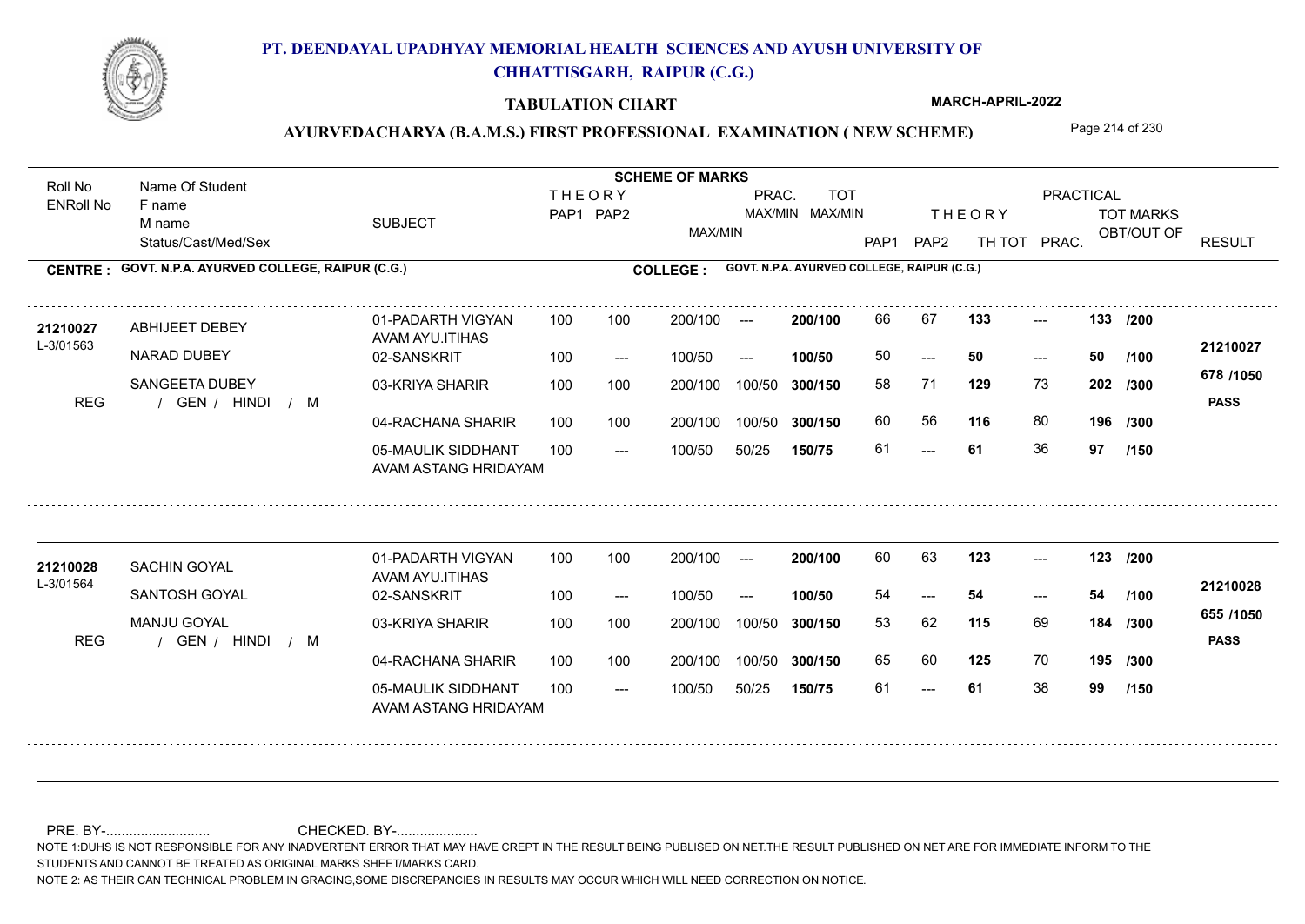

### **TABULATION CHART**

**MARCH-APRIL-2022**

## AYURVEDACHARYA (B.A.M.S.) FIRST PROFESSIONAL EXAMINATION (NEW SCHEME) Page 215 of 230

Status/Cast/Med/Sex SUBJECT TOT MARKS OBT/OUT OF PRACTICAL THE ORY TOT MARKS PAP1 PAP2 TH TOT PRAC. Roll No Name Of Student ENRoll No **CENTRE : COLLEGE : GOVT. N.P.A. AYURVED COLLEGE, RAIPUR (C.G.) GOVT. N.P.A. AYURVED COLLEGE, RAIPUR (C.G.) THEORY** PAP1 PAP2 MAX/MIN PRAC. MAX/MIN MAX/MIN TOT RESULT **Name Of Student Contract of Student Act of Student SCHEME OF MARKS** F name M name 01-PADARTH VIGYAN AVAM AYU.ITIHAS 05-MAULIK SIDDHANT AVAM ASTANG HRIDAYAM 04-RACHANA SHARIR 100 100 03-KRIYA SHARIR REG / GEN / HINDI / M  $- - 50$  $-51$ --- **125 125 /200** 02-SANSKRIT 100 --- 100/50 --- 100 100 200/100 100/50 300/150 100/50 50/25 **150/75 300/150** 100/50 100 200/100 ---100/50 **300/150 200/100 100/50** 100 100 200/100 100/50 300/150  $- - 51$  $- -$  100/50 L-3/01565 PRATEEK PANJABI HITENDRA PANJABI PRIYANKA PANJABI **116** 75 **/300 108** 70 **178 631 /1050** HINDI M **PASS 21210029** 21210029 PRATEEK PANJABI 01-PADARTH VIGYAN 100 100 200/100 --- **200/100 61 64 125 ---**-51 **51 51** 57 59 **191** 50 58 50 **50** 36 **86 /100 /300 /150** 01-PADARTH VIGYAN AVAM AYU.ITIHAS 05-MAULIK SIDDHANT 100 AVAM ASTANG HRIDAYAM 04-RACHANA SHARIR 100 100 03-KRIYA SHARIR REG / GEN / HINDI / F --- --- --- **128 128 /200** 02-SANSKRIT 100 --- 100/50 --- 200/100 100/50 **300/150** 100/50 50/25 **150/75 300/150** 100/50 200/100 100 200/100 ---**200/100 100/50** --- 200/100 100/50 200/100 100/50  $- -$  100/50 L-3/01566 SURAKSHA GODWANI SANJAY GODWANI KANCHAN GODWANI **123** 74 **/300 139** 71 **210 /300 685 /1050** HINDI F **PASS 21210030 <sup>21210030</sup>** <sup>64</sup> <sup>64</sup> 56 **56 56** 54 69 **197** 70 69 139 71 58 **58** 36 **94 /100 /150**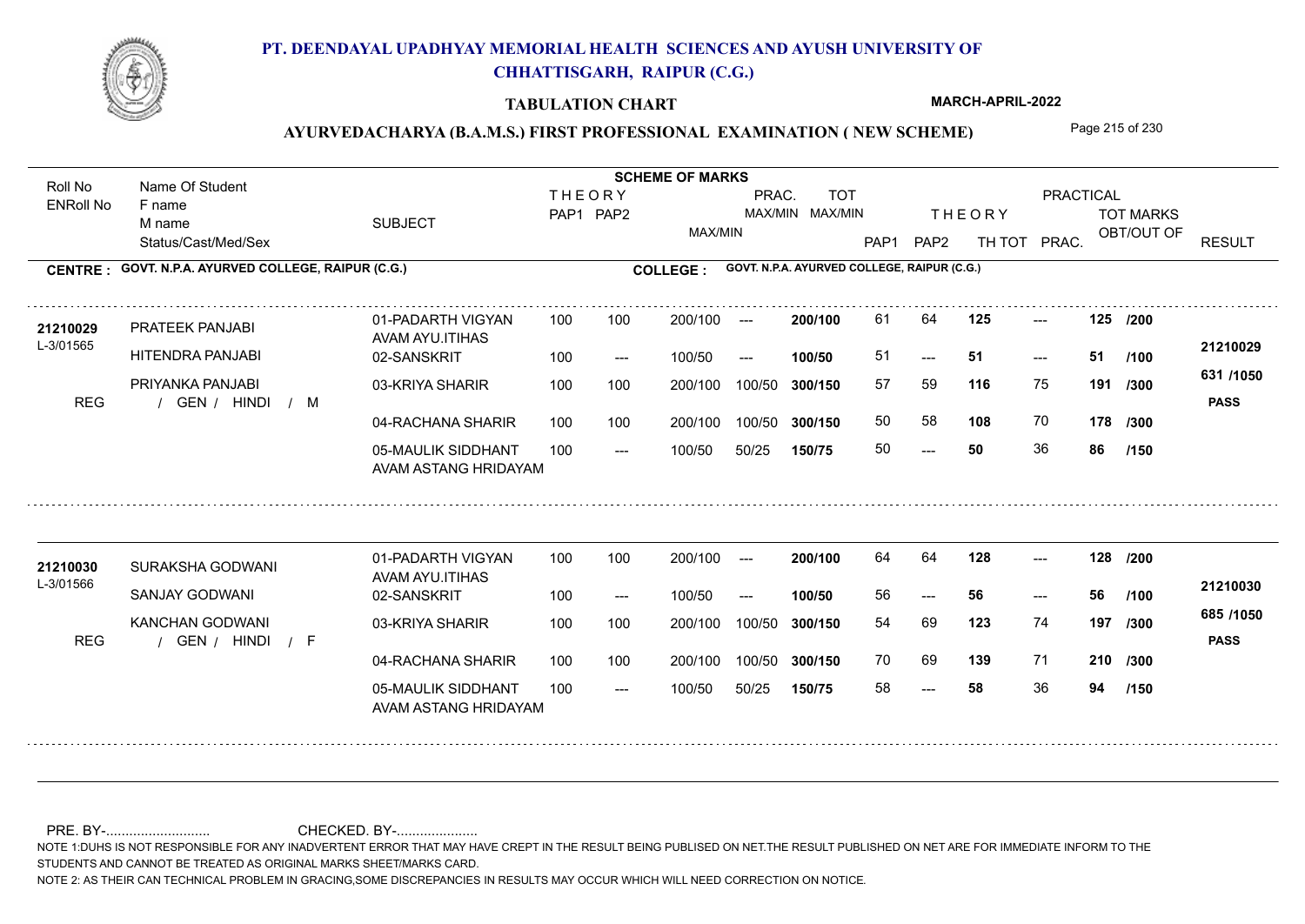

### **TABULATION CHART**

**MARCH-APRIL-2022**

## AYURVEDACHARYA (B.A.M.S.) FIRST PROFESSIONAL EXAMINATION (NEW SCHEME) Page 216 of 230

Status/Cast/Med/Sex SUBJECT TOT MARKS OBT/OUT OF PRACTICAL THE ORY TOT MARKS PAP1 PAP2 TH TOT PRAC. Roll No Name Of Student ENRoll No **CENTRE : COLLEGE : GOVT. N.P.A. AYURVED COLLEGE, RAIPUR (C.G.) GOVT. N.P.A. AYURVED COLLEGE, RAIPUR (C.G.) THEORY** PAP1 PAP2 MAX/MIN PRAC. MAX/MIN MAX/MIN TOT RESULT **Name Of Student Contract of Student Act of Student SCHEME OF MARKS** F name M name 01-PADARTH VIGYAN AVAM AYU.ITIHAS 05-MAULIK SIDDHANT AVAM ASTANG HRIDAYAM 04-RACHANA SHARIR 100 100 03-KRIYA SHARIR DEVKI DHRUW / / / REG ST --- --- --- 02-SANSKRIT 100 --- 100/50 --- 100 100 200/100 100/50 300/150 100/50 50/25 **150/75 300/150** 100/50 100 200/100 ---100/50 **300/150 200/100 100/50** 100 100 200/100 100/50 300/150  $- - 58$  $- -$  100/50 L-3/01568 HAMIKA DHRUW HUMAN SINGH DHRUW **130 130 125** 69 55 70 **194 /300 112** 70 **182 /300 665 /1050** HINDI F **PASS 21210031** 21210031 HAMIKA DHRUW 01-PADARTH VIGYAN 100 100 200/100 --- **200/100** 67 63 **130** ---58 **58 58** 62 50 65 **65** 36 **101 /150 /200 /100** 01-PADARTH VIGYAN AVAM AYU.ITIHAS 05-MAULIK SIDDHANT 100 AVAM ASTANG HRIDAYAM 04-RACHANA SHARIR 100 100 03-KRIYA SHARIR / / / REG ST --- 53 --- --- **102 102 /200** 02-SANSKRIT 100 --- 100/50 --- 200/100 100/50 **300/150** 100/50 50/25 **150/75 300/150** 100/50 200/100 100 200/100 ---**200/100 100/50** --- 200/100 100/50 200/100 100/50  $- -$  100/50 L-3/01569 ARPANA SINGH GYAN CHAND SINGH GAYATRI SINGH **86\*** 73 **/300 81\*** 63 **144\* /300 550 /1050** HINDI F **ATKT 21210032 <sup>21210032</sup>** <sup>52</sup> <sup>50</sup> 56 **56 56** 43 43 **159** 38 43 **81\*** 63 53 **53** 36 **89 /100 /150**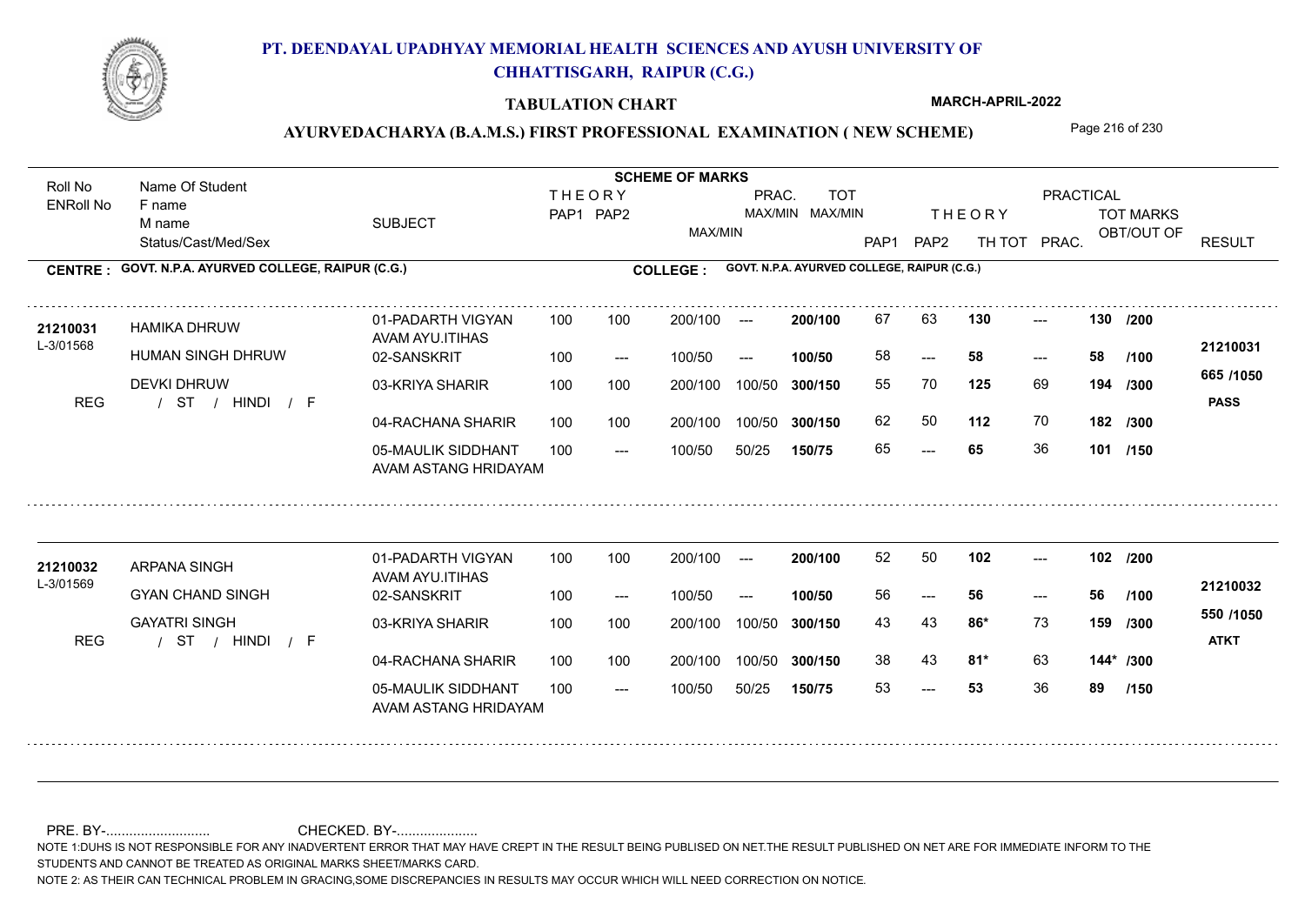

#### **TABULATION CHART**

**MARCH-APRIL-2022**

## AYURVEDACHARYA (B.A.M.S.) FIRST PROFESSIONAL EXAMINATION (NEW SCHEME) Page 217 of 230

Status/Cast/Med/Sex SUBJECT TOT MARKS OBT/OUT OF PRACTICAL THE ORY TOT MARKS PAP1 PAP2 TH TOT PRAC. Roll No Name Of Student ENRoll No **CENTRE : COLLEGE : GOVT. N.P.A. AYURVED COLLEGE, RAIPUR (C.G.) GOVT. N.P.A. AYURVED COLLEGE, RAIPUR (C.G.) THEORY** PAP1 PAP2 MAX/MIN PRAC. MAX/MIN MAX/MIN TOT RESULT **Name Of Student Contract of Student SCHEME OF MARKS**<br>
THE OR Y F name M name 01-PADARTH VIGYAN AVAM AYU.ITIHAS 05-MAULIK SIDDHANT AVAM ASTANG HRIDAYAM 04-RACHANA SHARIR 100 100 03-KRIYA SHARIR 100 100 / / / REG ST 54  $-51$ --- **116 116 /200** 02-SANSKRIT  $100/50$ 100 100 200/100 100/50 300/150 100/50 50/25 **150/75 300/150** 100/50 100 200/100 ---100/50 --- **100/50** 100/50 **300/150 200/100** 100 100 200/100 100/50 300/150  $- - 51$  $- -$  100/50 L-3/01570 TOMESHWARI DIWAN KHELAN SINGH DIWAN HEMLATA DIWAN **83\*** 70 **/300 111** 55 **166 575 /1050** HINDI F **ATKT 21210033 <sup>21210033</sup>** <sup>53</sup> <sup>63</sup> 51 **51 51** 43 40 **153** 59 52 54 **54** 35 **89 /100 /300 /150** 01-PADARTH VIGYAN AVAM AYU.ITIHAS 05-MAULIK SIDDHANT 100 AVAM ASTANG HRIDAYAM 04-RACHANA SHARIR 100 100 03-KRIYA SHARIR
100 100 / / / REG ST --- --- --- **113 113 /200** 02-SANSKRIT 100 --- 100/50 --- 200/100 100/50 **300/150** 100/50 50/25 **150/75 300/150** 100/50 200/100 100 200/100 ---**200/100 100/50** --- 200/100 100/50 200/100 100/50  $- -$  100/50 L-3/01575 DOMENDRA KUMAR PAWAN KUMAR UMA BAI **101** 72 41 60 **173 /300 84\*** 59 **143\* /300 574 /1050** HINDI M **ATKT 21210034** 21210034 DOMENDRA KUMAR 01-PADARTH VIGYAN 100 100 200/100 --- **200/100** 58 55 **113** ---52 **52 52** 50 34 **84\*** 59 58 **58** 35 **93 /100 /150**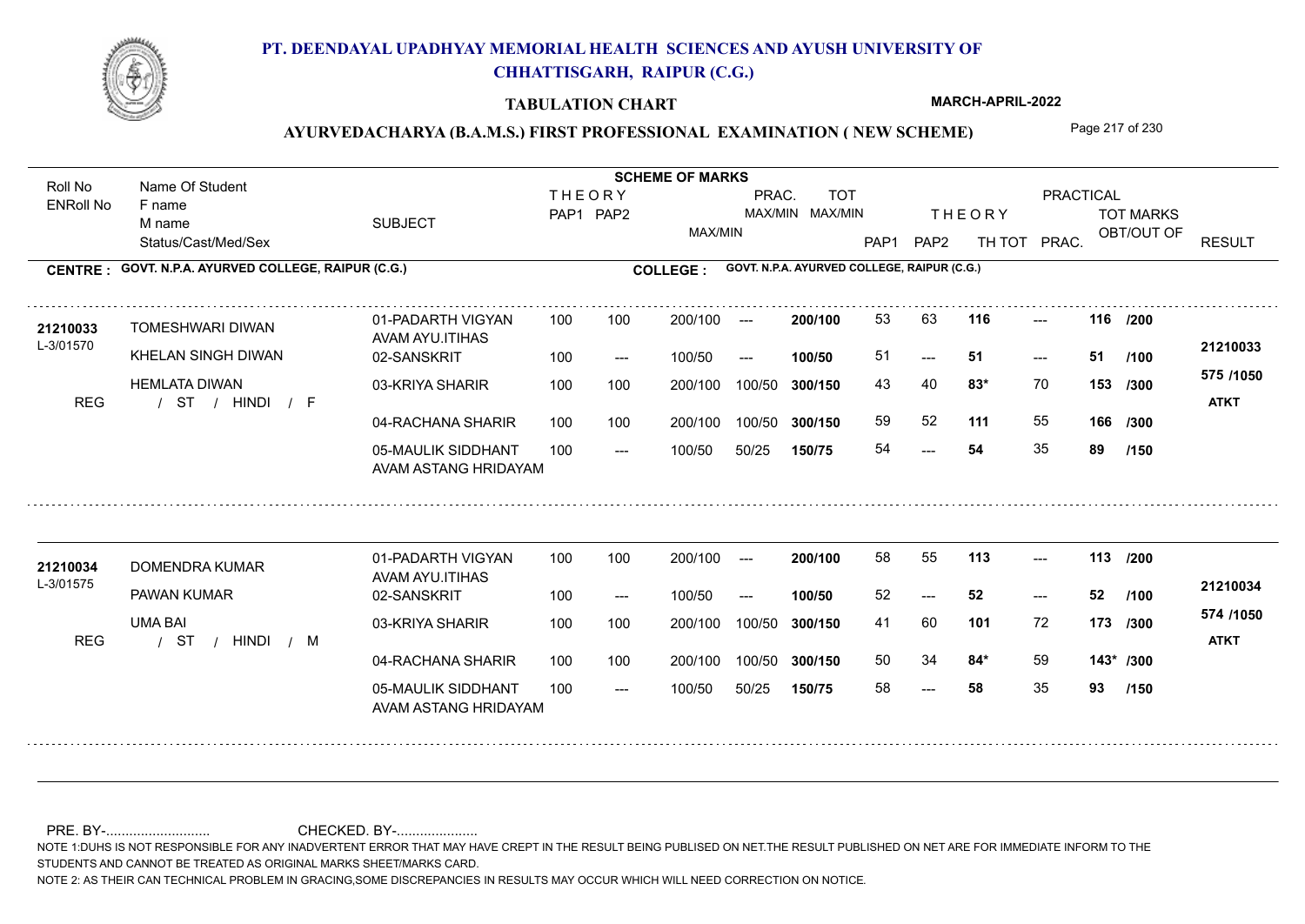

#### **TABULATION CHART**

**MARCH-APRIL-2022**

### AYURVEDACHARYA (B.A.M.S.) FIRST PROFESSIONAL EXAMINATION (NEW SCHEME) Page 218 of 230

Status/Cast/Med/Sex SUBJECT TOT MARKS OBT/OUT OF PRACTICAL THE ORY TOT MARKS PAP1 PAP2 TH TOT PRAC. Roll No Name Of Student ENRoll No **CENTRE : COLLEGE : GOVT. N.P.A. AYURVED COLLEGE, RAIPUR (C.G.) GOVT. N.P.A. AYURVED COLLEGE, RAIPUR (C.G.) THEORY** PAP1 PAP2 MAX/MIN PRAC. MAX/MIN MAX/MIN TOT RESULT **Name Of Student Contract of Student SCHEME OF MARKS**<br>
THE OR Y F name M name 01-PADARTH VIGYAN AVAM AYU.ITIHAS 05-MAULIK SIDDHANT AVAM ASTANG HRIDAYAM 04-RACHANA SHARIR 100 100 03-KRIYA SHARIR 100 100 / / / REG ST  $- - 50$ --- --- **113 113 /200** 02-SANSKRIT 100 --- 100/50 --- 100 100 200/100 100/50 300/150 100/50 50/25 **150/75 300/150** 100/50 100 200/100 ---100/50 **300/150 200/100 100/50** 100 100 200/100 100/50 300/150  $- - 65$  $- -$  100/50 L-3/01572 ASHWANI CHANDRASHEKHAR SARITA BAI **101** 64 50 51 **165 /300 102** 60 **162 590 /1050** HINDI F **PASS 21210035 <sup>21210035</sup>** <sup>60</sup> <sup>53</sup> 65 **65 65** 50 52 50 **50** 35 **85 /100 /300 /150** 01-PADARTH VIGYAN AVAM AYU.ITIHAS 05-MAULIK SIDDHANT 100 AVAM ASTANG HRIDAYAM 04-RACHANA SHARIR 100 100 03-KRIYA SHARIR
100 100 / / / REG ST --- --- --- **115 115 /200** 02-SANSKRIT 100 --- 100/50 --- 200/100 100/50 **300/150** 100/50 50/25 **150/75 300/150** 100/50 200/100 100 200/100 ---**200/100 100/50** --- 200/100 100/50 200/100 100/50  $- -$  100/50 L-3/01573 RUBI THAKUR CHANDRA SHEKHAR PRATIMA **118** 66 **106** 58 **164 /300 607 /1050** HINDI F **PASS 21210036 <sup>21210036</sup>** <sup>58</sup> <sup>57</sup> 55 **55 55** 50 68 **184** 50 56 **106** 58 54 **54** 35 **89 /100 /300 /150**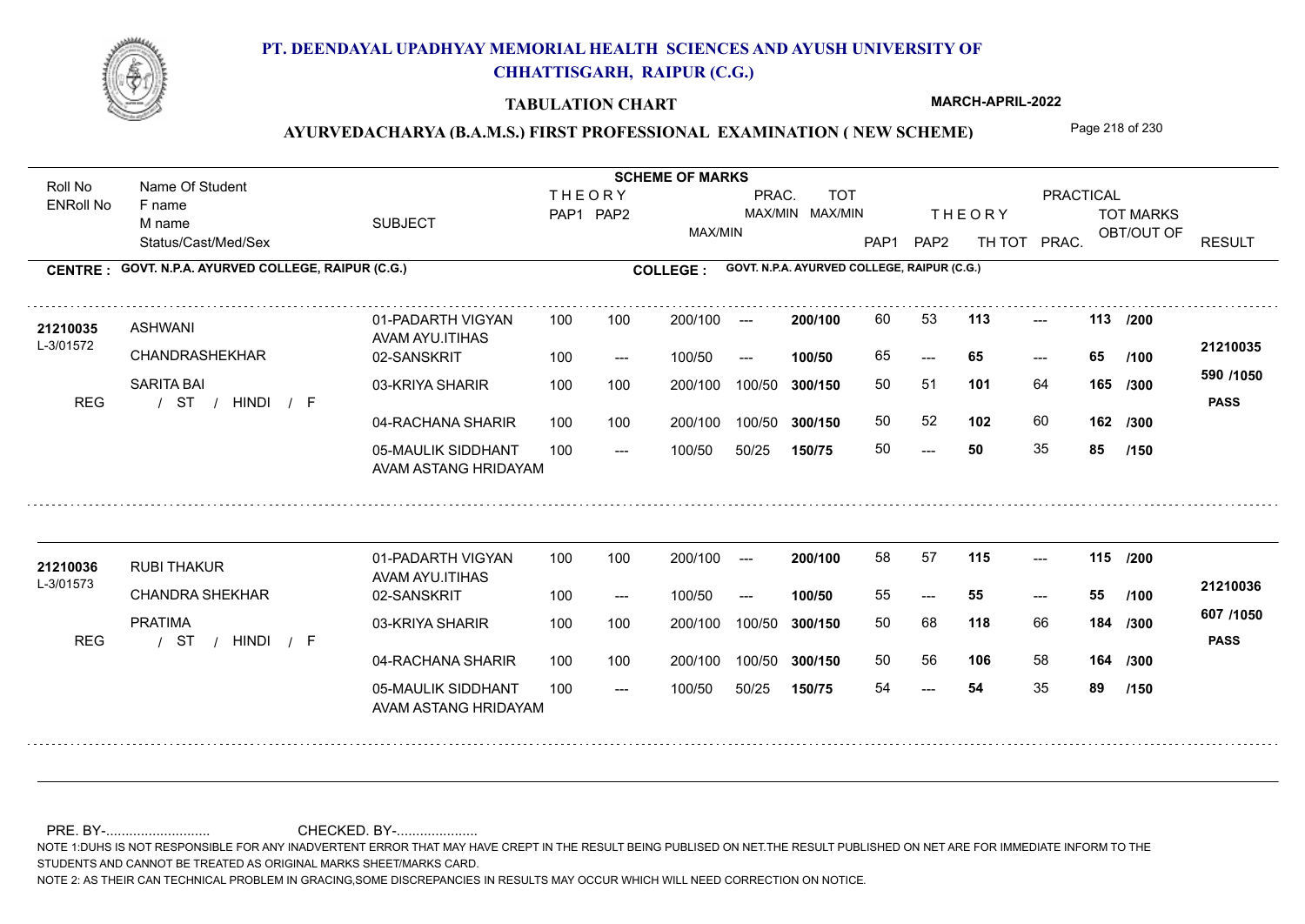

#### **TABULATION CHART**

**MARCH-APRIL-2022**

## AYURVEDACHARYA (B.A.M.S.) FIRST PROFESSIONAL EXAMINATION (NEW SCHEME) Page 219 of 230

Status/Cast/Med/Sex SUBJECT TOT MARKS OBT/OUT OF PRACTICAL THE ORY TOT MARKS PAP1 PAP2 TH TOT PRAC. Roll No Name Of Student ENRoll No **CENTRE : COLLEGE : GOVT. N.P.A. AYURVED COLLEGE, RAIPUR (C.G.) GOVT. N.P.A. AYURVED COLLEGE, RAIPUR (C.G.) THEORY** PAP1 PAP2 MAX/MIN PRAC. MAX/MIN MAX/MIN TOT RESULT **Name Of Student Contract of Student SCHEME OF MARKS**<br>
THE OR Y F name M name 01-PADARTH VIGYAN AVAM AYU.ITIHAS 05-MAULIK SIDDHANT AVAM ASTANG HRIDAYAM 04-RACHANA SHARIR 100 100 03-KRIYA SHARIR 100 100 / / / REG ST --- --- --- **121 121 /200** 02-SANSKRIT  $100/50$ 100 100 200/100 100/50 300/150 100/50 50/25 **150/75 300/150** 100/50 100 200/100 ---100/50 --- **100/50** 100/50 **300/150 200/100** 100 100 200/100 100/50 300/150  $- - 58$  $- -$  100/50 L-3/01574 YEESHU SIDAR VIJAY SINH SIDAR BASANTI DEVI **93\*** 55 42 51 **148\* /300 90\*** 60 **150 569 /1050** HINDI M **ATKT 21210037** 21210037 YEESHU SIDAR 01-PADARTH VIGYAN 100 100 200/100 --- **200/100** 61 60 **121** ---58 **58 58** 38 52 **90**\* 60 56 **56** 36 **92 /100 /300 /150** 01-PADARTH VIGYAN AVAM AYU.ITIHAS 05-MAULIK SIDDHANT 100 AVAM ASTANG HRIDAYAM 04-RACHANA SHARIR 100 100 03-KRIYA SHARIR
100 100 / / / REG ST --- --- --- **123 123 /200** 02-SANSKRIT 100 --- 100/50 --- 200/100 100/50 **300/150** 100/50 50/25 **150/75 300/150** 100/50 200/100 100 200/100 ---**200/100 100/50** --- 200/100 100/50 200/100 100/50  $- -$  100/50 L-3/01575 PREETI SINGH KRISHNA SINGH **SAVITRI 126** 55 **/300 123** 67 **190 /300 664 /1050** HINDI F **PASS 21210038** 21210038 PREETI SINGH 01-PADARTH VIGYAN 100 100 200/100 --- **200/100** 60 63 **123** ---76 **76 76** 51 75 **181** 61 62 123 67 57 **57** 37 **94 /100 /150**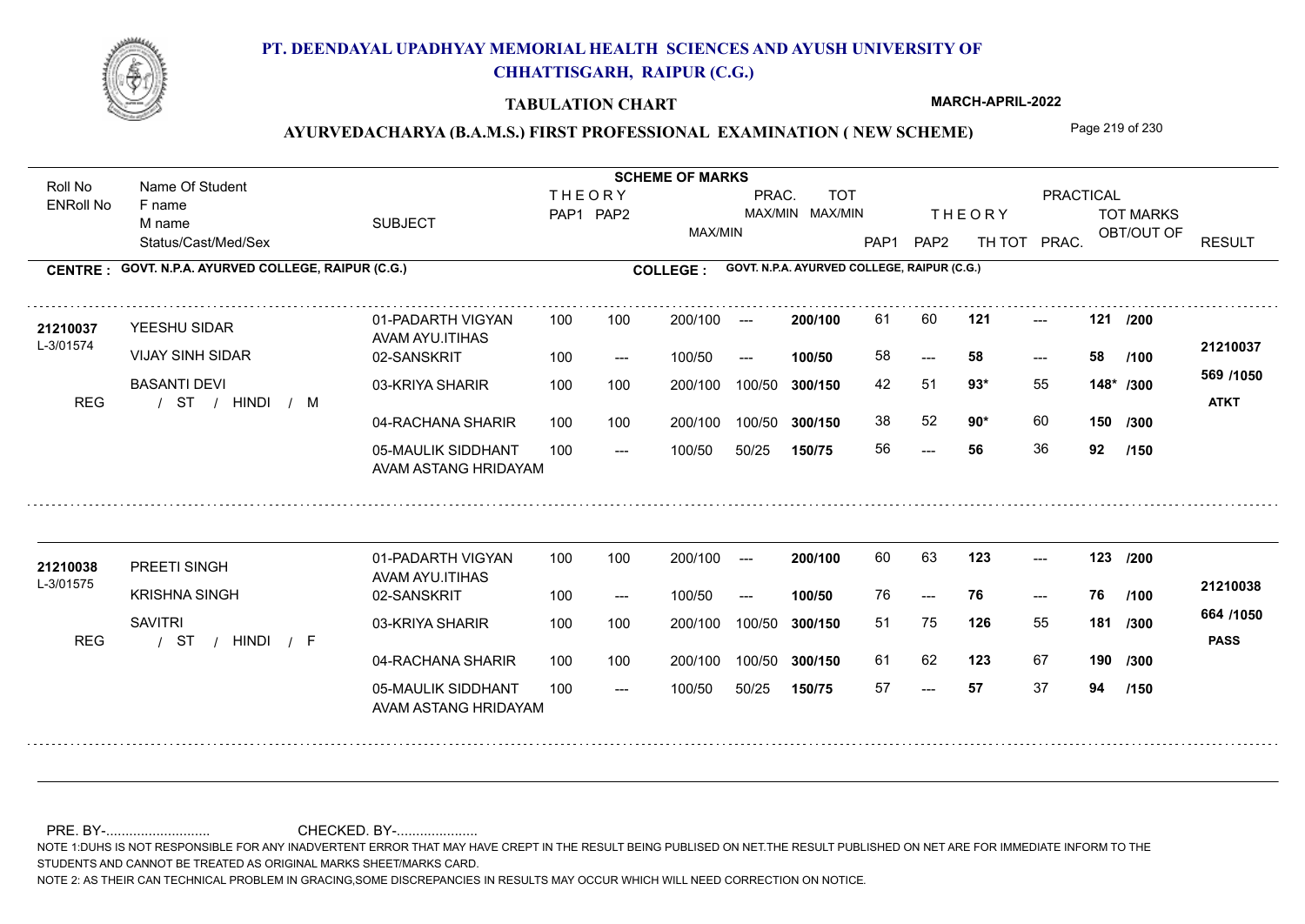

#### **TABULATION CHART**

**MARCH-APRIL-2022**

## AYURVEDACHARYA (B.A.M.S.) FIRST PROFESSIONAL EXAMINATION (NEW SCHEME) Page 220 of 230

Status/Cast/Med/Sex SUBJECT TOT MARKS OBT/OUT OF PRACTICAL THE ORY TOT MARKS PAP1 PAP2 TH TOT PRAC. Roll No Name Of Student ENRoll No **CENTRE : COLLEGE : GOVT. N.P.A. AYURVED COLLEGE, RAIPUR (C.G.) GOVT. N.P.A. AYURVED COLLEGE, RAIPUR (C.G.) THEORY** PAP1 PAP2 MAX/MIN PRAC. MAX/MIN MAX/MIN TOT RESULT **Name Of Student Contract of Student SCHEME OF MARKS**<br>
THE OR Y F name M name 01-PADARTH VIGYAN AVAM AYU.ITIHAS 05-MAULIK SIDDHANT AVAM ASTANG HRIDAYAM 04-RACHANA SHARIR 100 100 03-KRIYA SHARIR
100 100 / / / REG ST  $-2.5$  36\*  $- - 50$ --- **111 111 /200** 02-SANSKRIT  $100/50$ 100 100 200/100 100/50 300/150 100/50 50/25 **150/75 300/150** 100/50 100 200/100 ---100/50 --- **100/50** 100/50 **300/150 200/100** 100 100 200/100 100/50 300/150  $- - 50$  $- -$  100/50 L-3/01576 NEHA PORTE MOHANI AI RADHA PORTE **79\*** 66 34 45 **145\* /300 89\*** 63 **152 /300 530 /1050** HINDI F **ATKT 21210039** 21**210039** NEHA PORTE 01-PADARTH VIGYAN 100 100 200/100 --- **200/100** 58 53 **111** ---50 **50 50** 39 50 **89\*** 63 36 **36\*** 36 **72\* /100 /150** 01-PADARTH VIGYAN AVAM AYU.ITIHAS 05-MAULIK SIDDHANT 100 AVAM ASTANG HRIDAYAM 04-RACHANA SHARIR 100 100 03-KRIYA SHARIR
100 100 / / / REG ST --- --- --- 02-SANSKRIT 100 --- 100/50 --- 200/100 100/50 **300/150** 100/50 50/25 **150/75 300/150** 100/50 200/100 100 200/100 ---**200/100 100/50** --- 200/100 100/50 200/100 100/50  $- -$  100/50 L-3/01578 ANNU PAIKRA INDAR SAI PAIKRA RAJANI SINGH **120 120 /200 110** 69 50 60 **179 /300 102** 61 **163 /300 626 /1050** HINDI F **PASS 21210040 <sup>21210040</sup>** <sup>58</sup> <sup>62</sup> 69 **69 69** 50 52 60 **60** 35 **95 /100 /150**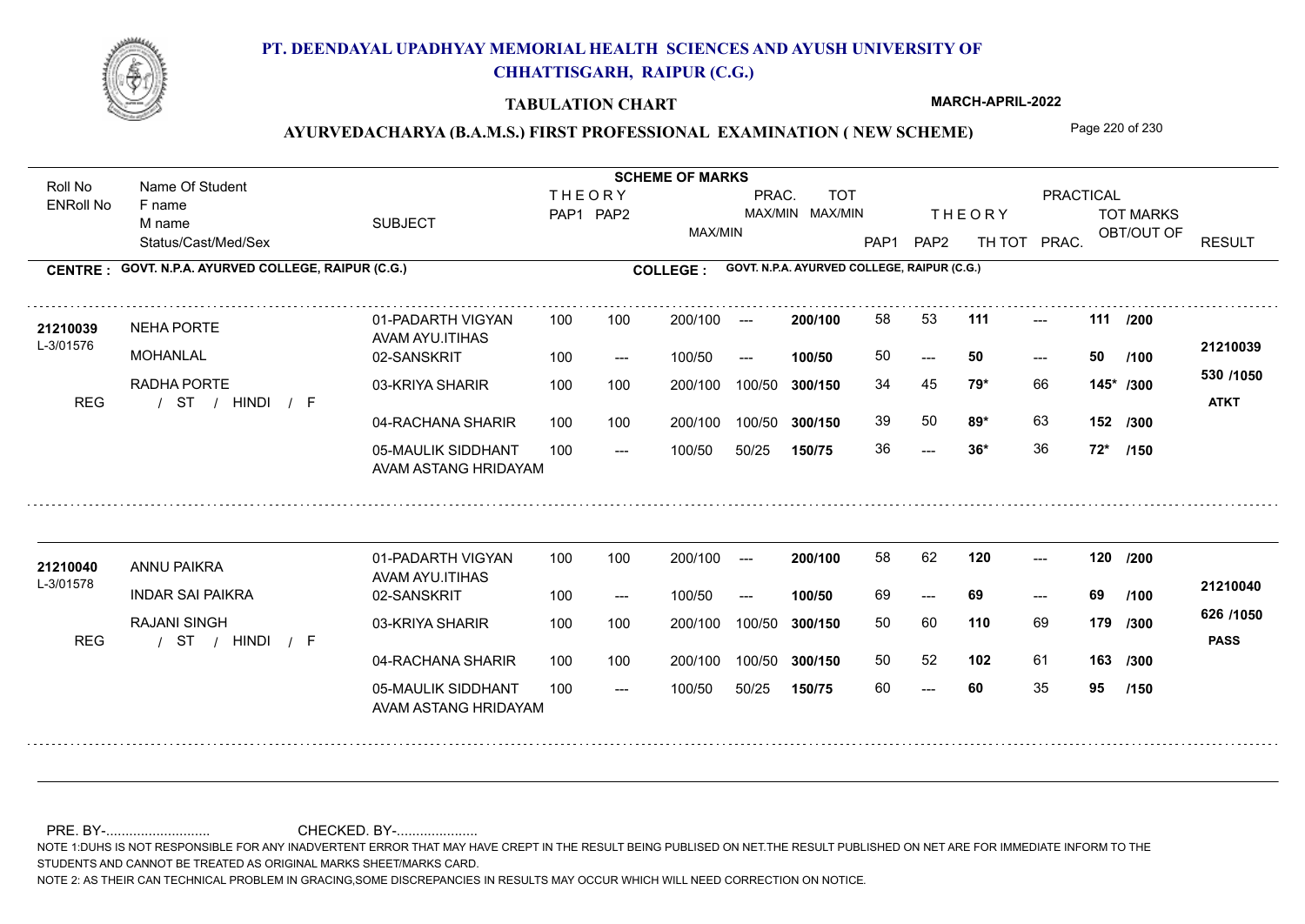

#### **TABULATION CHART**

**MARCH-APRIL-2022**

## AYURVEDACHARYA (B.A.M.S.) FIRST PROFESSIONAL EXAMINATION (NEW SCHEME) Page 221 of 230

Status/Cast/Med/Sex SUBJECT TOT MARKS OBT/OUT OF PRACTICAL THE ORY TOT MARKS PAP1 PAP2 TH TOT PRAC. Roll No Name Of Student ENRoll No **CENTRE : COLLEGE : GOVT. N.P.A. AYURVED COLLEGE, RAIPUR (C.G.) GOVT. N.P.A. AYURVED COLLEGE, RAIPUR (C.G.) THEORY** PAP1 PAP2 MAX/MIN PRAC. MAX/MIN MAX/MIN TOT RESULT **Name Of Student Contract of Student Act of Student SCHEME OF MARKS** F name M name 01-PADARTH VIGYAN AVAM AYU.ITIHAS 05-MAULIK SIDDHANT AVAM ASTANG HRIDAYAM 04-RACHANA SHARIR 100 100 03-KRIYA SHARIR 100 100 / / / REG ST  $-52$ --- --- **112 112 /200** 02-SANSKRIT  $100/50$ 100 100 200/100 100/50 300/150 100/50 50/25 **150/75 300/150** 100/50 100 200/100 ---100/50 --- **100/50** 100/50 **300/150 200/100** 100 100 200/100 100/50 300/150  $- - 62$  $- -$  100/50 L-3/01579 PRIYANKA SINGH ANIL KUMAR SINGH ANITA RANI **95\*** 72 50 45 **167 /300 89\*** 55 **144\* /300 572 /1050** HINDI F **ATKT 21210041** 21210041 PRIYANKA SINGH 01-PADARTH VIGYAN 100 100 200/100 --- **200/100 51 61 112** ---62 **62 62** 51 38 **89\*** 55 52 **52** 35 **87 /100 /150** 01-PADARTH VIGYAN AVAM AYU.ITIHAS 05-MAULIK SIDDHANT 100 AVAM ASTANG HRIDAYAM 04-RACHANA SHARIR 100 100 03-KRIYA SHARIR / / / REG ST --- --- --- **132 132 /200** 02-SANSKRIT 100 --- 100/50 --- 200/100 100/50 **300/150** 100/50 50/25 **150/75 300/150** 100/50 200/100 100 200/100 ---**200/100 100/50** --- 200/100 100/50 200/100 100/50  $- -$  100/50 L-3/01580 APARNA RANI GUNA BINU RAM GUNA GEETA GUNA **114** 64 52 62 **178 /300 110** 72 **182 /300 647 /1050** HINDI F **PASS 21210042** 21210042 APARNA RANI GUNA 01-PADARTH VIGYAN 100 100 200/100 --- **200/100 65 67 132 ---**----62 **62 62** 58 52 58 **58** 35 **93 /100 /150**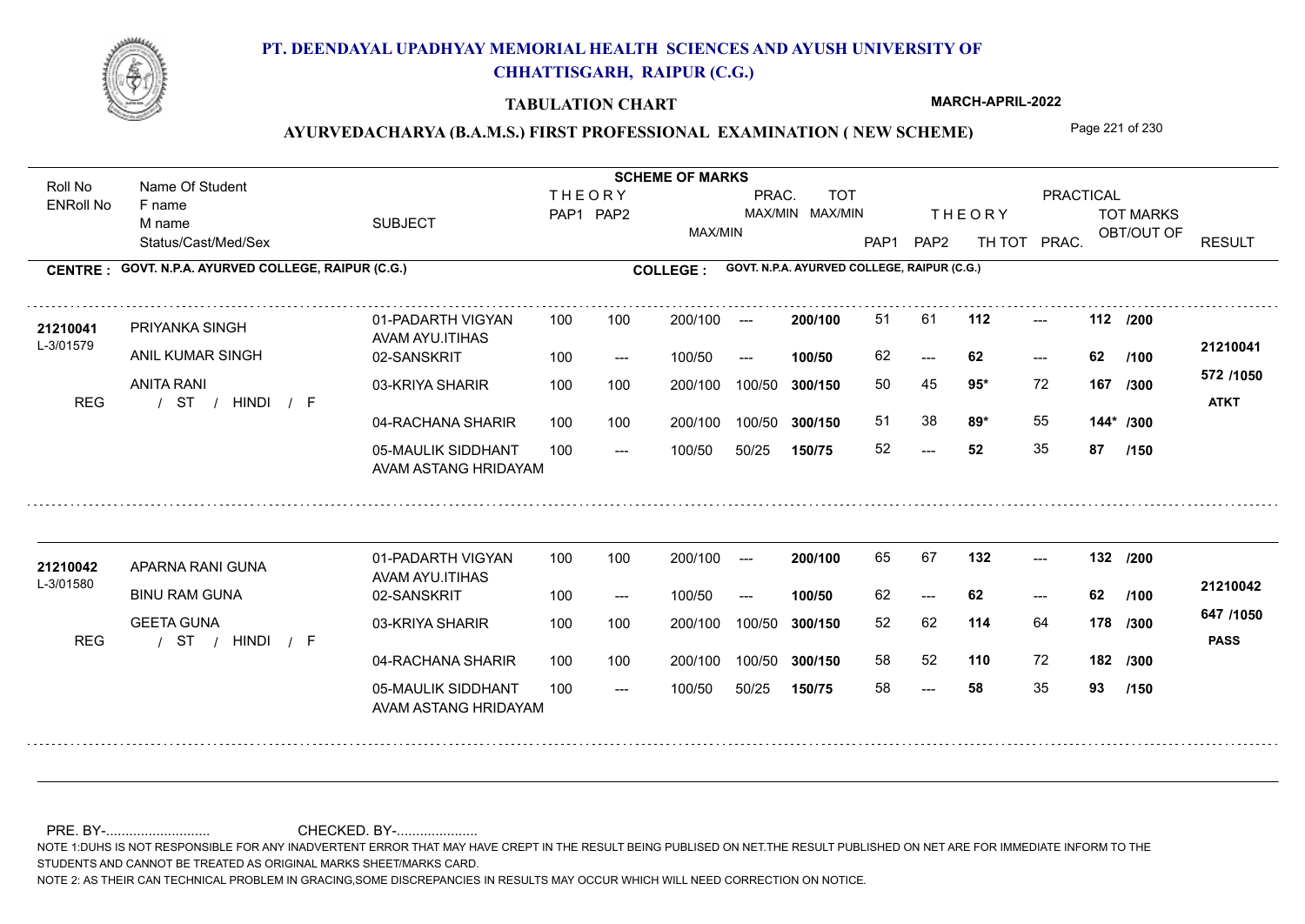

#### **TABULATION CHART**

**MARCH-APRIL-2022**

## AYURVEDACHARYA (B.A.M.S.) FIRST PROFESSIONAL EXAMINATION (NEW SCHEME) Page 222 of 230

Status/Cast/Med/Sex SUBJECT TOT MARKS OBT/OUT OF PRACTICAL THE ORY TOT MARKS PAP1 PAP2 TH TOT PRAC. Roll No Name Of Student ENRoll No **CENTRE : COLLEGE : GOVT. N.P.A. AYURVED COLLEGE, RAIPUR (C.G.) GOVT. N.P.A. AYURVED COLLEGE, RAIPUR (C.G.) THEORY** PAP1 PAP2 MAX/MIN PRAC. MAX/MIN MAX/MIN TOT RESULT **Name Of Student Contract of Student Act of Student SCHEME OF MARKS** F name M name 01-PADARTH VIGYAN AVAM AYU.ITIHAS 05-MAULIK SIDDHANT AVAM ASTANG HRIDAYAM 04-RACHANA SHARIR 100 100 03-KRIYA SHARIR 100 100 / / / REG ST --- --- --- **113 113 /200** 02-SANSKRIT 100 --- 100/50 --- 100 100 200/100 100/50 300/150 100/50 50/25 **150/75 300/150** 100/50 100 200/100 ---100/50 **300/150 200/100 100/50** 100 100 200/100 100/50 300/150  $- - 54$  $- -$  100/50 L-3/01581 TARUN KUMAR SANDILYA RAMNARESH SANDILYA MEENA DEVI **86\*** 58 48 38 **144\* /300 90\*** 58 **148\* /300 552 /1050** HINDI M **ATKT 21210043 <sup>21210043</sup>** <sup>53</sup> <sup>60</sup> 54 **54 54** 50 40 **90\*** 58 57 **57** 36 **93 /100 /150** 01-PADARTH VIGYAN AVAM AYU.ITIHAS 05-MAULIK SIDDHANT 100 AVAM ASTANG HRIDAYAM 04-RACHANA SHARIR 100 100 03-KRIYA SHARIR / / / REG ST HINDI M --- --- --- 02-SANSKRIT 100 --- 100/50 --- 200/100 100/50 **300/150** 100/50 50/25 **150/75 300/150** 100/50 200/100 100 200/100 ---**200/100 100/50** --- 200/100 100/50 200/100 100/50  $- -$  100/50 L-3/01582 AKANT GONNADE BALWANT GONNADE KAVITA GONNADE **108 108 /200 100** 63 **/300 98\*** 60 **158 /300 574 /1050 PASS DC 02 /150 21210044** 21210044 AKANT GONNADE 01-PADARTH VIGYAN 100 100 200/100 --- **200/100 57 51 108 ---**-52 **52 52** 43 57 **163** 43 55 **98**\* 60 57 **57** 36 **93 /100**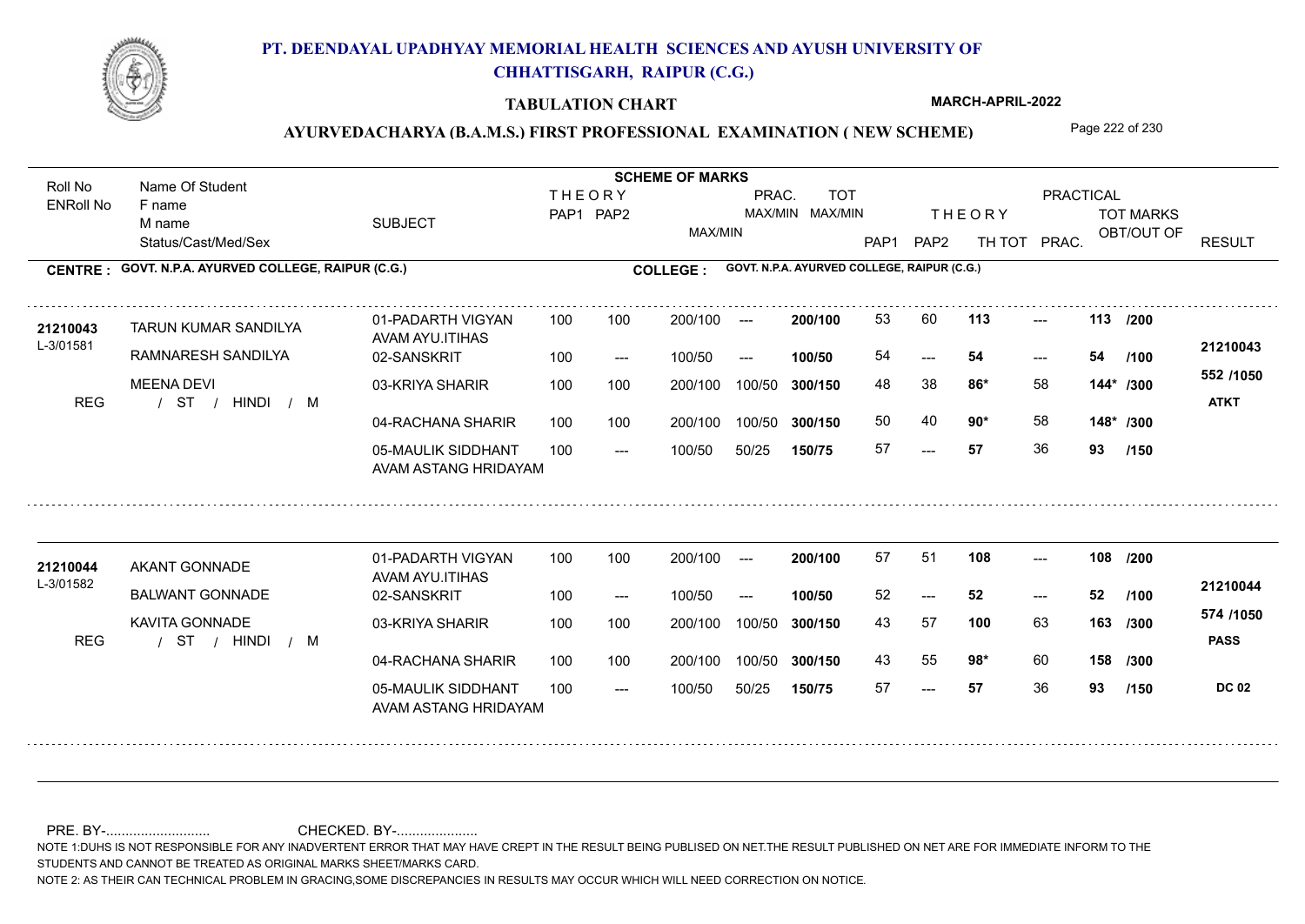

#### **TABULATION CHART**

**MARCH-APRIL-2022**

## AYURVEDACHARYA (B.A.M.S.) FIRST PROFESSIONAL EXAMINATION (NEW SCHEME) Page 223 of 230

Status/Cast/Med/Sex SUBJECT TOT MARKS OBT/OUT OF PRACTICAL THE ORY TOT MARKS PAP1 PAP2 TH TOT PRAC. Roll No Name Of Student ENRoll No **CENTRE : COLLEGE : GOVT. N.P.A. AYURVED COLLEGE, RAIPUR (C.G.) GOVT. N.P.A. AYURVED COLLEGE, RAIPUR (C.G.) THEORY** PAP1 PAP2 MAX/MIN PRAC. MAX/MIN MAX/MIN TOT RESULT **Name Of Student Contract of Student Act of Student SCHEME OF MARKS** F name M name 01-PADARTH VIGYAN AVAM AYU.ITIHAS 05-MAULIK SIDDHANT AVAM ASTANG HRIDAYAM 04-RACHANA SHARIR 100 100 03-KRIYA SHARIR 100 100 / / / REG ST  $-52$ --- --- **105 105 /200** 02-SANSKRIT  $100/50$ 100 100 200/100 100/50 300/150 100/50 50/25 **150/75 300/150** 100/50 100 200/100 ---100/50 --- **100/50** 100/50 **300/150 200/100** 100 100 200/100 100/50 300/150  $- - 57$  $- -$  100/50 L-3/01583 YOGITA KUJUR SIPRIYANUS KUJUR ROSE SUSHMA KUJUR **115** 76 65 50 **191 /300 79\*** 62 **141\* /300 581 /1050** HINDI F **ATKT 21210045** 21**210045** YOGITA KUJUR 01-PADARTH VIGYAN 100 100 200/100 --- **200/100 54 51 105 ---**-57 **57 57** 29 50 **79\*** 62 52 **52** 35 **87 /100 /150** 01-PADARTH VIGYAN AVAM AYU.ITIHAS 05-MAULIK SIDDHANT 100 AVAM ASTANG HRIDAYAM 04-RACHANA SHARIR 100 100 03-KRIYA SHARIR / / / REG ST --- --- --- **126 126 /200** 02-SANSKRIT 100 --- 100/50 --- 200/100 100/50 **300/150** 100/50 50/25 **150/75 300/150** 100/50 200/100 100 200/100 ---**200/100 100/50** --- 200/100 100/50 200/100 100/50  $- -$  100/50 L-3/01584 PALLAVI CHAIT RAM PURNIMA **128** 75 **/300 107** 67 **174 /300 661 /1050** HINDI F **PASS 21210046 <sup>21210046</sup>** <sup>68</sup> <sup>58</sup> 66 **66 66** 54 74 **203** 52 55 57 **57** 35 **92 /100 /150**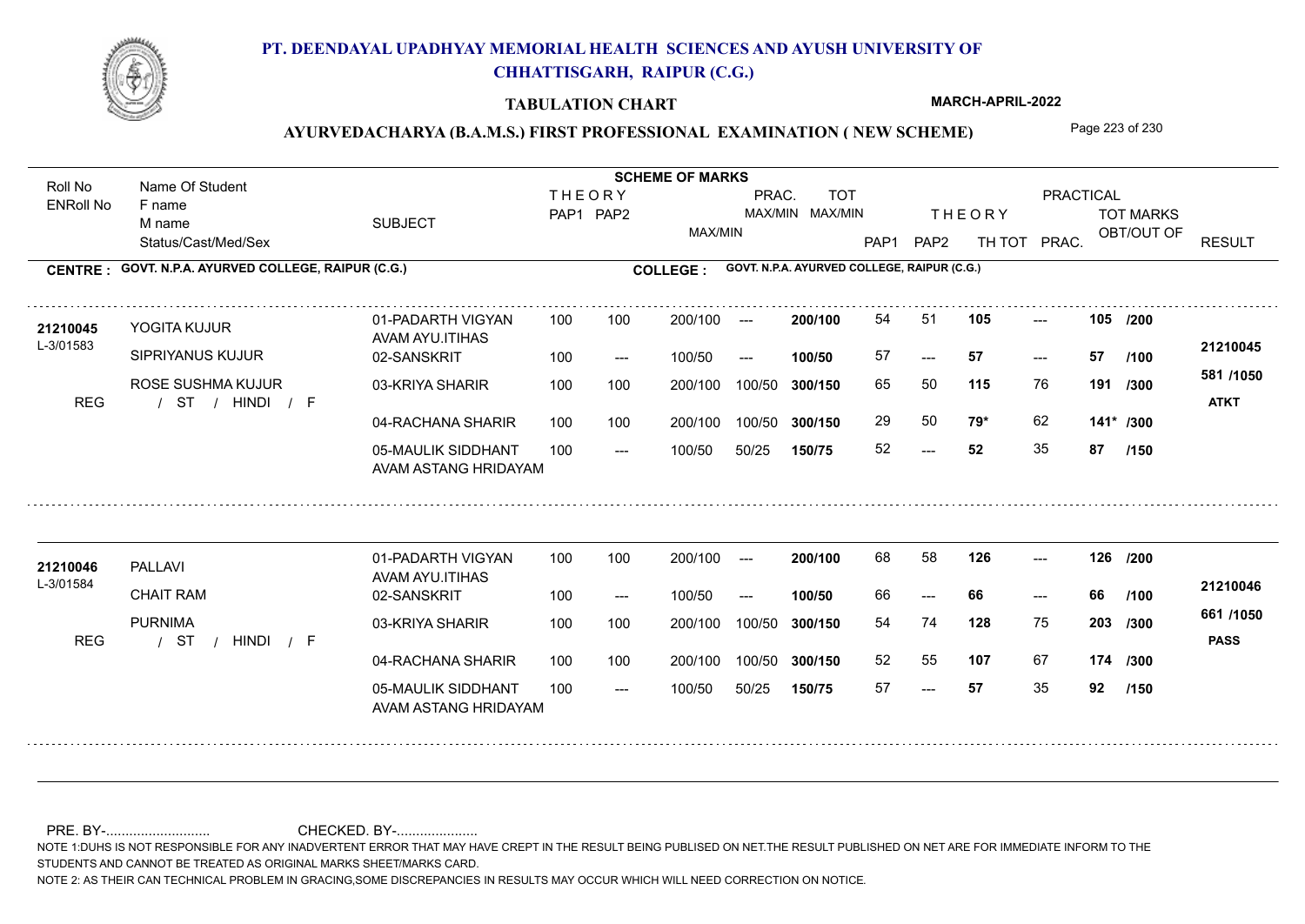

#### **TABULATION CHART**

**MARCH-APRIL-2022**

## AYURVEDACHARYA (B.A.M.S.) FIRST PROFESSIONAL EXAMINATION (NEW SCHEME) Page 224 of 230

Status/Cast/Med/Sex SUBJECT TOT MARKS OBT/OUT OF PRACTICAL THE ORY TOT MARKS PAP1 PAP2 TH TOT PRAC. Roll No Name Of Student ENRoll No **CENTRE : COLLEGE : GOVT. N.P.A. AYURVED COLLEGE, RAIPUR (C.G.) GOVT. N.P.A. AYURVED COLLEGE, RAIPUR (C.G.) THEORY** PAP1 PAP2 MAX/MIN PRAC. MAX/MIN MAX/MIN TOT RESULT **Name Of Student Contract of Student Act of Student SCHEME OF MARKS** F name M name 01-PADARTH VIGYAN AVAM AYU.ITIHAS 05-MAULIK SIDDHANT AVAM ASTANG HRIDAYAM 04-RACHANA SHARIR 100 100 03-KRIYA SHARIR 100 100 / / / REG ST ---  $- - 50$ --- **124 124 /200** 02-SANSKRIT 100 --- 100/50 --- 100 100 200/100 100/50 300/150 100/50 50/25 **150/75 300/150** 100/50 100 200/100 ---100/50 **300/150 200/100 100/50** 100 100 200/100 100/50 300/150  $- - 50$  $- -$  100/50 L-3/01585 AMAR JYOTI KERKETTA RAMESH KUMAR NIRMALA **58\*** 65 24 34 **123\* /300 88\*** 62 **150 537 /1050** HINDI F **ATKT 21210047** 21210047 AMAR JYOTI KERKETTA 01-PADARTH VIGYAN 100 100 200/100 --- **200/100** 67 57 **124** ---50 **50 50** 37 51 **88\*** 62 55 **55** 35 **90 /100 /300 /150** 01-PADARTH VIGYAN AVAM AYU.ITIHAS 05-MAULIK SIDDHANT 100 AVAM ASTANG HRIDAYAM 04-RACHANA SHARIR 100 100 03-KRIYA SHARIR / / / REG SC --- --- --- **127 127 /200** 02-SANSKRIT 100 --- 100/50 --- 200/100 100/50 **300/150** 100/50 50/25 **150/75 300/150** 100/50 200/100 100 200/100 ---**200/100 100/50** --- 200/100 100/50 200/100 100/50  $- -$  100/50 L-3/01586 AARTI NIRALA NAMDAS NIRALA AHILYA NIRALA **130** 74 **/300 112** 74 **186 /300 674 /1050** HINDI F **PASS 21210048** 21210048 AARTI NIRALA 01-PADARTH VIGYAN 100 100 200/100 --- **200/100 7**0 57 **127** ---61 **61 61** 68 62 **204** 59 53 59 **59** 37 **96 /100 /150**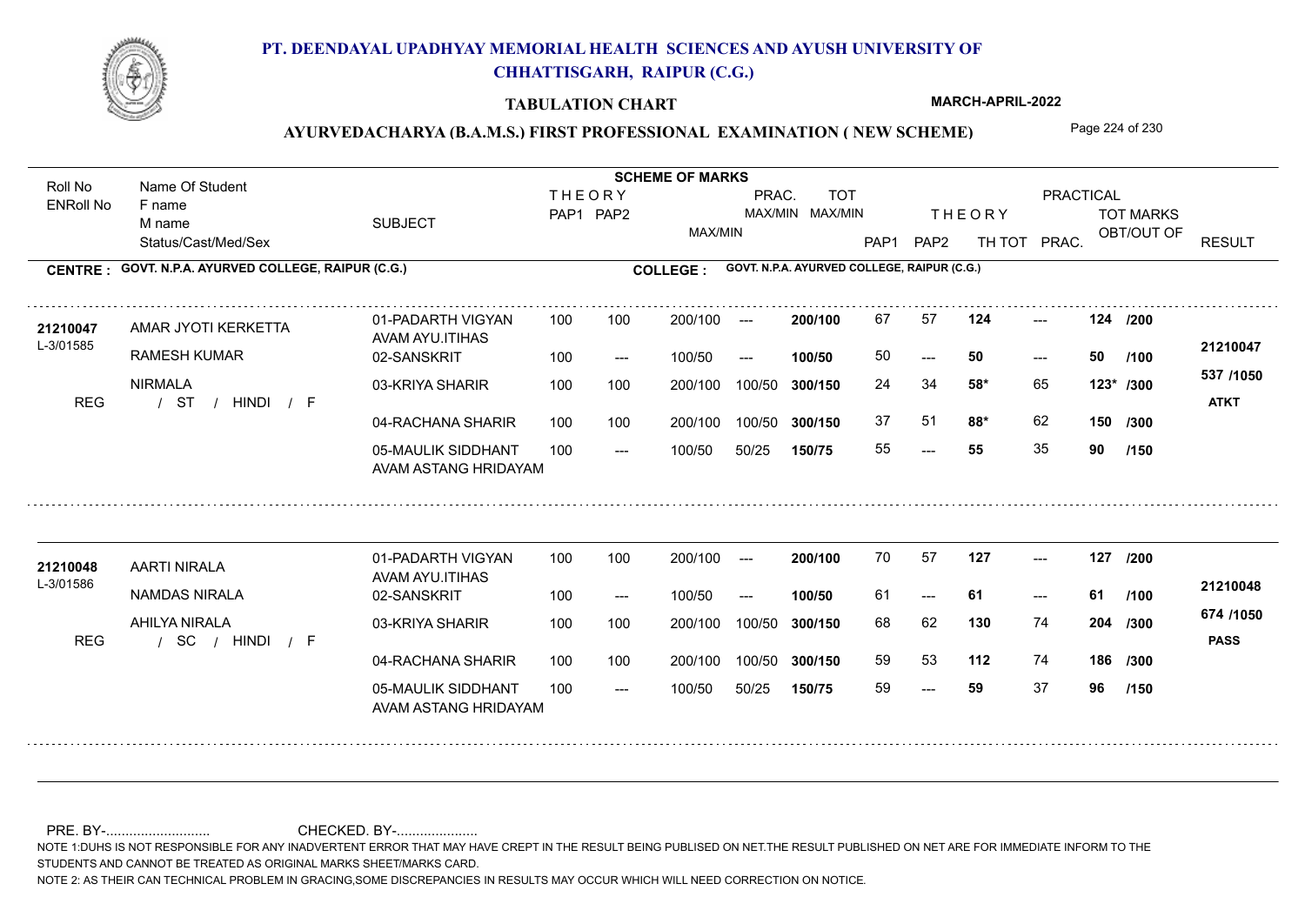

#### **TABULATION CHART**

**MARCH-APRIL-2022**

## AYURVEDACHARYA (B.A.M.S.) FIRST PROFESSIONAL EXAMINATION (NEW SCHEME) Page 225 of 230

Status/Cast/Med/Sex SUBJECT TOT MARKS OBT/OUT OF PRACTICAL THE ORY TOT MARKS PAP1 PAP2 TH TOT PRAC. Roll No Name Of Student ENRoll No **CENTRE : COLLEGE : GOVT. N.P.A. AYURVED COLLEGE, RAIPUR (C.G.) GOVT. N.P.A. AYURVED COLLEGE, RAIPUR (C.G.) THEORY** PAP1 PAP2 MAX/MIN PRAC. MAX/MIN MAX/MIN TOT RESULT **Name Of Student Contract of Student Act of Student SCHEME OF MARKS** F name M name 01-PADARTH VIGYAN AVAM AYU.ITIHAS 05-MAULIK SIDDHANT AVAM ASTANG HRIDAYAM 04-RACHANA SHARIR 100 100 03-KRIYA SHARIR 100 100 / / / REG SC --- --- --- **122 122 /200** 02-SANSKRIT L-3/01588 JAGPAL SINGH CHANDRASHEKHAR 100 --- 100/50 --- 100 100 200/100 100/50 300/150 100/50 50/25 **150/75 300/150** 100/50 100 200/100 ---100/50 **300/150 200/100 100/50** 100 100 200/100 100/50 300/150  $- - 67$  $- -$  100/50 ABHIT KUMAR LALITA BAI **150** 72 **/300 113** 74 **187 689 /1050** HINDI M **PASS 21210049** 21210049 ABHIT KUMAR 01-PADARTH VIGYAN 100 100 200/100 --- **200/100 57 65 122 ---**-67 **67 67** 70 80 **222** 57 56 **113** 74 56 **56** 35 **91 /100 /300 /150** 01-PADARTH VIGYAN AVAM AYU.ITIHAS 05-MAULIK SIDDHANT 100 AVAM ASTANG HRIDAYAM 04-RACHANA SHARIR 100 100 03-KRIYA SHARIR / / / REG SC  $- - 50$ --- --- **104 104 /200** 02-SANSKRIT 100 --- 100/50 --- 200/100 100/50 **300/150** 100/50 50/25 **150/75 300/150** 100/50 200/100 100 200/100 ---**200/100 100/50** --- 200/100 100/50 200/100 100/50  $- -$  100/50 L-3/01589 BHUPENDRA SONI MUKHARJEE SONI MANISHA SONI **104** 78 39 65 **182 /300 80\*** 68 **148\* /300 586 /1050** HINDI M **ATKT 21210050 <sup>21210050</sup>** <sup>51</sup> <sup>53</sup> 65 **65 65** 43 37 **80\*** 68 50 **50** 37 **87 /100 /150**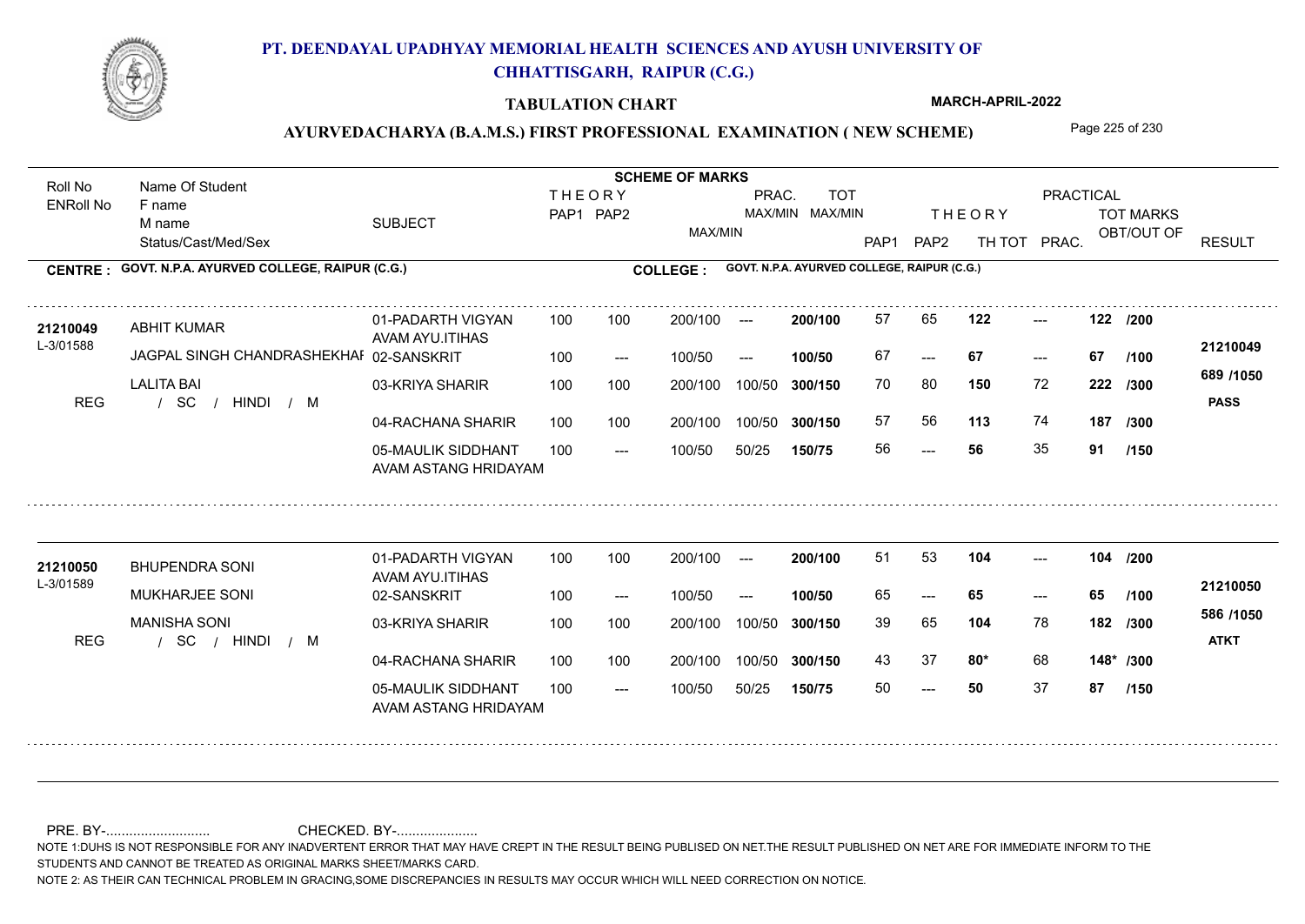

#### **TABULATION CHART**

**MARCH-APRIL-2022**

## AYURVEDACHARYA (B.A.M.S.) FIRST PROFESSIONAL EXAMINATION (NEW SCHEME) Page 226 of 230

Status/Cast/Med/Sex SUBJECT TOT MARKS OBT/OUT OF PRACTICAL THE ORY TOT MARKS PAP1 PAP2 TH TOT PRAC. Roll No Name Of Student ENRoll No **CENTRE : COLLEGE : GOVT. N.P.A. AYURVED COLLEGE, RAIPUR (C.G.) GOVT. N.P.A. AYURVED COLLEGE, RAIPUR (C.G.) THEORY** PAP1 PAP2 MAX/MIN PRAC. MAX/MIN MAX/MIN TOT RESULT **Name Of Student Contract of Student Act of Student SCHEME OF MARKS** F name M name 01-PADARTH VIGYAN AVAM AYU.ITIHAS 05-MAULIK SIDDHANT AVAM ASTANG HRIDAYAM 04-RACHANA SHARIR 100 100 03-KRIYA SHARIR 100 100 / / / REG SC --- **A** --- --- 02-SANSKRIT 100 --- 100/50 --- 100 100 200/100 100/50 300/150 100/50 50/25 **150/75 300/150** 100/50 100 200/100 ---100/50 **300/150 200/100 100/50** 100 100 200/100 100/50 300/150  $A$  $- -$  100/50 L-3/01590 RENUKA SAWAI RAJENDRA SAWAI HEERA SAWAI **26\* 26\* /200 81\*** A **/300 75\*** A **75\* /300 182 /1050** HINDI F **ATKT 21210051 <sup>21210051</sup>** <sup>26</sup> <sup>A</sup> A --- **A** --- **A** /100 <del>-</del>11-10001 37 44 **81\*** 24 51 **75\*** A A **A** A **A /100 /150** 01-PADARTH VIGYAN AVAM AYU.ITIHAS 05-MAULIK SIDDHANT 100 AVAM ASTANG HRIDAYAM 04-RACHANA SHARIR 100 100 03-KRIYA SHARIR / / / REG SC --- --- --- **135 135 /200** 02-SANSKRIT 100 --- 100/50 --- 200/100 100/50 **300/150** 100/50 50/25 **150/75 300/150** 100/50 200/100 100 200/100 ---**200/100 100/50** --- 200/100 100/50 200/100 100/50  $- -$  100/50 L-3/01591 PRACHI VAISH **21210052** RAJKUMAR VAISH VIJAYA VAISH **114** 73 **/300 104** 71 **175 /300 654 /1050** HINDI F **PASS 21210052**  $135$  ---66 **66 66** 55 59 **187** 41 63 **104** 71 59 **59** 32 **91 /100 /150**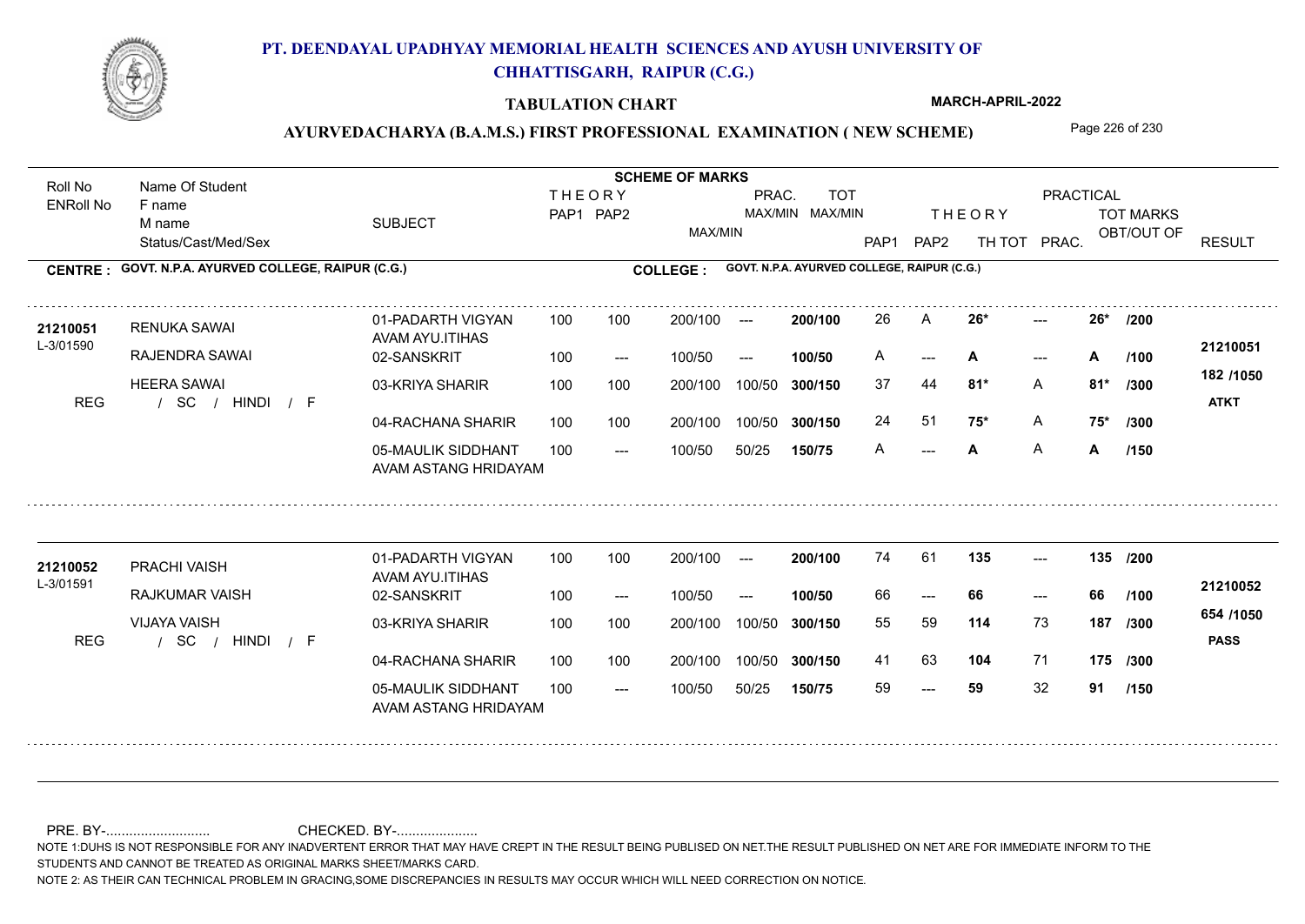

#### **TABULATION CHART**

**MARCH-APRIL-2022**

## AYURVEDACHARYA (B.A.M.S.) FIRST PROFESSIONAL EXAMINATION (NEW SCHEME) Page 227 of 230

Status/Cast/Med/Sex SUBJECT TOT MARKS OBT/OUT OF PRACTICAL THE ORY TOT MARKS PAP1 PAP2 TH TOT PRAC. Roll No Name Of Student ENRoll No **CENTRE : COLLEGE : GOVT. N.P.A. AYURVED COLLEGE, RAIPUR (C.G.) GOVT. N.P.A. AYURVED COLLEGE, RAIPUR (C.G.) THEORY** PAP1 PAP2 MAX/MIN PRAC. MAX/MIN MAX/MIN TOT RESULT **Name Of Student Contract of Student Act of Student SCHEME OF MARKS** F name M name 01-PADARTH VIGYAN AVAM AYU.ITIHAS 05-MAULIK SIDDHANT AVAM ASTANG HRIDAYAM 04-RACHANA SHARIR 100 100 03-KRIYA SHARIR 100 100 / / / REG SC  $- - 50$  $-52$ --- **105 105 /200** 02-SANSKRIT 100 --- 100/50 --- 100 100 200/100 100/50 300/150 100/50 50/25 **150/75 300/150** 100/50 100 200/100 ---100/50 **300/150 200/100 100/50** 100 100 200/100 100/50 300/150  $- - 52$  $- -$  100/50 L-3/01592 NISHTA GURU DEVENDRA GURU SANJU GURU **94\*** 65 **/300 82\*** 62 **144\* /300 545 /1050** HINDI F **ATKT 21210053** 21**210053** NISHTA GURU 01-PADARTH VIGYAN 100 100 200/100 --- **200/100 55 50 105 ---**-52 **52 52** 50 44 **159** 22 60 **82**\* 62 50 **50** 35 **85 /100 /150** 01-PADARTH VIGYAN AVAM AYU.ITIHAS 05-MAULIK SIDDHANT 100 AVAM ASTANG HRIDAYAM 04-RACHANA SHARIR 100 100 03-KRIYA SHARIR REG / OBC / HINDI / F --- 63 --- --- **144 144 /200** 02-SANSKRIT 100 --- 100/50 --- 200/100 100/50 **300/150** 100/50 50/25 **150/75 300/150** 100/50 200/100 100 200/100 ---**200/100 100/50** --- 200/100 100/50 200/100 100/50  $- -$  100/50 L-3/01593 HEMLATA PATEL ISHWAR LAL PATEL SUMATI PATEL **152** 71 **/300 107** 73 **180 /300 715 /1050** HINDI F **PASS 21210054 <sup>21210054</sup>** <sup>80</sup> <sup>64</sup> 69 **69 69** 72 80 **223** 51 56 **107** 73 63 **63** 36 **99 /100 /150**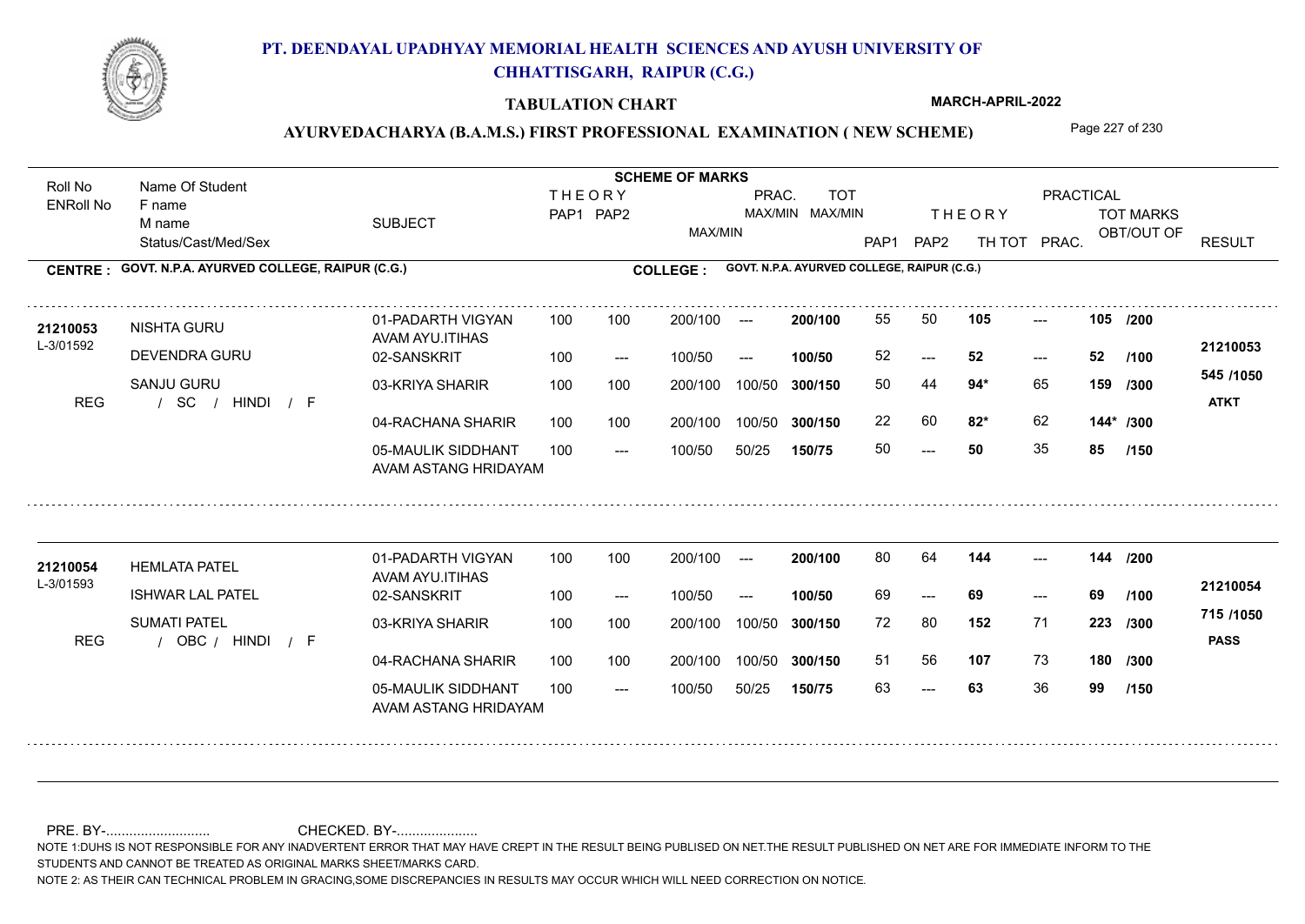

#### **TABULATION CHART**

**MARCH-APRIL-2022**

## AYURVEDACHARYA (B.A.M.S.) FIRST PROFESSIONAL EXAMINATION (NEW SCHEME) Page 228 of 230

Status/Cast/Med/Sex SUBJECT TOT MARKS OBT/OUT OF PRACTICAL THE ORY TOT MARKS PAP1 PAP2 TH TOT PRAC. Roll No Name Of Student ENRoll No **CENTRE : COLLEGE : GOVT. N.P.A. AYURVED COLLEGE, RAIPUR (C.G.) GOVT. N.P.A. AYURVED COLLEGE, RAIPUR (C.G.) THEORY** PAP1 PAP2 MAX/MIN PRAC. MAX/MIN MAX/MIN TOT RESULT **Name Of Student Contract of Student Act of Student SCHEME OF MARKS** F name M name 01-PADARTH VIGYAN AVAM AYU.ITIHAS 05-MAULIK SIDDHANT AVAM ASTANG HRIDAYAM 04-RACHANA SHARIR 100 100 03-KRIYA SHARIR 100 100 REG / OBC / HINDI / F --- --- --- 02-SANSKRIT 100 --- 100/50 --- 100 100 200/100 100/50 300/150 100/50 50/25 **150/75 300/150** 100/50 100 200/100 ---100/50 **300/150 200/100 100/50** 100 100 200/100 100/50 300/150  $- - 62$  $- -$  100/50 L-3/01594 SOMI SAHU DEV CHARAN SAHU NEELA SAHU **140 140 144** 73 68 76 **217 /300 126** 71 **197 712 /1050** HINDI F **PASS 21210055** 21210055 SOMI SAHU 01-PADARTH VIGYAN 100 100 200/100 --- **200/100 7**6 64 **140** ---62 **62 62** 58 68 **126** 71 61 **61** 35 **96 /200 /100 /300 /150** 01-PADARTH VIGYAN AVAM AYU.ITIHAS 05-MAULIK SIDDHANT 100 AVAM ASTANG HRIDAYAM 04-RACHANA SHARIR 100 100 03-KRIYA SHARIR REG / OBC / HINDI / F --- --- --- **144 144 /200** 02-SANSKRIT 100 --- 100/50 --- 200/100 100/50 **300/150** 100/50 50/25 **150/75 300/150** 100/50 200/100 100 200/100 ---**200/100 100/50** --- 200/100 100/50 200/100 100/50  $- -$  100/50 L-3/01596 ABHA SAHU ASHWANI KUMAR SAHU VED KUMAR SAHU **160** 70 **/300 121** 77 **198 /300 730 /1050** HINDI F **PASS 21210056 <sup>21210056</sup>** <sup>79</sup> <sup>65</sup> 62 **62 62** 77 83 **230** 50 71 60 **60** 36 **96 /100 /150**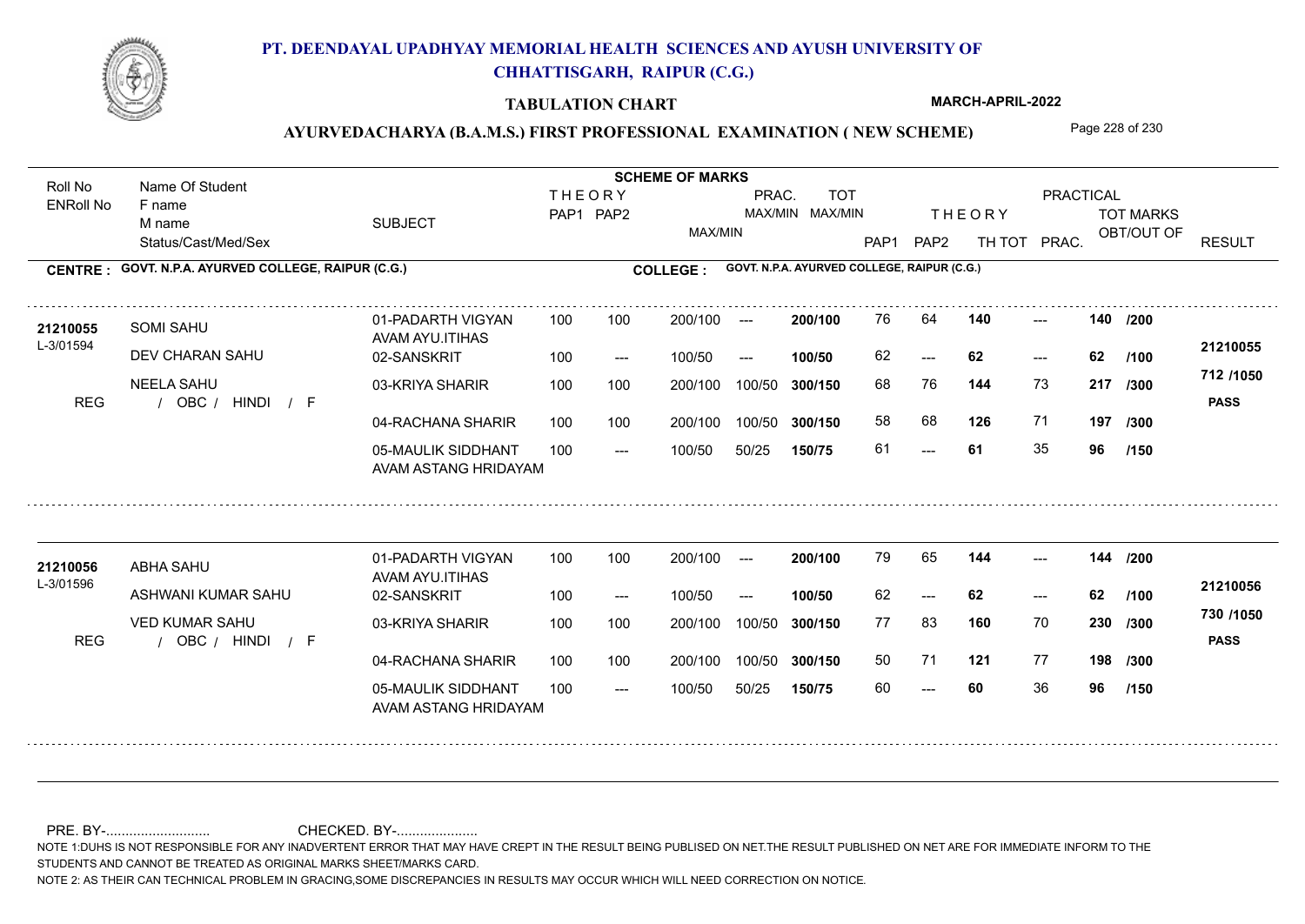

#### **TABULATION CHART**

**MARCH-APRIL-2022**

## AYURVEDACHARYA (B.A.M.S.) FIRST PROFESSIONAL EXAMINATION (NEW SCHEME) Page 229 of 230

Status/Cast/Med/Sex SUBJECT TOT MARKS OBT/OUT OF PRACTICAL THE ORY TOT MARKS PAP1 PAP2 TH TOT PRAC. Roll No Name Of Student ENRoll No **CENTRE : COLLEGE : GOVT. N.P.A. AYURVED COLLEGE, RAIPUR (C.G.) GOVT. N.P.A. AYURVED COLLEGE, RAIPUR (C.G.) THEORY** PAP1 PAP2 MAX/MIN PRAC. MAX/MIN MAX/MIN TOT RESULT **Name Of Student Contract of Student Act of Student SCHEME OF MARKS** F name M name 01-PADARTH VIGYAN AVAM AYU.ITIHAS 05-MAULIK SIDDHANT AVAM ASTANG HRIDAYAM 04-RACHANA SHARIR 100 100 03-KRIYA SHARIR REG / OBC / HINDI / F  $- - 62$ --- --- 02-SANSKRIT 100 --- 100/50 --- 100 100 200/100 100/50 300/150 100/50 50/25 **150/75 300/150** 100/50 100 200/100 ---100/50 **300/150 200/100 100/50** 100 100 200/100 100/50 300/150 ---  $- -$  100/50 L-3/01597 DEEPTI SAHU BANWALI RAM SAHU MAHESHWARI DEVI SAHU **128 128 139** 69 **/300 127** 73 **200 703 /1050** HINDI F **PASS 21210057** 21**210057** DEEPTI SAHU 01-PADARTH VIGYAN 100 100 200/100 --- **200/100 7**0 58 **128** ---69 **69 69** 65 74 **208** 61 66 **127** 73 62 **62** 36 **98 /200 /100 /300 /150** 01-PADARTH VIGYAN AVAM AYU.ITIHAS 05-MAULIK SIDDHANT 100 AVAM ASTANG HRIDAYAM 04-RACHANA SHARIR 100 100 03-KRIYA SHARIR REG ( OBC / HINDI / M --- --- --- **136 136 /200** 02-SANSKRIT 100 --- 100/50 --- 200/100 100/50 **300/150** 100/50 50/25 **150/75 300/150** 100/50 200/100 100 200/100 ---**200/100 100/50** --- 200/100 100/50 200/100 100/50  $- -$  100/50 L-3/01598 SUBHEER KUMBHKAR SITARAM KUMBHKAR DHARMIN KUMBHKAR **127** 68 57 70 **195 /300 96\*** 65 **161 /300 657 /1050 PASS DC 04 /150 21210058 <sup>21210058</sup>** <sup>75</sup> <sup>61</sup> 71 **71 71** 37 59 **96**\* 65 59 **59** 35 **94 /100**